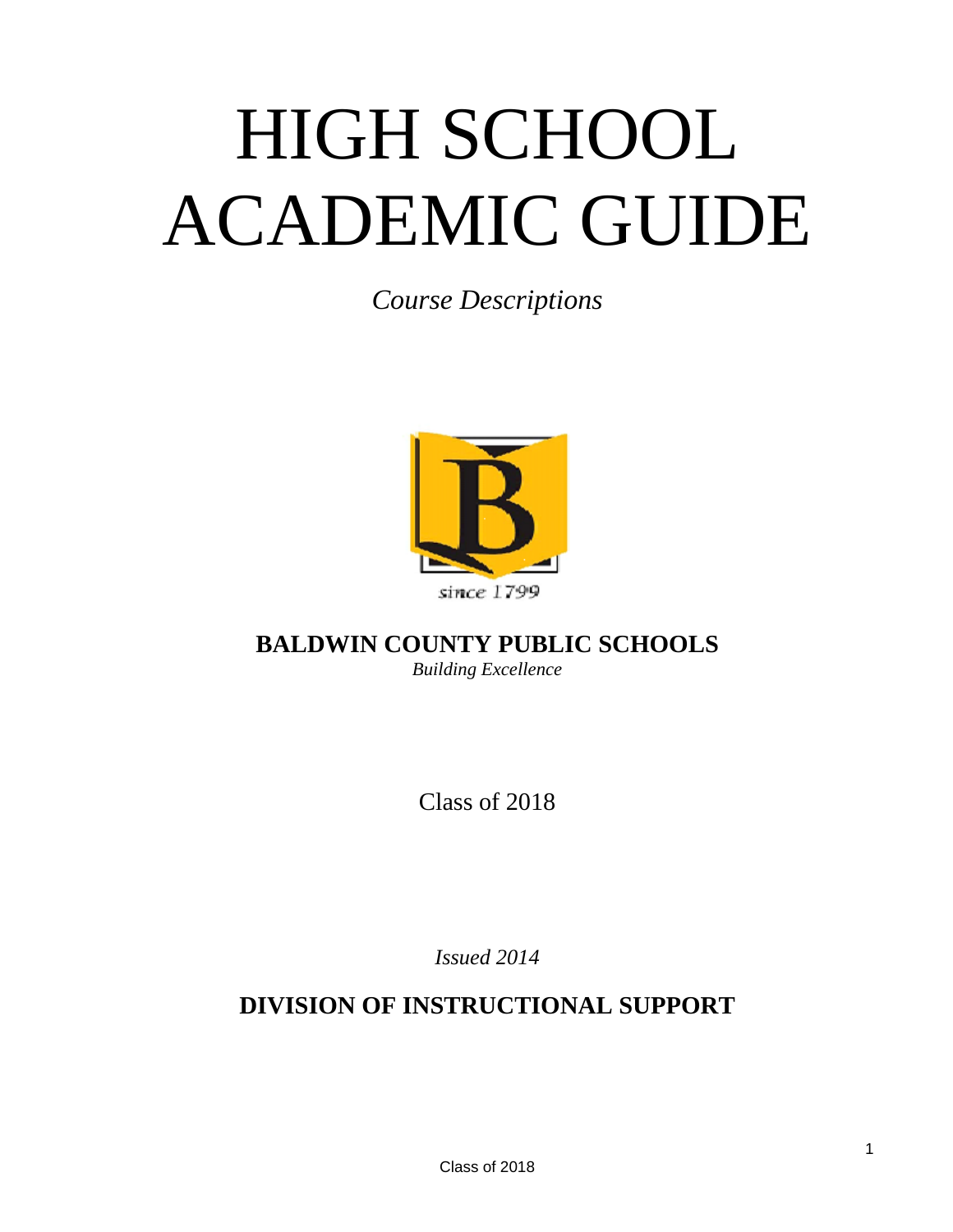# **FOREWORD**

This book serves as a guide for parents, students, and teachers to assist in planning course selection. Included you will find course requirements, graduation requirements, and other information. Students have three diploma options in the Baldwin County Public Schools System. The requirements for each option are listed in this book. The Baldwin County Public Schools System offers courses in compliance with state guidelines. **Local Board decisions, changes in State Department guidelines, and changes in State Courses of Study overrule the guidelines and course offerings listed in this book.**

Elective courses are available to satisfy diploma requirements. Many of those offered are available at each school, but often, teaching personnel, facilities, and demand will necessitate different offerings for elective courses. Under the direction of the Division of Instructional Support, designated schools may participate in innovative pilot programs and courses which may not be described in this Academic Guide.

**Students and parents are responsible for reading the contents of this guide. Careful steps should be taken in selecting high school courses that meet diploma requirements, college entrance requirements, Alabama High School Athletic Association (AHSAA) and or National Collegiate Athletic Association (NCAA) eligibility and all other requirements needed. After a diploma option has been chosen, students and parents are responsible for ensuring that they have signed the form declaring the diploma option choice and that students are enrolled in appropriate courses.** 

# **CareerCruising®**

As a companion to this Academic Guide, Baldwin County Public Schools has provided access for all middle and high school students to CareerCruising® (www.careercruising.com). Through this resource, all students may create an individual career portfolio that includes a skills and ability inventory, career exploration, post secondary educational options, and high school course planning.

# **STATEMENT OF POLICY**

It is the official policy of the Baldwin County Board of Education that no person shall – on the grounds of race, color, disability, sex, religion, national origin, age or creed – be excluded from participation in, denied the benefits of, or subjected to discrimination under any program, activity, or employment.

It shall be the policy of the Baldwin County Board of Education ("Board") that no student shall be denied the benefit of any educational program or educational activity on the basis of race, color, national origin, age, sex, disability, limited English proficiency, immigrant status, migrant status, or homeless status. A free and appropriate education is available to all students with disabilities. It shall be the policy of the Board that barriers to enrolling and retaining homeless students shall be removed. All programs offered by schools within the school district shall be open to all students in compliance with statutory and judicial requirements.

# **MISSION OF BALDWIN COUNTY SCHOOLS**

In partnership with the community, the Baldwin County Public Schools' mission is to provide a quality education that fosters learning.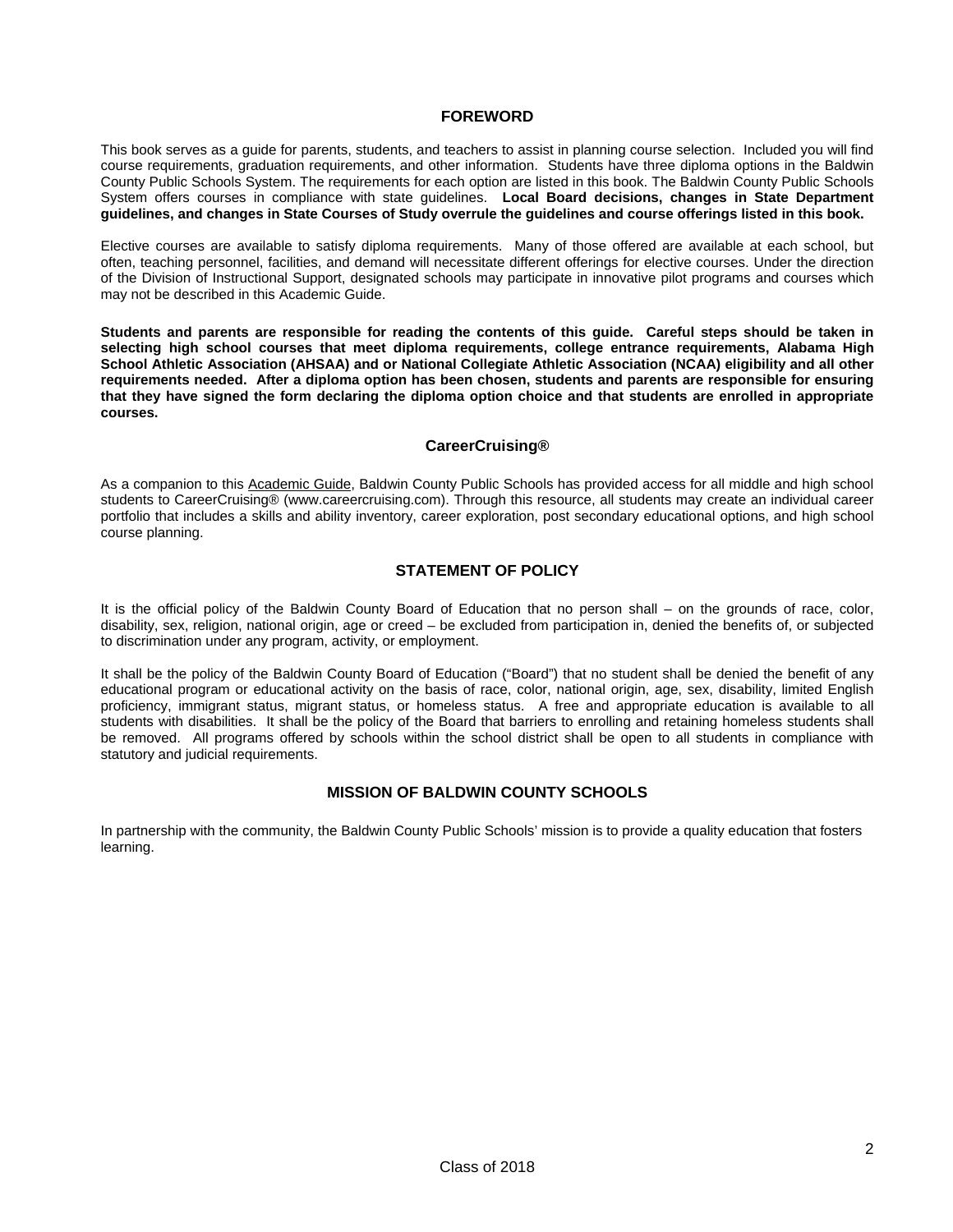| Credits                                                                       |  |
|-------------------------------------------------------------------------------|--|
|                                                                               |  |
|                                                                               |  |
|                                                                               |  |
|                                                                               |  |
|                                                                               |  |
|                                                                               |  |
| <b>Academic Programs &amp; Procedures</b>                                     |  |
|                                                                               |  |
|                                                                               |  |
|                                                                               |  |
|                                                                               |  |
|                                                                               |  |
|                                                                               |  |
|                                                                               |  |
|                                                                               |  |
|                                                                               |  |
|                                                                               |  |
|                                                                               |  |
|                                                                               |  |
| <b>Course Descriptions</b>                                                    |  |
|                                                                               |  |
|                                                                               |  |
|                                                                               |  |
|                                                                               |  |
|                                                                               |  |
|                                                                               |  |
| North/South Baldwin Centers for Technology Career Technical Electives 75-93   |  |
| Specialized Courses, Career Tech Dual Enrollment, Articulation Agreements  94 |  |
| Individualized Program Courses                                                |  |
|                                                                               |  |
|                                                                               |  |
|                                                                               |  |
|                                                                               |  |
|                                                                               |  |
|                                                                               |  |
|                                                                               |  |
|                                                                               |  |
|                                                                               |  |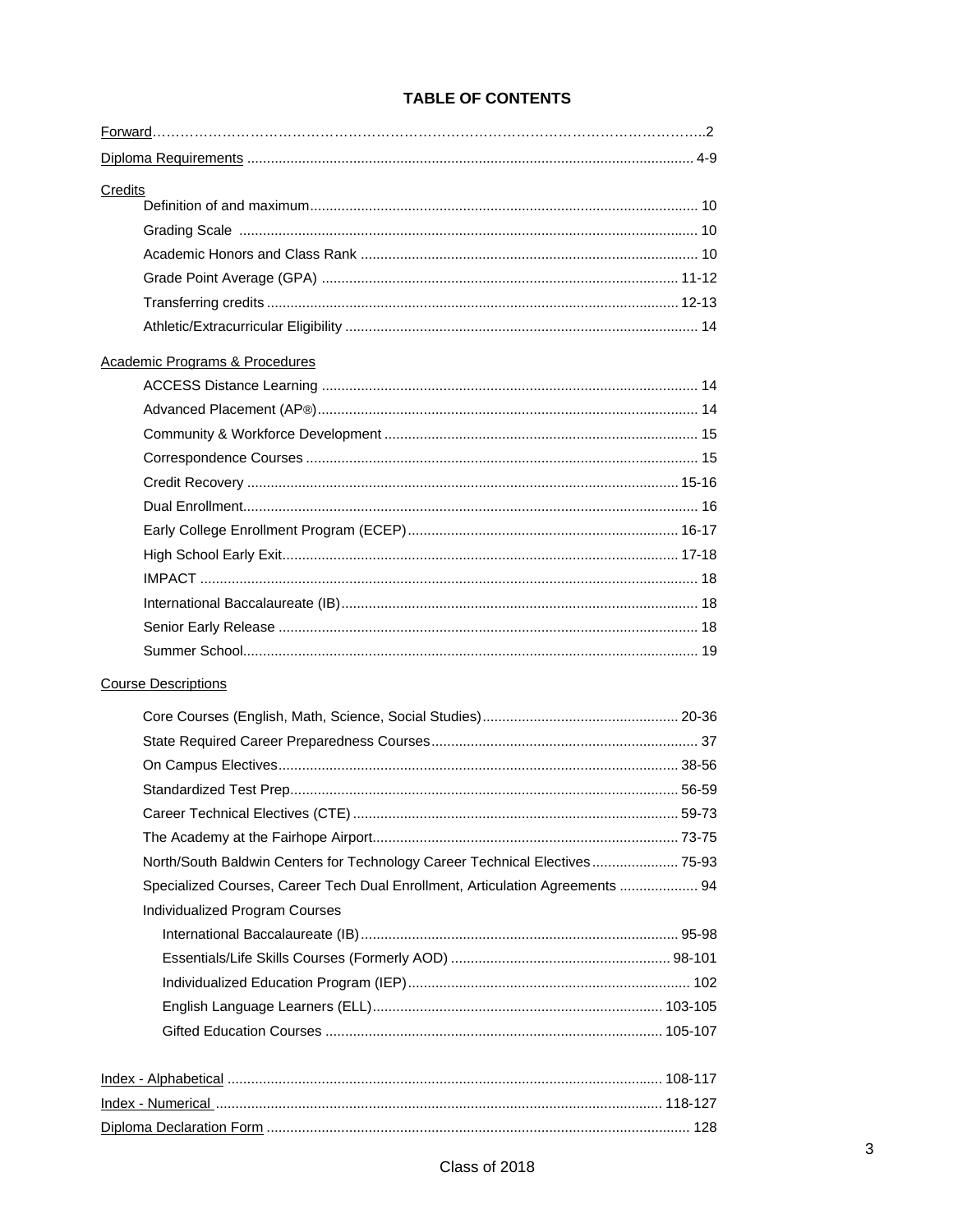#### **ALABAMA HIGH SCHOOL DIPLOMA**  Applies to students entering 9<sup>th</sup> grade in 2010 or thereafter

| The additional course to complete the four credits in mathematics must be chosen from the Alabama<br>Course of Study: Mathematics or CTE/AP/IB/postsecondary equivalent courses.                                     |  |
|----------------------------------------------------------------------------------------------------------------------------------------------------------------------------------------------------------------------|--|
|                                                                                                                                                                                                                      |  |
| The third and fourth science credits may be used to meet either the science or CTE course requirement and<br>must be chosen from the Alabama Course of Study. Science or CTE/AP/IB/postsecondary equivalent courses. |  |
|                                                                                                                                                                                                                      |  |
|                                                                                                                                                                                                                      |  |
| L.I.F.E. (Personal Fitness) or JROTC                                                                                                                                                                                 |  |
| Students are encouraged to complete two courses in sequence.                                                                                                                                                         |  |
|                                                                                                                                                                                                                      |  |
|                                                                                                                                                                                                                      |  |

\* Students must pass all assessments as directed by the Alabama State Department of Education.

\*\* Students must complete the state-required online experience.

**Note:** If available on your campus, Algebra 1A & 1B and Geometry A & B are approved equivalents for Algebra I and Geometry. Although students completing Algebra 1A & 1B and Geometry A & B have earned 4 math credits, they must also complete a full credit of Algebra II (with or without Trigonometry).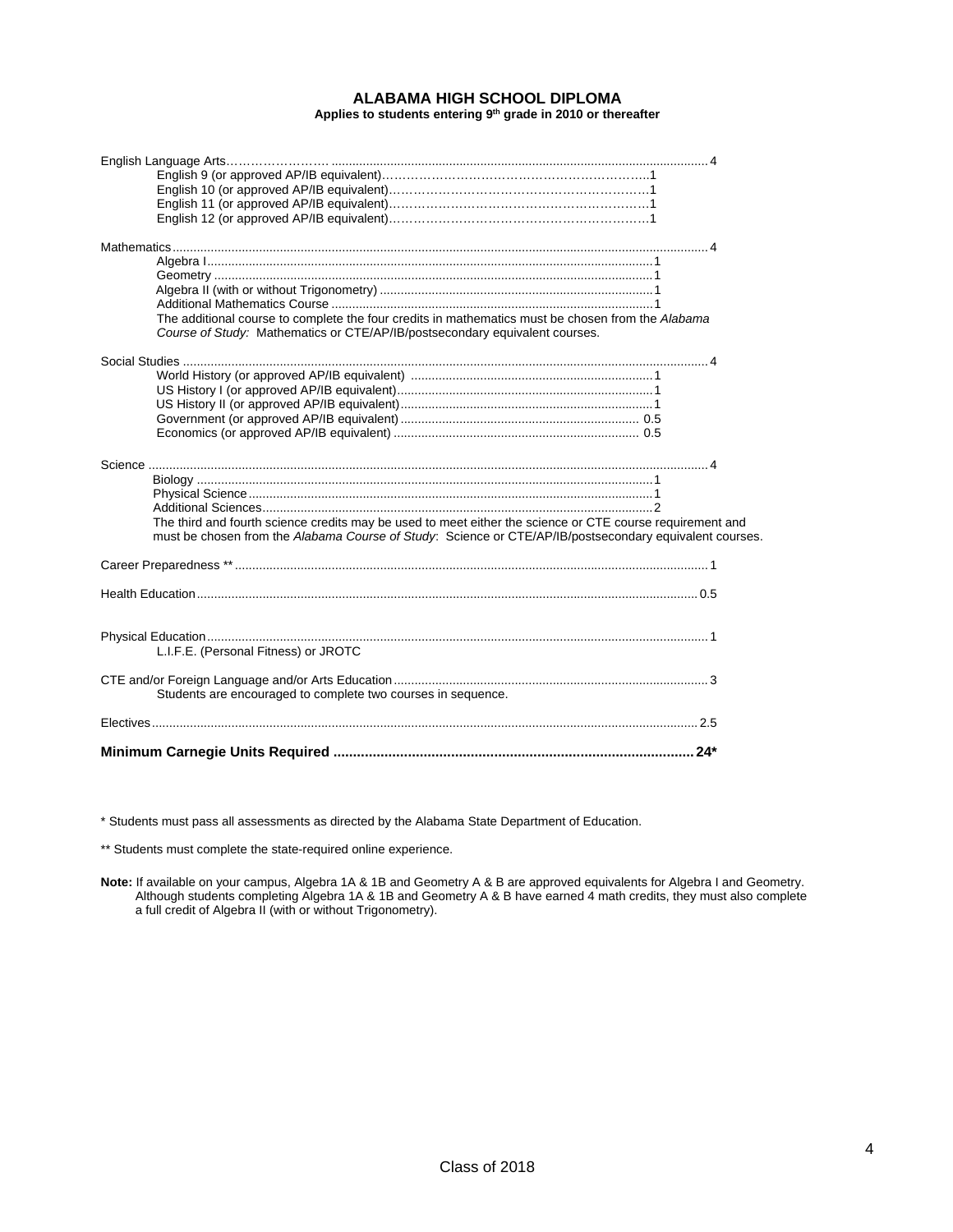# **ALABAMA HIGH SCHOOL DIPLOMA**

| My               |                               |     |     |                  |                  |                  |
|------------------|-------------------------------|-----|-----|------------------|------------------|------------------|
|                  | <b>Subject</b>                |     | gth | 10 <sup>th</sup> | 11 <sup>th</sup> | 12 <sup>th</sup> |
|                  | <b>Career Preparedness</b>    |     |     |                  |                  |                  |
|                  | CTE/Foreign Language/Fine Art | 3   |     |                  |                  |                  |
|                  | English                       | 4   |     |                  |                  |                  |
| <b>Four Year</b> | <b>Mathematics</b>            | 4   |     |                  |                  |                  |
|                  | <b>Social Studies</b>         | 4   |     |                  |                  |                  |
|                  | Science                       | 4   |     |                  |                  |                  |
|                  | Health                        | 0.5 |     |                  |                  |                  |
|                  | L.I.F.E. PE or JROTC          |     |     |                  |                  |                  |
| <b>Plan</b>      | Electives                     | 2.5 |     |                  |                  |                  |
|                  |                               |     |     |                  |                  |                  |
|                  |                               |     |     |                  |                  |                  |
|                  | <b>TOTAL</b>                  | 24  |     |                  |                  |                  |

**Name:** 

**Student Number: Today's Date:** 

|                | 9 <sup>th</sup> Grade Courses | 10th Grade Courses |                        | 11 <sup>th</sup> Grade Courses |                        |   | 12th Grade Courses     |
|----------------|-------------------------------|--------------------|------------------------|--------------------------------|------------------------|---|------------------------|
|                |                               | и                  |                        |                                |                        |   |                        |
| $\overline{2}$ |                               | 2                  |                        | 2                              |                        | 2 |                        |
| 3              |                               | 3                  |                        | 3                              |                        | 3 |                        |
| 4              |                               | 4                  |                        | 4                              |                        | 4 |                        |
| 5              |                               | 5                  |                        | 5                              |                        | 5 |                        |
| 6              |                               | 6                  |                        | 6                              |                        | 6 |                        |
| $\overline{7}$ |                               | 7                  |                        | 7                              |                        | 7 |                        |
| 8              |                               | 8                  |                        | 8                              |                        | 8 |                        |
|                | <b>Make-Up Courses</b>        |                    | <b>Make-Up Courses</b> |                                | <b>Make-Up Courses</b> |   | <b>Make-Up Courses</b> |
| 1              |                               | 1                  |                        |                                |                        | 1 |                        |
| $\overline{2}$ |                               | 2                  |                        | 2                              |                        | 2 |                        |

#### **Date Passed State Dept. Exam(s):\_\_\_\_\_\_\_\_\_\_\_\_\_\_\_\_\_\_\_**

- 1. Cooperative Education Seminar/Work-Based Experience will be required for any students with disabilities earning core credits through Essentials/Life Skills courses (formerly known as AOD Courses).
- 2. Honors classes are approved equivalents of standard level courses if available on your campus.
- 3. Algebra 1A & 1B and Geometry A & B are approved equivalents for Algebra I and Geometry if available on your campus.
- 4. Although students completing Algebra 1A & 1B and Geometry A & B have earned 4 math credits, they must also complete a full credit of Algebra II (with or without Trigonometry).
- 5. When completing the four-year plan, consideration should be given to the student's future goals and the specific requirements for universities, the military, NCAA, etc. (For example, though foreign language and Algebra II with Trig are not required for the Alabama High School Diploma, some higher education programs may require these courses for admission to their specific programs.) Students and parents must check the requirements of any programs they plan to pursue in the future.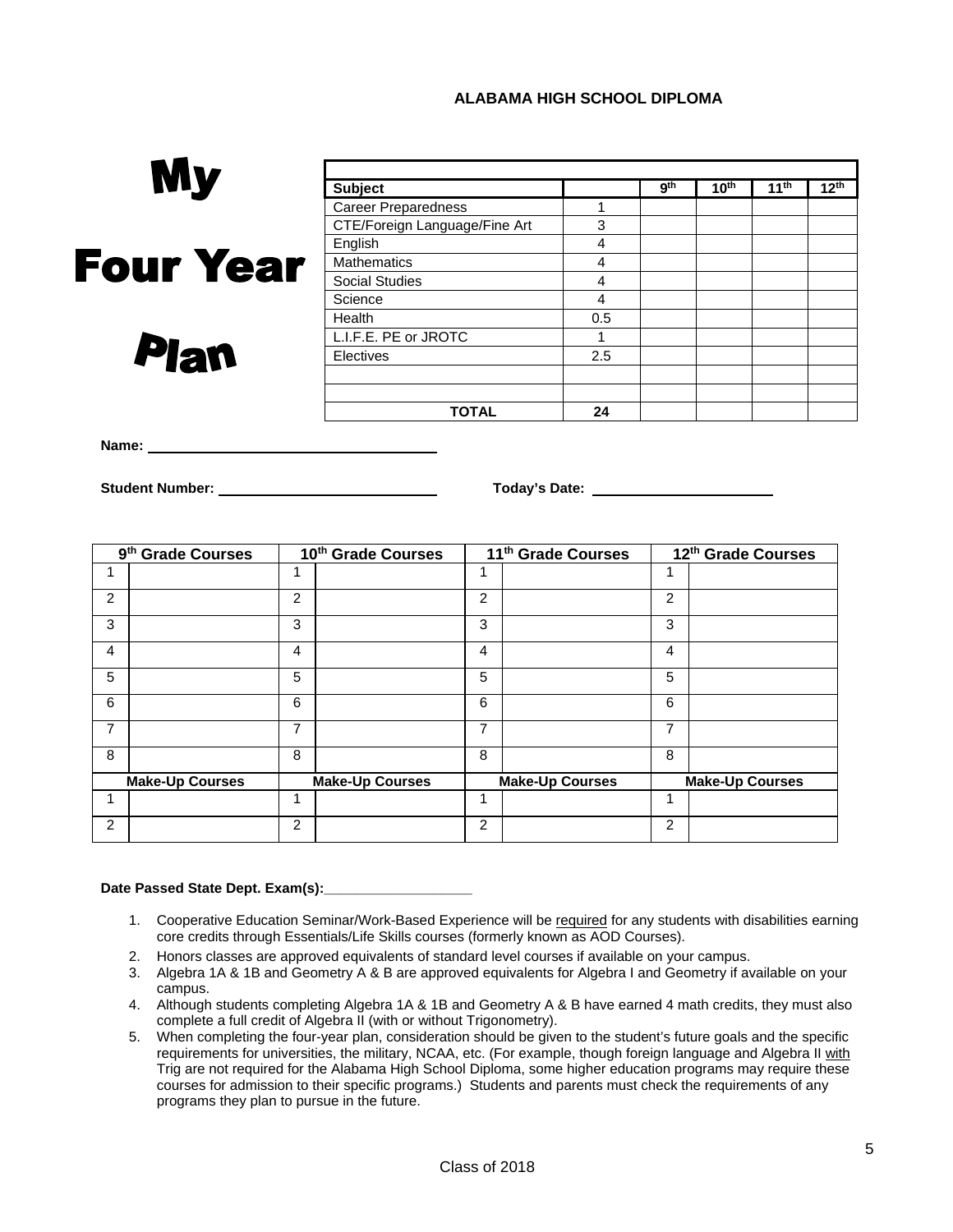# **ALABAMA HIGH SCHOOL DIPLOMA with Baldwin County College Preparatory with Distinction Endorsement (College Prep + Distinction Diploma)**

The Baldwin County College Preparatory with Distinction Endorsement of the Alabama High School Diploma is a program of intensive study in the core subject areas. This diploma is offered by the Baldwin County Public Schools System to provide special recognition for students who complete this rigorous course of study.

| English (Most advanced course offered for each grade level at the student's local BCBE school) 4                                              |
|-----------------------------------------------------------------------------------------------------------------------------------------------|
|                                                                                                                                               |
| Mathematics (Most advanced course offered for each grade level at the student's local BCBE school)  5<br>Select two of the following courses: |
| Social Studies (Most advanced course offered for each grade level at the student's local BCBE school) 4                                       |
|                                                                                                                                               |
|                                                                                                                                               |
|                                                                                                                                               |
|                                                                                                                                               |
| Science (Most advanced course offered for each grade level at the student's local BCBE school)  4<br>Select two of the following courses:     |
|                                                                                                                                               |
|                                                                                                                                               |
| L.I.F.E. (Personal Fitness) or JROTC                                                                                                          |
|                                                                                                                                               |
|                                                                                                                                               |
|                                                                                                                                               |
|                                                                                                                                               |

\* Students must pass all assessments as directed by the Alabama State Department of Education.

\*\* Students must complete the state-required online experience.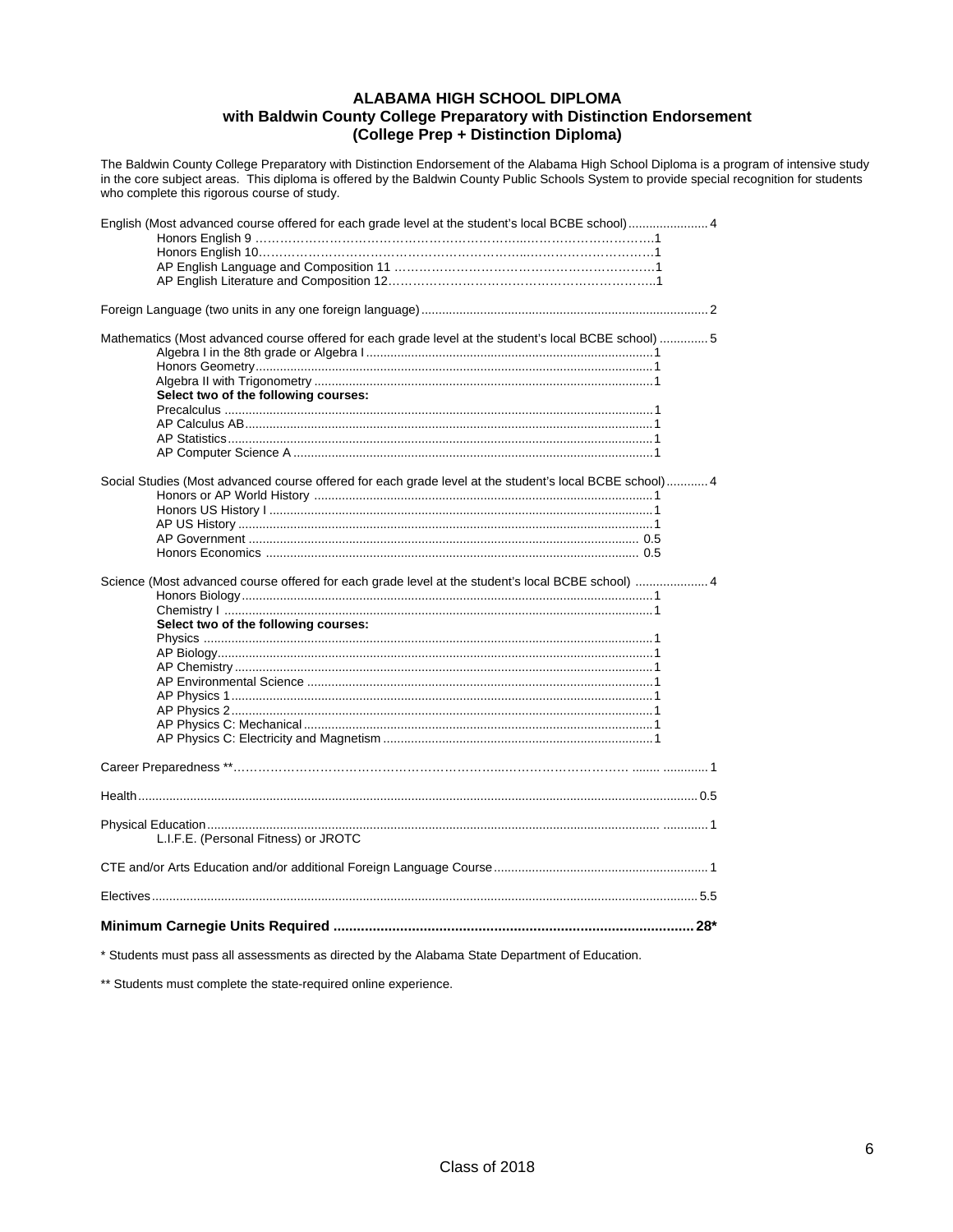# **ALABAMA HIGH SCHOOL DIPLOMA with Baldwin County College Prep with Distinction Endorsement (CP + Distinction Diploma)**

| My               | <b>Subject</b>                         |     | gth | 10 <sup>th</sup> | 11 <sup>th</sup> | $12^{th}$ |
|------------------|----------------------------------------|-----|-----|------------------|------------------|-----------|
|                  | <b>Career Preparedness</b>             |     |     |                  |                  |           |
|                  | English                                | 4   |     |                  |                  |           |
|                  | Foreign Language                       | 2   |     |                  |                  |           |
| <b>Four Year</b> | <b>Mathematics</b>                     | 5   |     |                  |                  |           |
|                  | <b>Social Studies</b>                  | 4   |     |                  |                  |           |
|                  | Science                                | 4   |     |                  |                  |           |
|                  | Health                                 | 0.5 |     |                  |                  |           |
|                  | L.I.F.E. PE or JROTC                   |     |     |                  |                  |           |
| <b>Plan</b>      | CTE /Fine Art/additional Foreign Lang. |     |     |                  |                  |           |
|                  | Electives                              | 5.5 |     |                  |                  |           |
|                  |                                        |     |     |                  |                  |           |
|                  |                                        |     |     |                  |                  |           |
|                  | <b>TOTAL</b>                           | 28  |     |                  |                  |           |

**Name:** 

**Student Number:** Number: Number: Number: Number: Number: Number: Number: Number: Number: Number 2012 10: Number 2014

<u> 1980 - Johann Barn, mars ann an t-Amhain Aonaich an t-Aonaich an t-Aonaich ann an t-Aonaich ann an t-Aonaich</u>

|   | 9 <sup>th</sup> Grade Courses |   | 10th Grade Courses     |   | 11 <sup>th</sup> Grade Courses |   | 12th Grade Courses     |
|---|-------------------------------|---|------------------------|---|--------------------------------|---|------------------------|
|   |                               | 1 |                        |   |                                |   |                        |
| 2 |                               | 2 |                        | 2 |                                | 2 |                        |
| 3 |                               | 3 |                        | 3 |                                | 3 |                        |
| 4 |                               | 4 |                        | 4 |                                | 4 |                        |
| 5 |                               | 5 |                        | 5 |                                | 5 |                        |
| 6 |                               | 6 |                        | 6 |                                | 6 |                        |
| 7 |                               | 7 |                        | 7 |                                | 7 |                        |
| 8 |                               | 8 |                        | 8 |                                | 8 |                        |
|   | <b>Make-Up Courses</b>        |   | <b>Make-Up Courses</b> |   | <b>Make-Up Courses</b>         |   | <b>Make-Up Courses</b> |
| 1 |                               |   |                        | и |                                | 1 |                        |
| 2 |                               | 2 |                        | 2 |                                | 2 |                        |

# **Date Passed State Dept. Exam(s): \_\_\_\_\_\_\_\_\_\_\_\_\_\_\_\_\_\_**

- 1. Cooperative Education Seminar/Work-Based Experience will be required for any students with disabilities earning core credits through Essentials/Life Skills courses (formerly known as AOD Courses).
- 2. Honors classes are approved equivalents of standard level courses if available on your campus.
- 3. Algebra 1A & 1B and Geometry A & B are approved equivalents for Algebra I and Geometry if available on your campus.
- 4. Although students completing Algebra 1A & 1B and Geometry A & B have earned 4 math credits, they must also complete a full credit of Algebra II (with or without Trigonometry).
- 5. When completing the four-year plan, consideration should be given to the student's future goals and the specific requirements for universities, the military, NCAA, etc. (For example, though foreign language and Algebra II with Trig are not required for the Alabama High School Diploma, some higher education programs may require these courses for admission to their specific programs.) Students and parents must check the requirements of any programs they plan to pursue in the future.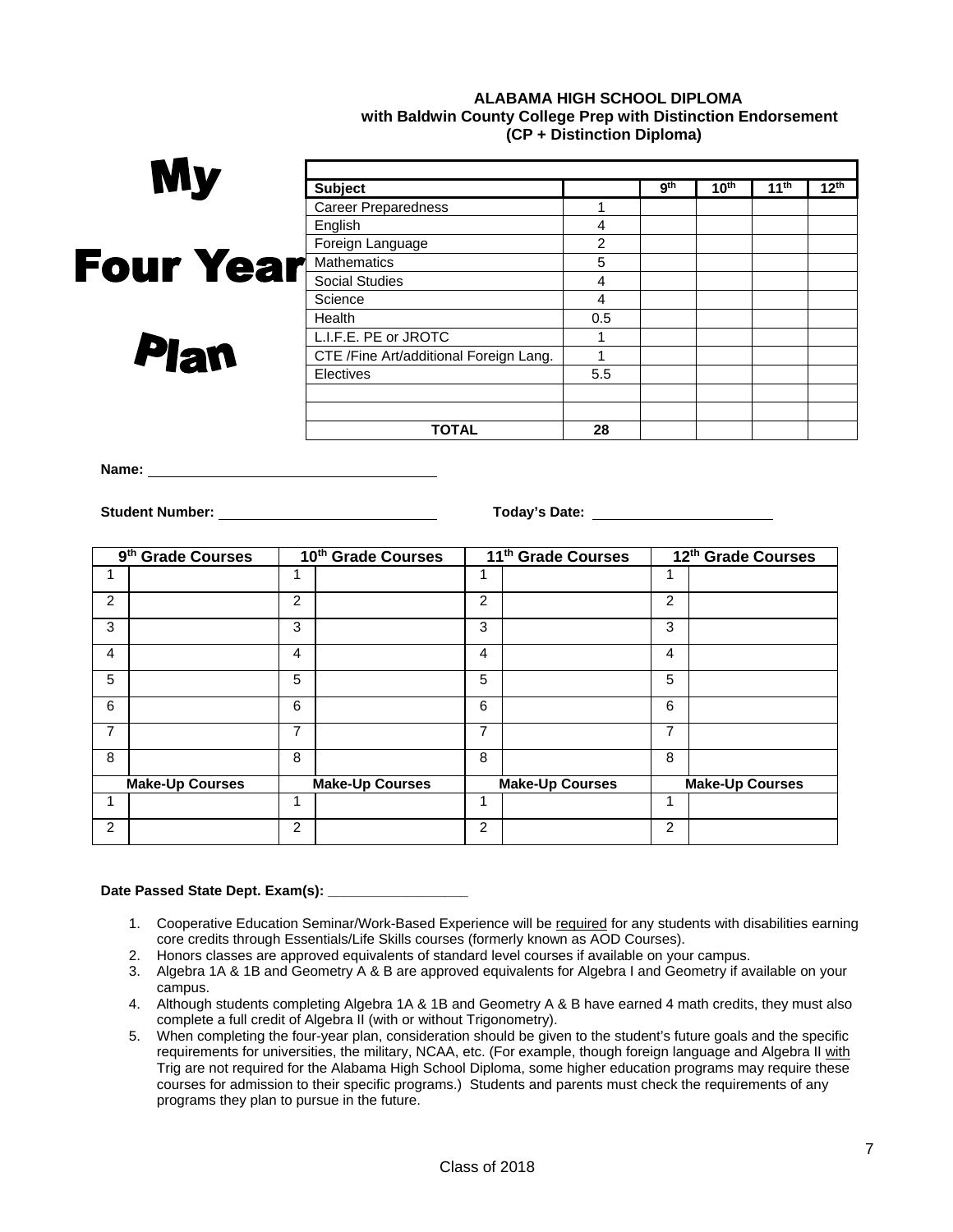#### **ALABAMA HIGH SCHOOL DIPLOMA with Baldwin County College Preparatory with Distinction Endorsement for International Baccalaureate Students (College Prep + Distinction for IB Diploma)**

The Alabama High School Diploma with Baldwin County College Preparatory with Distinction Endorsement for International Baccalaureate (IB) Students is a rigorous program designed to meet the needs of highly motivated secondary students and to promote international understanding. The Baldwin County College Prep + Distinction Endorsement, which is earned concurrently with the IB Diploma, is offered by the Baldwin County Public Schools System to provide special recognition for students who complete an intensive study in core subject areas. If a student's unweighted GPA in the 18 courses noted with a " $\checkmark$ " falls below 2.0, the student will be evaluated by the IB staff and may be removed from the program. An IB Diploma is awarded by the International Baccalaureate Organization (IBO) following the posting of the final comprehensive exams in July. Contact the IB Coordinator at the respective school for a complete listing of IB Diploma requirements.

| English (Most advanced course offered for each grade level at the student's local BCBE school) 4                                                                                                                                                                                                                             |
|------------------------------------------------------------------------------------------------------------------------------------------------------------------------------------------------------------------------------------------------------------------------------------------------------------------------------|
|                                                                                                                                                                                                                                                                                                                              |
| Mathematics (Most advanced course offered for each grade level at the student's local BCBE school) 5                                                                                                                                                                                                                         |
| Social Studies (Most advanced course offered for each grade level at the student's local BCBE school) 4                                                                                                                                                                                                                      |
| Science (Most advanced course offered for each grade level at the student's local BCBE school) 4<br>or:<br>Human Anatomy and Physiology, Honors Marine Science, Chemistry II,<br>AP Chemistry, Botany, Forensic Science, Genetics, Zoology, Aquascience,<br>AP Biology, AP Physics 1, AP Physics 2, AP Environmental Science |
|                                                                                                                                                                                                                                                                                                                              |
|                                                                                                                                                                                                                                                                                                                              |
| L.I.F.E. (Personal Fitness) or JROTC                                                                                                                                                                                                                                                                                         |
|                                                                                                                                                                                                                                                                                                                              |
|                                                                                                                                                                                                                                                                                                                              |
|                                                                                                                                                                                                                                                                                                                              |
|                                                                                                                                                                                                                                                                                                                              |

\*IB students must pass all assessments as directed by the Alabama State Department of Education, complete three HL courses, complete the minimum number of Creativity, Action, & Service (CAS) hours, and submit an Extended Essay. If students return to their base schools, they will be expected to meet all requirements for one of the other diplomas offered. See your school guidance counselor for more information.

\*\* Students must complete the state-required online experience.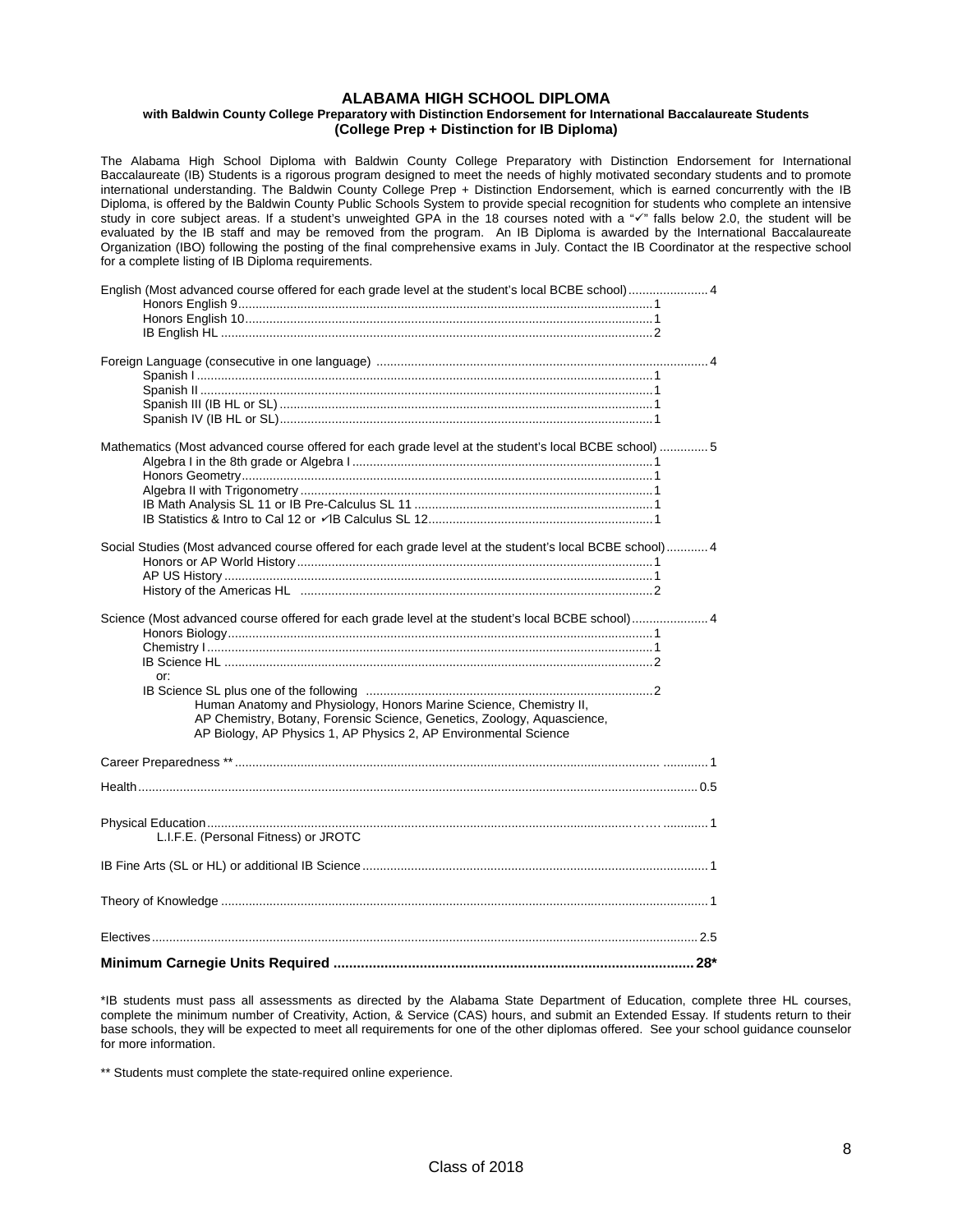# **ALABAMA HIGH SCHOOL DIPLOMA**

 **with Baldwin County College Preparatory with Distinction Endorsement for International Baccalaureate Students (CP + Distinction for IB)** 

|                  | <b>Subject</b>                        |     | gth | 10 <sup>th</sup> | 11 <sup>th</sup> | 12 <sup>th</sup> |
|------------------|---------------------------------------|-----|-----|------------------|------------------|------------------|
|                  | English                               | 4   |     |                  |                  |                  |
|                  | Foreign Language                      | 4   |     |                  |                  |                  |
| <b>My</b>        | <b>Mathematics</b>                    | 5   |     |                  |                  |                  |
|                  | Social Studies                        | 4   |     |                  |                  |                  |
|                  | Science                               | 4   |     |                  |                  |                  |
| <b>Four Year</b> | Health                                | 0.5 |     |                  |                  |                  |
|                  | L.I.F.E. PE or JROTC                  |     |     |                  |                  |                  |
|                  | IB Fine Arts or additional IB Science |     |     |                  |                  |                  |
| <b>Plan</b>      | Theory of Knowledge                   |     |     |                  |                  |                  |
|                  | <b>Electives</b>                      | 2.5 |     |                  |                  |                  |
|                  | <b>Career Preparedness</b>            |     |     |                  |                  |                  |
|                  |                                       |     |     |                  |                  |                  |
|                  | <b>TOTAL</b>                          | 28  |     |                  |                  |                  |

**Name:** 

**Student Number:** Today's Date: 1999

|                | 9 <sup>th</sup> Grade Courses |   | 10th Grade Courses     |                | 11 <sup>th</sup> Grade Courses |   | 12th Grade Courses     |
|----------------|-------------------------------|---|------------------------|----------------|--------------------------------|---|------------------------|
|                |                               | 1 |                        |                |                                |   |                        |
| $\overline{2}$ |                               | 2 |                        | $\overline{2}$ |                                | 2 |                        |
| 3              |                               | 3 |                        | 3              |                                | 3 |                        |
| 4              |                               | 4 |                        | 4              |                                | 4 |                        |
| 5              |                               | 5 |                        | 5              |                                | 5 |                        |
| 6              |                               | 6 |                        | 6              |                                | 6 |                        |
| 7              |                               | 7 |                        | 7              |                                | 7 |                        |
| 8              |                               | 8 |                        | 8              |                                | 8 |                        |
|                | <b>Make-Up Courses</b>        |   | <b>Make-Up Courses</b> |                | <b>Make-Up Courses</b>         |   | <b>Make-Up Courses</b> |
| 1              |                               | 1 |                        |                |                                | 1 |                        |
| $\overline{c}$ |                               | 2 |                        | $\overline{2}$ |                                | 2 |                        |

#### Date Passed State Dept. Exam(s): \_\_\_\_

- 1. Cooperative Education Seminar/Work-Based Experience will be required for any students with disabilities earning core credits through Essentials/Life Skills courses (formerly known as AOD Courses).
- 2. Honors classes are approved equivalents of standard level courses if available on your campus.
- 3. Algebra 1A & 1B and Geometry A & B are approved equivalents for Algebra I and Geometry if available on your campus.
- 4. Although students completing Algebra 1A & 1B and Geometry A & B have earned 4 math credits, they must also complete a full credit of Algebra II (with or without Trigonometry).
- 5. When completing the four-year plan, consideration should be given to the student's future goals and the specific requirements for universities, the military, NCAA, etc. (For example, though foreign language and Algebra II with Trig are not required for the Alabama High School Diploma, some higher education programs may require these courses for admission to their specific programs.) Students and parents must check the requirements of any programs they plan to pursue in the future.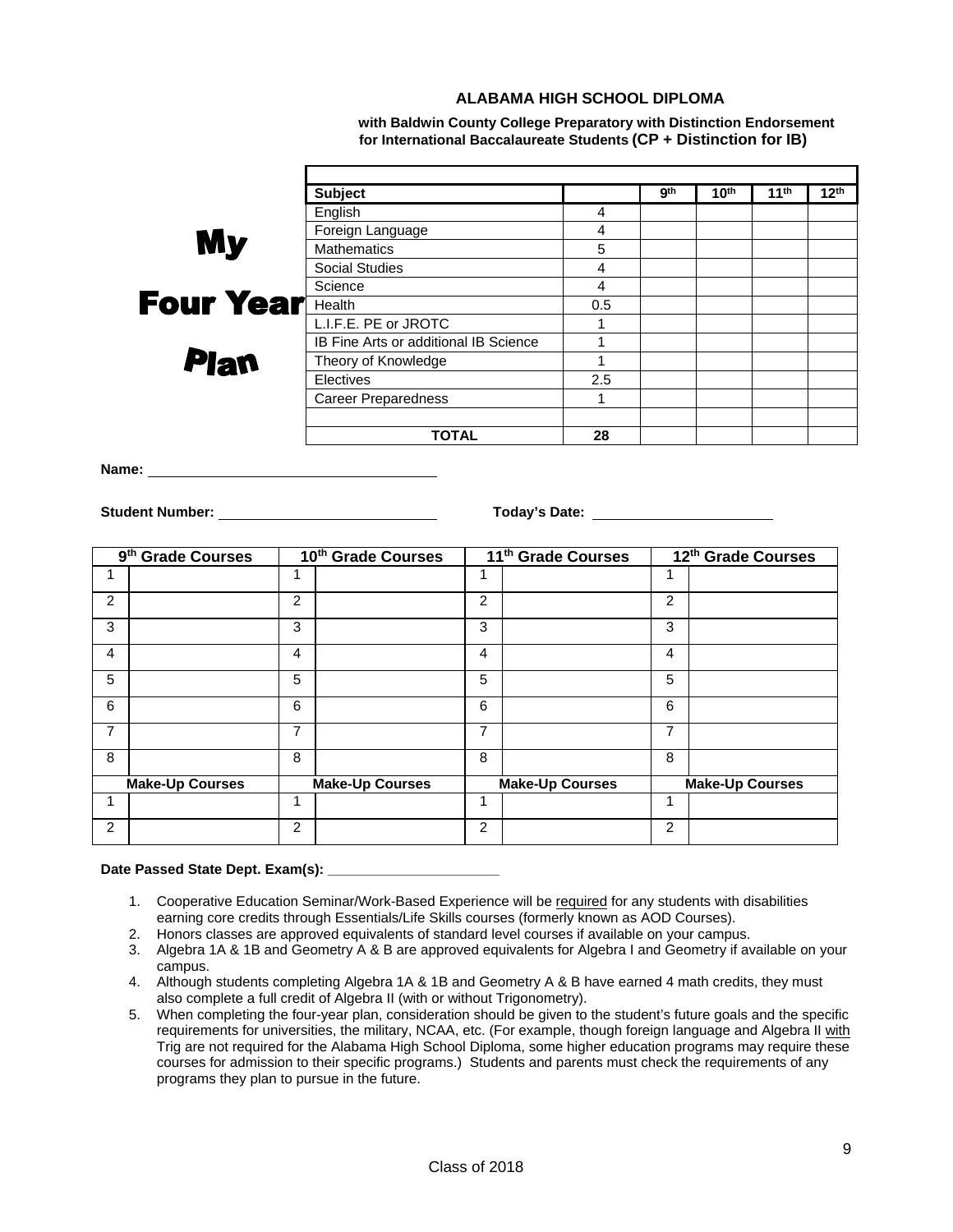# **ALABAMA DEFINITION OF A CREDIT**

All Alabama public schools are governed by the *Alabama Administrative Code* 290-3-1-.02(9)(a) which states the following:

- (9) Time Allotment and Credit Requirements for Secondary Schools
- (a) Any subject passed in Grades 9-12 that meets for a minimum of 140 clock hours of instruction shall count as one (1) credit toward graduation, either required or elective. All subjects taught are considered major subjects. The Alabama State Department of Education does not recognize major and minor subjects in Grades K-12.

# **MAXIMUM NUMBER OF CREDITS PER YEAR**

A student in grades 9-11 may earn a maximum of ten credits during a year (August 1 to July 31 of the following year). Students in 12th grade may earn a maximum of 12 credits per year. This includes credits earned in the regular school program, the Dual Enrollment Program, the Senior Early Release Program, the Credit Recovery Program, through a correspondence course, IMPACT, or summer school.

# **GRADING SCALE**

The grading scale for Baldwin County Public Schools is defined as follows:

- A: 90-100<br>B: 80-89
- B: 80-89<br>C: 70-79
- C: 70-79<br>D: 60-69
- D:  $60-69$ <br>F:  $0-59$
- 0-59 (no credit)

Unweighted GPA Point Scale

| GradeQuality Point Value |
|--------------------------|
|                          |
|                          |
|                          |
|                          |
|                          |

# **ACADEMIC HONORS AND CLASS RANK**

Eligibility for academic honors will be determined by calculating the cumulative weighted average of all final course grades posted on the high school transcript. Students who earn a D or F in any high school course will not be eligible to receive academic honors.

The academic honors designations shall be awarded as follows:

- Summa Cum Laude (with highest honors) 4.00 and higher
- Magna Cum Laude (with high honors) 3.75-3.9999
- Cum Laude (with honors) 3.50-3.7499

A student's final cumulative weighted grade point average calculated to at least the fourth decimal place, including grades earned for repeated courses, will be used to determine class rank.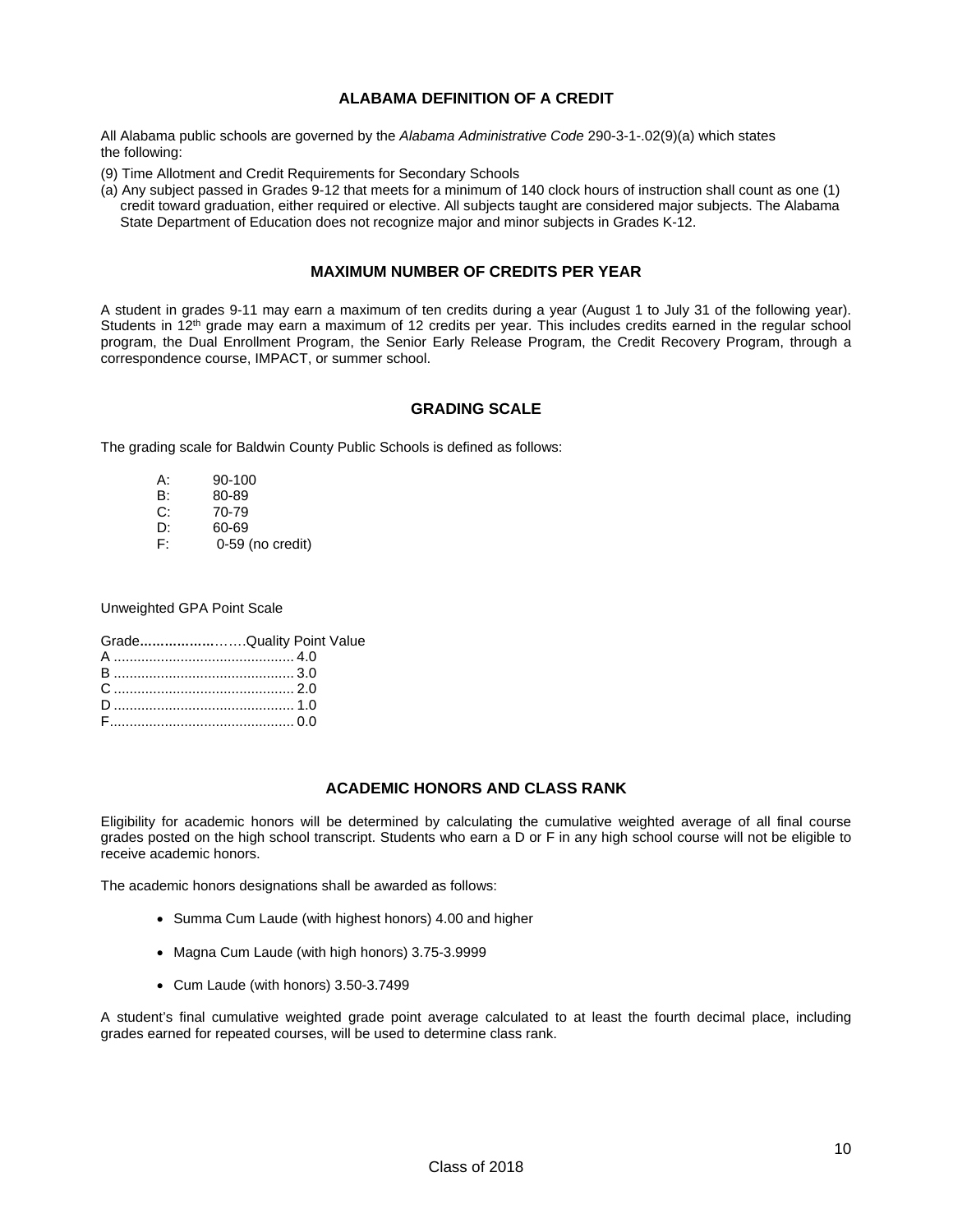# **GRADE POINT AVERAGE (GPA)**

A grade point average (GPA) is a scale assigning a numeric value to student grades.

The **unweighted GPA** is computed by dividing the total number of grade points received by the total number of credits or hours of course work taken.

The **weighted GPA** is designed to reflect the varying skill required for different level courses. The weighted GPA scale assigns higher quality points for grades earned in difficult courses (numerical grades remain unaffected). The weighted GPA is printed on the student transcript for the purposes of college admission and scholarship applications only.

**Weighted GPA Point Scale** adds either 0.5 or 1.0 to the quality point value for the grade earned in that course according to the following tables:

| <b>Honors Course Weights</b> |  |  |  |  |
|------------------------------|--|--|--|--|
|------------------------------|--|--|--|--|

| Course Title           | Course # | Add | Course Title     | Course # | Add |
|------------------------|----------|-----|------------------|----------|-----|
| Algebra I              | 210005   | 0.5 | French III       | 270025   | 0.5 |
| Algebra II w/Trig      | 210017   | 0.5 | French IV        | 270026   | 0.5 |
| <b>Analytical Math</b> | 210034   | 0.5 | Genetics         | 220017   | 0.5 |
|                        |          |     | Geometry Hon     | 210011   | 0.5 |
| Biology Hon            | 220012   | 0.5 | Human Anat & Phy | 220026   | 0.5 |
| Botany                 | 220020   | 0.5 | Marine Sci Hon   | 220041   | 0.5 |
| Chemistry I            | 220061   | 0.5 | <b>Physics</b>   | 220071   | 0.5 |
| Chemistry II           | 220062   | 0.5 | Precalculus      | 210020   | 0.5 |
| Economics Hon          | 230052   | 0.5 | Spanish I        | 270153   | 0.5 |
| English 9 Hon          | 200006   | 0.5 | Spanish II       | 270154   | 0.5 |
| English 10 Hon         | 200010   | 0.5 | Spanish III      | 270155   | 0.5 |
| English 11 Hon         | 200014   | 0.5 | Spanish IV       | 270156   | 0.5 |
| English 12 Hon         | 200018   | 0.5 | US Hist I Hon    | 230017   | 0.5 |
| Forensic Sci           | 220034   | 0.5 | US Hist II Hon   | 230020   | 0.5 |
| French I               | 270023   | 0.5 | World Hist Hon   | 230014   | 0.5 |
| French II              | 270024   | 0.5 | Zoology          | 220023   | 0.5 |

# **AP Course Weights**

| <b>Course Title</b>  | Course $#$ | If the student doesn't take | If the student takes the AP |
|----------------------|------------|-----------------------------|-----------------------------|
|                      |            | the AP Exam, then add       | Exam, then add              |
| Biology AP           | 220014     | 0.5                         | 1.0                         |
| Calculus AB, AP      | 210025     | 0.5                         | 1.0                         |
| Chemistry AP         | 220064     | 0.5                         | 1.0                         |
| Eng Lang & Comp AP   | 200016     | 0.5                         | 1.0                         |
| Eng Lit & Comp AP    | 200020     | 0.5                         | 1.0                         |
| Environmental Sci AP | 220032     | 0.5                         | 1.0                         |
| European Hist AP     | 230029     | 0.5                         | 1.0                         |
| Govt & Politics AP   | 230047     | 0.5                         | 1.0                         |
| Music Theory AP      | 280024     | 0.5                         | 1.0                         |
| Physics 1 AP         | 220057     | 0.5                         | 1.0                         |
| Physics 2 AP         | 220058     | 0.5                         | 1.0                         |
| Psychology AP        | 230072     | 0.5                         | 1.0                         |
| <b>Statistics AP</b> | 210027     | 0.5                         | 1.0                         |
| Studio Art AP        | 280102     | 0.5                         | 1.0                         |
| Studio Art-2D AP     | 280103     | 0.5                         | 1.0                         |
| US Hist AP           | 230022     | 0.5                         | 1.0                         |
| World Hist AP        | 230027     | 0.5                         | 1.0                         |

# **AP IB Test Prep (All Subjects), ½ credit/1 credit**

Add 0.5 to the quality point value for the grade earned in that course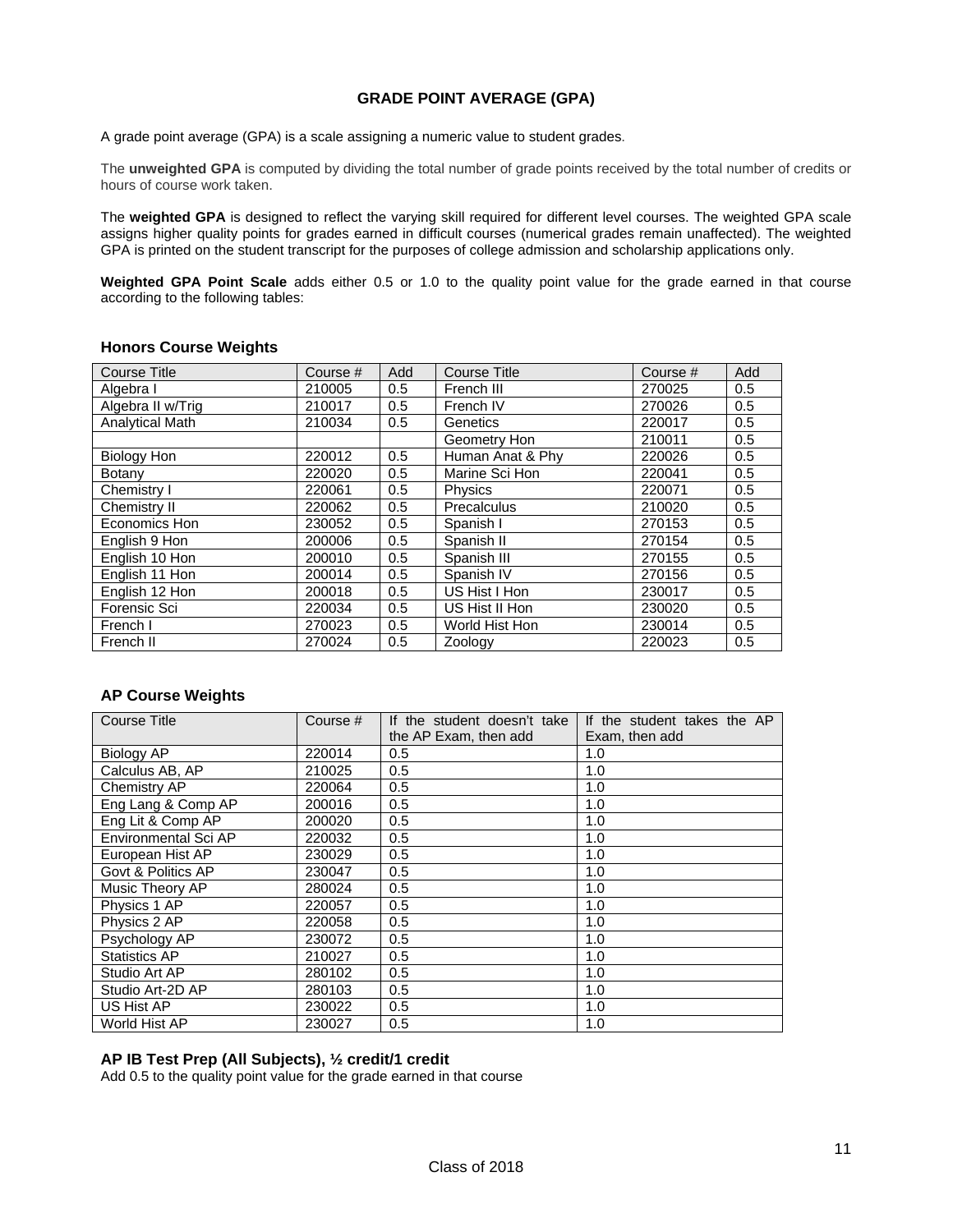# **International Baccalaureate Course Weights**

| <b>Course Title</b>           | Course # | Add | <b>Course Title</b>              | Course # | Add |
|-------------------------------|----------|-----|----------------------------------|----------|-----|
| Alg II/Trig IB Prep           | 210017   | 0.5 | IB Music HL 11                   | 280026   | 1.0 |
| Biology Honors IB Prep        | 220012   | 0.5 | IB Music HL 12                   | 280026   | 1.0 |
| Chemistry I IB Prep           | 220061   | 0.5 | <b>IB Music SL</b>               | 280054   | 1.0 |
| Eng 9 Honors IB Prep          | 200006   | 0.5 | IB Physics HL 11                 | 220076   | 1.0 |
| Eng 10 Honors IB Prep         | 200010   | 0.5 | IB Physics HL 12                 | 220076   | 1.0 |
| Geometry IB Prep              | 210010   | 0.5 | <b>IB Pre-Calculus SL 11</b>     | 210029   | 1.0 |
| IB Biology HL 11              | 220016   | 1.0 | <b>IB Spanish SL 11</b>          | 270159   | 1.0 |
| IB Biology HL 12              | 220016   | 1.0 | IB Spanish SL 12                 | 270160   | 1.0 |
| <b>IB Biology SL</b>          | 220015   | 1.0 | IB Stat & Intro to Cal SL12      | 210031   | 1.0 |
| <b>IB Calculus SL 12</b>      | 210031   | 1.0 | <b>IB Theatre HL 11</b>          | 280082   | 1.0 |
| IB Chemistry HL 11            | 220065   | 1.0 | <b>IB Theatre HL 12</b>          | 280082   | 1.0 |
| IB Chemistry HL 12            | 220065   | 1.0 | <b>IB Theatre SL</b>             | 280081   | 1.0 |
| <b>IB Chemistry SL</b>        | 220066   | 1.0 | <b>IB Theory of Knowledge 12</b> | 230095   | 1.0 |
| IB English HL 11              | 200022   | 1.0 | IB Theo of Know/Indep 11         | 230095   | 1.0 |
| IB English HL 12              | 200022   | 1.0 | <b>IB Visual Art SL</b>          | 280105   | 1.0 |
| <b>IB Film SL</b>             | 280083   | 1.0 | IB Visual Art HL 11              | 280106   | 1.0 |
| IB Film HL 11                 | 280084   | 1.0 | <b>IB Visual Art HL 12</b>       | 280106   | 1.0 |
| IB Film HL 12                 | 280084   | 1.0 | Spanish I IB Prep                | 270153   | 0.5 |
| IB Hist of the Am HL 11       | 230024   | 1.0 | Spanish II IB Prep               | 270154   | 0.5 |
| IB Hist of the Am HL 12       | 230024   | 1.0 | World Hist Hon IB Prep           | 230014   | 0.5 |
| <b>IB Math Analysis SL 11</b> | 210028   | 1.0 |                                  |          |     |

# **AP IB Test Prep (All Subjects), ½ credit/1 credit**

Add 0.5 to the quality point value for the grade earned in that course

# **TRANSFER OF CREDIT**

Board Policy #786

Any student transferring to a Baldwin County public school from a public or non-public school accredited by an accrediting agency recognized by the State Board of Education will have all credits and current class/grade placement accepted without validation upon the receipt of an official transcript(s). A student may be promoted to the next grade level according to the number of credits earned at the end of the admission term.

Any school/school setting not accredited by an accrediting agency recognized by the State Board of Education shall be considered a non-accredited school for the purpose of transfer of class/grade credit. Core courses shall be defined as English, mathematics, social science, and science.

The procedures below must be followed before credits can be awarded and class/grade placement determined for students transferring from non-accredited schools.

- 1. An official or a notarized transcript of coursework attempted must be presented the principal or his/her designee.
- 2. Credit for elective courses shall be transferred without validation.
- 3. No credit will be given for electives that are not normally accepted. The school may acknowledge on records that the student took these courses, but the courses will not count toward graduation.
- 4. Non-contested credit for core courses shall be transferred as follows:
	- A. Using all official records and nationally standardized tests, the principal or his/her designee shall determine placement and notify the student and the parent(s)/guardian(s).
	- B. If the parent(s)/guardian(s) agrees with the placement decision, the student shall be placed.
	- C. Following placement, for any initial core course successfully completed, transfer of previous credit earned at a non-accredited school(s) in that subject area shall be accepted without further validation. If a student is unsuccessful in the initial placement core course, it should be understood that no credit will be awarded in that subject until the student passes the initial placement core course. The student will have to repeat and pass the initial placement core course.
- 5. Contested credit for core courses shall be transferred as follows:
	- Validation of academic performance shall be accomplished on a course-by-course basis in grades 7-12. Such validation shall be accomplished by administering the district's validation test for each applicable course in which the person is seeking grade placement/course credit. The validation test shall be administered at the school in which the person is seeking to enroll/receive credit. A grade of 60 or better on each examination for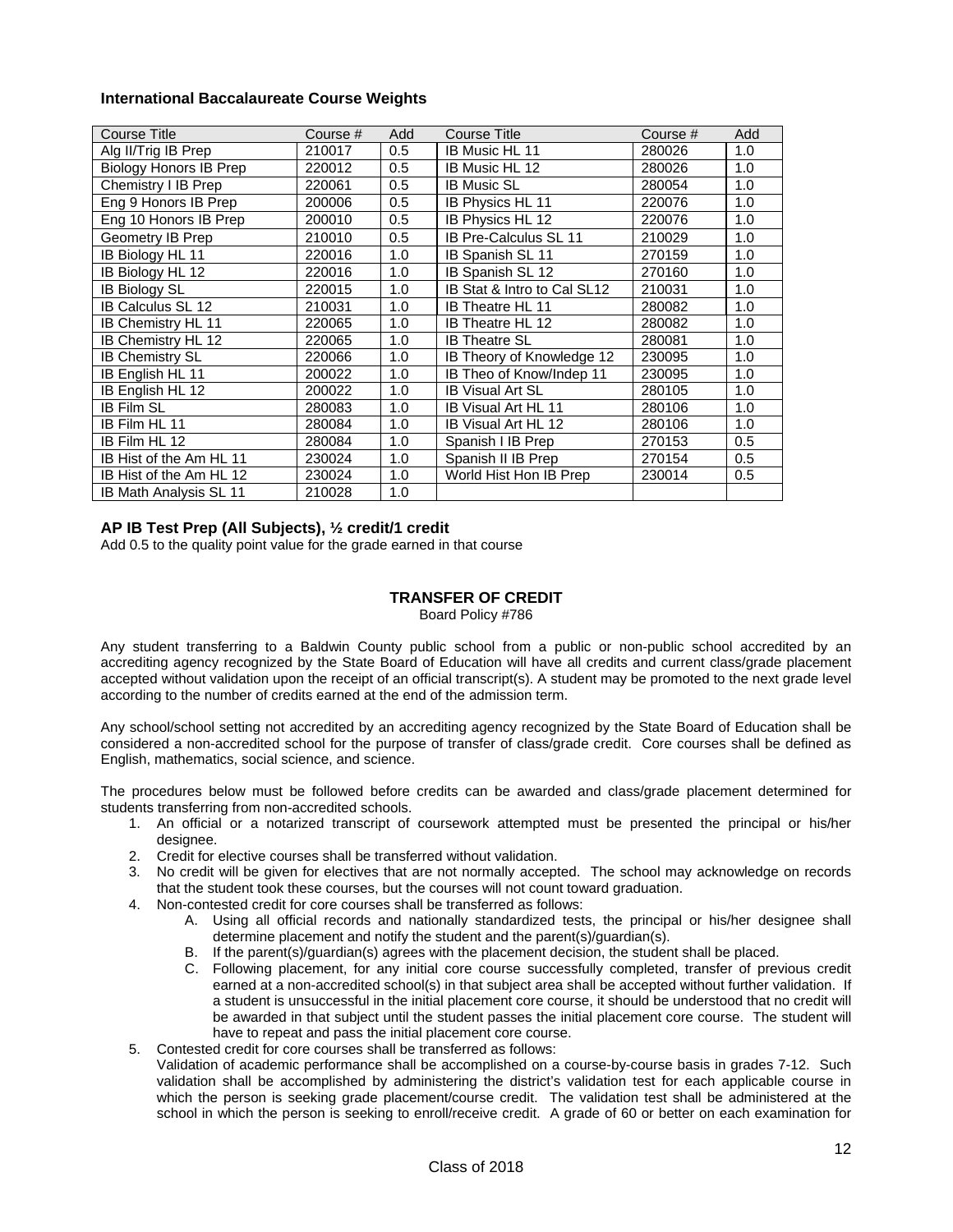each course shall be required for validation. For example, a person who seeks credit for Biology must pass the validation test with a grade of 60 or better.

**In the case of English courses**, a student who successfully completes the validation test for a higher English course will receive credit for preceding English courses. (Example: A student presents a transcript that shows completion of English 9, English 10, and English 11. If the student successfully completes the English 11 validation test with a score of 60 or better, then credit will be awarded for all three English courses.)

**In the case of a student who presents a transcript that shows completion of Algebra I and** 

**Algebra II/Trig:** The student will take the Algebra II/Trig validation test. If the student successfully completes that test with a grade of 60 or better, credit will be awarded for Algebra I and Algebra II/Trig.

For any test failed, placement shall be made as recommended by school officials, and no credit shall be transferred for the pre-requisite course(s) in that subject.

In the event of the existence of controversial records/transcripts or the absence of any official or notarized records, the student shall take validation tests for core courses. Placement decisions will be based on successful completion of these exams.

All transfer students must pass all applicable parts the State Assessment as directed and meet all local and state Board of Education requirements for graduation before being awarded a high school diploma.

6. Students who are transferring from a non-accredited school/school setting and who have been residents in Baldwin County must attend Baldwin County Public Schools for two (2) entire high school years immediately preceding the date of graduation. Under extreme circumstances as documented in writing by the guardian/custodian, the Superintendent may, in his or her sole discretion, authorize exceptions to the foregoing requirement. It is the intent of this policy that exceptions are to be sparingly granted.

**Middle School Credits:** The high schools in the Baldwin County Public School System accept Algebra I, taken in the eighth grade, from any accredited public or private middle school.

The following charts show a step-by-step procedure for determining placement for transfer students to Baldwin County Public Schools.

| <b>FROM ACCREDITED SCHOOLS</b> | <b>FROM NON-ACCREDITED SCHOOLS</b>                                                                                                         |                                                                                                                                                                                                                                                                                                                                                                                                               |  |
|--------------------------------|--------------------------------------------------------------------------------------------------------------------------------------------|---------------------------------------------------------------------------------------------------------------------------------------------------------------------------------------------------------------------------------------------------------------------------------------------------------------------------------------------------------------------------------------------------------------|--|
| <b>Official Transcript</b>     | Official/Notarized Transcript/No Transcript                                                                                                |                                                                                                                                                                                                                                                                                                                                                                                                               |  |
| <b>Credits Accepted</b>        | Principal/Designee Determines Placement                                                                                                    |                                                                                                                                                                                                                                                                                                                                                                                                               |  |
| <b>Current Grade Placement</b> | <b>Notifies Parent</b>                                                                                                                     |                                                                                                                                                                                                                                                                                                                                                                                                               |  |
|                                | <b>ACCEPTS DECISION</b>                                                                                                                    | <b>CONTESTS DECISION</b>                                                                                                                                                                                                                                                                                                                                                                                      |  |
|                                | Credit for elective courses shall be<br>transferred without validation. No<br>credit will be given for electives not<br>normally accepted. | Administer school's validation test for<br>each core course. A grade of 60 or<br>better on each exam is required for the<br>student to earn credit.                                                                                                                                                                                                                                                           |  |
|                                |                                                                                                                                            | In the case of English courses,<br>students who successfully complete<br>the validation test for a higher English<br>course will receive credit for preceding<br>English courses. In the case of<br>students who present a transcript with<br>Algebra I and Algebra II/Trig, students<br>who successfully complete the<br>validation test in Algebra II/Trig will<br>receive credit for both Algebra courses. |  |
|                                |                                                                                                                                            | Student fails test, placed in course<br>recommended by principal/designee.                                                                                                                                                                                                                                                                                                                                    |  |

# **Transfer Procedure Formula**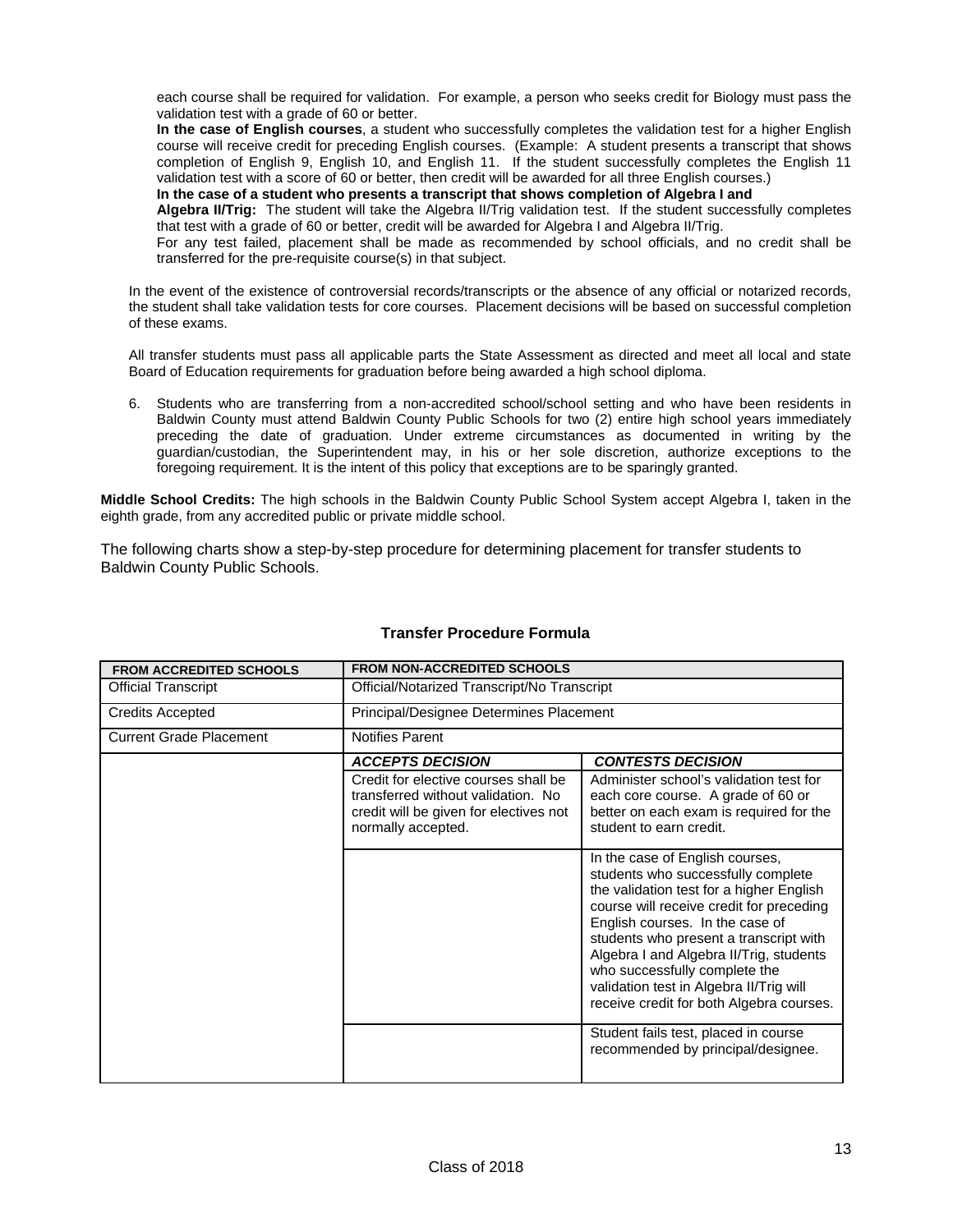# **ATHLETIC/EXTRACURRICULAR ACTIVITY – ACADEMICS FIRST Board Policy No. 787**

The Baldwin County Board of Education recognizes the value of all extracurricular activities as they relate to the total education of students. The Baldwin County Board of Education also recognizes and supports high academic standards and the necessity of developing a framework to assess each student involved in extracurricular activities and his/her progress toward graduating from high school on schedule with his/her class. The Board of Education also recognizes that the Class of 2000 and subsequent classes will be required by the State Board of Education resolution and Alabama Administrative Code to earn a minimum of 24 credits in Grades 9-12, with four (4) credits each in science, mathematics, social studies, and English.

The National Collegiate Athletic Association (NCAA) has established a central clearinghouse to certify athletic eligibility. Student athletes must comply with NCAA bylaws in order to compete in intercollegiate athletics. Interested students and their parents may go to the website listed below for more information about these guidelines.

#### **As of August 9, 2010, the NCAA does not permit credit recovery courses to count toward athletic eligibility. Also, many online and computer-based courses do not count toward athletic eligibility.**

Note: Always check the NCAA website for the latest in athletic eligibility requirements: http://www.ncaa.org/wps/portal/ncaahome?WCM\_GLOBAL\_CONTEXT=/ncaa/NCAA/Legislation+and+Governance/Eligi bility+and+Recruiting/Eligibility/eligibility.html

# **ACADEMIC PROGRAMS AND PROCEDURES**

# **ACCESS DISTANCE LEARNING**

ACCESS (Alabama Connecting Classrooms, Educators, and Students Statewide) is a credit-earning opportunity available where students experience high quality instruction provided through computer-based and/or interactive video conferencing instruction. In addition to state procedures and guidelines, Baldwin County requires the following:

# **Baldwin County Board of Education Guidelines**

- 1. Students may take ACCESS elective courses not offered at their high schools.
- 2. ACCESS courses should be taken only when the curricular offerings deny a student a course he/she particularly needs.
- 3. Students may take foreign language courses through ACCESS.
- 4. Students may take core courses through ACCESS to make-up a previously failed course taken at the local high school.
- 5. Please see the ACCESS website for available courses.

More information regarding ACCESS can be found online at http://accessdl.state.al.us.

# **ADVANCED PLACEMENT (AP®) COURSES**

The high schools in Baldwin County offer a wide range of Advanced Placement (AP) courses to meet the exceptional talents and needs of students. AP courses are nationally recognized by colleges and universities and sponsored by the College Board. Students may choose to take any AP course for which they meet the prerequisite, no matter what diploma option they are seeking. AP courses enable students to complete college level studies while still in high school and obtain college placement or credit on the basis of their performance on rigorous AP examinations. Students who take AP courses are expected to take the corresponding AP exams in May of each year. The cost fo*r each exam is \$87 (subject to change by College Board)*.

A strong Advanced Placement (AP) course depends upon a partnership between motivated students and dedicated high school teachers who are trained by the College Board. Students and parents should be very sensitive to the demanding nature of AP courses. Outside reading expectations for the classes are extensive. Students will be involved in college level activities, particularly in the areas of writing skills and test taking. AP courses place a high degree of emphasis on the student's self-motivation, study skills, and the ability to self-direct his/her own learning. If students have questions as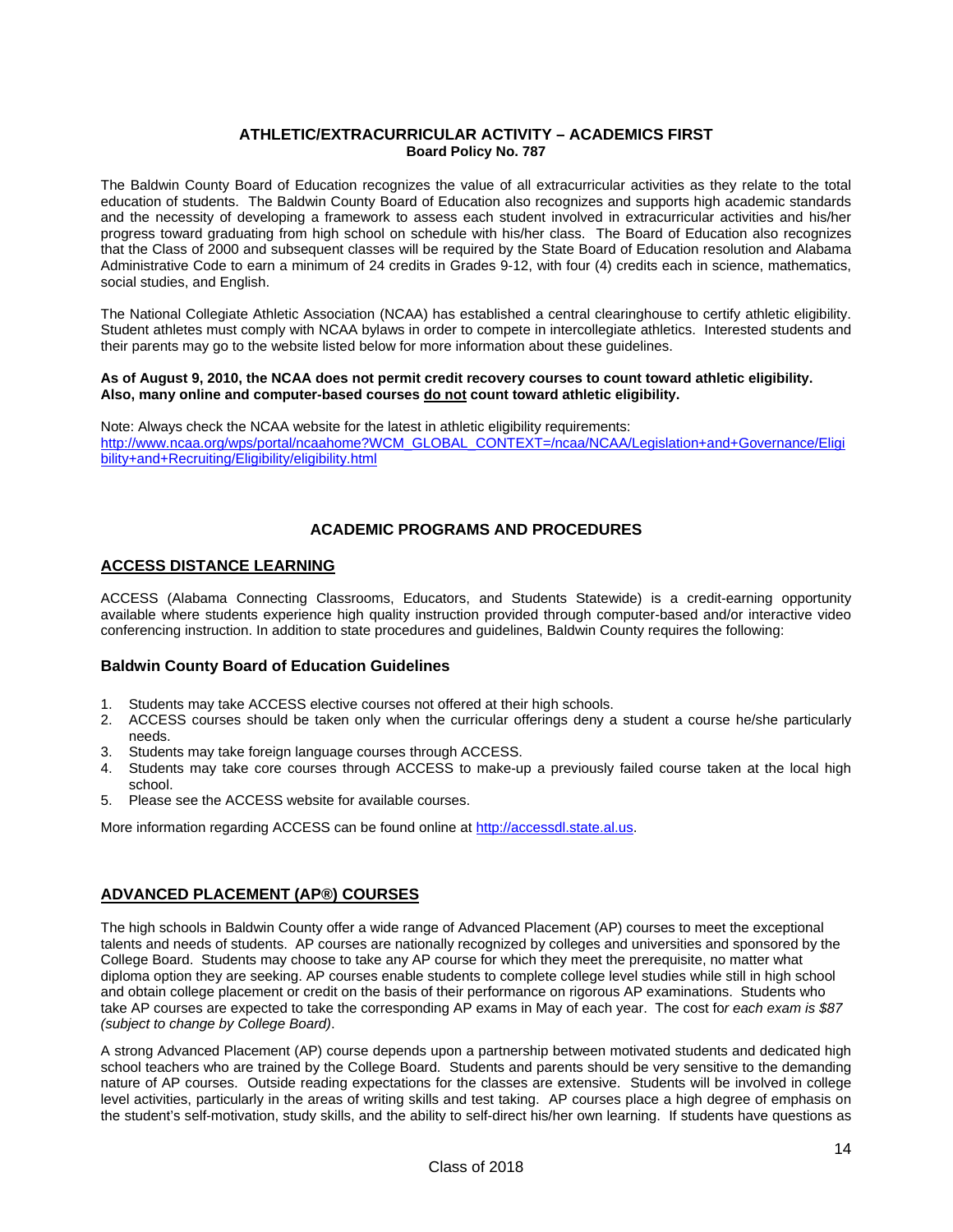to their potential in a particular AP course, they should check with their counselor or the teacher of the AP course. More information about the AP courses is provided in the course descriptions of this guide.

# **COMMUNITY AND WORKFORCE DEVELOPMENT**

The C*ommunity and Workforce Development* course is offered to 11th and 12th grade students. This course allows students to undertake paid or unpaid work experiences in local businesses. Student participation in this class will be monitored by the local school. Students must satisfactorily complete all course requirements and turn in weekly evaluations signed by employers. Students will be awarded a Carnegie unit for successful completion of the course. In order to enroll in *Community and Workforce Development*, 12th grade students must meet the following requirements:

- (a) be on track for graduation
- (b) pass all parts of the State Assessment as directed
- (c) have confirmed employment at a local business (students *may not* work for parents)
- (d) work 8-10 hours per week for each class of Community and Workforce Development
- (e) be satisfactorily evaluated each week by the employer
- (f) submit a completed and signed *Transportation Agreement Form*
- (g) submit a completed and signed *Community and Workforce Development Approval Form*

*Community and Workforce Development* participants enrolled in two (2) units of the class, may leave after 2<sup>nd</sup> block. *Community and Workforce Development* participants enrolled in one (1) unit of the class, may leave after 3<sup>rd</sup> block.

# **CORRESPONDENCE COURSES**

Credit for correspondence courses may be allowed only on the following conditions:

- 1. Written approval must be given by both the principal and superintendent's designee before the correspondence work is begun.
- 2. Credits may be earned through correspondence from institutions recognized by the State Department of Education and from institutions accredited by the national accrediting agency recognized by the US Department of Education.
- 3. Only one credit may be earned during the regular school year by a student, and this credit shall be included in calculating the program of study.
- 4. Correspondence work should be taken only when the curricular offerings deny a student a course he particularly needs.

Interested students should see their counselor for details.

# **CREDIT RECOVERY**

In May 2008, the Alabama State Department of Education adopted the *First Choice Initiative*. One of the goals of this initiative is to enhance opportunities for high school students to graduate in a timely manner. *First Choice* allows local school boards to adopt policies and procedures that allow students who have failed core courses (courses required for graduation) an opportunity to make-up only the standards and objectives the student did not master. This approach, known as *Credit Recovery*, allows students to makeup non-mastered standards without repeating the entire course. Baldwin County Public School students may participate in credit recovery by adhering to the guidelines outlined below.

#### **The NCAA does not permit credit recovery courses to count toward athletic eligibility.**

Any student failing one or more core courses in grades 9-12 may apply for admission to the Credit Recovery program. Credit Recovery coursework and assessments are provided through a computer-based delivery system. Students who apply for admission and who are accepted into the Credit Recovery program must adhere to a contract that is collaboratively reviewed and signed by the student, parent/guardian, counselor, and principal. The contract outlines the guidelines for participation in the Credit Recovery program.

#### **Student Eligibility, Admission, and Removal**

- Students who earned a final grade between 40% 59% in a core course are eligible for Credit Recovery.
- Students must complete the Credit Recovery Contract form. Parent/guardian and student signatures on the form signify agreement with the terms of the Credit Recovery program. Additionally, the parent/guardian and student must participate in an interview with the counselor in order to review program goals and requirements.
- Credit Recovery is not tied to regular seat hours, with the exception of students with excessive absences.
- Excessive absences (as defined by the Baldwin County Board of Education Attendance Policy), disruptive behaviors that interfere with the learning of others, and/or abuse of technology privileges as outlined in the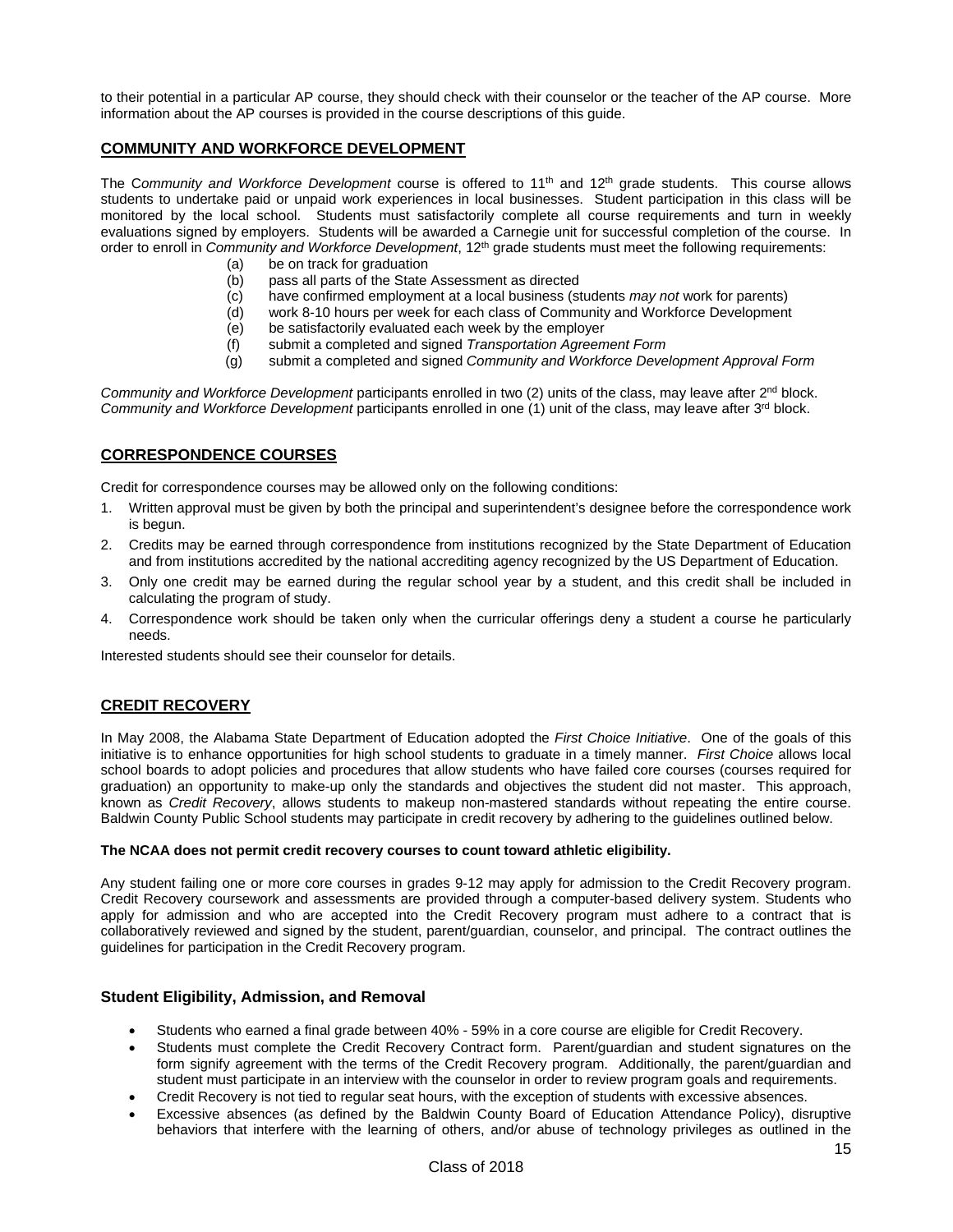district *Acceptable Use and Internet Safety Policy* will result in student removal from the Credit Recovery program.

- Students who are caught cheating will have their final grade reduced by one letter grade. A second incident of cheating will lead to the student's removal from the program.
- Students will not be dismissed from the Credit Recovery program until the appropriate number of lessons and mastery tests have been completed at the required accuracy.

# **Credit Recovery Curriculum**

The Credit Recovery program curriculum will be delivered through computer-based instructional software. Students who demonstrate proficiency of standards after working through the instructional software program will earn a Carnegie Unit and be released from the Credit Recovery program, regardless of the number of seat hours completed.

The following guidelines govern student participation in Credit Recovery: Regular core courses will be offered through Credit Recovery. No Honors, AP, or IB courses will be included.

The list of available courses may be found at **http://accessdl.state.al.us** 

# **Awarding of Grades and Credits through Credit Recovery**

| If the Student                                                                                                                                                        | Then the Grade Earned<br>is no higher than |
|-----------------------------------------------------------------------------------------------------------------------------------------------------------------------|--------------------------------------------|
| Completes all lessons at 70% accuracy and a minimum of 60% accuracy on  <br>all tests.                                                                                | C(70)                                      |
| Does not complete plan requirements or earn scores required to receive $a \mid N$ (no grade)<br>letter grade, or is removed from the program for contract violations. |                                            |

- Students are required to complete all assigned computer-based instructional modules.
- Students are required to complete all assigned mastery tests.
- Recovered credit will be awarded when students have completed all work and time requirements set forth by the Credit Recovery Procedures.
- Recovered credit will be entered on the transcript as repeat attempts and will not replace the previously earned grade. Both grades will be included in the student's cumulative grade point average.
- The Credit Recovery grade is based on the combination of grades from mastery tests and any required essays.

# **DUAL ENROLLMENT**

The Alabama State Board of Education has authorized the establishment of dual enrollment programs between public colleges and universities and local boards of education. **Faulkner State Community College (FSCC), University of South Alabama (USA), University of Alabama (UA), and Enterprise State Community College (ESCC)** participate with the Baldwin County School System to allow students to enroll in certain college level courses at the postsecondary institution and earn credits for high school diploma and a postsecondary degree/certification at the same time.

Dual enrollment is **not** an early graduation program. Interested students must see their high school guidance counselor before enrolling in a course for dual enrollment credit. Students must also meet prerequisites that both Baldwin County School System and the applicable college require (including an unweighted GPA of 3.0 or higher, pass appropriate parts of any state required exams, and acceptable attendance), officially enroll in the college, and pay required tuition for course(s) at the beginning of the semester.

Information regarding Career and Technical Education Dual Enrollment Programs can be found on page 94. A complete listing of eligible courses can be obtained from the high school guidance counselor.

# **EARLY COLLEGE ENROLLMENT PROGRAM (ECEP)** at Faulkner State Community College

The Alabama State Department of Education has authorized the establishment of the Early College Enrollment Program (ECEP) offered through Faulkner State Community College. ECEP is a program designed to increase the number of skilled workers in the Alabama labor force. Qualifying high school juniors and seniors in the Baldwin County School System are allowed to participate in this program, earning college credits at the same time they are earning an Alabama High School diploma.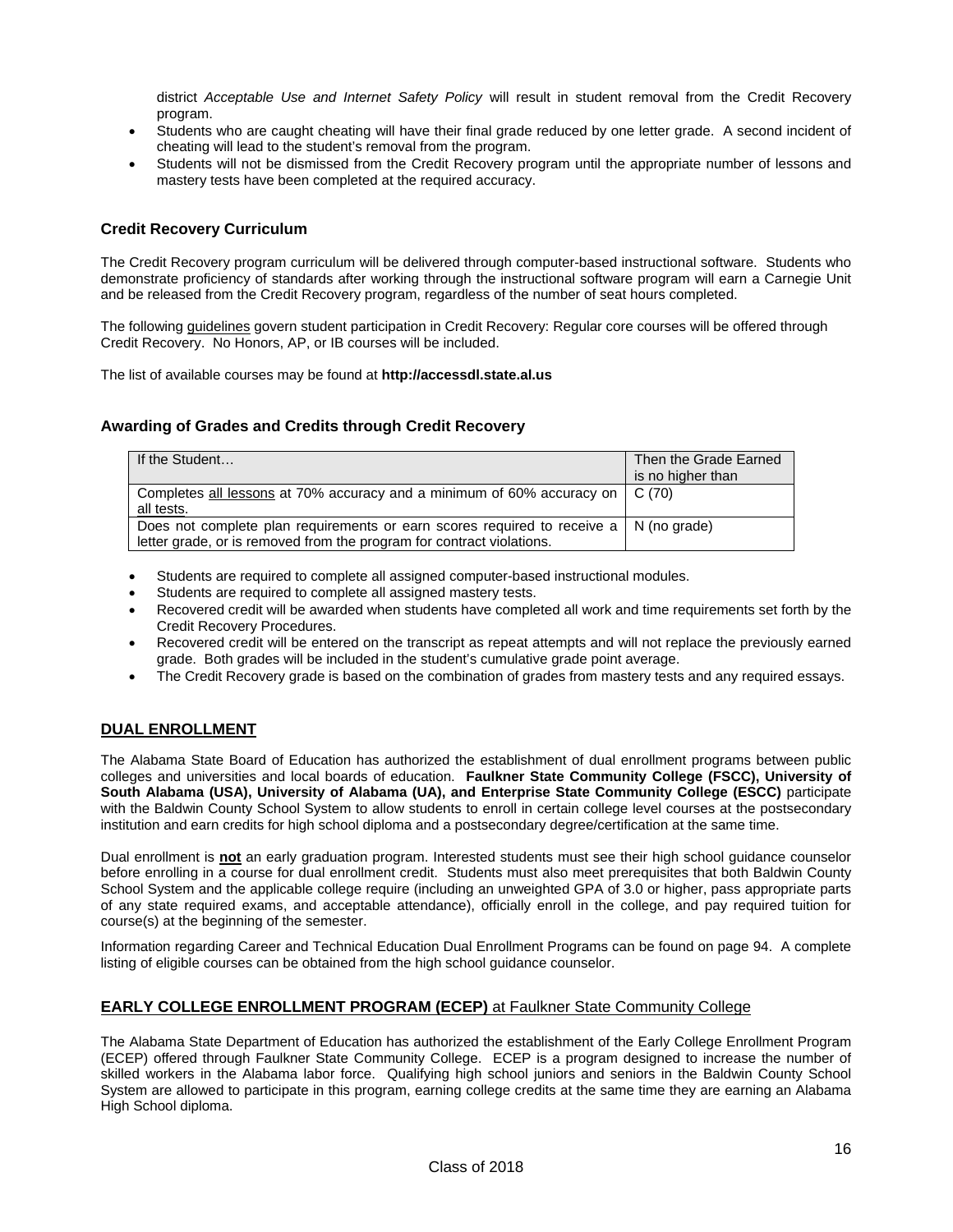ECEP is **not** an early graduation program. ECEP accommodates students who wish to enroll in courses leading to and/or providing 1) a terminal two-year career/technical degree; 2) college credits for programs in the career/technical fields; or 3) credit hours applicable toward a college degree. ECEP students may choose from most of Faulkner's Associate in Applied Science and Certificate Program classes. (Nursing, drafting, and surgical fields are excluded). **Students will complete all classes at Faulkner State Community College.** 

# **Requirements for Entry into ECEP**

- 1. Students must be in  $11<sup>th</sup>$  or  $12<sup>th</sup>$  grade.
- 2. Students must have passed PE L.I.F.E and Health.
- 3. Students must have a minimum cumulative GPA of 2.5.
- 4. Students must take a minimum of 12 credit hours per semester at FSCC.
- 5. Students must have passed all portions of the State Assessment as directed.
- 6. Students must have earned one of the following: (a) a minimum score of 20 on the English and math subtests of the ACT, (b) a minimum score of 480 on the English and math subtests of the SAT-1, or (c) a passing score (as determined by FSCC) on the COMPASS or an equivalent test. Students entering through COMPASS testing should take the ACT no later than fall of their senior year in order to be eligible for scholarships.
- 7. Students must show an aptitude for their selected area of training offered in ECEP.
- Student must declare a career/technical major at FSCC.
- 9. Students and their parent(s) must successfully complete an interview. The interview committee will consist of representatives from FSCC and the Baldwin County Public School System. The interview committee will decide which students may participate in ECEP.
- 10. Students must have acceptable attendance at the base school to be eligible.

#### **Baldwin County Board of Education Requirements for Participation in ECEP**

- 1. Students must not be excessively absent from their ECEP classes. Attendance will be closely monitored by FSCC and reported to registrars at the base high schools. Excessive absences will result in dismissal from the ECEP. Students will not be re-enrolled in local high schools until the new term begins. Credits earned through ECEP may or may not transfer back to the base school. Any accepted credits will count towards Alabama High School Diploma requirements.
- 2. Students, parents, the base high school principal, and the Superintendent must sign the Transportation Agreement Form before participation in ECEP begins.
- 3. Students who take part in extracurricular and after-school activities at their base schools must comply with the BCBOE student dress code when they are on campus. These students must also check-in with the office before participating in extracurricular activities.
- 4. It is the responsibility of the parent and the student to maintain consistent communication with the base school.

#### **HIGH SCHOOL EARLY EXIT**

Guidelines Board Approved: August 18, 2005

\*Only at the end of the first term of the senior year, but no earlier than the student's 17<sup>th</sup> birthday, may a student elect to exit high school early if the following criteria are met:

- 1. The High School Early Exit application form must be completed and on file at the school. The student must complete Section I of the form by the end of the junior year and return it to their counselor. Application forms are available from high school counselors or online at www.bcbe.org.
- 2. The student must meet all graduation requirements, including passing all parts of the State Assessment as directed.
- 3. The student must have completed all coursework through one or a combination of the following methods:
	- a. Dual enrollment with Faulkner State Community College, or any other institution with whom the Board of Education has a dual enrollment agreement
	- b. Courses on the high school campus during the regular school day.
- 4. The student must provide to the counselor one of the following documents before exiting high school:
	- a. Letter of acceptance to a postsecondary institution,
	- b. Letter of acceptance to the military, or
	- c. Letter from employer verifying employment in the workplace.

The following guidelines should be considered as students and parents consider the High School Early Exit opportunity.

1. Following the completion of Section IV of the High School Early Exit application form, the student will be considered an alumnus, and therefore, will not be permitted to participate in any extracurricular activities, with the following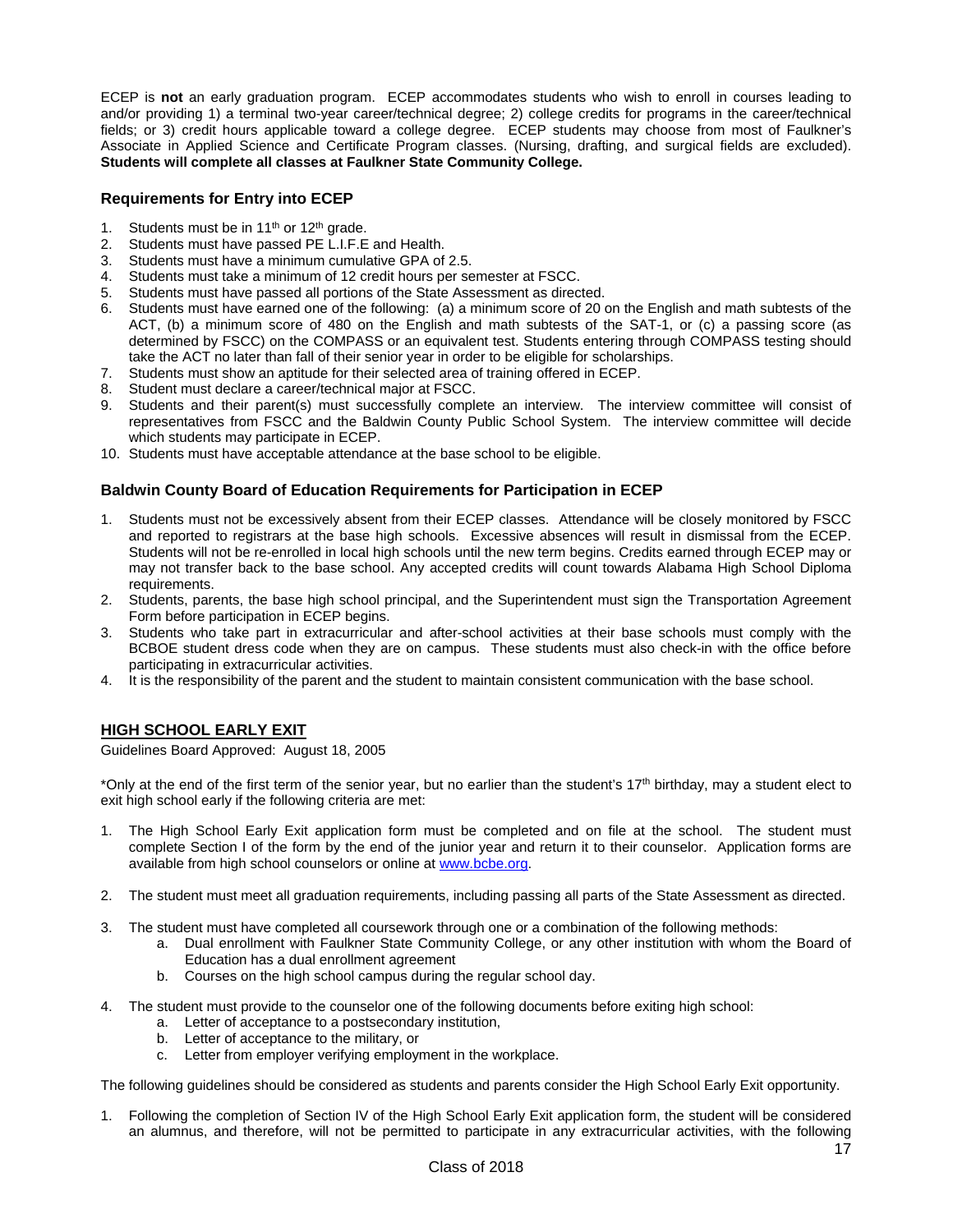exceptions: prom, senior honors program, and graduation ceremonies. Early Exit students who change their mind about exiting early after the first 10 days of the school year, will have to petition a school-based committee for approval to remain through May. Early Exit students may not re-enroll in high school.

2. Students who exit early will not be eligible for the distinction endorsement diplomas. In addition, no high school master schedules will be adjusted to accommodate a student who wishes to exit early. **Therefore, an Alabama High School Diploma may be the only option for early exit students.**

\*Every child between the ages of seven (7) and seventeen (17) years shall be required to enroll in school and to attend for the entire length of each scholastic year.

# **IMPACT**

IMPACT AM SDE# 802111ah IMPACT PM SDE# 802111ai

IMPACT (Improving Motivation, Performance, and Achievement through Computer Technology) is a computer-based, self-paced program offered for identified at-risk high school students at the two career technical centers. IMPACT is designed to keep at-risk students in school. Students follow a referral process and must meet certain criteria before they are accepted into the program. Courses are aligned with State Courses of Study and with the state required exams. The maximum enrollment is 38 students – 19 in the morning and 19 in the afternoon at each site. Eligible students must be enrolled in grades nine through twelve and have at least a  $6<sup>th</sup>$  grade reading level. Bus transportation from all area high schools is provided. Students earn Carnegie units and are provided remediation for state required exams.

# **INTERNATIONAL BACCALAUREATE (IB) DIPLOMA PROGRAMME**

Daphne High School and Fairhope High School house the International Baccalaureate (IB) Programme for Baldwin County Public Schools. The IB Programme is a rigorous 11<sup>th</sup> and 12<sup>th</sup> grade series of coursework designed to meet the needs of highly motivated secondary students and to promote international understanding. The International Baccalaureate organization in Geneva, Switzerland directs an international curriculum that is recognized by educators, colleges, and employers around the world as a standard of excellence. The student who completes the IB Programme demonstrates a strong commitment to learning, both in the mastery of subject content and the development of skills and discipline necessary for success in a competitive world.

IB classes at Daphne High and Fairhope High began in the Fall of 2008. Students from any Baldwin County public high school are eligible to apply for this program. Informational meetings are scheduled throughout the county for parents and students seeking more in-depth information. It is suggested that underclassmen anticipating applying for the IB Programme take the most advanced level courses available at their schools. For more information, contact the IB Coordinators at Daphne High and Fairhope High.

# **SENIOR EARLY RELEASE PROGRAM**

1st period SDE# 802111ac 2nd period SDE# 802111ad

The Baldwin County Board of Education has agreed to provide more post-secondary opportunities for high school seniors. The Senior Early Release Program, part of the Dual Enrollment Agreement with Faulkner State Community College, underscores the fact that both institutions are dedicated to the academic and workforce success of all students. In order to participate in the Senior Early Release Program, 12<sup>th</sup> grade students must meet the following requirements:

- (a) be on track for graduation
- (b) pass all parts of the State Assessment as directed
- (c) a minimum GPA of 2.0
- (d) confirmed enrollment at Faulkner State Community College
- (e) paid tuition to approved college and purchased textbooks by the first day of class in the Baldwin County Public School System
- (f) submit a completed and signed *Transportation Agreement Form*
- (g) submit a completed and signed *Senior Early Release Approval Form*
- (h) attend orientation at approved college

Senior Early Release participants may leave **after 2nd block** if they are enrolled in:

- (a) two approved college courses or
- (b) one approved college course and one *Community and Workforce Development* course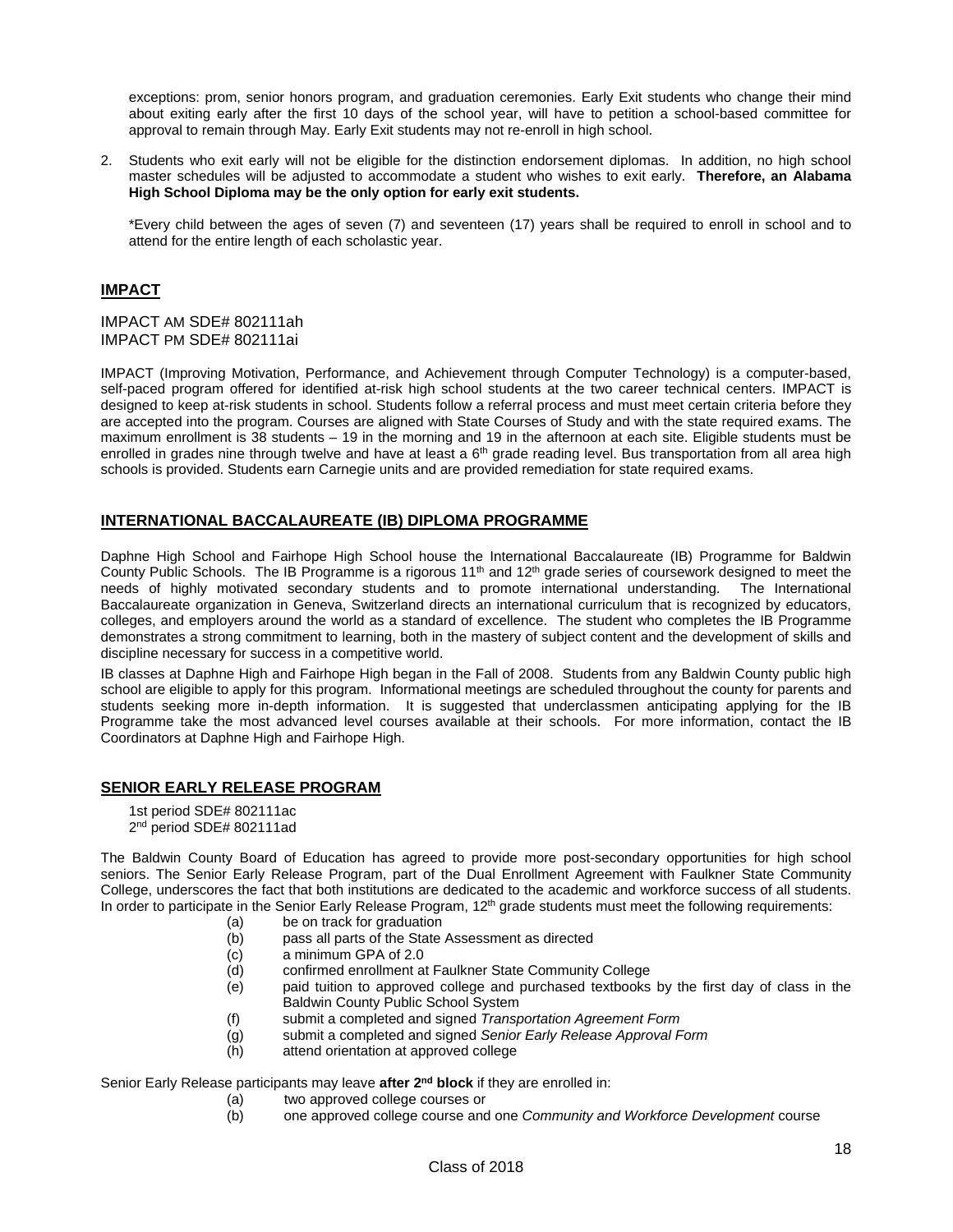Senior Early Release participants may leave **after 3rd block** if they are enrolled in one approved college course. **SUMMER SCHOOL** 

Students must seek advisement from their guidance counselor before planning to enroll in summer school. Specific procedures must be followed to receive credit for any course taken outside of the regular day program. High school students may make-up only two 9-week quarters of credit in summer school.

Students who fail both 9-week quarters of one course must make-up the entire course. Additionally, students who fail one 9-week quarter of two separate courses may make-up each of the 9-week quarters failed in both courses.

The summer school course, numerical grade, and full credit will be recorded in the summer school section of the high school transcript as a stand alone grade. The summer school grade will not be averaged in with any 9-week quarter grade earned from the previously failed course.

Tuition is charged for both summer school as well as the credit recovery program offered before or after school. Students are required to wear uniforms while attending summer school.

Students may attend summer school only for previously failed courses with three exceptions: Health, Arts Survey, and Business Tech Applications (BTA).

- Students who fail one quarter or both 9-weeks of a course during the regular school year must make-up the entire course in summer school.
- There is a fee required for summer school.
- Students must earn a 60 or higher in the summer school course to receive credit. The summer school course, numerical grade, and full credit will be recorded in the summer school section of the high school transcript only after fees are paid.
- Summer school courses are delivered through a computer-based system.
- Parents are responsible for transportation to and from summer school.
- Daily attendance is required for all students. Students who do not meet attendance guidelines will be dismissed from summer school without refund.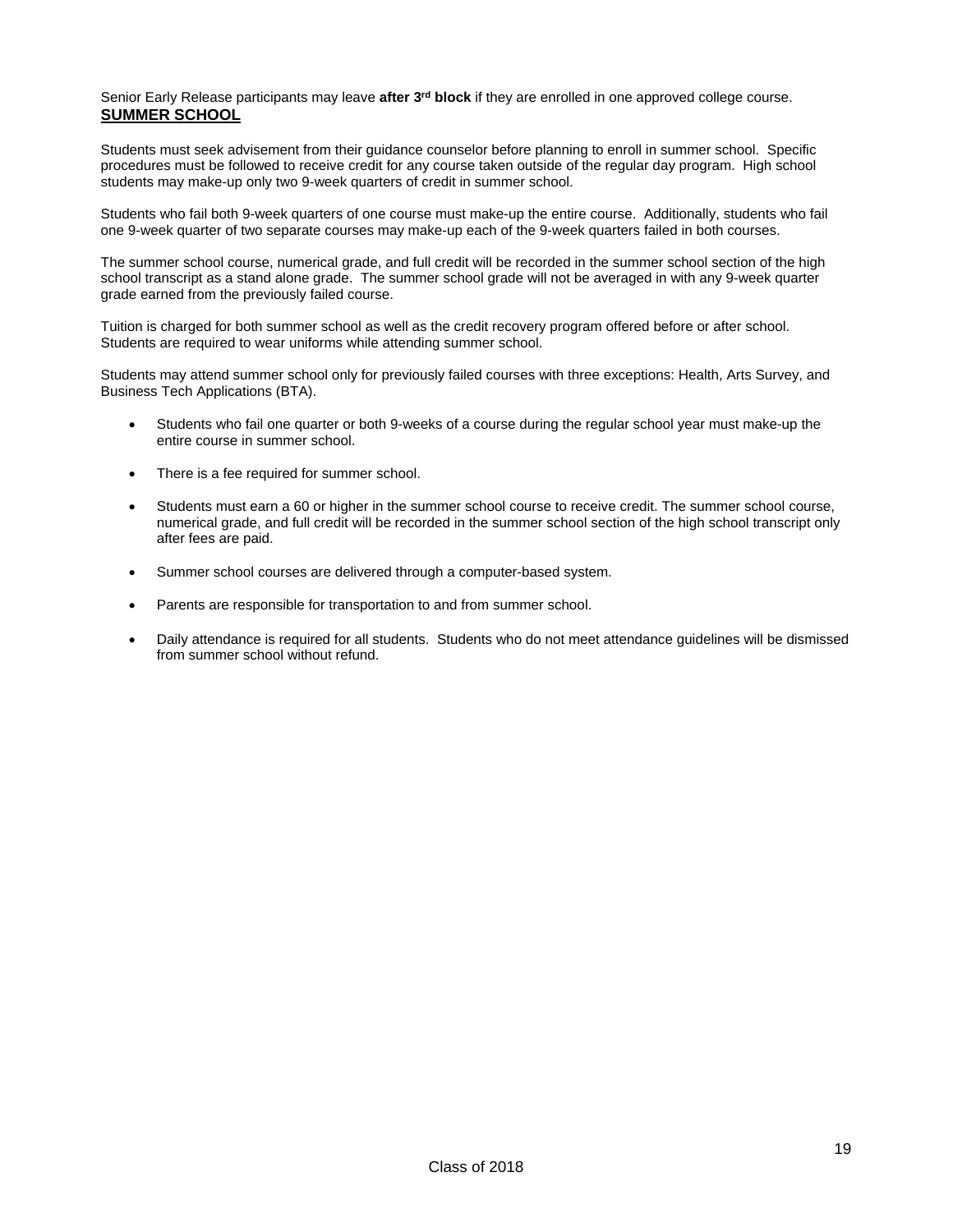# **CORE COURSES**

#### **ENGLISH**

The goal of the 9-12 English program is for all Baldwin County students to achieve English language literacy through reading, literature, writing, language, research, inquiry, oral, and visual communication. This is accomplished through a sequential, comprehensive curriculum that develops lifelong, critical thinkers who approach problem solving with confidence. The English program is planned so that at each grade level the preceding concepts are enlarged upon, strengthened, and enriched. High school students grow significantly as writers, readers, and researchers as they progress from ninth grade to twelfth grade. They continue to develop physically, emotionally, and intellectually as well as strive to express their individuality and achieve greater independence. Mastery of English language arts skills at the high school level, along with skills and knowledge gained from other content areas, enables students to transition successfully from high school to postsecondary education or to the working world.

Grades 9-12 English courses offered by the high schools of Baldwin County are developed to meet the needs and interests of all students and include content standards from the Alabama Course of Study English Language Arts. Content is carefully aligned with the national *Standards for the English Language Arts* published by the National Council of Teachers of English and the International Reading Association. The English curriculum is aligned with the grammar and literature textbooks, the Course of Study, and all state assessments. Different levels of English are offered, and placement in these levels is the responsibility of the school. In the four units of required English, students are involved in the study and practice of writing/composition, reading, listening, speaking, viewing, and presenting. Emphasis is upon demonstration of language and reading skills as presented in the writing of sentences, paragraphs, and other types of composition. Students conduct individual research using all aspects of the research process. An effective blend of literature and writing is included. Vocabulary gained through reading and word study is incorporated into required compositions. All supplemental reading selections must be from the county approved reading list or receive approval from the Division of Instructional Support.

# **English Grade 9**

Ninth graders are gaining greater social independence while continuing to need guidance in developing personal and academic potential as they achieve higher levels of ability in reading, speaking, and writing. These students are moving from purely personal reactions to literature to critical responses. A variety of learning activities is employed to address different learning styles and to actively engage all students in learning. By increasing the level of expectations in language use, ninth graders strengthen their foundation in all English language arts strands. They become more strategic in their approach to reading increasingly complex selections. While the focus in reading is on world literature, students learn to synthesize information from texts as they extend skills to content-area texts. Similarly, students expand their control of the writing process and manage the research process to support a thesis on a topic of personal interest and increase their media literacy by becoming more strategic consumers of oral and visual information.

#### **English 9**

SDE# 200005ab 1 term/1 credit

 SDE# 20005 ACC Eng9 SDE# 20005aa CR Eng9

**Example 20**  $\overline{\phantom{a}}$  **Grade 9** 

Students study all content standards in the current Alabama Ninth Grade English Language Arts Course of Study and read supplementary selections.

#### **English 9 Honors**

SDE# 200006 1 term/1 credit Grade 9 (1999) and the state of the state of the state of the state of the state of the state of the state of the state of the state of the state of the state of the state of the state of the state of the state of the stat

Students study all content standards in the current Alabama Ninth Grade English Language Arts Course of Study and read supplementary selections. This course requires more independent reading, additional writing, and provides less review than English 9.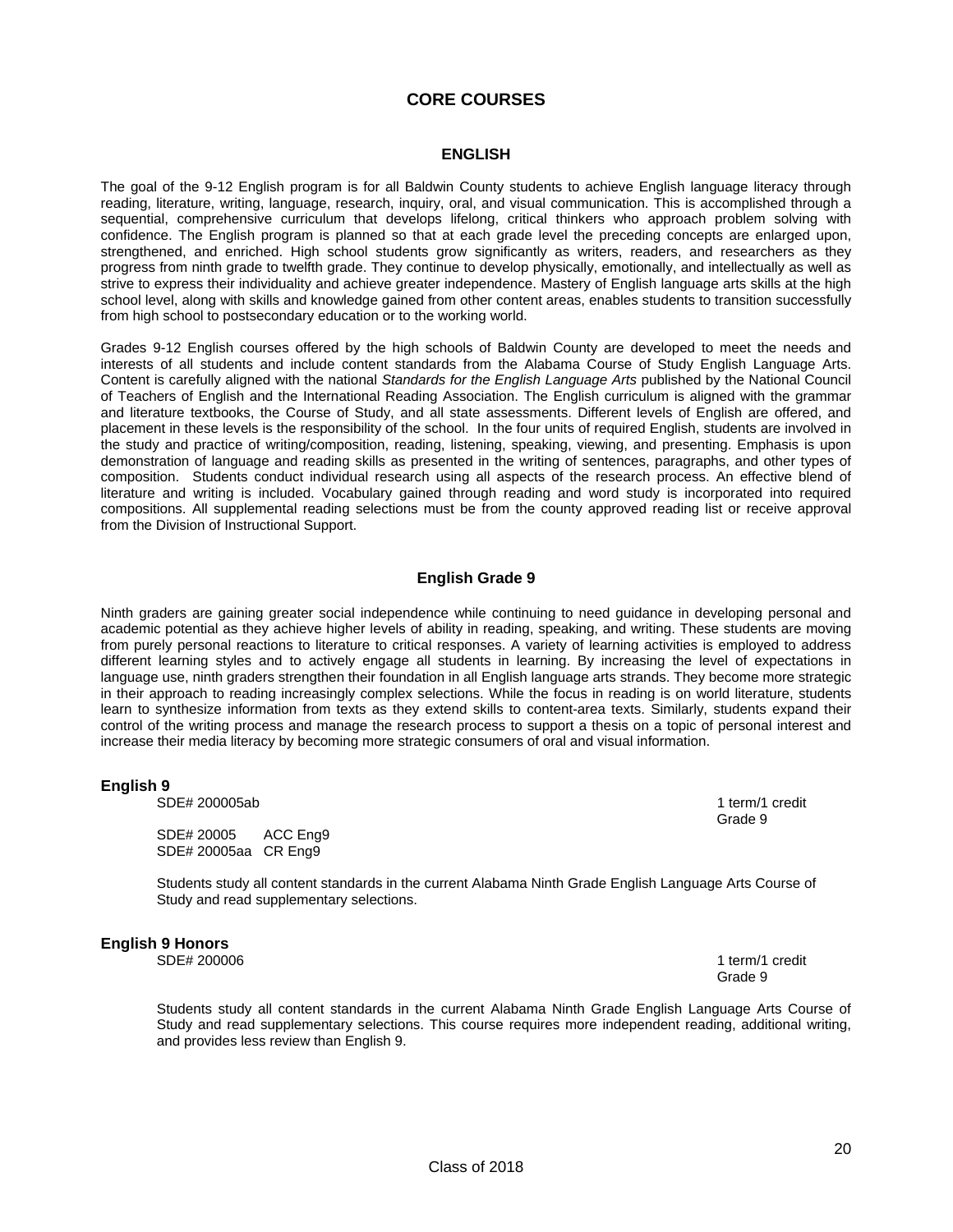# **English Grade 10**

Tenth graders are exploring potential careers and continuing to establish values and form cultural and personal identities. Their experiences broaden to include new activities such as working and driving. Classrooms that are rich in many kinds of activities encourage the growth students need and want. Such activities emphasize vocabulary development, critical thinking, reading, writing for various purposes, study skills, research, and appropriate language usage. Tenth graders study American literature to 1900 and world literature that influenced the development of American literature. The study of American writing and its background helps students relate literature to the historical period being studied in social studies. Biographies, autobiographies, historical novels, political writings, short stories, and poetry are read as classroom or independent study activities that familiarize students with authors and literary development while reinforcing reading skills. Students enrolled in this class must have successfully completed English 9.

# **English 10**

| SDE# 200009ab                                                       | 1 term/1 credit |
|---------------------------------------------------------------------|-----------------|
| Prerequisite: Any course meeting the English 9 diploma requirement. | Grade 10        |

SDE# 20009 ACC Eng10 SDE# 20009aa CR Eng10

Students study all the content standards in the current Alabama Tenth Grade English Course of Study and read supplementary selections.

#### **English 10 Honors**

SDE# 200010 1 term/1 credit 1 term/1 credit 1 term/1 credit 1 term/1 credit Prerequisite: Any course meeting the English 9 diploma requirement. Grade 10

Students study all the content standards in the current Alabama Tenth Grade English Course of Study and read supplementary selections. Students are expected to have achieved a mastery of mechanics that will facilitate more writing, editing, and revising.

# **English Grade 11**

Eleventh graders are beginning to make important life decisions. While these students are growing in confidence, they require guidance to prepare for the challenges of future life choices. As in earlier grades, consideration of individual learning styles is important, and diverse learning experiences assist students in raising their level of written and spoken communication. As students read primarily twentieth and twenty-first century American literature, they write responses to literary selections and participate in group discussions at ever-increasing levels of sophistication. Furthermore, students continue to develop confidence in their language skills as they make speeches, practice interview skills, edit the work of peers, and conduct research. They become more proficient readers as they focus on American literature and gain a deeper understanding of America's diversity, heritage, and place in the modern world. Students enrolled in this class must have successfully completed English 9 and 10.

#### **English 11**

SDE# 200013ab 1 term/1 credit Prerequisite: Any course meeting the English 10 diploma requirement. Grade 11

SDE# 200013 ACC Eng11 SDE# 200013aa CR Eng11

Students study all the content standards in the current Alabama Eleventh Grade English Course of Study and read supplementary selections.

# **English 11 Honors**

SDE# 200014 1 term/1 credit Prerequisite: Any course meeting the English 10 diploma requirement. Grade 11

Students study all the content standards in the current Alabama Eleventh Grade English Course of Study and read supplementary selections. Students are expected to demonstrate a mastery of grammar usage and mechanics and to continue developing their writing skills.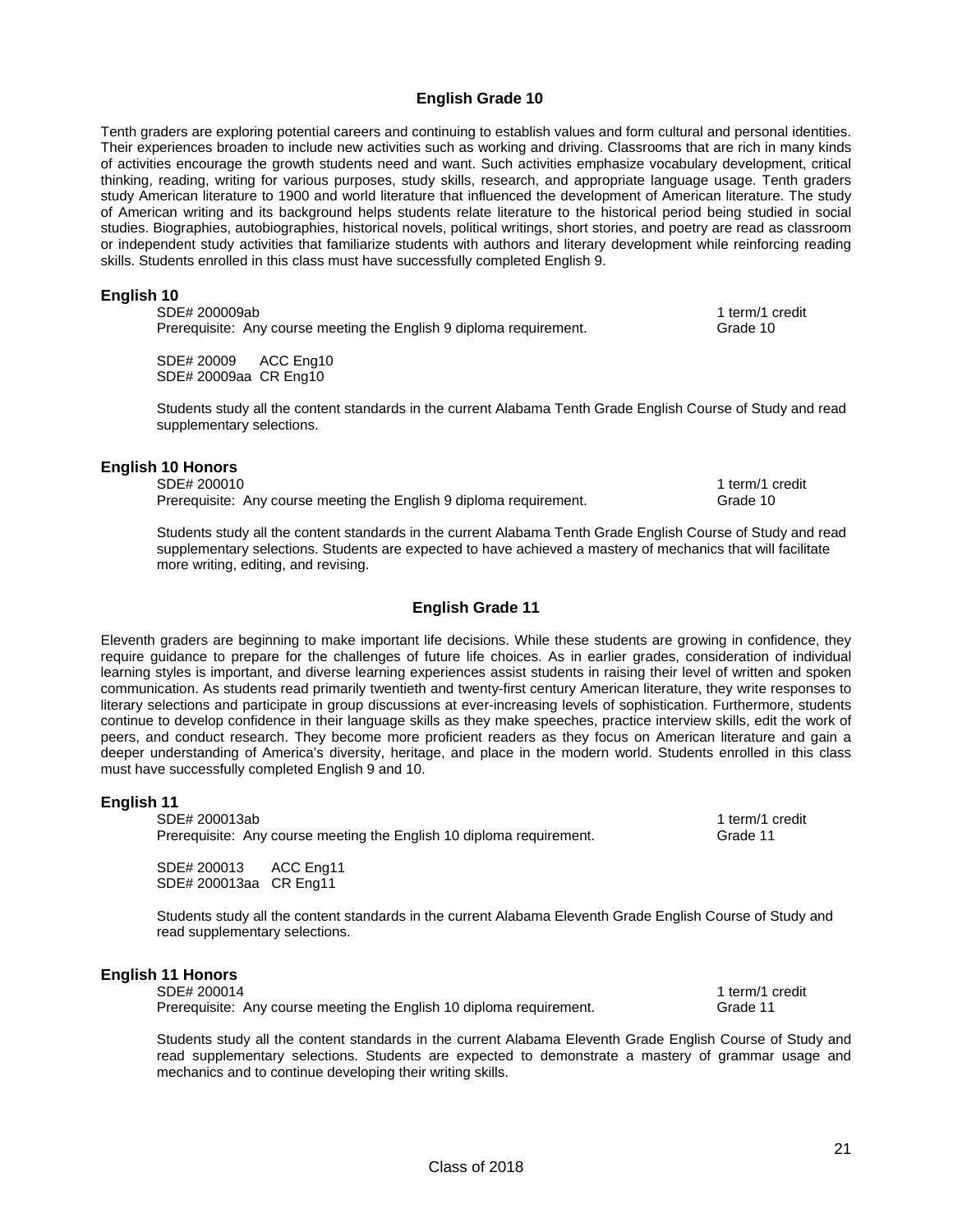# **Advanced Placement (AP®) English Language and Composition**

SDE# 200016aa 1 term/1 credit 1 term/1 credit 1 term/1 credit 1 term/1 credit 1 term/1 credit

Prerequisite: Any course meeting the English 10 diploma requirement. Grade 11

Fee: \$20.00

This course is designed to prepare students for the College Board Advanced Placement® English Language and Composition exam. An Advanced Placement course in English Language and Composition includes both the reading and analysis of varieties of prose and the study of the process of writing. Students will study examples of prose from various fields and periods that will serve as models of effective styles, and the course will offer a variety of writing assignments calling for the use of different styles or tones. Through such study and practice, students gain an understanding of the principles of effective writing and become effective writers themselves. Stylistic development is nurtured by emphasizing the following:

- A wide-ranging vocabulary used appropriately and effectively;
- A variety of sentence structures, including appropriate use of subordination and coordination;
- A logical organization, enhanced by specific techniques to increase coherence, such as repetition, transitions, and emphasis;
- A balance of generalization and specific illustrative detail; and
- An effective use of rhetoric, including controlling tone, establishing and maintaining voice, and achieving appropriate diction and sentence structure.

Throughout the study, the focus will be on the surface features of the text and on the underlying assumptions that inform it. Teachers of AP English Language and Composition course assume that students already understand and use standard English grammar. The intense concentration on language use in this course should enhance their ability to use grammatical conventions both appropriately and with sophistication as well as to develop stylistic maturity in their prose. Students enrolled in this course are encouraged to take the College Board Advanced Placement Examination.

# **English Grade 12**

Twelfth graders are at pivotal points in their lives. They are nearing the independence of adulthood and making many important decisions concerning their lives after high school. Academically, these students are deepening their appreciation of literature, becoming selective viewers of nonprint media, and are realizing the valuable role good written and oral communication skills play in their lives. While most students at this level have mastered a majority of English language arts concepts, they continue to require guidance in further developing their skills. Students at this grade level are expected to conduct research and present findings in a scholarly fashion. Their overall grasp of the tenets of grammar and the writing process approaches the level necessary for adulthood, and students are developmentally ready to explore British literature. Students are responsible for collaborative and independent work in all facets of their language arts studies. The twelfth-grade content standards are the culminating point of a curriculum designed to prepare students to function as self-directed, lifelong learners and effective communicators in their future roles in society. Students enrolled in this class must have successfully completed English 9, 10, and 11.

# **English 12**

SDE# 200017ab 1 term/1 credit Prerequisite: Any course meeting the English 11 diploma requirement Grade 12

SDE# 200017 ACC Eng12 SDE# 200017aa CR Eng12

Students study all the content standards in the current Alabama Twelfth Grade English Course of Study and read supplementary selections.

# **English 12 Honors**

SDE# 200018 1 term/1 credit Prerequisite: Any course meeting the English 11 diploma requirement Grade 12

Students study all content standards in the current Alabama Twelfth Grade English Language Arts Course of Study and read supplementary selections. Students are expected to demonstrate a mastery of grammar usage and mechanics and to continue developing their writing skills.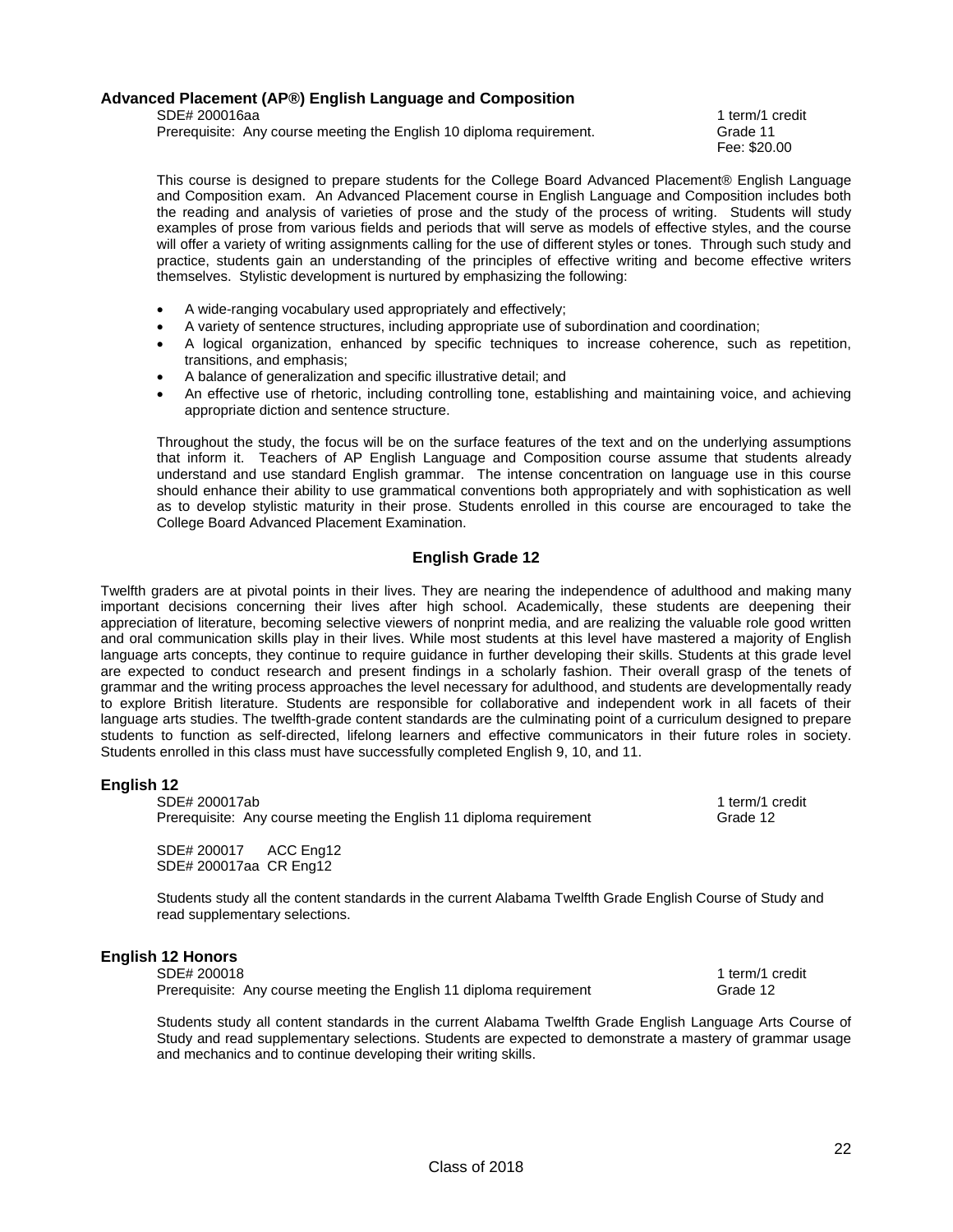# **Advanced Placement (AP®) English Literature and Composition**

SDE# 200020aa 1 term/1 credit 1 term/2 credit 1 term/2 credit 1 term/2 credit 1 term/2 credit 1 term/2 credit Prerequisite: Any course meeting the English 11 diploma requirement Grade 12

Fee: \$20.00

This course is designed to prepare students for the College Board Advanced Placement® English Literature and Composition exam. In an Advanced Placement course in English Literature and Composition, students are involved in both the study and practice of writing and the study of literature. They learn to use modes of discourse and to recognize the assumptions underlying various rhetorical strategies. Through speaking, listening, and reading, but chiefly through the experience of their own writing, students become aware of the resources of language: connotation, metaphor, irony, syntax, and tone.

Writing assignments focus on the critical analysis of literature and include essays in exposition and argument; personal narrative and the writing of stories, poems, or plays are also appropriate. The desired goals are the honest and effective use of language and the organization of ideas in a clear, coherent, and persuasive way.

Students are engaged in the careful and extensive reading of literary works. Through such study they sharpen their awareness of language and understanding of the writer's craft. They develop critical standards for the independent appreciation of any literary work, and they increase their sensitivity to literature as shared experience. To achieve these goals, students study the individual work, its language, characters, action, and themes. They consider its structure, meaning, and value in its relationship to contemporary experience as well as to the time in which it was written.

Students read deliberately and thoroughly, taking time to understand a work's complexity, to absorb its richness of meaning, and to analyze how that meaning is embodied in literary form. In addition to considering a work's literary artistry, students consider the social and historical values it reflects and embodies. Careful attention to both textual detail and historical context provide a foundation for interpretation, whatever critical perspective is brought to bear on the literary works studied.

Students enrolled in this course are encouraged to take the College Board Advanced Placement® Examination.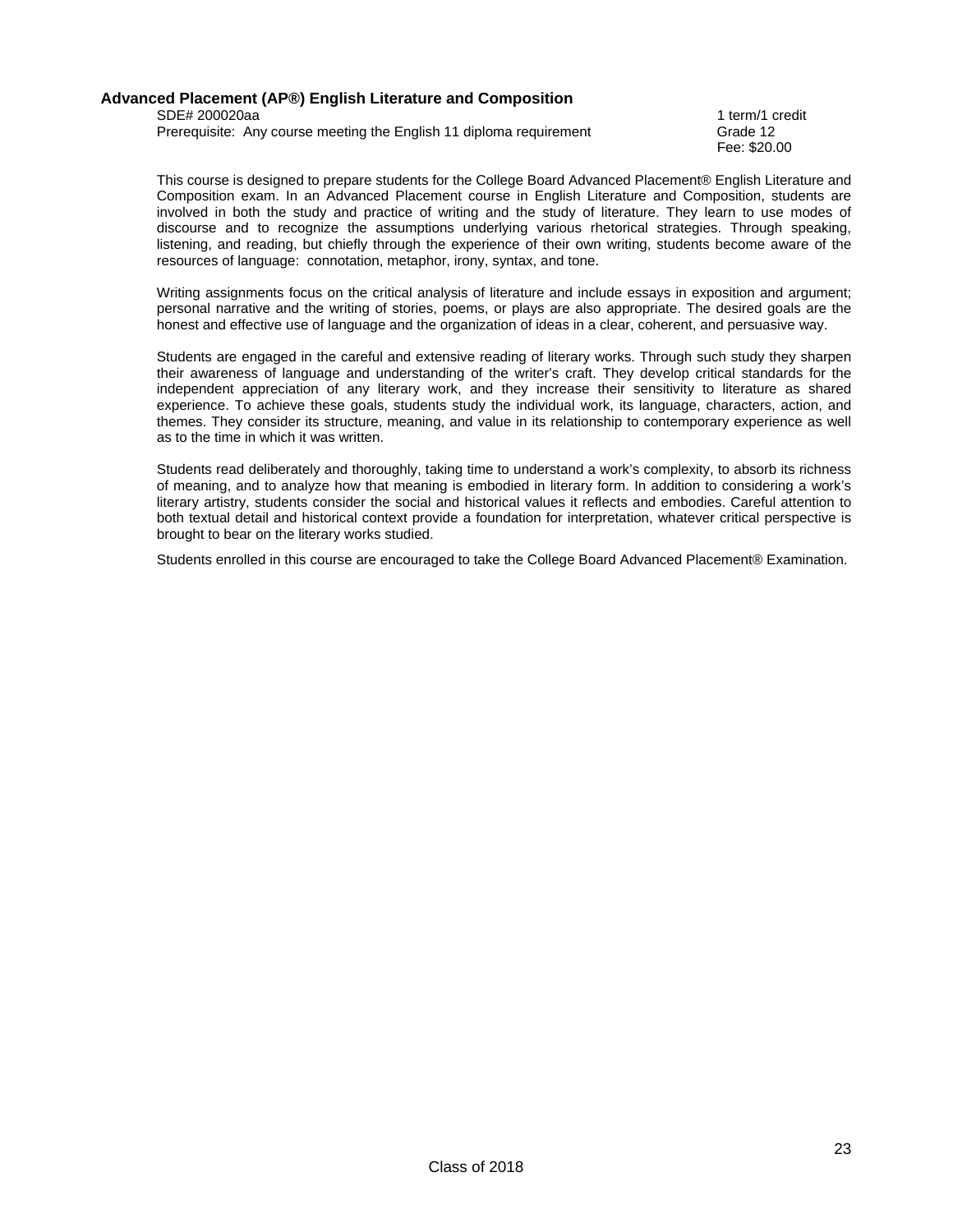# **MATHEMATICS**

All Alabama students must earn four credits in mathematics, including Algebra I, Geometry, and Algebra II (with or without Trigonometry). Students are encouraged to go beyond basic requirements, enrolling in courses above the level of Algebra II with the goal of reaching their maximum potential. Selection of courses should be given careful consideration. Since mathematics courses are sequentially structured, adherence to prerequisites is essential.

# **POSSIBLE COURSE PROGRESSION IN GRADES 9-12**



**Algebra II or Algebra II with Trigonometry is required for all students pursuing the Alabama High School Diploma.**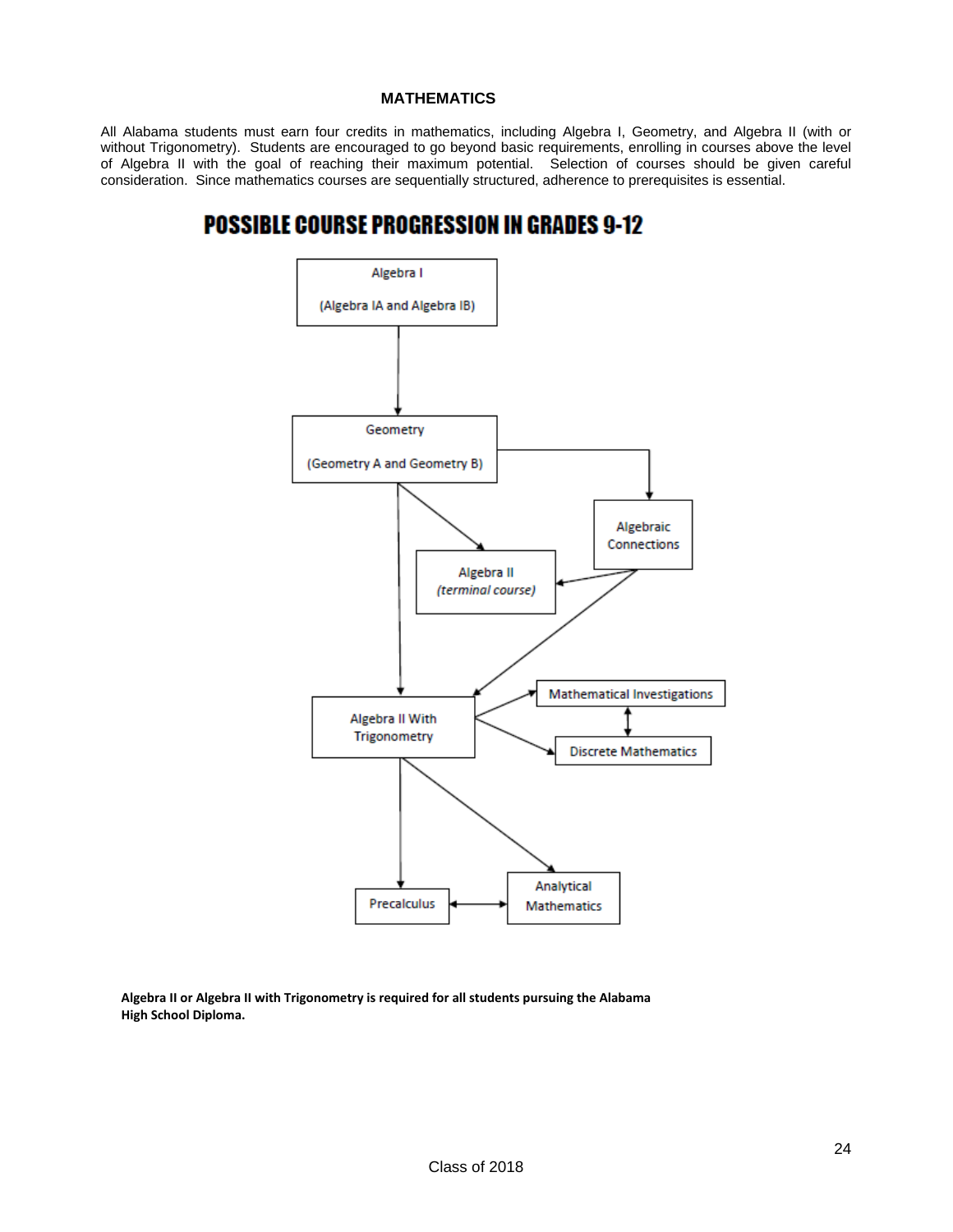Foundations is a course designed to meet the needs of students who have difficulty mastering the Algebra I content in the 9<sup>th</sup> grade. Algebra I is the entryway math course in high school, therefore the focus of Foundations is to remediate students on the numerical and algebraic prerequisite skills needed in order to successfully complete their Algebra I requirement. Foundations content includes numerical and variable expressions; computations with integers, rational numbers, and real numbers; ratios, proportions, percents; linear equations, polynomials, statistics, and other math topics. Students unable to progress to Part B of Algebra for Mastery may be placed in a Foundations class during the second quarter. Various forms of assessment data may be used to place 9<sup>th</sup> grade students in this course. Students who successfully complete Foundations will be awarded an elective credit. Foundations **does NOT count as a math credit for graduation in Baldwin County**. Foundations is NOT recognized by NCAA for eligibility.

#### **Students may complete their Algebra I diploma requirement in one of two ways:**

- **1. By earning credit for Algebra I or**
- **2. By earning credits for both Algebra IA and IB.**

Every Algebra I course contains the same content as described in the *Alabama 2010 College and Career-Ready Standards--Mathematics*, but the method of completing the content is different. In Algebra for Mastery, the course pace is adjusted for both accelerated learners and those requiring more time based on the speed and level of the student's mastery of the Algebra concepts. Algebra I for one credit is for those students identified in the eighth grade as Algebraready and Algebra IA/IB for two credits is for students who need a slower pace in order to successfully complete Algebra.

# **Algebra for Mastery (A4M) See chart below for credits** and **See chart below for credits** and **See chart below for credits**

SDE# 210005aa Grade 9

Several Baldwin County high schools offer a program called Algebra for Mastery, which allows students to progress through the Algebra I course after being taught the content and demonstrating mastery of particular topics. Each student's progression through the program is determined by his/her performance; therefore those completing the Algebra for Mastery program have many opportunities for acceleration as well as remediation. High schools use middle school assessment data to place  $9<sup>th</sup>$  graders in the most appropriate course to meet their 9<sup>th</sup> grade math requirement, whether it is the Algebra for Mastery program, Algebra I or Algebra IA and IB. Students who complete Algebra for Mastery in six to eight sessions will be awarded credit for Algebra IA and Algebra IB.

| <b>Complete A4M</b><br>in    | Credit                                  | <b>Required for these</b><br>diplomas         | Student proceeds to                                                |
|------------------------------|-----------------------------------------|-----------------------------------------------|--------------------------------------------------------------------|
| 4 sessions<br>(by Christmas) | Algebra I<br>1 credit                   | College Prep and both<br>Distinction diplomas | 2 <sup>nd</sup> term - Geometry, other core<br>course, or elective |
| 5 sessions                   | Algebra I<br>1 credit                   | College Prep and both<br>Distinction diplomas | Freshman Seminar (course #7125)<br>taught by A4M teacher **        |
| 6 sessions                   | Algebra IA &<br>Algebra IB<br>2 credits | Standard and Advanced<br><b>Diplomas</b>      | Algebra I enrichment taught by A4M<br>teacher(s)                   |
| 7 sessions                   | Algebra IA &<br>Algebra IB<br>2 credits | Standard and Advanced<br><b>Diplomas</b>      | Algebra I enrichment taught by A4M<br>teacher(s)                   |
| 8 sessions<br>(Whole Year)   | Algebra IA &<br>Algebra IB<br>2 credits | Standard and Advanced<br><b>Diplomas</b>      | Fall term - Geometry or Geometry A                                 |

#### **(1 session = 4 ½ weeks)**

**\*\*** Freshman Seminar is a non-math elective credit which includes math and/or interdisciplinary enrichment activities and is taught by an A4M teacher.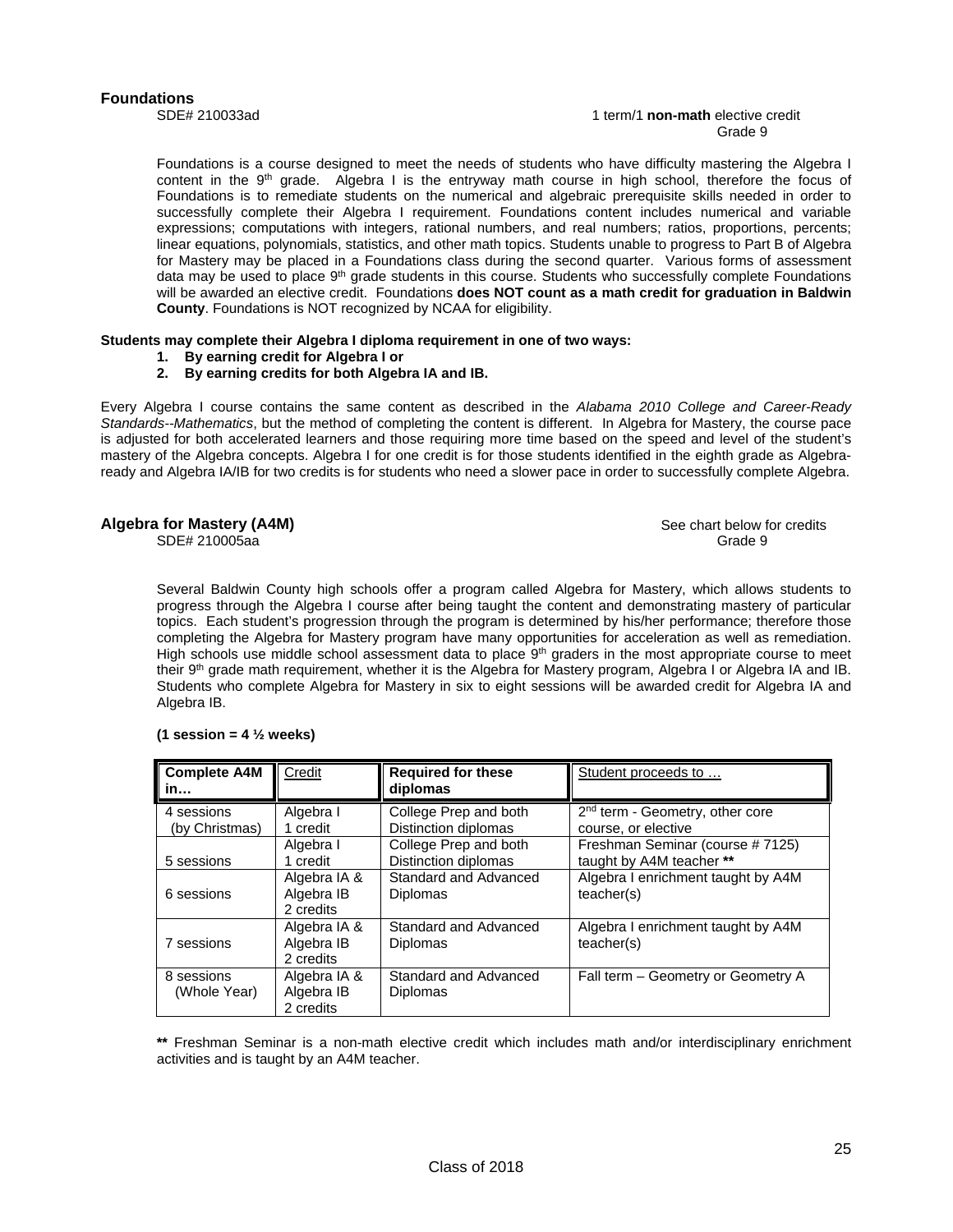# **Algebra I**

SDE# 210005ae 1 term/1 credit 1 term/1 credit 1 term/1 credit 1 term/1 credit 1 term/1 credit

Grades 9-11

Students study all the content standards in the current Alabama Course of Study for Algebra I. Note: This course will satisfy the Algebra I requirement for all diplomas. Students taking Algebra I in the 8<sup>th</sup> grade may take this course however, enrollment signifies that only the credit for the 9<sup>th</sup> grade class will appear on the transcript and only the grade earned in the 9<sup>th</sup> grade course will be used for any transcript calculations. Students awarded credit for Algebra IA and IB may not take this course.

Credit for Algebra I will be awarded for

- 1. Students who successfully complete Algebra I in the  $8<sup>th</sup>$  grade and choose not take it in the  $9<sup>th</sup>$  grade,
- 2. Students who successfully complete Algebra for Mastery in at most five sessions, and
- 3. Students who successfully complete the course in the high schools where it is offered.

#### **Algebra IA**

SDE# 210008ab 1 term/1 credit

SDE# 210008 ACC Alg1A SDE# 210008aa CR Alg1A

#### **Algebra IB**

SDE# 210009ab 1 term/1 credit Prerequisite: Algebra IA Grades 9-11

SDE# 210009 ACC Alg1B SDE# 210009aa CR Alg1B

Grades 9-11

Students will study all the content standards in the current Alabama Course of Study for Algebra I. Students who successfully complete both Algebra IA and Algebra IB will receive two math credits and meet the Algebra I state requirement. Students awarded credit for Algebra I may not take Algebra IA or Algebra IB.

#### **Students may complete their Geometry diploma requirement in one of three ways:**

- **1. By earning credit for Geometry or**
- **2. By earning credit for Honors Geometry or**
- **3. By earning credit for both Geometry A and Geometry B.**

As described below, the mathematics content is the same, but the method of completing the content and the rigor are different. The mathematics provides students with knowledge about shapes and properties and assists with the development of spatial sense, critical for further study in mathematics and for everyday life. Emphasis is placed on the power of deductive reasoning, expressed either informally or formally in a variety of formats. Content is from the Alabama State Course of Study for Geometry.

# **Geometry**

SDE# 210010aa 1 term/1 credit 1 term/2 credit 1 term/2 credit 1 term/2 credit 1 term/2 credit 1 term Prerequisite: Any course(s) meeting the Algebra I diploma requirement Grades 9-12

SDE# 210010 ACC Geom SDE# 210010ab CR Geom

Students will study all the content standards in the current Alabama Course of Study for Geometry. Note: Students awarded credit for Geometry A and B may not take Geometry.

#### **Honors Geometry**

| SDE# 210011ab                                                         | 1 term/1 credit |
|-----------------------------------------------------------------------|-----------------|
| Prerequisite: Any course(s) meeting the Algebra I diploma requirement | Grades 9-12     |

Students will study all the content standards in the current Alabama Course of Study for Geometry with increased rigor and expansion of topic-depth for advanced math preparation.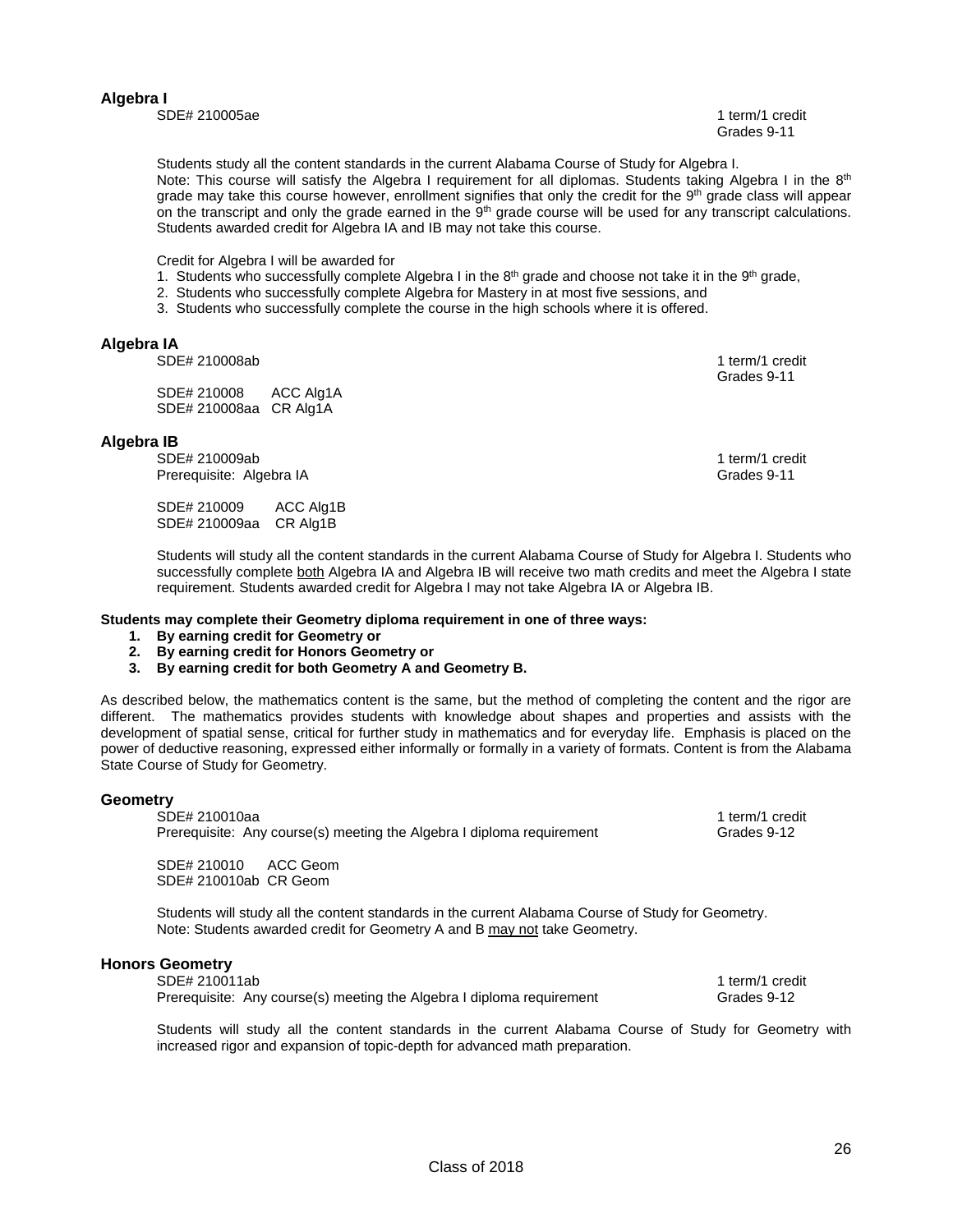# **Geometry A**

| SDE# 210013aa |                                                                       |  |
|---------------|-----------------------------------------------------------------------|--|
|               | Prerequisite: Any course(s) meeting the Algebra I diploma requirement |  |

SDE# 210013 ACC GeomA

# **Geometry B**

SDE# 210014aa 1 term/1 credit Prerequisite: Geometry A Grades 10-12

SDE# 210014 ACC GeomB

Students will study all the content standards in the current Alabama Course of Study for Geometry. Students who successfully complete both Geometry A and B will receive two math credits and will meet the Geometry requirement for the Alabama High School Diploma.

**Note:** Students awarded credit for Geometry may not take Geometry A or Geometry B.

# **Algebraic Connections**

| SDE# 210015 |                                                                      | 1 term/1 credit |
|-------------|----------------------------------------------------------------------|-----------------|
|             | Prerequisite: Any course(s) meeting the Geometry diploma requirement | Grades 10-12    |

Algebraic Connections is a course that provides students with a bridge to courses beyond the level of Algebra I and Geometry and to the mathematical empowerment needed to make responsible financial and economic decisions. It is designed for students who need additional mathematical experiences **prior to enrollment in Algebra II, with or without Trigonometry**. Students will study all the content standards in the current Alabama Course of Study for Algebraic Connections. Students awarded credit for Algebra II, with or without Trigonometry may not take Algebraic Connections.

# **Algebra II**

| SDE# 210016ab                                                        |  |
|----------------------------------------------------------------------|--|
| Prerequisite: Any course(s) meeting the Geometry diploma requirement |  |

Algebra II is a course designed to extend students' algebraic knowledge and skills. To help students appreciate the power of algebra, applications involving real-life situations are incorporated throughout the course. Algebra II is a terminal math course. Students will study all the content standards in the current Alabama Course of Study for Algebra II.

# **Algebra II with Trigonometry**

SDE# 210017ab 1 term/1 credit Prerequisite: Geometry Grades 10-12

SDE# 210017aa CR Alg II with Trig

Algebra II with Trigonometry focuses on problem-solving skills that use a variety of methods to encourage the development of improved communication skills and foster a deeper understanding of the content area. In order to provide students with an appreciation of the power of algebra, applications involving real-life situations are incorporated throughout the course. Students will study all the content standards in the current Alabama Course of Study for Algebra II with Trigonometry. Although this course is valuable for all students, it is strongly recommended for students who intend to pursue postsecondary studies.

# **Discrete Mathematics**

| .                                                   |                 |
|-----------------------------------------------------|-----------------|
| SDE# 210018                                         | 1 term/1 credit |
| Prerequisite: Algebra II with Trigonometry required | Grades 11-12    |
|                                                     | Fee: \$20.00    |

Discrete Mathematics is designed primarily for those students who have successfully completed the Algebra II with Trigonometry course and who choose not to continue mathematics study in Precalculus or Analytical Math. This course expands on the topics of matrices, combinational reasoning, counting techniques, algorithms, sequences, series, and the applications thereof. Students will study all the content standards in the current Alabama Course of Study for Discrete Math.

1 term/1 credit Grades 10-12

1 term/1 credit

1 term/1 credit Grades: 10-12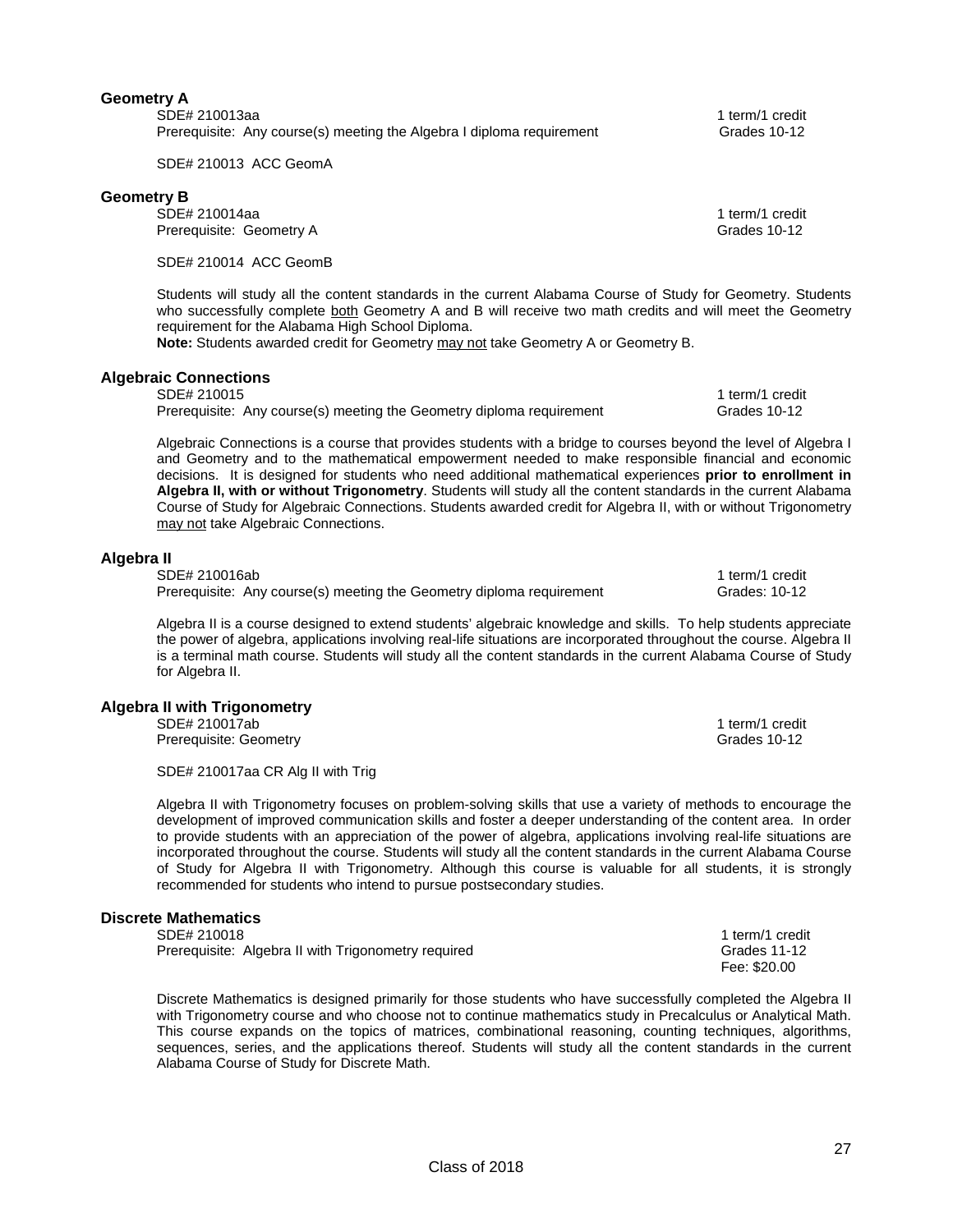#### **Mathematical Investigations**

SDE# 210019 1 term/1 credit<br>Prerequisite: Algebra II with Trigonometry required 1 term and 1 term and 1 term/1 credit Prerequisite: Algebra II with Trigonometry required

Mathematical Investigations is designed primarily for those students who have successfully completed the Algebra II with Trigonometry course and who choose not to continue mathematics study in Precalculus or Analytical Math. Topics studied include ancient numeration systems, relationships between math and nature, music, art, and architecture, and the contributions of well-known mathematicians. Students will study all the content standards in the current Alabama Course of Study for Mathematical Investigations.

#### **Precalculus**

SDE# 210020aa 1 term/1 credit<br>Prerequisite: Algebra II with Trigonometry required 1 term and 1 term and 1 term/1 credit Prerequisite: Algebra II with Trigonometry required

Precalculus is designed primarily for those students considering careers in mathematical or scientific fields of study. The curriculum is challenging and includes an expanded study of polynomial functions, conic sections, logarithmic and exponential equations, and applications of these topics. Students will study all the content standards in the current Alabama Course of Study for Precalculus.

#### **Analytical Mathematics**

SDE# 210034 1 term/1 credit Prerequisite: Algebra II with Trigonometry required Grades 11-12

Analytical Math is a math course considered to be parallel in rigor to Precalculus and consists of structured indepth study in linear algebra, logic, vectors, matrices and application-based problem solving with a basis in graphical analysis. Students will study all the content standards in the current Alabama Course of Study for Analytical Mathematics.

Grades 10-12

# **Algebra with Finance**

SDE# 210036 1 term/1 credit

Algebra with Finance is a college and career preparatory course that integrates algebra, precalculus, probability and statistics; calculus and geometry to solve financial problems that occur in everyday life. Real-world problems in investing, credit, banking, auto insurance, mortgages, employment, income taxes, budgeting and planning for retirement are solved by applying the relevant mathematics that are taught at a higher level. **\*Note:** *Although this course is approved by the Alabama State Department of Education, it does not meet the academic admissions requirements for all post-secondary institutions. Students and parents are advised to check the requirements of post-secondary institutions and employers before enrolling in this course.*

# **Computer Science Principles**

A one-credit course designed to introduce students to the central ideas of computing and computer science. The course content is focused on creativity, abstraction, algorithms, programming, big data, internet/networking, and societal impact.

# **Advanced Placement (AP®) Calculus AB**

SDE# 210025aa 1 term/1 credit<br>Prerequisite: Precalculus required 1 term/2 credit 1 term/1 credit<br>Prerequisite: Precalculus required Prerequisite: Precalculus required

AP Calculus AB is recommended for students who plan to enter an engineering or mathematics program at the college or university level. It includes limits and continuity, derivatives and their applications, integration, applications of definite integrals, and other topics. This course requires the use of a graphing calculator.

This course is designed to prepare students for the College Board Advanced Placement® Calculus AB exam and students are encouraged to take the exam.

SDE# 520008 1 term/1 credit Grades 10-12

Fee: \$20.00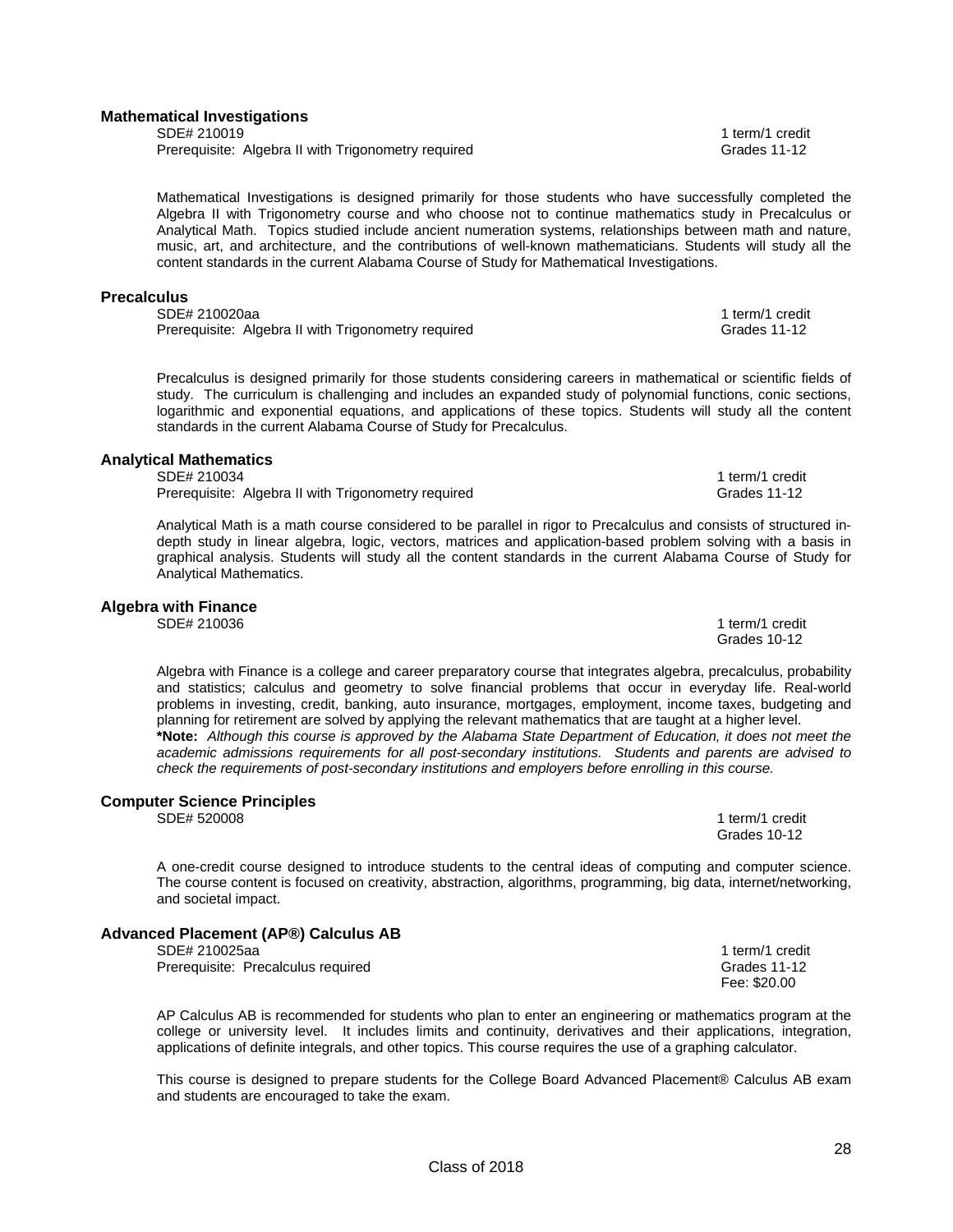#### **Advanced Placement (AP®) Statistics**

SDE# 210027aa 1 term/1 credit Prerequisite: Algebra II with Trigonometry **Constructs** Crades 10-12

Fee: \$20.00

Four broad conceptual themes are covered in AP® Statistics: Exploring data by observing patterns, planning a study, anticipating patterns through probability and simulation, and statistical inference. This course requires the use of a graphing calculator. The course is designed to prepare students with a wide range of math proficiencies to take the AP® Statistics Exam and students are encouraged to take the exam.

# **SCIENCE**

The high school science curriculum offers courses for the development of critical thinking and problem solving skills necessary for the high technological future that today's students will experience. **Emphasis is placed on the learning of science by involving students with "hands-on" and laboratory experiences.** Educational and occupational goals should be carefully considered by all students before selecting their science courses. Baldwin County Board of Education offers the following cores, Physical Science, Biology, Chemistry, and Physics. A variety of electives are offered. **The \* electives may not be offered at every high school due to availability of human resources, facilities, and/or demand.**

# **Biology**

SDE# 220011ab 1 term/1 credit 1 term/1 credit 1 term/1 credit 1 term/1 credit

SDE# 220011 ACC Biology SDE# 220011aa CR Biology

Grade 9 (1999) and the state of the state of the state of the state of the state of the state of the state of the state of the state of the state of the state of the state of the state of the state of the state of the stat

Biology provides students with general exploratory experiences and activities in the fundamental concepts of life and expands the biological concepts that were introduced in elementary and middle school, plus presenting additional facts, concepts, and generalizations. Students should use clear and accurate language, keep accurate records, make reports, present oral and written projects, and participate in discussions regarding the results and conclusions of scientific investigations.

#### **Students who earn a unit of Biology Honors may not take this course.**

# **Honors Biology**

1 term/1 credit<br>Grade 9 Grade 9 (1999) and the contract of the contract of the contract of the contract of the contract of the contract of the contract of the contract of the contract of the contract of the contract of the contract of the contrac Fee \$15.00

Honors Biology is a survey course of general biology. Following the Alabama State Course of Study, emphasis is placed on cellular biological concepts. The concepts studied are the same as those covered in General Biology but with increased emphasis on more in-depth study, open-ended lab activities and higher order thinking skills. Students must be able to read and comprehend scientific information and analyze data presented in graphs, tables, and other scientific models. The use of technology and completion of outside projects are an important part of honors biology. **Students who earn credit for Biology may not take this course.** 

# **\*Aquascience**

SDE# 220037 1 term/1credit Prerequisite: Any course meeting the Biology graduation requirement Grades 10-12 A physical science course is recommended Fee: \$15.00 Honors Biology recommended

Aquascience introduces students to practical applications of both physical and biological concepts and skills. This program places heavy emphasis on integration of knowledge to solve problems and broaden depth of understanding about such topics as selective breeding, marine geology, hydrology, and fluid dynamics; biogeochemical cycles; and regulation of management of water resources.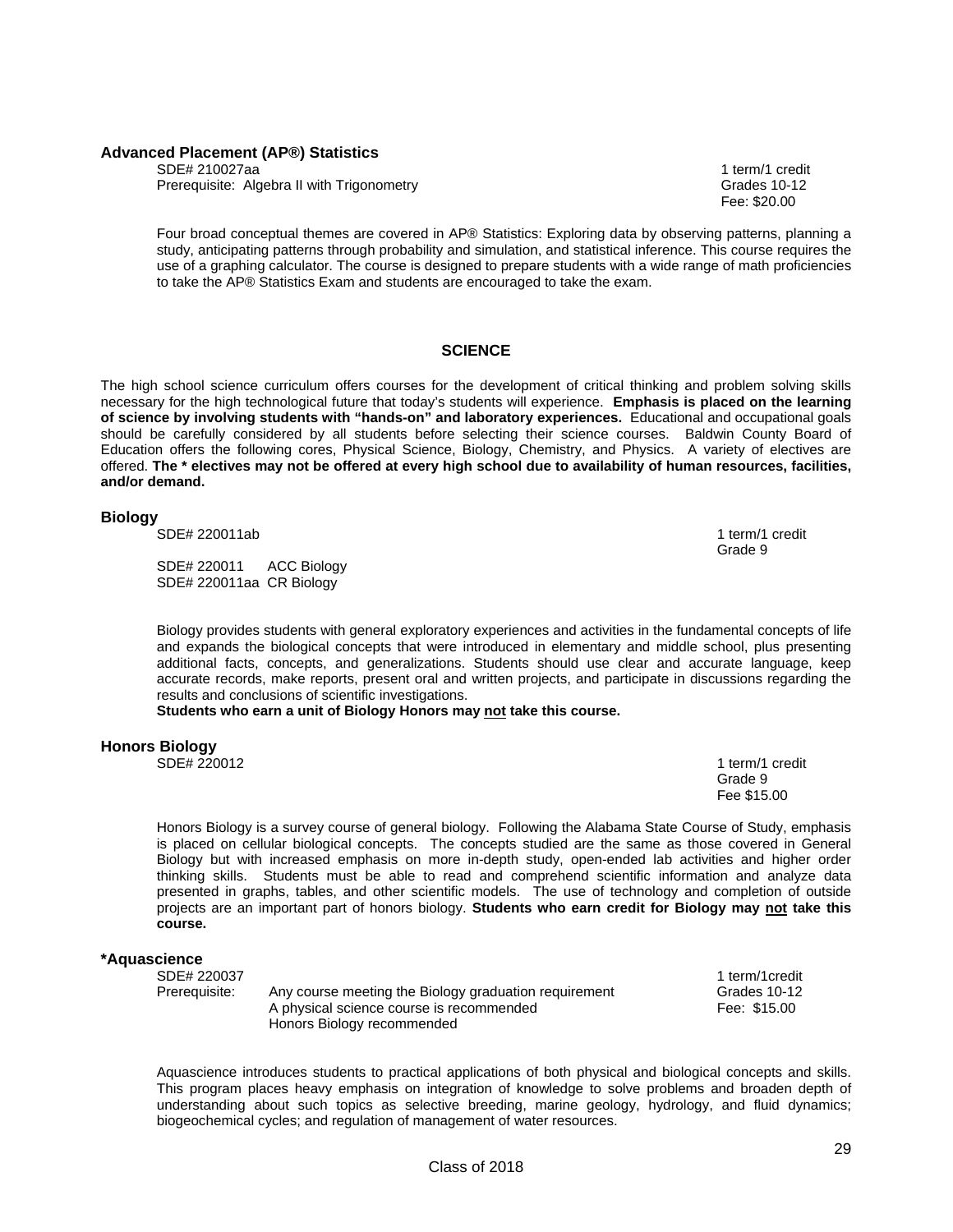#### **Chemistry I**

SDE# 220061aa 1 term/1 credit 1 term/1 credit 1 term/1 credit 1 term/1 credit 1 term/1 credit Prerequisite: Any course meeting the Biology graduation requirement Grades 10-12 Algebra I and Algebra II **Fee: \$15.00** 

Chemistry provides the basis for students to address consumer, health, safety, environmental, technological, societal, and scientific issues on a daily basis. The content of this course defines the fundamental knowledge and skills necessary for students to develop an understanding of the most basic chemistry concept associated with structure, form, change, availability, and use of matter and energy. Laboratory observations and experiments are used to explain the methods and mechanisms necessary for chemical changes. This laboratory-based course encourages critical thinking and the use of basic chemical concepts and scientific strategies by students as they learn to make intelligent decisions and solve practical problems.

#### **Chemistry II** 1 term/1 credit

 SDE# 220063 Grades 11-12 Prerequisite: Chemistry I **Fee: \$15.00** 

Chemistry II is a second level chemistry course emphasizing chemical kinetics, stoichemistry, periodicity, bonding, and thermochemistry. Throughout the course, heavy emphasis will be placed on problem solving and laboratory-based activities.

# **Earth and Space Science**

SDE# 220081 1 term/1 credit<br>Prerequisite: Physical Science or Chemistry or Physics 1992 1 1 term and the Grades 11-12 Prerequisite: Physical Science or Chemistry or Physics

Earth and Space Science introduces students to an advanced study of Earth and perspectives of the universe from Earth as well as future challenges and technologies required for space exploration.

# **Environmental Science**

SDE# 220029ab 1 term/1creditt Prerequisite: Any course meeting the Biology graduation requirement Grades 10-12 Physical Science or Chemistry I are recommended

SDE# 220029 ACC EnviroSci SDE# 220029aa CR EnviroSci

Environmental science is a life science course which emphasizes the study of terrestrial and freshwater ecosystems, environmental issues, techniques of laboratory and field studies, and sources and control of pollution. The importance of environmental study is stressed as it relates to everyday decision making. Students will learn about activities in progress to correct past environmental damage and how to protect the environment for future generations.

#### **\*Forensic Science**

SDE# 220034aa 1 term/1credit Prerequisite: Honors Biology and Chemistry I recommended Grades 10-12

The Forensic Science Elective Core focuses on the analysis of evidence collection, the decomposition process, crime scenes, skeletal remains, toxicology, and document validity. Case studies and crime scenarios help students understand the implications and complicated issues that are emerging as the science of forensics continues to develop.

The Genetics elective course focuses on Mendelian genetics, gene structure and function, inheritance patterns, genetic abnormalities, biotechnology, and the Human Genome Project. Case studies in biotechnology and

#### **\*Genetics**

SDE# 220017 1 term/1credit Prerequisite: Honors Biology and Chemistry I recommended Grades 11-12

Fee: \$15.00

Fee: \$25.00

30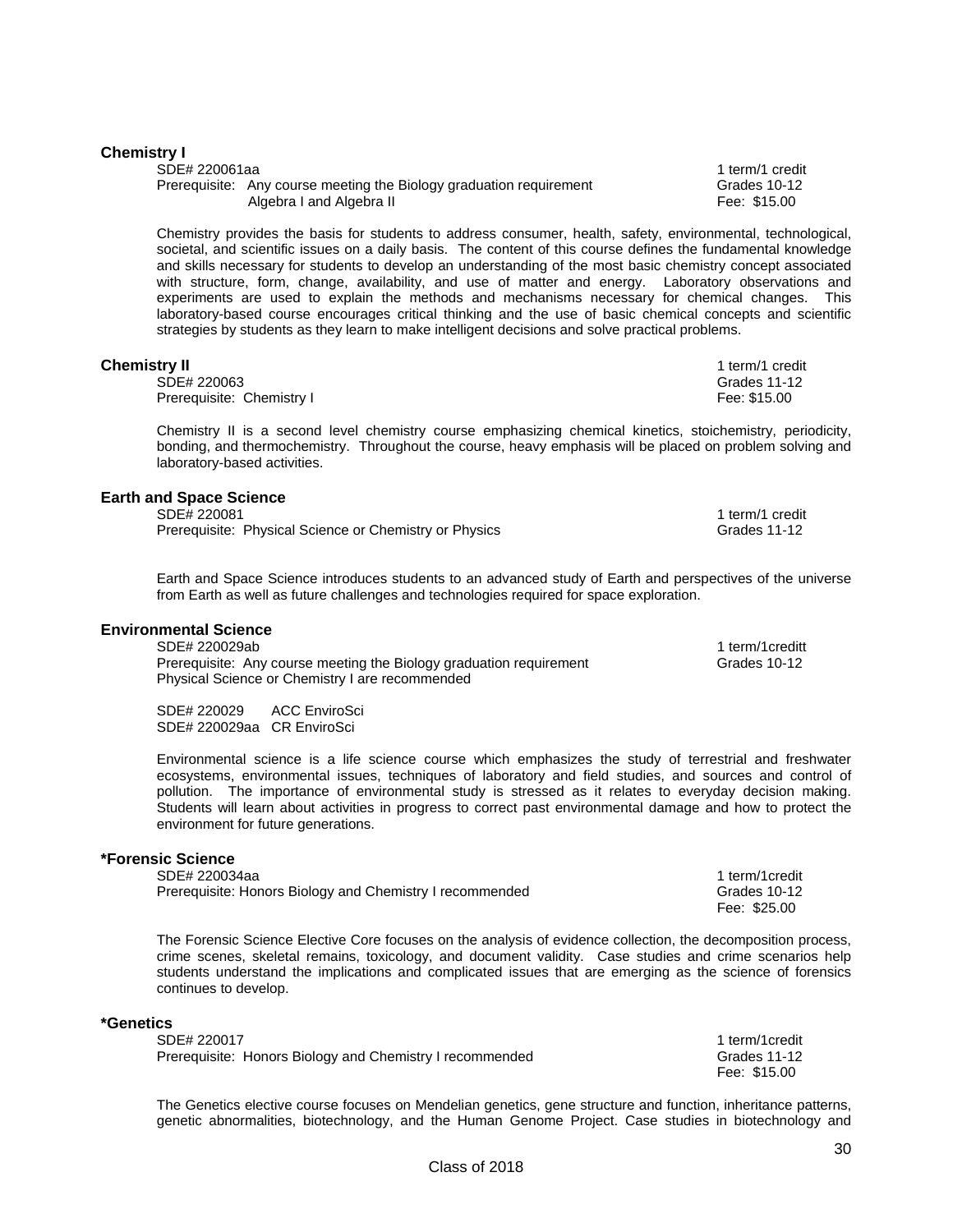scenarios in bioethics help students understand the implications and complicated issues that are emerging as the science of genetics continues to develop.

| <b>Human Anatomy and Physiology</b>      |                 |
|------------------------------------------|-----------------|
| SDE# 220026                              | 1 term/1 credit |
| Prerequisite: Honors Biology recommended | Grades 10-12    |
|                                          | Fee: \$15.00    |

Human Anatomy and Physiology Elective contains content standards relating to the structure and function of the components of the human body. This course emphasizes the structure and function of cells, tissues, and organs; organization of the human body; biochemistry; and the skeletal, muscular, nervous, endocrine, digestive, respiratory, cardiovascular, integumentary, immune, urinary, and reproductive systems. An important part of this course is the laboratory setting in which students are encouraged to apply the knowledge and processes of science while independently seeking answers to questions of personal interest and importance. The course is designed for students who have previously taken Honors Biology, and particularly those who wish to prepare for a career in medical and allied-health fields.

#### **Marine Science**

| SDE# 220040aa                                                       | 1 term/1 credit |
|---------------------------------------------------------------------|-----------------|
| Prerequisite: Any course meeting the Biology graduation recommended | Grades 10-12    |
| Physical Science is recommended                                     | Fee: \$15.00    |

Marine Science is an introductory course for students interested in the field of Marine Science. Students will gain an appreciation of the balance of natural systems within the context of marine ecosystems. Students will discuss topics of local interest such as marine pollution and over fishing. **Students who earn a credit in Honors Marine Science may not take this course.** 

#### **Honors Marine Science**

| SDE# 220041                                 | 1 term/1 credit |
|---------------------------------------------|-----------------|
| Prerequisite: Honors Biology is recommended | Grades 10-12    |
| A physical science course is recommended    | Fee: \$15.00    |

Honors Marine Science is a course which encompasses physical and chemical dynamics of the marine environment, forces affecting the marine environment, taxonomy of marine life forms, and future uses and development of the marine and freshwater ecosystems. Appreciation for the sea and its contributions to all living things, an understanding of the importance of the sea to humankind and interrelationships among organisms, awareness of dangers to the sea, and the feasibility of increasing food supplies from the sea will be addressed during the course.

# **Physical Science**

SDE# 220051ab 1 term/1 credit

SDE# 220051 ACC PhySci SDE# 220051aa CR PhySci

Physical Science is an inquiry-based course that includes basic concepts and skills in chemistry and physics that are considered foundational in those disciplines. This course focuses on scientific facts, concepts, principles, theories, and models that are important for scientific literacy. Laboratory experiences are provided for the reinforcement of concepts and for enrichment. This course is offered in grades 10-12 and can be used to satisfy the physical science unit required by the State of Alabama for graduation.

#### **Physics**

| SDE# 220071aa                            | 1 term/1 credit |
|------------------------------------------|-----------------|
| Prerequisites: Algebra II w/Trigonometry | Grades 11-12    |
| Honors Biology is recommended            | Fee: \$15.00    |

Physics is the branch of science that addresses the properties of physical matter, physical quantities, and their relationships. It consists of studies of mechanics, heat, light, sound, electricity, and magnetism. Algorithmic problem solving skills are used as well as the understanding and ability to describe and interpret quantitative relationships in physics. This course provides an opportunity for students to expand their knowledge of physical phenomena, develop the ability to think critically, and solve practical problems related to matter and energy.

Grades 10-12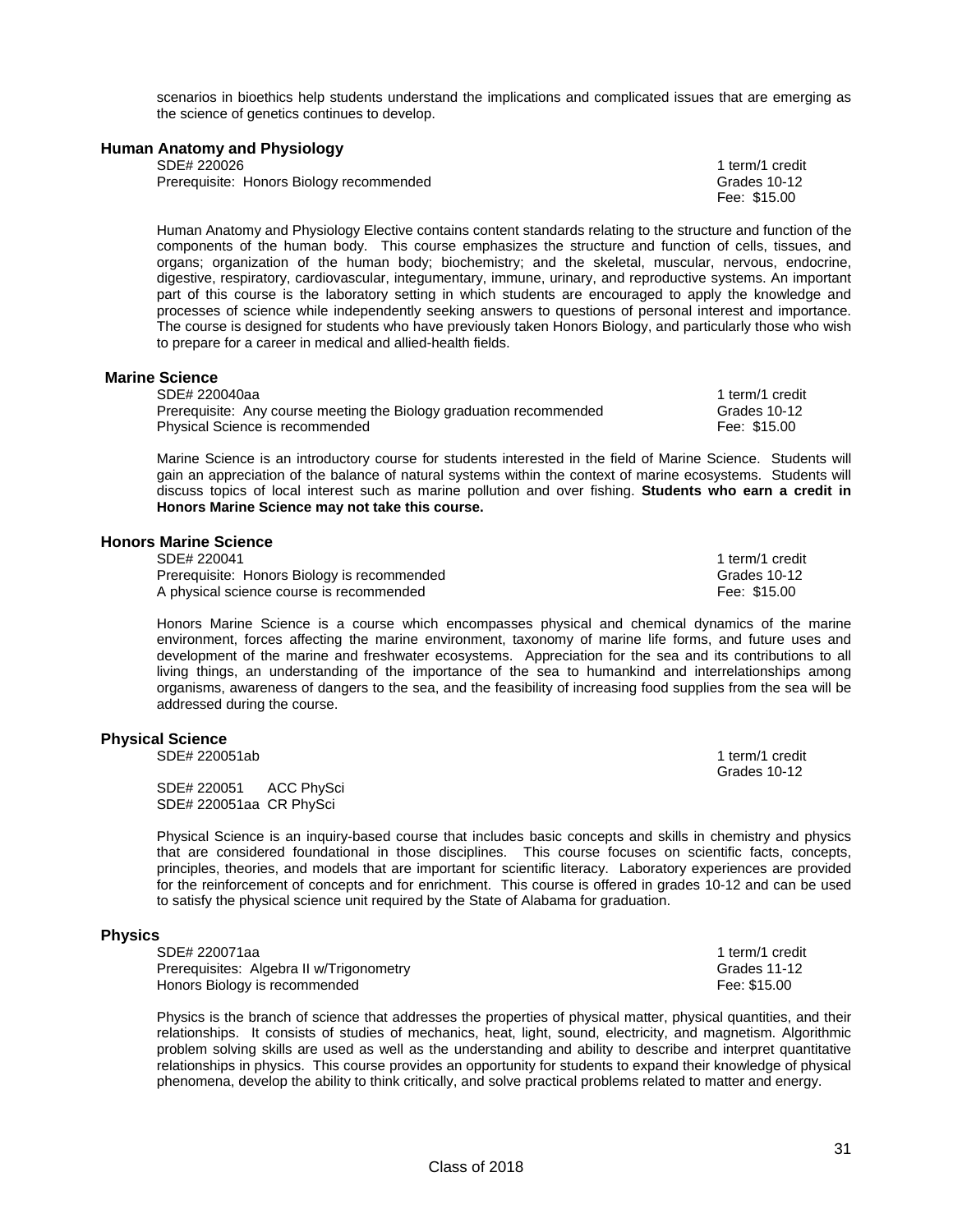#### **\*Zoology**

SDE# 220023 1 term/1 credit Prerequisite: Honors Biology Grades 11-12

Fee: \$15.00

Zoology builds on biology with added emphasis on animal taxonomy, basic body plans, symmetry, and behavior. The emerging field of bioethics provides information on the proper care and ethical treatment of laboratory animals. Laboratory investigations, including dissection as well as computer simulations, provide students with adequate exposure to the comparative anatomy of representative animal species.

# **\*Advanced Placement (AP®) Biology**

SDE# 220014aa 1 term/1credit

Prerequisite: Honors Biology and Chemistry I Grades 11-12

Fee: \$20.00

The AP Biology course, as stated in the College Board's Advanced Placement Program Course Description is designed to be the equivalent of a college introductory biology course usually taken by biology majors during their first year. Three general areas are covered during the one-year course:

- 1. Molecules and Cells
- 2. Heredity and Evolution
- 3. Organisms and Populations

One of the main goals of AP biology is to help students develop a conceptual framework for modern biology and to help students gain an appreciation of science as a process. The ongoing information explosion in biology makes these goals even more challenging. Primary emphasis will be on developing an understanding of concepts rather than on memorizing terms and technical details. Therefore, a grasp of the major topics of biology; and application of biological knowledge, analytical skills, and critical thinking to environmental and social concerns will be stressed. This course is designed to prepare students for the College Board Advanced Placement® Biology exam and students are encouraged to take the exam.

#### **\*Advanced Placement (AP®) Environmental Science**

| SDE# 220032                                  | 1 term/1 credit |
|----------------------------------------------|-----------------|
| Prerequisite: Honors Biology and Chemistry I | Grades 11-12    |
|                                              | Fee: \$20.00    |

The goal of the AP Environmental Science course is to provide students with the scientific principles, concepts, and methodologies required to understand the interrelationships of the natural world, to identify and analyze environmental problems both natural and human-made, to evaluate the relative risks associated with these problems, and to examine alternative solutions for resolving or preventing them.

Environmental science is interdisciplinary; it embraces a wide variety of topics from different areas of study. Yet there are several major unifying constructs, or themes, that cut across the many topics included in the study of environmental science. The following themes provide a foundation for the structure of the AP Environmental Science course.

- 1. Science is a process.
- 2. Energy conversions underlie all ecological processes.
- 3. The Earth itself is one interconnected system.
- 4. Humans alter natural systems.
- 5. Environmental problems have a cultural and social context.
- 6. Human survival depends on developing practices that will achieve sustainable systems.

As a prerequisite, students should complete two years of high school laboratory science (one year of life science and one year of physical science, for example, biology and chemistry). Due to quantitative analysis that is required in the course, students should also have taken at least one year of algebra. Earth science is not required but recommended. This course is designed to prepare students for the College Board Advanced Placement® Environmental Science exam and students are encouraged to take the exam.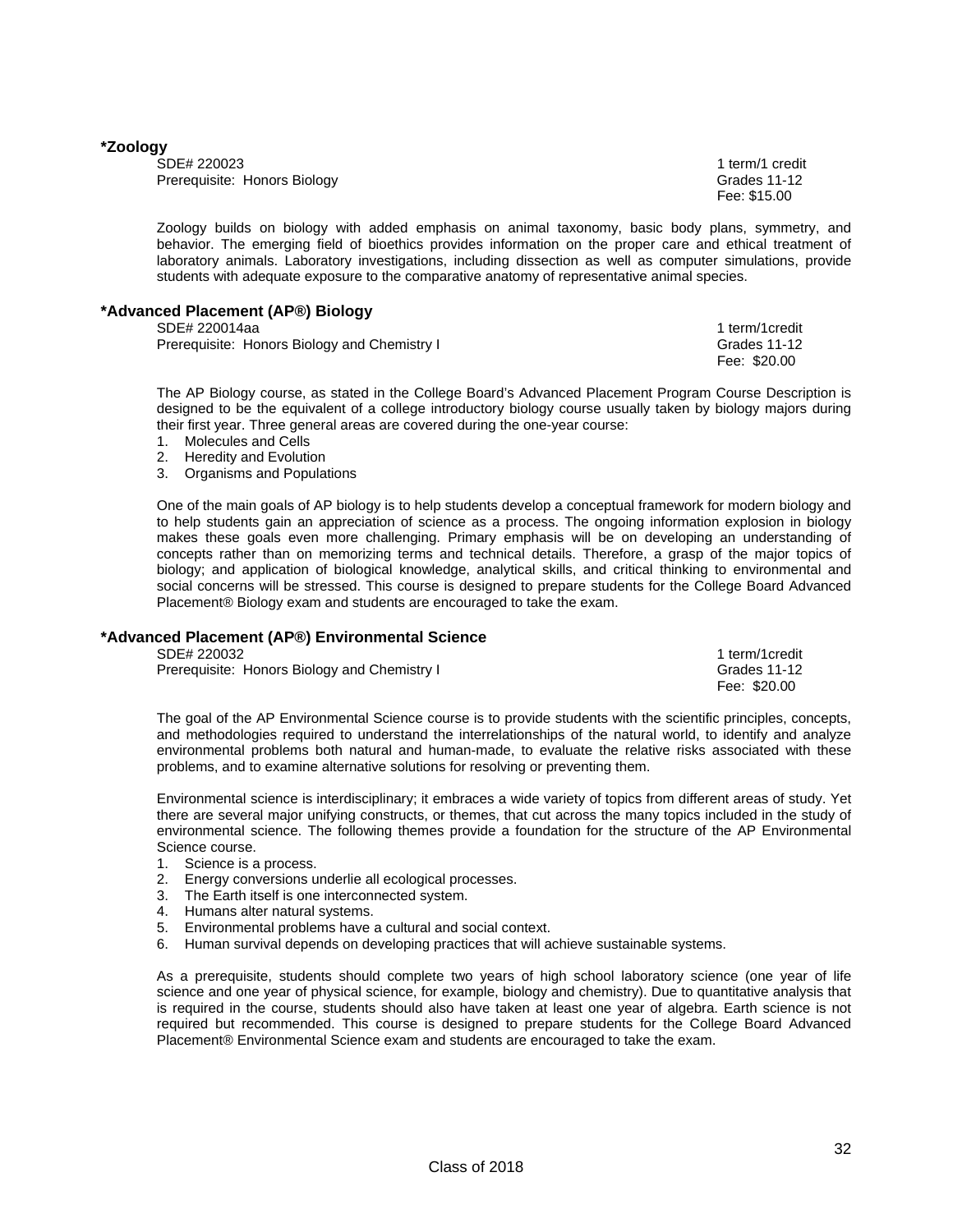# **\*Advanced Placement (AP®) Chemistry**

| SDE# 220064aa             |                        |
|---------------------------|------------------------|
| Prerequisite: Chemistry I |                        |
|                           | Algebra II recommended |

The AP Chemistry course is designed to be the equivalent of a first-year college general chemistry course. The suggested topics are: structure of matter, states of matter, reactions, and descriptive chemistry. The required laboratory experience is extensive. Students should obtain a depth of understanding of fundamentals and a reasonable competence in dealing with chemical problems. The course will contribute to the development of the students' abilities to think clearly and to express their ideas, orally and in writing, with clarity and logic. AP Chemistry differs qualitatively from the usual first secondary school course in chemistry with respect to the kind of textbook used, the topics covered, the emphasis on chemical calculations, and the mathematical formulation of principles, and the kind of laboratory work done by students. Quantitative differences appear in the number of topics treated, the time spent on the course by students, and the nature and the variety of experiments done in the laboratory. Students should expect to spend a minimum of 5 hours per week studying outside of class. This course is designed to prepare students for the College Board Advanced Placement® Chemistry exam and students are encouraged to take the exam.

# **\*Advanced Placement (AP®) Physics 1**

SDE# 220057 1 term/1credit

Prerequisite: Completed geometry and completed or concurrently taking Algebra II Grades 11-12

An algebra-based, introductory college-level physics course that explores topics such as Newtonian mechanics (including rotational motion); work, energy, and power; mechanical waves and sound; and introductory, simple circuits. Through inquiry-based learning, students will develop scientific critical thinking and reasoning skills. This course is designed to prepare students for the College Board Advanced Placement® Physics 1 exam and students are encouraged to take the exam.

#### **\*Advanced Placement (AP®) Physics 2**

SDE# 220058 1 term/1credit

Prerequisite: AP Physics 1 and completed or concurrently taking precalculus Grades 11-12

AP Physics 2 is an algebra-based, introductory college-level physics course that explores topics such as fluid statics and dynamics; thermodynamics with kinetic theory; PV diagrams and probability; electrostatics; electrical circuits with capacitors; magnetic fields; electromagnetism,; physical and geometric optics; and quantum, atomic , and nuclear physics.. Through inquiry-based learning, students will develop scientific critical thinking and reasoning skills. This course is designed to prepare students for the College Board Advanced Placement® Physics 2 exam and students are encouraged to take the exam.

# **SOCIAL SCIENCE**

The 2004 Alabama Course of Study: Social Studies provides the basic foundation for the K-12 social studies curriculum in our state's public schools. The comprehensive document emphasizes **responsible citizenship** and promotes competence in economics, geography, history, and political science. Reading, writing, and using technology are essential elements of all social studies coursework. The content standards in the course of study encourage students to become educated, responsible, and participating citizens at local, national, and international levels so that they are knowledgeable of the world and its peoples and can make sound decisions.

The course requirements are the following:

- Grade 9 World History: 1500 to the Present<br>Grade 10 United States History to 1877
- Grade 10 United States History to 1877<br>Grade 11 United States History from 18
- United States History from 1877 to the Present
- Grade 12 United States Government/Economics

1 term/1credit Grades 11-12 Fee: \$20.00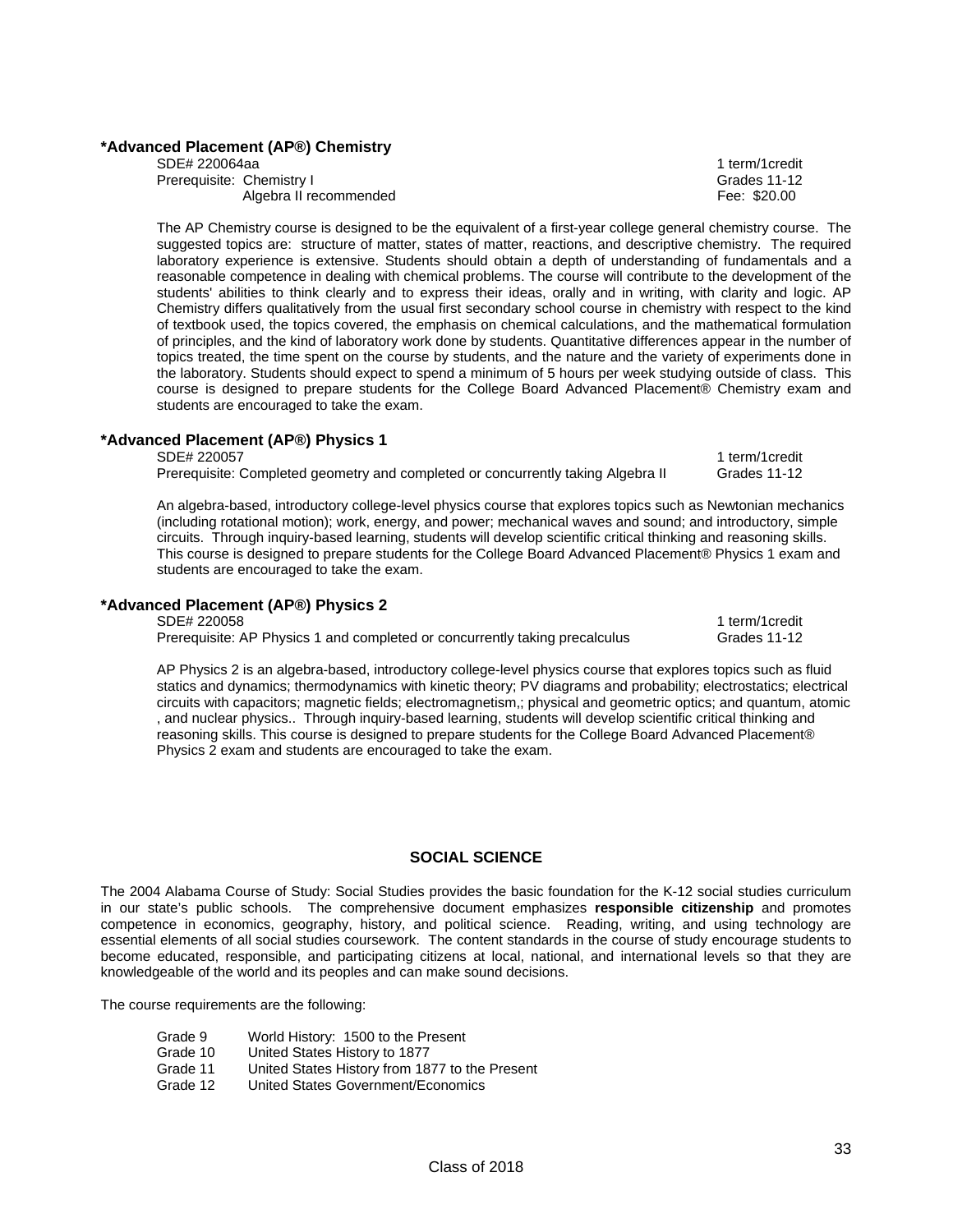#### **World History** 1 term/1 credit

SDE# 230013ab Grade 9

 SDE# 230013 ACC World His SDE# 230013aa CR World His

Ninth grade students continue the study of world history from 1500 to the present. They use critical thinking skills and analysis to understand global interdependence and the connections among the different peoples in the world. Ninth graders also analyze development and changes in the European, Asian, African, and American civilizations and how the interactions of these cultures have shaped today's world. By studying other cultures, ninth grade students will develop a better understanding of our unique heritage and freedom. Geographic concepts increase students' comprehension and understanding of global connections.

#### **Honors World History**

SDE# 230014 1 term/1credit Grade 9 (1999) and the contract of the contract of the contract of the contract of the contract of the contract of the contract of the contract of the contract of the contract of the contract of the contract of the contrac

This ninth grade world history course is designed for all students. Students will study world history from 1500 to the present, examining the economic, social, cultural, intellectual, and technological developments that have contributed to modern cultures. Students will utilize critical thinking and analytical skills to learn about and compare civilizations that existed from 1500 to the present. Through historical inquiry, students will grow to understand and appreciate how ancient Asian, African, American, and European civilizations have influenced modern societies. This course incorporates relevant primary and secondary sources to develop higher-order thinking skills and a greater understanding of the events, movements, and principal themes of modern world history.

# **United States History I**

SDE# 230016ab 1 term/1 credit

SDE# 230016 ACC US His I SDE# 230016aa CR US His I

The 10<sup>th</sup> grade course, United States History to 1877, encompasses a study of five centuries of social, economic, geographic, and political development in the United States. Students follow a chronological study of the major events, issues, movements, leaders, and groups of people of the United States from the earliest discoveries on the North American continent through Reconstruction, from a national and an Alabama perspective. The use of critical thinking skills will enable students to compare, analyze, and explain events and developments.

#### **Honors United States History I**

SDE# 230017 1 term/1 credit

Covering the historical development of America from the earliest discoveries on the North American continent through Reconstruction in 1877, this course involves the intense study of ideas, institutions, concepts, and major themes in greater depth than United States History I. Techniques of historical research and writing are provided to prepare students for college and/or AP social studies. In addition, documents, reading materials, and discussion/debate encourage social, geographic, economic, and political literacy in compliance with the Alabama Course of Study: Social Studies. This course is a required prerequisite for US History AP.

Grade 10 and the contract of the contract of the contract of the contract of the contract of the contract of the contract of the contract of the contract of the contract of the contract of the contract of the contract of t

# **United States History II**

 SDE# 230019 ACC US His II SDE# 230019aa CR US His II

United States History from 1877 to the Present continues the study begun in the 10<sup>th</sup> grade. The course begins with the post-Reconstruction United States and its shift into a more industrialized society and continues through the 20<sup>th</sup> century to the present. Eleventh graders study chronologically major events, issues, movements and leaders of the United States from both a national and an Alabama perspective. Students should have more fully developed skills in abstract thinking and thus be able to compare, analyze, and explain events and developments instead of merely identifying or listing them.

Grade 10 and the contract of the contract of the contract of the contract of the contract of the contract of the contract of the contract of the contract of the contract of the contract of the contract of the contract of t

SDE# 230019ab 1 term/1 credit Grade 11 **Grade 11 Grade 11**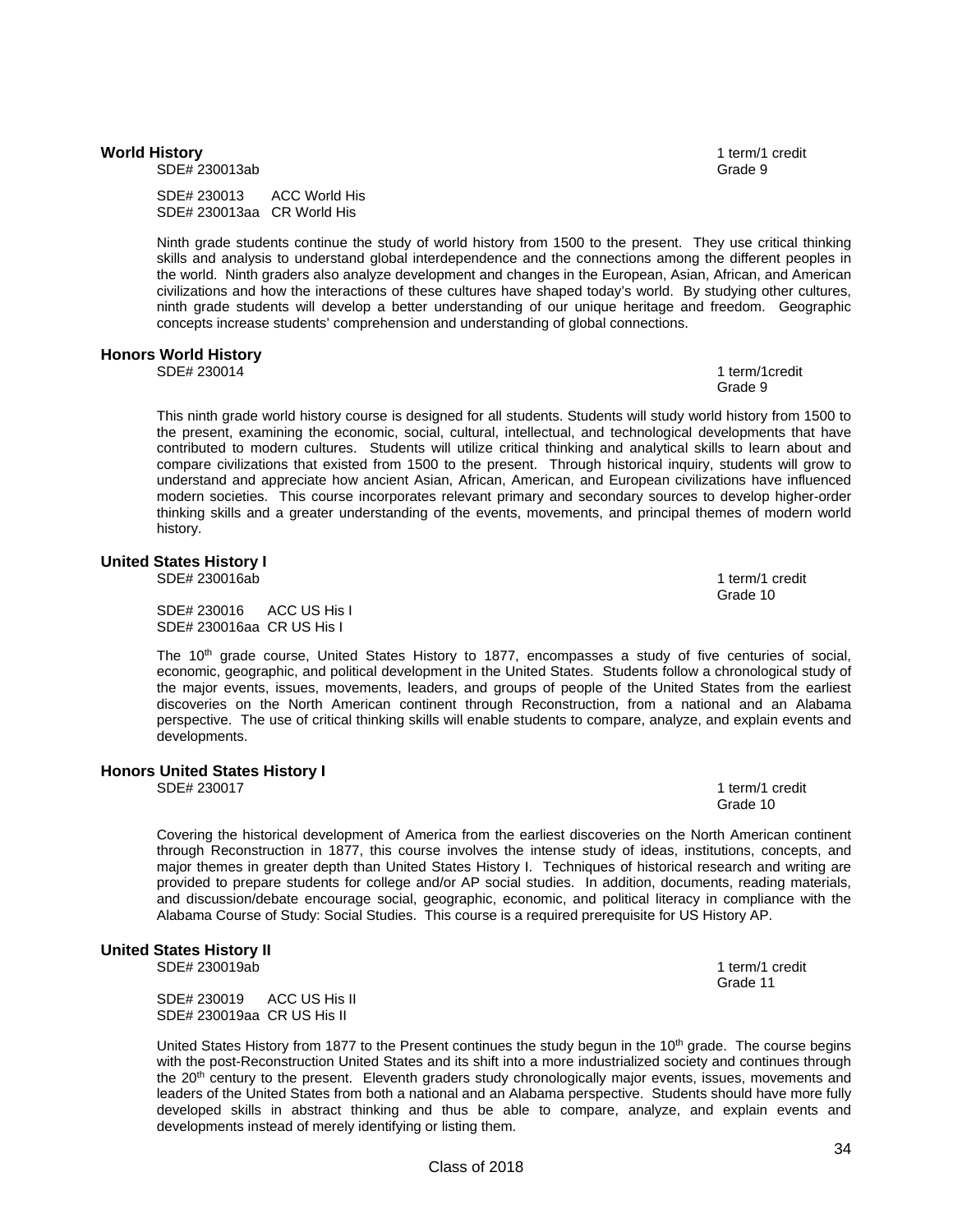#### **Honors United States History II**

SDE# 230020 1 term/1 credit Recommended prerequisite: Honors US History I Grade 11

Honors United States History II continues the study of American history begun in the 10<sup>th</sup> grade. This course begins with Reconstruction in 1877 and involves the intense study of ideas, institutions, concepts, and major themes in greater depth than United States History II. Techniques of historical research and writing are provided to prepare students for college and/or AP social studies. In addition, documents, reading materials, and discussion/debate encourage social, geographic, economic, and political literacy in compliance with the Alabama Course of Study: Social Studies.

#### **Government**

SDE# 230041ab 0.5 term/0.5 credit

Grade 12 and 2012 and 2012 and 2012 and 2012 and 2012 and 2012 and 2012 and 2012 and 2012 and 2012 and 2012 and 201 SDE# 230041 ACC US Gov SDE# 230041aa CR US Gov

United States Government is a required semester/quarter course for all Grade 12 students. The goal of United States Government is to encourage the development of civic competence and civic participation for all students. United States Government focuses on the origins, structure, and functions of government at all levels in the United States. This course includes a detailed study of the Constitution and its provisions. Emphasis is placed on intellectual factors that influenced the development of a republic based on the rule of law, freedom of opportunity, individual liberty, and representative democracy.

## **Economics**

SDE# 230051 ACC Econ SDE# 230051aa CR Econ

Economics is a required semester/quarter course for all Grade 12 students. Economics focuses on the functions and institutions of modern-day economic systems and economic theory. Students use the knowledge and analytical thinking skills they learned in previous courses to analyze issues and problems in contemporary economic systems and examine the consequences of public policies and their impact upon current economic conditions. Students go beyond the acquisition of facts to develop skills for collection, in-depth analysis, and interpretation of important information in both courses.

# **Honors Economics**

Honors Economics takes to a deeper level the functions and institutions of modern-day economic systems and economic theory. Students use the knowledge and analytical thinking skills they learned in previous courses to analyze issues and problems in contemporary economic systems and examine the consequences of public policies and their impact upon current economic conditions. This course will include advanced-level analysis and essay writing. Students go beyond the acquisition of facts to develop skills for collection, in-depth analysis, and interpretation of important information in both courses.

#### **Advanced Placement (AP®) United States History**

SDE# 230022aa 1 term/1 credit

| Recommended prerequisite: Honors US History I | Grade 11 |
|-----------------------------------------------|----------|
|-----------------------------------------------|----------|

This course involves an intensive study of the major themes of American history and is designed to prepare students for the College Board Advanced Placement United States History exam. It provides the student an opportunity to pursue selected areas and concepts in greater depth and develop the ability to read advanced level historical works analytically and critically, weigh historical evidence and interpretations, and arrive at conclusions on the basis of facts. Techniques of historical research and writing are emphasized throughout. Students should expect extensive outside reading to prepare daily for this class. This course is designed to prepare students for the College Board Advanced Placement® United States History exam and students are encouraged to take the exam.

 SDE# 230051ab 0.5 term/0.5 credit Grade 12 and 2012 and 2012 and 2012 and 2012 and 2012 and 2012 and 2012 and 2012 and 2012 and 2012 and 2012 and 201

 $0.5$  term/0.5 credit Grade 12 and 2012 and 2012 and 2012 and 2012 and 2012 and 2012 and 2012 and 2012 and 2012 and 2012 and 2012 and 201

Fee: \$20.00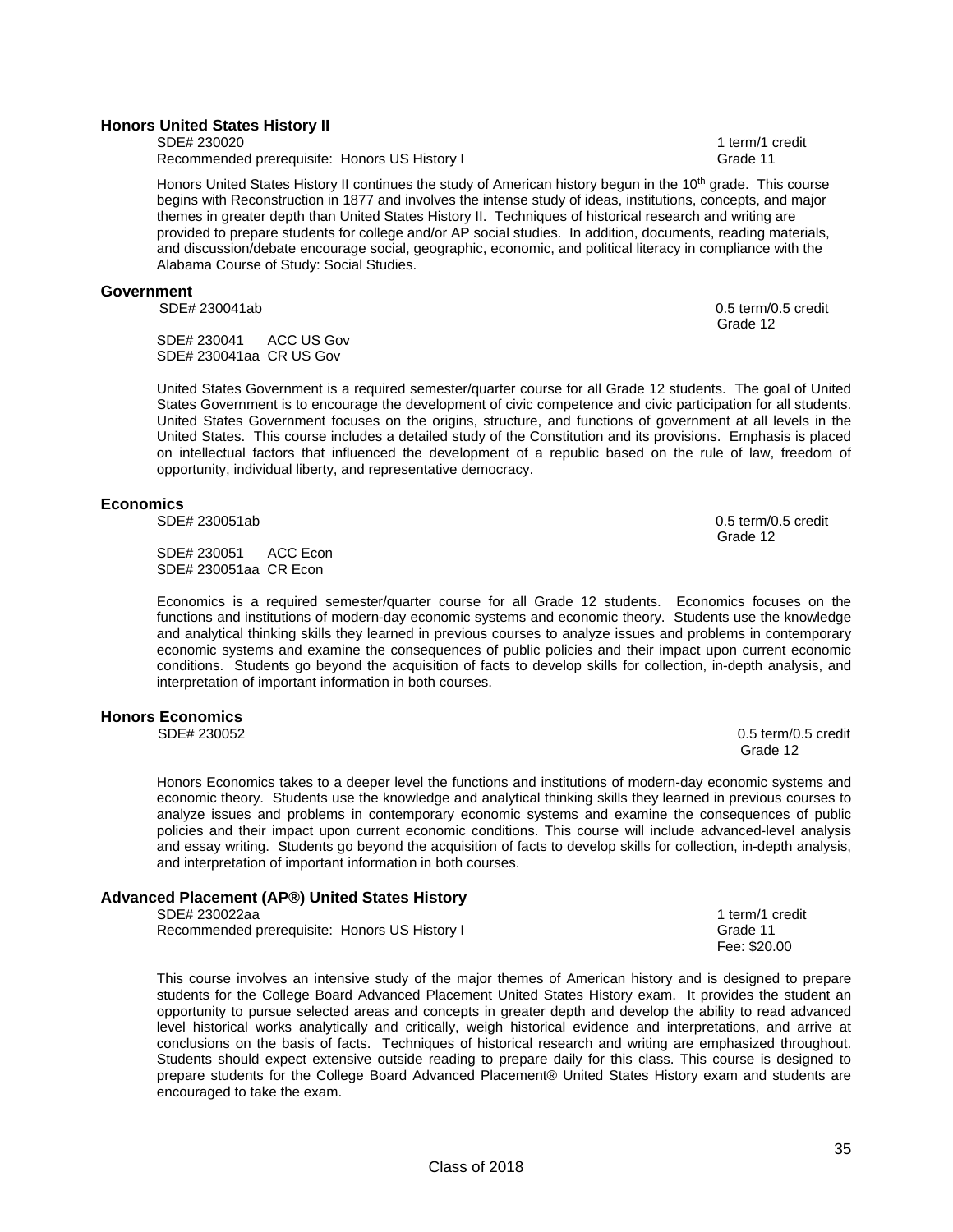# **Advanced Placement (AP®) World History**

SDE# 230027 1 term/1credit **Cancel 2016 Constant Constant Constant Constant Constant Constant Constant Constant Constant Constant Constant Constant Constant Constant Constant Constant Constant Constant Constant Constant Constant Constant Constant** Fee: \$20.00

The purpose of the AP World History course is to develop greater understanding of the evolution of global processes and contacts, in interaction with different types of human societies. This understanding is advanced through a combination of selective factual knowledge and appropriate analytical skills. The course highlights the nature of changes in international frameworks and their causes and consequences, as well as comparisons among major societies. The course emphasizes relevant factual knowledge deployed in conjunction with leading interpretive issues and types of historical evidence. The course builds on an understanding of cultural, institutional, and technological precedents that, along with geography, set the human stage. Periodization, explicitly discussed, forms an organizing principle for dealing with change and continuity throughout the course. Specific themes provide further organization to the course, along with the consistent attention to contacts among societies that form the core of world history as a field of study. This course is open to any 10<sup>th</sup>-12<sup>th</sup> grade student for elective credit. This course is designed to prepare students for the College Board Advanced Placement® World History exam and students are encouraged to take the exam.

# **Advanced Placement (AP®) European History**

1 term/1 credit Grades 10-12 Fee: \$20.00

The study of European history since 1450 introduces students to cultural, economic, political, and social developments that played a fundamental role in shaping the world in which they live. Without this knowledge, we would lack the context for understanding the development of contemporary institutions, the role of continuity and change in present-day society and politics, and the evolution of current forms of artistic expression and intellectual discourse. In addition to providing a basic narrative of events and movements, the goals of the AP program in European History are to develop (a) an understanding of some of the principal themes in modern European History, (b) an ability to analyze historical evidence and historical interpretation, and (c) an ability to express historical understanding in writing. This course is required for all  $10<sup>th</sup>$  grade students in the IB Programme in lieu of Honors US History I. This course is also open to any 10<sup>th</sup>-12<sup>th</sup> grade student for elective credit. This course is designed to prepare students for the College Board Advanced Placement® European History exam and students are encouraged to take the exam.

# **Advanced Placement (AP®) Government and Politics**

SDE# 230047 1term/1 credit Grade 12 and 2012 and 2012 and 2012 and 2012 and 2012 and 2012 and 2012 and 2012 and 2012 and 2012 and 2012 and 201 Fee: \$20.00

Advanced Placement Government and Politics is a course intended for students interested in an extensive study of American government. The course deals primarily with the American governmental system, how it operates, and its position in the world community. The course also examines the alternative systems used by other major countries and their relationships with the United States as well as economics topics. This course is designed to prepare students for the College Board Advanced Placement® Government and Politics exam and students are encouraged to take the exam.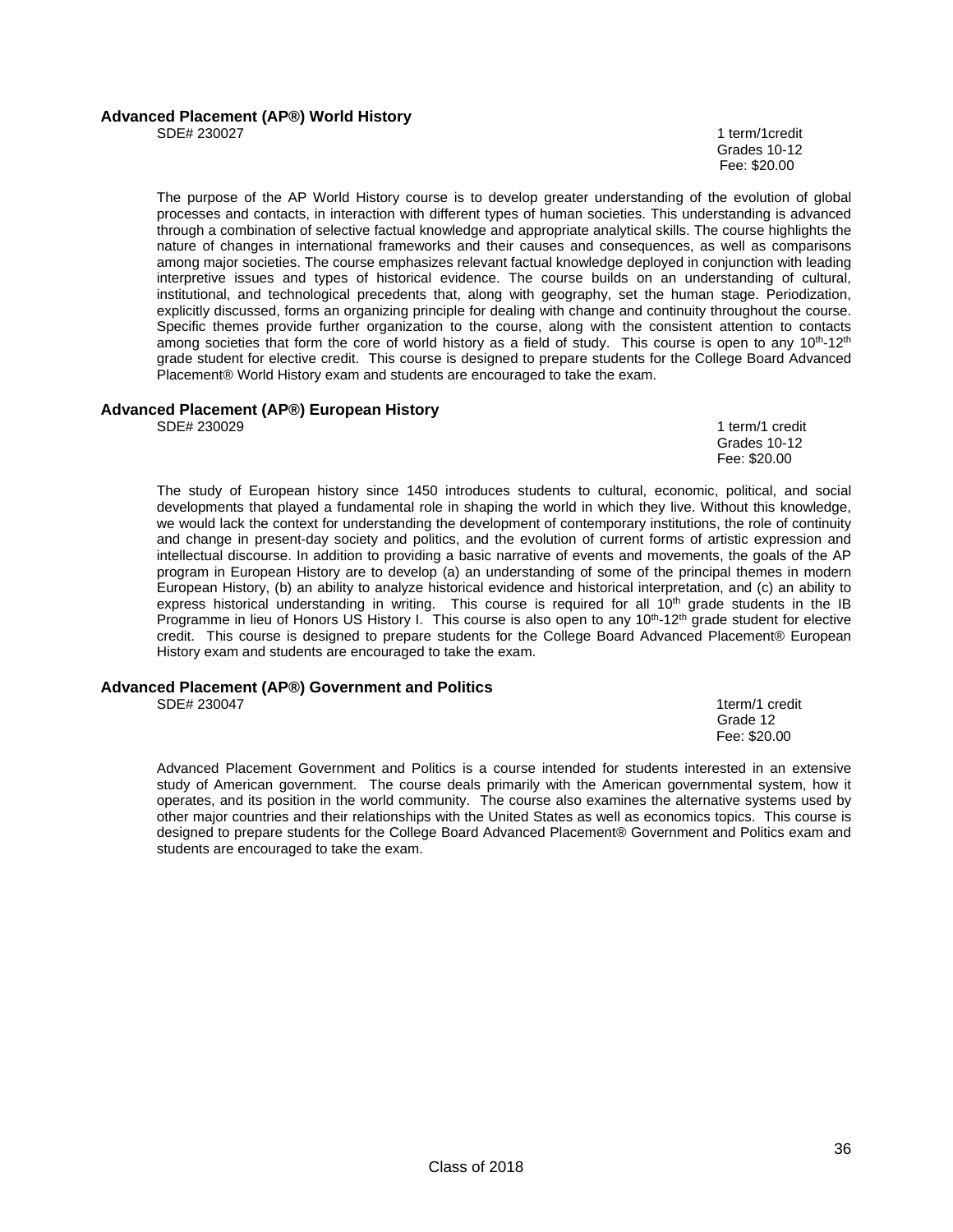### **STATE REQUIRED CAREER PREPAREDNESS COURSES**

#### **Career Preparedness**

SDE# 400025 1 term/1credit Grades 9-12

The course prepares students with content knowledge and skills in the areas of career development and academic planning, computer skill application, and financial literacy. Also, this course is designed to meet the required 20-hour online experience.

# **Career Preparedness - A**

 $0.5$  term/0.5 credit Grades 9-12

The course prepares students with knowledge and skills in the areas of career development and academic planning and computer skill application. This course is a prerequisite to Career Preparedness-B. The required 20-hour online experience can be met by successfully completing both Career Preparedness A and Career Preparedness B.

# **Career Preparedness - B**

Prerequisite: Career Preparedness - A

0.5 term/0.5 credit<br>Grades 9-12

The course prepares students with knowledge and skills in the areas of career development and academic planning and financial literacy. The prerequisite for this course is Career Preparedness-A. The required 20-hour online experience can be met by successful completion of both Career Preparedness A and Career Preparedness B.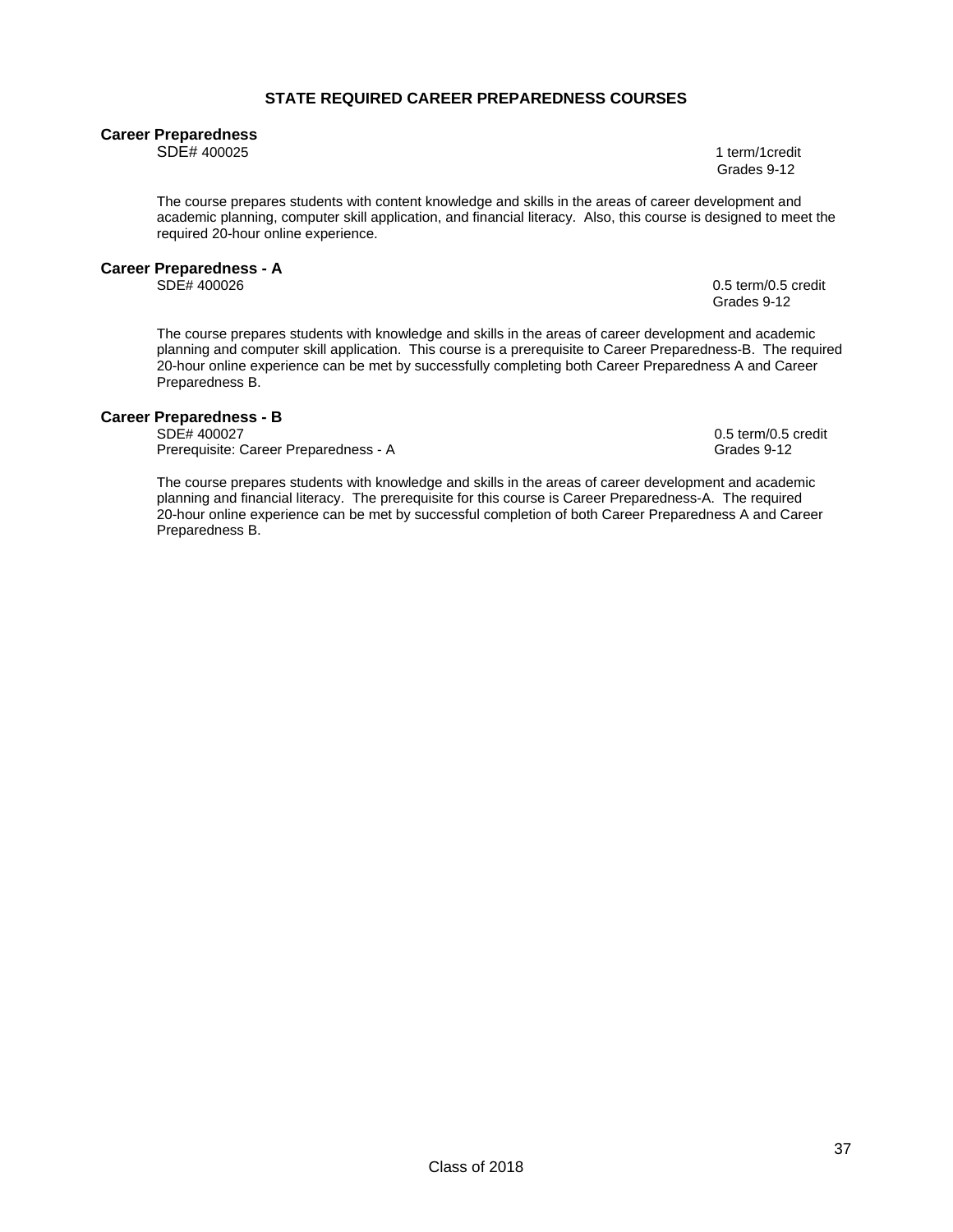# **ON CAMPUS ELECTIVES**

**The following is a listing of courses that are typically offered on high school campuses throughout the school district. Some courses may not be offered at every school campus due to the distribution of personnel, existing facilities, and/or student demand.** 

### **FINE ARTS**

The arts - dance, music, theatre, and visual arts—are among our most innate and essential elements of human nature. The arts not only shape and extend our ability to think, manipulate, and symbolize our world, but also produce high levels of productive thinking. Arts sharpen and extend a person's ability to express, understand, and absorb feelings and ideas essential in our rapidly growing society. The variety of Fine Arts offered by the high schools in Baldwin County will foster creativity across the curriculum.

#### **Arts Survey**

SDE# 280001ab 1 term/1 credit SDE# 280001aa 0.5 term/0.5 credit Prerequisite: None Grades 9-12

SDE#280001 ACC Arts Survey

Arts Survey comprehensively introduces students to the **four art disciplines—dance, music, theatre, and visual arts**—and helps to develop an awareness of the contributions artists have made to society across the years. This course provides an overview of each art by surveying all four with students producing at least one original project. Students will produce, respond and understand artistically the meaning of each of the four areas of the arts while satisfying the fine arts requirement.

# **VISUAL ARTS**

### **Art I**

 SDE# 280093aa 1 term/1 credit Grades 9-12 Fee: \$20.00

Art I is a beginning elective course which provides instruction in basic drawing, painting, printmaking, forms of modeling, and other areas of crafts. Evaluation is based on the effort and progress a student makes in completing projects and on the quality of the end product. Students are assessed a fee to help defray the cost of materials used in class. In addition to the fee, students are required to purchase a sketch or drawing book and several drawing pencils.

#### **Art II**

SDE# 280094 1 term/1 credit Prerequisite: Art I Grades 10-12

Fee: \$20.00

Art II is a second year elective course designed and recommended for those students who have shown promise and interest in art (Art I) and who may wish to pursue some area of art after high school. Students are provided with further experiences in areas introduced in Art I. Students will focus on production of visual relationships; the exploration of techniques, processes, and media; and the study of history, culture, aesthetics, and criticism. Students are expected to do some independent art work in Art II. Students not only explore other methods in areas covered in Art I, but they also have an opportunity for greater in-depth study.

Evaluation is based on the effort and progress a student makes in completing artwork and on the quality of the work completed. Students are also required to purchase a sketch or drawing book and several drawing pencils. At this level, a student may wish to purchase other art materials for personal use. Students will also be required to bring to class certain materials at times for doing special projects.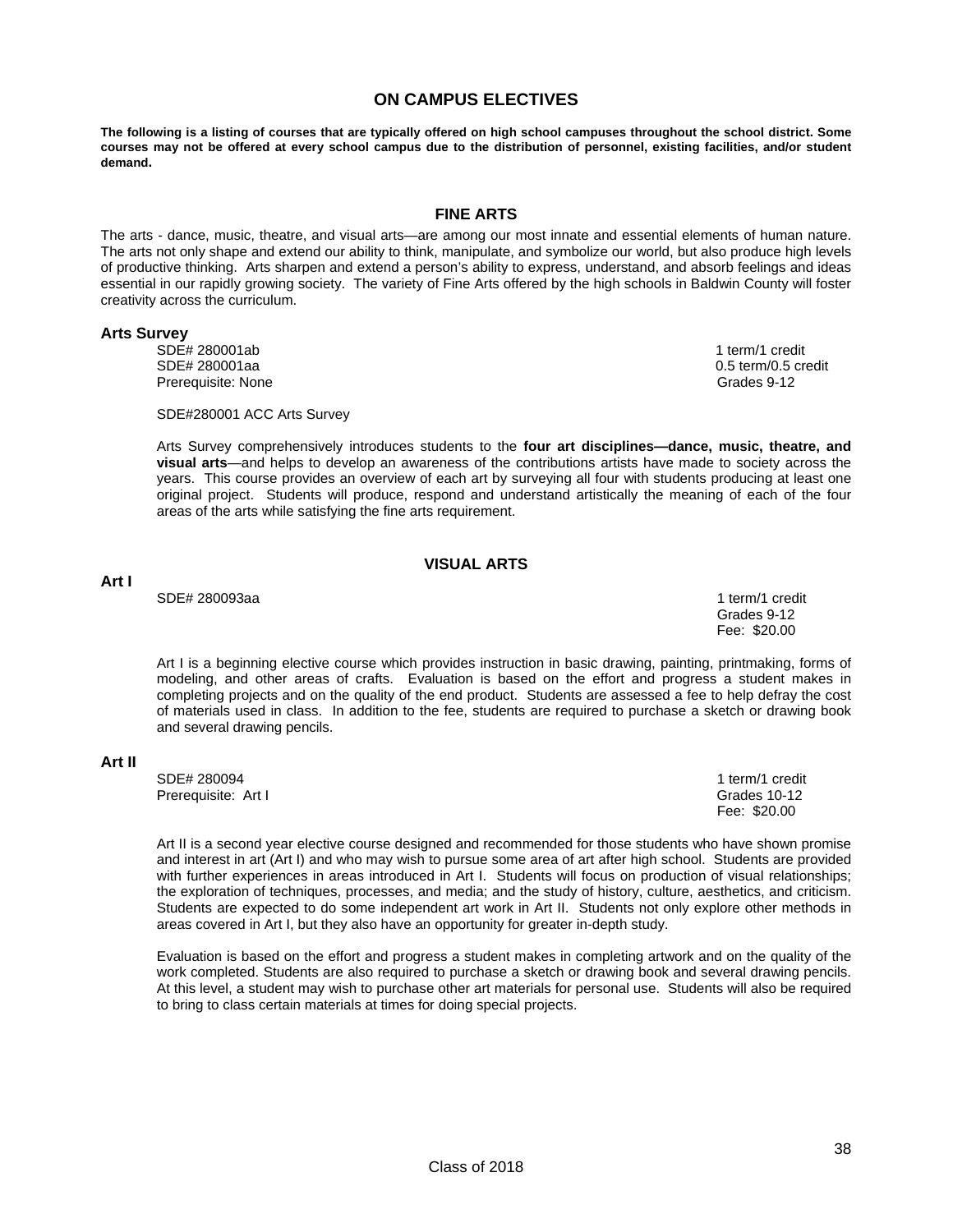**Art III**

SDE# 280095 1 term/1 credit Prerequisite: Art II or teacher approval example of the state of the Grades 11-12

Fee: \$20.00

Art III is a third year elective course designed and recommended for those students who have shown promise and interest in art (Art II) and who may wish to pursue some area of art after high school. Students are provided with further experiences in areas introduced in Art II. Students are directed toward skill proficiency and dynamics in individual expression, artistic presentation, and portfolio development. Students are expected to do some independent art work in Art III. Students not only explore other methods in areas covered in Art II, but they also have an opportunity for greater in-depth study.

Evaluation is based on the effort and progress a student makes in completing artwork and on the quality of the work completed. Students are assessed a fee to help defray the cost of materials which are used in class. Students are also required to purchase a sketch or drawing book and several drawing pencils. At this level, a student may wish to purchase other art materials for personal use. Students will also be required to bring to class certain materials at times for doing special projects.

#### **Art IV**

SDE# 280096 1 term/1 credit Prerequisite: Art III or teacher approval Grade 12

Fee: \$20.00

Art IV is a fourth year elective course designed and recommended for those students who have shown promise and interest in art (Art III) and who may wish to pursue some area of art after high school. Students are provided with further experiences in areas introduced in Art III. Portfolio pieces may vary from year to year, depending on cost and availability of materials. Students are expected to do some independent art work in Art IV. Students not only explore other methods in areas covered in Art III, but they also have an opportunity for greater in-depth study.

Evaluation is based on the effort and progress a student makes in completing artwork and on the quality of the work completed. Students are assessed a fee to help defray the cost of materials which are used in class. Students are also required to purchase a sketch or drawing book and several drawing pencils. At this level, a student may wish to purchase other art materials for personal use. Students will also be required to bring to class certain materials at times for doing special projects.

### **Advanced Placement (AP®) Studio Art**

| SDE# 280102                              | 1 term/1 credit |
|------------------------------------------|-----------------|
| Prerequisite: Art II or teacher approval | Grades 11-12    |
|                                          | Fee: \$20.00    |

Art III or AP Studio Art will be offered when all Art I and Art II requests have been met. It is an advanced course which provides an intensive study designed for the student who plans an art-related career or elects to receive college credit based on the completion of the College Board requirements. Students select a concentration area and compile a portfolio of work for presentation. The portfolio may be general drawings. Students are required to keep a portfolio, sketch book, notebook, and a slide set of their work. Students are also expected to upload photos of artwork as part of the Studio Art AP exam in May.

## **Advanced Placement (AP®) Studio Art 2D**

SDE# 280103 1 term/1 credit Prerequisite: Art III or Art AP (Studio), teacher approval, and portfolio submission Grades 11-12

This course may be offered when all Art I, II, and III requests have been met. It may be offered as an independent study course, depending upon the level of study, expertise, and local school scheduling restrictions. This course is designed for juniors and seniors based on the needs and career goals of the student. Major concentration is guidance to complete the AP portfolio specific guidelines. Students are expected to upload photos of artwork as part of the Studio Art AP exam in May.

Fee: \$20.00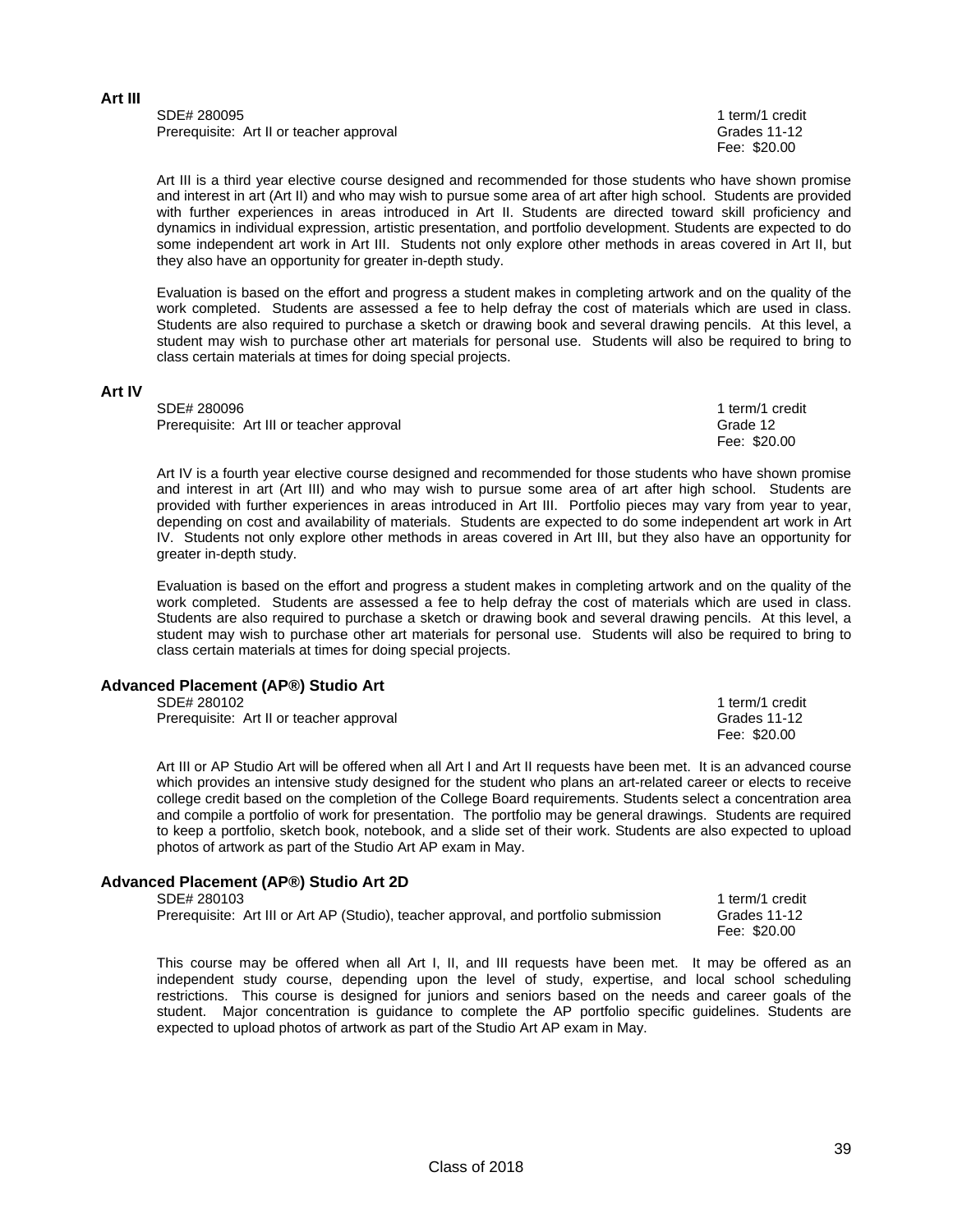### **DANCE AND THEATRE**

**Dance I**<br>SDE# 280011

1 term/1 credit<br>Grades: 9-12 Grades: 9-12 Fee: \$20.00 SDE# 280011aa 0.5 term/0.5 credit Fee: \$10.00

Fee: \$20.00

Grades 10-12 Fee: \$20.00

Elements of dance and movement—time, space, and energy; movement safety; analyze and solve movement problems; improvisation; dance compositions; integrated studies; criticism; history

#### **Dance II**

SDE# 280012 1 term/1 credit Prerequisite: Dance Level I or Approval of the Instructor Grades: 9-12

Continuation of elements of movement and dance—time, space, and energy—as compositional components; technical and perception skills; awareness and analysis of movement sequences; spontaneous creation, critical evaluations; understanding of basic concepts

#### **Theatre I**

SDE# 280071 1 term/1 credit

SDE# 280071aa 0.5 term/0.5 credit

SDE# 280071ab ACC Theatre I

Participants in this class will be introduced to the basic elements of drama, including a brief history of theater and stagecraft techniques used in production. Students will develop skills in interpretation, appreciation, and evaluation through the reading of and participation in scenes, plays, and performances. The course will culminate with a short theatrical performance which incorporates those skills and techniques emphasized in this class.

Fee: \$7.50

### **Theatre II**

SDE# 280072 1 term/1 credit<br>Pre-requisite: Theatre I and the state of the state of the state of the State of Theorem in the State of Theorem Pre-requisite: Theatre I

This class will focus on the aspects of play production including the following: elements of playwriting; technical requirements such as lighting, sound, set building, costuming; promotion, direction, performance of a production, management.

#### **Theatre III**

SDE# 280073 1 term/1 credit Pre-requisite: Theatre II Grades 11-12 Fee: \$15.00

This class will focus deeper into the aspects of play production including the following: elements of playwriting; technical requirements such as lighting, sound, set building, costuming; promotion, direction, performance of a production, management.

### **Theatre IV**

SDE# 280074 1 term/1 credit<br>Pre-requisite: Theatre III and teacher approval example of the state of the Grades 11-12 Pre-requisite: Theatre III and teacher approval

This class will focus on advanced levels of script writing, directing, and the performance of a production. Students are required to work cooperatively in a group setting, yet are able to maintain their independence and identity throughout the process. Possession of a solid theatre background, maturity, dependability, analytical skills, self-discipline, self-motivation, and focus are required characteristics.

Fee: \$15.00

Fee: \$15.00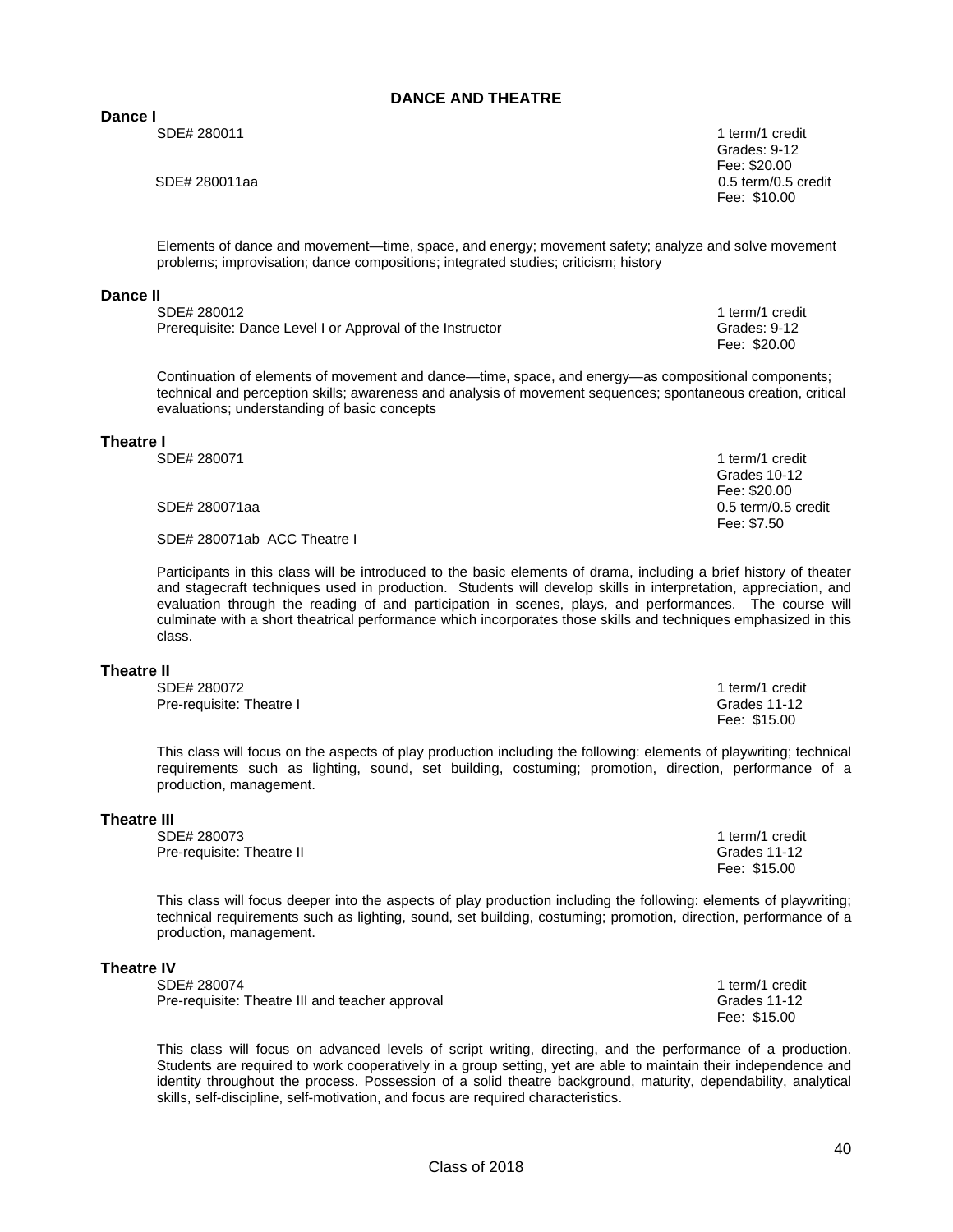#### Class of 2018

# **Theatre Production**

 SDE# 280076 1 term/1 credit Pre-requisite: Theatre I and II Grades 11-12

This course is intended to provide advanced study in specific topics related to the theatre discipline. The purpose of this course is to provide students with more detailed instruction in technical theatre and other performance techniques. Students will have hands-on experience with set, make-up, and costume design and construction; in addition, the student will participate in many phases of the overall theatre production process. Students will research and engage in detailed areas of theatre including children's theatre, radio theatre, reader's theatre, and performance techniques.

### **International Music**

SDE# 280023aa 1 term/1 credit

Students will investigate music throughout history and from countries across the globe. Topics will include comparing music between our own culture and cultures from around the world, as well as how music is related to belief systems, traditions, lifestyles, history, and recreation. The National Association for Music Education curriculum, College and Career Ready Standards, and the National Educational Technology Standards will be utilized throughout the course. **Note: This course does not satisfy the fine arts requirement for graduation.**

### **INSTRUMENTAL MUSIC LEVEL I**

**Canadian Structure 1988 Constant Constant Constant Constant Constant Constant Constant Constant Constant Constant Constant Constant Constant Constant Constant Constant Constant Constant Constant Constant Constant Consta** 

### **Band Technique**

SDE# 280037 1 term/1 credit Prerequisite: One term instrumental music or Grades 9-12 Band Director's recommendation example of the state of the Fee: \$30.00

The purpose of band technique class is to provide students a means to improve the technical aspects of their performance on a musical instrument. The students will perform major, minor, and chromatic scales, rhythm studies, solos, and ensemble studies. This class will meet every day.

#### **Guitar I**

SDE# 280031 Prerequisite: Audition required1 term/1 credit

The Guitar I class is designed for students who are interested in learning how to play guitar correctly using the classical guitar method. Each student will be taught how to play whole notes, half notes, quarter notes, eighth notes and sixteenth notes using the rest stroke method of plucking. By the end of the term, students will be able to play some major and minor chords and be able to play songs in C major. Each student will also be able to tune the guitar efficiently and quickly for playing with a group. **Note: This course may not be offered at every high school.**

### **INSTRUMENTAL MUSIC LEVEL II**

# **Intermediate Band**

SDE# 280033 1 term/1 credit Prerequisite: One term instrumental music, or Band I, or Grand Canada 9 Band Director's recommendation example of the state of the Fee: \$30.00 Fee: \$30.00

The purpose of intermediate band is to provide further instruction of basic music fundamentals through the use of band method books, scale studies, and band compositions. There will be a minimum number of performances for musical growth. The class meets every day. After school rehearsals and performances are required.

 Grades 9-12 Fee: \$25.00

Fee: \$15.00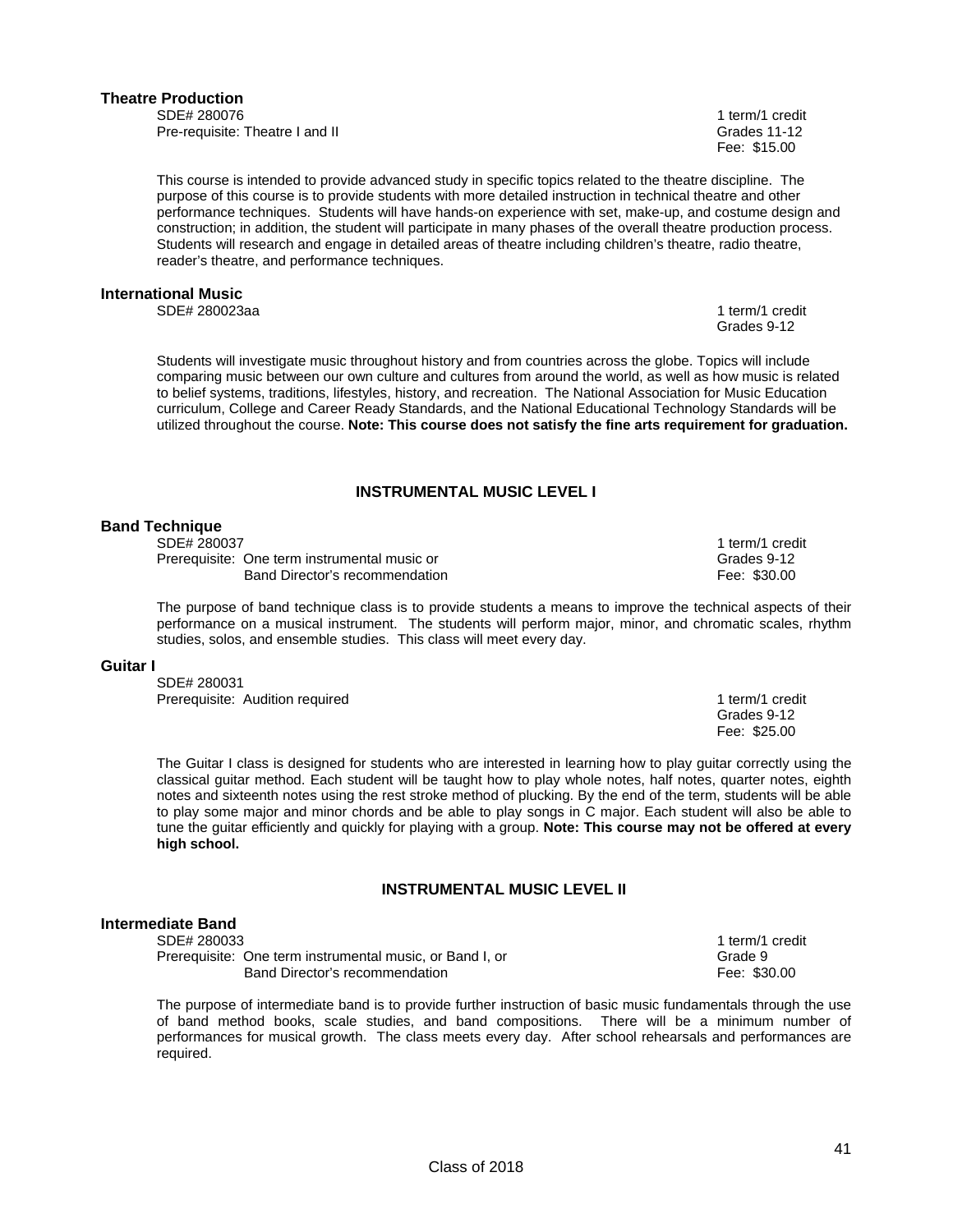#### **Guitar II**

SDE# 280033aa1 term/1 credit Prerequisite: Guitar I and audition **by a strategier of the Contract Contract Contract Contract Contract Contract Contract Contract Contract Contract Contract Contract Contract Contract Contract Contract Contract Contract** 

Fee: \$25.00

The Guitar II class offers students the opportunity to widen their range of skills in correctly using classical guitar playing methods. Sight-reading abilities are strengthened and additional scales and rudiments are mastered. Student will increase ability to play in a wide variety of keys. Several performance opportunities may be provided. **Note: This course may not be offered at every high school.**

#### **INSTRUMENTAL MUSIC LEVEL III AND LEVEL IV**

## **Concert or Symphonic Band**

| n or own phonome band      |                                                                             |                   |
|----------------------------|-----------------------------------------------------------------------------|-------------------|
| Band Technique SDE# 280037 |                                                                             | 1 term/1 credit   |
| <b>Band Concert</b>        | SDE# 280037aa                                                               | 1 term/1 credit   |
| Band Symph                 | SDE# 280037ab                                                               | 1 term/1 credit   |
|                            | Band Percussion SDE# 280037ac                                               | 1 term/1 credit   |
|                            | Prerequisite: Must have participated in the middle school band continuously | Grades 9-12       |
|                            | or Band Director's approval                                                 | Fee: \$30.00 each |

The purpose of varsity band during concert season is to give students an opportunity to express themselves as they relate music to their everyday experiences. Music from all periods of history is covered. Teaching students to examine and explore all the many styles that are available in the music field is one goal of the program. Great emphasis is placed on performance, and perfection of musical fundamentals is of prime importance. This class meets every day with required after school rehearsals and performances.

#### **Jazz History and Improvisation**

SDE# 280035aa1 term/1 credit Prerequisite: Audition Required Grades 9-12 Fee: \$20.00

Jazz History and Improvisation is designed to assist students in developing an interest in and respect for jazz as an original American art form. This course will also provide hands-on training to students in the field of improvisation performance. Class meetings will be split between discussions and in-class performances by the students, during which time the instructor can give the students feedback and advice on how to further advance their improvisation skills. Students will trace jazz history from its theoretical origins to the present and are expected to prepare and perform material covered by the instructor throughout the semester. Evaluation in the course will be strongly based on the level of preparation outside of class. Students will also be required to complete a jazz transcription project in order to encourage good ear-training, listening and analysis skills. This class meets every day with required after school rehearsals and performances.

#### **Marching Band**

SDE# 280035 1 term/1 credit Prerequisite: Must have participated in the middle school band continuously Grades 9-12 unless approved by Band Director **Fee: \$30.00** Fee: \$30.00

The purpose of varsity band during marching season is to march at varsity football games, attend pep rallies, compete in marching contests, participate in local parades, and any other activity approved by the school administration and the band director. A required pre-school marching camp is held to teach students marching and musical fundamentals to prepare for half-time performance. If extra rehearsals are deemed necessary by the band director, attendance is required. This class meets every day during the term with required after school rehearsals and performances.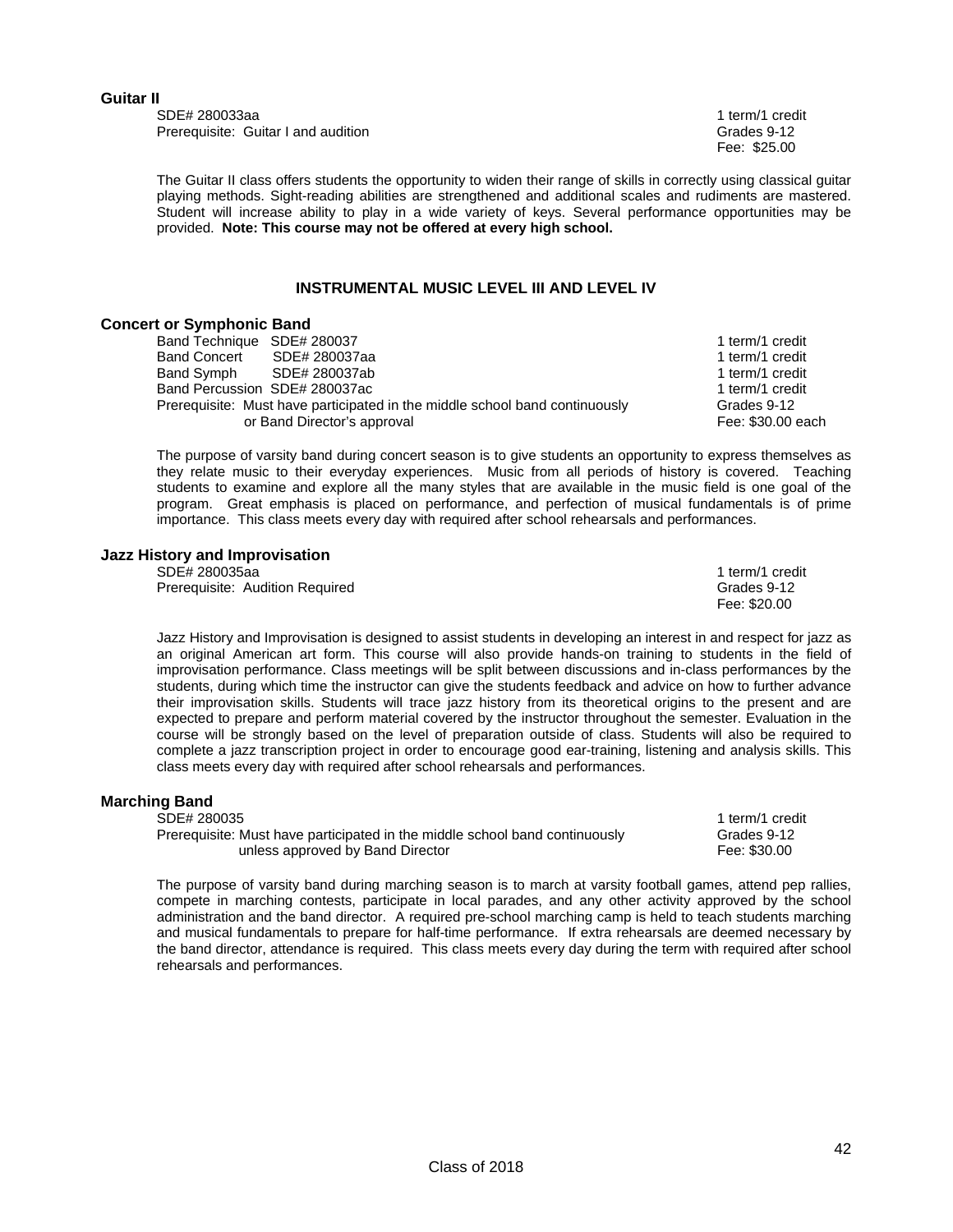Prerequisite: Audition Communication Communication Communication Communication Communication Communication Communication Communication Communication Communication Communication Communication Communication Communication Com

Fee: \$30.00

The purpose of auxiliary band during marching season is to march at varsity football games, attend pep rallies, compete in marching contests, participate in local parades, and any other activity approved by the school administration and the band director. A required pre-school marching camp is held to teach students marching and musical fundamentals to prepare for half-time performance. Color Guard members are taught musical and visual performance skills, dance and movement fundamentals, stretching and endurance skills to enhance the visual representation of the music performed by the wind and percussion members for half-time and other required performances. If extra rehearsals are deemed necessary by the band director, attendance is required. This class meets every day with required after school rehearsals and performances.

### **Advanced Placement (AP®) Music Theory**

SDE# 280024 1 term/1 credit Prerequisite: Symphonic Band or Director's Approval recommended Grades 10-12

Fee: \$20.00

Students in this class will work toward a deeper understanding of the various building blocks of music: melody, harmony, rhythm, meter, texture and form. Why do pieces based upon Western harmony (including most pop music, classical music, jazz and folk music) work the way that they do? Students will strive to answer this through development of their written skills (analysis, composition, and notation) and musicianship (listening skills, sight-singing and harmonization at the keyboard). This course may involve a technology component. The work in this class is equivalent to that of a first-year college course in music theory and culminates in the AP exam. Students enrolled in this course are encouraged to take the College Board Advanced Placement® Examination. **Note: This course may not be offered at every high school. This course cannot be used for fine art credit required for graduation.**

#### **VOCAL MUSIC**

**Chorus I** 

SDE# 280051

 1 term/1 credit Grades 9-12 Fee: \$20.00 SDE#280051aa 0.5 term/0.5 credit Fee: \$10.00

This vocal music level I class allows students to apply prior knowledge as they continue to develop fundamental music skills and concepts to meet new challenges. A variety of music literature is studied, including sacred, secular, and popular. Some performances may be given during the year as indicated by the group's progress.

#### **Chorus II**

SDE# 280053 1 term/1 credit Prerequisite: Chorus I Grades 9-12

Fee: \$20.00

This vocal music level II class is available to students who are interested in more advanced levels of studying music and learning intermediate singing techniques. Sight-reading abilities are strengthened. Students will sing a variety of selections including some in other languages. Some performances may be given during the year as indicated by the group's progress.

### **Concert Choir**

SDE# 280055 1 term/1 credit Prerequisite: Chorus II or audition Grades 9-12

This special chorus is designed for students who wish to further their musical knowledge and to perform quality sacred and secular choral literature. Performances are given several times a year, and students are encouraged to audition for All-State Honor Choir.

Fee: \$20.00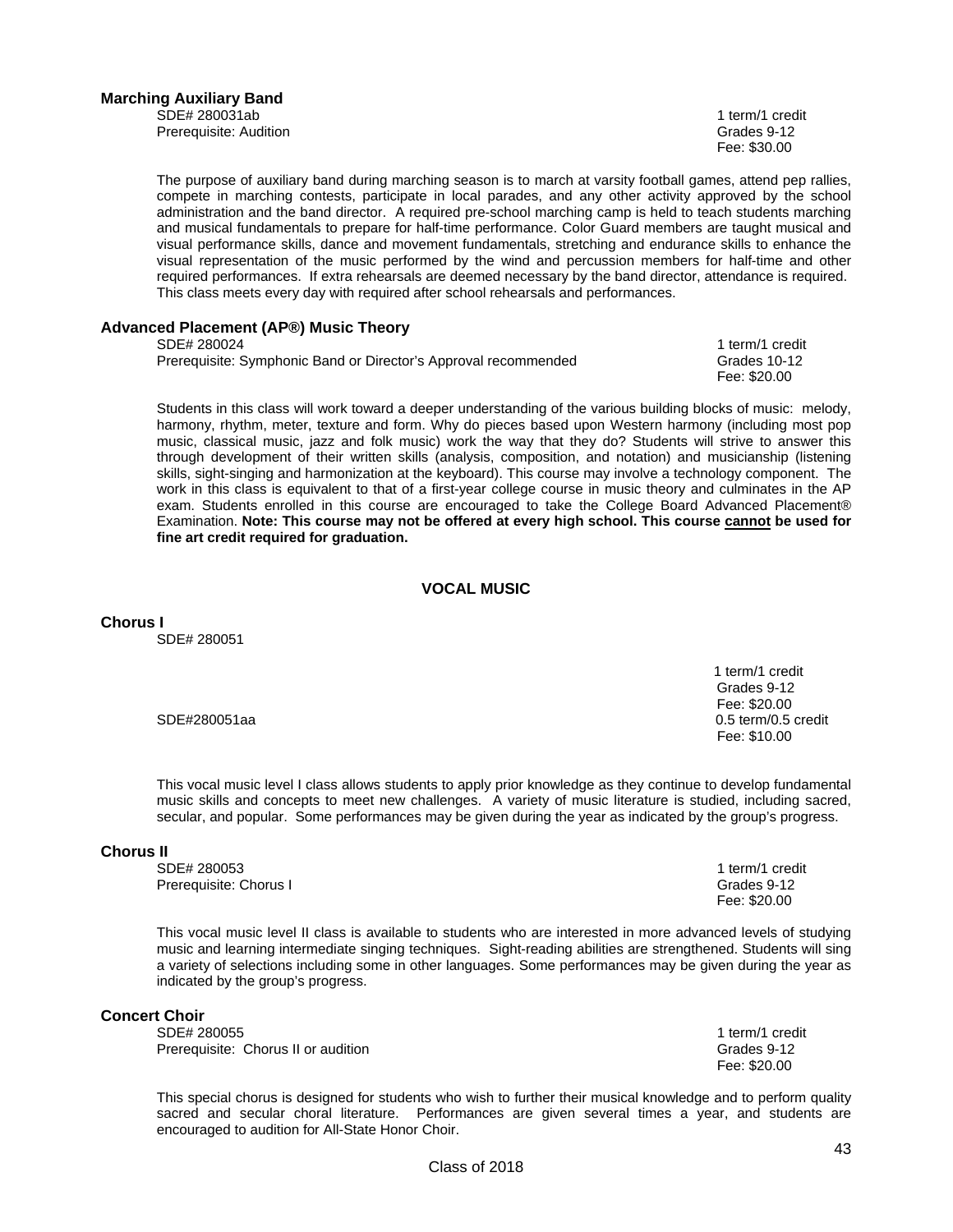#### **Ensemble**

SDE# 280057 1 term/1 credit Prerequisite: Audition required Grades 10-12

Fee: \$20.00

Ensemble is open by audition only for students with vocal talent who have basic music reading skills. This group is a performance group which functions as a public relations arm of the school to the community. A variety of musical styles and literature is studied, and the student will gain experience in small group singing as well as in choreography.

#### **Music Technology**

SDE# 280023ab 1 term/1 credit

 Grades 9-12 Fee: \$20.00

This course examines the history, techniques, and aesthetics of mechanical and computer-aided approaches to algorithmic music composition and generative music systems. Through creative hands-on projects, readings, listening assignments, and lectures, students will explore a variety of historical and contemporary approaches. Diverse tools and systems will be employed, including applications in Python, MIDI, Garage Band, and Finale.

#### **FOREIGN LANGUAGE (Languages Other Than English)**

The global demands of the twenty-first century require that today's schools not only promote the learning of other languages, but also promote an understanding of the diverse cultures of the world. The language classroom creates a unique opportunity to equip students with the knowledge and skills to meet this challenge. The study of languages other than English, when combined with appropriate instruction, will enable students to become language literate, to develop their problem-solving and higher-order thinking skills, to broaden their world views, and to obtain a better understanding of their own and other cultures. In accordance with Alabama Senate Bill 94, signed into law by Governor Bob Riley August 2, 2005, American Sign Language is recognized as a language that meets the requirement for two years of study of a foreign language.

#### **French I**

SDE# 270023ab 1 term/1 credit

Listening and speaking are emphasized at the beginning of this course, with writing and reading skills added as students progress. Basic vocabulary and grammatical principles are continually stressed. Controlled dialogues provide students with opportunities to communicate in the language. A study of family life, food, and other aspects of French culture is also an integral part of the course.

#### **French II**

SDE# 270024aa 1 term/1 credit in the state of the state of the state of the state of the state of the state of the state of the state of the state of the state of the state of the state of the state of the state of the sta Prerequisite: French I Grades 9-12

This course is a continuation of skills developed in the four language areas, with an increased emphasis on reading and writing. Conversation becomes the major focus in French II. Students will display increased ability to express themselves both orally and in writing. Content standards allow students to focus on gaining facility in handling more advanced elements of communication, broadening insights into other cultures as well as their own, and enhancing the connections they make with other disciplines, the community, and the world.

#### **French III**

| SDE# 270025aa           | 1 term/1 credit |
|-------------------------|-----------------|
| Prerequisite: French II | Grades 9-12     |
|                         | Fee: \$7.50     |

This course will be scheduled depending on a minimum enrollment of fifteen students for each class and local school scheduling restrictions. It is designed for students to continue developing communication competence and to build a deeper understanding of the culture. Students will display increased ability to express themselves both orally and in writing. Students are able to use basic language structures with an increased level of accuracy and recombine learned material to express their thoughts. They study more complex features of the language, progressing from concrete to abstract concepts.

 Grades 9-12 Fee: \$7.50

Fee: \$7.50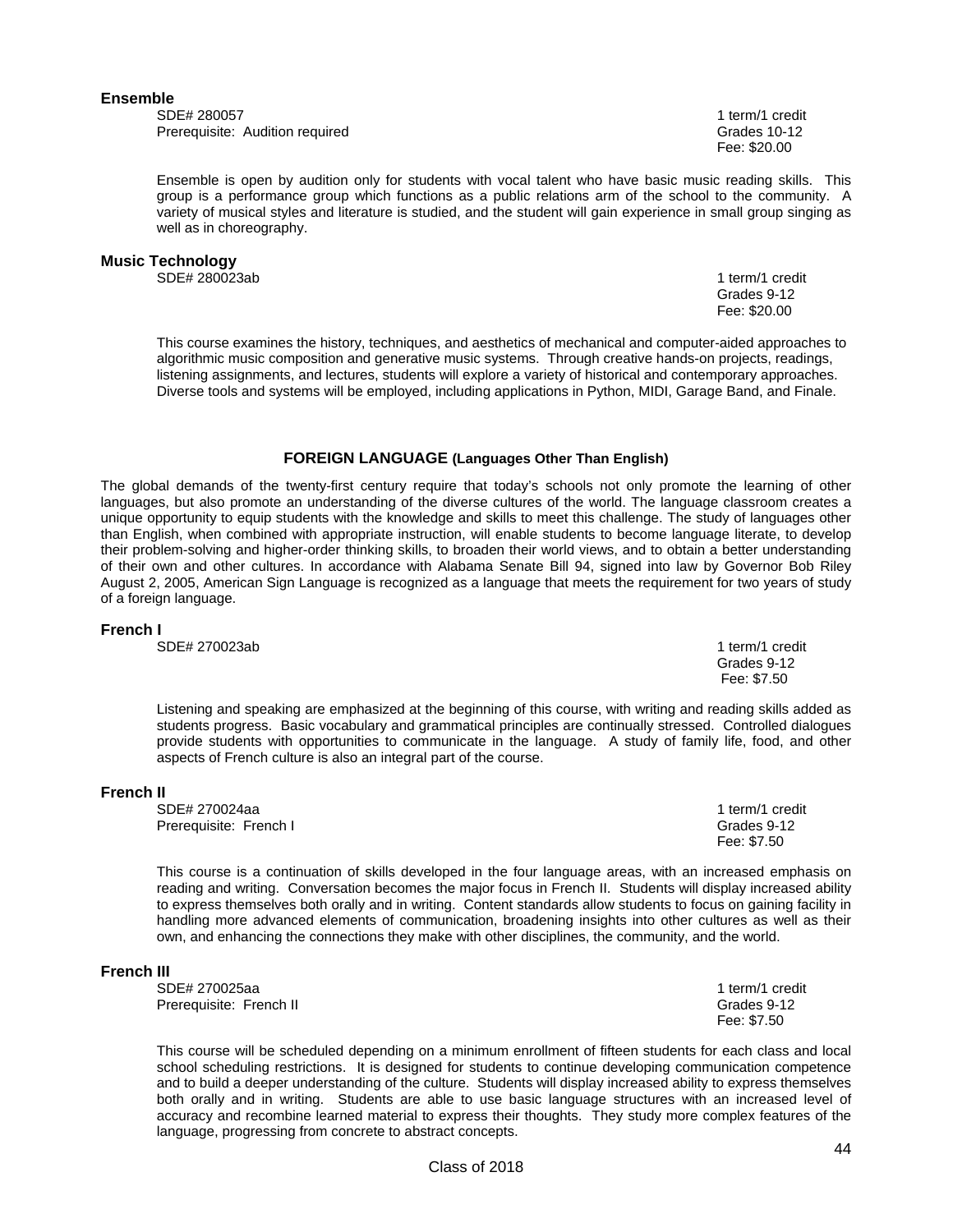#### **French IV**

SDE# 270026 1 term/1credit Prerequisite: French III Grades 10-12

Class of 2018

Fee: \$7.50

This course will be scheduled depending on a minimum enrollment of fifteen students for each class. For fewer than fifteen (15) students, independent studies may be scheduled depending upon level of student expertise and local school scheduling restrictions. Students are introduced to a wide variety of texts that employ a greater variety of language as well as cultural references and figures of speech. Students are able to understand materials presented on a variety of topics related to contemporary events and issues in the French culture.

### **Spanish I 1** term/1 credit **1** term/1 credit **1** term/1 credit **1** term/1 credit **1**

SDE# 270153ab Grades 9-12

This course is designed for students of all levels of ability. Basic pronunciation, vocabulary, grammar, and culture are emphasized throughout the course. Cultural aspects that reflect characteristics of day-to-day living, family, and home life are taught in the target language through music, cartoons, games, mini-dramas, audiovisuals, and dialogues illustrating relevant situations.

Fee: \$7.50

#### **Spanish II**

SDE# 270154aa 1 term/1 credit Prerequisite: Spanish I Grades 9-12 Fee: \$7.50

This course is a continuation of skills developed in the four language areas, with much emphasis on increasing fluency in speaking. Students will display increased ability to express themselves both orally and in writing. Content standards allow students to focus on gaining facility in handling more advanced elements of communication, broadening insights into other cultures as well as their own, and enhancing the connections they make with other disciplines, the community, and the world.

#### **Spanish III**

| SDE# 270155aa            | 1 term/1 credit |
|--------------------------|-----------------|
| Prerequisite: Spanish II | Grades 9-12     |
|                          | Fee: \$7.50     |

This course will be scheduled depending on a minimum enrollment of fifteen students per section and local school scheduling restrictions. It is designed for students to continue developing communication competence and to build a deeper understanding of the cultures of those who speak Spanish. Students will display increased ability to express themselves both orally and in writing. Students are able to use basic language structures with an increased level of accuracy and recombine learned material to express their thoughts. They study more complex features of the language, progressing from concrete to abstract concepts.

#### **Spanish IV**

SDE# 270156aa 1 term/1 credit in the state of the state of the state of the state of the state of the state of the state of the state of the state of the state of the state of the state of the state of the state of the sta Prerequisite: Spanish III Grades 10-12

This course will be scheduled depending on a minimum enrollment of fifteen students for each class. For fewer than fifteen (15) students, independent studies may be scheduled depending upon level of student expertise and local school scheduling restrictions. Students are introduced to a wide variety of texts that employ a greater variety of language as well as cultural references and figures of speech. Students are able to understand materials presented on a variety of topics related to contemporary events and issues in the Spanish culture.

Fee: \$7.50

45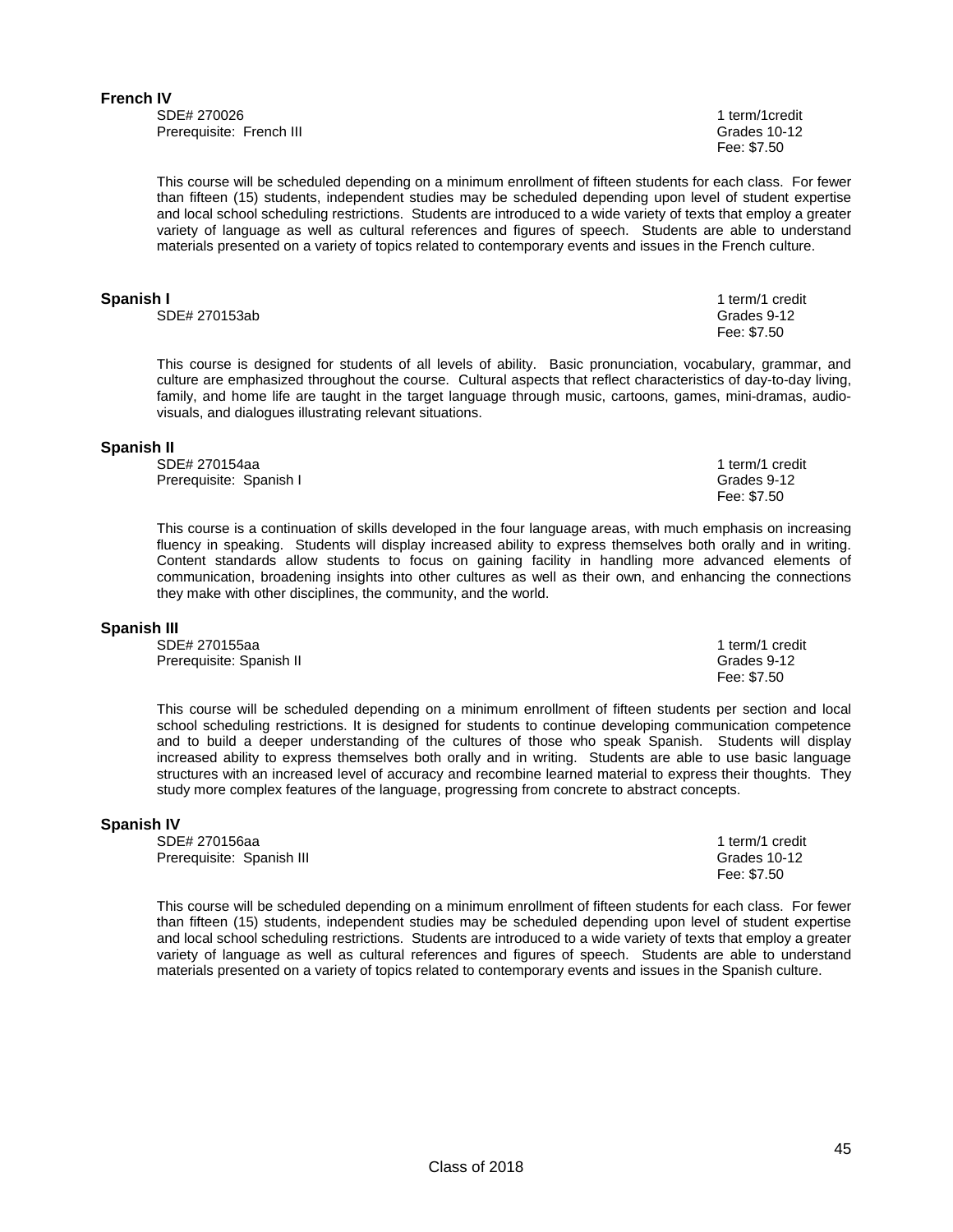## **HEALTH, SAFETY, PHYSICAL EDUCATION, AND DRIVER EDUCATION**

#### **Health**

SDE# 250002aa 0.5 term/0.5 credit Grade 10 and the contract of the contract of the contract of the contract of the contract of the contract of the contract of the contract of the contract of the contract of the contract of the contract of the contract of t

This course is designed to provide students with the fundamental knowledge, concepts, and skills needed to monitor their health status through a program of wellness. Course content includes consumer and community health; environmental health, family and personal safety; mental and emotional health; nutrition, substance use and abuse; and the prevention and control of disease.

### **Driver's Education**

SDE# 290001 0.5 term/0.5 credit Prerequisite: Alabama Learner's Permit Grade 10 and Crack Crack Grade 10 and Grade 10

Fee: \$25.00

This course is designed to provide students with the fundamental knowledge, concepts, and skills needed to assist the student in developing safe and responsible driving habits on the water as well as on our roads. This course provides the student with behind-the-wheel driving experiences and requires a fee of \$25 to help cover vehicle costs.

#### **PLEASE READ THE FOLLOWING NOTICE REGARDING DRIVER'S EDUCATION AS PUBLISHED BY THE STATE LEGISLATURE:**

"The Department of Public Safety shall deny a driver's license or a learner's license for the operation of a motor vehicle to any person under the age of 19 who does not, at the time of application, present a diploma or other certificate of graduation issued to the person from a secondary high school of this state, or any other state, or documentation that the person: (1) is enrolled and making satisfactory progress in a course leading to a general educational development certificate (GED) from a state approved institution or organization, or has obtained the certificate; (2) is enrolled in a secondary school of this state or any other state; (3) is participating in a job training program approved by the State Superintendent of Education; (4) is gainfully and substantially employed; (5) is a parent with the care and custody of a minor or unborn child; (6) has a physician certify that the parents of the person depend on him or her as their sole course of transportation; or (7) is exempted from this requirement due to circumstances beyond his or her control as provided in this chapter." Ala. Code #16-28-40 (1975)

#### **Safety**

SDE# 290001aa 0.5 term/0.5 credit

Grade 10 and the contract of the contract of the contract of the contract of the contract of the contract of the contract of the contract of the contract of the contract of the contract of the contract of the contract of t

This course is designed to provide students with the fundamental knowledge, concepts, and skills needed to assist the student in developing safe and responsible driving habits on the water as well as on our roads. This course provides driver safety instruction without behind-the-wheel driving experience.

# **Physical Education—Lifelong Individualized Fitness Education**

1 term/1 credit ALSDE recommendation: Grade 9

The L.I.F.E. course, as described in the Alabama Course of Study for Physical Education, includes active, hands-on laboratory learning experiences with a focus on movement sequences, rules, strategies, personal and cultural behavior, physical activity, physiological functionality, and healthy lifestyle technologies. **The L.I.F.E. course satisfies the minimum PE requirements for all diploma types.** 

#### **Physical Education—Elective**

SDE# 240003cb 1 term/1 credit SDE# 240003ca 0.5 term/0.5 credit Prerequisite: PE L.I.F.E. Grades 9-12

Students will build upon the L.I.F.E. course by developing a commitment to an active lifestyle through refining skills in areas of individual interest including sports, games, athletics, or dance. **This course does NOT satisfy the minimum PE requirements for any diploma type.**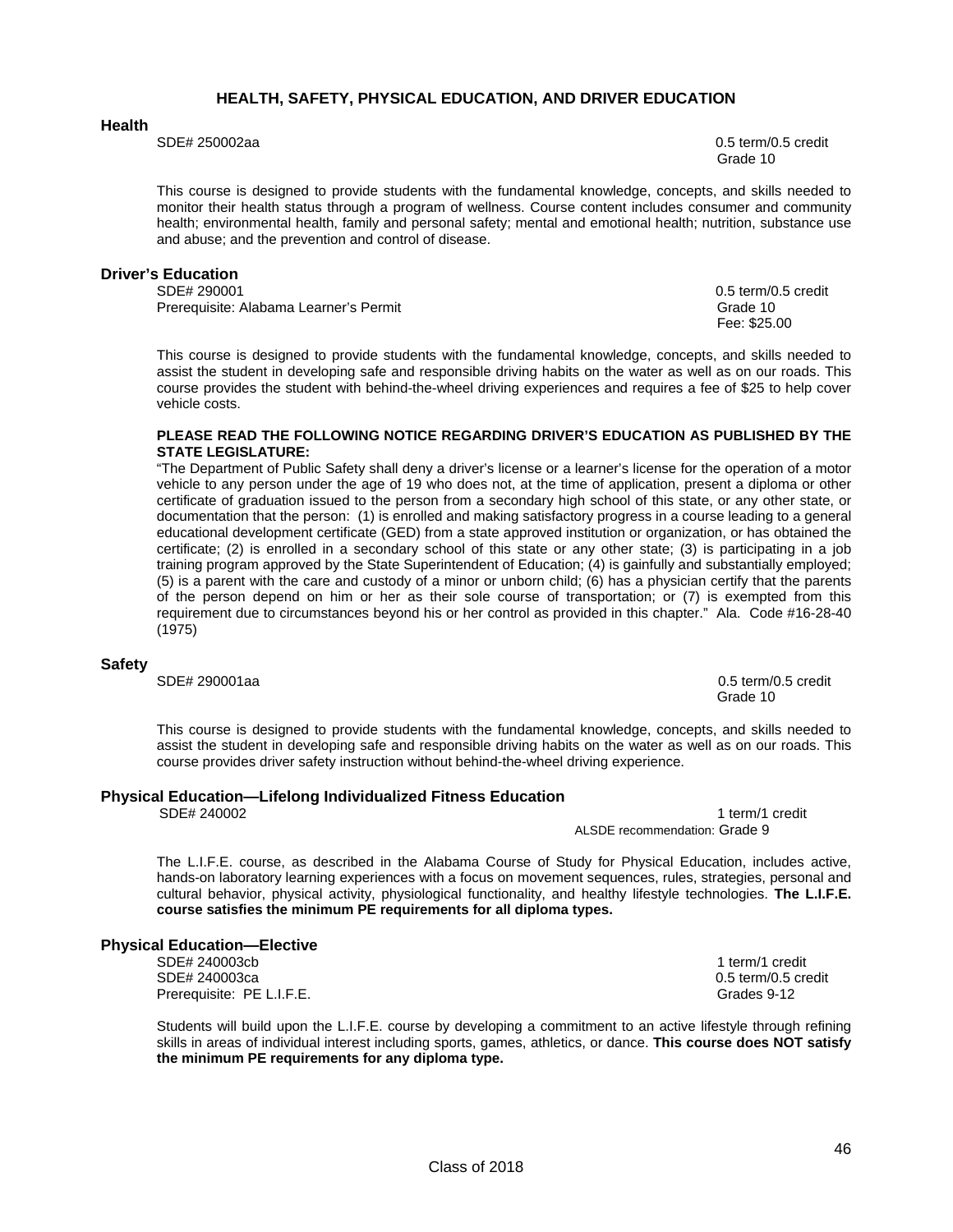#### **Physical Education—Athletics**

SDE# 240003cz – PE Athletics 1 term/1 credit SDE# 240003ab – Girls Grades 9-12 SDE# 240003aa – Boys Prerequisite: PE L.I.F.E. & Teacher Approval

Students will build upon the L.I.F.E. course by developing a commitment to an active lifestyle through refining skills in areas of individual interest including sports, games, athletics, or dance. Skill development may be focused in specific areas such as aerobics, swimming, weight training, recreational sports, or gymnastics. **This course does NOT satisfy the minimum PE requirements for any diploma type.**

### **INDEPENDENT STUDIES**

### **Independent Study of World Languages**

**SDE# 802200be** 1 term/1 credit

 SDE# 802200bf 0.5 term/0.5 credit Grades 9-12

This computer-based elective course is designed to deepen students' immersion into the language and culture of countries around the world. Using Rosetta Stone software, students will choose a language(s) of interest and work with a facilitator to develop an instructional unit of study that extends beyond the scope of the regular curriculum. The course will focus on language proficiency along with reflection and study of the thoughts, people, and culture of the selected country. This course will address the students' choices, needs, interests, and abilities while emphasizing the goals and objectives of Twenty-First Century Skills and the Alabama College and Career Ready Literacy Standards. **This elective credit does not satisfy foreign language requirements for graduation and/or college admission.** 

#### **Computer-Based Independent Study**

SDE# 802200bi 1 term/1 credit SDE# 802200bj 0.5 term/0.5 credit Grades 9-12

This computer-based elective course is designed to deepen students' immersion into selected content or talent areas. This unique learning opportunity will extend beyond the scope of the regular curriculum and provide the student with coursework that is not offered in the traditional face-to-face format. Each self-directed course will address the students' choices, needs, interests, and abilities. Goals and objectives will emphasize Twenty-First Century Skills and the Alabama College and Career Ready Literacy Standards.

#### **Independent Research**

SDE# 802200 1 term/1 credit Grades 9-12

Students will choose a subject area of interest, and with the help of the teacher, design a contract outlining the independent study to be undertaken. Goals, objectives, and activities will emphasize twenty-first century skills and accelerated content that extends beyond the scope of the regular curriculum. Products and/or portfolios will be produced to document learning.

# **JUNIOR ROTC**

Both the Air Force Junior Reserve Officers Training Corps (AFJROTC) and the Navy Junior Reserve Officers Training Corps (NJROTC) are year-long leadership development programs designed to build citizens of character who are dedicated to serving their nation and community. These programs promote and develop the spirit of teamwork as well as learning and the application of life skills. JROTC is a regular class, a club with many extra-curricular activities, and a team involved in numerous competitions all rolled into one. The cadets are the team members and the instructors serve as their coaches, mentors, and advisors. JROTC is a progressive educational and training program with associated curricula and activities that span all four years of high school  $(9<sup>th</sup>$  through 12<sup>th</sup> grades). The JROTC Cadet Corps is run by the cadets, and is therefore a team activity that allows cadets to learn how to follow and then to lead. Cadets are assessed not only on their JROTC academics performance, but also on their service, participation, and conduct both in and out of uniform. The JROTC uniform must be worn once per week requiring cadets to have paid the \$15 uniform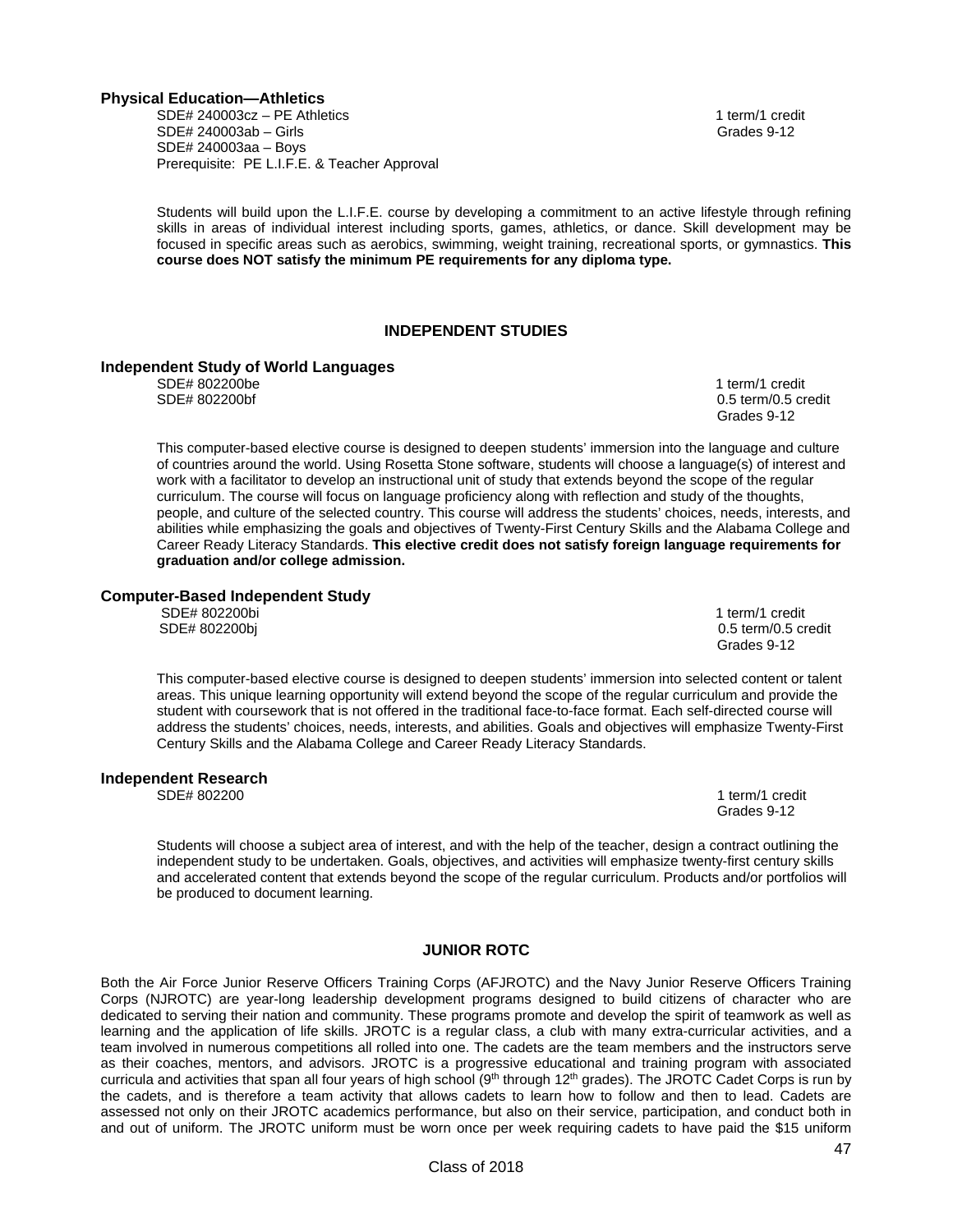rental fee at the beginning of each term so that the uniform may be issued to them. Cadets must also maintain proper personal grooming standards (haircut & hairstyle) in order to be permitted to wear the uniform. JROTC is more than a 90 minute class each day. Much of the community service required of cadets takes place after school, on weekends, and even during the summer. Parental/guardian support of the cadets' commitment to the team may require providing transportation to these activities. Parent/guardian signatures on commitment documents are required to confirm their understanding and support of their child's participation in the program. This program is open to everyone, but is not for everybody as some students are just not mature enough to handle the discipline and responsibility required to be successful.

**AFJROTC Courses are designed to be offered for students to take two courses each year that spans all four years of high school experience. One-credit courses may be allowed to substitute for PE credit.** 

#### **Government and Public Administration**

| <b>AFROTC 1</b>                            | 0.5 term/0.5 credit |
|--------------------------------------------|---------------------|
| SDE# 480021 Leadership I (one-half credit) | Grades 9-12         |
|                                            | Fee: \$7.50         |

A one-half credit course designed to introduce cadets to the Air Force Junior Reserve Officer Training Corps program. The curriculum focuses on elements of good citizenship and Air Force organizational structure including uniform wear, military traditions, fitness, and individual self-control.

| <b>AFROTC 2</b>                             | 0.5 term/0.5 credit |
|---------------------------------------------|---------------------|
| SDE# 480022 Leadership II (one-half credit) | Grades 9-12         |
|                                             | Fee: \$7.50         |

A one-half credit course designed to assist students in communicating effectively, understanding groups and teams, preparing for leadership, solving conflicts and problems, and personal development. Written reports and speeches compliment the academic materials.

| <b>AFROTC 3</b>                              | 0.5 term/0.5 credit |
|----------------------------------------------|---------------------|
| SDE# 480023 Leadership III (one-half credit) | Grades 9-12         |
|                                              | Fee: \$7.50         |

A one-half credit course designed to provide students with an understanding of job searches and interviewing skills; college admissions; financial planning; and legal issues. Emphasis is also placed on citizenship responsibilities.

| <b>AFROTC 4</b> |  |  |  |
|-----------------|--|--|--|
|                 |  |  |  |

| <b>AFROTC 4</b>                             | 0.5 term/0.5 credit |
|---------------------------------------------|---------------------|
| SDE# 480024 Leadership IV (one-half credit) | Grades 9-12         |
|                                             | Fee: \$7.50         |

A one-half credit course designed to provide students with hands-on experiences involving planning, organizing, coordinating, directing, controlling, decision-making, and managerial skills.

#### **AFROTC 6** 1 term/1 Credit

SDE# 480030 Leadership and Management of the Cadet Corps and Financial Education Grades 9-12 Satisfies PE Requirement **Fee \$15.00** Satisfies PE Requirement

A one credit course that provides opportunities for students to manage the entire cadet corps. This hands-on experience affords the cadets the opportunity to plan, organize, coordinate, direct, and control corps operations. Students will practice communication, decision making, personal interactional, managerial, and organizational skills.

 SDE# 480001 Grades 9-12 Satisfies PE Requirement **Fee: \$15.00 each** Fee: \$15.00 each

**AFROTC 7** 1 term/1 credit

Aerospace Science: Journey into Aviation History. Content includes the heritage of flight, development of air power, military aerospace power, contemporary aviation, and aviation policy and organization.

Leadership Education: Course stresses "followership" fundamentals, customs and courtesies of the armed forces, drill and ceremonies, organizational and management instruction, communication and problem-solving techniques. Practical activities in these subject areas promote individual self-reliance, discipline, responsibility, and citizenship.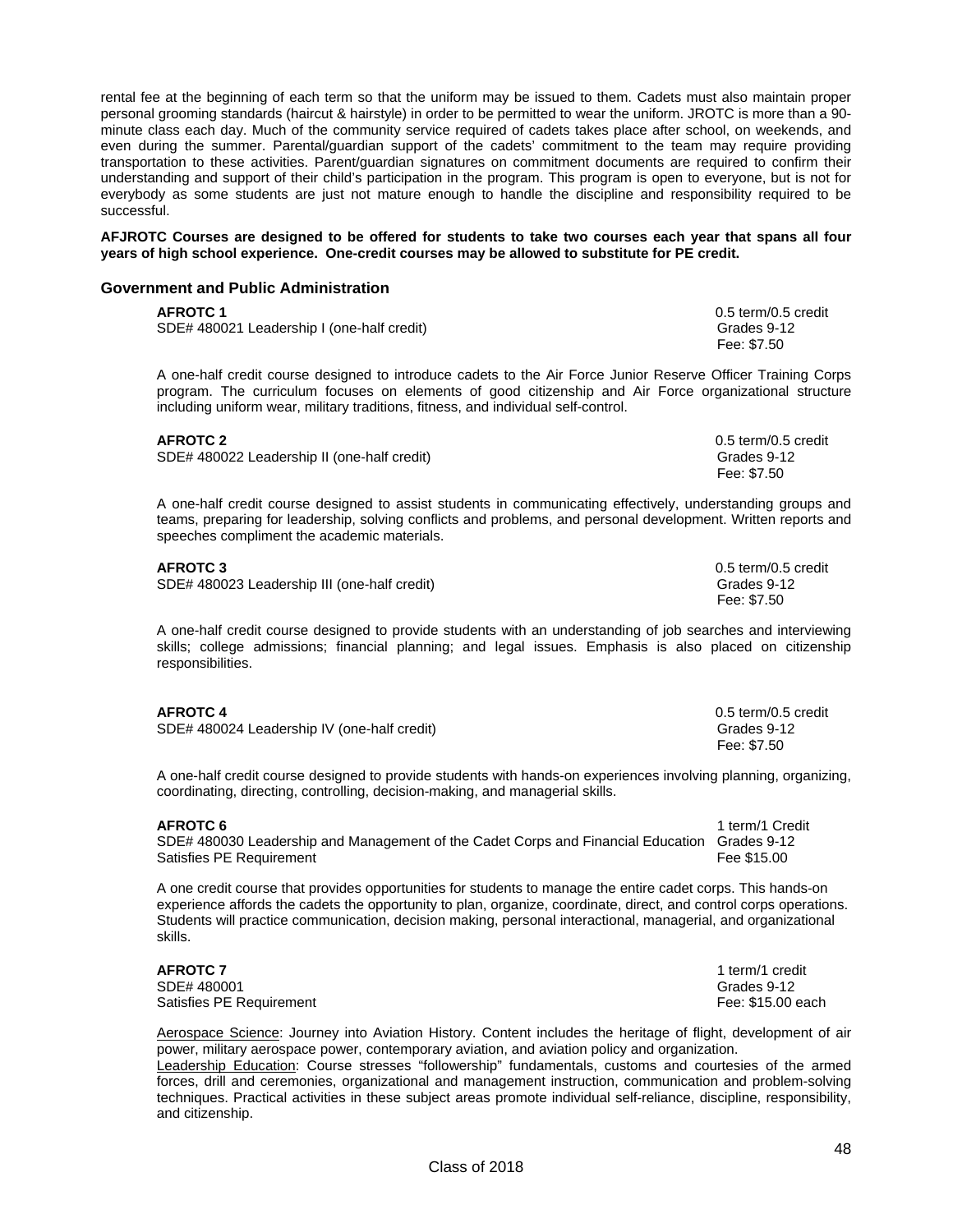**AFROTC 8** 1 term/1 credit

SDE# 480002 Grades 9-12 Satisfies PE Requirement **Fee: \$15.00 each** Fee: \$15.00 each

Aerospace Science: Science of Flight. Content consists of a general study of aeronautics and the principles of flight. Content includes the aerospace environment, human requirements of flight, principles of aircraft flight, and principles of navigation.

Leadership Education: Course builds on leadership skills learned in AFJROTC I. Leadership theory, advanced communication skills, and individual/group behavior are introduced. Students will have the opportunity to apply these skills during drill as they hold positions of greater responsibility in the planning and execution of cadet corps projects.

### **AFROTC 9** 1 term/1 credit

 SDE# 480029 Grades 9-12 Satisfies PE Requirement **Fee: \$15.00 each** Fee: \$15.00 each

Aerospace Science: Exploration of Space. In this course students will examine our solar system, the latest advances in space technology, and the continuing challenges of space and manned space flight. Issues critical to travel in the upper atmosphere, orbits and trajectories, unmanned satellites, space probes, and guidance & control systems are explored and discussed.

Leadership Education: College and career choices are explored.

**AFROTC 10** 1 term/1 credit<br> **SDE#** 480031 **12** 1 **cm** 1 **cm** 1 **cm** 1 **cm** 1 **cm** 1 **cm** 1 **cm** 1 **cm** 1 **cm** 1 **cm** 1 **cm** 2 SDE# 480031 Grades 9-12<br>
Satisfies PE Requirement<br>
Satisfies PE Requirement Satisfies PE Requirement

Aerospace Science: Global and Cultural Studies. In this multidisciplinary course students are introduced to regions of the world from geographic, historical, and cultural perspectives. Geopolitical issues such as terrorism, economics, politics, military strength, religion, environmental concerns, human rights, disease, over-population, and literacy will be examined.

Leadership Education: The four building blocks of leadership are considered from both the military and civilian perspectives. Students will explore and practice skills associated with management techniques, management decisions, management functions, and managing self and others as they develop their own leadership capacities.

SDE# 480025 Aviation History (one-half credit) Grades 9-12

**AFROTC 11** 0.5 term/0.5 credit Fee: \$7.50

A one-half credit course which focuses on the development of flight throughout the centuries from ancient civilization to modern day. Emphasis is placed on civilian and military contributions to aviation; the development, modernization, and transformation of the Air Force; and astronomical and space exploration history.

| <b>AFROTC 12</b>                                | 0.5 term/0.5 credit |
|-------------------------------------------------|---------------------|
| SDE# 480026 Science of Flight (one-half credit) | Grades 9-12         |
|                                                 | Fee: \$7.50         |

A one-half credit course designed to acquaint students with the aerospace environment, the human requirements of flight, principles of aircraft flight, and principles of navigation. Students learn basic navigation including map reading, course plotting, and the effects of wind.

| <b>AFROTC 13</b>                                          | 0.5 term/0.5 credit |
|-----------------------------------------------------------|---------------------|
| SDE# 480027 Global and Cultural Studies (one-half credit) | Grades 9-12         |
|                                                           | Fee: \$7.50         |

A one-half credit course that introduces students to various regions of the world from a geographic, historical, and cultural perspective.

| <b>AFROTC 14</b>                        | $0.5$ term/0.5 credit |
|-----------------------------------------|-----------------------|
| SDE# 480028 Astronomy (one-half credit) | Grades 9-12           |
|                                         | Fee: \$7.50           |

A one-half credit course that introduces students to space exploration and astronomy. Students will examine the earth, moon, planets, and the latest advances in space technology, including the challenges of space and the latest advances in space technology, including the challenges of space and manned spaceflight.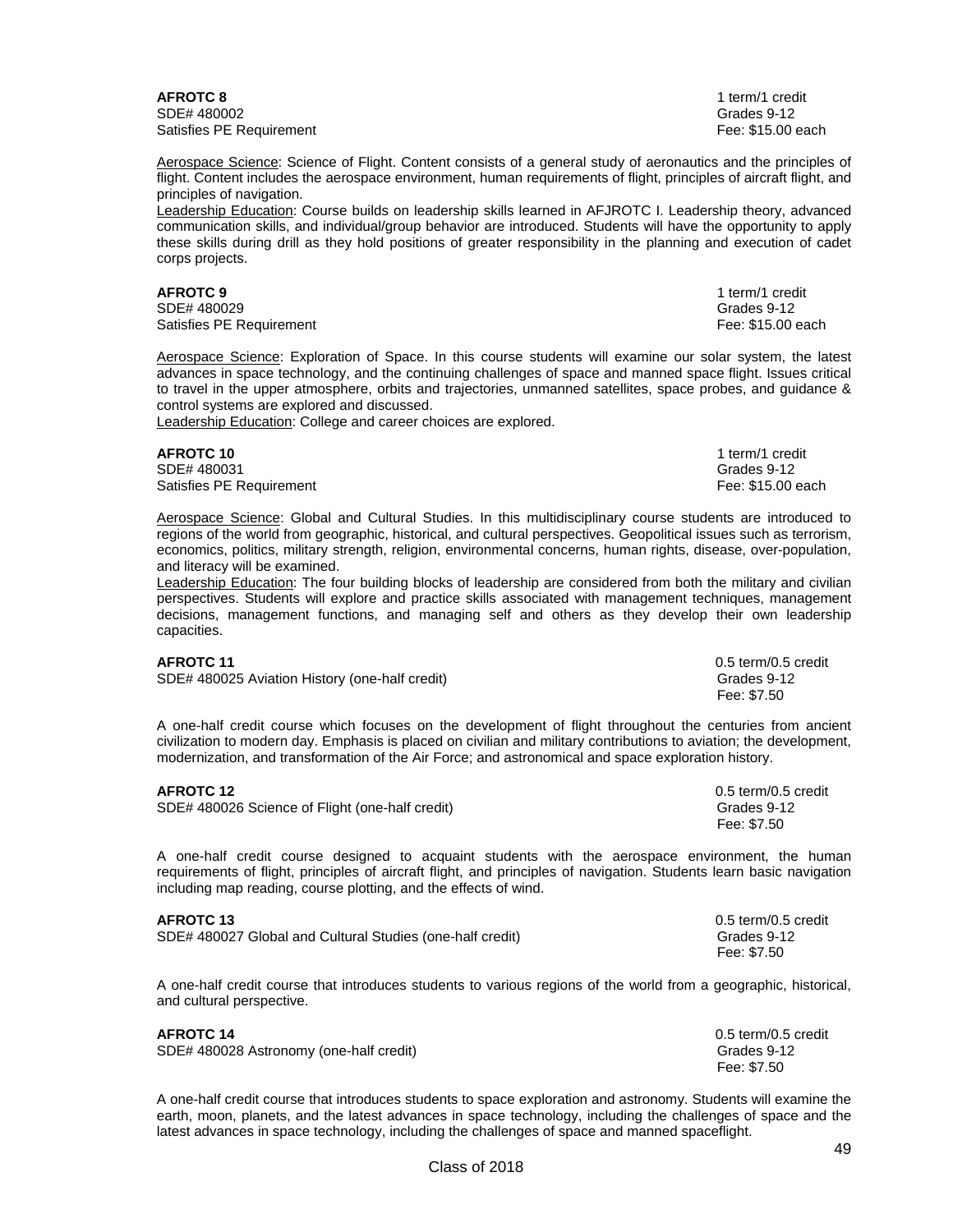#### **Military Science**

SDE# 480032 Leadership and Survival Grades 10-12 Satisfies PE Requirement **Fee \$15.00** Satisfies PE Requirement

**AFROTC 5** 1 term/1 credit

A one credit course designed to provide students with training in skills, knowledge, and attitudes necessary to successfully perform fundamental tasks.

#### **AFROTC 15** 1 term/1 credit

SDE# 480033 Honors Ground School Grades 10-12<br>Satisfies PE Requirement Grades 10-12 Satisfies PE Requirement

A one credit course that provides the foundation for students interested in receiving a private pilot's license. Upon successful completion of this course, students should be prepared to take and pass the Federal Aviation Administration (FAA) written examination.

### **Naval Junior ROTC**

| <b>NJROTC I</b> | 1 term/1credit    |
|-----------------|-------------------|
| SDE# 480061     | Grades 9-11       |
|                 | Fee: \$15.00 each |

Naval Science I-A: Introduction to NJROTC Citizenship & Leadership. Content includes uniform regulations, ranks, rates, customs, courtesies, etiquette, and ceremonies of the United States Navy. Activities will include personnel inspection, physical fitness, qualifying minimums, and introduction to drill (both positions and commands), as well as Color Guard skills.

Naval Science I-B: Education & Career Opportunities. Course stresses leadership skills regarding American citizenship, health, nutrition, fitness, first-aid, orienting, and survival skills. Practical activities in these subject areas promote individual self-reliance, discipline, responsibility, and citizenship.

**NJROTC II** 1 term/1 credit SDE# 480062 Grades 10-12 Fee: \$15.00 each

Naval Science II-A: Maritime History. Course content includes sea power & early western civilization, the growth of sea power over the course of American participation in war from the American Revolution through the Cold War Era and beyond.

Naval Science II-B: Leadership & Nautical Sciences. This course stresses maritime geography of both the western and eastern seas as well as science studies in oceanography, meteorology, astronomy, and physical science.

**NJROTC III** 1 term/1 credit SDE# 480063 Grades 10-12 Fee: \$15.00 each

Naval Science III-A: Naval Knowledge. Course content includes sea power related to national security, naval operations, support functions, military law, and international law.

Naval Science III-B: Naval Skills. This course stresses maritime topics including ship construction, damage control, shipboard organization and watch standing, basic seamanship, marine navigation, maneuvering board, naval weapons, and naval aircraft.

**NJROTC IV** 1 term/1credit SDF# 480064 SDE# 480064 Fee: \$15.00 each

Naval Science IV-A: Fundamentals of Leadership. Course content includes the responsibilities and characteristics of good leaders and the skills associated with achieving effective communications. Naval Science IV-B: Leadership in Action. This course is designed for cadets to develop advanced skills in problem-solving, motivating subordinates, accomplishing the unit's mission, and daily operation of a unit.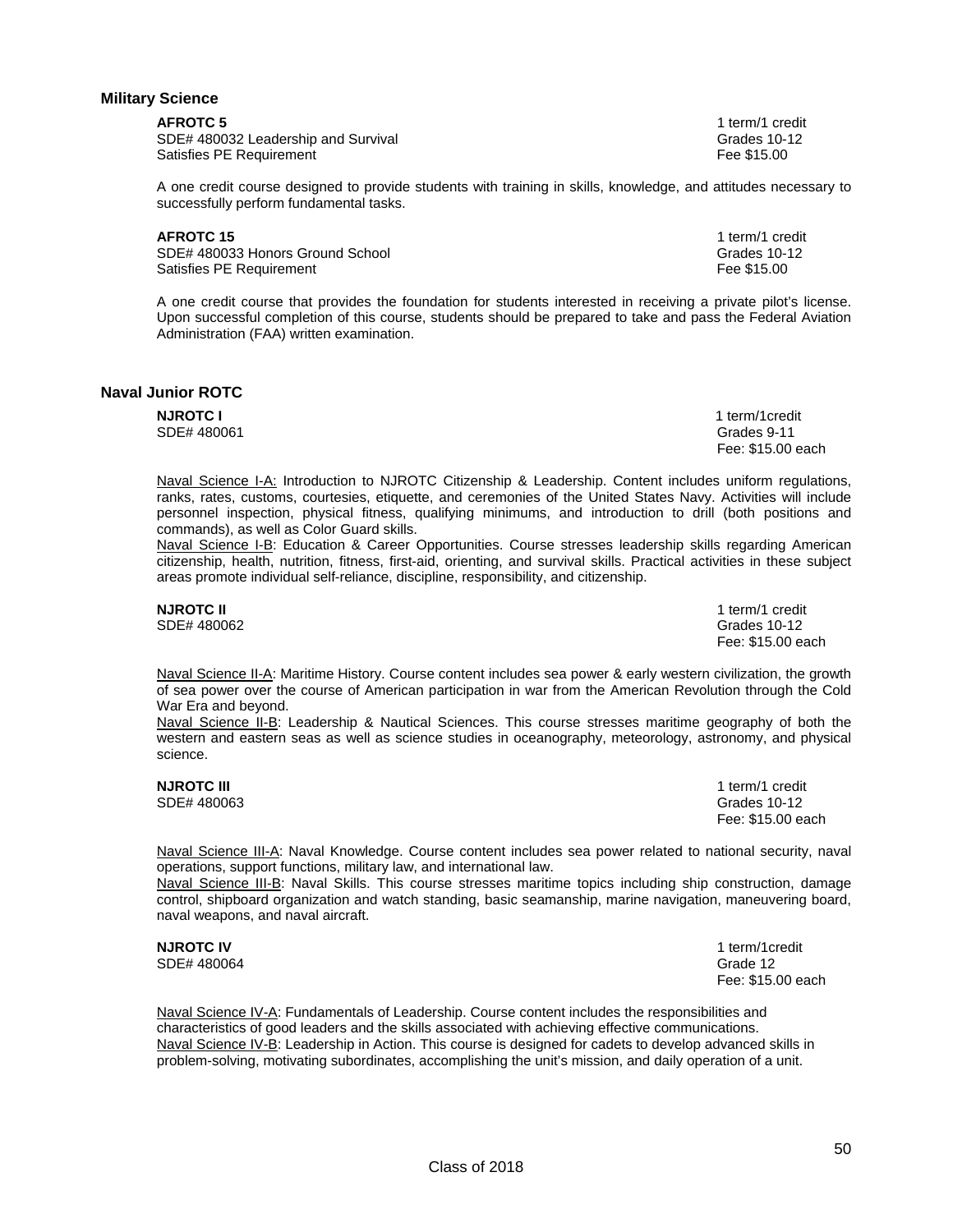## **LANGUAGE ARTS ELECTIVES**

Language arts literacy is the gateway to succeeding in the twenty-first century. The challenges of living in a diverse, global society require a strong foundation for lifelong learning. Electives in language arts offer students the opportunity to read, interpret, and comprehend a variety of texts; effectively communicate through writing and speaking; manage and apply information; and use critical thinking to gather new information and answer their own questions and those posed to them.

# **Bible as/in Literature**

This class is a literature elective focusing on the Bible as a literary text. Students study the Bible **as** literature and the Bible **in** literature. A primary goal is basic biblical literacy, which includes a grasp of the language, ancient culture, major narratives, symbols, and characters of the Bible. This course also explores the influence of the Bible in classic and contemporary poems, plays, and novels, as well as the impact of the Bible on modern day cultures.

#### **Creative Writing**

SDE# 200033ac 1 term/1 credit

This course includes written practice and critical responses to poetry, plays, long essays, and short stories. Students write spontaneously about a word or picture, a sound or touch, drawing from their imaginations. Students write on topics inspired by newspapers, magazines, television, events around them, and models by the masters, all of which lead to contemplation and discussion.

#### **Film and Literature**

SDE# 200036ac 1 term/1 Credit 1 term/1 Credit 1 term/1 Credit 1 term/1 Credit 1 term/1 Credit

This course will examine the relationship between film and literature. Stories about the human experience transcend cultural boundaries and help us understand and make sense of the things that happen to us, to others, and in the world around us. It is from these stories that we learn acceptance, tolerance, and our universal bond as people. The medium through which these stories are told directly influences the way we approach and understand them. Film, as much as written works and works performed live on stage, is just as unique as a piece of art, and should be considered such in terms of analysis and critique. Selected novels, short stories, and plays will be analyzed in conjunction with the film versions of the same works in order to understand the complexity of translating a work into film. We will also analyze and evaluate films that are not adaptations of

headlines; photojournalism; typography; and advertising sales and design. They write stories, do typesetting both with computers and headline machines, design and paste-up camera-ready layout for offset printing. Staff responsibilities include financing publication costs through the sale of advertisements and newspapers. Opportunities are provided to interact with and receive instruction from professional journalists and photographers as well as from college communications faculty. While the goal is production of a quality

#### **Journalism**

SDE# 200051 1 term/1 credit<br>Prerequisite: Teacher approval example and the set of the set of the set of the States 11-12 Prerequisite: Teacher approval

a written work, but still manage to achieve all of the aspects of literature.

newspaper, the emphasis is on student responsibility and leadership.

Newspaper journalism incorporates language arts and graphic skills with such practical skills as word processing, record keeping, and business management. The journalism class compiles, designs, and produces the school newspaper. Students are given instruction in the following: the freedom and responsibility of the press; interviewing; understanding and gathering news; writing news and feature stories; editorials and

1 term/1 credit Grades 11-12

Grades 10-12

Grades 11-12

51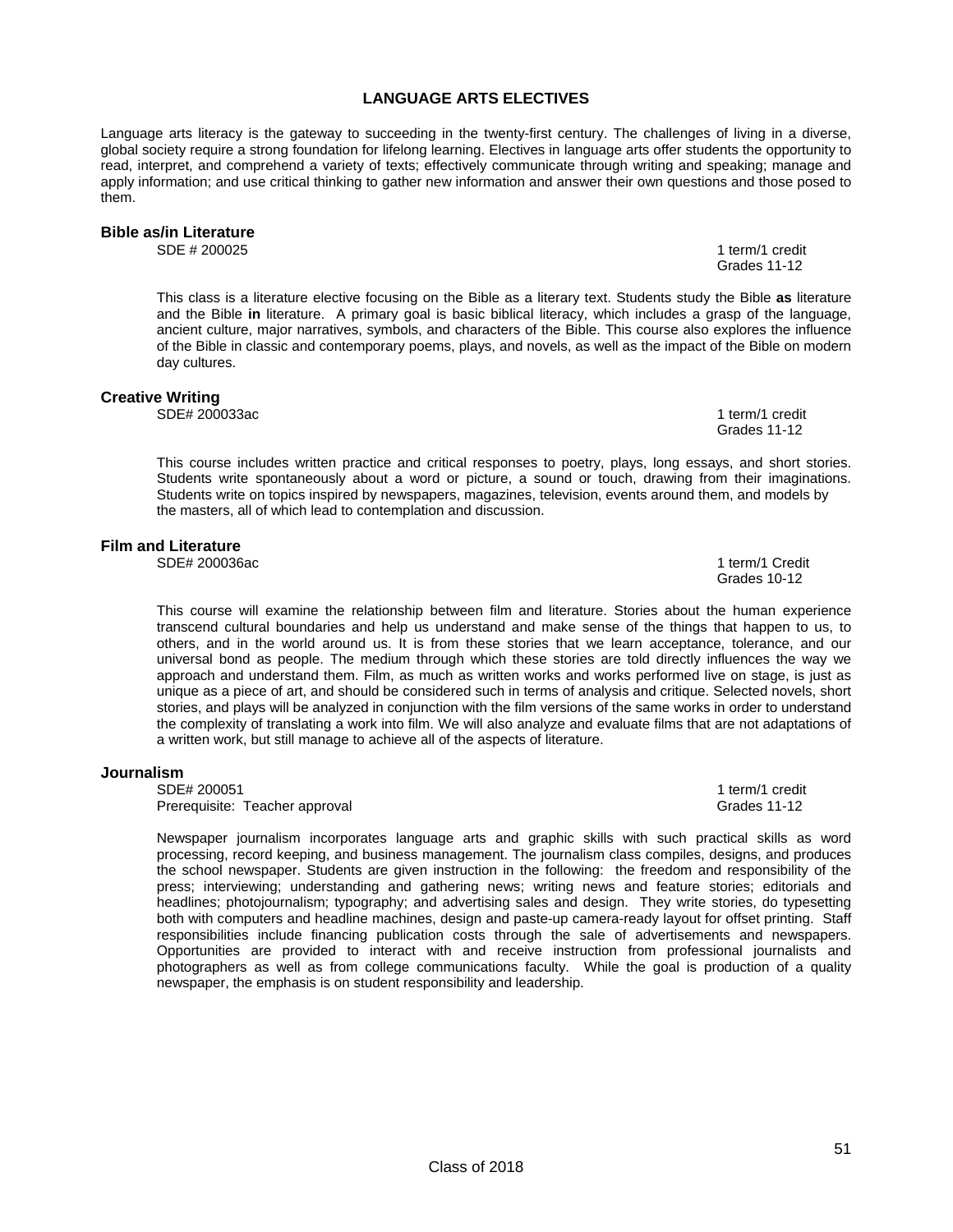**Media/TV I, II, and III** 

SDE# 200035 MediaTV 1 1 1 term/1 credit SDE# 200035aa MediaTV 2 Prerequisite: Media/TV I 1 term/1 credit SDE# 200035ab MediaTV 3 Prerequisite: Media/TV II 1 term/1 credit

Listening, analyzing, and writing for television, newspapers, and film. Students will have a variety of real-world experiences writing and editing scripts, producing media pieces, and performing production and operations tasks.

### **Oral Communication I**

SDE# 200041aa 1 term/1 credit 1 term/1 credit 1 term/1 credit 1 term/1 credit

The major goal of this course is to build self-confidence by providing students an opportunity to learn and practice public speaking. Students prepare and deliver speeches designed to inform, entertain, and persuade. The course enables students to become active participants in group discussion, oral interpretation, and the interview process. Students develop confidence in personal communication skills. Non-verbal communication is also emphasized. Students also learn the process of evaluating self and peers.

#### **Oral Communication II**

SDE# 200041sb 1 term/1 credit Prerequisite: Oral Communication I Grades 10-12

This class is designed to build upon those skills learned in Oral Communication I. Students participate in indepth studies of various types of communications that affect individuals in their relationships with themselves and with others. Students continue to practice many types of public speaking; students apply techniques of discussion and learn the rudiments of debate and parliamentary procedure. Students study mass media and will continue the process of self and peer evaluation by critiquing class presentations.

#### **The Novel**

SDE# 200029 1 term/1 credit 200029

 The study of the novel is designed for those who enjoy reading and participating in class discussions concerning book subject matter. The course focuses upon the development of the novel as a literary genre and on the historical/cultural context of each novel studied. Emphasis is placed on written expression in the areas of critical analysis, literary review, biographical sketches, character analysis, and similar literary critiques. Selections from world literature comprise the seven (7) required readings.

Grades 11-12

#### **Yearbook Production**

SDF# 802202ab Yearbook I 1 term/1 credit SDE# 802202ac Yearbook II Grades 9-12 Prerequisite: Teacher approval

Yearbook production is designed from a combination of graphic and language arts skills. This class assumes the responsibility of compiling and designing a yearbook, which provides a complete directory of the school population, a history of the school's events of the school population, and a history of the school's events during the course of a year. These responsibilities are accomplished by staff members who have received instruction in the areas of (1) theme selection, (2) basic layout design, (3) techniques in writing, (4) captions and headlines, (5) type-fitting, (6) assessing and selecting interesting photographs, (7) cropping pictures, and (8) preparing materials to be shipped to professional printers. Staff responsibilities include financing publications costs through the sale of advertisements and books. In accomplishing the ultimate goal of producing a quality yearbook, students who are part of the organization gain journalistic training and skills in photography, sales techniques, and organizing material.

 Grades 11-12 Fee: \$30.00 each

Grades 9-12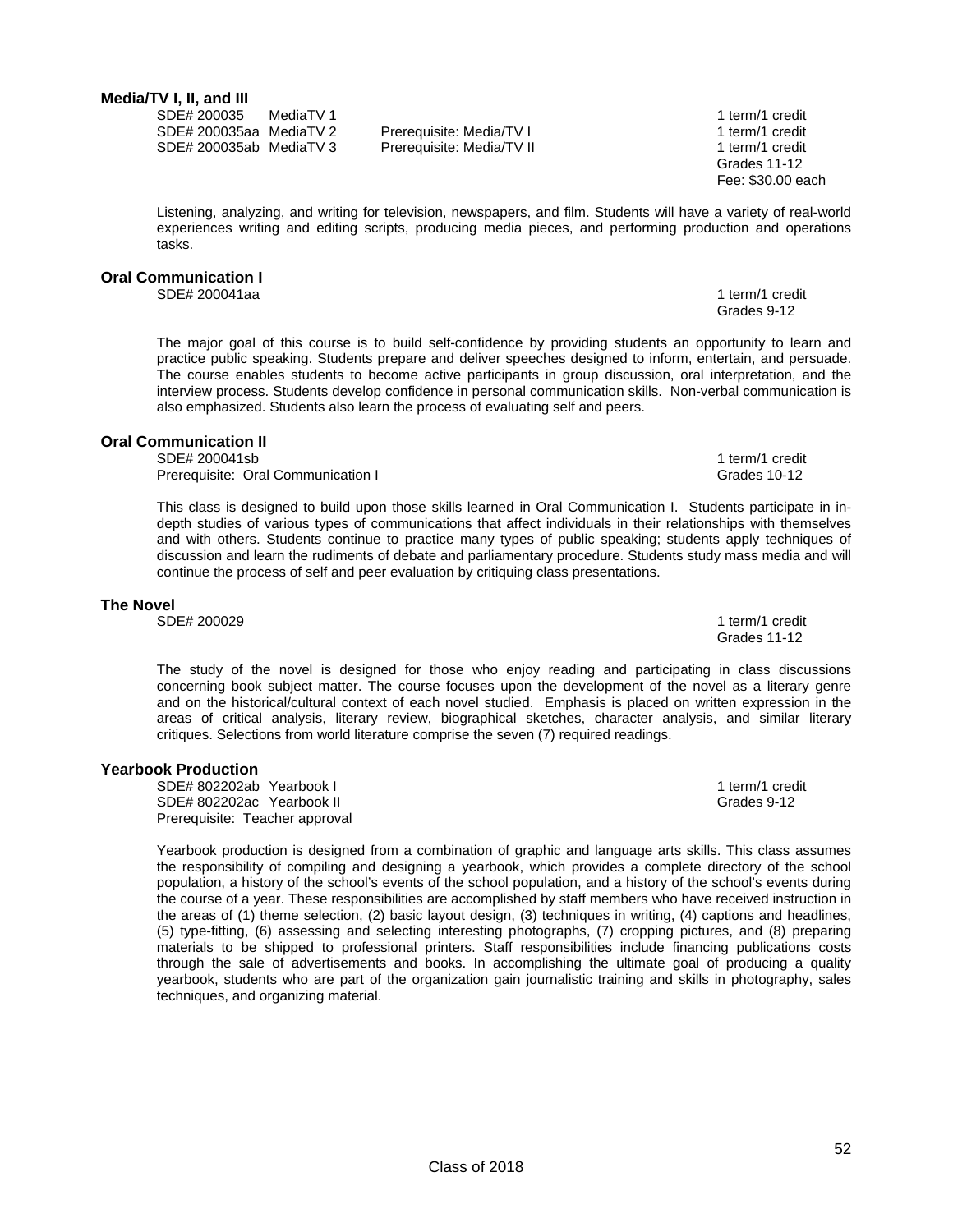#### **MULTIMEDIA SCIENCE**

The computer science courses offered by the high schools are designed to meet the educational needs of students who have a variety of goals. The multimedia science curriculum has been designed to ensure that upon successful completion of one or more of the courses, a student is prepared for entry level college multimedia.

Grades 9-12

#### **Emerging Technologies I**

SDE# 260003ab 1 term/1credit

Through a combination of independent and collaborative research, students will investigate the suggested application of emerging technologies. They will also explore atypical uses for existing technologies. This class will include frequent, organized technology mentoring sessions in which students share the knowledge and skills they have gained in this course with community members such as elementary students, senior citizens, and civic groups.

**Emerging Technologies II** 

SDE# 260003ac 1 term/1 credit<br>Prerequisite: Emerging Technologies I and the state of the state of the State Security of the State Security o Prerequisite: Emerging Technologies I

Through a combination of independent and collaborative research, students will investigate the suggested application of emerging technologies and explore atypical uses for existing technologies. Students in this course will create digital job aides to assist others in utilizing existing and/or emerging technologies. This class will include frequent, organized technology mentoring sessions in which students share the knowledge and skills they have gained in this course with community members such as elementary students, senior citizens, and civic groups.

#### **TA (Technology Assistant)**

SDE# 802206ae 1 term/1 credit in the state of the state of the state of the state of the state of the state of the state of the state of the state of the state of the state of the state of the state of the state of the sta Prerequisite: Approval of teacher Grades 10-12<br>
Fee: \$5.00

Students selected for this course will be required to perform duties necessary to the smooth operation of the computer classroom.

 $\epsilon = 5.00$ 

### **TM (Technology Manager)**

| SDE# 802206ad                                         | 1 term/1 credit |
|-------------------------------------------------------|-----------------|
| Prerequisite: Technology Assistant & teacher approval | Grades 10-12    |
|                                                       | Fee: \$5.00     |

This course is available to select students who have successfully completed one term as a technology assistant. The student is responsible for the smooth operation of the computer classroom and basic computer maintenance during their assigned period of the day.

## **TS I, TS II, TS III (Technology Specialist)**

SDE# 802206ac TS I 1 term/1 credit SDE# 802206af TS II Grades 10-12 SDE# 802206ag TSIII Fee: \$5.00 each Prerequisite: Technology Assistant & teacher approval

These students (one per level per period -- maximum of 18 during the day) must have at least one term as a technology assistant, the approval of the teacher, and a special ability in the area of computer technology. These students will be responsible for specific programming tasks and/or special projects as directed during the term.

### **Library Science I**

SDE# 802206ah 1 term/1 credit Prerequisite: Teacher approval and the contract of the contract of the Grades 11-12

Students in this program will become familiar with classification of books, card catalog, indexes, and various reference sources through assignment in the Library Manual. Their duties will include assistance in accessing and processing new books, shelving and mending books, filing periodicals, using a computerized cataloging system, and maintaining library records. These students will also assist other students and teachers with their needs.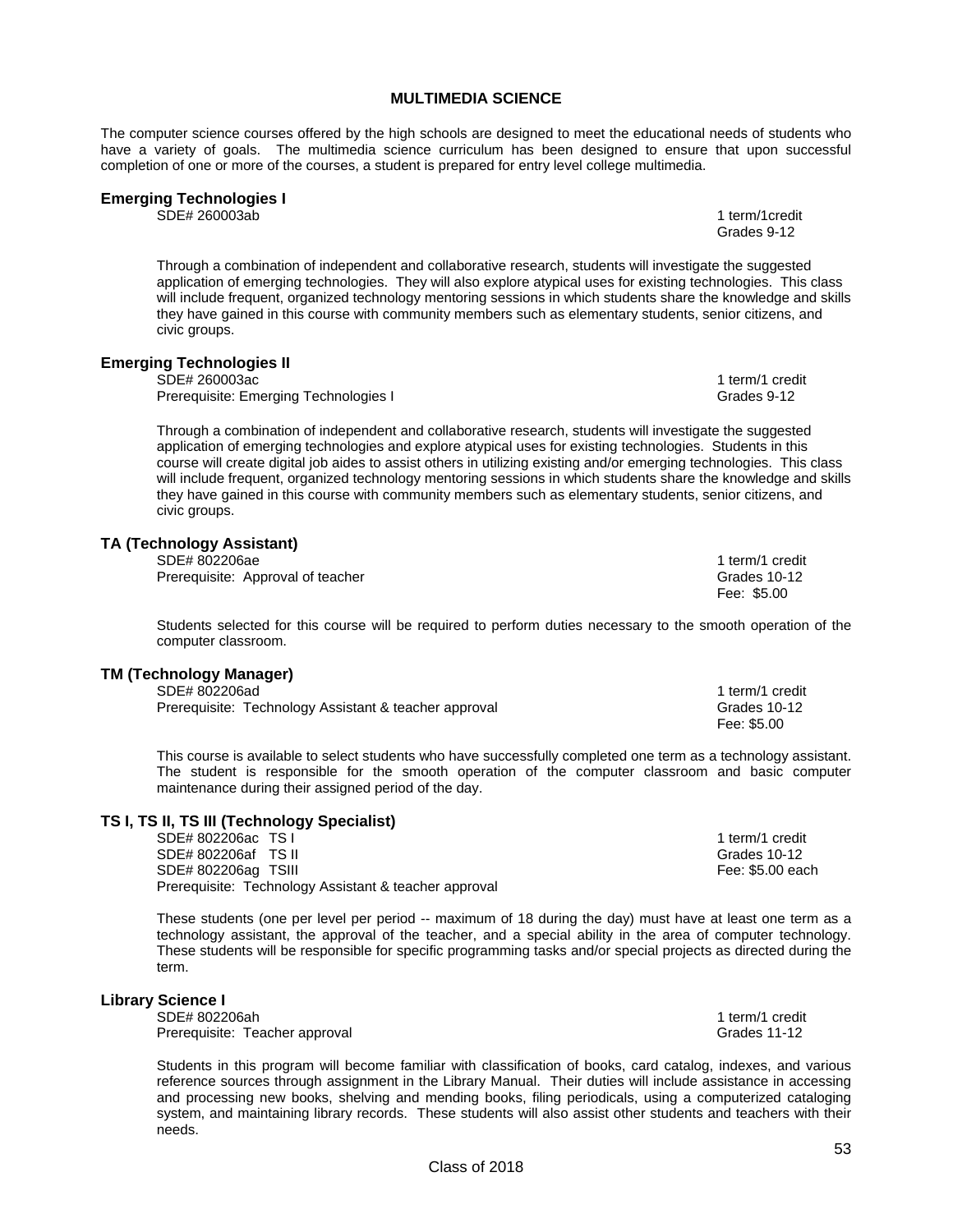### **Library Science II**

SDE# 802206ai 1 term/1 credit 1 term/1 credit 1 term/1 credit 1 term/1 credit 1 term/1 credit Prerequisites: Library Science I and teacher approval Grand Grade 12

Students in Library Science II will draw upon their experiences from the previous year to assist other students and teachers with their needs. They will complete reading and writing assignments from Library Manual II to become more knowledgeable in the various aspects of the operations of a library.

### **SOCIAL STUDIES ELECTIVES**

| <b>Comparative Religion</b>      |                                                                            |                                |
|----------------------------------|----------------------------------------------------------------------------|--------------------------------|
| SDE# 230091                      |                                                                            | 1 term/1 credit<br>Grades 9-12 |
|                                  | An elective course in the history and comparison of major world religions. |                                |
| <b>Contemporary World Issues</b> |                                                                            |                                |
| SDE# 230201                      |                                                                            | 1 term/1 credit                |
|                                  |                                                                            | Grades 9-12                    |
|                                  |                                                                            | Fee: \$20.00                   |
| SDE# 230201aa                    |                                                                            | 0.5 term/0.5 credit            |

Fee: \$10.00

Contemporary World Issues is an elective course designed to acquaint students with current events of local, state, national, and international interest and importance. Students study, from historical and geographical perspectives, key contemporary personalities, and current issues and events that impact their lives. Daily, weekly, and monthly news sources and periodicals serve as the primary references for this course. The content standards require students to investigate issues by looking beyond the media presentations. Necessary elements for this course include reading and comprehension of graphic materials and media text, the writing of expository pieces, and the use of technology.

#### **Global Perspectives**

Students will research issues and communicate with other students around the world while analyzing important issues from personal, national, and global perspectives. The students will use digital resources to complete projects and research papers as they examine particular aspects of cultures through a comparative framework. The National Curriculum Standards for Social Studies, the National Educational Technology Standards for Students, and the College and Career Ready Literacy Standards in History/Social Studies will be covered throughout the term.

Topics will include comparing belief systems, traditions, educational systems, conflict and peace, family systems, technology, urban vs. rural lifestyles, sports and recreation, and current issues.

 Grades 9-10 Fee: \$20.00

#### **Law Academy I: Philosophy and Ethics**

SDE# 230212aa 1 term/1 credit 1 term/1 credit 1 term/1 credit 1 term/1 credit 1 term/1 credit

This entry-level course of Law Academy is designed for students with an interest in fields related to law. Students compare schools of philosophical and ethical thought to help in an understanding of their personal and Western Civilization's principles and world views.Students will learn to apply logical and critical thinking skills in the evaluation of ethical and philosophical issues, problems, and decisions on global and personal levels. In this study, students will be encouraged to aim for higher levels of justice, fair government, personal ethical, and personal moral standards through careful and reasoned decision making.

Class of 2018

SDE# 230212ah 1 term/1 credit Grades 9-12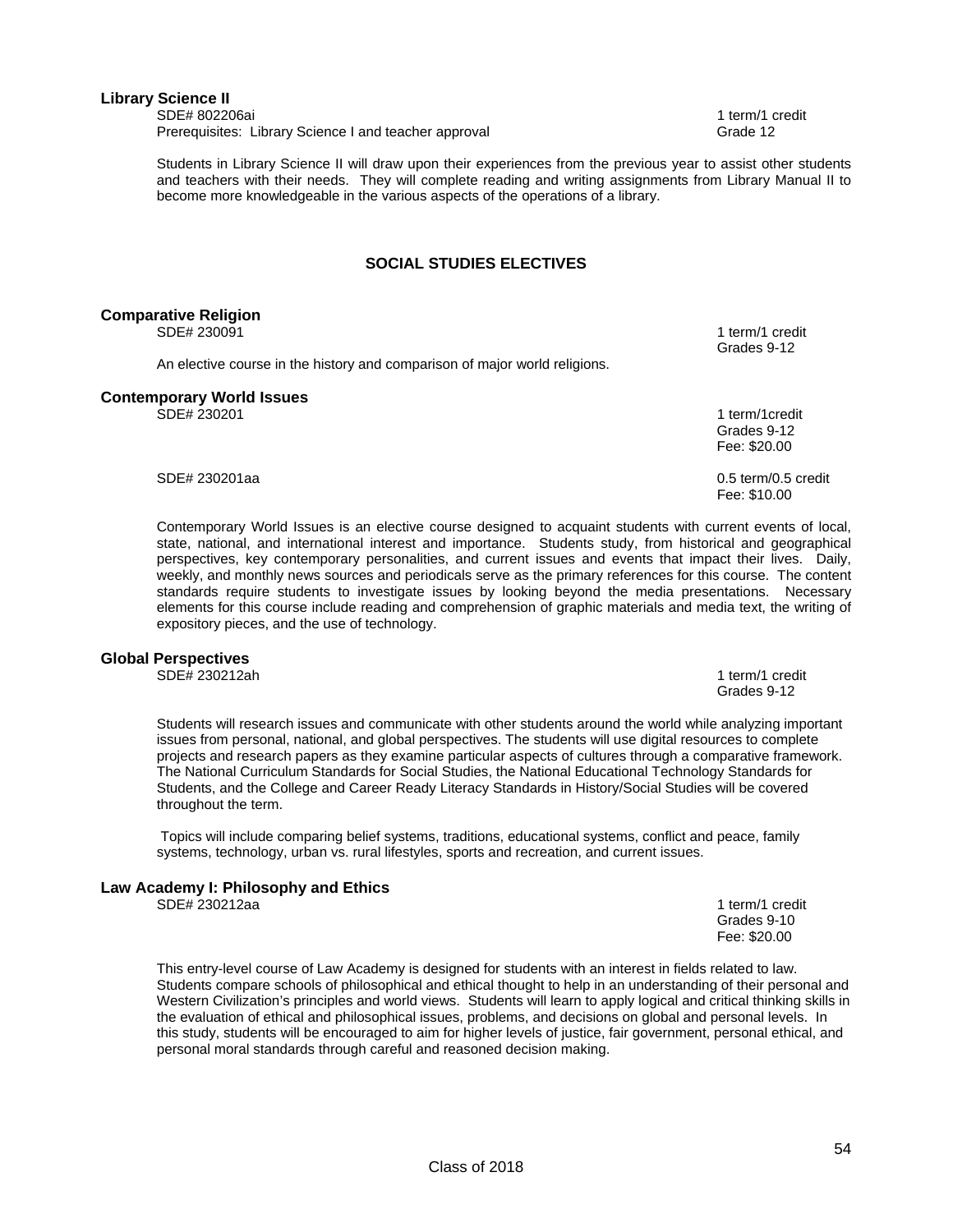#### **Law Academy II: Historical Examination of Legal Documents**  SDE# 230212ab 1 term/1 credit

This course is designed as an in-depth study of the development of the documents that form the basis for the society, government, and legal system of the United States. This course will amplify and enhance the students' understanding of their roles as citizens of the American republic. Students will learn to read and to think critically and to apply this knowledge and skill into written topics concerning the Constitution and the various major documents that have influenced American History. To fully appreciate these documents students will investigate the historical context in which these documents were written.

#### **Law Academy III: Practical Law**

SDE# 230212ac 1 term/1 credit

Practical Law is a class that will investigate the American legal system and its operation. This course will allow students to develop an understanding of law, the legal system, and how it impacts their life.

Grade 11 **Grade 11 Grade 11** Fee: \$20.00

Grade 12 and 2012 and 2012 and 2012 and 2012 and 2012 and 2012 and 2012 and 2012 and 2012 and 2012 and 2012 and 201 Fee: \$20.00

#### **Law Academy IV: Mock Trial Team**

SDE# 230212ad 1 term/1 credit

This course is designed to incorporate the three previous Law Academy courses into an interactive law process. The course will allow students a role in actual court proceeding. The course will culminate with a competition.

### **Psychology**

SDE# 230071ab 1 term/1 credit

Psychology is an elective course which acquaints students with psychological theories, principles, and practices associated with the five major domains of this field of study: methods, biopsychological, developmental, cognitive, and sociocultural. This course also includes a study of the history of psychological inquiry, methods of scientific research, and topics common to the field of psychology, such as human development, sensation and perception, motivation and emotion, states of consciousness, social psychology, cognition, intelligence and assessment, personality theories, stress, and a study of mental disorders and their treatments. As a general psychology elective, this course will benefit students as they learn how to understand themselves and others.

#### **Advanced Placement (AP®) Psychology**

The AP Psychology course is designed to introduce students to the systematic and scientific study of the behavior and mental processes of human beings and other animals. Students are exposed to the psychological facts, principles, and phenomena associated with each of the major subfields within psychology. They also learn about the ethics and methods psychologists use in their science and practice. College-level advanced course following the curriculum established by the College Board Advanced Placement (AP) Program for psychology. **This course does not fulfill any of the four (4) social studies credits required for graduation.** 

#### **Sociology**

SDE# 230081aa 1 term/1credit

 Sociology is the study of human society that focuses on the formation and action of human groups. This course is a general study of sociology and includes topics such as culture and society, social inequality, social institutions, and social change. To be successful in this course, students should have a general knowledge of the world in which they live and an understanding of how individuals interact in various kinds of groups. Students will conduct research, complete in-depth projects, and participate in large- and small-group discussions. Using primary sources and technological resources are necessary tools for this class.

Grades 11-12

SDE# 230072aa 1 term/1 credit<br>
Grades 11-12 Grades 11-12 Fee: \$20.00

55

Grade 10 and the contract of the contract of the contract of the contract of the contract of the contract of the contract of the contract of the contract of the contract of the contract of the contract of the contract of t Fee: \$20.00

Grades 11-12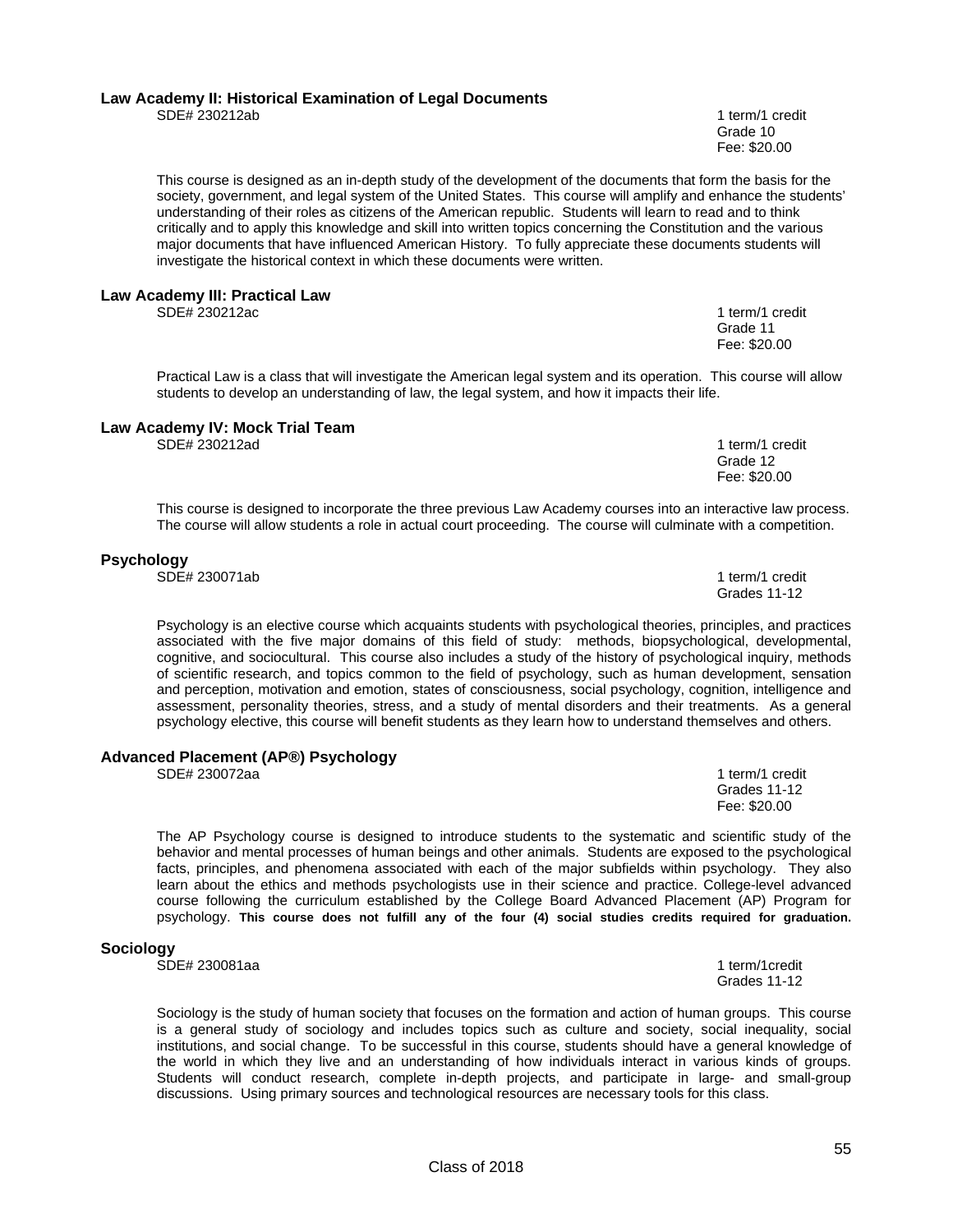SDE# 230212ag 1 term/1 credit Grades 11-12

Western Civilization is an elective course that offers a survey of social, intellectual, economic, and political developments, which have molded the modern western world. This course covers the ancient and medieval periods and continues to the present.

# **World Geography**

SDE# 230061 1 term/1credit

 Grades 9-12 Fee: \$20.00

World Geography is divided into two components: Physical and Human. Five essential geographic skills presented in the national geography standards are included in this course: asking geographic questions; acquiring geographic information; organizing geographic information; analyzing geographic information; answering geographic questions. Students who are knowledgeable about geography observe, understand, and appreciate the different relationships that exist among people, places, and environments throughout the world. As the world becomes more complex and interconnected, the need for geographic knowledge, skills, and perspective increases among all citizens worldwide.

### **STANDARDIZED TEST PREPARATION**

**ACT/SAT Prep** 

SDE# 802200aj 1 term/1 credit

This course is designed to prepare sophomores for success on the PSAT and juniors and seniors for success on the SAT and the ACT. The course includes classroom lessons, skill reviews and exercises, and practice tests. Not only should students do well on standardized assessments, their all-around academic performance should improve after completing this course. Students will also receive instruction in preparing and submitting college applications, managing test anxiety, managing their time, and maximizing their performance on test day. **This course may not be offered at all schools.** 

#### **ACT Preparation**

This course provides students an opportunity to review and extend their knowledge of math, science, and English for the purpose of preparing for the ACT. Students will practice reading and writing skills for the ACT. Students will become familiar with test taking strategies and participate in mock examinations.

#### **AP/IB English 11 Test Preparation**

SDE# 200036aa 0.5 term/0.5 credit

Enrollment in AP/IB Eng. 11 Grade 11 Grade 11

This course provides students an opportunity to review and extend their knowledge of English 11 for the purpose of preparing for Advanced Placement and/or International Baccalaureate examination(s). Students will become familiar with test taking strategies and participate in mock examinations.

# **AP/IB English 12 Test Preparation**

Enrollment in AP/IB Eng. 12 Grade 12 Grade 12

This course provides students an opportunity to review and extend their knowledge of English 12 for the purpose of preparing for Advanced Placement and/or International Baccalaureate examination(s). Students will become familiar with test taking strategies and participate in mock examinations.

SDE# 802200as 0.5 term/0.5 credit Grades 9-12

Grades 10-12

 $0.5$  term/0.5 credit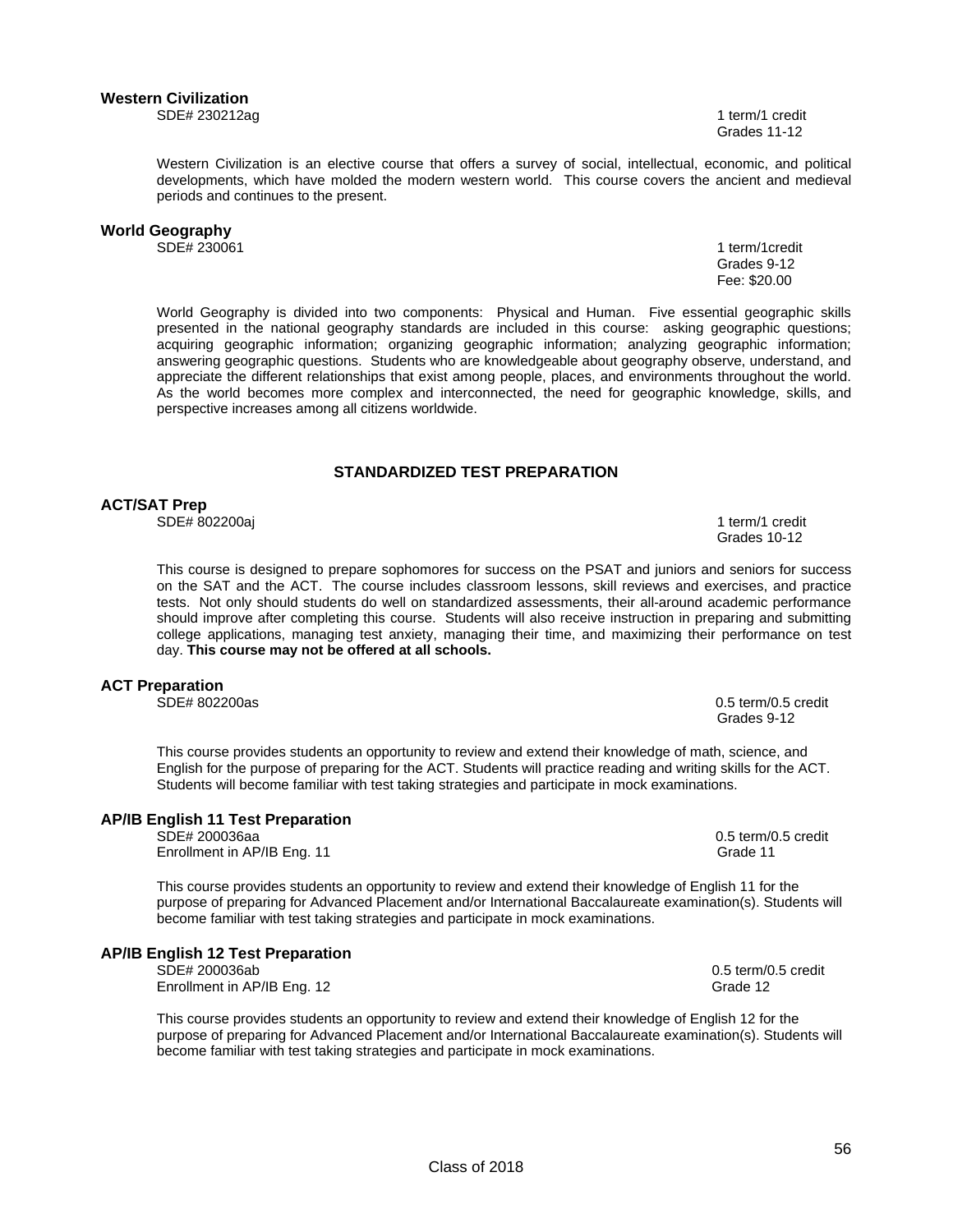### **AP/IB History 11 Test Preparation**

 SDE# 200032 0.5 term/0.5 credit Enrollment in AP/IB History II and Grade 11 and Grade 11 and Grade 11 and Grade 11

This course provides students an opportunity to review and extend their knowledge of History 11 for the purpose of preparing for Advanced Placement and/or International Baccalaureate examination(s). Students will become familiar with test taking strategies and participate in mock examinations.

# **AP/IB History 12 Test Preparation**

Enrollment in AP/IB History 12 Grade 12

This course provides students an opportunity to review and extend their knowledge of History 12 for the purpose of preparing for Advanced Placement and/or International Baccalaureate examination(s). Students will become familiar with test taking strategies and participate in mock examinations.

# **AP/IB Life Sciences 11 Test Preparation**

SDE# 220044 0.5 term/0.5 credit Enrollment in AP/IB Life Sciences 11 Grade 11 Grade 11

This course provides students an opportunity to review and extend their knowledge of junior level life sciences for the purpose of preparing the Advanced Placement and/or International Baccalaureate examination(s). Students will become familiar with test taking strategies and participate in mock examinations.

# **AP/IB Life Sciences 12 Test Preparation**

Enrollment in AP/IB Life Science 12

This course provides students an opportunity to review and extend their knowledge of senior level life sciences for the purpose of preparing for Advanced Placement and/or International Baccalaureate examination(s). Students will become familiar with test taking strategies and participate in mock examinations.

#### **AP/IB Mathematics 11 Test Preparation**

SDE# 210032ac 1 term/1 credit SDE# 210032aa 0.5 term/0.5 credit Enrollment in AP/IB Mathematics 11 Grade 11

This course provides students an opportunity to review and extend their knowledge of Mathematics 11 for the purpose of preparing for Advanced Placement and/or International Baccalaureate examination(s). Students will become familiar with test taking strategies and participate in mock examinations.

# **AP/IB Mathematics 12 Test Preparation**

Enrollment in AP/IB Mathematics 12 Grade12

This course provides students an opportunity to review and extend their knowledge of Mathematics 12 for the purpose of preparing for Advanced Placement and/or International Baccalaureate examination(s). Students will become familiar with test taking strategies and participate in mock examinations.

# **AP/IB Physical Sciences 11 Test Preparation**

Enrollment in AP/IB Physical Science 11 Grade 11 Grade 11

This course provides students an opportunity to review and extend their knowledge of junior level physical sciences for the purpose of preparing for Advanced Placement and/or International Baccalaureate examination(s). Students will become familiar with test taking strategies and participate in mock examinations.

0.5 term/0.5 credit

0.5 term/0.5 credit<br>Grade 12

 $0.5$  term/0.5 credit

 $0.5$  term/0.5 credit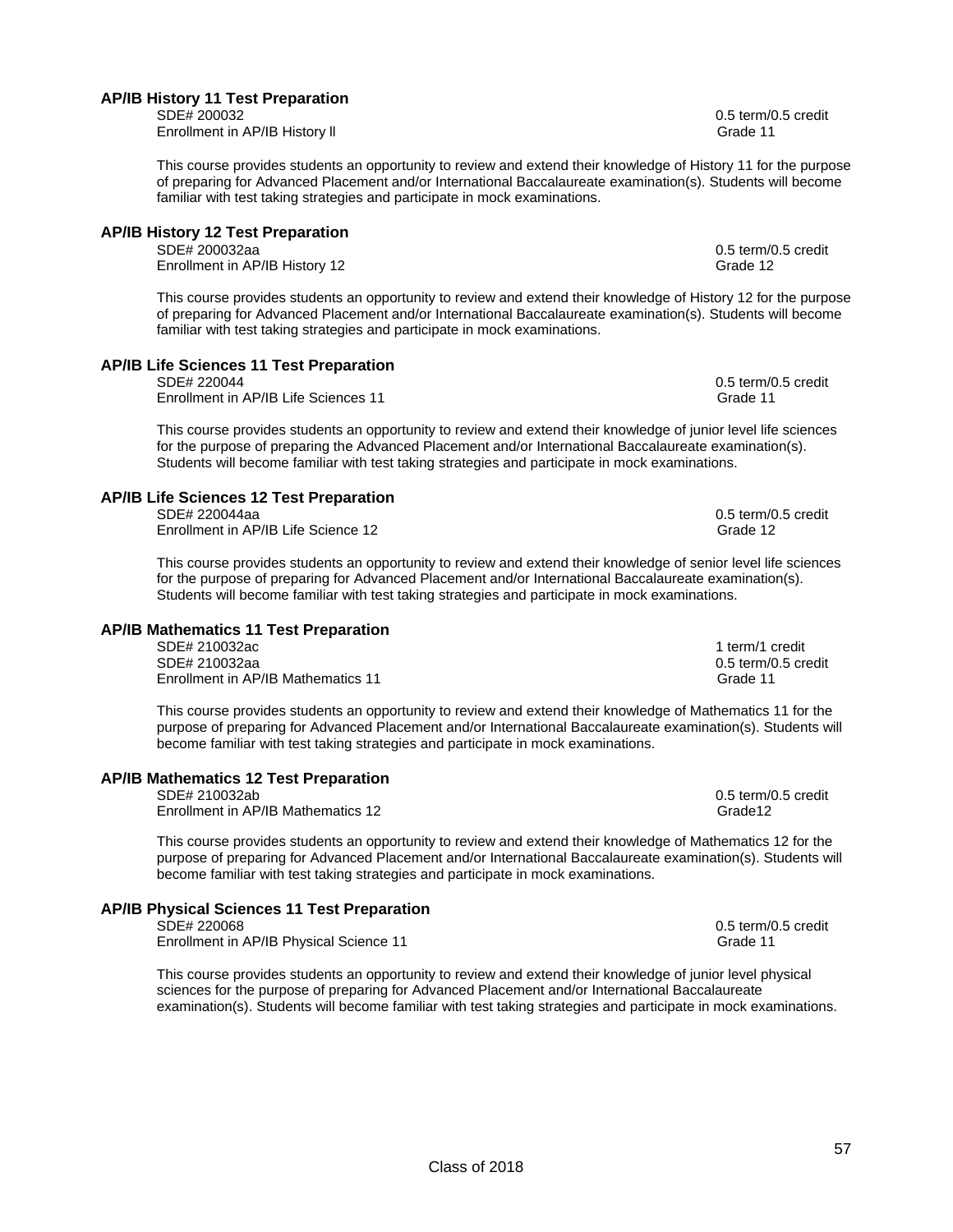### **AP/IB Physical Sciences 12 Test Preparation**

#### SDE# 220068ab 1 term/1 credit SDE# 220068aa 0.5 term/0.5 credit Enrollment in AP/IB Physical Science 12 Grade 12 Grade 12

This course provides students an opportunity to review and extend their knowledge of senior level physical sciences for the purpose of preparing for Advanced Placement and/or International Baccalaureate examination(s). Students will become familiar with test taking strategies and participate in mock examinations.

# **AP/IB Social Studies 11 Test Preparation**

Enrollment in AP/IB Social Studies 11 Grade 11 Grade 11

This course provides students an opportunity to review and extend their knowledge of junior level social studies courses for the purpose of preparing for Advanced Placement and/or International Baccalaureate examination(s). Students will become familiar with test taking strategies and participate in mock examinations.

#### **AP/IB Social Studies 12 Test Preparation**

 SDE# 230212af 0.5 term/0.5 credit Enrollment in AP/IB Social Studies 12 Grade 12 Grade 12

This course provides students an opportunity to review and extend their knowledge of senior level social studies courses for the purpose of preparing for Advanced Placement and/or International Baccalaureate examination(s). Students will become familiar with test taking strategies and participate in mock examinations.

#### **College and Career Ready Senior Project**

Students will be required to create a portfolio highlighting postsecondary goals and the preparation that has been made to obtain these goals. Students will include college or technical school applications, a resume', expected expenses and a budget. In addition, students will research the career field in which they are interested, including job outlook, training needed, and expected working conditions. Students will be required to interview an individual currently working in the field as part of their portfolio. Students enrolled in the course will also complete a service-learning project either as a group or individual that benefits their school, a feeder school, or their community.

#### **The following courses are designed to assist students with content needed to pass state required exams.**

### **Prep Assistance – Math**

SDE# 210033af 1 term/1 credit

This course is designed to provide identified students with remedial instruction in deficient math areas on the state required exams.

# **Prep Assistance – Biology**

This course is designed to provide identified students with remedial instruction in deficient science areas on the state required exams.

### **Prep Assistance – Language**

SDE# 200037ac 1 term/1 credit

This course is designed to provide identified seniors with remedial instruction in deficient language areas on the state required exams.

SDE# 802200bl 0.5 term/0.5 credit

Grades 10-12

SDE# 220090ac 1 term/1 credit Grades 10-12

Grade 12 and 2012 and 2012 and 2012 and 2012 and 2012 and 2012 and 2012 and 2012 and 2012 and 2012 and 2012 and 201

58

 $0.5$  term/ $0.5$  credit

Grade 12 and 2012 and 2012 and 2012 and 2012 and 2012 and 2012 and 2012 and 2012 and 2012 and 2012 and 2012 and 201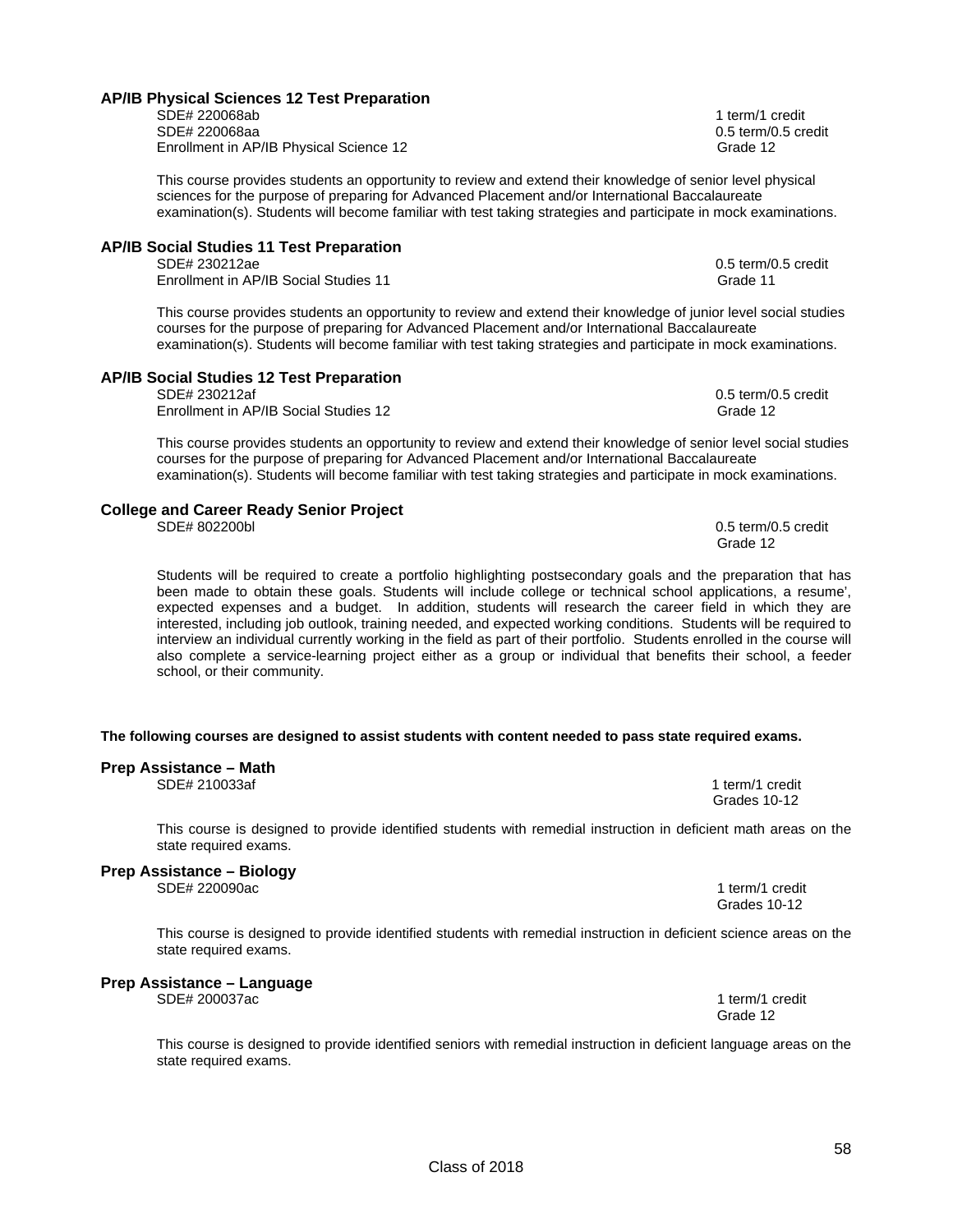#### **Prep Assistance – Social Studies**

SDE# 230211ab 1 term/1 credit Grade 12 and 2012 and 2012 and 2012 and 2012 and 2012 and 2012 and 2012 and 2012 and 2012 and 2012 and 2012 and 201

This course is designed to provide identified seniors with remedial instruction in deficient social studies areas on the state required exams.

#### **Prep Assistance – Reading**

SDE# 200061ad 1 term/1 credit

Grade 12 and 2012 and 2012 and 2012 and 2012 and 2012 and 2012 and 2012 and 2012 and 2012 and 2012 and 2012 and 201

This course is designed to provide identified seniors with remedial instruction in deficient reading areas on the state required exams.

#### **Prep Peer Tutoring**

SDE# 802207aa PeerTutor 1 term/1 credit SDE# 802207ad PeerTutorMath Grades 11-12 SDE# 802207ab PeerTutorBiology SDE# 802207ac PeerTutorLang SDE# 802207af PeerTutorSocSt SDE# 802207ae PeerTutorReading Prerequisites: Counselor or teacher recommendation

Students enrolled in these courses will provide peer tutoring assistance to the Prep Assistance teachers and students. Prep peer tutors will be scheduled into the Prep Assistance class for one period and will be responsible for duties designated by the Prep Assistance teacher.

### **CAREER TECHNICAL EDUCATION ELECTIVES**

The following is a listing of courses that are offered **on high school campuses** throughout the school district. Some courses may not be offered at every school campus due to the distribution of human resources, existing facilities, and/or student demand. **Courses designated with two asterisks (\*\*) are eligible for college credit with Alabama's Community Colleges or a specific Alabama Community College when students meet eligibility requirements. See** *Articulated Credit* **description on page 94.**

### **AGRICULTURE, FOOD AND NATURAL RESOURCES**

In the Agriculture, Food and Natural Resources Cluster, students choose one of the three pathways – Power, Structural, and Technical Systems; Environmental and Natural Resources; or Plant Systems. Instruction provides students with the essential knowledge, high-level skills, and training demanded for work in this cluster. Learning activities simulate types of work environments students may encounter, which include opportunities to gain knowledge and skills through coordinated workplace learning experiences such as on-site visits and work shadowing. The classroom laboratory for this cluster provides safe and appropriate setting for active, structured, stimulating student learning and assessment. This cluster emphasizes the Supervised Agricultural Experience (SAE) program and FFA activities that help students develop their potential for premier leadership, personal growth, and career success.

| Power, Structure, and Technical<br><b>Systems</b>                                                                                                                                                                                                                                 | <b>Environmental and Natural</b><br><b>Resources Systems</b>                                            | <b>Plant Systems</b>                                                                                                                                                                                                                                                                         |
|-----------------------------------------------------------------------------------------------------------------------------------------------------------------------------------------------------------------------------------------------------------------------------------|---------------------------------------------------------------------------------------------------------|----------------------------------------------------------------------------------------------------------------------------------------------------------------------------------------------------------------------------------------------------------------------------------------------|
| • Agriscience<br>• Two- and Four- Stroke Engines<br>• Construction Site Preparation and<br>Foundation<br>• Construction Framing<br>• Flux Core Arc Welding<br>• Residential and Commercial<br><b>Power Equipment</b><br>• Residential Wiring<br>• Introduction to Drafting Design | Agriscience<br>Forestry<br>$\bullet$<br>Fish and Wildlife Management<br><b>Environmental Management</b> | Agriscience<br>Greenhouse Production and<br>Management<br><b>Horticulture Science</b><br>Sports Turfgrass Production and<br>Management<br>Landscape Design and<br>Management<br><b>Residential Landscape</b><br><b>Establishment and Maintenance</b><br>Nursery Production and<br>Management |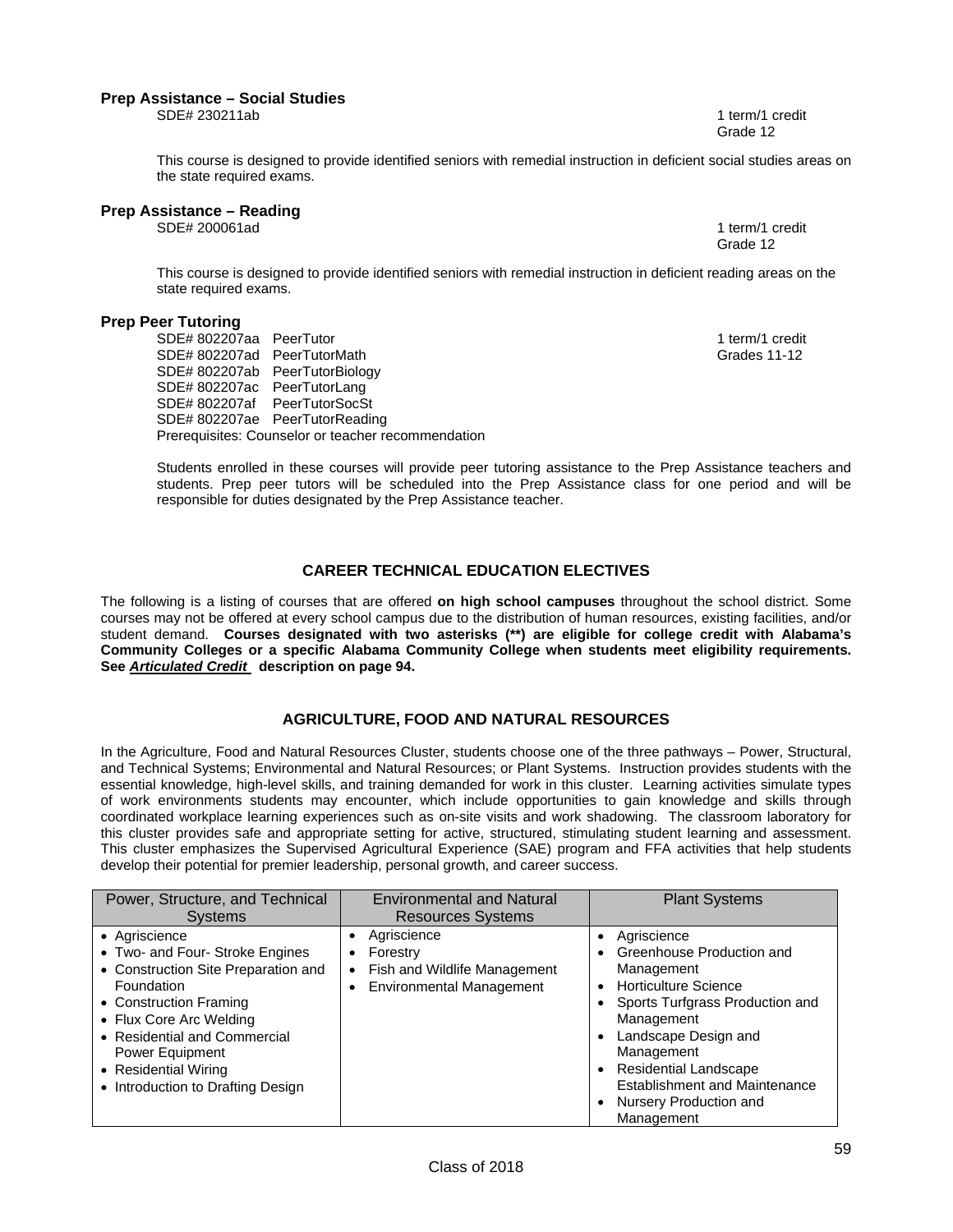#### **Agriscience**  SDE# 420009 1 term/1 credit

 Grades 9-12 Fee: \$20.00

Agriscience is a course that provides students with a general overview of the Agriculture, Food and Natural Resources Cluster, which contains three pathways: Power, Structure, and Technical Systems; Environmental and Natural Resources Systems; and Plant Systems. Students are involved in classroom and laboratory activities in each of the three pathway areas. Topics included in this course include career opportunities, safety, technology applications, agribusiness leadership, environmental science, soil science, plant science, forestry, animal science, aquaculture, wildlife science, pest management, woodworking, metalworking, small engines, electrical wiring, and plumbing.

#### **Forestry**

SDE# 420020aa 1 term/1 credit

 Grades 9-12 Fees: \$20.00

1 term/1 credit

Fee: \$20.00

Forestry is a course designed to enable students to become knowledgeable of forestry and wood technology. Students acquire an appreciation for increased emphasis on managing and conserving forests for the future. Topics include career opportunities, safety, history, dendrology, tree measurement, mapping, silviculture, forest products, and forest protection.

# **Fish & Wildlife Management**

Fish and Wildlife Management is a course that provides students with the opportunity to become knowledgeable about some of today's most valued, yet vulnerable, natural resources. Topics included in the course are career opportunities, outdoor safety, history, issues, classification, fish and wildlife ecology, fish and wildlife management, endangered species, fish and wildlife pest management, and outdoor recreation.

Grades 9-12

### **Veterinary Science**

A one-credit course designed to prepare students for entry-level employment or advanced training in the veterinary assisting industry. Emphasis is placed on reproduction, genetics, hormones, growth disorders, animal anesthesiology, basic surgery procedures, health management, business management, and technology.

### **Environmental Management**

SDE# 420026 1 term/1 credit

Environmental Management is a course that provides students with the opportunity to develop an understanding of the principles and practices of environmental management. Topics include career opportunities, safety, importance of natural resources, waste management, water quality, soil science, air quality, pesticide management and use, ecology, and energy conservation.

#### **Greenhouse Production and Management**

SDE# 420054 1 term/1 credit

Greenhouse Production and Management is a course relating to the production of greenhouse crops. Topics include career opportunities, safety, plant propagation, growing media, plant identification, greenhouse production, pest control, business management, and equipment and facilities. The hands-on approach to learning is a key component in this course.

SDE# 410004 1 term/1 credit Grades 9-12 Fee: \$20.00

 Grades 9-12 Fee: \$20.00

 Grades 9-12 Fee: \$20.00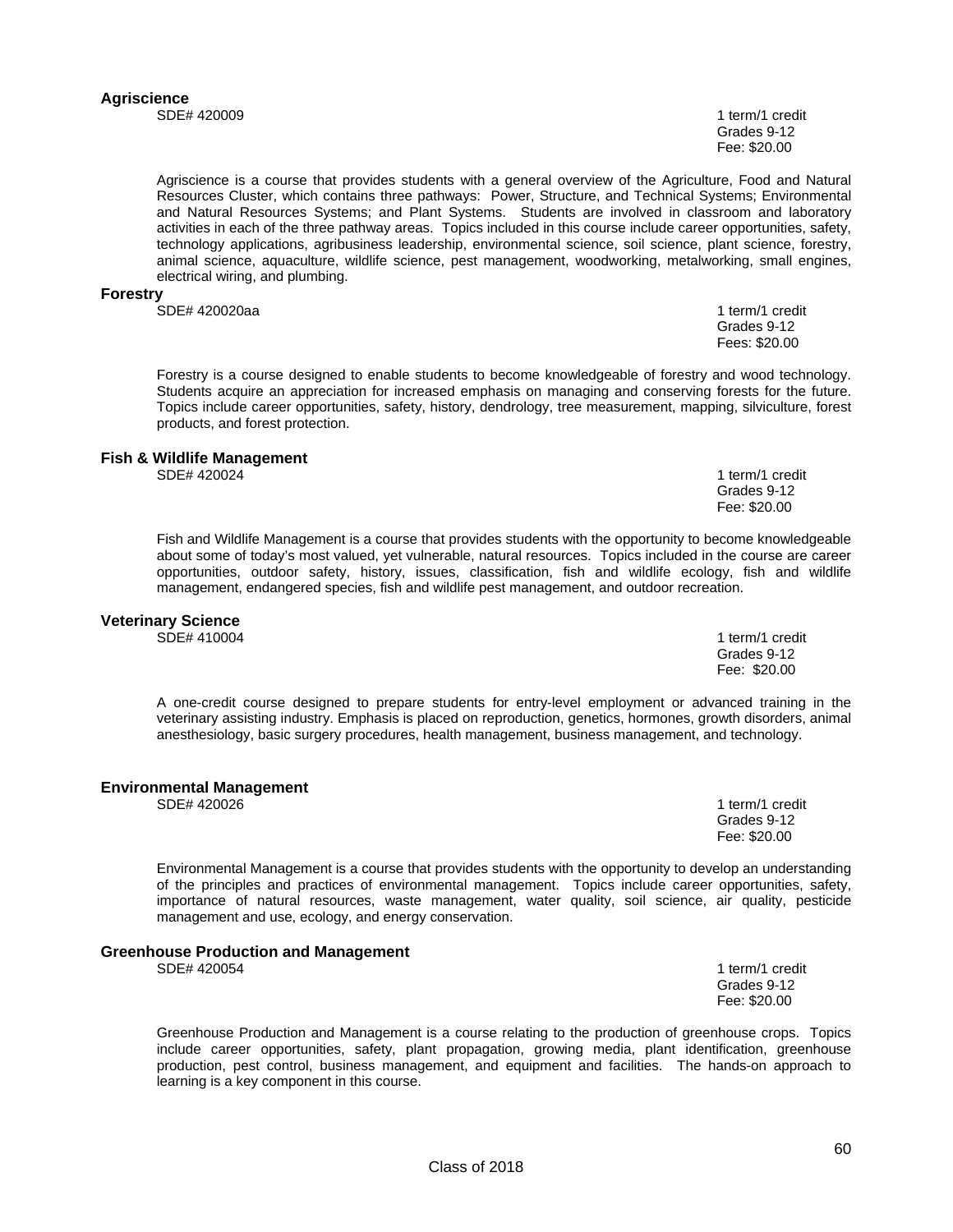#### **Nursery Production and Management**

SDE# 420055 1 term/1 credit Grades 9-12 Fee: \$20.00

Nursery Production and Management is a course designed to introduce students to the production of nursery crops. Topics include career opportunities, safety, basic plant science, plant propagation, nursery growing media, plant identification, nursery production, nursery pest control, business management, and equipment and facilities.

# **Horticultural Science\*\***

1 term/1 credit Grades 9-12 Fee: \$20.00

1 term/1 credit<br>Grades 9-12

1 term/1 credit

Topics in Horticultural Science include career opportunities, safety, plant physiology, growing media, greenhouse facilities, greenhouse and nursery crop production, plant identification and classification, pest management, hydroponics and vegetable gardening, and technological applications.

# **Sports Turfgrass Production and Management**

Sports Turfgrass Production and Management is a course that prepares students for sports turfgrass careers. Topics include career opportunities, safety, turfgrass growth, turfgrass management, sports fields, turfgrass tools and equipment, business management, and technology.

 Grades 9-12 Fee: \$20.00

 Grades 9-12 Fee: \$20.00

# **Landscape Design and Management\*\***

The landscape design and management sector of the horticulture industry is a growing area in agriscience. Landscapers influence our lives as well as the Earth's ecosystem. This course allows students to become more knowledgeable about and appreciative of landscape design and management. Topics include career opportunities, safety, landscape design, plant selection, landscape growth and the environment, landscape establishment and management, interior plantscaping and xeriscaping, landscape business management, and technology.

# **Residential Landscape Establishment and Management**

1 term/1 credit **Canadian Constitution Constitution Constitution Constitution Constitution Constitution Constitution Constitution** Fee: \$20.00

Residential Landscape Establishment and Maintenance is a one-credit course that focuses on the residential landscape industry. Topics include career opportunities, safety, plant nutrition, pest management, plant identification, residential landscape design and maintenance, tool and equipment maintenance, residential landscape business management, and technology.

### **Construction Framing**

SDE# 410007 1 term/1 credit Grades 9-12 Fee: \$20.00

Construction Framing is a course designed to facilitate student understanding of the framing phase of a structure. Students become familiar with the framing components of a structure. Topics include career opportunities, safety, lumber, material estimation, floor systems, wall framing, ceiling framing, stair construction, roof framing, and roof materials in various structures.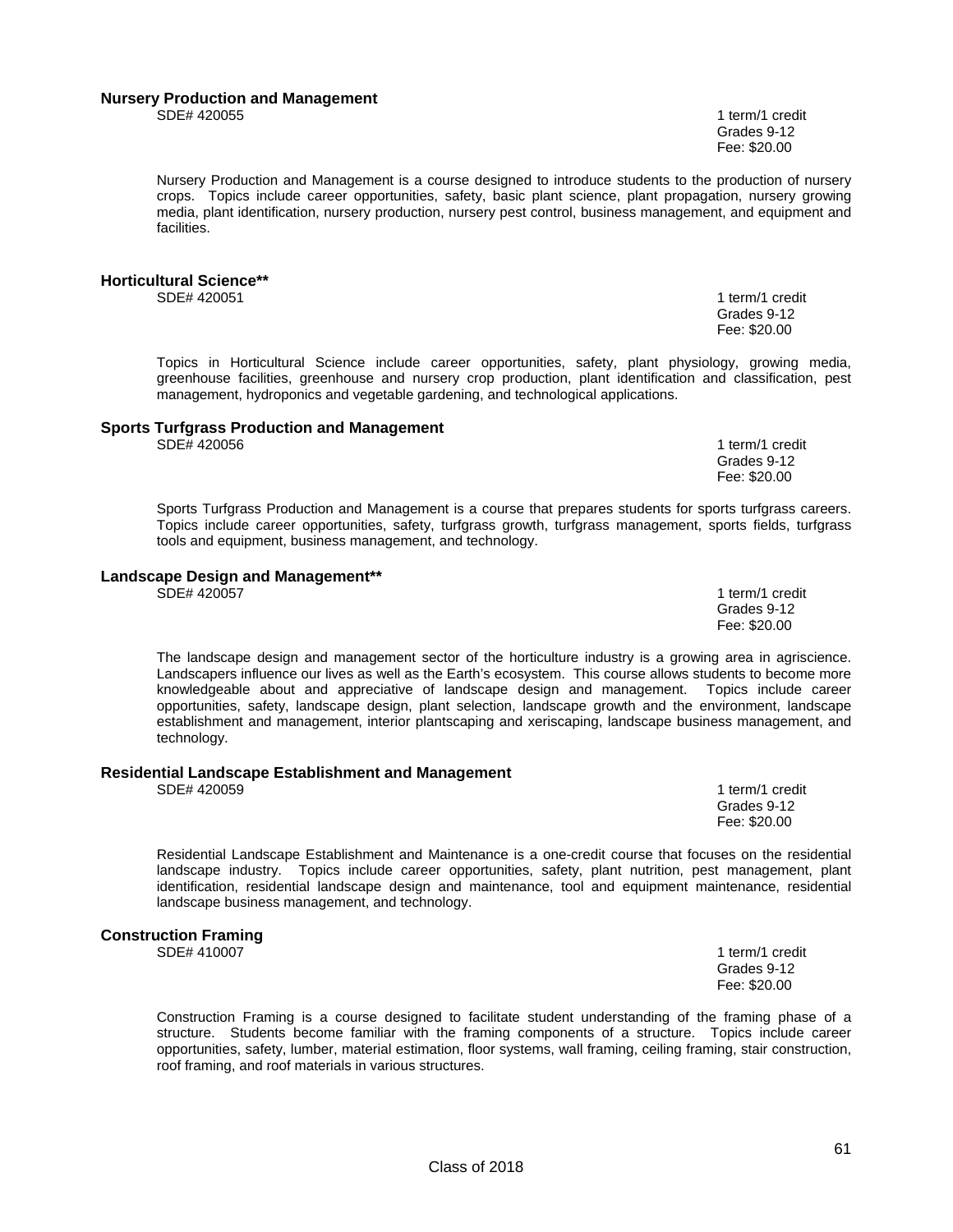### **Residential and Commercial Power Equipment**

Residential and Commercial Power Equipment is a course designed to prepare students for entry-level employment or advanced training in the power mechanics field. Topics include career opportunities, safety, lawn and garden chassis, chain saw, string trimmer, tillers, generators, pumps, Environmental Protection Agency (EPA) pollution controls, electrical systems, and repairing electrical systems on power equipment.

# **Power Equipment Technology**<br>SDE# 410002

A one-credit course designed to prepare students for entry-level employment or advanced training in the power mechanics field. Emphasis is placed on hydraulics, pneumatics, drive trains, control systems, starters, and preventive maintenance.

#### **Intro to Metal Fabrication**

SDE# 420012 1 term/1 credit

A one credit course that provides students with opportunities to examine safety and technical information in metal fabrication and additional opportunities to participate in hands-on activities in the laboratory. Specific content standards to be included in each course are indicated in the Course of Study Chart.

# **Two- and Four-Stroke Engines**

 Two- and Four-Stroke Engines is a course designed to prepare students for entry-level employment or advanced training in the power mechanics field. Topics include career opportunities, safety, tools, four stroke cycle engines, two-stroke cycle engines, cooling systems, preventive maintenance, engine overhaul, and exhaust systems.

### **BUSINESS, MANAGEMENT, ADMINISTRATION AND FINANCE**

The Business, Management, and Administration cluster prepares students with the fundamental knowledge and skills for careers in planning, organizing, directing, and evaluating business functions essential to efficient and productive business operations. Instruction is flexible and focuses on quality performance in the skill areas of organization, time management, customer service, and communication. In addition, students learn ways in which technology, globalization, and regulatory issues affect the day-to-day operation of businesses. Information is also provided regarding possible credentialing or certification. Future Business Leaders of America-Phi Beta Lambda (FBLA-PBL), the Association for Marketing Students (DECA), and SkillsUSA are co curricular components of this cluster. These student organizations enhance classroom instruction, develop leadership skills, and provide opportunities for professional growth and service.

| mondonon, do renep redderemp enmo, dina provide eppertannice for prefecencial grown dina corritori                                                                                         |                                                                                                                                                                                                       |                                                                                                                                                                |                                                                                                                                                        |  |  |
|--------------------------------------------------------------------------------------------------------------------------------------------------------------------------------------------|-------------------------------------------------------------------------------------------------------------------------------------------------------------------------------------------------------|----------------------------------------------------------------------------------------------------------------------------------------------------------------|--------------------------------------------------------------------------------------------------------------------------------------------------------|--|--|
| <b>Banking Services</b>                                                                                                                                                                    | Accounting                                                                                                                                                                                            | <b>Corporate and General</b>                                                                                                                                   | <b>Business Information</b>                                                                                                                            |  |  |
|                                                                                                                                                                                            |                                                                                                                                                                                                       | Management                                                                                                                                                     | Technology                                                                                                                                             |  |  |
| • Business Technology<br>Applications<br>• Business Essentials<br>$\bullet$ Commerce<br>Communications<br>• Business Finance<br>• Banking and Financial<br><b>Services</b><br>• Accounting | <b>Business Technology</b><br>Applications<br><b>Business Essentials</b><br>Commerce<br>Communications<br><b>Business Finance</b><br>Accounting<br>Advanced Accounting<br><b>Financial Management</b> | <b>Business Technology</b><br>٠<br>Applications<br><b>Business Essentials</b><br>$\bullet$<br>Commerce<br>Communications<br>Accounting<br>٠<br>Law and Society | <b>Business Technology</b><br>Applications<br><b>Business Essentials</b><br><b>Business Technology</b><br>Applications - Advanced<br>Multimedia Design |  |  |
| • Advanced Accounting                                                                                                                                                                      |                                                                                                                                                                                                       |                                                                                                                                                                |                                                                                                                                                        |  |  |

1 term/1 credit<br>Grades 9-12 Grades 9-12 Fee: \$20.00

 Grades 9-12 Fee: \$20.00

1 term/1 credit Grades 9-12 Fee: \$20.00

SDE# 410022 1 term/1 credit **Canadian Constitution Constitution Constitution Constitution Constitution Constitution Constitution Constitution** Fee: \$20.00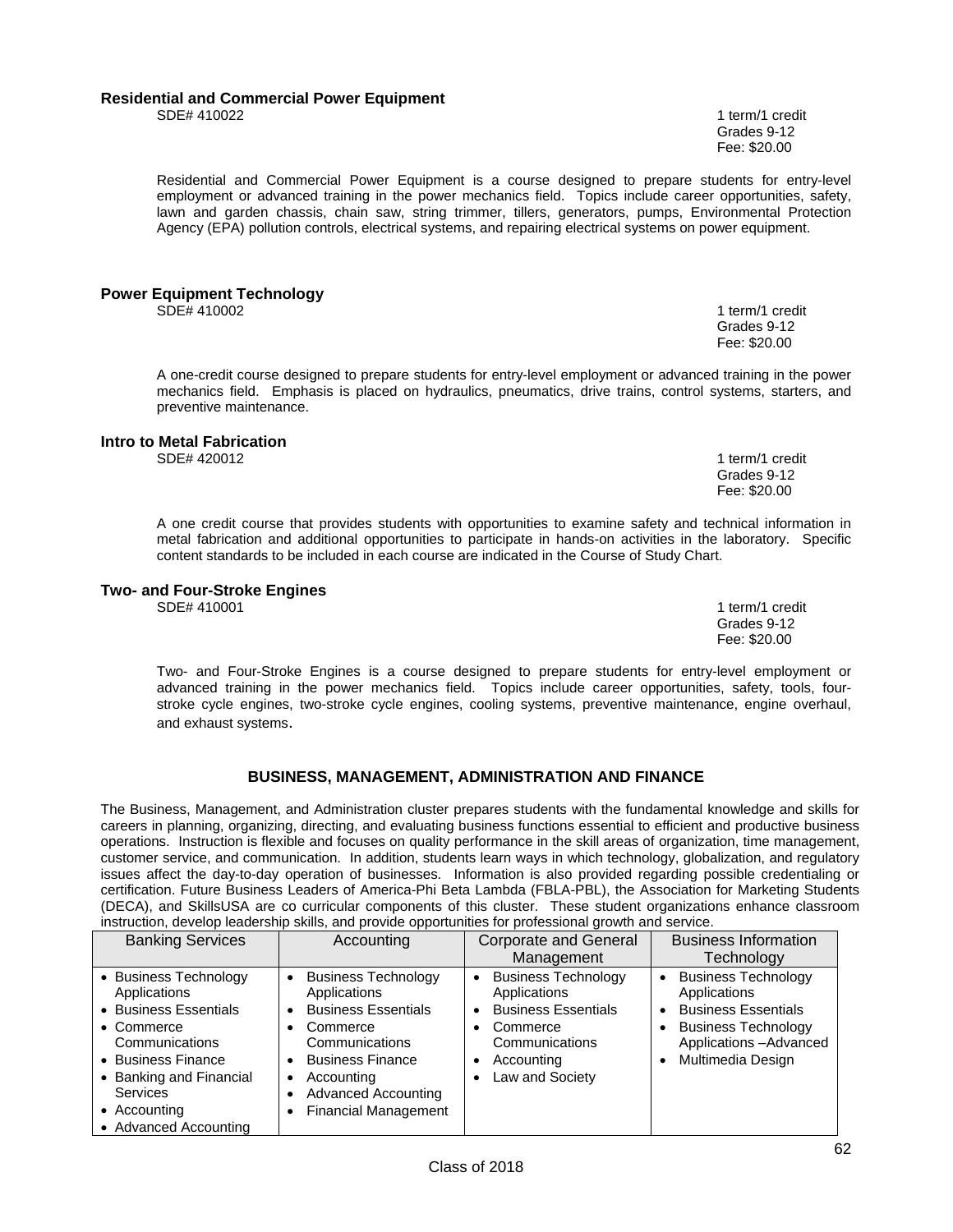#### **Business Technology Applications\*\***

SDE# 450006aa 1 term/1 credit 1 term/2 credit 1 term/2 credit 1 term/2 credit 1 term/2 credit 1 term/2 credit

Business Technology Applications is a foundation course designed to assist students in developing technological proficiencies in word processing, spreadsheets, databases, presentations, communications, internet use, ethics, and careers using technology applications. Simulations and projects promoting teamwork, leadership, and workplace skills offer further opportunities for applications of knowledge and skills.

# **Business Technology Applications—Advanced\*\***

| The prerequisite: Business Technology Applications or Computer Applications | Grades 9-12  |
|-----------------------------------------------------------------------------|--------------|
|                                                                             | Fee: \$20.00 |

Business Technology Applications—Advanced is a course that provides students with project-based applications of concepts learned in Business Technology Applications or Business Essentials. Personal computing and business skills are integrated throughout the course as students use a variety of software applications to produce and prepare documents for publication and learn how to select appropriate software for generating information. A major emphasis is placed on guiding students through real-world experiences to aid in the school-to-career transition.

#### **Business Essentials\*\***

SDE# 450007 1 term/1 credit

 Grades 9-12 Fee: \$20.00

Business Essentials is a foundation course. Students develop an understanding of how academic skills in mathematics, economics, and written and oral communications are integral components of success in commerce and information technology careers. Students examine current events to determine their impact on business and industry; legal and ethical behavior; acquire knowledge of safe and secure environmental controls to enhance productivity; determine how resources are managed to achieve company goals; and identify employability and personal skills needed to obtain a career and be successful in the workplace. As students learn about different types of business ownership, they interpret industry laws and regulations to ensure compliance, identify principles of business management, and analyze business practices to determine ethical and social responsibilities.

#### **Information Technology Fundamentals**

SDE# 520005 1 term/1 credit Grades 9-12 Fee: \$20.00

Information Technology Fundamentals is a course designed to provide students the basic understanding in software and hardware installation, troubleshooting/maintenance, career opportunities and network basics.

 Grades 9-12 Fee: \$20.00

#### **Computer Management and Support**

SDE# 410019 1 term/1 credit

Computer Management and Support is a course that provides students knowledge with operating systems, computer hardware, network architecture, and career opportunities as they relate to various computer operating system platforms.

Grades 9-12 Fee: \$20.00

1 term/1 credit

SDE# 450001aa 0.5 term/0.5 credit Fee: \$10.00

63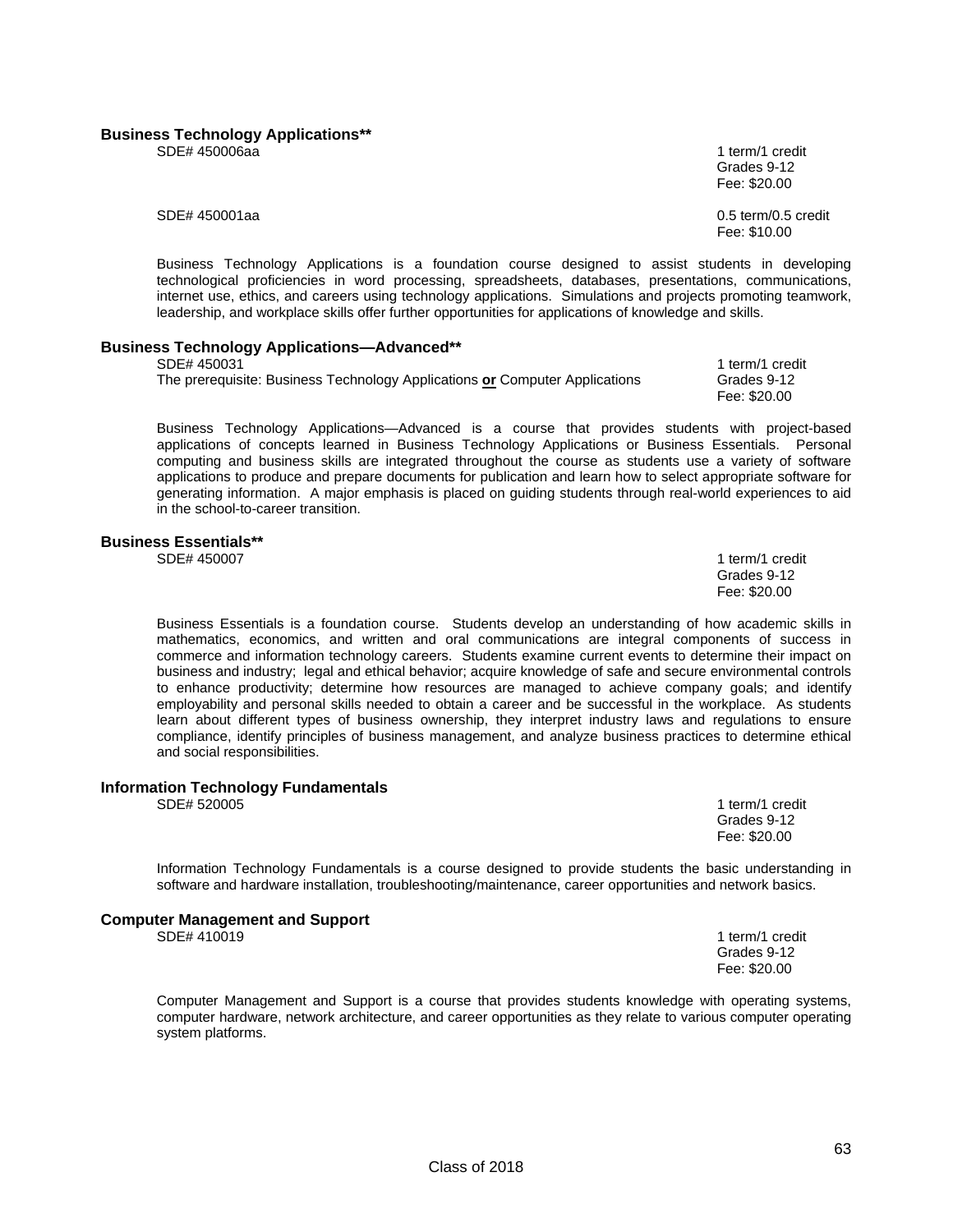#### **Information Technology Support and Service**

SDE# 410018 1 term/1 credit Grades 9-12 Fee: \$20.00

Information Technology Support and Service is a course designed to provide students with the principles of customer service, troubleshooting, system design and upgrading, ethics, career opportunities and computer basics.

# **Entrepreneurship**<br>SDE# 400017

1 term/1 credit Grades 9-12 Fee: \$20.00

Entrepreneurship is a course designed to provide students with the skills needed to effectively organize, develop, create, and manage a business. This course includes business management and entrepreneurship, communication and interpersonal skills, economics, and professional development foundations. Instructional strategies may include the development of a business plan, a school-based enterprise, computer and technology applications, real and simulated occupational experiences, or projects related to business ownership.

#### **Accounting**\*\*

SDE# 470012aa 1 term/1 credit

Accounting is a course designed to help students understand the basic principles of the accounting cycle. This course provides a comprehensive introduction to basic financial accounting, including analyzing and recording business transactions, preparing and interpreting financial statements, demonstrating generally accepted accounting principles, and performing banking and payroll activities.

 Grades 9-12 Fee: \$20.00

# **Law in Society**

 SDE# 410023 1 term/1 credit Grades 9-12 Fee: \$20.00 SDE# 450011 0.5 term/0.5 credit Fee: \$10.00

Law in Society is a course designed to acquaint students with the basic legal principles common to business and personal activities. This course is an overview of criminal, civil, contract, and consumer law. Topics include evaluating contracts, purchasing appropriate insurance, interpreting state and federal criminal law, and representing other businesses as employee or contractor.

# **Marketing Principles**

1 term/1 credit<br>Grades 9-12 Grades 9-12 Fee: \$20.00

Marketing Principles is a course designed to provide students with an overview of in-depth marketing concepts. Students develop a foundational knowledge of marketing and its functions, including marketing information management, pricing, product and service management, entrepreneurship, and promotion and selling. Students examine the need for sales and marketing strategies. Students practice customer relationship skills, ethics, technology applications, and communicating in the workplace.

**Multimedia Design**

1 term/1 credit<br>Grades 9-12 Grades 9-12 Fee: \$20.00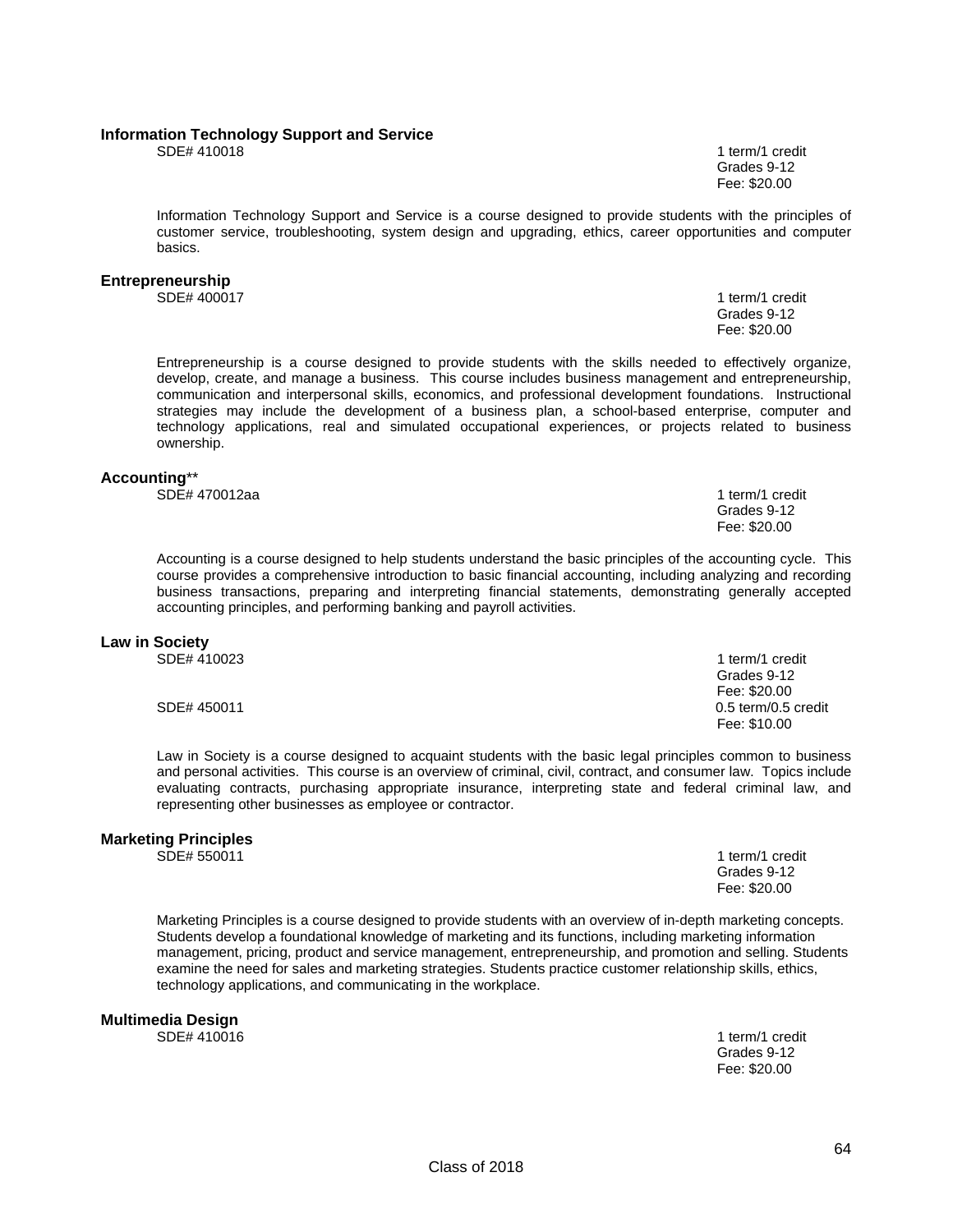Multimedia Design is a course designed to provide students with hands-on skills involving graphic design, digital photography, Web publishing, and digital video production. Students use various hardware peripherals and software for completing documents.

# **Multimedia Publications**

1 term/1 credit Grades 9-12 Fee: \$20.00

Multimedia Publications provides students with the opportunity to utilize digital equipment and multimedia digital imaging software to produce interactive projects and develop publication layouts. Students will use various hardware peripherals as well as the internet for integrating publication skills into projects.

#### **Business Finance**

SDE# 450021 1 term/1 credit Grades 9-12<br>Fee: \$20.00 Fee: \$20.00 SDE# 450022 0.5 term/0.5 credit Fee: \$10.00

Business Finance is a course designed to provide students with an overview of the principles of business finance. The curriculum focuses on major areas of study, including economics, marketing, accounting procedures, and the global financial market. An integral component of the curriculum is the application of decision-making skills that enable students to become more responsible consumers, producers, or business entrepreneurs.

#### **Advanced Accounting**\*\*

| SDE# 470013              | 1 term/1 credit |
|--------------------------|-----------------|
| Prerequisite: Accounting | Grades 10-12    |
|                          | Fee: \$20.00    |

Advanced Accounting is a course designed to provide students with an increased emphasis on accounting principles and techniques for solving business problems and making financial decisions. This course includes adjusting inventory control systems; applying accounting procedures for revenues, expenses, and loans; and enhancing accounting skills.

# **Financial Management**

1 term/1 credit Grades 9-12 Fee: \$20.00

Financial Management is a course designed to provide students with an overview of financial and investment planning procedures. Students interpret financial data to develop short- and long-term budgetary plans, produce accurate reports, and make informed business decisions. Students develop product knowledge related to financial and investment planning by examining characteristics for distinguishing among stocks, bonds, and commodities and between insurance and annuity products.

# **Banking and Financial Services**

1 term/1 credit<br>Grades 9-12 Grades 9-12 Fee: \$20.00

Banking and Financial Services is a course designed to help students develop skills related to banking and related services as they process customer transactions, maintain cash drawer, process documents, and respond to customer requests to provide other customer services. Students employ technical skills to perform data processing functions as well as to perform new account functions. Applicable skills are utilized by practicing lending functions, including aiding the customer in determining the best loan alternative, processing the customer's application to include appropriate information, and processing the loan to complete transactions.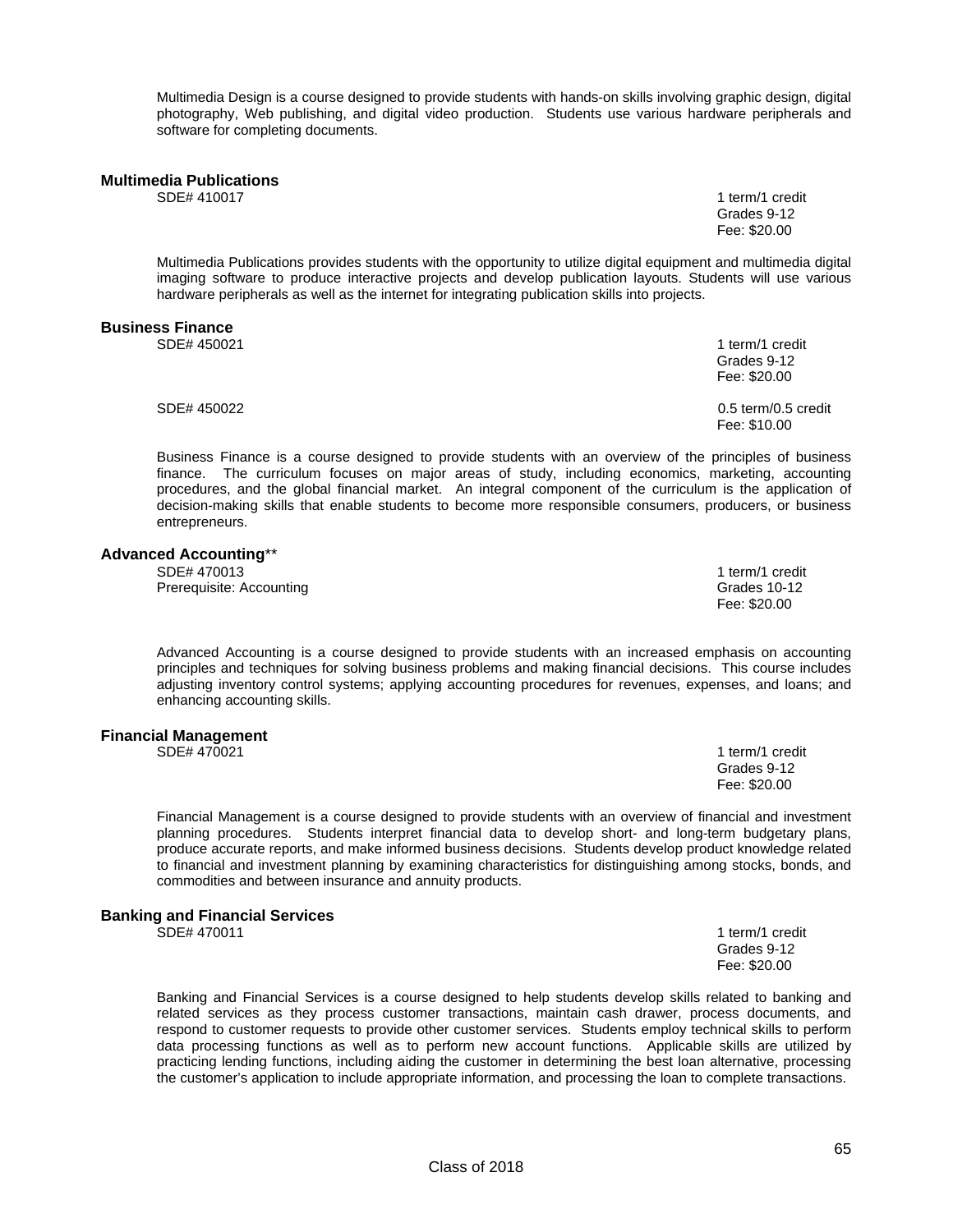### **Commerce Communication**

SDE# 410026 1 term/1 credit Prerequisite: Business Essentials or Business Technology Applications Grades 10-12

Fee: \$20.00

Commerce Communication is a course that deals with the operation and management of advertising and promotion functions within the marketing system. Students learn how to utilize standard processes to move, store, locate, and transfer ownership of goods and services. Students also learn how to disseminate information about products and services of a company to achieve a desired outcome. Students develop an advertising plan, utilize various forms of publicity to promote a product or service, exhibit an understanding of ethical behavior when promoting a product or service, and use appropriate terminology to exhibit a clear and concise understanding of promotion to market a product or service.

### **HOSPITALITY AND TOURISM (Offered at Gulf Shores High School Only)**

The Hospitality and Tourism classrooms and laboratories provide safe and innovative settings for student exploration and assessment. These settings provide structured and stimulating environments designed to meet students' emerging needs. Students choosing a pathway in the Hospitality and Tourism cluster obtain knowledge about the hospitality and tourism industries from challenging curricula, acquire technological expertise required in the field, and participate in daily tasks that utilize the skills mandatory for hospitality and tourism professionals. Students choosing to enter one of the pathways should be able to comprehend course materials and complete laboratory work, projects, and assignments related to the Hospitality and Tourism cluster.

An integral part of the instructional program within the cluster is Family, Career, and Community Leaders of America (FCCLA), the student organization for all pathways within the cluster. FCCLA members learn leadership skills, develop critical-thinking skills, and gain career preparation skills through participation in state and national programs such as community service and competitive Students Taking Action with Recognition (STAR) events.

| Restaurants and Food and Beverage Services |                    |  |  |
|--------------------------------------------|--------------------|--|--|
| • Hospitality and                          | • Culinary Arts I  |  |  |
| <b>Tourism</b>                             | • Culinary Arts II |  |  |
| • Chemistry of Food                        |                    |  |  |
| • Food and Nutrition                       |                    |  |  |

### **Hospitality and Tourism**

SDE# 500011 1 term/1 credit

 Grades 9-12 Fee: \$35.00

The Hospitality and Tourism course is the prerequisite for all pathways included in the Hospitality and Tourism cluster. Major topics include introduction to hospitality and tourism, recreation, travel and tourism, lodging, restaurants and food and beverage services, safety and sanitation, customer relations, and quality services. The required school-based laboratory for the Hospitality and Tourism cluster is a commercial food service kitchen with a food serving and dining area. School-based laboratory experiences are essential for students to develop skills in the hospitality and tourism industry.

# **Chemistry of Food**

1 term/1 credit Grades 9-12 Fee: \$20.00

Chemistry of Food is a course that provides an in-depth study of the application of science principles to scientific investigation of the production, processing, preparation, evaluation, and utilization of food. The course utilizes the scientific method to study scientific concepts and theories in the context of nutrition and foods. Students are expected to achieve academic standards and competencies from chemistry, biochemistry, biology, and some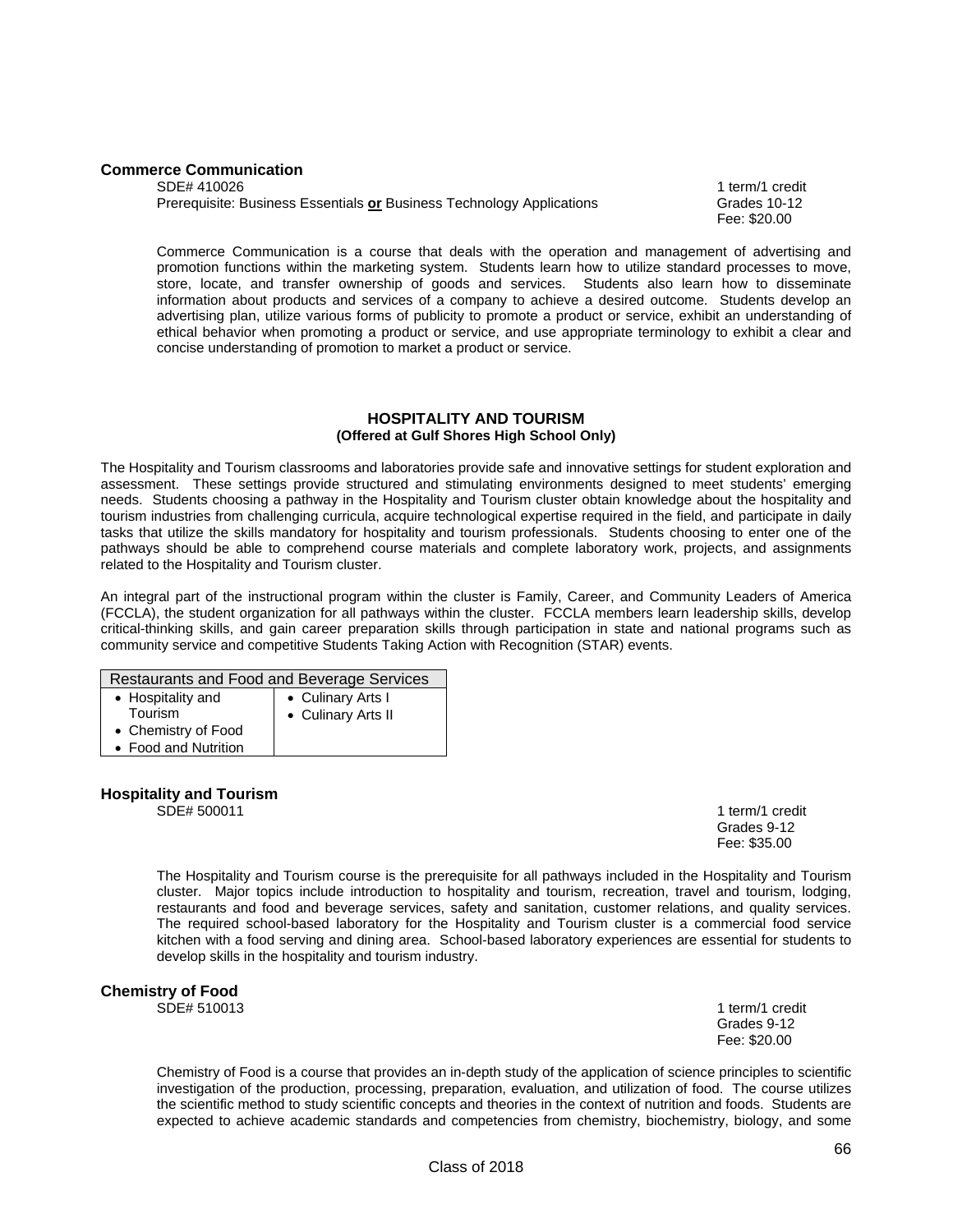physics at the analysis, synthesis, and evaluation levels in this specialized area of study. Students develop critical reasoning and mathematical and writing skills through a variety of higher-level learning strategies and laboratory experiments that require measuring, recording, graphing, and analyzing data; predicting and evaluating laboratory results; and writing laboratory reports. The course highlights nutrition concepts and explores the various relationships between food science and nutrition.

# **Food and Nutrition**

1 term/1 credit Grades 9-12 Fee: \$20.00

Topics include the impact of daily nutrition and wellness practices on long-term health and wellness; physical, social, and psychological aspects of healthy nutrition and wellness choices; selection and preparation of nutritious meals and snacks based on USDA Dietary Guidelines, including the Food Guide Pyramid; safety, sanitation, storage, and recycling processes and issues associated with nutrition and wellness; impacts of science and technology on nutrition and wellness issues; and nutrition and wellness career paths.

### **Culinary Arts I**

SDE# 500012 1 term/1 credit<br>The prerequisite: Hospitality and Tourism example and the state of the states of the Strades 10-12 The prerequisite: Hospitality and Tourism Grades 10-1<br>Fee: \$35.00

Fee: \$35.00

Culinary I introduces students to basic food production, management, and service activities in both the backand- front-of-the- house. Emphasis is placed on sanitation, safety, and basic food preparation. Skills in mathematics, science, and communication are reinforced in this course. The required school-based laboratory for the Hospitality and Tourism cluster is a commercial food service kitchen with a food serving and dining area. School-based laboratory experiences are essential for students to develop skills in the hospitality and tourism industry.

### **Culinary Arts II**

SDE# 500013 1 term/1 credit The prerequisite: Culinary I

Fee: \$35.00

Culinary II provides advanced experiences in food production, management, and service. Topics include food service operations, advanced food production, and professionalism. Skills in mathematics, communication, creative thinking, and entrepreneurship are reinforced in this course. The required school-based laboratory for the Hospitality and Tourism cluster is a commercial food service kitchen with a food serving and dining area.

### **HUMAN SERVICES**

Students interested in this cluster should be able to comprehend course materials and complete laboratory work, projects, and assignments related to the Human Services cluster. Students obtain knowledge about family studies and consumer services from challenging curricula, acquire technological expertise required in the field, and participate in daily tasks and skills mandatory for human service professionals. The Human Services cluster classroom and required laboratories provide safe and innovative settings for student exploration and mastery of required course content.

An integral part of the instructional program within the cluster is Family, Career, and Community Leaders of America (FCCLA), the student organization for all pathways in the cluster except for the Personal Care Services pathway (Cosmetology). Students participating in the Personal Care Services pathway are members of SkillsUSA. Members learn leadership skills, develop critical-thinking skills, and gain career preparation skills through participation in state and national programs such as community service and competitive events.

| Food Wellness, and      | <b>Family Studies and</b> | <b>Personal Care</b>    | Fashion                            | <b>Interior Design</b> |
|-------------------------|---------------------------|-------------------------|------------------------------------|------------------------|
| <b>Dietetics</b>        | <b>Community Services</b> |                         |                                    |                        |
| • Family And            | • Family And              | • Family And            | <b>Family And</b>                  | • Family And           |
| <b>Consumer Science</b> | <b>Consumer Science</b>   | <b>Consumer Science</b> | Consumer                           | Consumer               |
| • Food and Nutrition    | • Family Wellness         | • Introduction to       | Science                            | Science                |
| • Family Wellness       | • Parenting               | Cosmetology             | Fashion<br>٠                       | • Housing              |
| • Person Finance        | • Personal Finance        | • Hair Coloring         | Personal                           | • Personal             |
| • Chemistry of Food     | • Family Studies and      | • Chemical Services     | Finance                            | Finance                |
| • Dietetics             | <b>Community Service</b>  | • Salon Practices       | <b>Fashion Design</b><br>$\bullet$ | • Interior Design I    |
| • Career Pathways       | • Family Studies and      | and Management          | Fashion<br>٠                       | • Interior Design      |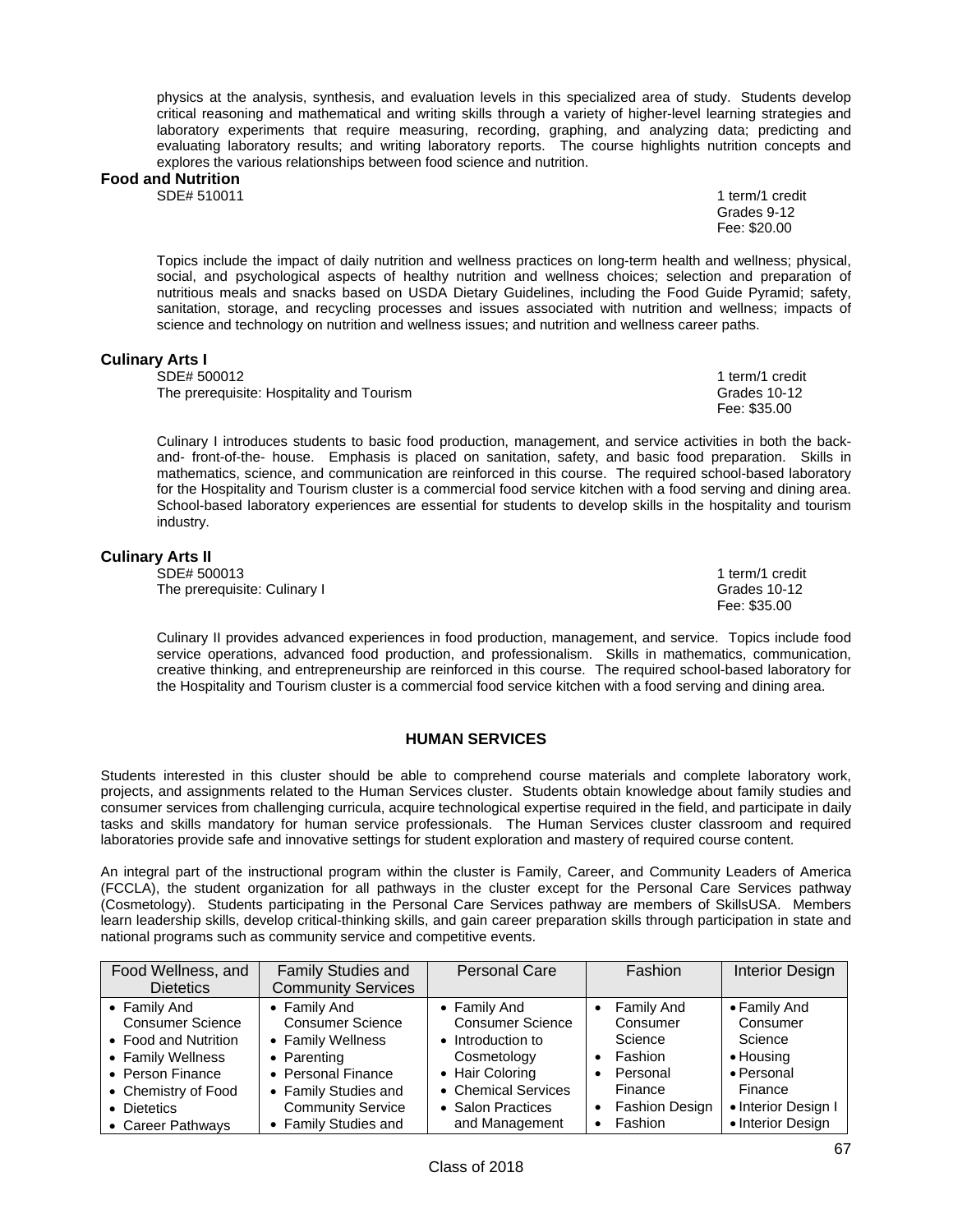| Project                                            | <b>Community Service II</b> | • Introduction to Nail<br>Care and<br>Applications<br>• State Board<br>Practicum | Merchandising |                 |
|----------------------------------------------------|-----------------------------|----------------------------------------------------------------------------------|---------------|-----------------|
| <b>Family and Consumer Sciences</b><br>SDE# 510004 |                             |                                                                                  |               | 1 term/1 credit |

 Grades 9-12 Fee: \$20.00

1 term/1 credit

Family and Consumer Science is a course that is designed to assist students in recognizing the importance of the family. Course content provides opportunities for students to explore characteristics of strong families; family customs and traditions; healthy relationships; marriage readiness; parenting issues; consumer behavior; clothing, housing, and food needs throughout the lifespan. Assessing the effects of technology and career options related to family and consumer sciences and human services.

# **Parenting**<br>**SDE# 510023**

|             | Grades 9-12<br>Fee: \$20.00         |
|-------------|-------------------------------------|
| SDE# 510024 | 0.5 term/0.5 credit<br>Fee: \$10.00 |

The Parenting course allows students to focus on parenting roles and responsibilities. Course content provides opportunities for students to explore family structures and stages of the family life cycle; roles and responsibilities of parents across the life span; factors influencing the decision to become a parent; preparation for parenthood; birth defects; challenges of teen pregnancy and parenthood; signs and changes in pregnancy; prenatal development, labor, and delivery; stages of child development; children with exceptionalities; meeting physical, health, and safety needs of children and adolescents; positive parent-child relations; guidance and discipline of children and adolescents; sources of parenting information, support, and assistance; technology impacting parenting; and career opportunities related to parenting.

#### **Family Wellness**

SDE# 410012 0.5 term/0.5 credit Grades 9-12 Fee: \$10.00

Family Wellness is a course is designed for students interested in health issues that impact individuals, families, and communities. Course content provides opportunities for students to explore family health throughout the stages of the life span. Topics include personal and family health goals; health promotion; health risks; communication skills needed in healthy relationships; consumerism; advocacy; mental and emotional health; relationship between nutrition and health; emergency care, first-aid, and home safety; disease prevention; chronic health issues; substance abuse; technology used in health services; and careers related to individual and family health and wellness.

### **Fashion**

SDE# 510041 1 term/1 credit<br>
Grades 9-12 Grades 9-12 Fee: \$20.00 SDE# 510042 0.5 term/0.5 credit Fee: \$10.00

The Fashion course introduces students to the selection and care of clothing and accessories for individuals and families. Course content provides opportunities for students to explore factors that influence apparel choice, apparel history, current fashion trends, proper care and maintenance of apparel, laws and legislation regarding the apparel industry, apparel design, apparel repair and construction, wardrobe planning, technology in the apparel and textiles industry, and career options in the apparel and textile industries.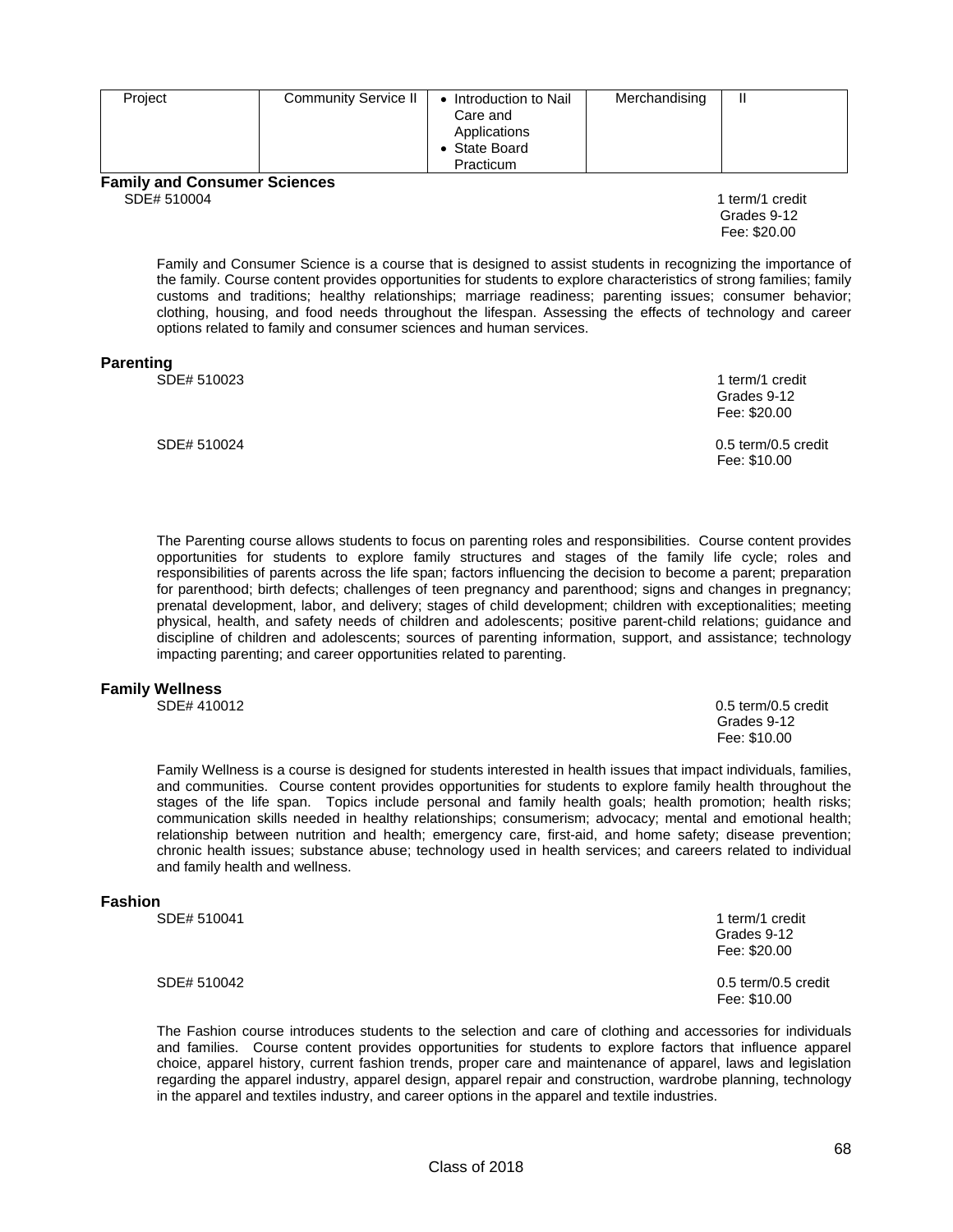**Housing** 

1 term/1 credit Grades 9-12 Fee: \$20.00

SDE# 510052 0.5 term/0.5 credit Fee: \$10.00

The Housing course introduces students to the selection and planning of living environments to meet the needs and wants of individuals and families across the life span. Course content provides opportunities for students to explore housing options, architectural styles of housing, factors that influence housing selection, housing legislation and regulations, ownership options, home construction and repairs, home furnishings and accessories, home maintenance, landscape design, home safety, environmental and energy issues, technology, and career options related to the housing industry.

# **Personal Finance**

1 term/1 credit Grades 9-12 Fee: \$20.00

SDE# 400022aa 0.5 term/0.5 credit Fee: \$10.00

The Personal Finance course introduces students to the management of personal and family resources to achieve personal goals and financial literacy. Course content provides opportunities for students to explore consumer behavior, laws and legislation, consumer protection, consumer rights and responsibilities, consumer decision making, advertising and promotional techniques, individual and family money management, banking services, use of credit, income tax, technology, and careers in providing financial services to individuals and families.

#### **Chemistry of Food**

SDE# 510013 1 term/1 credit

Chemistry of Food is a course that provides an in-depth study of the application of science principles to scientific investigation of the production, processing, preparation, evaluation, and utilization of food. The course utilizes the scientific method to study scientific concepts and theories in the context of nutrition and foods. Students are expected to achieve academic standards and competencies from chemistry, biochemistry, biology, and some physics at the analysis, synthesis, and evaluation levels in this specialized area of study. Students develop critical reasoning and mathematical and writing skills through a variety of higher-level learning strategies and laboratory experiments that require measuring, recording, graphing, and analyzing data; predicting and evaluating laboratory results; and writing laboratory reports. The course highlights nutrition concepts and explores the various relationships between food science and nutrition.

Fee: \$20.00

# **Food and Nutrition**

1 term/1 credit Grades 9-12 Fee: \$20.00

Grades 9-12<br>Fee: \$20.00

Topics include the impact of daily nutrition and wellness practices on long-term health and wellness; physical, social, and psychological aspects of healthy nutrition and wellness choices; selection and preparation of nutritious meals and snacks based on USDA Dietary Guidelines, including the Food Guide Pyramid; safety, sanitation, storage, and recycling processes and issues associated with nutrition and wellness; impacts of science and technology on nutrition and wellness issues; and nutrition and wellness career paths.

**Dietetics** 

1 term/1 credit Grades 9-12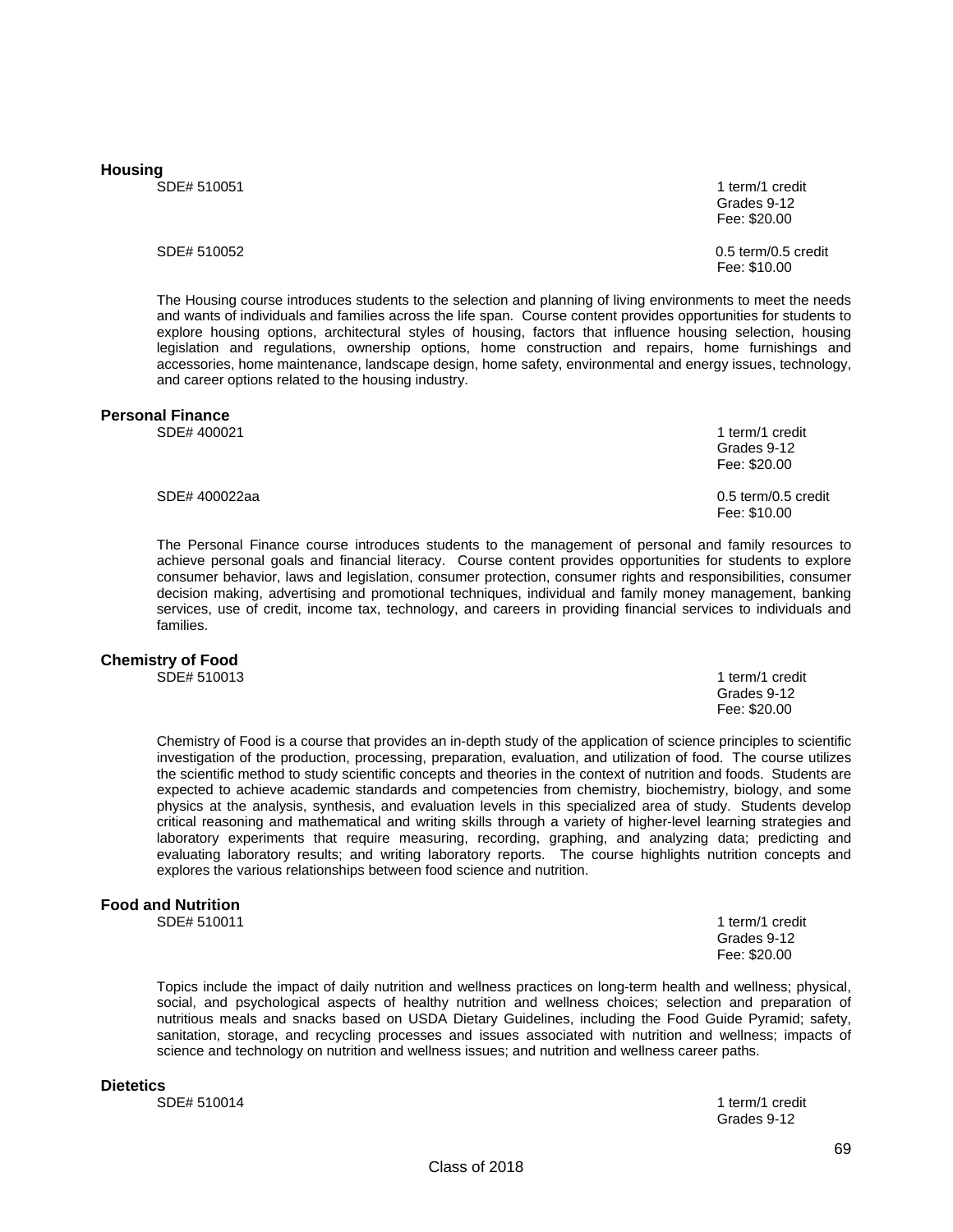Dietetics is a course that provides students with advanced knowledge and skills used in nutrition and dietetics. Major topics include nutrition, meal planning, safety, food science, and professional behavior.

# **Family Studies and Community Services** I

1 term/1 credit<br>Grades 9-12 Grades 9-12 Fee: \$20.00

Family Studies and Community Services I is a course for students interested in acquiring skills for providing service to families and are prepared for a variety of careers related to family and human services. Content standards guide students in discovering how to work with family and human services clients. Course content includes the role and function of individuals engaged in family and human services; career options; educational training; agencies, organizations, and resources; laws and trends in the field; disadvantaging conditions of individuals and families; client's rights, responsibilities, and support services; basic life skills; workplace professionalism; professional associations; confidential record keeping; workplace safety; communication skills; developmental needs of clients; health and wellness management plans; older adults; intergenerational living; services for older adults; crisis intervention and management; coping strategies and stress management; advocacy; abuse and neglect; and technology.

#### **Family Studies and Community Services II**

SDE# 510034 1 term/1 credit

Prerequisite: Family Studies and Community Services I Grades 9-12

Family Studies and Community Services II is a course that includes content that helps students learn ways to determine client needs through the use of assessments and to provide intervention services. The physical, social, emotional, and intellectual stages of clients from infancy to older adults are addressed throughout the course. Additional topics include licensure requirements; age-appropriate activities; curriculum development; hobbies and recreational activities; transitions and life changes of clients; the aging process; assisted living facilities; technology; resources, agencies, and services for clients; disadvantaging conditions; assessments; making informed choices; crisis intervention; and abuse and neglect.

# **Fashion Design**

Fashion Design is a course for students interested in fashion, fashion design, and apparel and textile design technology. Course content provides opportunities for students to explore historic costumes, research current fashion styles and trends, analyze fibers and textiles, design clothing and accessories, utilize technology in fashion design, and explore career options in the apparel and textiles industry.

#### **Fashion Merchandising**

SDE# 410015 1 term/1 credit

Fashion Merchandising is a course for students who are interested in the fashion and retail industry. Course content provides opportunities for students to explore factors related to the retail industry, examine structure and organization of fashion business operations, study merchandising techniques, utilize technology in fashion merchandising, and explore career options in the apparel and textiles industry.

# **Interior Design I**

1 term/1 credit<br>Grades 9-12

Interior Design I is a course that introduces students to the historical aspects and contemporary trends in housing and interior design. Course content provides opportunities for students to explore elements and principles of design; blueprinting; space planning by creating functional, safe, and aesthetic spaces for individuals and families across the life span; furniture style; furniture and accessory selection; technology; and careers in the field of Interior Design.

Fee: \$20.00

1 term/1 credit Grades 9-12 Fee: \$20.00

 Grades 9-12 Fee: \$20.00

 Grades 9-12 Fee: \$20.00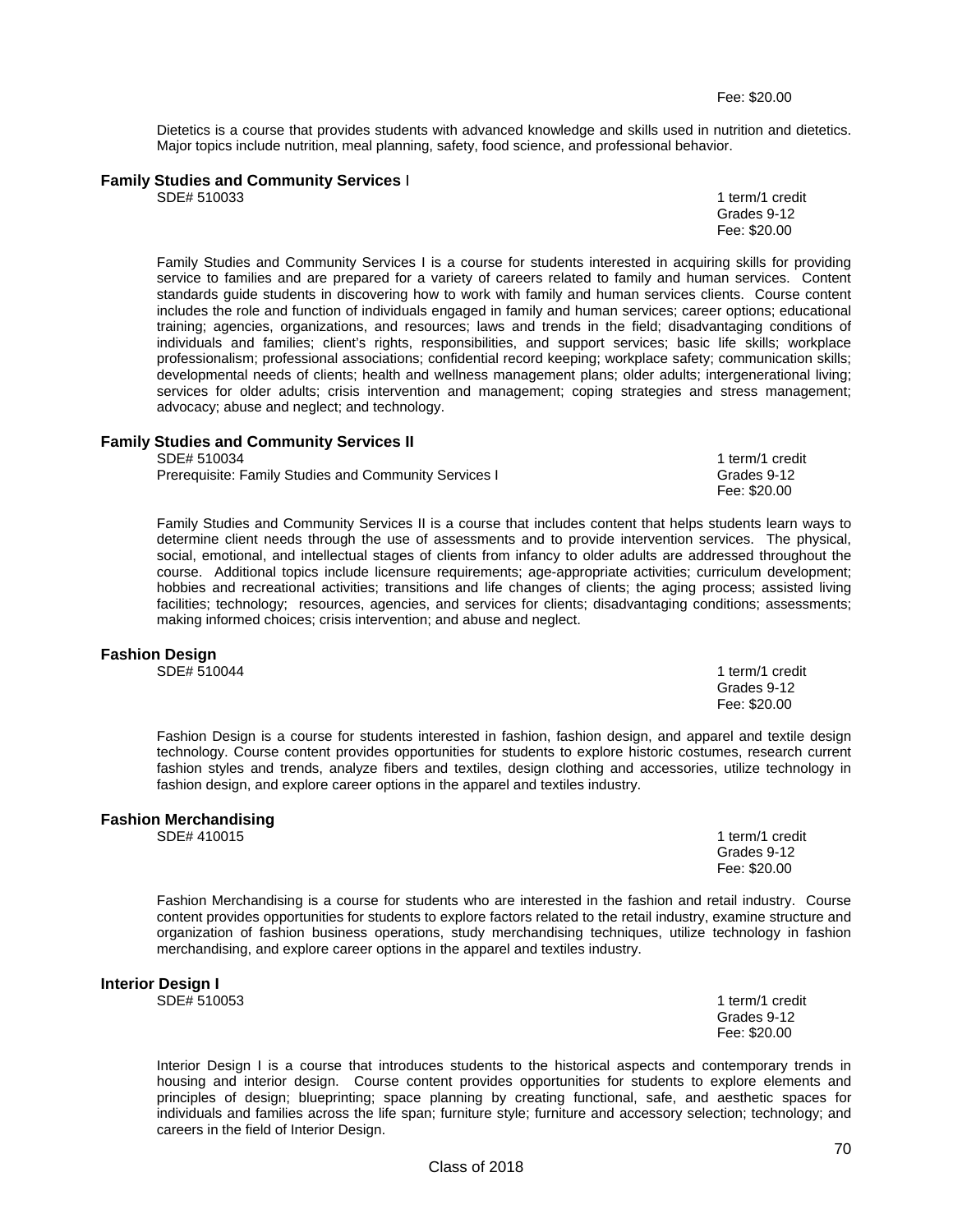#### **Interior Design II**

SDE# 510054 1 term/1 credit Prerequisite: Interior Design I Grades 9-12

Fee: \$20.00

Interior Design II is a course that introduces students to the business practices and procedures of the interior design business. Course content provides opportunities for students to explore design project development, business planning and operations, interior design techniques by applying drawing skills and elements and principles of design, technology, and careers in the field of Interior Design.

# **Senior Career Pathway Project\*\*\*FACS**

Prerequisite: 2 or more CTE courses

1 term/1 credit<br>Grades 10-12 Fee: \$20.00

Senior Career Pathway Project (SCPP) is a capstone course designed for career and technical education students who have completed two or more career and technical education courses. This course allows students to utilize their secondary coursework through an experience that showcases their learning. It provides an opportunity for a student to choose an area of interest, explore that area in-depth, and demonstrate problemsolving, decision-making and independent learning skills. The SCPP contributes to an educational plan of challenging courses and practical experiences that prepare students for the workplace or for pursuing further education.

During the SCPP the student works with his or her coordinating teacher, academic teachers, and with a product or process mentor who has expertise in the student's field of study. At the conclusion of the SCPP, the student presents or demonstrates knowledge gained to an audience consisting of the coordinating teacher, academic teachers, the product or process mentor, peers, and community and business representatives. This course may be eligible for Dual Enrollment College Credit when applied with specific Career Technical Pathway programs.

### **SCIENCE, TECHNOLOGY, ENGINEERING, AND MATHEMATICS (STEM)**

The Science, Technology, Engineering, and Mathematics cluster includes one pathway: Engineering and Technology. The high school engineering courses provide students with the opportunity to gain experience with general engineering design and application as they acquire discipline-specific knowledge that allows them to make informed career choices.

Students in the cluster affiliate with the Technology Student Association (TSA) and SkillsUSA as the co curricular Career and Technical Student Organizations (CTSOs). TSA and SkillsUSA provide opportunities that enhance classroom instruction, help develop leadership skills, and further career development.

The courses listed below should be taken in the following sequence.

### Engineering and Technology

- Foundations of Engineering
- Engineering Applications
- Engineering Research and Design
- Engineering Systems

**Foundations of Engineering**

1 term/1 credit<br>Grades 9-12 Grades 9-12 Fee: \$20.00

Foundations of Engineering is a course designed to offer an overview of the engineering profession and fundamental skills utilized in general engineering. Students investigate various engineering disciplines and related career paths. They develop communication and teamwork skills as well as increase their understanding of basic scientific and mathematical principles used in problem solving through the engineering design process.

# **Engineering Applications**

1 term/1 credit<br>Grades 9-12 Grades 9-12 Fee: \$20.00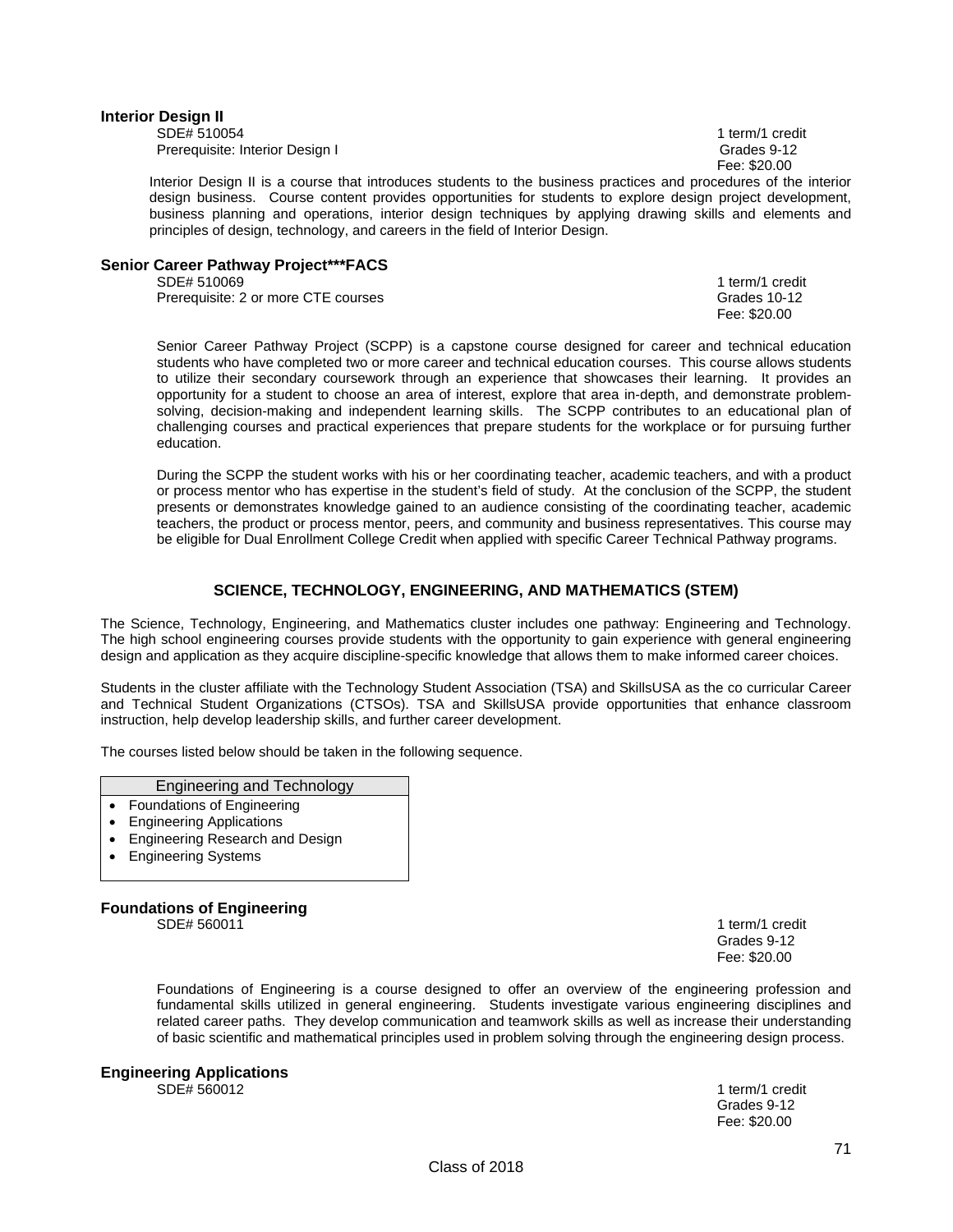Engineering Applications is a course designed to explore the application of engineering principles in various technological areas including construction, transportation, communication, manufacturing, and bioengineering. Students gain knowledge and experience needed to effectively improve processes and systems in each of these areas.

### **Engineering Research and Design**

SDE# 560014 1 term/1credit Grades 11-12 Fee: \$20.00

Engineering Research and Design is a capstone course in the engineering field, recommended for students in Grades 11–12. The course enables students to make an informed career choice through the study and application of mechanical, electrical, and other engineering systems. Students conduct research and design engineering projects to enhance their abilities and expand their interest in the field of engineering. Projects reinforce the application of communication, mathematics, and science. Computer technology applications are utilized extensively in this course to enable students to visualize, model, prototype, solve, and report comprehensive design problems.

#### **Engineering Systems**

SDE# 560013 1 term/1credit Prerequisite: Algebra II Grades 11-12

Fee: \$20.00

Engineering Systems is a course designed to explore systems involved in the engineering research and design process. Topics include fluid, thermal, mechanical, and electrical systems. Students gain knowledge of each type of system and the common interactions among them.

# **WORKFORCE DEVELOPMENT / WORK-BASED LEARNING**

(Formerly Cooperative Education)

Work-based learning (WBL) is an element in education which provides students with the opportunities to be career ready, build career awareness, explore career options, and develops critical thinking skills. The need for appropriate WBL has brought about changes in world economies, the educational system, and has provided an increased focus on the occupational curriculum through rigor, relevance, and relationship to connect school and work. Students should be provided opportunities to receive the necessary skills for employment and/or postsecondary education. Workforce Essentials is not required for regular education students in order to participate in Co-Op. Regular education students must have completed at least one high school Career Tech course and be simultaneously enrolled in a second Career Tech course with their Co-Op course.

Progressive career pathways should be followed in work-based learning programs and provide for preparation and transition to work through Cooperative Education.

Work-based learning programs shall be managed by a Workforce Development Coordinator/Teacher-Coordinator (formerly Cooperative Education Coordinator). The primary duty of the Workforce Development Coordinator is to enrich student learning through school and work-based instruction and ensure that all students meet the entry requirements as outlined in the Alabama Workforce Development Manual.

#### **Workforce Essentials**

SDE # 400016aa 1 term/1 credit 1 term/1 credit 1 term/1 credit 1 term/1 credit 1 term/1 credit

 Grades 9-12 Fee: \$20.00

Workforce Essentials is a course that provides students with higher-level academic and occupational skills that are transferable across jobs and occupational areas. Emphasis is placed on academic foundations for careers; applied technology; career development and employment; entrepreneurship and business economics; social and ethical responsibility, leadership, and teamwork; safety and health; and technical knowledge and skills. Students build on prior knowledge, strengths, interests, and needs that enhance preparation for future employment and continuing education and training. Leadership activities, co-curricular instruction, and opportunities to enhance employability skills are provided through participation in appropriate career and technical student organization affiliations.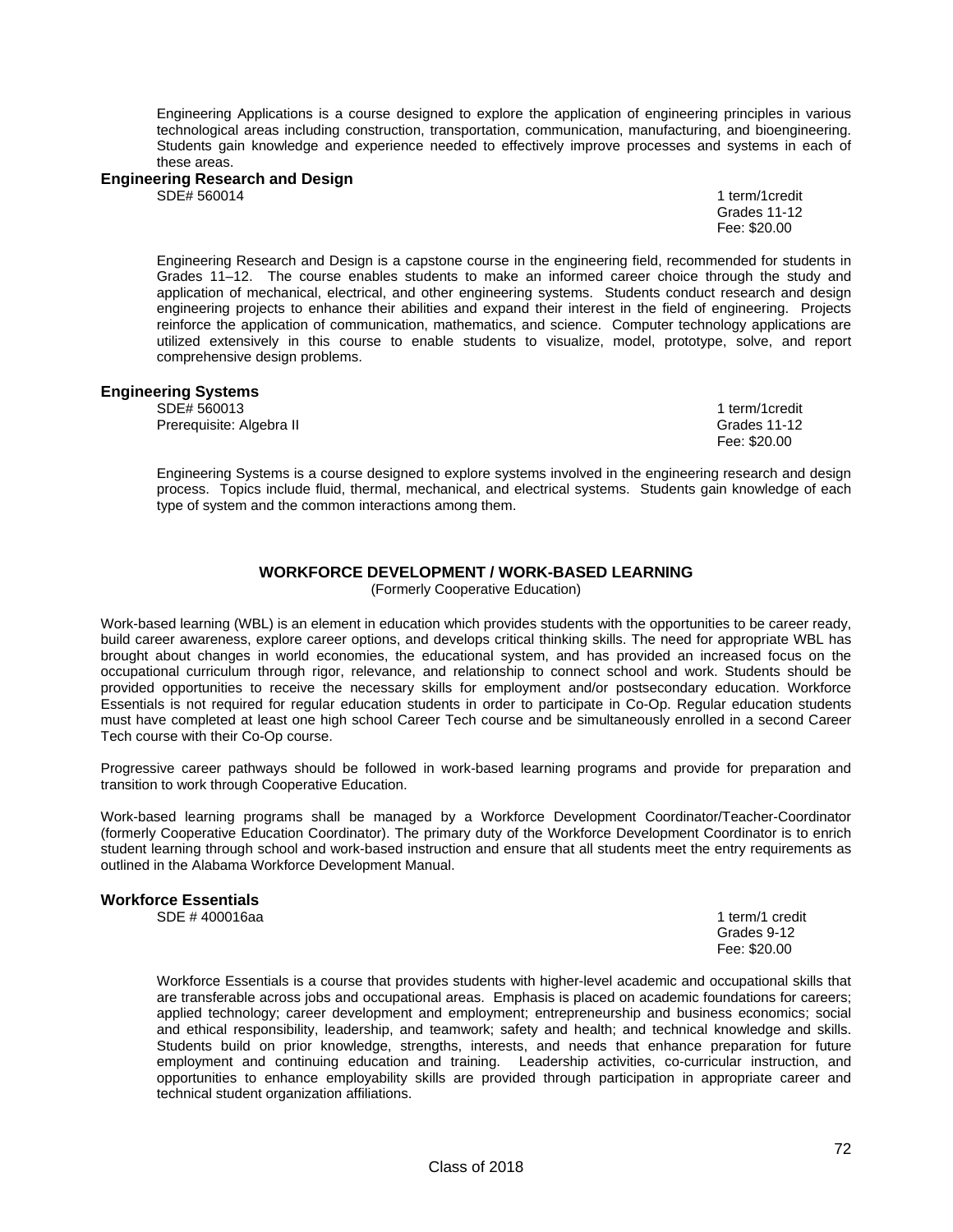### Two career tech courses or, students may be enrolled simultaneously in  $2<sup>nd</sup>$  CT course Fee: \$10.00

**Cooperative Education Seminar/Work-Based Experience I** 

A one-credit work-based experience requiring a minimum of 270 continuous and successful hours of employment (average of 15 hours per week) performed under the supervision of a workplace mentor and the work-based learning/cooperative education coordinator. Students enrolled in work-based experiences are required to participate in Cooperative Education Seminar one class period per week.

### **Cooperative Education Seminar/Work-Based Experience II**

SDE # 400032 1 term/1 credit<br>Prerequisite: 1990 1 term/2 term/2 term/2 term/2 term/2 term/2 term/2 term/2 term/2 term/2 term/2 term/2 term<br>Prerequisite: Prerequisite: Two career tech courses or students may be enrolled simultaneously in  $2^{nd}$  CT course Fee: \$10.00

A one-credit work-based experience requiring a minimum of 270 continuous and successful hours of employment (average of 15 hours per week) performed under the supervision of a workplace mentor and the work-based learning/cooperative education coordinator. Students enrolled in work-based experiences are required to participate in Cooperative Education Seminar one class period per week.

### **THE ACADEMY AT THE FAIRHOPE AIRPORT**

Students in Baldwin County have an opportunity to enroll in technical programs located at the Fairhope Airport. Students interested in taking any of these courses must complete the **Dual Enrollment** application process and be accepted by the post-secondary institution. See your High School counselor for additional information and an application.

### **AVIATION**

### **Aircraft Theory of Flight and Operation**

The purpose of this course is to provide students with knowledge related to the theory of flight and aircraft operation. Students are introduced to various tools, hardware, and materials used to maintain aircraft, including the safe and proper use of tools. Students construct various aircraft models to aid in the transition from theory to application of concepts.

#### **Direct Current**

 SDE# 430058 1 term/1 credit AMT 101 Grades 10-12 Fee: \$20.00

This course is designed to provide students with basic knowledge and skills in the electrical industry. Emphasis is placed on basic circuitry, measuring and calculating electrical quantities, characteristics of resistors, circuit construction, and troubleshooting.

#### **INDUSTRIAL MAINTENANCE**

**Direct Current**  IET 111 Grades 10-12

1 term/1 credit Fee: \$20.00

SDE # 400031 1 term/1 credit Prerequisite: Grades 11-12

SDE# 570012 1 term/1 credit AMT 100 Grades 10-12 Fee: \$20.00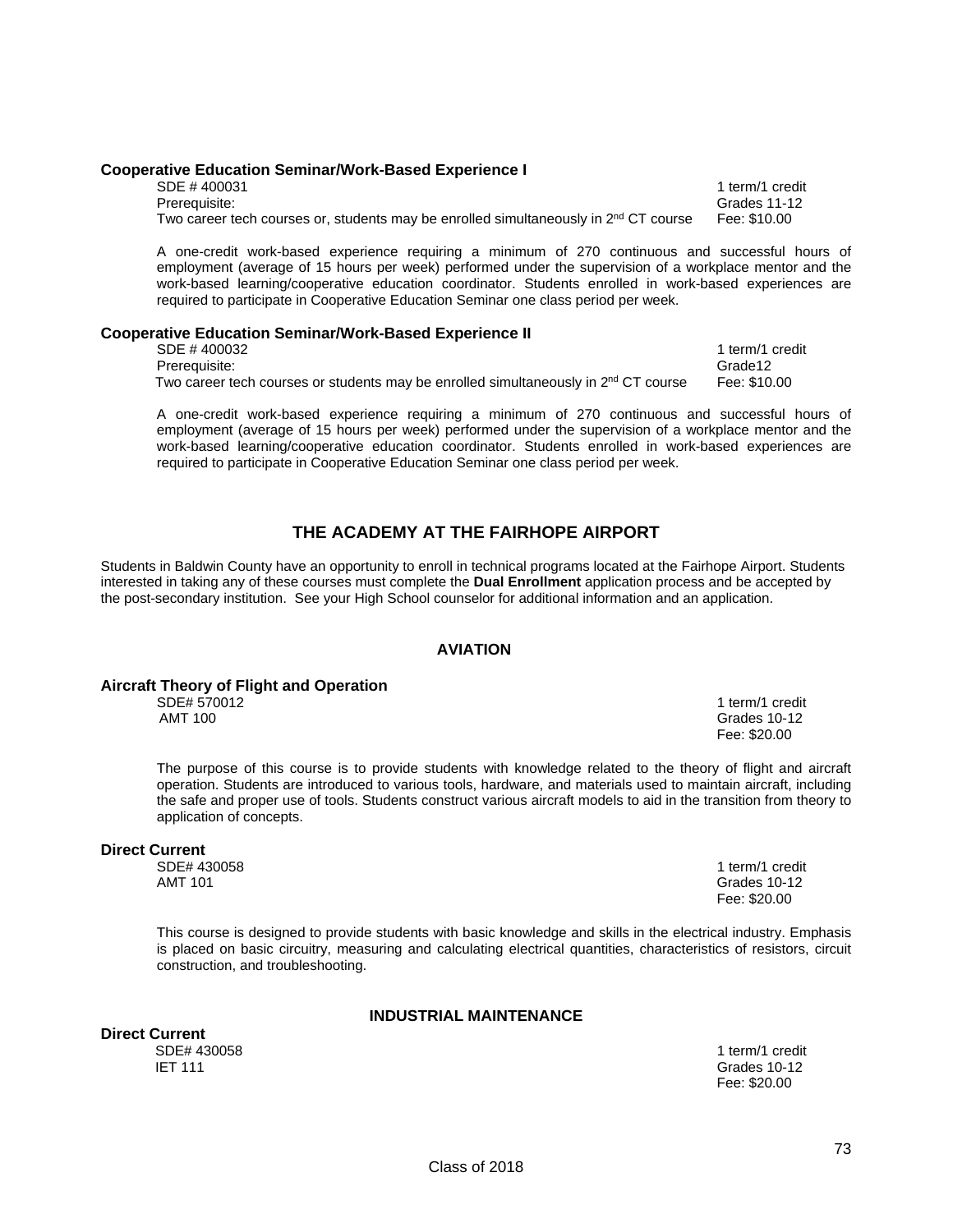This course is designed to provide students with basic knowledge and skills in the electrical industry. Emphasis is placed on basic circuitry, measuring and calculating electrical quantities, characteristics of resistors, circuit construction, and troubleshooting.

**Alternating Current** 

SDE# 430059 1 term/1 credit IET 143 Grades 10-12

This course addresses principles and concepts of magnetism, measuring electrical quantities, calculating electrical quantities using Ohm's law in alternating current circuits, and reactive circuits.

### **Industrial Systems & Maintenance I** 1 term/1 credit

SDE# 540011 Grades 10-12 Prerequisite: Direct Current & Alternating Current

A one-credit course emphasizing job safety and maintenance, oxyfuel equipment, lubrication, introduction to bearings, copper and plastic piping practices, planning space, and technology.

### **Industrial Systems & Maintenance II**

SDE# 540012 1 term/1 credit INT 126 & INT 117 Grades 11-12 Prerequisite: Industrial Systems & Maintenance I Fee: \$20.00

A one-credit course emphasizing job safety, mechanical seals, belt and chain drives, bearing gaskets and packing, pumps, ferrous metal piping practices, piping systems, and couplings.

### **WELDING**

# **Introduction to Welding**

SDE# 430070 1 term/1 credit

This a course that provides students with a fundamental understanding of welding safety, basic shielded mental arc welding, blueprint reading, weld symbols, and identification of shop equipment. Students acquire knowledge for safe operation of shielded metal arc welding processes and oxy-fuel cutting. Upon successful completion of this course, students are able to interpret lines, views, and dimensions of weld joint configurations and weld symbols; identify oxy-fuel cutting equipment and components; determine proper setup of equipment for application; identify safety hazards and welding equipment related to shielded metal arc welding; and make quality welds with E-6010 and E-7018 electrodes in the flat, horizontal, vertical, and overhead positions.

# **Applied Welding I with Plasma Arc Cutting**

This course provides students with instruction regarding safety and terminology in the shielded metal arc welding (SMAW) process, equipment identification, setup and operation of plasma arc equipment, and reading and interpreting detailed drawings. Emphasis is placed on striking and controlling the arc and proper fitting of weld joints. Upon successful completion of this course, students are able to perform fillet welds in the 1-F and 2-F positions with E-6010 and E-7018 electrodes in accordance with the American Welding Society (AWS) D1.1 codes. Students identify safety hazards, gases, and equipment, and practice the operation of manual plasma arc cutting equipment while observing safety precautions.

# **Applied Welding II with Carbon Arc Cutting**

SDE# 430072 1 term/1 credit WDT 180 Grades 10-12 Fee: \$20.00

WDT 108 & WDT 122 Grades 10-12<br>
Fee: \$20.00 Fee: \$20.00

Fee: \$20.00

Fee: \$20.00

1 term/1 credit<br>Grades 10-12 WDT 109 & WDT 123 Grades 10-1<br>
Grades 10-1 Fee: \$20.00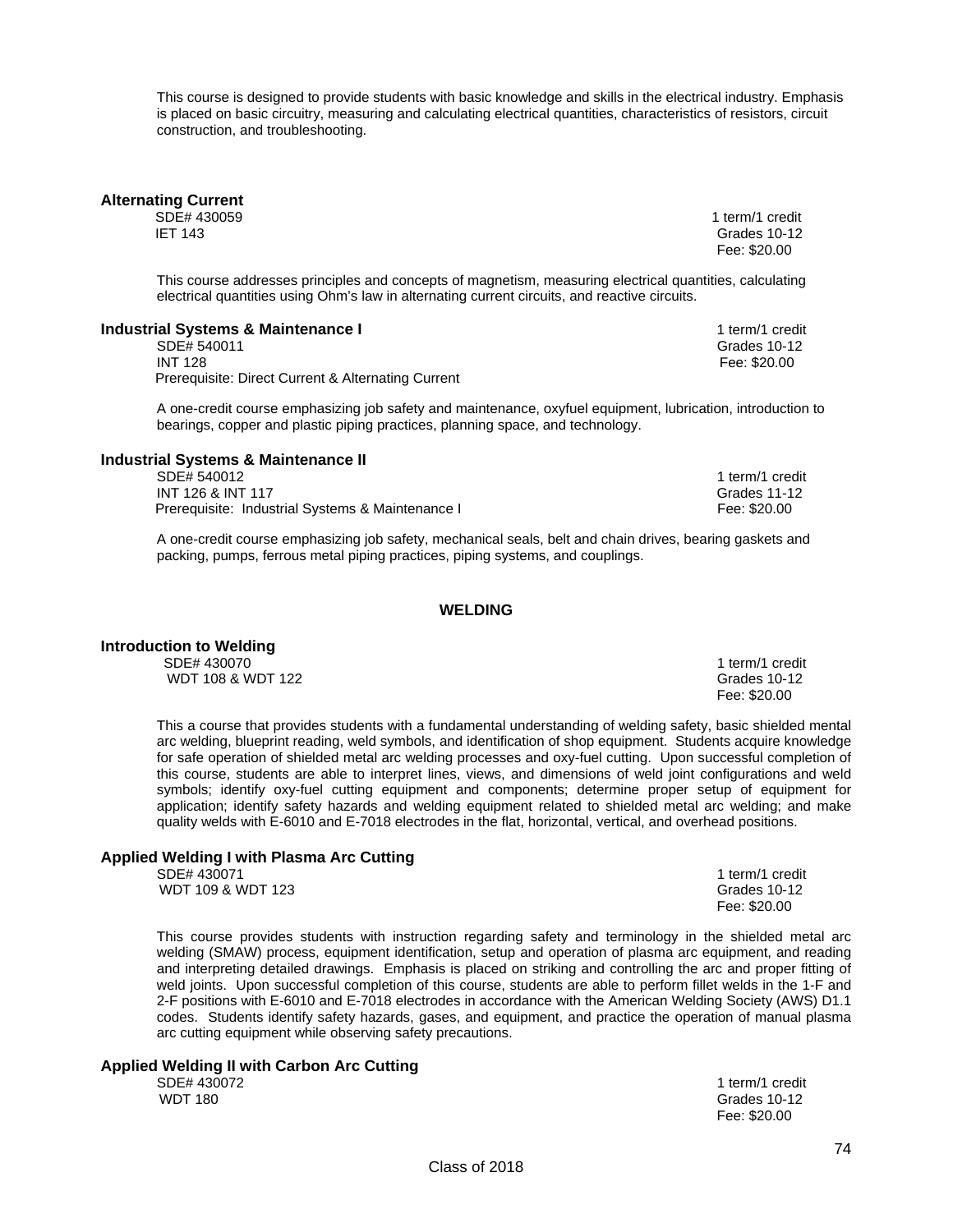This course introduces students to the proper setup and operation of shielded metal arc welding (SMAW) equipment in the vertical, 3-F and overhead, 4-F positions. Emphasis is placed on striking and controlling the arc. Proper setup and operation of manual air carbon and gouging and cutting operations on plain carbon steel are addressed. Upon successful completion of this course, students are able to perform fillet welds in the vertical, 3-F and overhead, (4-F) positions with E-6010 and E-7018 electrodes in accordance with the AWS D1.1 code and produce industry quality cuts with carbon arc cutting equipment.

# **Applied Welding III Groove Welds and Inspection**

WDT 120 & WDT 125<br>Prerequisite: Applied Welding II with Carbon Arc Cutting The Content of the Case: \$20.00 Prerequisite: Applied Welding II with Carbon Arc Cutting

1 term/1 credit

Applied Welding III Groove Welds and Inspection is a course that provides students with instruction and demonstration in the shielded meta arc welding (SMAW) process on carbon steel plates with various size E-6010 and E-7018 electrodes in the flat, 1-G and horizontal, 2-G positions. This course also provides students with inspection skills and knowledge to evaluate welded joints and apply quality control measures as needed. Emphasis is placed on interpreting welding codes, welding procedures, and visual inspection methods. Upon successful completion of the course, students are able to visually identify acceptable elements as prescribed by the code of welding specification report and are able to make visually acceptable groove weld joints in accordance with the American Welding society (AWS) D1.1 welding certification procedures. Hands-on work experiences and SkillsUSA leadership activities provide many opportunities to enhance classroom instruction and career development.

### **NORTH BALDWIN AND SOUTH BALDWIN CENTERS FOR TECHNOLOGY CAREER TECHNICAL EDUCATION**

Students in Baldwin County have an opportunity to enroll in technical programs **located at the two technical centers**. Courses at the **North Baldwin Center for Technology (NBCT)** and the **South Baldwin Center for Technology (SBCT)** are taught in one-block courses. Students from Baldwin County High School and Robertsdale High School have the option to enroll in courses during any of the four blocks per term. Students from Gulf Shores High School, Foley High School, Fairhope High School, Daphne High School, and Spanish Fort High School must elect to take two different courses with the first two blocks of the day or the last two blocks of the day. All programs are one term in length.

**Courses designated with three asterisks (\*\*\*) are eligible for college credit with Faulkner State Community College when students meet eligibility requirements. See** *Dual Enrollment* **description on p. 94.** 

**Courses designated with two asterisks (\*\*) are eligible for college credit with Alabama's Community Colleges or a specific Alabama Community College when students meet eligibility requirements. See** *Articulated Credit*  **description on p. 94.** 

### **AGRICULTURE, FOOD AND NATURAL RESOURCES**

In the Agriculture, Food and Natural Resources Cluster, students choose one of the three pathways – Power, Structural, and Technical Systems, Environmental and Natural Resources or Plant Systems. Instruction provides students with the essential knowledge, high-level skills, and training demanded for work in this cluster. Learning activities simulate types of work environments students may encounter, which include opportunities to gain knowledge and skills through coordinated workplace learning experiences such as on-site visits and work shadowing. The classroom laboratory for this cluster provides safe and appropriate setting for active, structured, stimulating student learning and assessment. This cluster emphasizes the Supervised Agricultural Experience (SAE) program and FFA activities that help students develop their potential for premier leadership, personal growth, and career success.

| Power, Structure, and Technical<br><b>Systems</b>                                                                                                                                          | <b>Environmental and Natural</b><br><b>Resources Systems</b>                               | <b>Plant Systems</b>                                                                                                                                                         |
|--------------------------------------------------------------------------------------------------------------------------------------------------------------------------------------------|--------------------------------------------------------------------------------------------|------------------------------------------------------------------------------------------------------------------------------------------------------------------------------|
| • Agriscience<br>• Two- and Four- Stroke Engines<br>• Construction Site Preparation and<br>Foundation<br>• Construction Framing<br>• Flux Core Arc Welding<br>• Residential and Commercial | Agriscience<br>Forestry<br>Fish and Wildlife Management<br><b>Environmental Management</b> | Agriscience<br>Greenhouse Production and<br>Management<br><b>Horticulture Science</b><br>Sports Turfgrass Production and<br>Management<br>Landscape Design and<br>Management |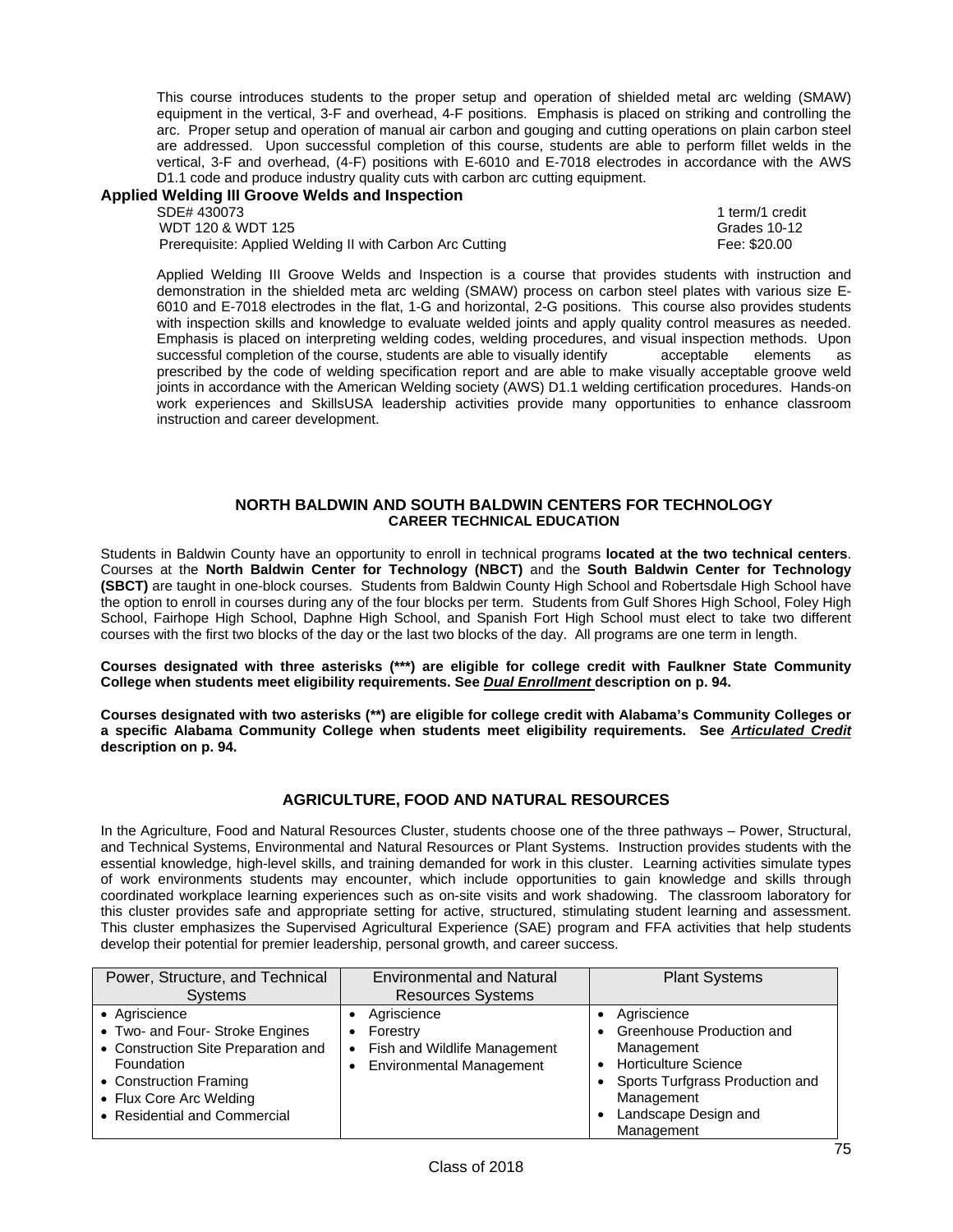| Power Equipment                   | • Residential Landscape              |
|-----------------------------------|--------------------------------------|
| • Residential Wiring              | <b>Establishment and Maintenance</b> |
| • Introduction to Drafting Design | Nursery Production and               |
|                                   | Management                           |

Fee: \$20.00

### **Agriscience**

SDE# 420009 1 term/1 credit

Agriscience is a course that provides students with a general overview of the Agriculture, Food and Natural Resources Cluster, which contains three pathways: Power, Structure, and Technical Systems; Environmental and Natural Resources Systems; and Plant Systems. Students are involved in classroom and laboratory activities in each of the three pathway areas. Topics included in this course include career opportunities, safety, technology applications, agribusiness leadership, environmental science, soil science, plant science, forestry, animal science, aquaculture, wildlife science, pest management, woodworking, metalworking, small engines, electrical wiring, and plumbing.

### **Forestry**

SDE# 420020aa 1 term/1 credit

Forestry is a course designed to enable students to become knowledgeable of forestry and wood technology. Students acquire an appreciation for increased emphasis on managing and conserving forests for the future. Topics include career opportunities, safety, history, dendrology, tree measurement, mapping, silviculture, forest products, and forest protection.

## **Fish & Wildlife Management**<br>SDE# 420024

Fish and Wildlife Management is a course that provides students with the opportunity to become knowledgeable about some of today's most valued, yet vulnerable, natural resources. Topics included in the course are career opportunities, outdoor safety, history, issues, classification, fish and wildlife ecology, fish and wildlife management, endangered species, fish and wildlife pest management, and outdoor recreation.

#### **Greenhouse Production and Management**

SDE# 420054 1 term/1 credit

Greenhouse Production and Management is a course relating to the production of greenhouse crops. Topics include career opportunities, safety, plant propagation, growing media, plant identification, greenhouse production, pest control, business management, and equipment and facilities. The hands-on approach to learning is a key component in this course.

 Grades 9-12 Fee: \$20.00

### **Horticultural Science \*\***

SDE# 420051 1 term/1 credit

Grades 9-12<br>Fee: \$20.00 Fee: \$20.00

Topics in Horticultural Science include career opportunities, safety, plant physiology, growing media, greenhouse facilities, greenhouse and nursery crop production, plant identification and classification, pest management, hydroponics and vegetable gardening, and technological applications.

### **Sports Turfgrass Production and Management**

SDE# 4200561 term/1 credit

Grades 9-12<br>Fee: \$20.00 Fee: \$20.00

 Grades 9-12 Fees: \$20.00

Grades 9-12<br>Fee: \$20.00

1 term/1 credit Grades 9-12 Fee: \$20.00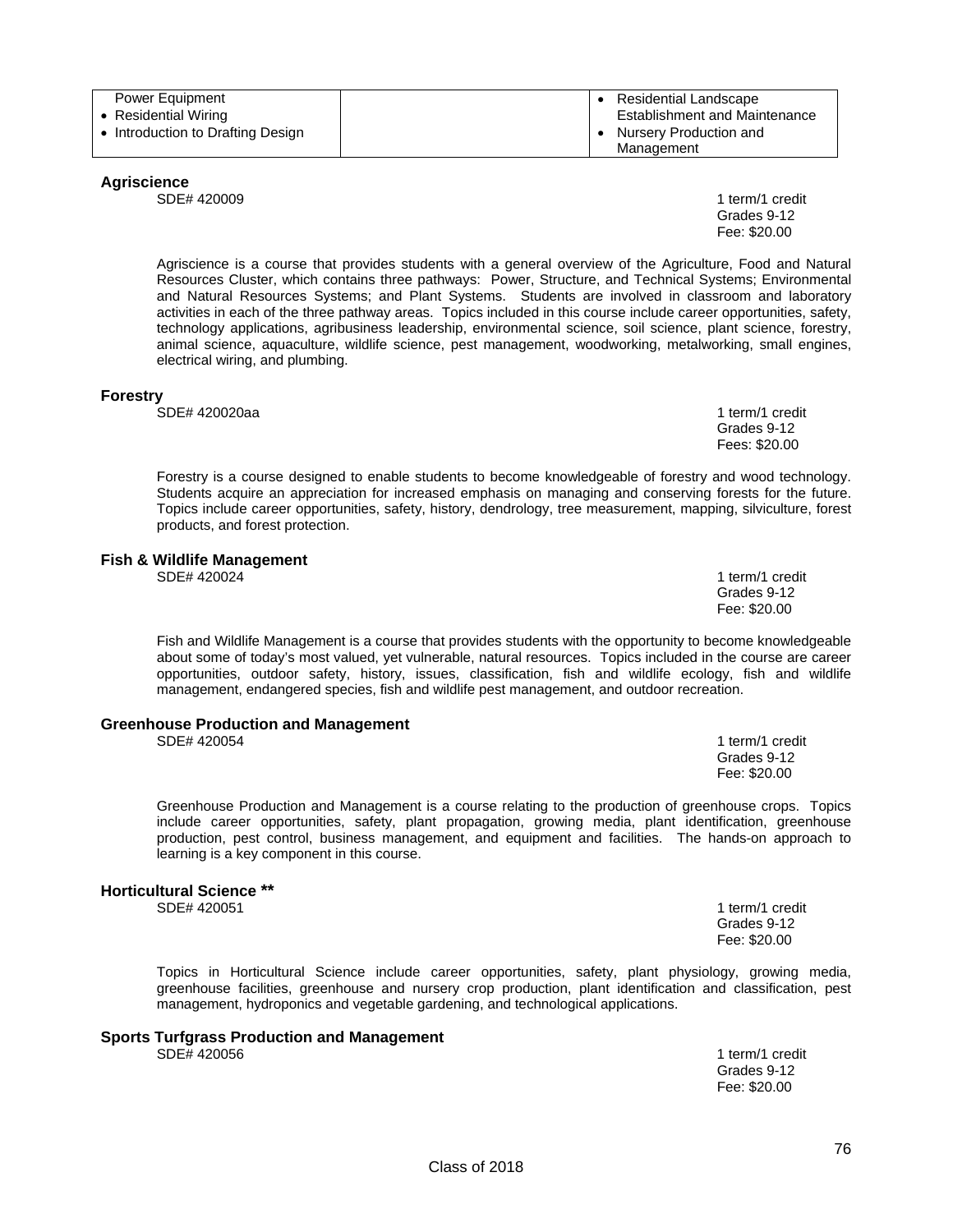Class of 2018

Sports Turfgrass Production and Management is a course that prepares students for sports turfgrass careers. Topics include career opportunities, safety, turfgrass growth, turfgrass management, sports fields, turfgrass tools and equipment, business management, and technology.

# **Landscape Design and Management \*\***

The landscape design and management sector of the horticulture industry is a growing area in agriscience. Landscapers influence our lives as well as the Earth's ecosystem. This course allows students to become more knowledgeable about and appreciative of landscape design and management. Topics include career opportunities, safety, landscape design, plant selection, landscape growth and the environment, landscape establishment and management, interior plantscaping and xeriscaping, landscape business management, and technology.

#### **Residential Landscape Establishment and Management** SDE# 420059 1 term/1 credit

Grades 9-12

 Fee: \$20.00 Residential Landscape Establishment and Maintenance is a one-credit course that focuses on the residential landscape industry. Topics include career opportunities, safety, plant nutrition, pest management, plant identification, residential landscape design and maintenance, tool and equipment maintenance, residential landscape business management, and technology.

### **Nursery Production and Management**

SDE# 420055 1 term/1 credit Grades 9-12 Fee: \$20.00

Nursery Production and Management is a course designed to introduce students to the production of nursery crops. Topics include career opportunities, safety, basic plant science, plant propagation, nursery growing media, plant identification, nursery production, nursery pest control, business management, and equipment and facilities.

### **ARCHITECTURE AND CONSTRUCTION**

In the Architecture and Construction cluster students choose one of three pathways: Design and Preconstruction, Construction, or Maintenance and Operations. Coursework leads to careers in drafting design; welding; heating, ventilation, air-conditioning, and refrigeration (HVACR); carpentry; and welding. Course content includes significant technical depth and incorporates engineering concepts and terminology. Students in Grades 9-12 are required to take a foundation course before entering a pathway in this cluster. Foundation courses from all clusters are accepted for entrance into the pathways in this cluster.

The Architecture and Construction cluster provides students with basic knowledge and skills within a safe and appropriate setting for student exploration and achievement. The active, structured, and stimulating environment simulates the workplace setting and enhances students' ability to adapt to an ever-changing job market. Students work together to build a community of learners as their ideas become a source of learning. Students in this cluster affiliate with SkillsUSA as the co-curricular Career and Technical Student Organization (CTSO). SkillsUSA provides additional opportunities that enhance classroom instruction, develop leadership skills, and further career development.

| Design and Preconstruction            | Construction                        | Maintenance and Operation          |
|---------------------------------------|-------------------------------------|------------------------------------|
| • Architecture, Construction, and     | Architecture, Construction, and     | • Architecture, Construction, and  |
| Manufacturing                         | Manufacturing                       | Manufacturing                      |
| • Introduction to Drafting and Design | Construction Site Preparation and   | • Basic Wiring                     |
| • Intermediate Drafting Design        | <b>Foundations</b>                  | • Residential Wiring               |
| • Advanced Drafting and Design        | Carpentry I                         | • Commercial Wiring                |
| • Introduction to Architectural       | Carpentry II                        | • Introduction to Heating,         |
| Design                                | Carpentry for Residential Interiors | Ventilation, Air-Conditioning, and |
|                                       |                                     | Refrigeration                      |

1 term/1 credit Grades 9-12 Fee: \$20.00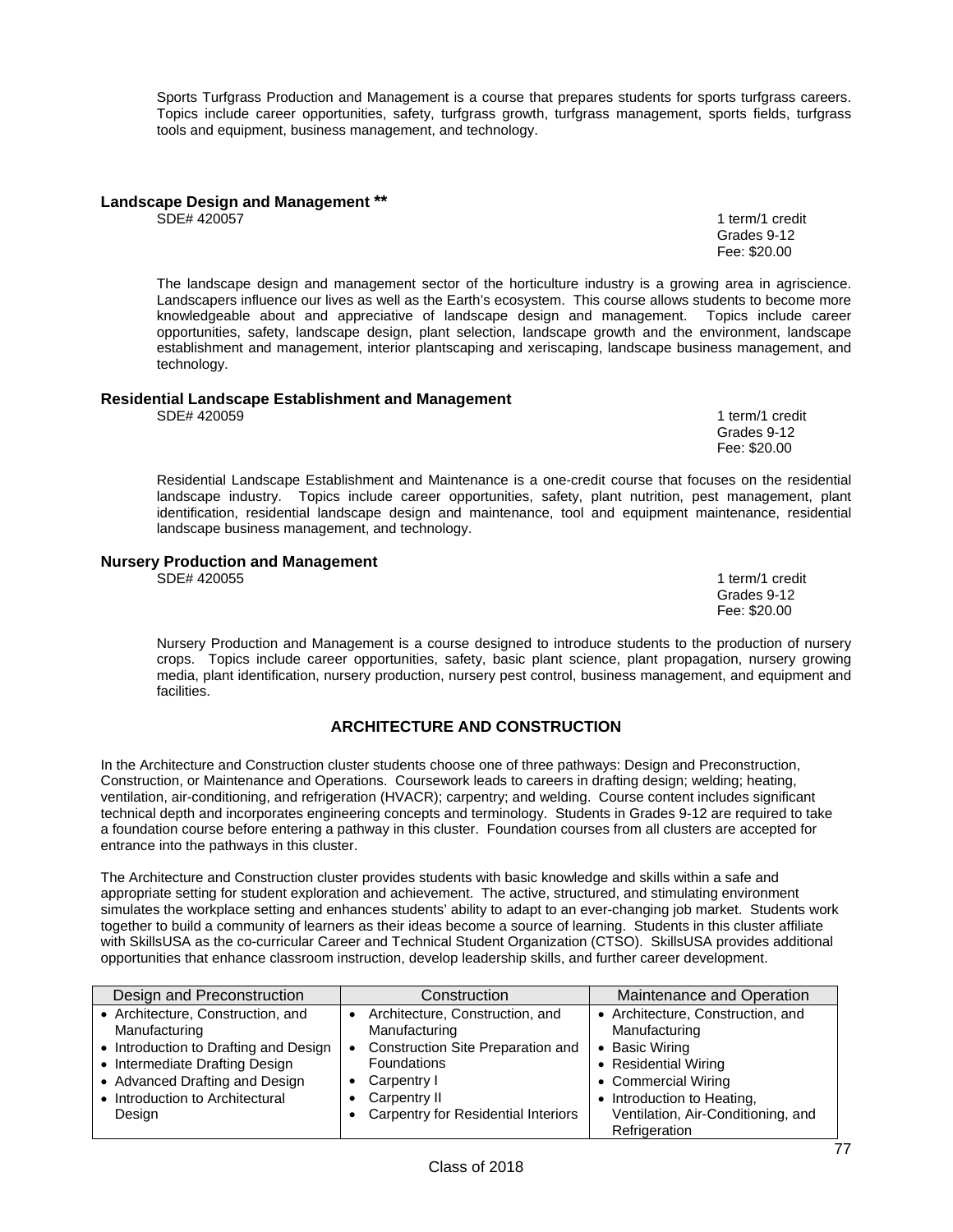| Design and Preconstruction                                                                                                                                                                     | Construction                                                                                                                                                                                                                                                                                                                                                                                         | Maintenance and Operation                                                                                                                                                                                                                                                                                                                                                                 |
|------------------------------------------------------------------------------------------------------------------------------------------------------------------------------------------------|------------------------------------------------------------------------------------------------------------------------------------------------------------------------------------------------------------------------------------------------------------------------------------------------------------------------------------------------------------------------------------------------------|-------------------------------------------------------------------------------------------------------------------------------------------------------------------------------------------------------------------------------------------------------------------------------------------------------------------------------------------------------------------------------------------|
| • Intermediate Architectural Design<br>• Advanced Architectural Design<br>• Three-Dimensional Solid Model<br>Desian I<br>• Three-Dimensional Solid Model<br>Design II<br>• Structural Drafting | <b>Carpentry for Residential</b><br>$\bullet$<br>Exteriors<br>Safety and Health Regulations<br>$\bullet$<br>Introduction to Welding<br>٠<br>Applied Welding I with Plasma<br>$\bullet$<br>Arc Cutting<br>Applied Welding II with Carbon<br>٠<br>Arc Cutting<br>Applied Welding III Groove Welds<br>$\bullet$<br>and Intersection<br>Gas Metal Arc Welding<br>$\bullet$<br>Gas Tungsten Arc Welding I | • Heating, Ventilation, Air-<br>Conditioning, and Refrigeration<br>Maintenance<br>• Introduction to Electricity for<br>Heating, Ventilation, Air-<br>Conditioning and Refrigeration<br><b>Systems</b><br>• Heating, Ventilation, Air-<br>Conditioning, and Refrigeration<br><b>Electrical Components and</b><br>Controls<br>• Commercial Refrigeration<br>• Heating and Heat Pump Systems |

### **Introduction to Drafting Design \*\*\***

**SDE # 410005** 1 term/1 credit

 Grades 10-12 Fee: \$20.00

Introduction to Drafting Design serves as an introduction to the drafting design technology field. It provides essential information that builds a strong foundation for the entire program. Emphasis is placed on student orientation, safety, tools and procedures, geometric construction, sketching, dimensioning practices, visualization, and orthographic projection concepts. Computer-Aided Drafting (CAD) functions and techniques using CAD software applications are introduced. Upon successful completion of this course, students are able to utilize tools and interpret basic drafting standards to complete a multi-view drawing.

### **Intermediate Drafting Design \*\*\* / \*\***

Prerequisite: Introduction to Drafting Design Grades 10-12<br>Fee: \$20.00

SDE# 430010 1 term/1 credit 1 term/1 credit 1 term/1 credit 1 term/1 credit Fee: \$20.00

Intermediate Drafting Design is a course designed to further the development of students' knowledge regarding the use of drafting design practices and procedures. Students expand their ability to illustrate more complex objects using the Computer-Aided Drafting (CAD) system. Topics include sectioning, auxiliary views, threads and fasteners, pictorials, and the continuation of conventional dimensioning practices. Upon successful completion of the course students are able to develop section views, primary auxiliary views, thread representations and pictorial views, and apply dimensions properly on a drawing. Leadership activities, cocurricular opportunities, and employability skills are emphasized in appropriate career and technical education organization affiliations.

### **Advanced Drafting Design \*\*\* / \*\***

| SDE# 430011                                | 1 term/1 credit |
|--------------------------------------------|-----------------|
| Prerequisite: Intermediate Drafting Design | Grades 10-12    |
|                                            | Fee: \$20.00    |

Advanced Mechanical Design is a course for students who are interested in engineering and related mechanical drafting areas that provide more in-depth study of mechanical design. Emphasis is placed on detailed parts drawings, bill of materials, and assembly drawings. Students are introduced to basic geometric dimensioning and tolerancing (GD&T) applications. Through intersections and development, students acquire basic sheet metal forming knowledge. Using this knowledge, students layout and form models of geometric figures. Career readiness projects allow students opportunities to research industry standards and practices. Leadership activities, co-curricular opportunities, and employability skills are emphasized in appropriate career and technical education organization affiliations.

### **Introduction to Architectural Design \*\*\* / \*\***

SDE# 430013 1 term/1 credit

Prerequisite: Intermediate Drafting Design Grades 10-12<br>Fee: \$20.00

Fee: \$20.00

Introduction to Architectural Design is course that introduces students to the basic terminology, concepts, and principles of the architectural design field. Students are introduced to various careers involving architecture and principles of architectural design. Emphasis is placed on floor plan layout, electrical plans, foundation plans, wall sections, roof design, and evaluations. Upon successful completion of this course, students are able to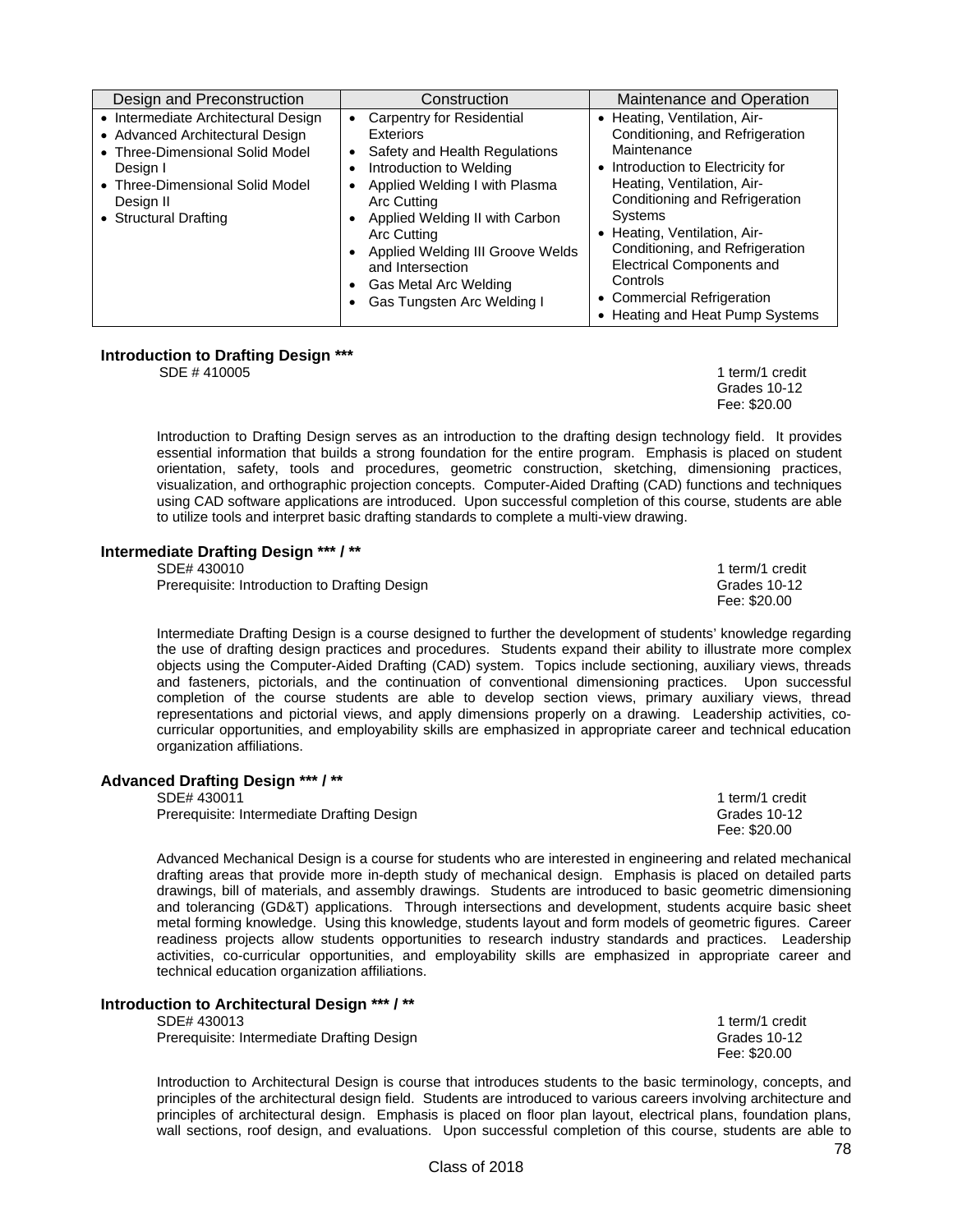draw a basic residential architectural construction drawing. Leadership activities, co-curricular opportunities and opportunities to enhance employability skills are emphasized in appropriate career and technical education organization affiliations.

SDE# 430014 11 Term/1 credit<br>Prerequisite: Introduction to Architectural Design<br>Prerequisite: Introduction to Architectural Design<br>Alternation of the Contract of Crades 10-12 Prerequisite: Introduction to Architectural Design<br>Fee: \$20.00

Fee: \$20.00

Intermediate Architectural Design is a course that provides students with instruction regarding more advanced and detailed architectural plans. Topics include introduction to multilevel residential design, plumbing plans, Heating, Ventilation, Air-Conditioning (HVAC) plans, site plans, and stair construction. Upon successful completion of this course, students are able to organize, layout, and draw more advanced level residential architectural plans in greater detail. Leadership activities, co-curricular opportunities, and employability skills are emphasized in appropriate career and technical education organization affiliations.

# **Advanced Architectural Design**

Prerequisite: Intermediate Architectural Design Grandes 10-12

Advanced Architectural Design is a course that provides students with instruction regarding more complex design considerations and construction drawings. Topics include fireplace construction, presentation drawings, building specifications, building codes, and light commercial drawing. Upon successful completion of this course, students are able to design and create presentations of residential house plans. This course also provides an introduction to light commercial construction drawings. Leadership activities, co-curricular opportunities, and employability skills are emphasized in appropriate career and technical education organization affiliations.

### **Three-Dimensional Solid Model Design I \*\*\* / \*\***

SDE# 430016 1 term/1 credit

Prerequisite: Intermediate Drafting Design Grades 10-12

Three-Dimensional Solid Model Design I is a course intended to introduce students to three-dimensional modeling utilizing three-dimensional capabilities of CAD software. Emphasis is placed on working planes, profile creation, protrusions, extrusions, and rendering techniques. Students create two-dimensional part drawings relative to three-dimensional models. Leadership activities, co-curricular opportunities and employable skills concepts are provided through participation in appropriate career and technical education organization affiliations.

### **Three-Dimensional Solid Model Design II**

Prerequisite: Three-Dimensional Solid Model Design I Grades 10-12<br>Fee: \$20.00

Three-Dimensional Solid Model Design II is a course intended for advanced students in three-dimensional modeling. Emphasis is placed on assembly, animation, and sheet metal concepts. Students organize and develop a career-related project based on current research and design practices.

### **Structural Drafting**

SDE# 430012 1 term/1 credit Grades 10-12 Fee: \$20.00

This course covers the theory and practical applications necessary to understand the basic design and terminology of structural steel components used in commercial buildings. Emphasis is placed on structural steel drafting techniques practiced by local industry. Upon completion of this course, students produce engineering and shop drawings incorporating standard shapes, sizes, and details using the American Institute of Steel Construction (A.I.S.C.) manual.

1 term/1 credit Fee: \$20.00

Fee: \$20.00

SDE# 430017 1 term/1 credit Fee: \$20.00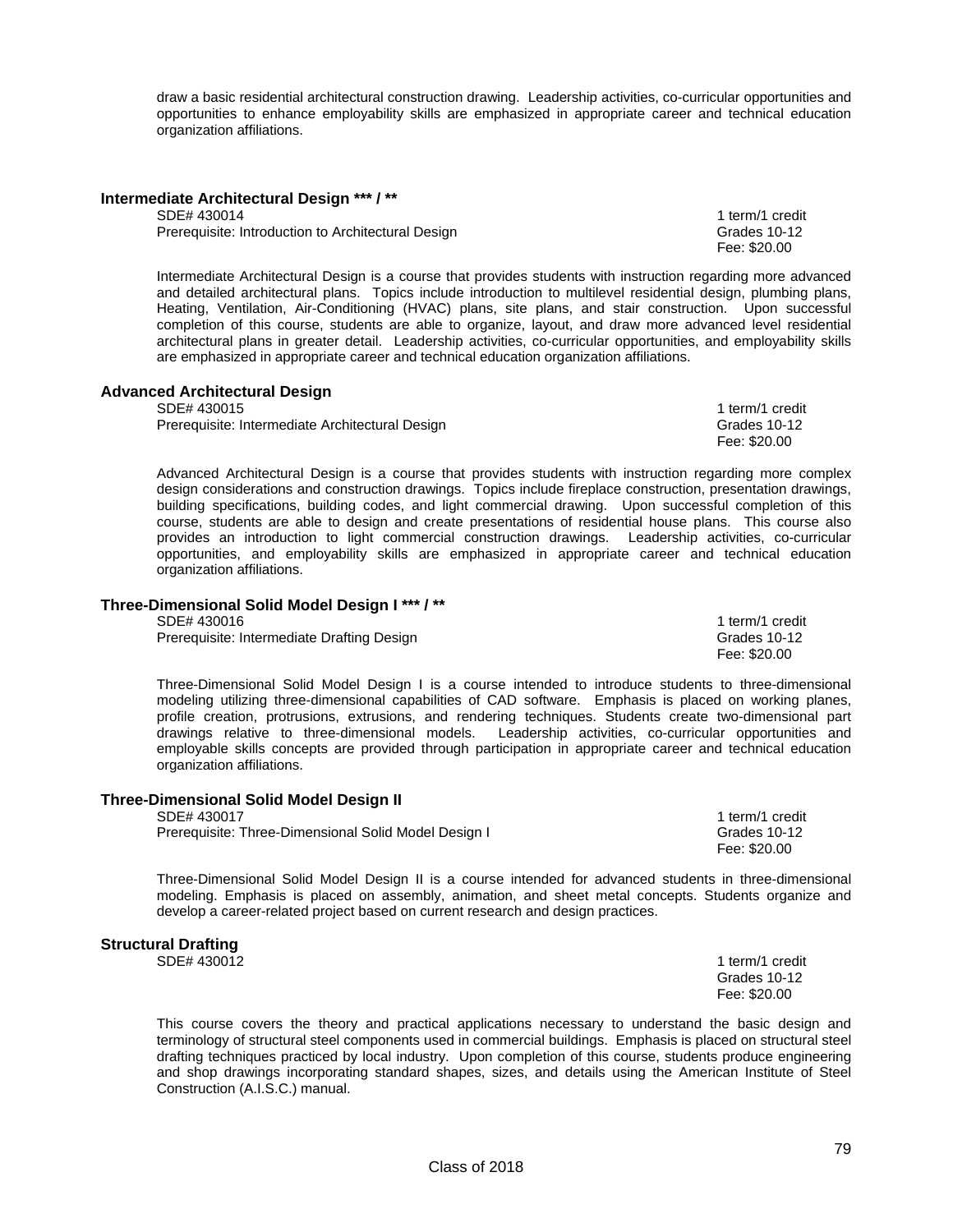# **Architecture, Construction, and Manufacturing \*\*\***

1 term/1 credit Grades 10-12<br>Fee: \$20.00 Fee: \$20.00

Architecture, Construction, and Manufacturing is the foundation course for the Architecture and Construction career cluster. This course may be offered to students in Grades 9-12; however, it is not required for entering a specific pathway. Course content provides students with an overview of the Architecture and Construction career cluster, which contains three pathways: Design and Preconstruction, Construction, and Maintenance and Operations.

#### **Construction Site Preparation and Foundations \*\*\***

SDE# 410006 1 term/1 credit 1 term in the state of the state of the state of the state of the state of the state of the state of the state of the state of the state of the state of the state of the state of the state of th

Grades 10-12 Fee: \$20.00

Construction Site Preparation and Foundations is a course designed to facilitate student understanding of the first phases of construction. Students become familiar with types of structures and their uses. Topics include career opportunities, safety, planning, location, layout, concrete and masonry, and foundations of various structures.

# **Carpentry I \*\*\* / \*\***<br>SDE# 430030

1 term/1 credit Grades 10-12<br>Fee: \$20.00 Fee: \$20.00

This course is designed to provide students with the fundamental knowledge and skills for this area of the construction industry. Emphasis is placed on job safety, use of hand and power tools, building materials, fasteners, adhesives, and flooring systems. Students are introduced to concrete forms and reinforcing materials, blue print reading, and site preparations. Leadership activities, co-curricular opportunities, and employability skills are emphasized in appropriate career and technical education organization affiliations.

Fee: \$20.00

appropriate career and technical education organization affiliations.

### **Carpentry II \*\*\* / \*\***

SDE# 430031 1 term/1 credit Prerequisite: Carpentry I Grades 10-12<br>
Fee: \$20.00

This course is designed to provide students with advanced knowledge and skills for this area of the construction industry. Emphasis is placed on job safety; wall, ceiling, and roof framing; windows; entrance doors; and basic stair layout. Leadership activities, co-curricular opportunities, and employability skills are emphasized in

# **Carpentry for Residential Interiors \*\*\* / \*\***

1 term/1 credit Grades 10-12 Fee: \$20.00

This course is designed to provide students with the fundamental knowledge and skills for this area of the construction industry. Emphasis is placed on job safety; wall covering; drywall finishing; and interior door, ceiling, window, and cabinet installations. Leadership activities, co-curricular opportunities, and employability skills are emphasized in appropriate career and technical education organization affiliations.

# **Carpentry for Residential Exteriors \*\***

1 term/1 credit Grades 10-12 Fee: \$20.00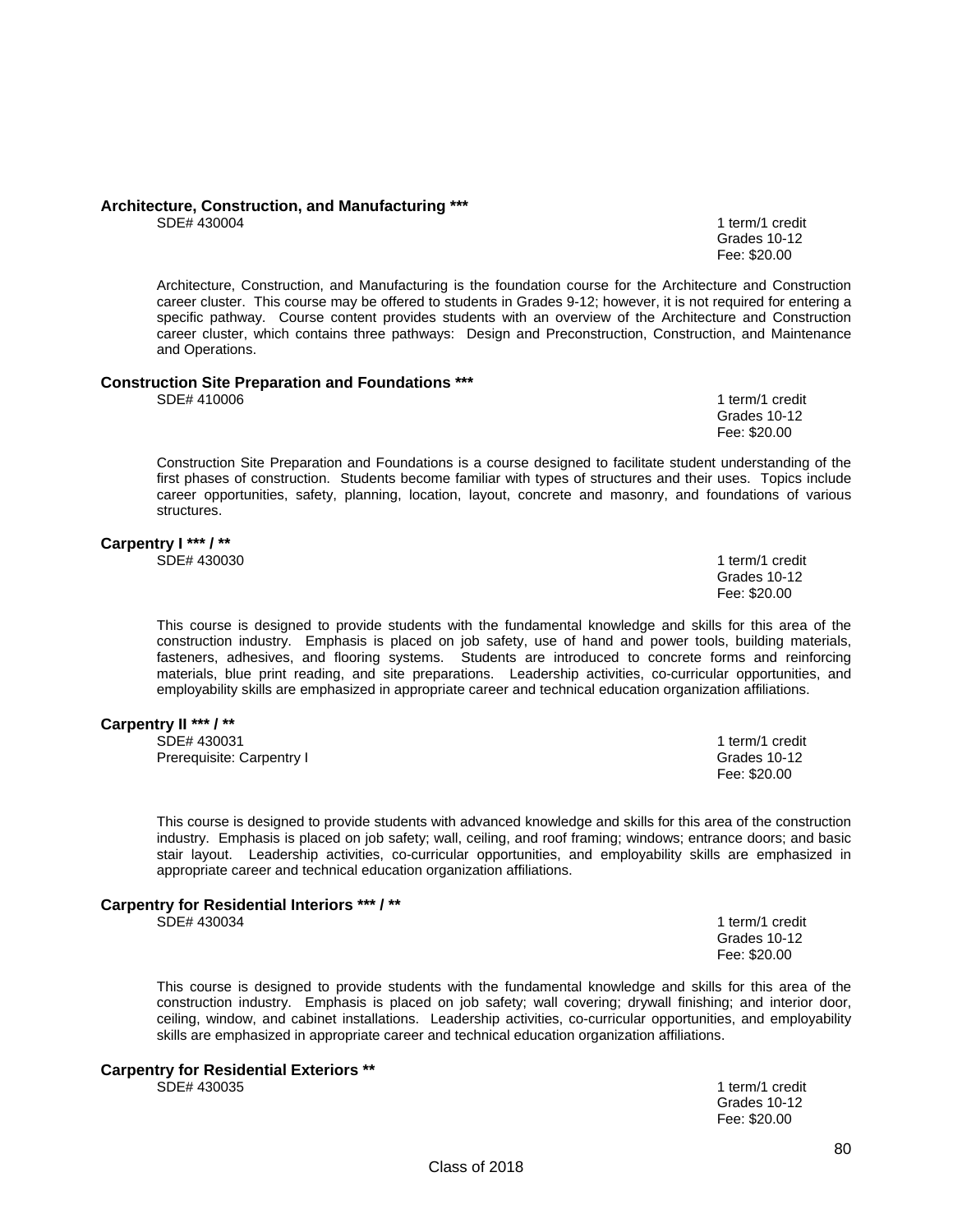This course is designed to provide students with the fundamental knowledge and skills for this area of the construction industry. Emphasis is placed on job safety, exterior finishes, roofing applications, and thermal and moisture protection. Leadership activities, co-curricular opportunities, and employability skills are emphasized in appropriate career and technical education organization affiliations.

# **Construction Finishing & Interior Systems**

Construction Finishing & Interior Systems is designed to facilitate student understanding of the finishing phase of a structure. Topics include career opportunities, safety, windows, doors, plumbing, electrical wiring, insulation, wall coverings, storage, and finishes. Career and student organizations are integral, co-curricular components of each career and technical education course.

Grades 10-12 Fee: \$20.00

# **Residential Wiring \*\*\***

1 term/1 credit Grades 10-12<br>Fee: \$20.00 Fee: \$20.00

1 term/1 credit<br>Grades 10-12

This course is designed to provide students with the fundamental knowledge and skills for this area of the construction industry. This course emphasizes safety, grounding, conduit and electrical metallic tubing bending, boxes and fittings, conductor installation, conductor termination and splices, installation of electrical services, circuit breakers and fuses, and residential wiring systems. Upon successful completion of this course, students are able to wire a house with limited supervision. Leadership activities, co-curricular opportunities and employability skills are emphasized in appropriate career and technical education organization affiliations.

# **Introduction to Welding \*\*\* / \*\***

1 term/1 credit<br>Grades 10-12 Grades 10-12 Fee: \$20.00

This a course that provides students with a fundamental understanding of welding safety, basic shielded mental arc welding, blueprint reading, weld symbols, and identification of shop equipment. Students acquire knowledge for safe operation of shielded metal arc welding processes and oxy-fuel cutting. Upon successful completion of this course, students are able to interpret lines, views, and dimensions of weld joint configurations and weld symbols; identify oxy-fuel cutting equipment and components; determine proper setup of equipment for application; identify safety hazards and welding equipment related to shielded metal arc welding; and make quality welds with E-6010 and E-7018 electrodes in the flat, horizontal, vertical, and overhead positions.

# **Applied Welding I with Plasma Arc Cutting \*\*\* / \*\***

1 term/1 credit Grades 10-12<br>Fee: \$20.00 Fee: \$20.00

This course provides students with instruction regarding safety and terminology in the shielded metal arc welding (SMAW) process, equipment identification, setup and operation of plasma arc equipment, and reading and interpreting detailed drawings. Emphasis is placed on striking and controlling the arc and proper fitting of weld joints. Upon successful completion of this course, students are able to perform fillet welds in the 1-F and 2-F positions with E-6010 and E-7018 electrodes in accordance with the American Welding Society (AWS) D1.1 codes. Students identify safety hazards, gases, and equipment, and practice the operation of manual plasma arc cutting equipment while observing safety precautions.

### **Applied Welding II with Carbon Arc Cutting**

SDE# 430072 1 term/1 credit

 Grades 10-12 Fee: \$20.00

This course introduces students to the proper setup and operation of shielded metal arc welding (SMAW) equipment in the vertical, 3-F and overhead, 4-F positions. Emphasis is placed on striking and controlling the arc. Proper setup and operation of manual air carbon and gouging and cutting operations on plain carbon steel are addressed. Upon successful completion of this course, students are able to perform fillet welds in the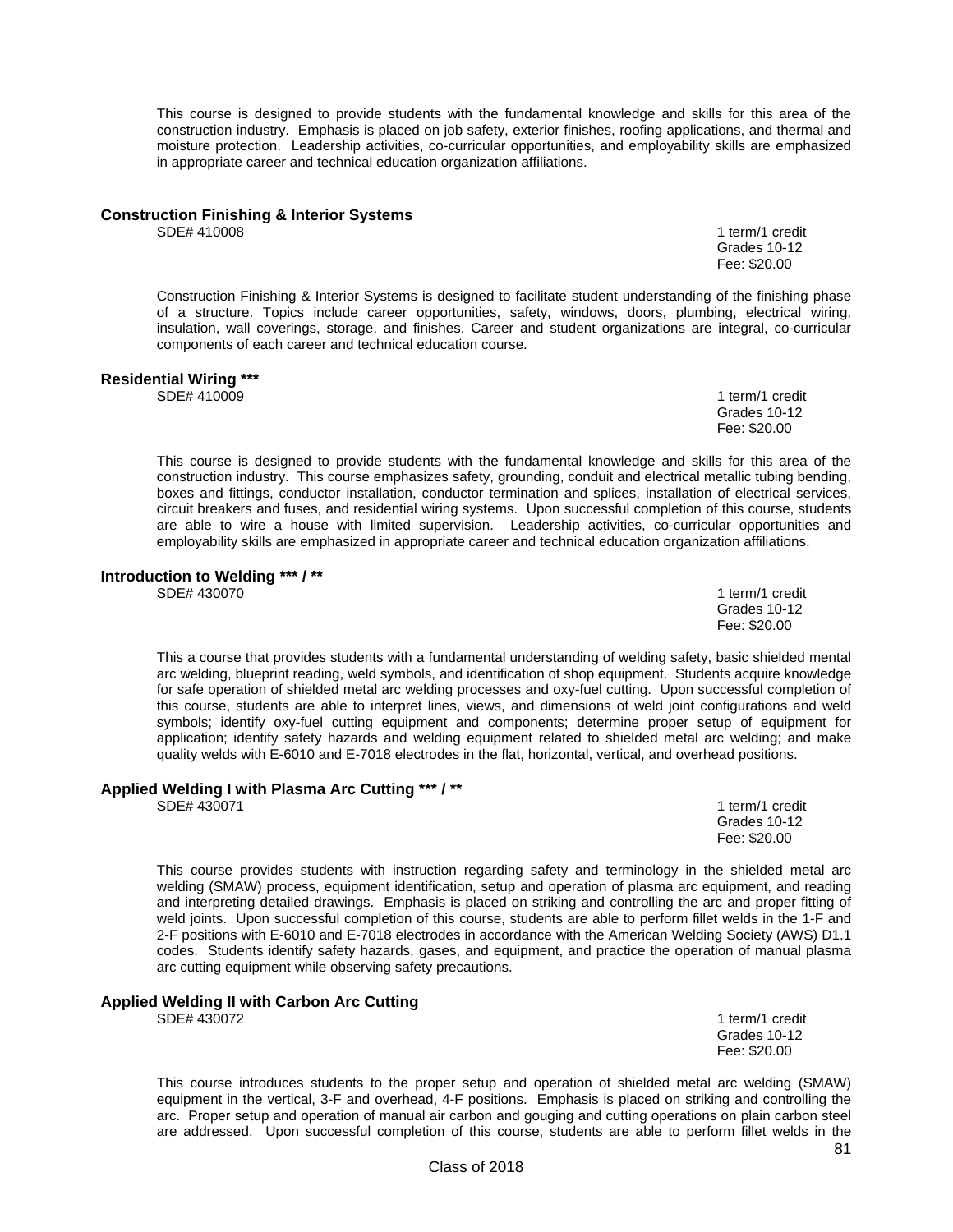vertical, 3-F and overhead, (4-F) positions with E-6010 and E-7018 electrodes in accordance with the AWS D1.1 code and produce industry quality cuts with carbon arc cutting equipment.

### **Applied Welding III Groove Welds and Inspection**

Prerequisite: Applied Welding II with Carbon Arc Cutting Grammachines Crades 10-12

SDE# 430073 1 term/1 credit Fee: \$20.00

Applied Welding III Groove Welds and Inspection is a course that provides students with instruction and demonstration in the shielded meta arc welding (SMAW) process on carbon steel plates with various size E-6010 and E-7018 electrodes in the flat, 1-G and horizontal, 2-G positions. This course also provides students with inspection skills and knowledge to evaluate welded joints and apply quality control measures as needed. Emphasis is placed on interpreting welding codes, welding procedures, and visual inspection methods. Upon successful completion of the course, students are able to visually identify acceptable elements as prescribed by the code of welding specification report and are able to make visually acceptable groove weld joints in accordance with the American Welding society (AWS) D1.1 welding certification procedures. Hands-on work experiences and SkillsUSA leadership activities provide many opportunities to enhance classroom instruction and career development.

#### **Gas Metal Arc Welding \*\***

SDE# 430075 1 term/1 credit Grades 10-12<br>Fee: \$20.00 Fee: \$20.00

This is a course that provides instruction on the various transfer methods of Gas Metal Arch Welding GMAW fillet welds. Topics include safety, equipment setup, joint design and preparation, and gas flow rates. Upon successful completion of this course, students are able to perform fillet welds in the flat fillet, 1-F, horizontal fillet, 2-F, vertical up-and-down fillet, 3-F, and overhead fillet weld, 4-F, positions. Hands-on work experiences and SkillsUSA leadership activities provide many opportunities to enhance classroom instruction and career development. While students are encouraged to continue welding courses in sequence, students may, with teacher's permission and in accordance with local industry needs, begin this course after successful completion of the prerequisite course, of Applied Welding I with Plasma Arc Cutting.

### **Flux Cored Arc Welding \*\***

| SDE# 430076                                             | 1 term/1 credit              |
|---------------------------------------------------------|------------------------------|
| Prerequisite: Applied Welding I with Plasma Arc Cutting | Grades 10-12<br>Fee: \$20.00 |
|                                                         |                              |

This is course that introduces students to flux cored arc welding (FCAW) process. Emphasis is placed on safe operating practices and on handling and storage of compressed gases. Topics include safety, equipment setup, joint design and preparation, and gas flow rates. Students demonstrate manual welding skills on carbon steel using the FCAW process in the flat fillet (1-F), horizontal fillet (2-F), vertical fillet (3-F), and overhead fillet (4-F) weld positions. Upon successful completion of this course, students are able to make quality welds in the 1-F, 2-F, 3-F, and 4-F positions. Hands-on work experiences and SkillsUSA leadership activities provide many opportunities to enhance classroom instruction and career development.

### **Gas Tungsten Arc Welding I**

| SDE# 430077                                                   | 1 term/1 credit |
|---------------------------------------------------------------|-----------------|
| Prerequisite: Gas Meal Arc Welding and Flux Cored Arc Welding | Grades 10-12    |
|                                                               | Fee: \$20.00    |

This is a course that provides students with instruction and hands-on activities utilizing the Gas Tungsten Arc Welding (GTAW) process for producing fillet welds in the flat, 1-F, and horizontal, 2-F, positions using both ferrous and non-ferrous metals according to AWS D1.1 code. Topics include safety of operation and setup of GTAW equipment and the selection of tungsten, polarity, shielding gas, and filler metals. Upon successful completion of this course, students are able to produce fillet welds on ferrous and non-ferrous metal using the GTAW process according to AWS code D1.1. Hands-on work experiences and SkillsUSA leadership activities provide many opportunities to enhance classroom instruction and career development.

### **Introduction to Heating, Ventilation, Air-Conditioning, and Refrigeration \*\*\* / \*\***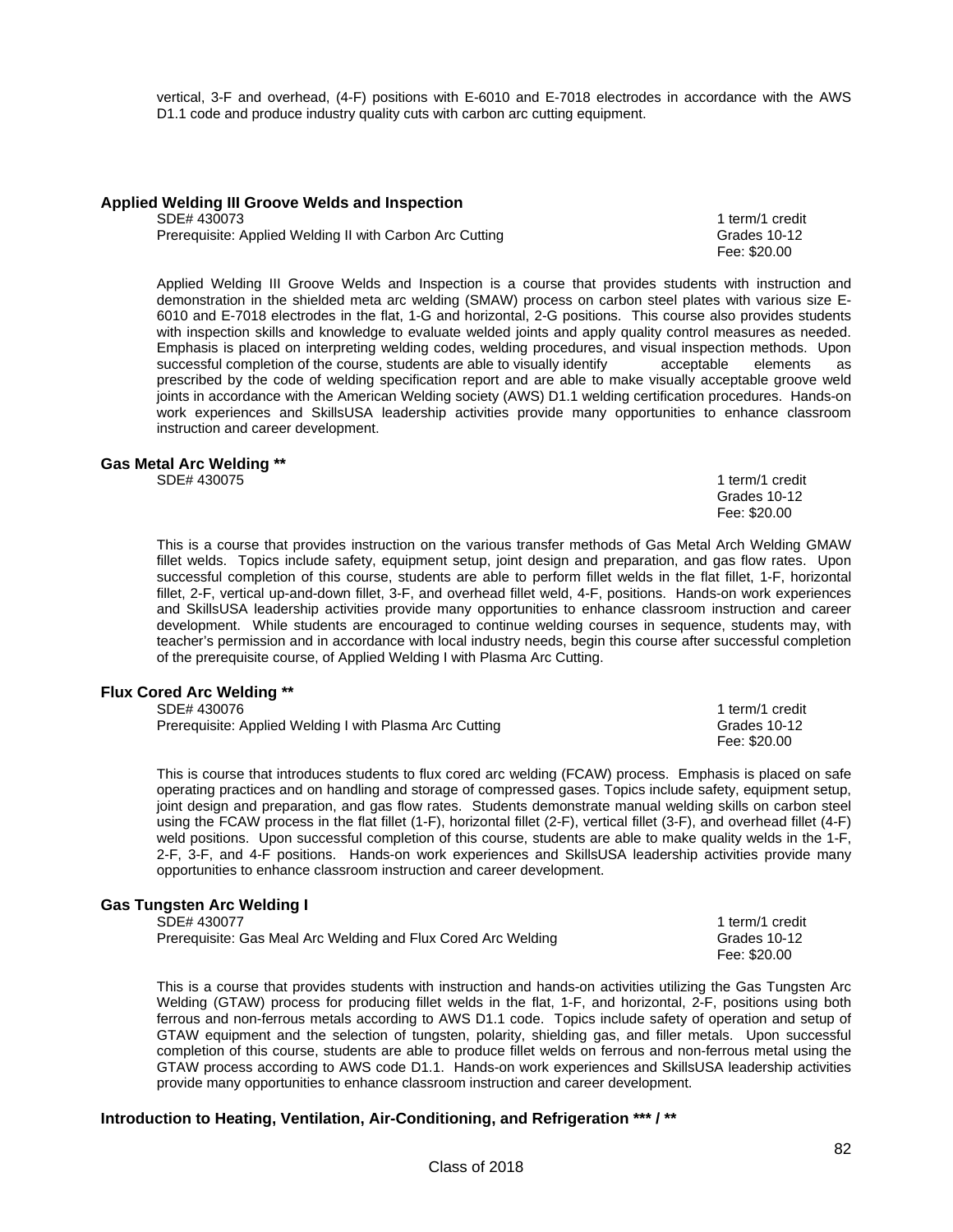Grades 10-12 Fee: \$20.00

Introduction to Heating, Ventilation, Air-Conditioning and Refrigeration (HVACR) is a course that introduces students to the basic skills used in the HVACR industry. Students enrolled in this course exhibit a mechanical aptitude, are able to comprehend written, verbal, and hands-on instruction; display the ability to visualize a completed projects; and possess the physical dexterity to use basic hand tools. Instruction in this course consists of both individual and group classroom and laboratory activities. Instruction provides students with the knowledge and skills used throughout the HVACR industry and other trades. Upon completion of this course, students exhibit skills in mathematics, hand tools, torches, and tools particular to the HVACR industry. Leadership activities, co-curricular instruction, and opportunities to enhance employability skills are provided through participation in appropriate career and technical education organization affiliations. This course is a prerequisite to all of the other courses in the HVACR pathway.

# **Heating, Ventilation, Air-Conditioning, and Refrigeration Maintenance \*\*\***

1 term/1 credit<br>Grades 10-12 Grades 10-12 Fee: \$20.00

This is a course that introduces students to concepts used in preventing breakdown in a heating, ventilation, airconditioning, and refrigeration (HVACR) system. Emphasis is placed on interpreting information gathered about the system and using that information to prevent further breakdowns. Students enrolled in this course possess a mechanical aptitude as well as the ability to comprehend both written and verbal communication. They are able to read and write reports as well as utilize basic mathematic skills. Instruction in this course consists of both individual and group classroom and laboratory activities. Instruction provides students with basic knowledge necessary for performing basic preventive maintenance responsibilities in the HVACR industry. This course combines many skills learned in other courses in the HVACR curriculum. These skills can also be transferred to other areas of study in the Career and Technical Education program. Leadership activities, cocurricular instruction, and opportunities to enhance employability skills are provided through participation in appropriate career and technical education organization affiliations.

### **Introduction to Electricity for Heating, Ventilation, Air-Conditioning, and Refrigeration Systems \*\*\* / \*\***

SDE# 430124 1 term/1 credit Prerequisite: HVACR Electrical Components and Controls Grand Grades 10-12

Fee: \$20.00

This is a course that introduces students to basic knowledge and skills regarding electrical theory, circuitry, and computers as they relate to Heating, Ventilation, Air-Conditioning, and Refrigeration (HVACR). Emphasis is placed on safety and basic concepts of electrical circuits. Students learn to systematically troubleshoot circuits by interpreting wiring diagrams. Students enrolled in this course display good reading, writing, and mathematics skills as well as problem-solving techniques. Students exhibit basic competencies in physical science as it relates to electricity and are able to comprehend both verbal and written instruction. Instruction in this course consists of both individual and group classroom and laboratory activities. Upon successful completion of this course, students demonstrate basic understanding of safety, electrical terms, symbols, laws, and circuit testing instruments. Leadership activities, co-curricular instruction, and opportunities to enhance employability skills are provided through participation in appropriate career and technical student organization affiliations.

# **Heating, Ventilation, Air-Conditioning, and Refrigeration Electrical Components and Controls \*\*\* / \*\***

1 term/1 credit Grades 10-12 Fee: \$20.00

This is a course that introduces students to electrical components and controls for the heating, ventilation, airconditioning, and refrigeration (HVACR) system. Emphasis is placed on advanced problem-solving techniques in respect to electrical components and circuitry. Students enrolled in this course possess good problemsolving skills as well as an ability to follow flow charts and diagrams. They also exhibit good reading and writing skills as well as basic mathematics skills. Instruction in this course consists of both individual and group classroom and laboratory activities. Students learn to systematically troubleshoot electrical problems in the HVACR system. Upon completion of this course students demonstrate skills necessary to identify problems and replace defective electrical components in an HVACR system. Skills learned in this course may also be used in other trades. Leadership activities, co-curricular instruction, and opportunities to enhance employability skills are provided through participation in appropriate career and technical education organization affiliations.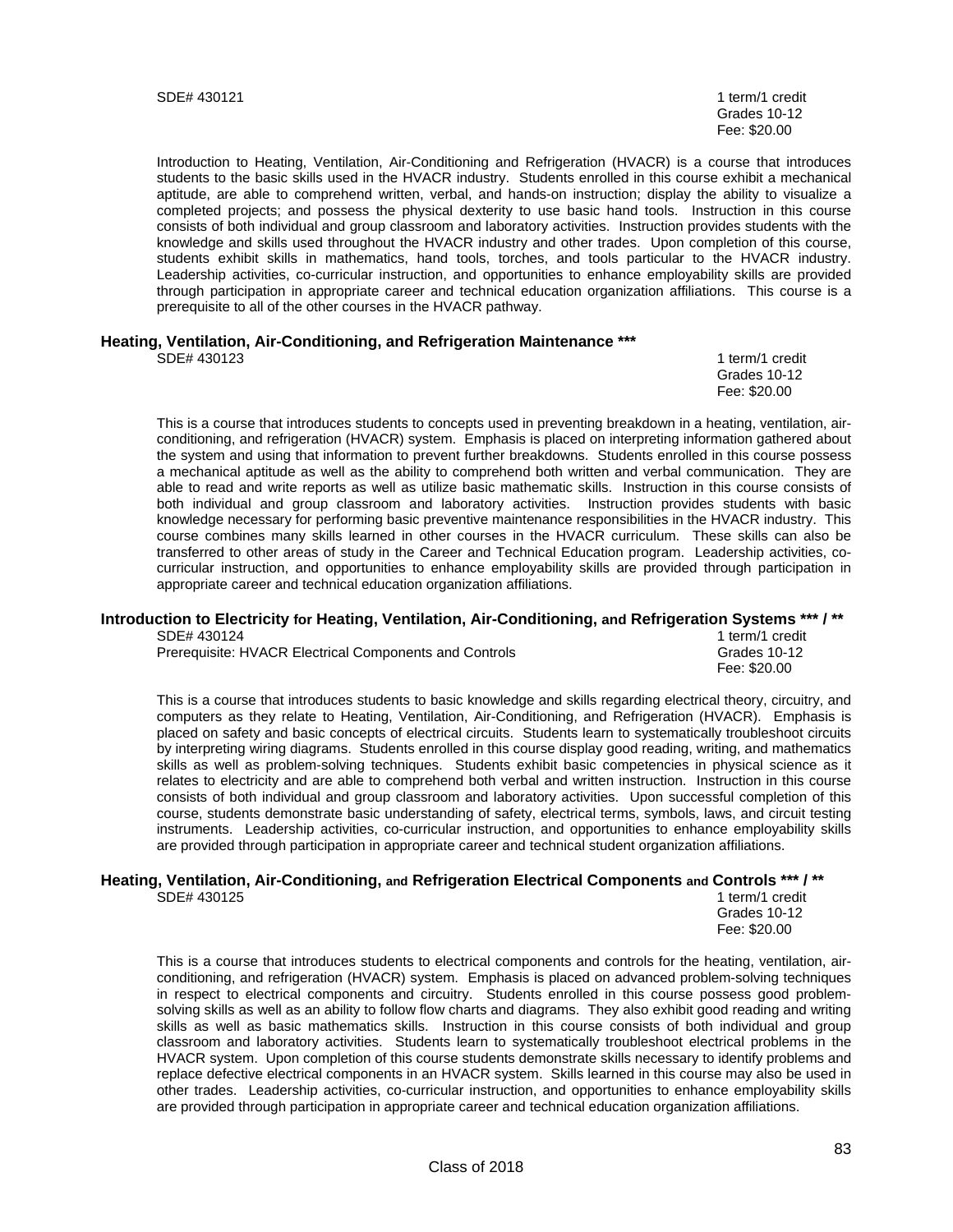Grades 10-12 Fee: \$20.00

This course introduces students to different types of commercial refrigeration equipment such as coolers, ice machines, freezers, and some specialty equipment. Students demonstrate skills used in the service and installation of commercial refrigeration equipment, including mechanical skills, basic mathematics skills, appropriate communication skills, and high-level problem-solving skills. These skills enable students to read information, follow flow charts, and troubleshoot problems. Instruction in this course consists of both individual and group classroom and laboratory instruction with emphasis on advanced problem-solving activities. Upon completion of this course, students demonstrate skills used to service and install commercial refrigeration equipment. Leadership activities, co-curricular instruction, and opportunities to enhance employability skills are provided through participation in career and technical education organization affiliations

#### **Refrigerants**

SDE# 430126 1 term/1 credit

 Grades 10-12 Fee: \$20.00

Refrigerants is course that introduces students to different types of refrigerants and their physical and chemical characteristics. Emphasis is placed on student understanding of different types of refrigerants available in the heating, ventilation, air-conditioning, and refrigeration (HVACR) industry and on the rules and regulations enforced by the Environmental Protection Agency (EPA). Students enrolled in this course exhibit good reading comprehension skills and respond well to both verbal and written instructions.

### **Heating and Heat Pump Systems \*\*\* / \*\***

SDE# 430128 1 term/1 credit

 Grades 10-12 Fee: \$20.00

This a course that introduces students to the fundamental concept of heating systems and heat pumps. Emphasis is placed on identification and operation of different components and advanced problem-solving techniques. Students learn to troubleshoot problems in gas heat, electrical heat, and heat pumps. Students enrolled in this course are able to read with comprehension both text and diagrams. Basic mathematics skills are required for understanding and analyzing airflow problems. Students use different meters and instruments to obtain information to be used to follow flow charts. Instruction in this course consists of both individual and group classroom and laboratory activities. Upon completion of this course students demonstrate skills necessary for servicing and installing different types of heating systems and their components such as gas piping and refrigerant piping. Students also demonstrate skills necessary to determine proper airflow and airflow characteristics. Special emphasis is given to heat pump components and their operation. Leadership activities, co-curricular instruction, and opportunities to enhance employability skills are provided through participation in appropriate career and technical education organization affiliations.

#### **Basic Wiring \*\***

 $\text{SDE}\n$  and  $\text{SDE}\n$  and  $\text{SDE}\n$  and  $\text{SDE}\n$  and  $\text{SDE}\n$  and  $\text{SDE}\n$  and  $\text{SDE}\n$  and  $\text{SDE}\n$  and  $\text{SDE}\n$  and  $\text{SDE}\n$  and  $\text{SDE}\n$  and  $\text{SDE}\n$  and  $\text{SDE}\n$  and  $\text{SDE}\n$  and  $\text{SDE}\n$  and  $\text{SDE}\n$  a Grades 10-12 Fee: \$20.00

This course is designed to provide students with fundamental knowledge and skills in basic wiring. The course emphasizes safety while addressing topics such as shop rules, job opportunities, safety, tools, hand bending, fasteners and anchors, raceways, boxes, fittings, commercial and industrial wiring, wiring applications, and basic motors. Upon successful completion of this course, students are able to understand circuitry and perform basic wiring patterns. In addition, students understand how to use the National Electric Code (NEC). Leadership activities, co-curricular opportunities, and employable skills employability skills are emphasized in appropriate career and technical education organization affiliations.

### **Commercial Wiring**

SDE# 430053 1 term/1 credit Grades 10-12 Fee: \$20.00

This course is designed to provide students with the fundamental knowledge and skills for this area of the construction industry. Students learn concepts related to distribution equipment, distribution systems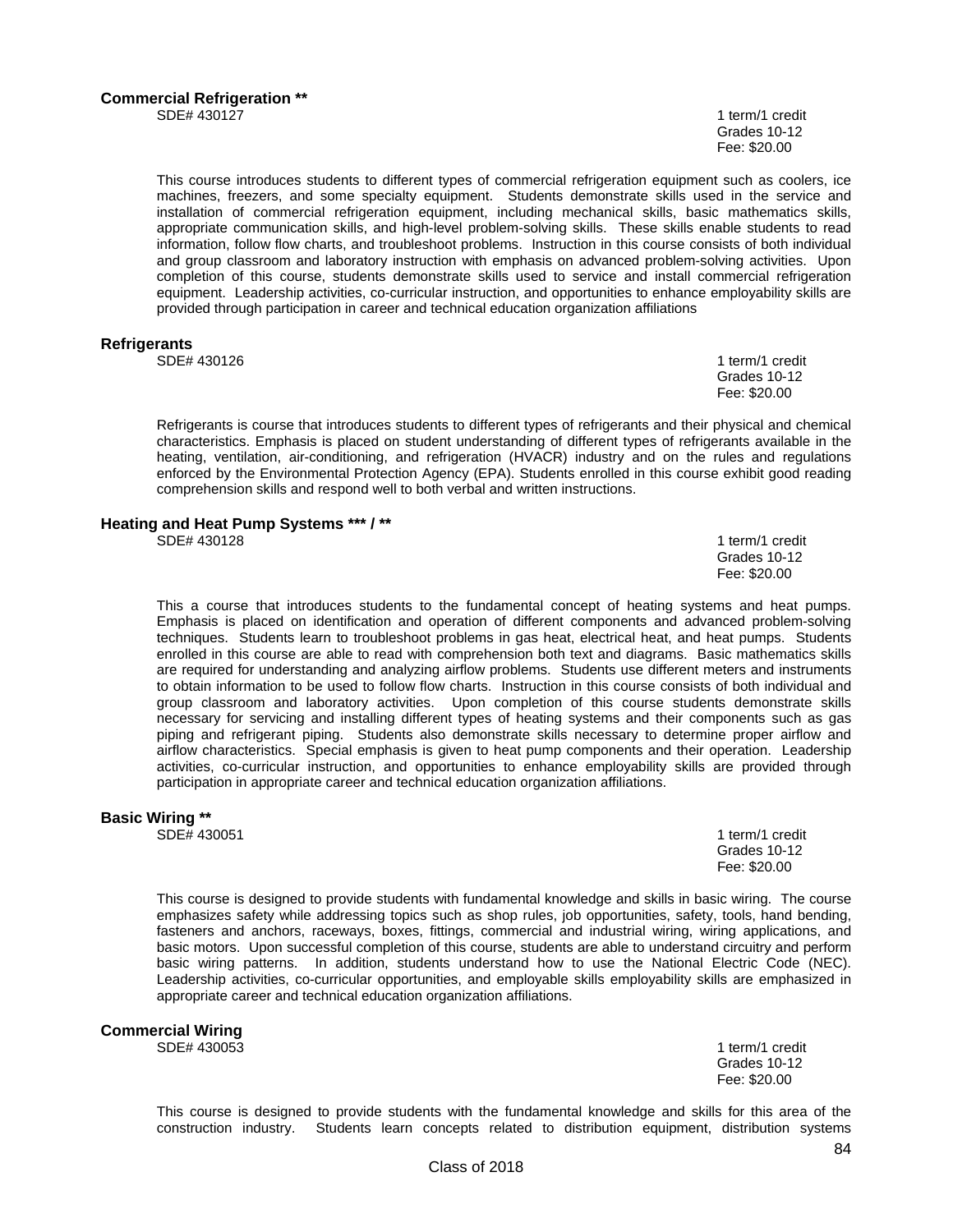transformers, hazardous locations, load calculations for feeders and service, and standby and emergency systems. Upon successful completion of this course, students assist in wiring a commercial building with supervision. Leadership activities, co-curricula opportunities, and employability skills are emphasized in appropriate career and technical education organization affiliations.

### **EDUCATION AND TRAINING**

The Education and Training cluster classroom and required laboratories provide safe and innovative settings for student exploration and mastery of required course content. Students selecting this cluster possess the ability to comprehend course materials and complete laboratory work, projects, and assignments related to the Education and Training cluster. In all pathways, students gain knowledge of current technology and information used in specific career pathways; observe and master proficiencies required for success in a chosen career pathway; apply academic and critical- and creative-thinking skills to solve real-world problems; and utilize reading skills required in the content area.

An integral part of the instructional program is Family, Career, and Community Leaders of America (FCCLA), the student organization for all pathways within this cluster. FCCLA members learn leadership skills, develop critical-thinking skills, and gain career preparation skills through participation in state and national programs such as community service and competitive Students Taking Action with Recognition (STAR) events.

| <b>Teaching and Training</b>                     |                                                                                             |  |                                                                                 |  |
|--------------------------------------------------|---------------------------------------------------------------------------------------------|--|---------------------------------------------------------------------------------|--|
| $\bullet$<br>$\bullet$<br>$\bullet$<br>$\bullet$ | <b>Education and Training</b><br>Teaching I<br>Teaching II<br><b>Education and Training</b> |  | Early Childhood<br>Education I<br><b>Early Childhood</b><br><b>Education II</b> |  |
|                                                  | Internship                                                                                  |  |                                                                                 |  |

# **Education and Training**

1 term/1 credit Grades 10-12 Fee: \$20.00

This course is the prerequisite for all pathways included in the Education and Training cluster. The course is designed for students who are interested in pursuing careers in education. Course content includes the organizational structure of education, careers, the role of the teacher, characteristics of effective teachers, communication skills, the teaching and learning processes, learning styles, research, characteristics of positive classroom environments, human growth and development, curriculum development, student characteristics, teaching techniques, learning activities, educational initiatives, technology, and careers. Observational experiences are a required component of this course. Family, Career and Community Leaders of America (FCCLA), an integral part of the curriculum, provides opportunities to apply instructional competencies and workplace readiness skills, enhances leadership development skills, and provides opportunities for community service.

# **Teaching I**<br>**SDE# 460011**

Prerequisite: Education and Training Communication and Training Communication of Crades 10-1<br>Fee: \$20.00

1 term/1 credit<br>Grades 10-12 Fee: \$20.00

The course includes content that helps students implement the teaching and learning processes. Major topics included in this course are funding sources, budget preparations, legal aspects, research, teaching and learning theories, curriculum development, positive learning environments, creative teaching techniques, appropriate learning activities, instructional resources, community resources and services, scope and sequence charts, course outlines, lesson plans, testing, grading, developing partnerships, technology, and careers. School-based laboratory experiences are essential for students to develop skills in teaching. Observational experiences are a required component of this course. Family, Career and Community Leaders of America (FCCLA), an integral part of the curriculum, provides opportunities to apply instructional competencies and workplace readiness skills, enhances leadership development skills, and provides opportunities for community service.

**Teaching II** 

SDE# 460012 1 term/1 credit Prerequisite: Teaching I Grades 10-12

Fee: \$20.00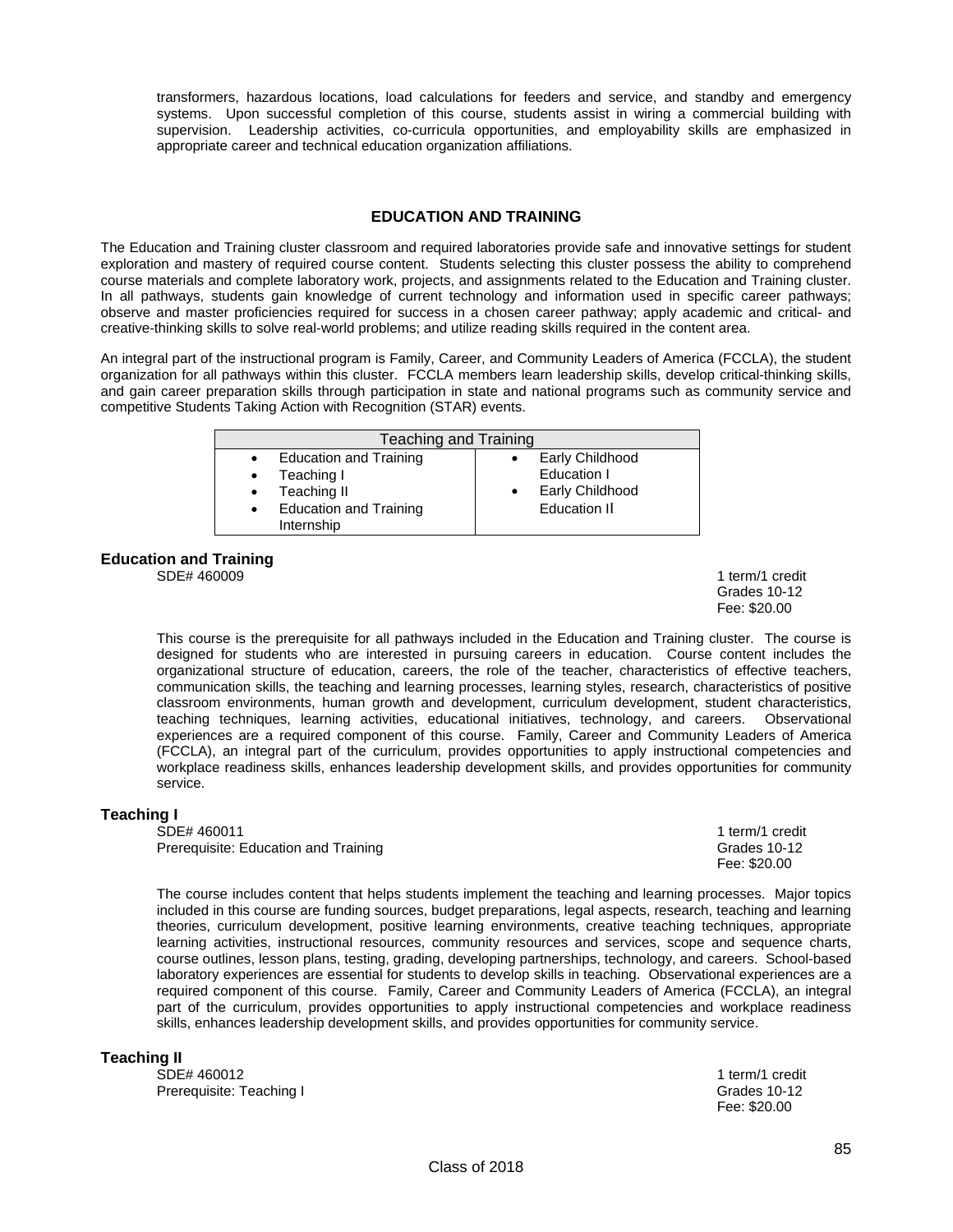This course provides students with advanced knowledge and skills used in the education field. The concepts of legal aspects of education, instructional resources, motivation, types of assessments, constructing texts, positive learning environments, lesson planning and teaching for various areas and grades, reading level of instructional materials, classroom management strategies, partnerships, public relations, professional associations, technology, and careers are included in the course. Observational experiences are a required component of this course. Family, Career and Community Leaders of America (FCCLA), an integral part of the curriculum, provides opportunities to apply instructional competencies and workplace readiness skills, enhances leadership development skills, and provides opportunities for community service.

### **Early Childhood Education I**

SDE# 460013 1 term/1 credit Prerequisite: Education and Training Communication and Training Communication and Training Communication and Training

Fee: \$20.00

This course includes content that helps students learn ways to direct and operate an early childhood education program. Major topics included in this course are organizational structure; personnel policies, rules, and regulations; liability issues; principles of human growth and development; human development theories; observation techniques; interpersonal skills for promoting positive and productive relationships with children and their families; developmentally appropriate activities; individual and group activities; organization of teaching materials and supplies; learning activity centers; lesson plans; smooth transitions between routines and activities; teaching aides; operating equipment; play and recreational activities; dietary needs of children; preparation of snacks and meals; child health and safety; parental involvement; community resources; technology; and careers. An early childhood education facility with children is required and essential for students to develop skills in teaching children.

# **Early Childhood Education II**

Prerequisite: Early Childhood Education I

1 term/1 credit<br>Grades 10-12 Fee: \$20.00

This course provides students with advanced knowledge and skills used in the field of education. Major topics addressed in this course are the impact of caregivers on the development of children, personnel tasks and responsibilities, legal issues and liability, licensure standards, policies for providing early childhood education programs, physical facility layout, management systems, facility maintenance, scheduling, child growth and development theories, brain research, risk management, factors contributing to at-risk children, observation records, guidance techniques, curriculum development, age-appropriate learning activities, children with exceptionalities, motivational techniques, special events and field trips, recreational activities, dietary needs of children, food choices, professionalism, health screening and health assessment, emergency evacuation procedures, rules and regulations, technology, and careers. An early childhood education facility is required and essential for students to develop skills in teaching children.

### **Education and Training Internship**

SDE# 460015 1 term/1 credit Grades 10-12 Fee: \$20.00

Education and Training Internship is a course. Students who have completed Teaching II, Early Childhood Education II, Professional Support Services in Education, or Educational Leadership courses are eligible to enroll in Education and Training Internship. The internship course is for students who are interested in pursing careers in the education field. The internship allows students to spend time in a classroom or school setting on a regular basis. In this experience, students are assigned to a teacher within the school system who teaches the subject-matter area of interest to the student intern; a staff member in the appropriate professional support services area; or a principal or vice-principal. This course provides students with a context in which they can make a personal assessment of their commitment to pursue a teaching, professional support services, or educational leadership career. The school-based laboratory for the internship is an actual classroom or school that provides instruction in the subject-matter area or career area related to the student's interest.

### **HEALTH SCIENCE**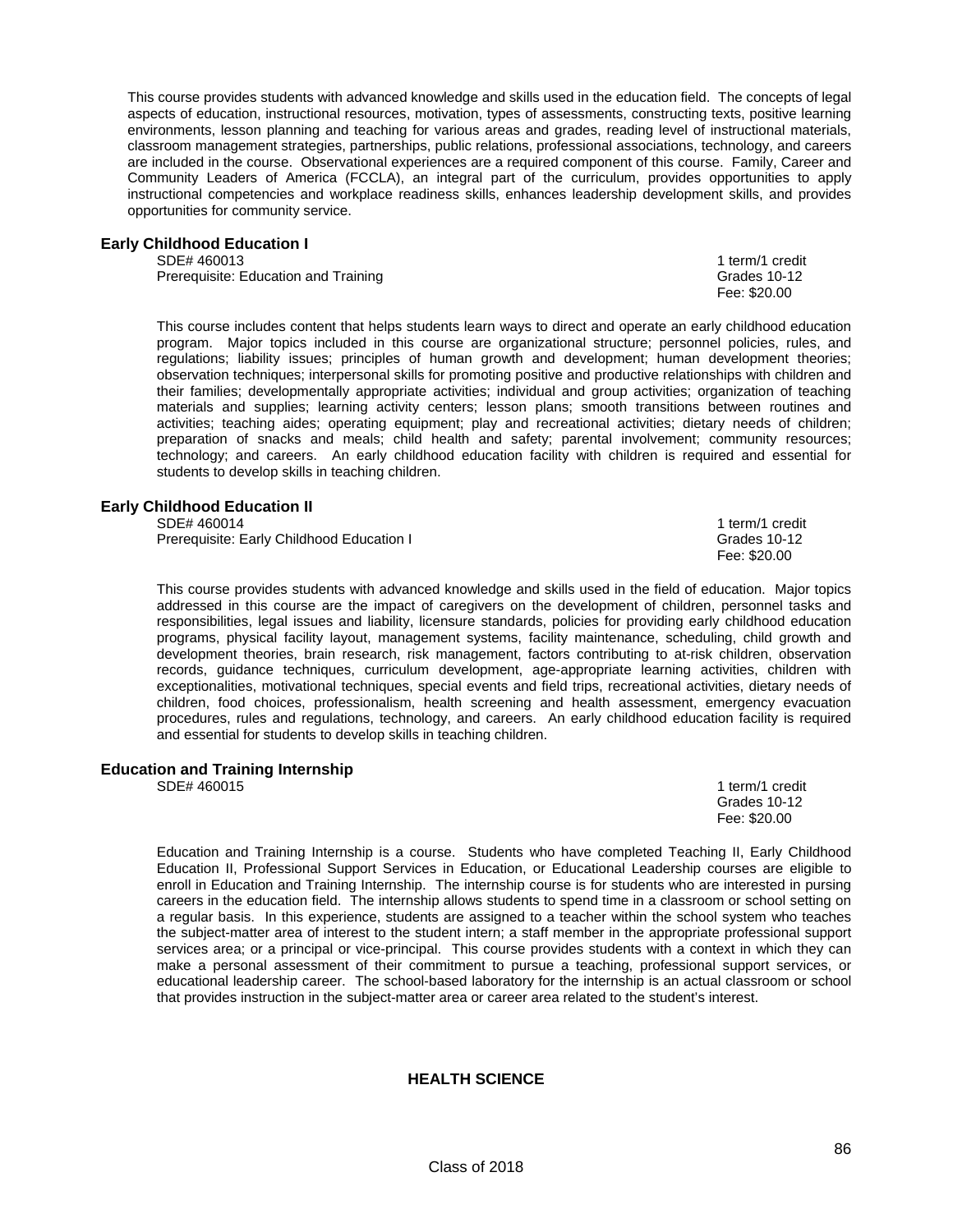personal, client, and community health. The course emphasizes wellness concepts related to positive health behaviors. The course provides a foundation for comprehending preventive health and wellness in the health

Health Promotion and Wellness is a course designed to enable students to develop an understanding of

Sports Medicine is a course that introduces students to the sports medicine profession. Course content specifies core knowledge and skills needed by workers in the sports medicine field. It is suggested that Sports Medicine be offered to students in Grades 10-12 as an elective course. Upon successful completion of the

#### **Human Body Structures and Functions**

care delivery system.

SDE# 490015 1 term/1 credit

**Health Promotion and Wellness** 

Human Body Structures and Functions is a course designed to help students develop a basic knowledge of the normal structure and function of the human body. The course uses an integrated approach for teaching medical terminology to the health care student by incorporating medical terminology into instruction regarding human body structures and functions and the disease process.

**Introduction to Pharmacy** 

1 term/1 credit<br>Grades 9-12 Grades 9-12 Fee: \$20.00

Grades 10-12<br>Fee: \$20.00

course, students may enroll in the Advanced Health Seminar or the Work-Based Experience Seminar.

SDE# 490021 0.5 term/0.5 credit Grades 10-12 Fee: \$10.00

SDE# 490011 0.5 term/0.5 credit Prerequisite: Foundations of Health Science Grades 10-12 Crades 10-12 Fee: \$20.00

Grades 10-12

Foundations of Health Science is a required course that introduces students to a wide range of health careers. Integrated academics combined with health care knowledge and skills provide the framework for a strong health care delivery system in the twenty-first century. This course is the prerequisite for all the health science courses. It is recommended for all students who want to prepare for further study in an array of health-related

### **Foundations of Health Science**

fields at the postsecondary level.

**Sports Medicine (Career Tech School)** 

SDE# 490007 1 term/1 credit

| leadership skills.              |                                 |                                 |
|---------------------------------|---------------------------------|---------------------------------|
| <b>Diagnostics Services</b>     | <b>Therapeutic Services</b>     | <b>Health Information</b>       |
| • Foundations of Health Science | • Foundations of Health Science | • Foundations of Health Science |
| • Sports Medicine               | • Emergency Services            | • Human Body Structures and     |
| • Human Body Structures and     | • Health Promotion and Wellness | <b>Functions</b>                |
| <b>Functions</b>                | • Health Science Internship     | • Advanced Health Seminar       |
| • Diagnostic Services           | • Advanced Health Seminar       |                                 |
|                                 | • Therapeutic Services          |                                 |

Fee: \$20.00

The Health Science cluster provides students with essential knowledge and skills for pursuing a career in health care. Students choose one of four Health Science pathways - Therapeutic Services, Diagnostic Services, Health Information,

9<sup>th</sup> through 12<sup>th</sup> grade students. This course, a prerequisite to all pathway courses, provides essential health care knowledge and skills and promotes the application of science and technology. Students who choose to enter the Health Science field set specific academic goals for meeting the expectations of business and industry. Participation in Health Occupations Students of America (HOSA) helps students achieve these goals while enhancing the development of

or Support Services. The required foundation course, Foundations of Health Science, is offered to all

Fee: \$20.00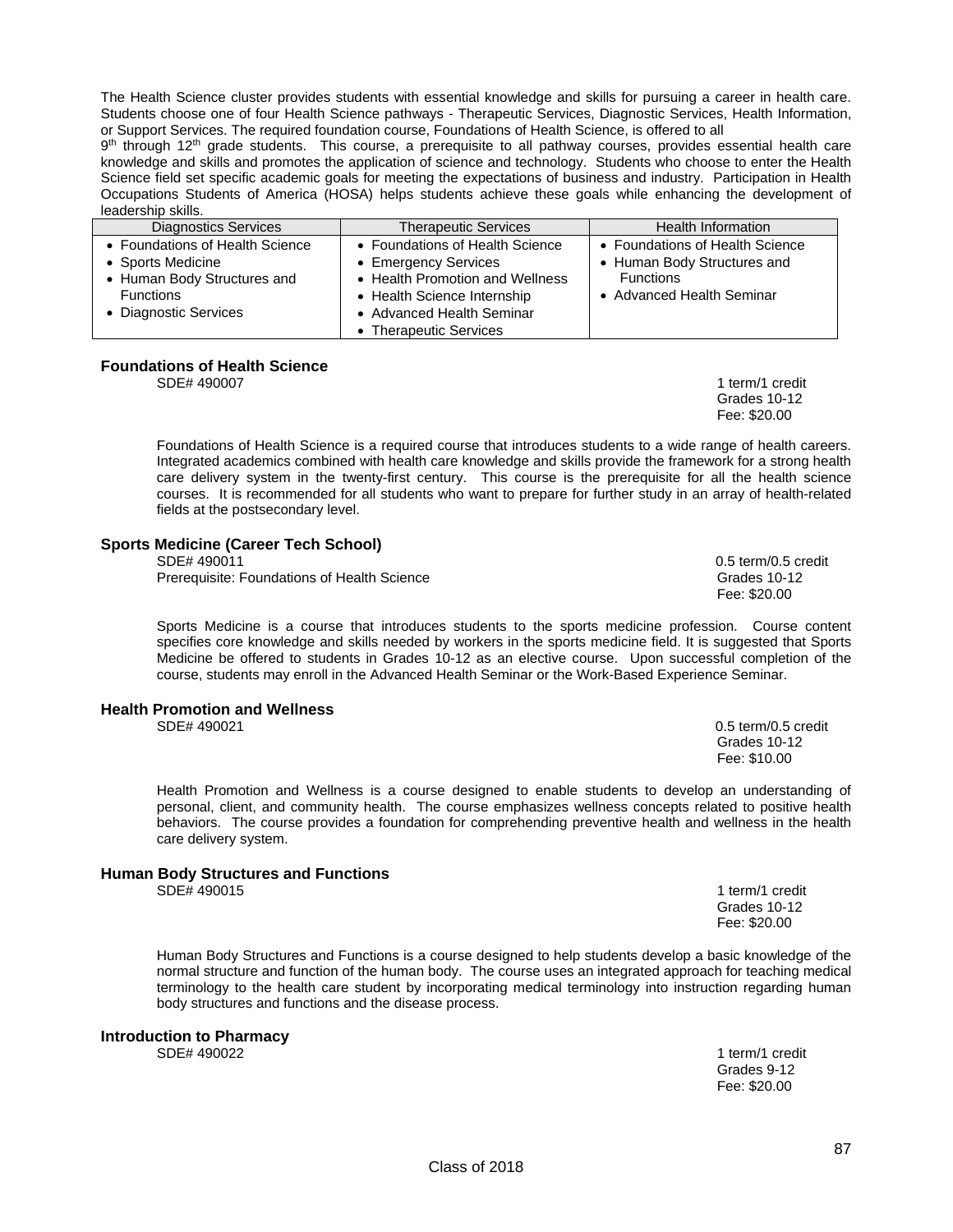Pharmacy is a one-credit course that introduces students to the pharmacy profession. Course content emphasizes the history of medicine, mathematics, technology, and legal issues. Foundations of Heath Science is a prerequisite course. Upon successful completion of this course, students may choose to continue studies in Advanced Health Seminar or Work-Based Experience Seminar.

**Therapeutic Services** 

1 term/1 credit Grades 10-12 Fee: \$20.00

1 term/1 credit

Therapeutic Services is a course designed to keep abreast of the rapid changes in business and industry by offering students a rigorous array of coursework and work-based experience to help prepare them for advanced learning and a wide range of health career opportunities. This course is designed to provide the local education agency flexibility to meet health care demands in the community. Students are introduced to careers in therapeutic services including, but not limited to, nursing, medicine, physical therapist, surgical technologist, respiratory therapist, emergency medical technician, and others.

# **Emergency Services**

Prerequisite: Foundations of Health Science Grades 10-12 Crades 10-12

Emergency Services is a course that introduces students to the emergency medical profession. Course content emphasizes safety, human structure and function, assessment of emergency clients, ethical behavior, and emergency care procedures. Upon successful completion of this course, students may choose to continue studies in Advanced Health Seminar or Work-Based Experience Seminar.

Fee: \$20.00

# **Diagnostic Services**

1 term/1 credit Grades 10-12 Fee: \$20.00

Diagnostic Services is a course designed to keep abreast of the rapid changes in business and industry by offering students a rigorous array of coursework and work-based experiences to help prepare them for advanced learning and a wide range of health career opportunities. This course is designed to provide the local education agency flexibility to meet healthcare demands in their community. Students are introduced to careers in diagnostic services including, but not limited to, electrocardiographic technician, medical laboratory technologist, radiographic technician, pathologist, cardiovascular technician, and others.

### **Advanced Health Seminar**

SDE# 490016 1 term/1 credit 1 term/1 credit 1 term/1 credit 1 term/1 credit Prerequisite: 2 or more CTE in Health Services Contract Contract Contract Crades 10-12

 Fee: \$20.00 Advanced Health Seminar is a course that provides an individualized learning experience for students who desire an in-depth study in at least one occupational area in the health science cluster. Students who have successfully completed foundations of Health Science and Health Science Internship may select one or more health care areas to prepare for specialization in a health career. This senior-level work-based project is the capstone course for the Health Science cluster and can serve to complete concentration in a pathway.

Advanced Health Seminar provides an opportunity for high school seniors to show what they have learned in a career pathway. It provides rigorous learning experiences whereby students select an area of interest, conduct in-dept research, and demonstrate problem-solving, decision-making, and independent learning skills. During the project, students work with the Coordinating Teacher, academic teachers, and industry mentors who have expertise in the student's field of study.

### **Health Science Internship I**

SDE # 490013 1 term/1 credit Prerequisite: Foundations of Health Science Grades 10-12

Fee: \$20.00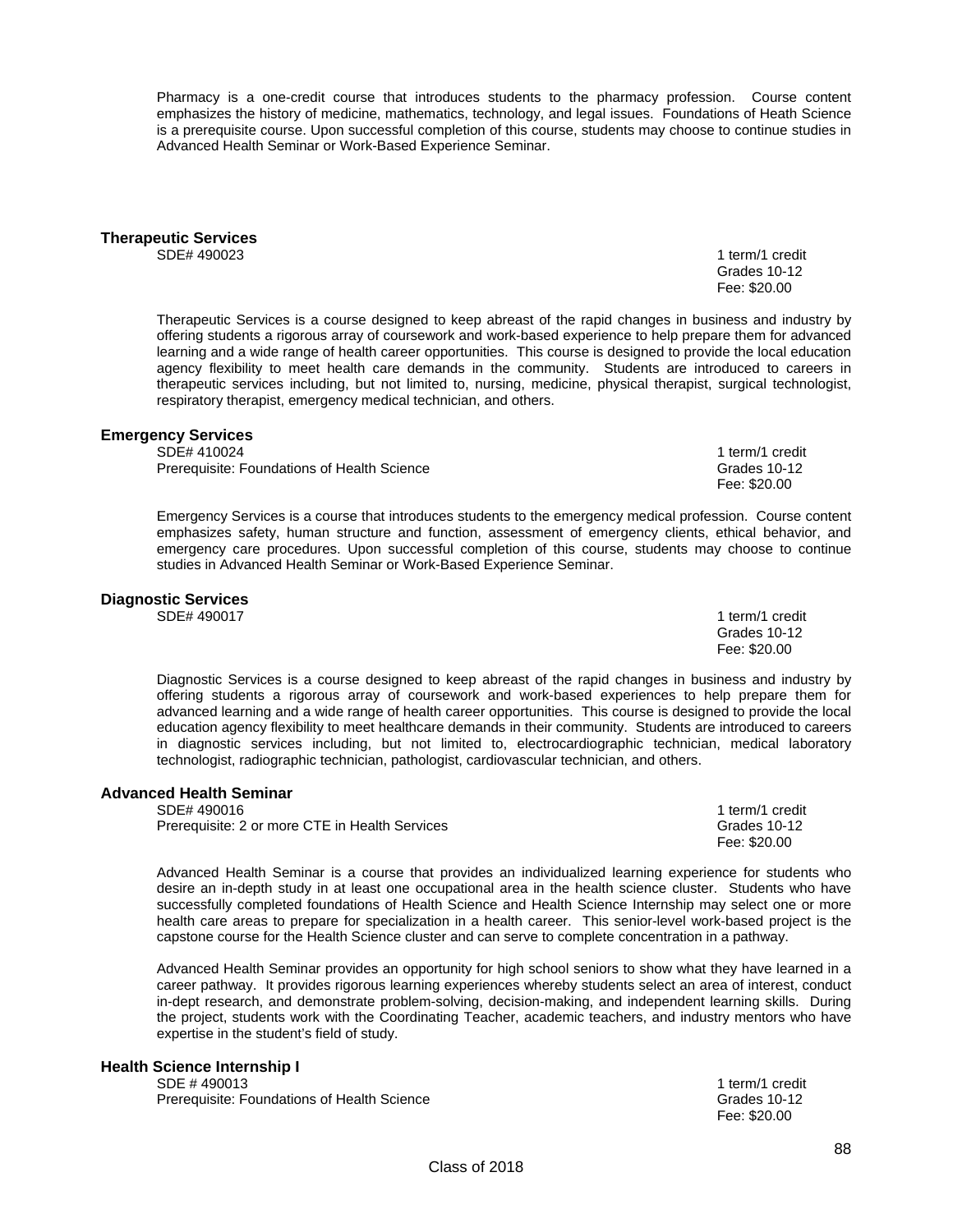Health Science Internship is a course designed for students in Grades 11 or 12. This course includes a variety of knowledge and skills necessary for becoming a health care worker or for preparing students for postsecondary health care education programs. Health Science Internship is designed to be completed in a hospital, extended care facility, rehabilitation center, medical office, imagery laboratory, or other health care facilities. Theory and laboratory components comprise at least ten percent of the Health Science Internship course.

#### **Health Science Internship II**

SDE # 490014 1 term/2 credits Prerequisite: Foundations of Health Science Grades 10-12

Health Science Internship is a two-credit course designed for students in Grades 11 or 12. This course includes a variety of knowledge and skills necessary for becoming a health care worker or for preparing students for postsecondary health care education programs. Health Science Internship is designed to be completed in a hospital, extended care facility, rehabilitation center, medical office, imagery laboratory, or other health care facilities. Theory and laboratory components comprise at least ten percent of the Health Science Internship course.

Fee: \$20.00

### **Medical Terminology**

SDE# 4900331 term/1 Credit

 Grades 9-12 Fee: \$20.00

Medical Terminology is a one-credit course that is designed for students to develop health care specific knowledge for a career in the medical field. The course uses an integrated approach for teaching the language of medicine to the health care student by incorporating medical terminology with anatomy and physiology and the disease process. This method has been proven to be a logical and effective method of learning the language of medicine.

### **HUMAN SERVICES**

Students interested in this cluster should be able to comprehend course materials and complete laboratory work, projects, and assignments related to the Human Services cluster. Students obtain knowledge about family studies and consumer services from challenging curricula, acquire technological expertise required in the field, and participate in daily tasks and skills mandatory for human service professionals. The Human Services cluster classroom and required laboratories provide safe and innovative settings for student exploration and mastery of required course content.

An integral part of the instructional program within the cluster is Family, Career, and Community Leaders of America (FCCLA), the student organization for all pathways in the cluster except for the Personal Care Services pathway (Cosmetology). Students participating in the Personal Care Services pathway are members of SkillsUSA. Members learn leadership skills, develop critical-thinking skills, and gain career preparation skills through participation in state and national programs such as community service and competitive events.

| Food Wellness,<br>and Dietetics                                                                                                                                                          | <b>Family Studies and</b><br><b>Community Services</b>                                                                                                                                                | <b>Personal Care</b>                                                                                                                                                                              | <b>Fashion</b>                                                                                                                                                   | <b>Interior Design</b>                                                                                                |
|------------------------------------------------------------------------------------------------------------------------------------------------------------------------------------------|-------------------------------------------------------------------------------------------------------------------------------------------------------------------------------------------------------|---------------------------------------------------------------------------------------------------------------------------------------------------------------------------------------------------|------------------------------------------------------------------------------------------------------------------------------------------------------------------|-----------------------------------------------------------------------------------------------------------------------|
| $\bullet$ Family and<br><b>Consumer Science</b><br>• Food and Nutrition<br>• Family Wellness<br>• Personal Finance<br>• Chemistry of Food<br>• Dietetics<br>• Career Pathways<br>Project | • Family and Consumer<br>Science<br>• Family Wellness<br>• Parenting<br>• Personal Finance<br>• Family Studies and<br><b>Community Service</b><br>• Family Studies and<br><b>Community Service II</b> | • Family and<br>Consumer<br>Science<br>• Introduction to<br>Cosmetology<br>• Hair Coloring<br>• Chemical<br>Services<br>• Salon Practices<br>and Management<br>• Introduction to<br>Nail Care and | Family and<br>$\bullet$<br>Consumer<br>Science<br>Fashion<br>$\bullet$<br>Personal<br>٠<br>Finance<br>Fashion<br>Design<br>Fashion<br>$\bullet$<br>Merchandising | • Family and<br>Consumer<br>Science<br>• Housing<br>• Personal Finance<br>• Interior Design I<br>• Interior Design II |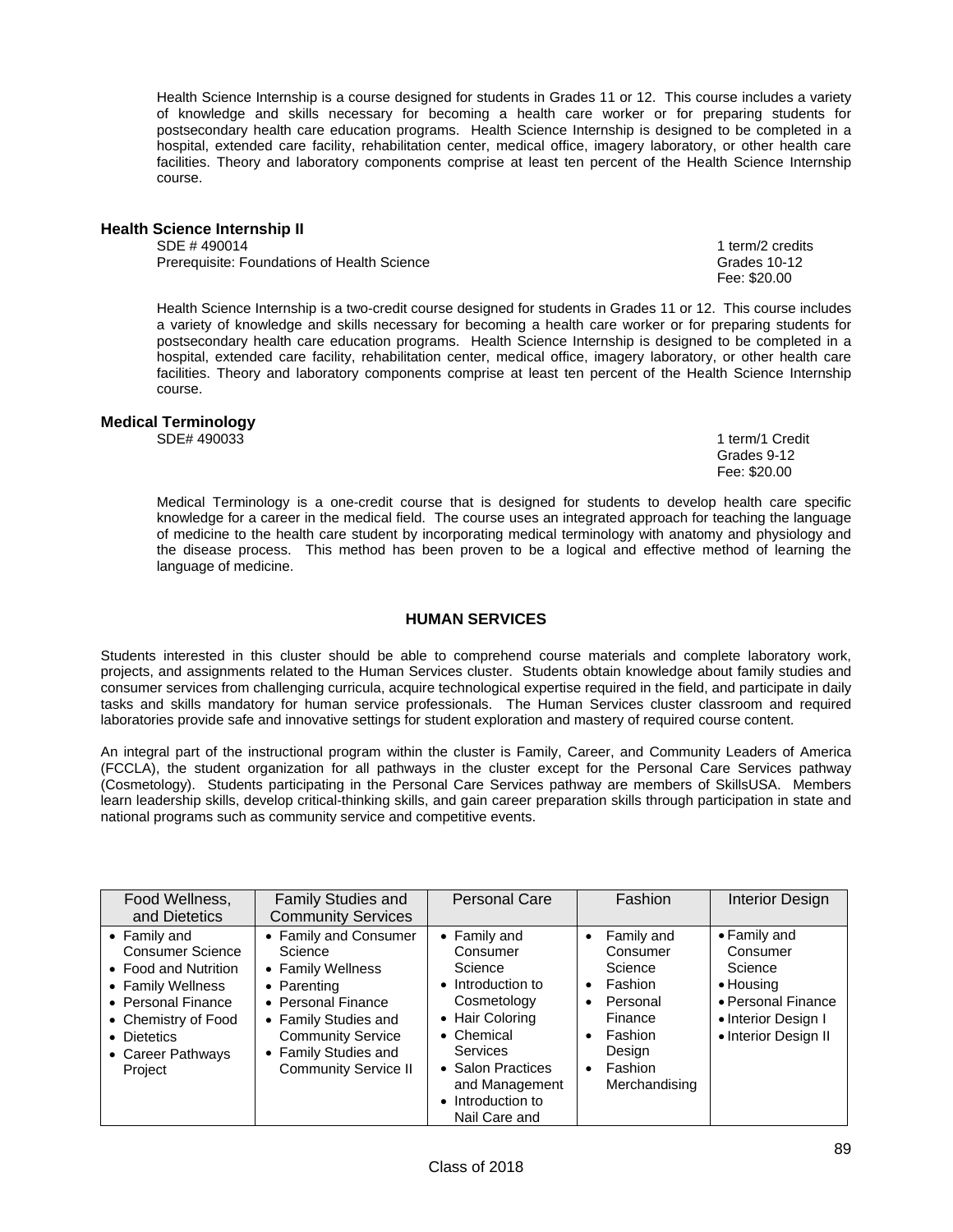| $\cdots$<br>Applications |  |
|--------------------------|--|
| <b>State Board</b>       |  |
| Practicum                |  |

#### **Introduction to Cosmetology**

SDE# 510060 1 term/1 credit in the state of the state of the state of the state of the state of the state of the state of the state of the state of the state of the state of the state of the state of the state of the state

 Grades 10-12 Fee: \$20.00

Introduction to Cosmetology is a course that provides students with a study of concepts related to the cosmetology profession. Specific topics include cosmetology history and opportunities, professional image, infection control, basic fundamentals, and principles of hair design. Students also gain initial practical experience in sanitation, shampooing, hair shaping, and hairstyling. Upon successful completion of this course, students are able to practice safety and sanitary precautions as they perform basic procedures. Students participate in SkillsUSA as an integral part of this instructional program. Introduction to Cosmetology is the prerequisite to Chemical Services, Hair Coloring, Introduction to Spa Techniques, Advanced Spa Techniques Applications, Salon Practices and Management, and State Board Practicum.

# **Hair Coloring**

Prerequisite: Introduction to Cosmetology entity and the Cosmetology of the Grades 10-12<br>Fee: \$20.00

Hair Coloring is a course that provides students with study and experience in hair coloring and lightening. Emphasis is placed on color application, laws, levels and classifications of color, and problem solving. Upon successful completion of this course, students are able to identify all phases of hair coloring and its effects upon the hair and perform procedures for hair coloring and lightening. Problem-solving and critical-thinking skills are essential, and many opportunities are provided for growth in students' level of competence. Students participate in SkillsUSA as an integral part of this instructional program.

### **Chemical Services**

Chemical Services is a course that focuses on the theory of chemical services related to chemical hair texturing. Specific topics include basics of chemistry and electricity, properties of the hair and scalp, and chemical texture services. Students also gain initial practical experience in performing various chemical texturing activities. Emphasis is placed on safety, chemical use and handling, hair and scalp analysis, and client consultation. Upon successful completion of this course, students are able to practice safety and sanitary precautions as they perform these chemical services. Students participate in SkillsUSA as an integral part of this instructional program.

# **Salon Practices and Management**

Prerequisite: Introduction to Cosmetology entity and the Cosmetology of the Cosmetology of the Cosmetology of the Cosmetology of the Cosmetology of the Cosmetology of the Cosmetology of the Cosmetology of the Cosmetology o

Salon Practices and Management is a course that enables students to develop entry level management skills for the cosmetology industry. Students practice all phases of cosmetology in a salon setting. Upon successful completion of this course, students are able to demonstrate professional work ethics and communication skills, job-seeking and management skills, and exhibit knowledge of the technology used in salons. Students participate in SkillsUSA as an integral part of this instructional program.

Fee: \$20.00

# **Introduction to Nail Care and Applications**

1 term/1 credit Grades 10-12 Fee: \$20.00

1 term/1 credit<br>Grades 10-12 Fee: \$20.00

 Grades 10-12 Fee: \$20.00

1 term/1 credit

1 term/1 credit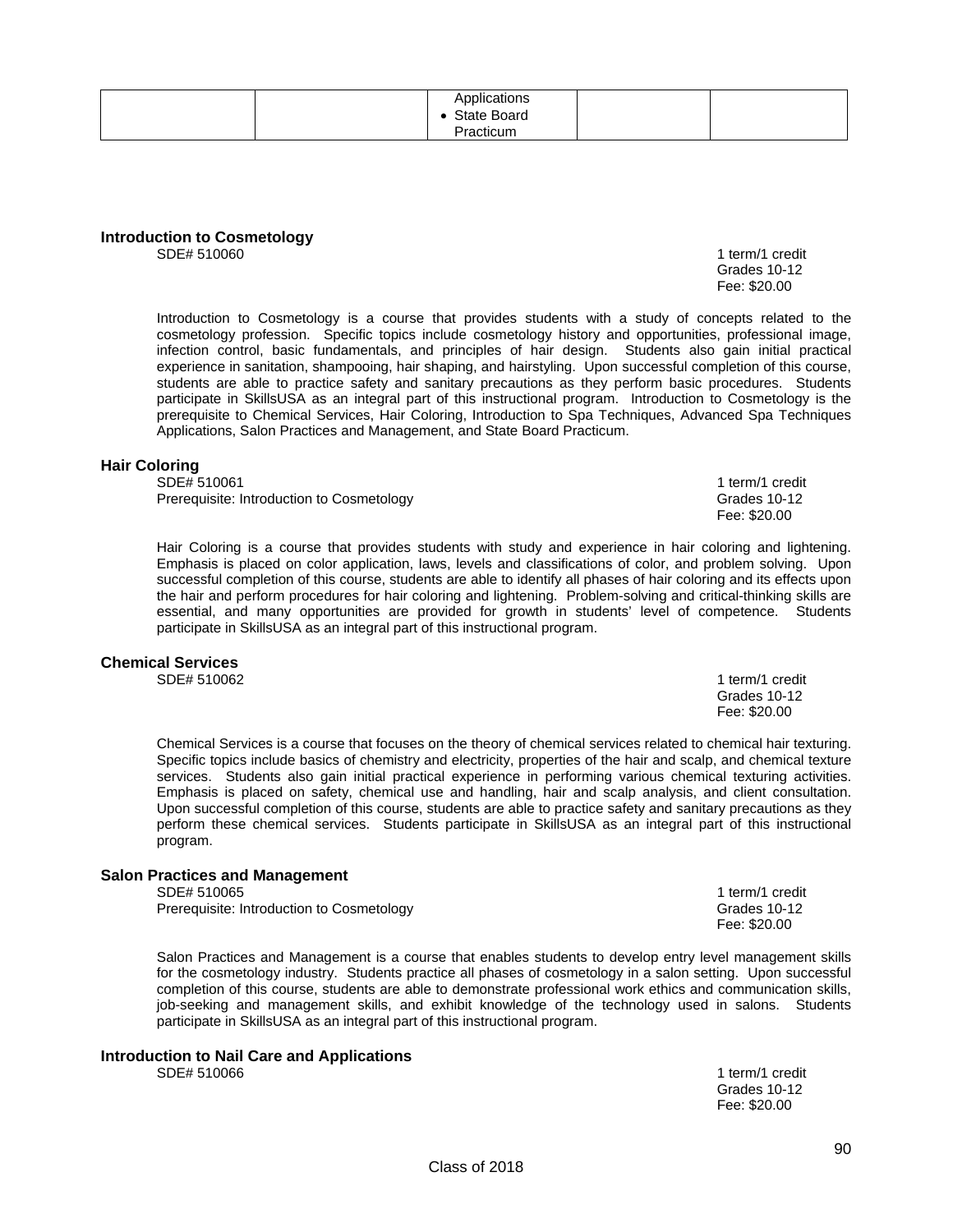Introduction to Nail Care and Applications is a course that focuses on all aspects of the nail care industry. Specific topics include nail care history and opportunities, nail and skin services, sanitation and bacteriology, and salon conduct. Upon successful completion of this course, students are able to demonstrate professional conduct, recognize nail disorders and diseases, and identify and perform procedures for sanitation and nail care services. Students participate in SkillsUSA as an integral part of this instructional program. This course is a prerequisite for Nail Art and Applications and State Board Practicum Pathway B.

### **State Board Practicum**

1 term/1 credit Grades 10-12 Fee: \$20.00

State Board Practicum is a culminating course that provides students with a comprehensive study of State Board procedures and practical applications in cosmetology and nail care. The course consists of Pathway A— Cosmetology (content standards 1-17) and Pathway B—Nail Care Services (content standards 1-11 and 18-20). Upon successful completion of this course, students are able to demonstrate practical skills necessary for meeting state licensure requirements and for successful employment. Students participate in SkillsUSA as an integral part of this instructional program. The prerequisites for this course depend upon the licensure the student is pursuing.

### **TRANSPORTATION, DISTRIBUTION, AND LOGISTICS**

The Transportation, Distribution, and Logistics learning environment utilizes a variety of physical space to stimulate development of effective cognitive and psychomotor skills. Students experience a wide range of hands-on activities based on authentic representations of expectations found in the workplace. Theory and concepts are taught in proportion to the need for strong application opportunities with emphasis on timely learning experiences that facilitate the transition to skills attainment. Safety, proper tool use, and adherence to procedures are integral components for all student learning experiences.

Students in this cluster affiliate with SkillsUSA as the co-curricular Career and Technical Student Organization (CTSO). SkillsUSA provides opportunities that enhance classroom instruction, help develop leadership skills, and further career development.

\*Some of these courses may be eligible for Dual Enrollment credit.

| Facilities and Mobile Equipment Maintenance | <b>Facilities and Mobile Equipment Maintenance</b> |
|---------------------------------------------|----------------------------------------------------|
| Maintenance and Light Repair A              | Airframe Systems                                   |
| Maintenance and Light Repair B              | Aircraft Non-Metallic Structures                   |
| Maintenance and Light Repair C              | Aircraft Theory of Flight & Operations             |
| Maintenance and Light Repair D              | <b>Aviation Turbine Engine Theory Inspections</b>  |
| • Automotive Service Technology A           | Aircraft Engine propeller Theory Operations        |
| • Automotive Service Technology B           | <b>Aircraft Sheet Metal Structures</b>             |
| Automotive Service Technology C             | Aviation Instrumentation & Hydraulic Systems       |
| Automotive Service Technology D             |                                                    |
| Master Automotive Service Technology        |                                                    |

### **Maintenance and Light Repair A**<br>SDE# 570071

1 term/1 credit Grades 9-12 Fee: \$20.00

A one-credit course that provides students with foundational knowledge and skills relative to safety, engine repair, automatic transmissions and manual drive trains.

# **Maintenance and Light Repair B**

1 term/1 credit<br>Grades 9-12 Grades 9-12 Fee: \$20.00

A one-credit course that provides students with foundational knowledge and skills relative to safety, suspension and steering, and brakes.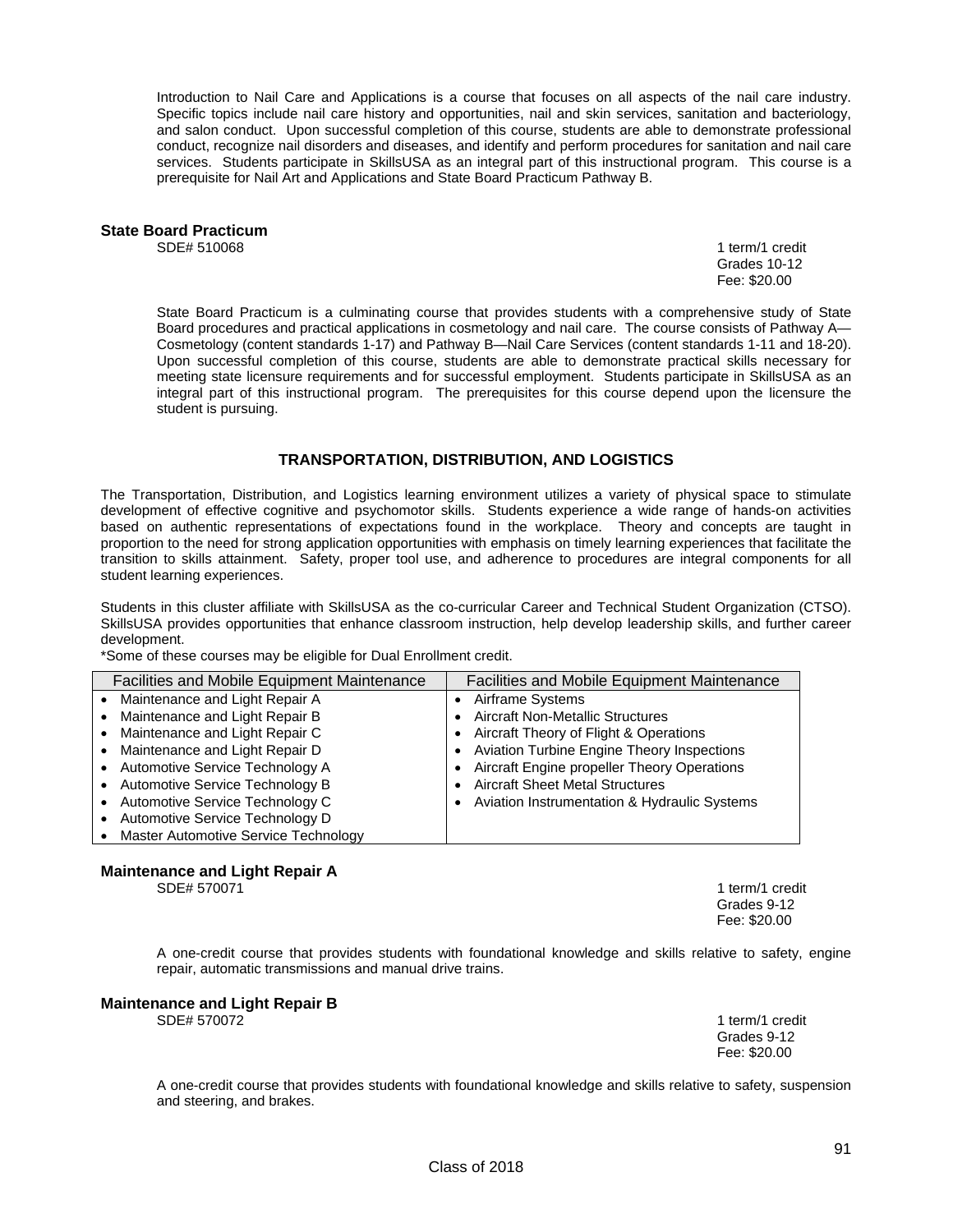#### **Maintenance and Light Repair C**

SDE# 570073 Grades 9-12 Fee: \$20.00

A one-credit course that provides students with foundational knowledge and skills relative to safety, brakes, and electrical/electronic systems.

# **Maintenance and Light Repair D**

1 term/1 credit Grades 9-12 Fee: \$20.00

A one-credit course that provides students with foundational knowledge and skills relative to safety, engine performance, electrical/electronic systems, and heating and air conditioning.

### **Automotive Service Technology A**

| SDE# 570075                                 | 1 term/1 credit |
|---------------------------------------------|-----------------|
| Prerequisite: Must complete all MLF courses | Grades 9-12     |
|                                             | Fee: \$20.00    |

A one-credit course that provides students with service knowledge and skills relative to safety, engine repair, automatic transmissions, and manual drive trains.

### **Automotive Service Technology B**

|  | SDE# 570076 |
|--|-------------|
|--|-------------|

| SDE# 570076                                 | 1 term/ 1 credit |
|---------------------------------------------|------------------|
| Prerequisite: Must complete all MLF courses | Grades 9-12      |
|                                             | Fee: \$20.00     |

A one-credit course that provides students with service knowledge and skills relative to safety, suspension and steering, and brakes.

### **Automotive Service Technology C**

| SDE# 570077                                 | 1 term/ 1 credit |
|---------------------------------------------|------------------|
| Prerequisite: Must complete all MLF courses | Grades 9-12      |
|                                             | Fee: \$20.00     |

A one-credit course that provides students with service knowledge and skills relative to safety, brakes, and electrical/electronic systems.

#### **Automotive Service Technology D**

| SDE# 570078                                 | 1 term/1 credit |
|---------------------------------------------|-----------------|
| Prerequisite: Must complete all MLF courses | Grades 9-12     |
|                                             | Fee: \$20.00    |

A one-credit course that provides students with service knowledge and skills relative to safety, engine performance, electrical/electronic systems and heating and air conditioning.

### **Master Automotive Service Technology**

| SDE# 570079                                       | 1 term/ 1 credit |
|---------------------------------------------------|------------------|
| Prerequisite: Must complete all MLF & AST Courses | Grades 9-12      |
|                                                   | Fee: \$20.00     |

A one-credit course that provides students with mastery knowledge and skills relative to safety, automatic transmissions and transaxles, manual drive trains and axles, suspension and steering, brakes, engine repair, engine performance, electrical/electronic systems and heating and air conditioning.

# **Aircraft Engine and Propeller Theory and Operation \*\*\***

SDE# 570014 1 term/1 credit<br>AMP 120 3000 12 AMP 120 Grades 10-12 Fee: \$20.00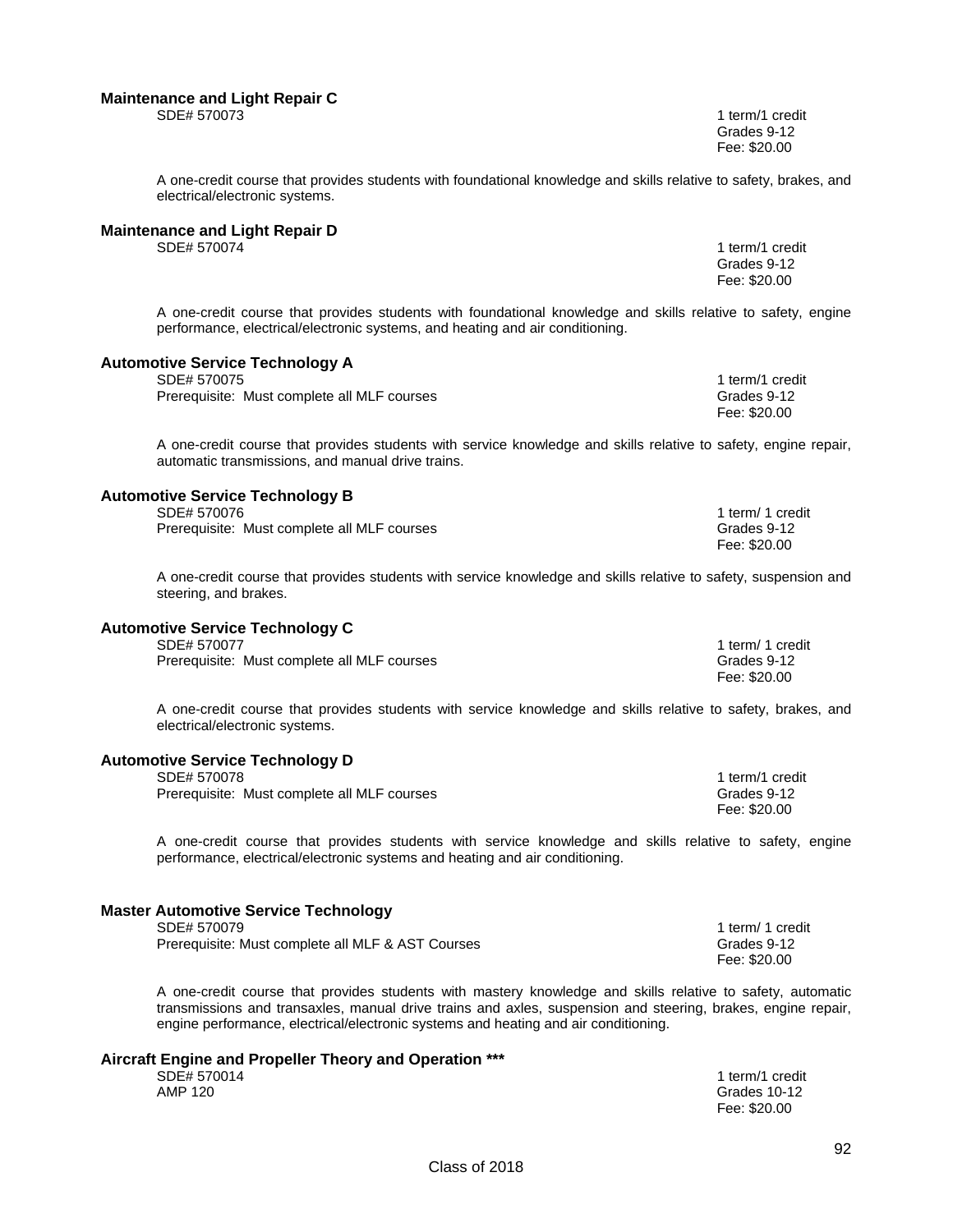This course provides students with the basic knowledge and skills associated with aircraft engine and propeller theory and operation. Safety and proper tool use are emphasized throughout this course. Specific topics include engine and propeller theory, aircraft hardware, reciprocation engines, propellers, ground operations, aircraft servicing, tools, and materials. As part of this course, students apply knowledge and skills by performing various tasks related to engine and propeller theory and operation.

# **Aircraft Nonmetallic Structures \*\*\***

SDE# 570011 1 term/2 credits and the state of the state of the state of the state of the state of the state of the state of the state of the state of the state of the state of the state of the state of the state of the sta

This course provides students with the basic knowledge and skills to inspect and repair aircraft nonmetallic structures. Safety and proper tool use are emphasized throughout this course. Specific topics include mathematics, wood construction and repair, fabric covering, aircraft finishing, composite structure, aircraft hardware, tools, and materials used to perform various activities related to aircraft nonmetallic structures.

# **Aircraft Sheet Metal Structures \*\*\***

SDE# 570015 1 term/2 credits<br>AMT 111 Grades 10-12 AMT 111 Grades 10-12 Fee: \$20.00

The purpose of this course is for students to obtain the basic knowledge and skills in maintaining aircraft sheet metal structures. Safety and proper tool use are emphasized throughout this course. Specific topics include required computational skills, interpreting technical data, maintenance procedures and processes, tools, and materials. As part of this course students apply knowledge and skills by performing various projects to fabricate, inspect, and install sheet metal components.

# **Aircraft Theory of Flight and Operation \*\*\***

SDE# 570012 1 term/2 credits and 1 term/2 credits and 1 term/2 credits and 1 term/2 credits and 1 term/2 credits and 1 term/2 credits and 1 term/2 credits and 1 term in the state of the state of the state of the state of t

The purpose of this course is to provide students with knowledge related to the theory of flight and aircraft operation. Students are introduced to various tools, hardware, and materials used to maintain aircraft, including the safe and proper use of tools. Students construct various aircraft models to aid in the transition from theory to application of concepts.

### **Aviation Instrument and Hydraulic Systems \*\*\***

| SDE# 570016 |  | 1 term/1 credit |
|-------------|--|-----------------|
| AMT 116     |  | Grades 10-12    |
|             |  | Fee: \$20.00    |

This course provides students with a strong foundation of knowledge and skills related to aircraft instruments and hydraulic systems. Safety and proper tool use is emphasized throughout this course. Specific topics include computational skills, physical science principles, aircraft instrumentation theory and applications, the effect of atmosphere on instruments, theory and application of hydraulic systems, fixed and flexible hydraulic lines, wheel and tire maintenance, installation of aircraft hardware, and various materials and methods for maintaining instruments and hydraulic systems. As part of this course, students apply knowledge and skills through participation in various installation, inspection, and maintenance activities.

This course provides students with the basic knowledge and skills associated with aviation turbine engine theory and inspection. Safety and proper tool use are emphasized throughout this course. Specific topics include turbine engine theory, hand tools, inspection techniques, materials used to maintain aircraft, and aircraft hardware. As part of this course, students apply knowledge and skills by performing various tasks related to

# **Aviation Turbine Engine Theory and Inspections \*\*\***

turbine engine theory and inspection.

SDE# 570013 1 term/1 credit

Grades 10-12 Fee: \$20.00

Grades 10-12 Fee: \$20.00

93

Grades 10-12<br>Fee: \$20.00 Fee: \$20.00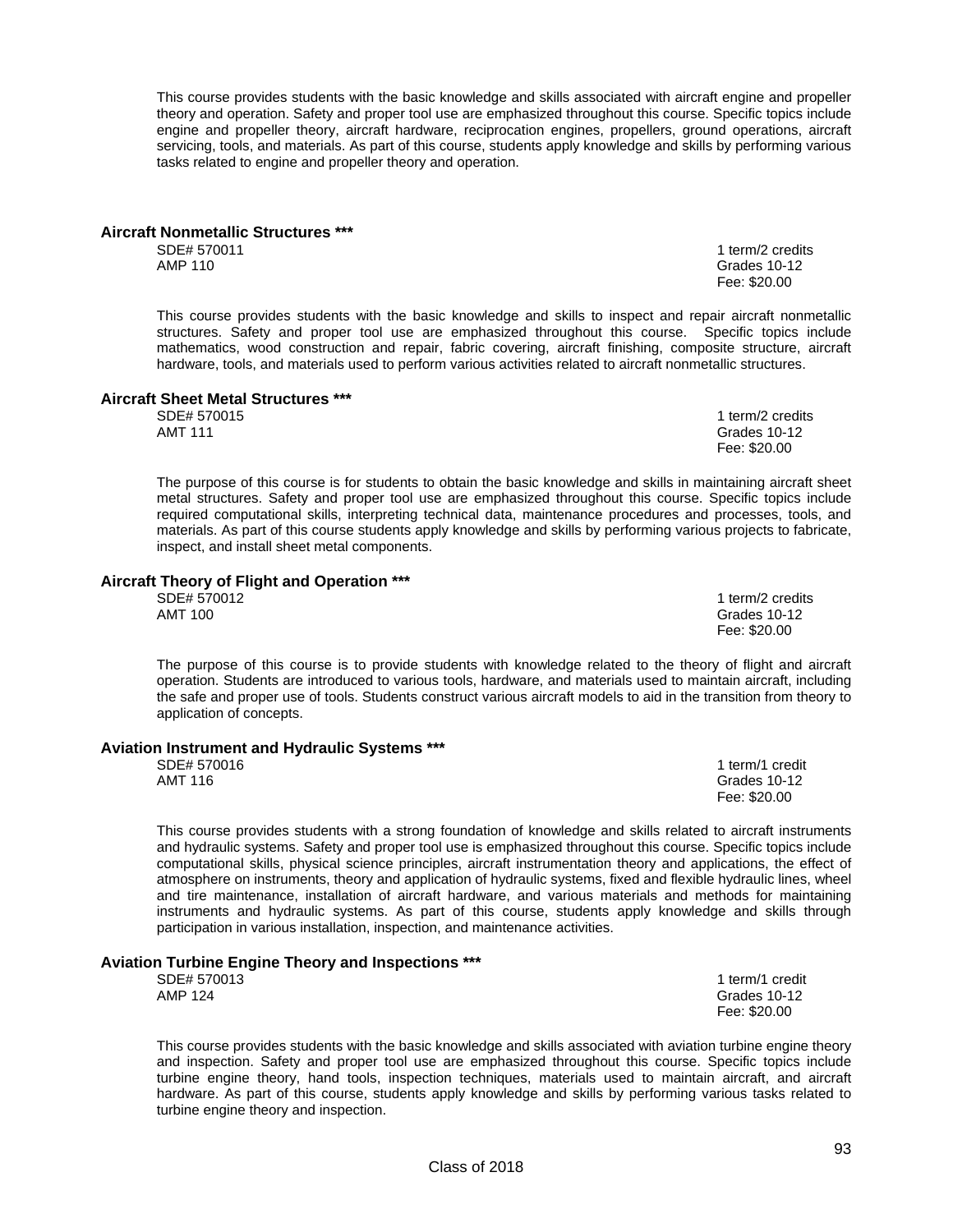### **SPECIALIZED COURSES**

### **Community and Workforce Development**

SDE# 802111ao Community Wkfc I AM 1 term/1 credit SEE# 802111af Community Wkfc I PM Grades 11-12

 SDE# 802111aq Community Wkfc II AM SDE# 802111ag Community Wkfc II PM

This course will allow juniors and seniors to participate in paid and/or unpaid work experiences in local businesses. Student participation in this class will be closely monitored by the local school. Students must satisfactorily complete all course requirements and turn in weekly evaluations signed by employers.

Fee: \$20.00

# **Safety and Health Regulations**

In this course students gain valuable information that serves as a foundation to more specific, topic related information. Students learn the importance of governmental as well as industry regulations and the student's individual responsibilities to perform all activities from a safety perspective. Students identify common safety hazards found in the workplace and their role in minimizing and avoiding unsafe practices. Specific topic areas include flammable and combustible liquids, egress and fire protection, electrical safety, environmental control, machine guarding, tool safety, first-aid, hazard communication, personal protective equipment, walking and working surfaces, and material handling and storage.

### **CAREER & TECHNICAL DUAL ENROLLMENT with Faulkner State Community College and Enterprise State Community College**

A Dual Enrollment Agreement exists between Faulkner State Community College and Enterprise State Community College and the Baldwin County Board of Education which allows students to enroll in college level courses at the postsecondary institution and earn credits for a high school diploma and a postsecondary degree/certification at the same time. Students meeting the college entry requirements are eligible to enroll as a Faulkner State student and earn college credits while in high school. Eligible courses taught at both North and South Baldwin Center's for Technology are identified as noted in this example: (*Introduction to Drafting Design \*\*\*).* Any course labeled with the three asterisks can offer college credit to enrolled students. Any additional questions can be answered by a school counselor.

### **STATEWIDE ARTICULATION AGREEMENTS**

An Articulation Agreement exists between Alabama's Community College System and all local Alabama School systems allowing postsecondary students to receive college credit (articulated credit) for career technical education courses completed in grades 10, 11, and 12. The Baldwin County Board of Education also has articulation agreements with other individual postsecondary institutions which also allows for articulated credit. Eligible students must meet all eligibility requirements prior to being awarded articulated credit. Eligible courses are taught at North and South Baldwin Center's for Technology as well as local high schools and are identified as noted in this example: (*Introduction to Drafting Design\*\*).* Any course labeled with the two asterisks can qualify for articulated college credit upon graduation. Additional questions can be answered by a school counselor.

1 term/1 credit Grades 10-12<br>Fee: \$20.00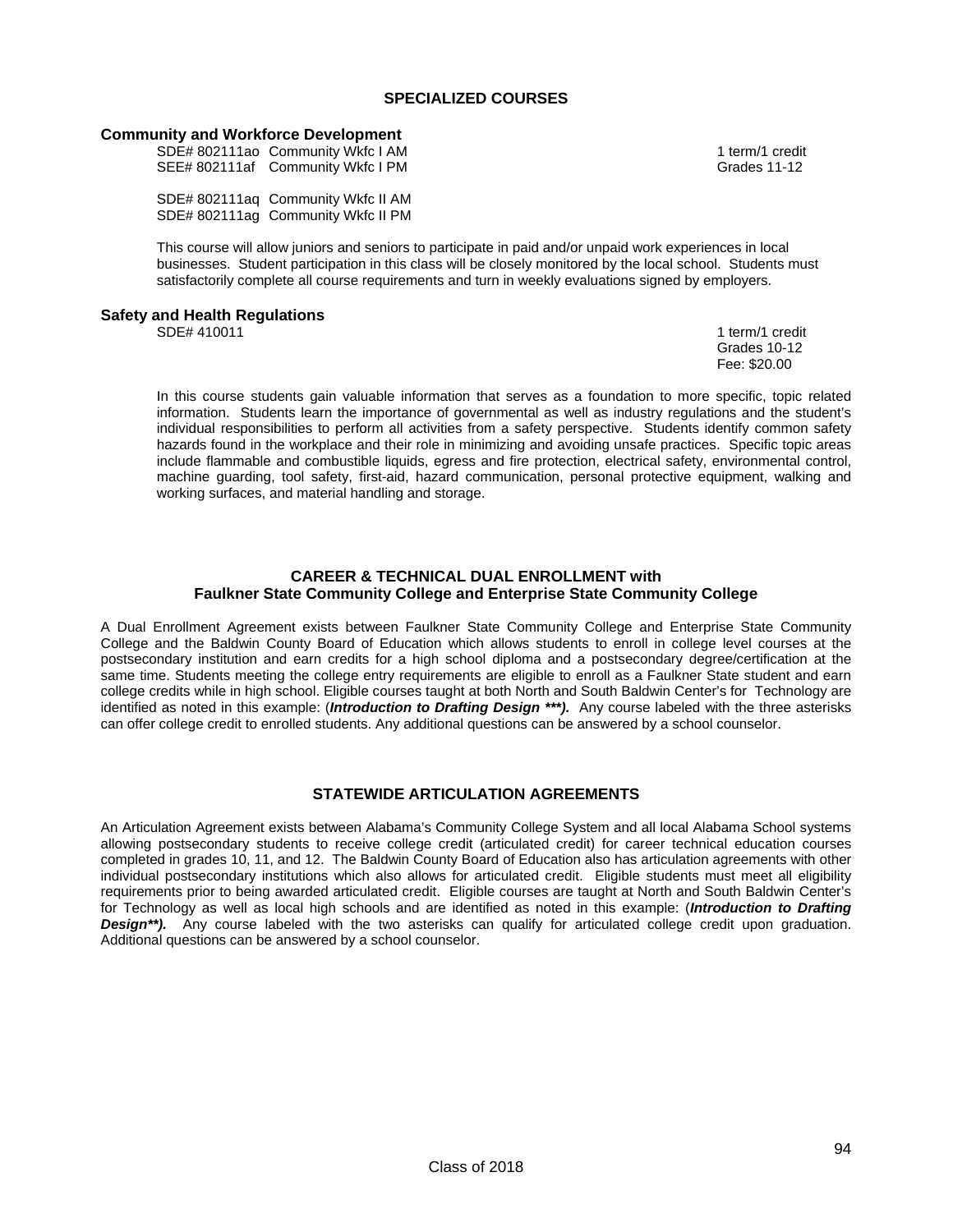### **INDIVIDUALIZED PROGRAMS**

The following course descriptions are available only to students through their individualized education program (IEP).

### **INTERNATIONAL BACCALAUREATE PROGRAMME COURSES**

### **IB English: Higher Level, Grades 11 and 12**

**IB English HL 11** 1 term/1 credit SDE# 200022 Grade 11 IB English HL 12 12<br>
SDE# 200022aa SDE# 200022aa

The goals of Language A1 are to enable students to approach literary works with intellectual maturity; to refine reading and writing skills; to engage with precision and clarity in the exchange of ideas and presentation of argument; and to foster lifelong habits of reading, writing, and thinking. The course promotes an appreciation of the possibilities for language to express human thought, emotion, and experience while also increasing the students' awareness of the structures of language.

Language A1 aims to increase students' knowledge and understanding of culture and society both locally and globally as students gain an appreciation of literature as an expression of the human condition and human thought. The literary study covers a time period from ancient Greece to the present and is representative of different cultural experiences. Genres studied include poetry, drama, novels, short stories, and essays.

### **Experimental Science: IB Biology, Grade 11 or 12 (Standard Level), Grade 11 and 12 (Higher Level)**

| <b>IB Biology SL</b> |  | 1 term/1 credit   |
|----------------------|--|-------------------|
| SDE# 220015          |  | Grades 11-12      |
| IB Biology HL 11     |  | 1 term/1 credit   |
| SDE# 220016          |  | Grade 11          |
| IB Biology HL 12     |  | 1 term/1 credit   |
| SDE# 220016aa        |  | Grade 12          |
|                      |  | Fee: \$20.00 each |

International Baccalaureate Biology can be taken in the junior or senior year as a Standard Level (SL) course or over the junior and senior years as a Higher Level (HL) course. IB Biology provides the individual with an opportunity to explore the universe of the small from the realm of the molecular. The journey continues into the realm of the large; encompassing global environmental and global biome issues. The IB programme facilitates the opportunity to develop the cognitive ability of the individual through the use of a college preparatory curriculum and focus on critical thinking skills necessary to explore diverse strategies in the experimental sciences on an international stage. An interdisciplinary group project helps students realize that one discipline is not isolated from another and that scientists can work together on problems to discover solutions to a common goal.

# **Experimental Science: IB Chemistry, Grade 11 or 12 (Standard Level), Grade 11 and 12 (Higher Level)**

**IB Chemistry SL** SDE# 220066 Grades 11-12<br>
IB Chemistry HI 11 11 12 IB Chemistry HL 11 SDE# 220065 Grade 11 IB Chemistry HL 12 1 term/1 credit SDE# 220065aa Grade 12 Fee: \$20.00 each

International Baccalaureate Chemistry can be taken in the junior or senior year as a Standard Level (SL) course or over the junior and senior years as a Higher Level (HL) course. It is designed to expand on the knowledge and experimental skills obtained in Pre-IB Chemistry and to prepare the student for further study of pure and applied sciences in higher education. It will also help the student to develop the ability to analyze scientific literature critically and to develop manipulative and experimental skills necessary to perform college level scientific investigations. Chemistry is a central component of all scientific disciplines. An interdisciplinary group project helps students realize that one discipline is not isolated from another and that scientists can work together on problems to discover solutions to a common goal.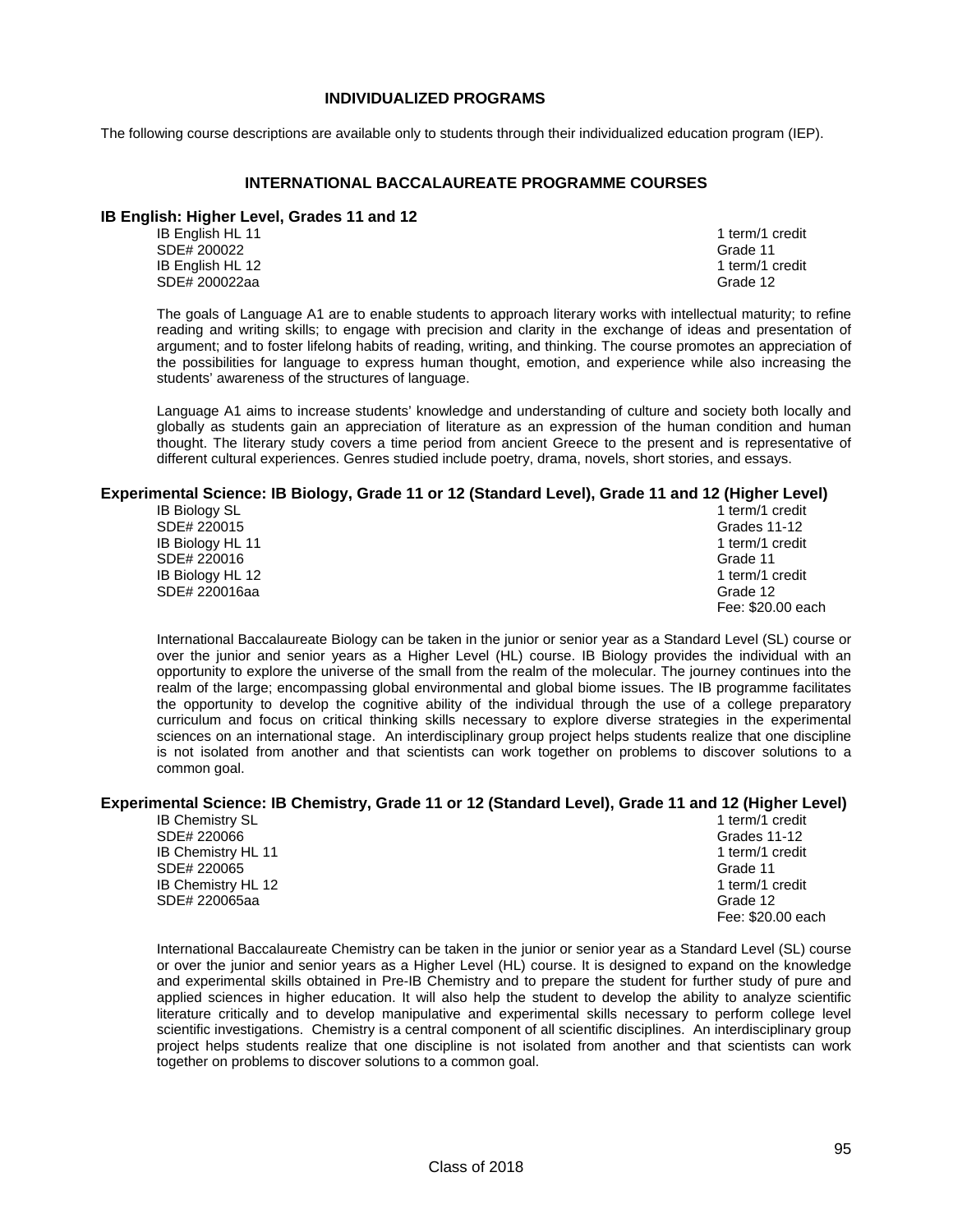### **Experimental Science: IB Physics, Grade 11 or 12 (Standard Level), Grade 11 and 12 (Higher Level)**

 SDE# 220077 Grades 11-12 IB Physics HL 11 **1** term/1 credit SDE# 220076 Grade 11 IB Physics HL 12 1 term/1 credit SDE# 220076aa Grade 12

**IB Physics SL** 1 term/1 credit Fee: \$20.00 each

International Baccalaureate Physics can be taken in the junior or senior year as a Standard Level (SL) course or over the junior and senior years as a Higher Level (HL) course. The focus of physics is to observe scientific phenomena and processes using the scientific method. Students are to develop skills in mathematics, technology, and interpersonal relationships. Students will also develop an understanding of international contributions to physics and other sciences. Discussions of subjects will incorporate different cultural contributions to physics from around the world in the form of work, applications, and the arts. An interdisciplinary group project helps students realize that all scientific disciplines share the common goal of understanding how the world works, and that scientists can work together on problems to discover solutions to a common goal.

### **Film: IB Film, Standard or Higher Level, Grades 11 and 12**

| <b>IB Film SL</b> | 1 term/1 credit   |
|-------------------|-------------------|
| SDE# 280083       | Grades 11-12      |
| IB Film HL 11     | 1 term/1 credit   |
| SDE# 280084       | Grade 11          |
| IB Film HL 12     | 1 term/1 credit   |
| SDE# 280084aa     | Grade 12          |
|                   | Fee: \$30.00 each |

International Baccalaureate Film can be taken in the junior or senior year as a Standard Level (SL) course or over the junior and senior years as a Higher Level (HL) course. Through the study and analysis of film texts and exercises in film-making, IB film students explore film history, theory and socio-economic background. The course develops students' critical abilities, enabling them to appreciate the multiplicity of cultural and historical perspectives in film. To achieve an international understanding within the world of film, students are taught to consider film texts, theories and ideas from the points of view of different individuals, nations and cultures.

### **Foreign Language: IB Spanish Standard Level, Grades 11 and 12**

| <b>IB Spanish SL 11</b> | 1 term/1 credit  |
|-------------------------|------------------|
| SDE# 270159             | Grade 11         |
| IB Spanish SL 12        | 1 term/1 credit  |
| SDE# 270160             | Grade 12         |
|                         | Fee: \$7.50 each |

The main focus of the Spanish B SL course is language acquisition and development in the four primary language skills: listening, speaking, reading, and writing. The objectives of the course are for the student to be able to communicate in both oral and written forms, using and understanding appropriate vocabulary and grammar in a variety of situations. In addition, the student will demonstrate an awareness of and sensitivity to some elements of the cultures related to the Spanish language and the international community. The student will be assessed through activities including oral and listening interaction, a range of reading texts at various levels of difficulty, and the use of the language in a communicative nature in writing tasks.

### **Mathematics: IB Mathematical Studies, Standard Level, Grades 11 and 12**

| <b>IB Math Analysis SL 11</b>                     | 1 term/1 credit |
|---------------------------------------------------|-----------------|
| SDE# 210028                                       | Grade 11        |
| IB Statistics & Intro to Calculus SL 12           | 1 term/1 credit |
| SDE# 210031aa                                     | Grade 12        |
| Prerequisite: IB Math Analysis or IB Pre-Calculus |                 |

International Baccalaureate Mathematical Studies is designed for IB students whose future careers will not include a focus on mathematics. This course is designed to provide a realistic mathematics course for students with varied backgrounds and abilities. The skills needed to cope with the mathematical demands of a technological society are developed, and emphasis is placed on the application of mathematics to real-life situations. A substantial piece of personal research, in the form of a statistical project, is a requirement of this program.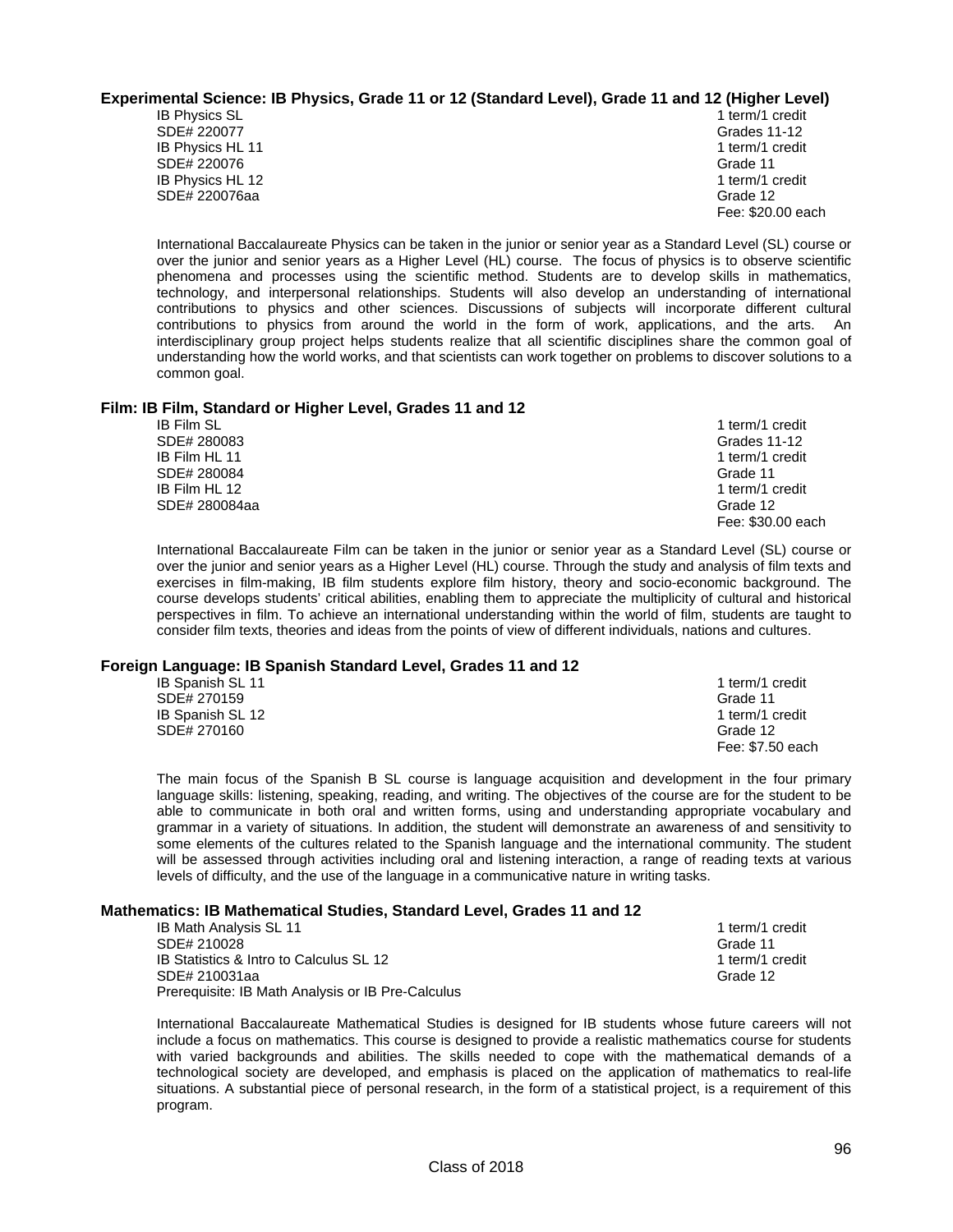### **Mathematics: IB Math Standard Level, Grades 11 and 12**

IB Pre-Calculus SL 11 term/1 credit SDE# 210029 Grade 11 IB Calculus SL 12 1 term/1 credit SDE# 210031 Grade 12

This course is a 2-year program for students planning to enter college majoring in math, science, medicine, or engineering. The course will study a broad range of topics, providing an introduction to a variety of mathematical topics that could be taken at the collegiate level. The focus of Math SL is to introduce important mathematical concepts through the development of mathematical techniques and understanding, not necessarily rigor. It will focus on solving real life problems and situations, and will include 1 project per year. The goal is to model logical, critical, and creative thinking as well as teaching students to think on an abstract and generalized level. By incorporating the historical perspectives respective to the development of mathematics, students will learn to appreciate the fact that math is the international language.

### **Music: IB Music, Standard or Higher Level, Grades 11 and 12**

| <b>IB Music SL</b>    | 1 term/1 credit   |
|-----------------------|-------------------|
| SDE# 280025           | Grades 11-12      |
| <b>IB Music HL 11</b> | 1 term/1 credit   |
| SDE# 280026           | Grade 11          |
| IB Music HL 12        | 1 term/1 credit   |
| SDE# 280026aa         | Grade 12          |
|                       | Fee: \$20,00 each |

International Baccalaureate Music is designed for students with a strong interest in music. The course is designed to promote greater awareness and understanding of both the power and variety of musical experiences. Topics include a study of music in western society, international music, basic musical literacy, and music theory. This study of music is concerned with elements of music, and the music of numerous cultures and eras. Both worldwide and historical perspectives are required of students, as well as a commitment to creating and performing music.

### **Social Studies: IB History of the Americas, Higher Level, Grades 11 and 12**

| IB History of the Americas HL 11 | 1 term/1 credit |
|----------------------------------|-----------------|
| SDE# 230024                      | Grade 11        |
| IB History of the Americas HL 12 | 1 term/1 credit |
| SDE# 230024aa                    | Grade 12        |

History of the Americas is a two year course. During this two-year course, the students will study 20th century issues for the purpose of comparing/contrasting the similarities and differences in cultural roots, politicaleconomic-social development, and modern international relations. Teachers will choose one prescribed subject and two topics covering 20th century world history. Teachers will also choose three aspects of the history of the Americas.

### **Theatre: IB Theatre, Standard or Higher Level, Grades 11 and 12**

| <b>IB Theatre SL</b>    | 1 term/1 credit   |
|-------------------------|-------------------|
| SDE# 280081             | Grades 11-12      |
| <b>IB Theatre HL 11</b> | 1 term/1 credit   |
| SDE# 280082             | Grade 11          |
| IB Theatre HL 12        | 1 term/1 credit   |
| SDE# 280082aa           | Grade 12          |
|                         | Fee: \$20.00 each |

International Baccalaureate Theatre Arts programme aims to help students understand the nature of the theatre; to understand it by making it as well as studying it; to understand it not only with their minds but with their senses, their bodies and their emotions; to understand the form it takes in cultures other than their own; and through this understanding better to understand themselves, their society and their world. The course involves the development of performance skills through working on devised and scripted scenes, some of which must be presented to an audience. Students will also study drama from the point of view of the director and will investigate methods of turning a play script into performance. Practical exploration of theatre from different cultures is also a key element in the course. A theatre production - a collaborative exercise animating a broad spectrum of talents and skills in which the principles and practices of theatre are explored by the students - is the high point of their practical and theoretical studies.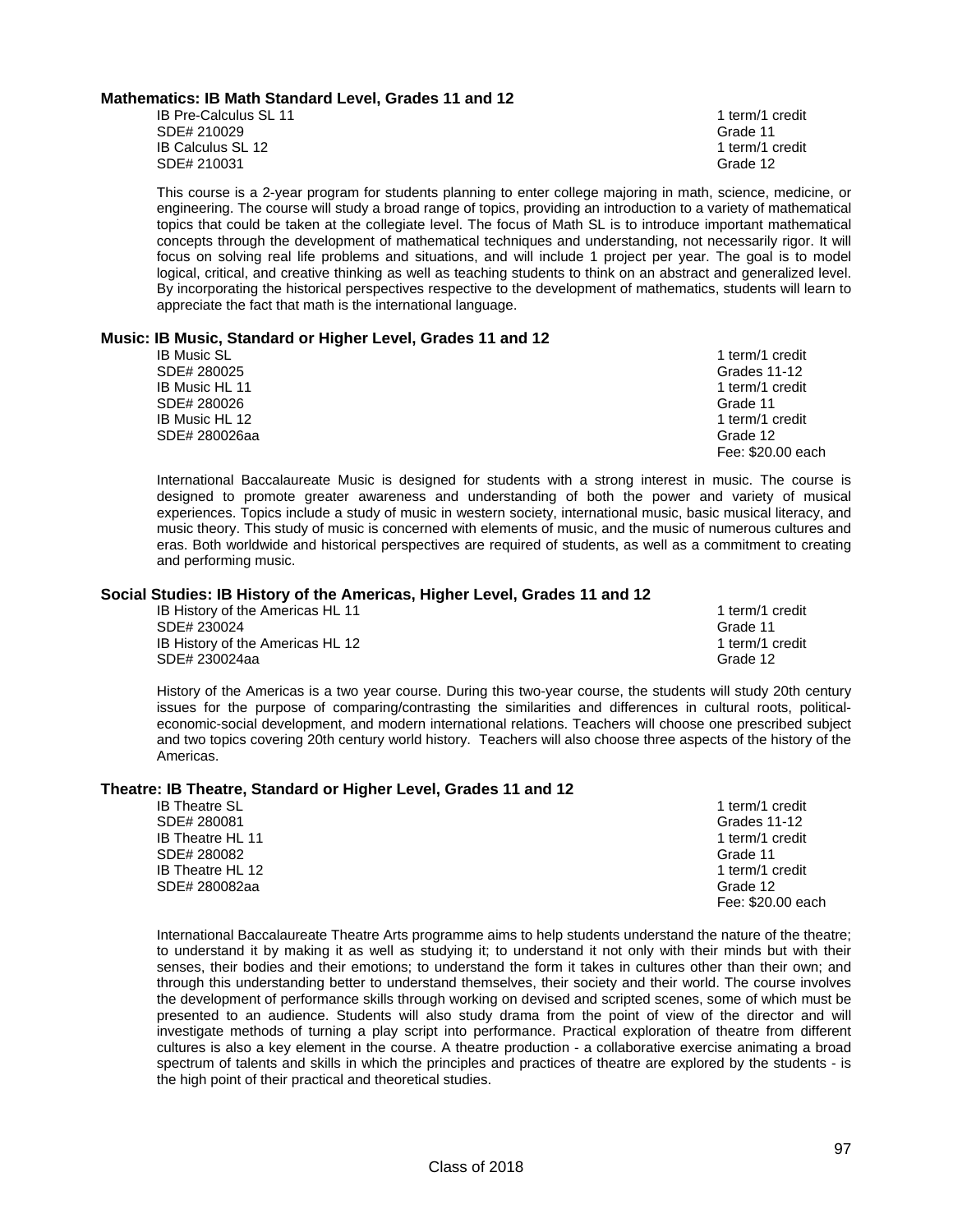### **Theory of Knowledge**

**IB Theory of Knowledge/Indep Projects 11 term/1 credit in the state of the 1 term/1 credit**  SDE# 230095 Grade 11 IB Theory of Knowledge 12 1 term/1 credit SDE# 230095aa Grade 12 Grade 12 Grade 12 Grade 12 Grade 12 Grade 12 Grade 12 Grade 12

The aim of Theory of Knowledge is not to give students information, but to engage in critical reflection on what they think they already know both facts and values. The course considers ways in which we gain our understanding through perception, language, reasoning, and emotion, and considers individual disciplines which arise from different approaches and justifications. It examines the approaches to knowledge taken by mathematics, the natural and human sciences, history, the arts, and ethics, and tries to place them in relationship to each other and to the experiences of the students. The influence on knowledge of culture and personal experience also emerges in the discussions on which the course is based. Theory of Knowledge is the compulsory core course for the International Baccalaureate.

### **Visual Arts: IB Visual Arts, Standard Level, Grade 11 or 12**

| <b>IB Visual Art SL</b> | 1 term/1 credit   |
|-------------------------|-------------------|
| SDE# 280105             | Grades 11-12      |
| IB Visual Art HL 11     | 1 term/1 credit   |
| SDE# 280106             | Grade 11          |
| IB Visual Art HL 12     | 1 term/1 credit   |
| SDE# 280106aa           | Grades 11-12      |
|                         | Fee: \$20.00 each |

International Baccalaureate Visual Arts is a one-year, standard level IB elective course open to students in their junior or senior year. It is structured to encourage individual exploration of one's artwork and personal expressions. Students will create two separate bodies of work, one visual and one written. The written journal consists of investigation into periods of art history, artists, and art media. The visual production consists of a portfolio of works associated with the written investigative workbook. The assessment in IB Visual Arts consists of an external evaluation by an IB examiner of the workbook and portfolio of work as an on site exhibit in addition to an interview with the examiner.

#### **Essentials/Life Skills Core Courses (Formerly known as AOD courses)**

| Life Skills I: English Essentials 9    |                                       | (LSI: English)                 | SDE# 700001 |
|----------------------------------------|---------------------------------------|--------------------------------|-------------|
| Life Skills II: English Essentials 10  |                                       | (LSII: English)                | SDE# 700002 |
| Life Skills III: English Essentials 11 |                                       | $(LSIII: English)$ SDE# 700003 |             |
|                                        | Life Skills IV: English Essentials 12 | $(LSIV: English)$ SDE# 700004  |             |

**Life Skills: English** delineates functional content standards necessary for achieving reading, writing, and language competency in the workplace and in community life. Reading focuses on decoding and comprehending essential information for successful community inclusion; writing emphasizes comprehending and using written information to communicate with others effectively; and language competencies focus on receptive and expressive communication modes, and the mechanics, grammar, and usage conventions of standard English. The student is expected to acquire and master the skills in whatever mode of communication is appropriate.

| <b>LSS I: Physical Science</b>            | SDE# 700021 |
|-------------------------------------------|-------------|
| LSS II: Biology                           | SDE# 700022 |
| LSS III: Earth & Space Science            | SDE# 700023 |
| LSS IV: Environmental Science SDE# 700024 |             |

**LSS I** is designed to provide students with practical knowledge of Physical Science including scientific process and application skills; periodic table; solutions; bonding; chemical formulas; physical and chemical change; gravitational, electromagnetic, and nuclear forces; motion; energy; energy transformation; electricity and magnetism; nuclear science; metric units. **LSS II** is designed to provide students with practical knowledge of Biology including process and application skills; cell processes; cell theory; photosynthesis and cellular respiration; genetics; classification; plants; animals; ecology; biogeochemical cycles. **LSS III** is designed to provide students with practical knowledge of Earth and Space Science including scientific process and application skills; energy in the Earth system; weather; seasons; theories for origin and age of the universe; stars, pulsars, quasars, black holes, and galaxies; Earth and space scientists; space exploration. **LSS IV** is designed to provide students with a practical knowledge of Environmental Science including scientific process and application skills; natural and human impacts; carrying capacity; renewable and nonrenewable energy resources; properties and importance of water; land use practices composition and erosion of soil.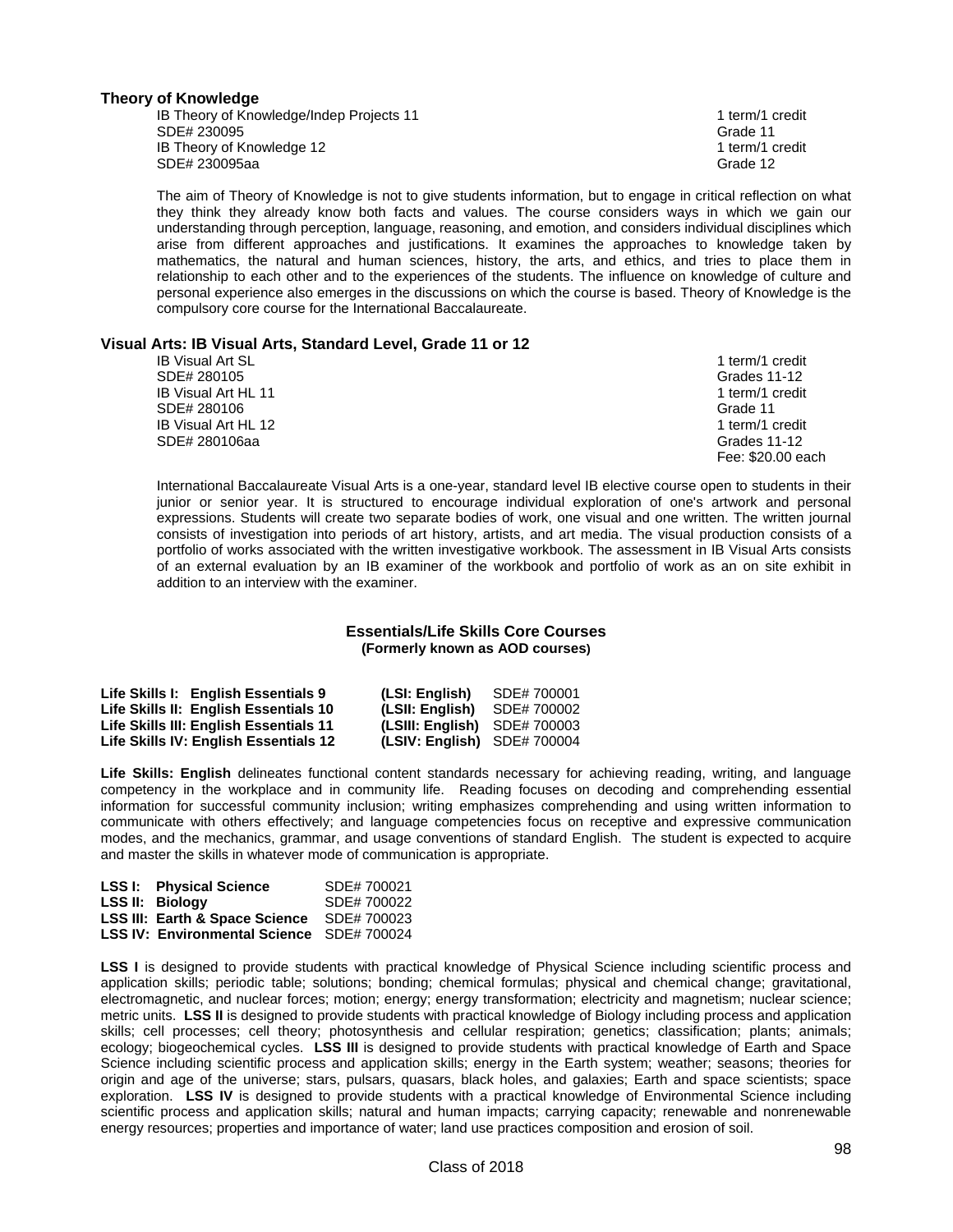|                   | <b>Algebraic Essentials A</b>   | SDE# 700012 |
|-------------------|---------------------------------|-------------|
|                   | <b>Algebraic Essentials B</b>   | SDE# 700013 |
|                   | <b>Geometry Essentials A</b>    | SDE# 700018 |
|                   | <b>Geometry Essentials B</b>    | SDE# 700019 |
| SS I:             | <b>World History</b>            | SDE# 700031 |
| SS II:            | <b>United States History I</b>  | SDE# 700032 |
| SS III:           | <b>United States History II</b> | SDE# 700033 |
| SS IV:            | <b>Economics</b>                | SDE# 700034 |
| SS <sub>IV:</sub> | <b>United States Government</b> | SDE# 700035 |

**SS I** is a study of world history from 1500 to present. Students are able to apply and utilize their knowledge to develop informed opinions about issues such as the quest for peace, human rights, trade, global ecology, and the impact each has on everyday life situation. **SS II** is a chronological study of major events, issues, movements, leaders, and groups of people of the U.S. through Reconstruction from a national and Alabama perspective. **SS III** begins with the post-Reconstruction U.S. and its shift into a more industrialized society and continues through the twentieth century to the present. **SS IV** focuses on the functions and institutions of modern-day economic systems and theory and the origins, structure, and functions of government at all levels.

**Transition II** SDE# 700041

The **Transition** courses are designed to provide students with an increase in independence and employability skills through instruction in financial management, community participation, advocacy skills, personal management and employment development. These courses are primarily for students entering the 10<sup>th</sup> grade. There may be, on occasion, be exceptions to this guideline. **May only be taken with Special Education Curriculum Dept Approval.**

#### **Transition Services I** SDE# 600301

**Transition Services I** is a course designed to prepare students to become self-advocates, participate in postsecondary education and/or training to gain meaningful employment, and support community participation as they plan for life after high school.

**Transition Services 9 SDE# 600304** 

**Transition Services 9** addresses the first tier of Alabama's four-tier transition standards. Students enrolled in this course should be performing at the first tier in one or more of the transition standards strands. These standards are based on a scope and sequence that includes the transition strands: (1) academics/training (AT), (2) occupations/careers (OC), (3) personal/social (PS), and (4) daily living (DL). Students will develop fundamental transition skills needed for positive postschool outcomes. Instruction for this course may take place both within the classroom and the community.

**Transition Services 10** SDE# 600305

**Transition Services 10** applies the second tier of Alabama's four-tier transition standards. Students should be performing at the second tier in one or more of the transition standards strands. These standards are based on a scope and sequence that includes the transition strands: (1) academics/training (AT), (2) occupations/careers (OC), (3) personal/social (PS), and (4) daily living (DL). Students will develop fundamental transition skills needed for positive postschool outcomes. Instruction for this course may take place both within the classroom and the community.

**Transition Services 11** SDE# 600306

**Transition Services 11** applies the third tier of Alabama's four-tier transition standards. Students should be performing at the third tier in one or more of the transition standards strands. These standards are based on a scope and sequence that includes the transition strands: (1) academics/training (AT), (2) occupations/careers (OC), (3) personal/social (PS), and (4) daily living (DL). Students will develop fundamental transition skills needed for positive post-school outcomes. Instruction for this course may take place both within the classroom and the community.

#### **Transition Services 12** SDE# 600307

**Transition Services 12** applies the fourth tier of Alabama's four-tier transition standards. Students should be performing at the fourth tier in one or more of the transition standards strands. These standards are based on a scope and sequence that includes the transition strands: (1) academics/training (AT), (2) occupations/careers (OC), (3) personal/social (PS), and (4) daily living (DL). Students will develop fundamental transition skills needed for positive post-school outcomes. Instruction for this course may take place both within the classroom and the community.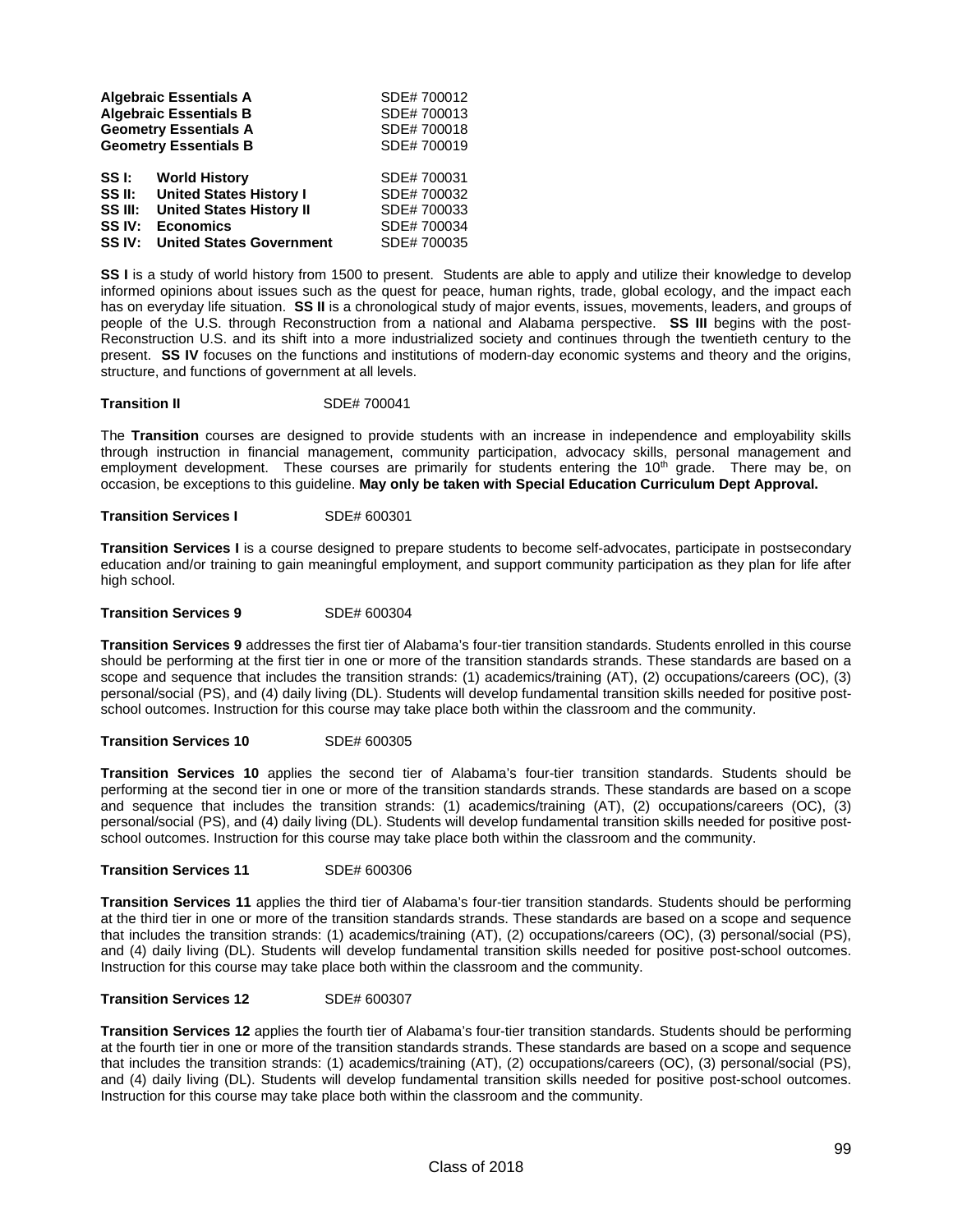### **Transition Services Elective** SDE# 600302aa

**Transition Services Elective** applies to students involved in community-based instruction, pre-vocational experience, and community integration development. This course will address the four-tier system of Alabama's Transition Standards. **This course is required for Essentials/Life Skills Course Work (Formally known as AOD)** 

### **The New Alabama High School Diploma Work Component Requirements**

**Outcome: To provide students with positive learning opportunities in real-work settings, based on the interests, skills, and needs of individual students.** 

### **Students who take 4 or more core Essential/Life Skills Pathway courses must complete the following:**

Community-Based Work Instruction**\***

2 Career and Technical Education courses in a sequence

Workforce Essentials or Transition Services II in the event that the LEA does not have a Cooperative Education Program

Cooperative Education/Work-Based Experience **or** Life Skills Occupational Preparation in school systems that do not have a Cooperative Education Program

Cooperative Education Seminar

#### **New Course Requirement:**

Career Preparedness Course (Career and Academic Planning, Computer Applications, Financial Literacy)

**\***Students must participate in Community-Based Work Training or demonstrate appropriate job readiness skills as evidenced by previous satisfactory work experience or assessment by supervising adults (teachers, administrators), etc. Documentation of Community-Based Work Training must include at least two (2) acceptable performance evaluations using The Community-Based Work Training Performance Evaluation completed by employers/supervisors/educators.

- Students following the Essential/Life Skills Pathway must meet the entrance requirements of the Cooperative Education Program.
- Students on this pathway would take 2 Career and Technical Education courses in a sequence. (The CTE courses would fulfill 2 of the 3 course requirements in the CTE and or Arts Education and or Foreign Language area.)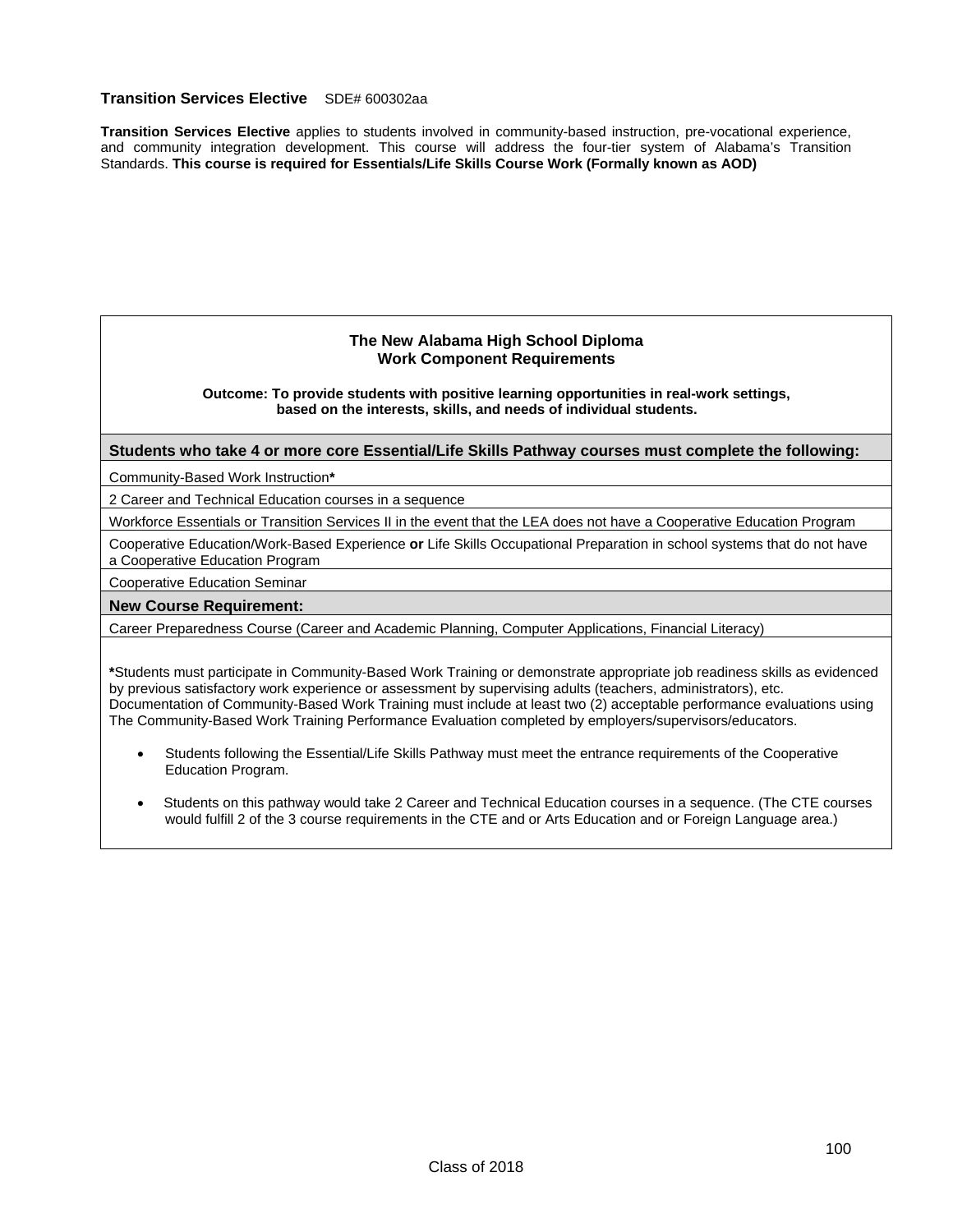### **ALABAMA HIGH SCHOOL DIPLOMA SUBSTITUTE COURSES FOR STUDENTS WITH DISABILITIES**

| <b>AREAS OF STUDY</b>                                         | <b>REQUIREMENTS</b>                                                                                                                                                                                                                                                                                                                                                                                                                                                                           | <b>CREDITS</b> |
|---------------------------------------------------------------|-----------------------------------------------------------------------------------------------------------------------------------------------------------------------------------------------------------------------------------------------------------------------------------------------------------------------------------------------------------------------------------------------------------------------------------------------------------------------------------------------|----------------|
| English<br>Language Arts                                      | English 9, 10, 11, and 12 or any AP/IB/postsecondary equivalent courses. or<br>*English Essentials 9, 10, 11, 12. or ** AAS English 9, 10, 11, and 12.                                                                                                                                                                                                                                                                                                                                        | 4              |
| <b>Mathematics</b>                                            | Algebra I, Geometry, and Algebra II with Trig or Algebra II or CTE/IB/postsecondary equivalent<br>courses.<br>Additional course(s) to complete the four credits in mathematics must be chosen from the<br>Alabama Course of Study Mathematics or CTE/AP/IB/postsecondary equivalent courses. or<br>*Algebraic Essentials A & B and Geometry Essentials A & B (students taking Algebraic Concepts<br>in Grade 9 are not required to take Geometry B). or ** AAS Mathematics 9, 10, 11, and 12. | 4              |
| Science                                                       | Biology and a physical science.<br>The third and fourth science credits may be used to meet both the science and CTE<br>requirement and must be chosen from the Alabama Course of Study: Science or<br>CTE/AP/IB/postsecondary equivalent courses. or *Life Skills Science I, II, III, and IV. or<br>** AAS Science 9, 10, 11, and 12                                                                                                                                                         | 4              |
| <b>Social Studies</b>                                         | World History, U.S. History x 2, and Government/Economics or AP/IB/postsecondary<br>equivalent courses. or *World History for Living, U.S. History for Living 10, U.S. History for<br>Living 11, and Economics for Living/U.S. Government for Living . or ** AAS Social Studies<br>9, 10, 11, and 12.                                                                                                                                                                                         | 4              |
| Physical<br>Education                                         | LIFE (Personal Fitness)<br>One JROTC credit may be used to meet this requirement. or<br>Adapted Physical Education.                                                                                                                                                                                                                                                                                                                                                                           | $\mathbf{1}$   |
| <b>Health Education</b>                                       | Alabama Course of Study: Health Education. or ** AAS Pre-Vocational, AAS Vocational, AAS<br>Community Based Instruction, and/or AAS Elective Course.                                                                                                                                                                                                                                                                                                                                          | 0.5            |
| Career<br>Preparedness                                        | Career Preparedness Course (Career and Academic Planning, Computer Applications,<br>Financial Literacy) or ** AAS Life Skills                                                                                                                                                                                                                                                                                                                                                                 | $\mathbf{1}$   |
| CTE and/or<br>Foreign<br>Language and/or<br>Arts<br>Education | Students choosing CTE, Arts Education, and/or Foreign Language are encouraged to complete<br>two courses in sequence. or *two CTE courses and Workforce Essentials (or Transition<br>Services II in school systems that do not offer Workforce Essentials). or ** AAS Life Skills.                                                                                                                                                                                                            | 3              |
| Electives                                                     | *Students earning core credit through the Essentials/Life Skills courses are required to take<br>Cooperative Education Seminar/Work-Based Experience (or LS Occupational Preparation in school<br>systems that do not have a Cooperative Education Program).<br>** AAS Pre-Vocational, AAS Vocational, AAS Community Based Instruction, and/or AAS Elective<br>Course.                                                                                                                        | 2.5            |
|                                                               | <b>Total Credits Required for Graduation</b>                                                                                                                                                                                                                                                                                                                                                                                                                                                  | 24             |

\* Course sequence for students with disabilities earning core credit through the Essentials/Life Skills courses. Students pursuing an Alabama High School Diploma through this pathway must participate in Community-Based Work Training or have documentation of previous work experience in addition to the course requirements described above.

\*\* Course sequence for students with significant cognitive disabilities earning core credit through Alternate Achievement Standards (AAS) courses.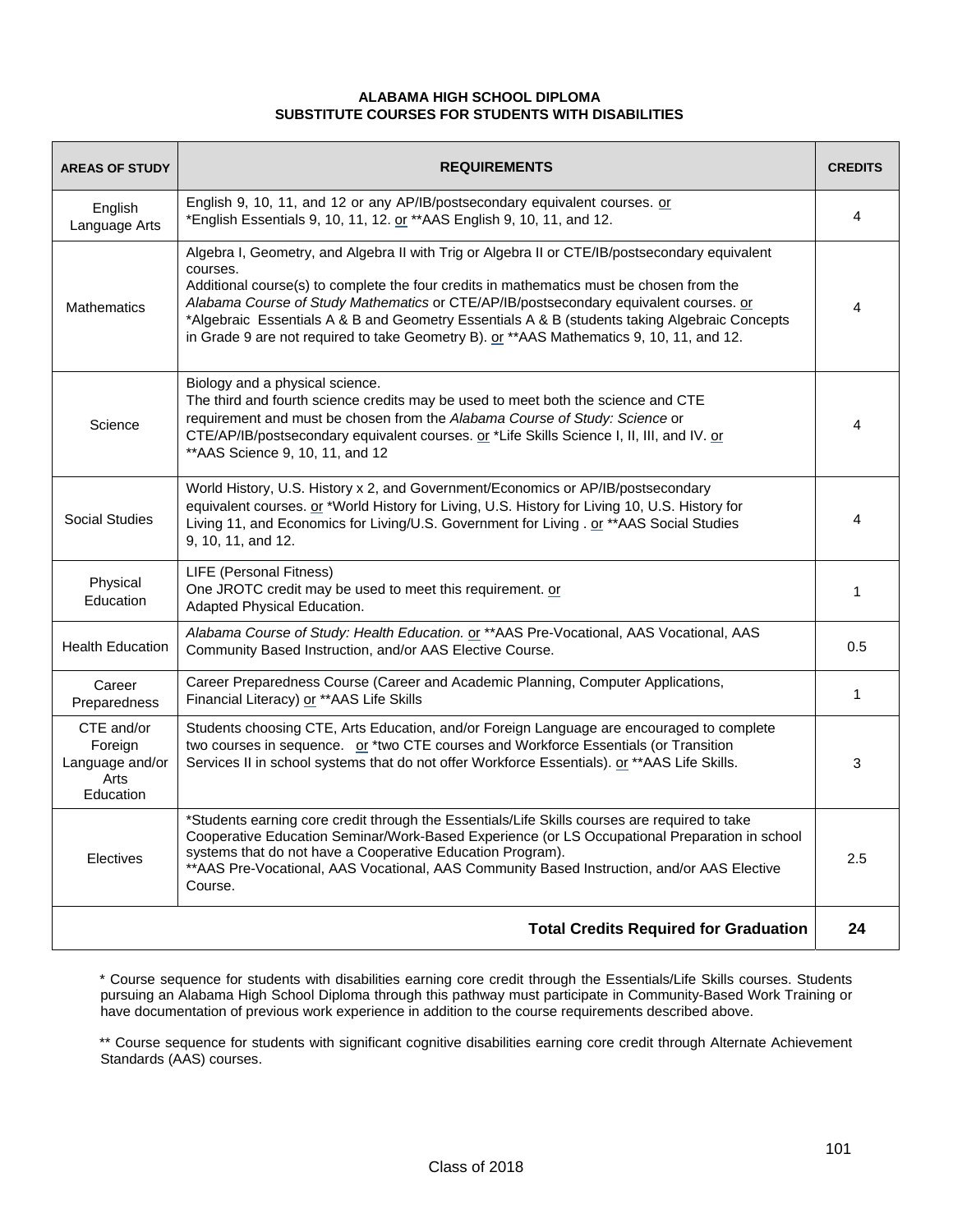#### **Individualized Education Program (IEP) Courses (Formally known as Certificate of Attendance Courses)**

These courses are available to students with disabilities as defined by IDEA.

Students must complete their Individualized Education Program (IEP) requirements.

### **Additional Course Options**

| $\mathbf G$ | <b>Reading</b>                             | <b>Lang. Arts</b>                                              | <b>Math</b>                               | <b>Science</b>                             | <b>Social</b><br><b>Studies</b>                      | <b>Daily Living</b>                              | Pre-<br><b>Vocational</b>                           | <b>Vocational</b>                                  |
|-------------|--------------------------------------------|----------------------------------------------------------------|-------------------------------------------|--------------------------------------------|------------------------------------------------------|--------------------------------------------------|-----------------------------------------------------|----------------------------------------------------|
| 9           | AAS:<br>Reading-9<br>#600419               | AAS:<br>Language<br>Arts-9<br>#600439                          | AAS:<br>Mathematics-<br>9<br>#600459      | AAS:<br>Science-9<br>#600479               | AAS:<br>Social<br>Studies-9<br>#600499               | AAS: Life Skills-9<br>#600512                    | AAS: Pre-<br>Vocational-9<br>#600521                | AAS:<br>Vocational-9<br>#600531                    |
| 10          | AAS:<br>Reading-10<br>#600420              | AAS:<br>Language<br>Arts-10<br>#600440                         | AAS:<br>Mathematics-<br>10<br>#600460     | AAS:<br>Science-10<br>#600480              | AAS:<br>Social<br>Studies-10<br>#600500              | AAS: Life Skills-10<br>#600513                   | AAS: Pre-<br>Vocational-10<br>#600522               | AAS:<br>Vocational-<br>10<br>#600532               |
| 11          | AAS:<br>Reading-11<br>#600421              | AAS:<br>Language<br>Arts-11<br>#600441                         | AAS:<br>Mathematics-<br>11<br>#600461     | AAS:<br>Science-11<br>#600481              | AAS:<br>Social<br>Studies-11<br>#600501              | AAS: Life Skills-11<br>#600514                   | AAS: Pre-<br>Vocational-11<br>#600523               | AAS:<br>Vocational-<br>11<br>#600533               |
| 12          | AAS:<br>Reading-12<br>#600422              | AAS:<br>Language<br>Arts-12<br>#600442                         | AAS:<br>Mathematics-<br>12<br>#600462     | AAS:<br>Science-12<br>#600482              | AAS:<br>Social<br>Studies-12<br>#600502              | AAS: Life Skills-12<br>#600515                   | AAS: Pre-<br>Vocational-12<br>#600524               | AAS:<br>Vocational-<br>12<br>#600534               |
| 12          | Reading,<br><b>Basic Skills</b><br>#600348 | English<br>Language<br>Arts, Basic<br><b>Skills</b><br>#600353 | <b>Math Elective</b><br>Course<br>#600042 | Science.<br><b>Basic Skills</b><br>#600363 | Social<br>Studies,<br><b>Basic Skills</b><br>#600368 | Social/Developmental<br><b>Skills</b><br>#802203 | Transition<br>Service<br>Elective<br>#600302        | Community<br>Based<br>Instruction<br>10<br>#600542 |
| 12          | Functional<br>Enrichment<br>#802200bm      | Orientation<br>#802105                                         | Strategies Lab<br>#600308                 | AAS:<br>Elective 9<br>#600551              | AAS:<br>Elective 10<br>#600552                       | <b>Hobbies</b><br>#802209                        | Community<br><b>Based</b><br>Instruction<br>#600541 | Community<br>Based<br>Instruction<br>11<br>#600543 |
| 12          | Transition<br>Services 9<br>#600304        | Lunch<br>#802102                                               | Transition<br>Services 10<br>#600305      | AAS:<br>Elective 11<br>#600553             | AAS:<br>Elective 12<br>#600554                       | <b>Transition Services 11</b><br>#600306         | Transition<br>Services 12<br>#600307                | Community<br>Based<br>Instruction<br>12<br>#600544 |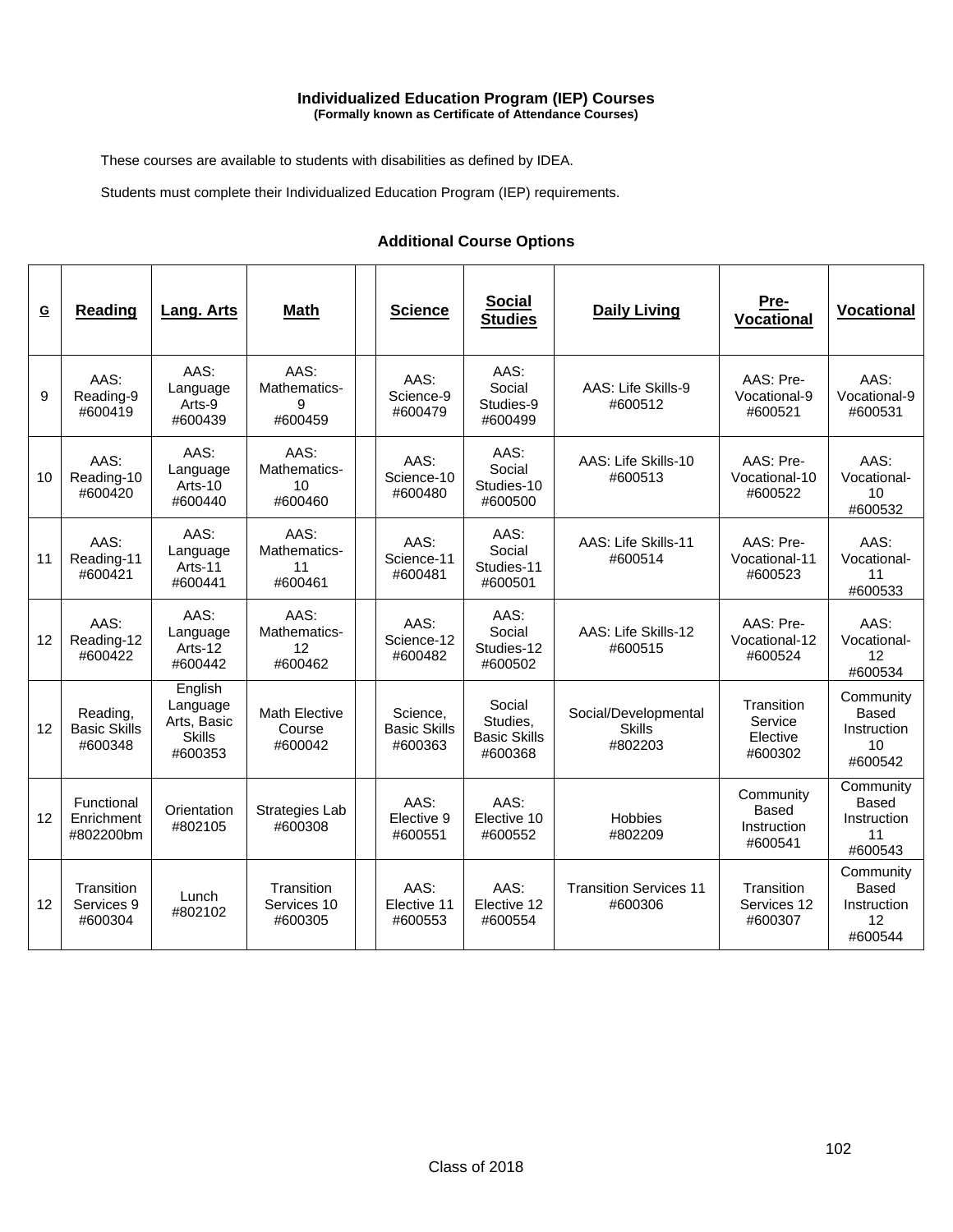#### **ENGLISH AS A SECOND LANGUAGE PROGRAM**

English as a Second Language (ESL) courses are designed to meet the individual needs of English Language Learners (ELLs). The program offers courses that develop the individual's use and understanding of English and assist ELL students in subject areas. The courses are offered by the high schools and may be offered at the Centers for Technology.

Courses are offered for credit each term. Credit is awarded for each course needed as directed by the student's IELP (Individual English Language Plan). ESL Resource Teachers work with school counselors to develop individual student schedules based on language proficiency. The courses are open to English Language Learners based on scores from the ACCESS for ELLs English Language Proficiency Test.

#### **ESL Elective I**

SDE# 300001ah 1 term/1 credit<br>Prerequisite: Placement by ESL Resource Teacher 1 1 term is a controller credit credit credit 1 term/1 credit Prerequisite: Placement by ESL Resource Teacher

This **beginning course** is for **non-English speakers** and develops English skills in listening, speaking, reading and writing. This course **may not** be substituted for one of the four English credits required for graduation.

#### **ESL Elective II**

SDE# 300001ai 1 term/1 credit Prerequisite: Placement by ESL Resource Teacher Grame Communication of Grades 9-12

This **beginning course** is for **non-English speakers** and is a continuation of ESL Elective I. This course is designed to provide students with the opportunity to further their development of English skills in listening, speaking, reading, and writing. This course **may not** be substituted for one of the four English credits required for graduation.

#### **ESL Elective III**

SDE# 300001ai 1 term/1 credit 1 term/1 credit 1 term/1 credit 1 term/1 credit 1 term/1 credit Prerequisite: Placement by ESL Resource Teacher Grame Communications of Grades 9-12

This **beginning course** is for **non-English speakers** and is a continuation of ESL Elective II. This course is designed to provide students with additional opportunity to further their development of English skills in listening, speaking, reading, and writing. This course **may not** be substituted for one of the four English credits required for graduation.

#### **ESL Elective IV**

SDE# 300001ap 1 term/1 credit<br>Prerequisite: Placement by ESL Resource Teacher 1 1 term is a control of the Grades 9-12 Prerequisite: Placement by ESL Resource Teacher

This **beginning course** is for **non-English speakers** and is a continuation of ESL Elective III. This course is designed to provide students with additional opportunity to further their development of English skills in listening, speaking, reading, and writing. This course **may not** be substituted for one of the four English credits required for graduation.

#### **ESL Elective A**

SDE# 300001ak 1 term/1 credit Prerequisite: Placement by ESL Resource Teacher Grame Communications of Grades 9-12

This **intermediate course** is for **limited-English speakers** (LEP) and develops basic English skills in all four modalities. Emphasis will be placed on use of the Language! I curriculum. This course **may not** be substituted for one of the four English credits required for graduation.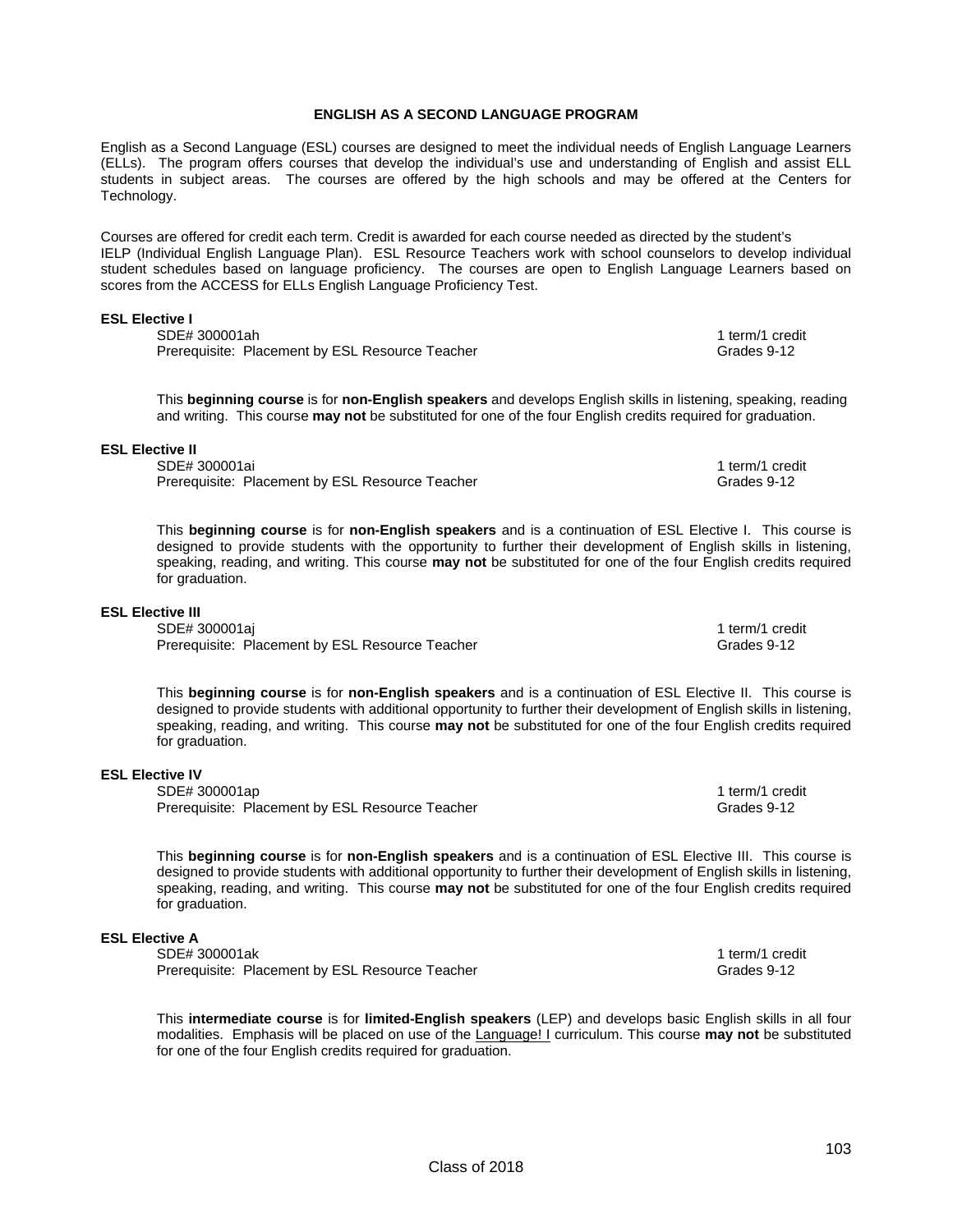### **ESL English A**

SDE# 300001al 1 term/1credit<br>Prerequisite: Placement by ESL Resource Teacher 1 1 term/1credit 1 term/1credit Prerequisite: Placement by ESL Resource Teacher

This **intermediate course** is for **limited-English speakers** (LEP) and is a continuation of ESL Elective A. This course is designed to provide students with the opportunity to continue building their English skills in listening, speaking, reading, and writing. The Language! I curriculum, as well as additional materials, will be used during the course. This course **may not** be substituted for English 9, English 10, English 11, or English 12.

### **ESL Elective B**

SDE# 300001am 1 term/1 credit Prerequisite: Placement by ESL Resource Teacher Grame Communications of Grades 9-12

This **advanced course** is for **limited-English speakers** (LEP) and develops basic English skills in listening, speaking, reading, and writing with emphasis on literary skills. The Language! II curriculum will be the foundation for this course. This course **may not** be substituted for English 9, English 10, English 11, or English 12.

### **ESL English B**

SDE# 300001an 1 term/1 credit 1 term/1 credit 1 term/1 credit 1 term/1 credit Prerequisite: Placement by ESL Resource Teacher Grame Communications of Grades 9-12

This **advanced course** is for **limited-English speakers** LEP) and is a continuation of ESL Elective B. The course is designed to provide students with the opportunity to enhance their English skills in listening, speaking, reading, and writing. The Language! Il curriculum, as well as additional materials, will be used in this course. This course **may** be substituted for English 9, English 10, English 11, or English 12.

### **ESL Elective C**

SDE# 300001aq<br>Prerequisite: Placement by ESL Resource Teacher 1 term and 1 term/1 credit Prerequisite: Placement by ESL Resource Teacher

This **advanced course** is for **limited-English speakers** (LEP) and develops basic English skills in listening, speaking, reading, and writing with emphasis on literary skills. This course is designed to offer students more assistance in the areas of vocabulary development, reading, and writing for various purposes prior to placement in a core English class. This course **may not** be substituted for English 9, English 10, English 11, or English 12.

### **ESL Elective D**

SDE# 300001ar 1 term/1 credit 1 term/1 credit 1 term/1 credit 1 term/1 credit 1 term/1 credit Prerequisite: Placement by ESL Resource Teacher Grame Communications of Grades 9-12

This **advanced course** is for **limited-English speakers** (LEP) and develops basic English skills in listening, speaking, reading, and writing with emphasis on literary skills. This course is designed to offer students more assistance in the areas of vocabulary development, reading, and writing for various purposes prior to placement in a core English class. This course **may not** be substituted for English 9, English 10, English 11, or English 12.

### **ESL Reading**

SDE# 300001ao 1 term/1 credit 1 term/1 credit 1 term/1 credit 1 term/1 credit 1 term/1 credit Prerequisite: Placement by ESL Resource Teacher Grame Communications of Grades 9-12

This course is for **limited-English speakers** who have completed ESL English B or need additional services based on reading/writing scores on the ACCESS for ELLs. The course is designed to provide students with study and practice in writing/composition, reading, listening, speaking, viewing, and presenting. Emphasis will be on demonstration of language and reading skills as presented in such activities as vocabulary development, reading, and writing for various purposes, study skills, and research based on state standards. This course **may** be substituted for English 9, English 10, English 11, or English 12.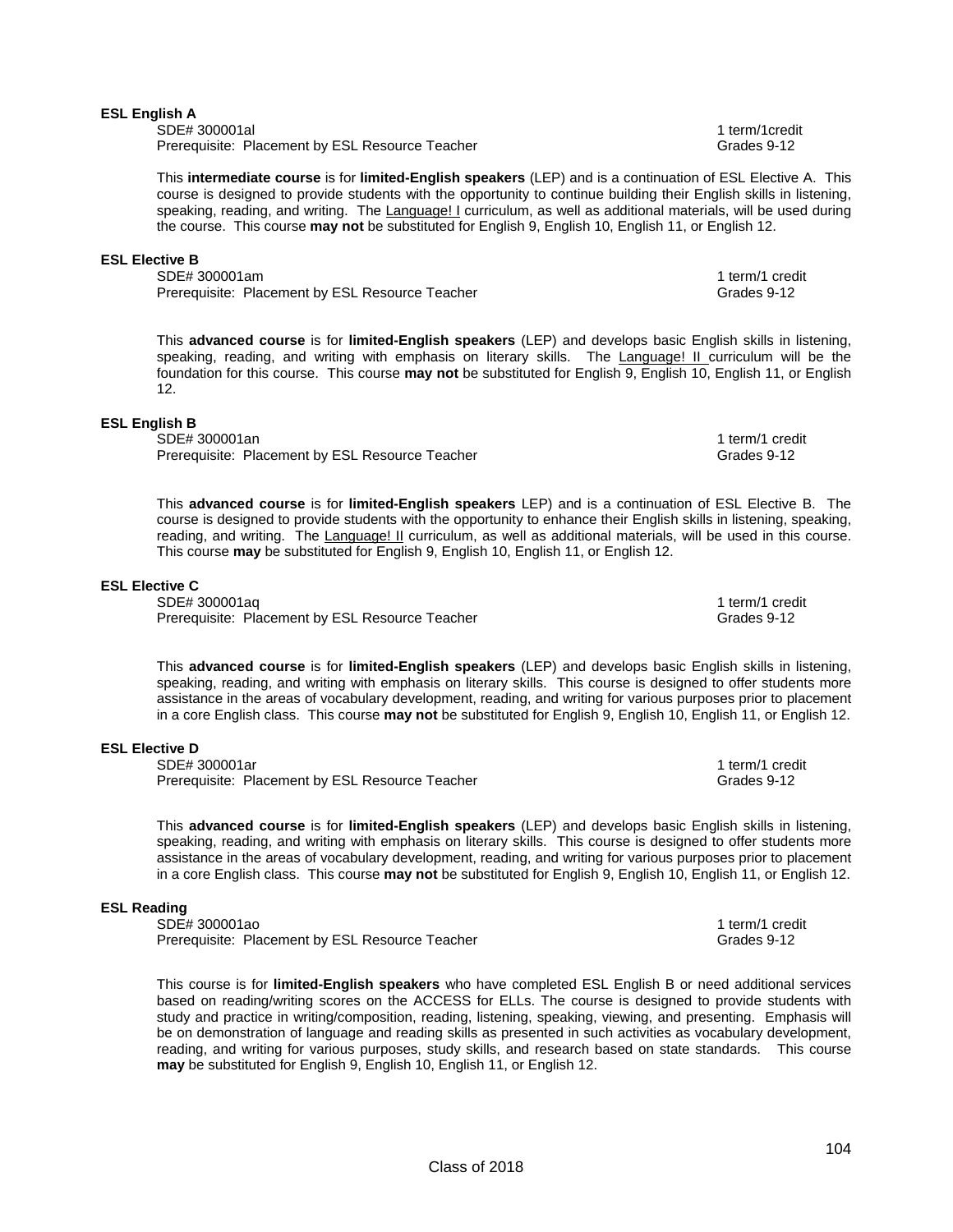#### **ESL Prep Assistance/Language**

SDE# 300001ac1 term/1 credit Prerequisite: Placement by ESL Resource Teacher Grades 9-12

This course is for **limited-English speakers** who have completed ESL Reading and/or ESL Prep Assistance/Reading or need additional services based on language/writing scores of the ACCESS for ELLs language proficiency test. This course is designed to provide limited-English speakers with additional instruction and practice in the language content based on state standards. This course is for elective credit.

#### **ESL Prep Assistance/ Reading**

SDE#300001ad 1 term/1 credit

Prerequisite: Placement by ESL Resource Teacher Grame Communications of Grades 9-12

This course is for **limited-English speakers** who need additional services based on reading scores of the ACCESS for ELLs language proficiency test or reading scores. This course is designed to provide limited-English speakers with additional instruction and practice in the reading content based on state standards. This course is for elective credit.

### **ESL Prep Assistance/ Math, Social Studies, Biology**

Prep ESL Math SDE# 300001ae 1 term/1 credit 1 term/1 credit Prep ESL Social Studies SDE# 300001af 1 term 1 credit Prep ESL Biology SDE# 300001ag 1 term/1 credit Prerequisite: Placement by ESL Resource Teacher Grame Communications of Grades 9-12

These courses are for **limited-English speakers** who need additional services based on ACCESS for ELLs language proficiency test results and classroom performance. These courses are designed to provide limited-English speakers with additional instruction and practice in core content based on state standards. This course is for elective credit.

### **GIFTED EDUCATION PROGRAM**

Gifted education courses offered by the high schools of Baldwin County are designed to meet the needs of the identified gifted student. The program offers differentiated courses which develop the individual's higher order cognitive abilities and encourage creative thinking and problem solving.

Courses are offered for credit each term. While topics may vary, the courses will be taken in place of either required or elective credits as directed by the student's GEP. Classes are open first to identified gifted students with the maximum class size being 20. Permission of the gifted specialist and principal is required for participation by students who are not identified gifted students. **Note: Not all courses are offered at every school and some schools offer sections of core classes that are designed for students on GEP. Gifted course grades are not weighted.** 

### **Future Problem Solving/Gifted**

SDE# 600001an 1 term/1 credit

Grades 9-10

This course stimulates critical and creative thinking skills, encourages students to develop a vision for the future, and prepares students for leadership roles. FPSPI (Future Problem Solving Program International) engages students in creative problem solving within the curriculum and provides competitive opportunities.

### **Creative Leadership/Gifted**

SDE# 600001ao 1 term/1 credit

Grades 9-10

This course will look at the issues many gifted students face on a consistent basis. Through novels and nonfiction, students will address issues of perfectionism, acceptance, and exceptionality in the classroom and outside world. Students will be participating in team building activities as well as service projects throughout the semester in the school as well as the community. Mentorship will also play an integral part in this course.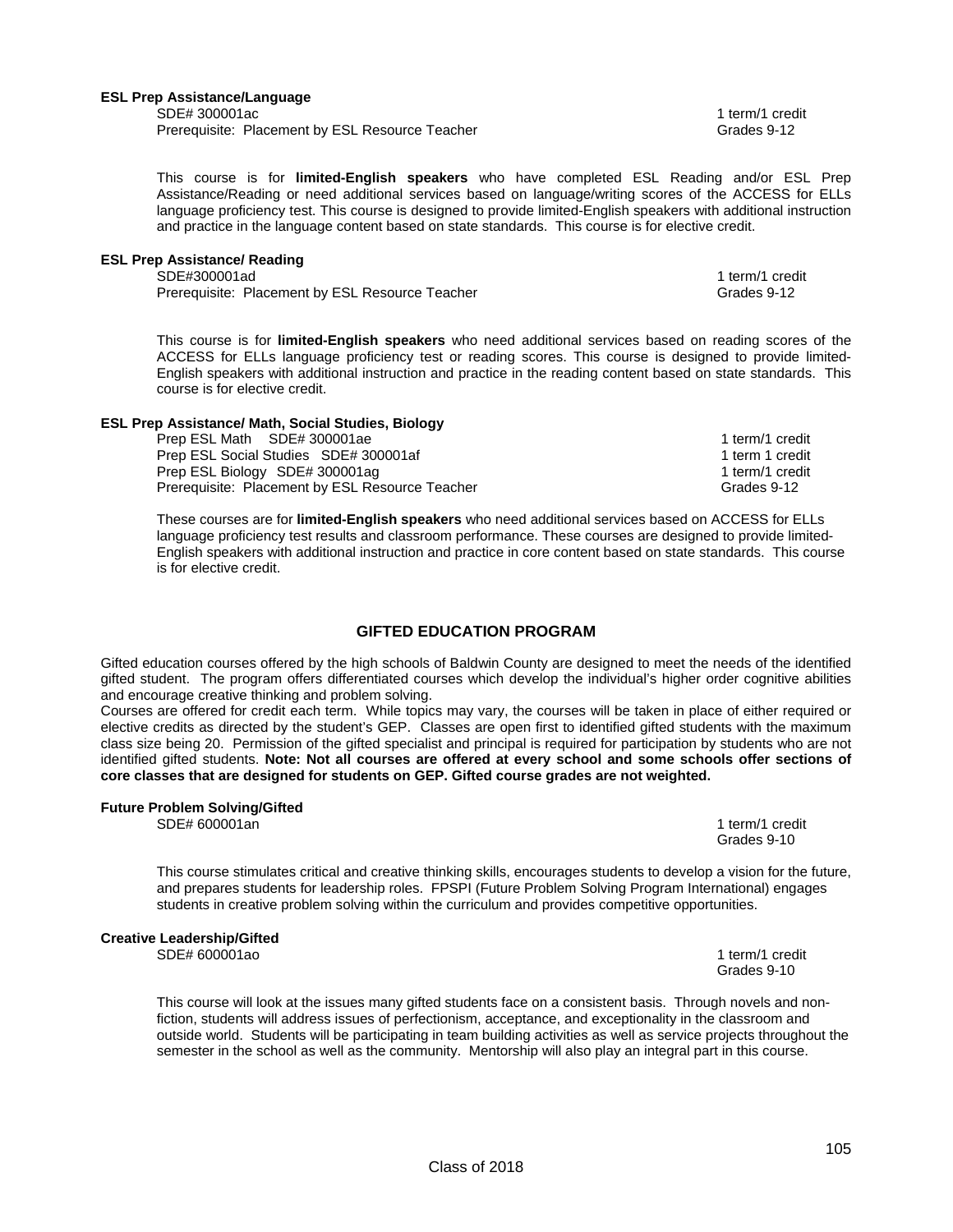106

This course provides an opportunity for students to delve into human concerns that are global in nature. It is designed in hopes that students will become more aware of the commonalties and complexities of the issues facing the international community. It will give students new insights into current world issues such as human rights, health care, and democracy. Students will be given the opportunity to participate in Model United National simulations.

#### **International Studies II**

SDE# 600001ai 1 term/1 credit Prerequisite: International Studies I Grades 9-12

This second level course provides the opportunity for students to research current global issues in politics, religion, and human rights. This course is designed to develop knowledge and organizational skills necessary to participate in Model United Nations and to increase student awareness in international relations and cultural pluralism. Students will gain new insights into current world issues such as international security, rights of indigenous people, roles of non-governmental organizations, religious minorities, and economic stabilization. Participation in national competitions of Model United Nation conferences will be required in this class.

#### **International Studies III**

SDE# 600001aj 1 term/1 credit Prerequisite: International Studies II

This course offers students the opportunity to do research in international studies, world history, geography, nation-state foreign policies, and cultural/ethnic studies. Students will investigate the complexity of globalization and develop necessary skills to understand and participate in Model United Nations in order to become citizens in a pluralistic and interdependent world. Higher order cognitive thinking skills such as synthesis, analysis, and evaluation will be developed through debate simulations and in the process of advanced research skills necessary to participate in Model United Nations simulations.

#### **International Studies IV**

SDE# 600001ak 1 term/1 credit Prerequisite: International Studies III Grades 10-12

This course focuses on issues that all humans have in common in our cultural universe. Students will develop an understanding of cross-cultural diversions, resistance to stereotyping, and comparative themes of politics. Students' participation in Model United Nations will provide opportunities for students to develop and use critical and productive thinking skills, leadership skills, and cooperative learning skills. Each student will actively participate in debates concerning issues such as interdependent markets, nuclear proliferation, terrorism, substantive development, transitional governments, global communications, and human development.

#### **Independent Studies**

SDE# 60001al 1 term/1 credit Prerequisite: Approval of Gifted Program teacher & Principal Grades 11-12

Students will participate in independent studies through long term contracts in selected content or talent areas. These unique learning opportunities will extend beyond the scope of the regular curriculum and are developed with the individual student's needs and interests in mind. The regular curriculum is defined as courses listed in this Academic Guide.

### **College and Career Preparation**

SDE# 600001au 1 term/1 credit 1 term/1 credit 1 term/1 credit 1 term/1 credit 1 term/1 credit Prerequisite: Approval of Gifted Program teacher & Principal Grandes 11-12

Students explore a structured, self-directed course to aid in the challenge of college and career selection. Emphasis is given to the process of applying to college, for scholarships, and for preparing for the SAT and ACT tests. The course consists of an in-depth exploration into college selection, application, and financial aid processes. Grant and scholarship research will be included. Students may also explore career opportunities through a mentorship program in their local community.

Class of 2018

# Grades 9-12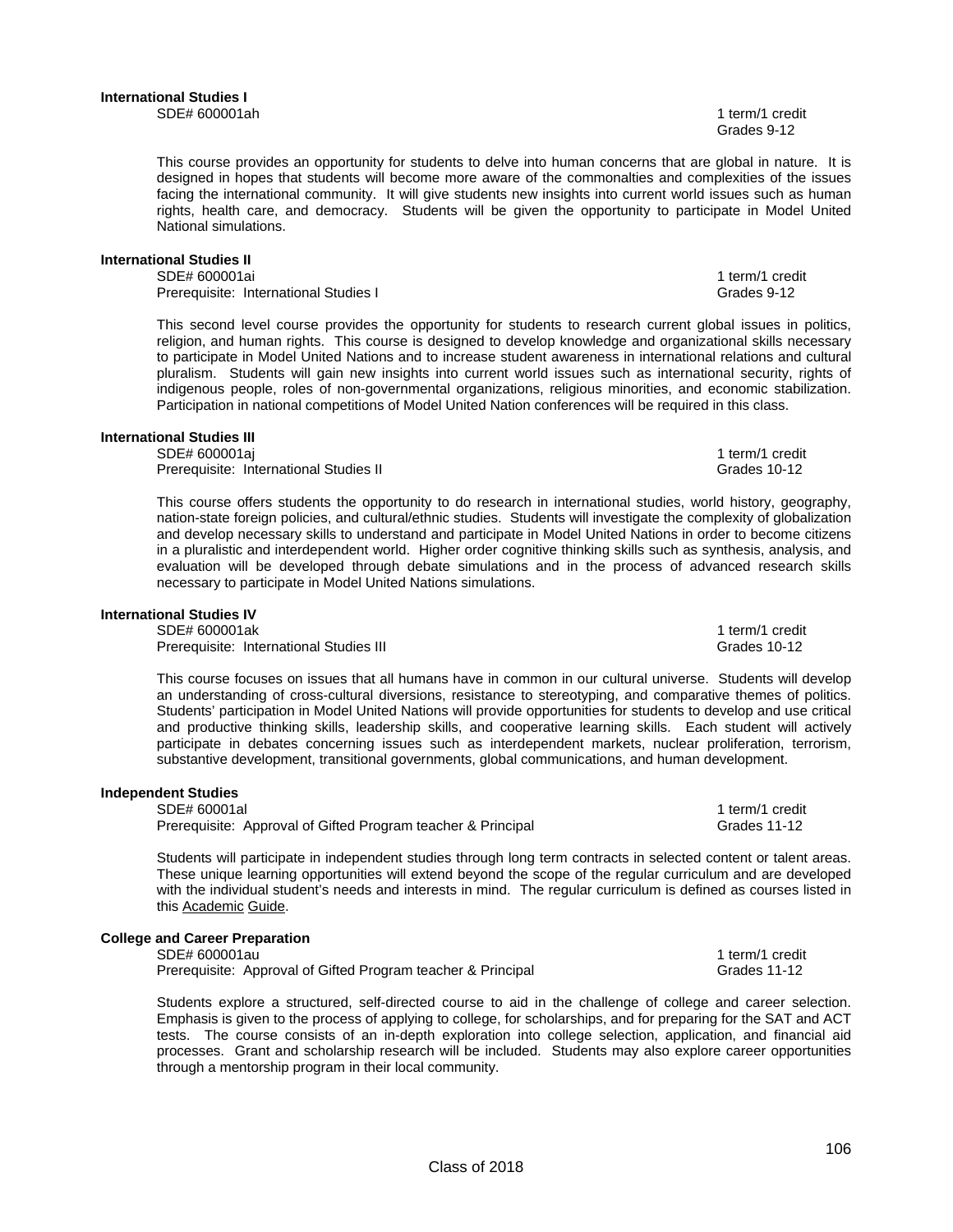### **Senior Project**

SDE# 600001bz<br>
Prerequisite: Approval of Gifted Program teacher & Principal<br>
Prerequisite: Approval of Gifted Program teacher & Principal Prerequisite: Approval of Gifted Program teacher & Principal

 Students participating in this course will complete a four-phase Senior Project. The Senior Project integrates critical thinking, research, application of that research to real-life situations, and advanced communication skills into a project that reflects students' thirteen years of learning. Students generate a proposal for research, thoroughly investigate a topic of interest, complete a project related to his/her research, and then present their composite experience to a review panel. Students are free to select their own topic, but all topics must have prior approval.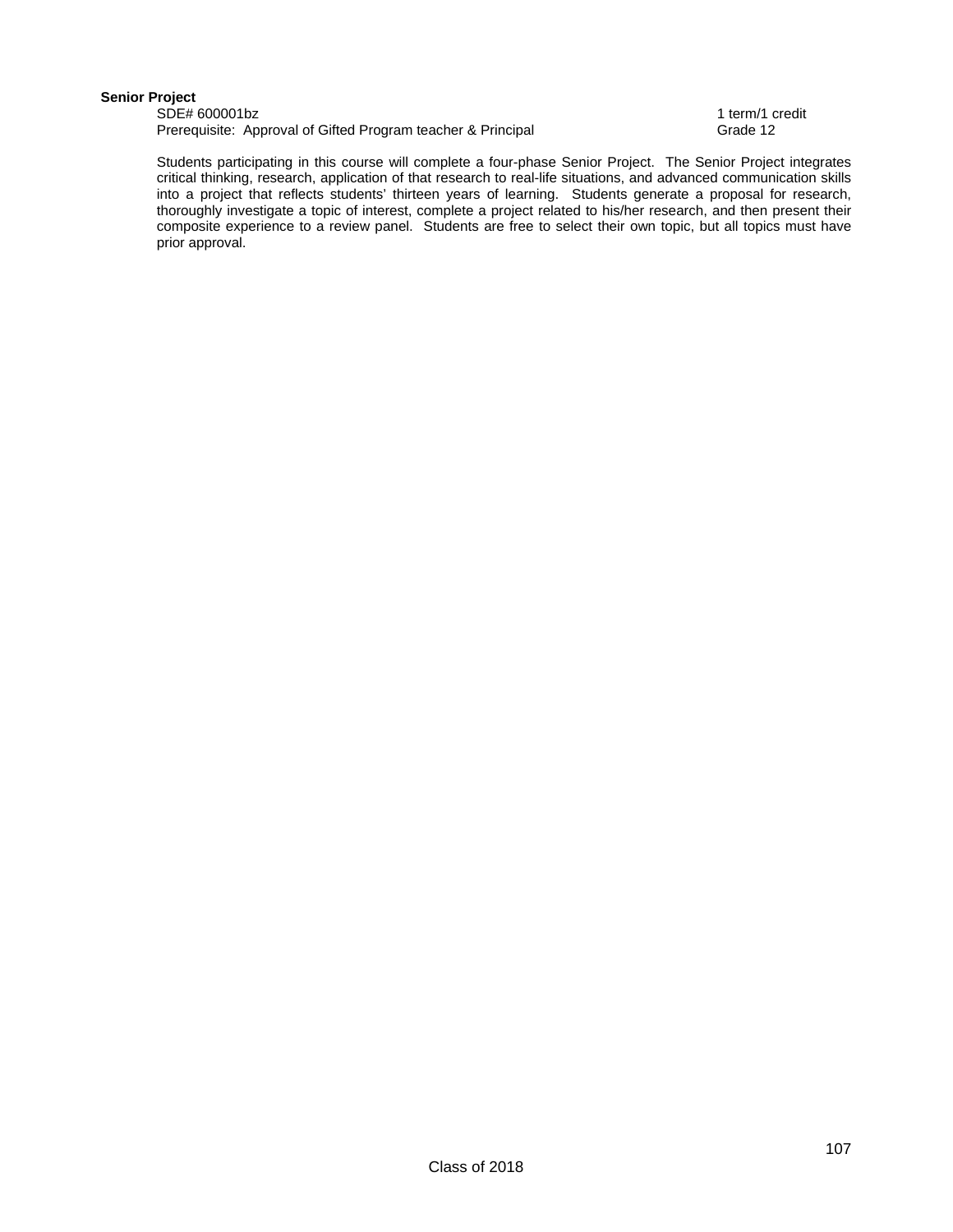| <b>Abbreviation</b> |                                         | <b>Abbreviation</b> |                                       |
|---------------------|-----------------------------------------|---------------------|---------------------------------------|
| ALL                 | Available at all area high schools      | TECH                | Available at North Baldwin or South   |
| SEL                 | Available at selected area high schools |                     | <b>Baldwin Centers for Technology</b> |
| <b>FHP Airport</b>  | <b>Fairhope Airport</b>                 | <b>NDA</b>          | No description available              |

| <b>LOCAL</b><br><b>COURSE</b><br># | SDE#   | <b>COURSE TITLE</b>                                                   | <b>LOCATION</b>       | <b>PREREQUISITE</b>          | <b>FEE</b> | <b>PAGE</b> |
|------------------------------------|--------|-----------------------------------------------------------------------|-----------------------|------------------------------|------------|-------------|
| $\overline{\phantom{a}}$           | 430016 | 3D Solid Model Design I                                               | <b>TECH</b><br>CAD II |                              | \$20       | 79          |
|                                    | 430017 | 3D Solid Model Design II                                              | <b>TECH</b>           | 3D Design I                  | \$20       | 79          |
| aa                                 | 470012 | Accounting                                                            | <b>SEL</b>            | None                         | \$20       | 64          |
|                                    | 470013 | Accounting - Advanced                                                 | <b>SEL</b>            | Accounting                   | \$20       | 65          |
| aj                                 | 802200 | <b>ACT/SAT Prep</b>                                                   | <b>SEL</b>            | None                         | \$0        | 56          |
| as                                 | 802200 | 1/2 Cr - ACT Prep                                                     | <b>SEL</b>            | None                         | \$0        | 56          |
| aa                                 | 200036 | 1/2 Cr - AP/IB English 11 Test Prep                                   | <b>SEL</b>            | Enrollment in AP/IB Eng. 11  | \$0        | 56          |
| ab                                 | 200036 | 1/2 Cr - AP/IB English 12 Test Prep                                   | <b>SEL</b>            | Enrollment in AP/IB Eng. 12  | \$0        | 56          |
|                                    | 200032 | 1/2 Cr - AP/IB History 11 Test Prep                                   | <b>SEL</b>            | Enrollment in AP/IB Hist. 11 | \$0        | 57          |
| aa                                 | 200032 | 1/2 Cr - AP/IB History 12 Test Prep                                   | <b>SEL</b>            | Enrollment in AP/IB Hist. 12 | \$0        | 57          |
| $\overline{\phantom{a}}$           | 220044 | 1/2 Cr - AP/IB Life Sciences 11 Test Prep                             | <b>SEL</b>            | Enrollment in AP/IB L.S. 11  | \$0        | 57          |
| aa                                 | 220044 | 1/2 Cr - AP/IB Life Sciences 12 Test Prep                             | <b>SEL</b>            | Enrollment in AP/IB L.S. 12  | \$0        | 57          |
| ac                                 | 210032 | <b>AP/IB Mathematics 11 Test Prep</b>                                 | <b>SEL</b>            | Enrollment in AP/IB Mth.11   | \$0        | 57          |
| aa                                 | 210032 | 1/2 Cr - AP/IB Mathematics 11 Test Prep                               | <b>SEL</b>            | Enrollment in AP/IB Mth.11   | \$0        | 57          |
| ab                                 | 210032 | 1/2 Cr - AP/IB Mathematics 12 Test Prep                               | <b>SEL</b>            | Enrollment in AP/IB Mth 12   | \$0        | 57          |
|                                    | 220068 | 1/2 Cr - AP/IB Physical Sciences 11 Test Prep                         | <b>SEL</b>            | Enrollment in AP/IB P.S. 11  | \$0        | 57          |
| ab                                 | 220068 | AP/IB Physical Sciences 12 Test Prep                                  | <b>SEL</b>            | Enrollment in AP/IB P.S. 12  | \$0        | 58          |
| aa                                 | 220068 | 1/2 Cr - AP/IB Physical Sciences 12 Test Prep                         | <b>SEL</b>            | Enrollment in AP/IB P.S. 12  | \$0        | 58          |
| ae                                 | 230212 | 1/2 Cr - AP/IB Social Studies 11 Test Prep                            | <b>SEL</b>            | Enrollment in AP/IB S.S. 11  | \$0        | 58          |
| af                                 | 230212 | 1/2 Cr - AP/IB Social Studies 12 Test Prep                            | <b>SEL</b>            | Enrollment in AP/IB S.S. 12  | \$0        | 58          |
|                                    | 420009 | Agriscience                                                           | <b>SEL</b>            | None                         | \$20       | 60,76       |
|                                    | 570014 | <b>TECH</b><br>Aircraft Eng & Prop Theory & Operation                 |                       | None                         | \$20       | 92          |
|                                    | 570011 | <b>Aircraft Nonmetallic Structures</b><br><b>TECH</b><br>None         |                       | \$20                         | 93         |             |
| $\overline{\phantom{a}}$           | 570015 | <b>Aircraft Sheet Metal Structures</b><br><b>TECH</b><br>None         |                       |                              | \$20       | 93          |
| $\overline{\phantom{a}}$           | 570012 | TECH &<br>Aircraft Theory of Flight & Operation<br><b>FHP Airport</b> |                       | None                         | \$20       | 73,93       |
| $\overline{\phantom{a}}$           | 210015 | Algebraic Connections                                                 | <b>ALL</b>            | Any Geometry                 | \$0        | 27          |
|                                    | 700012 | Algebraic Essentials A                                                | <b>SEL</b>            | <b>IEP Placement only</b>    | \$0        | 99          |
|                                    | 700013 | Algebraic Essentials B                                                | <b>SEL</b>            | <b>IEP Placement only</b>    | \$0        | 99          |
| aa                                 | 210005 | Algebra for Mastery                                                   | <b>SEL</b>            | 9 <sup>th</sup> Grade Only   | \$0        | 25          |
| ae                                 | 210005 | Algebra I                                                             | <b>ALL</b>            | None                         | \$0        | 26          |
| ab                                 | 210008 | Algebra IA                                                            | <b>ALL</b>            | None                         | \$0        | 26          |
| ab                                 | 210009 | Algebra IB                                                            | <b>ALL</b>            | Alg IA                       | \$0        | 26          |
| ab                                 | 210016 | Algebra II                                                            | <b>ALL</b>            | Any Geometry                 | \$0        | 27          |
| ab                                 | 210017 | Algebra II with Trigonometry                                          | <b>ALL</b>            | Geometry                     | \$0        | 27          |
|                                    | 210036 | Algebra with Finance                                                  | <b>ALL</b>            | None                         | \$0        | 28          |
| ۰                                  | 430059 | <b>Alternating Current</b>                                            | <b>FHP Airport</b>    | None                         | \$20       | 74          |
|                                    | 210034 | <b>Analytical Mathematics</b>                                         | <b>SEL</b>            | Alg II w/Trig                | \$0        | 28          |
|                                    | 220037 | Aquascience                                                           | <b>SEL</b>            | Honors Bio recom             | \$15       | 29          |
| $\overline{\phantom{a}}$           | 430004 | Architecture, Construction, & Manufacturing                           | <b>TECH</b>           | None                         | \$20       | 80          |

### **(Alphabetical) Index of Courses**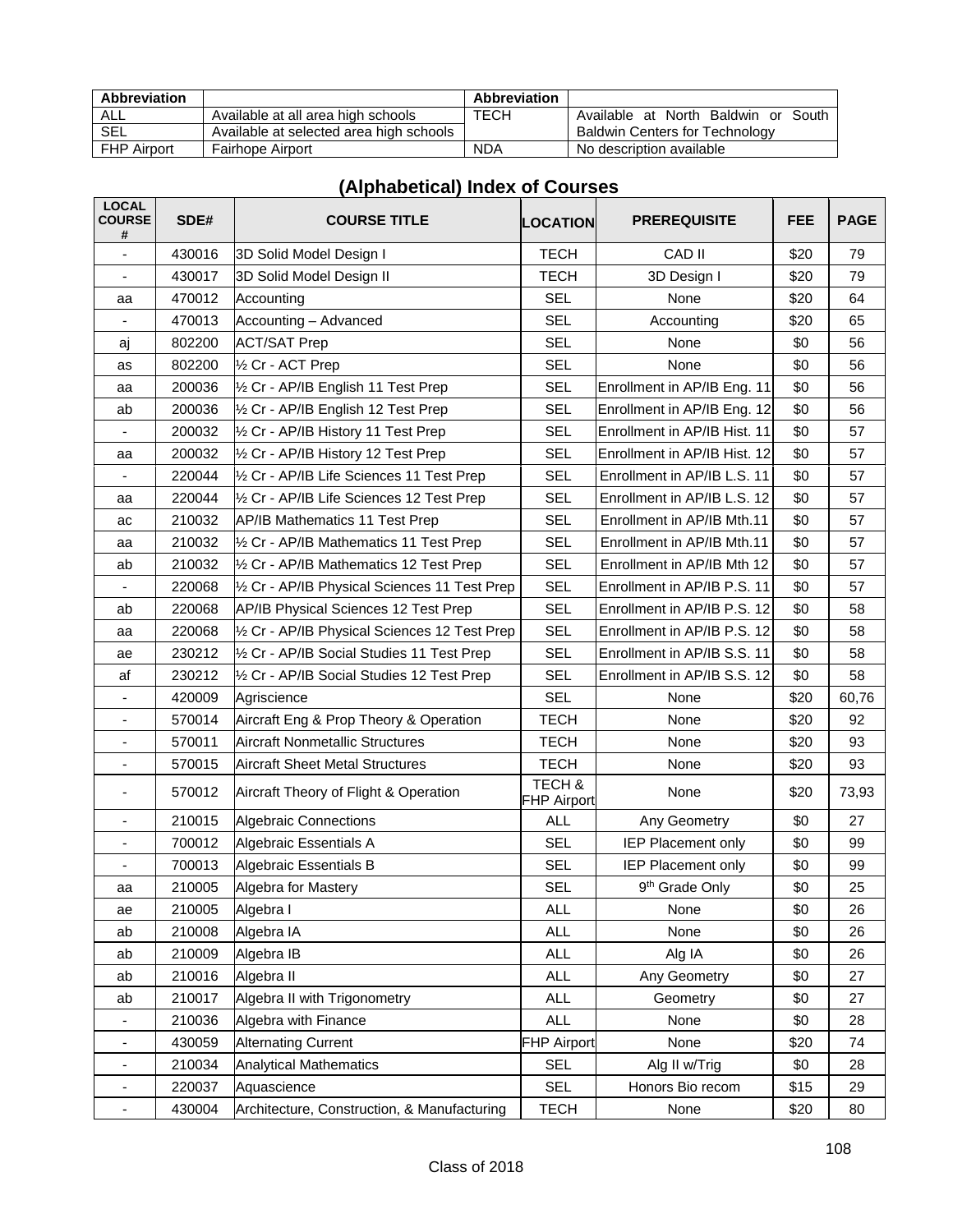| <b>LOCAL</b><br><b>COURSE</b><br># | SDE#   | <b>COURSE TITLE</b>                             | <b>LOCATION</b> | <b>PREREQUISITE</b>                 | <b>FEE</b> | <b>PAGE</b> |
|------------------------------------|--------|-------------------------------------------------|-----------------|-------------------------------------|------------|-------------|
| ÷,                                 | 430013 | Architectural Design - Introduction             | <b>TECH</b>     | None                                | \$20       | 78          |
| $\overline{\phantom{a}}$           | 430014 | Architectural Design - Intermediate             | <b>TECH</b>     | Arch Design Intro                   | \$20       | 79          |
| $\blacksquare$                     | 430015 | Architectural Design - Advanced                 | <b>TECH</b>     | Arch Design Interm                  | \$20       | 79          |
| aa                                 | 280093 | Art I                                           | <b>ALL</b>      | None                                | \$20       | 38          |
| $\overline{\phantom{a}}$           | 280094 | Art II                                          | <b>ALL</b>      | Art I                               | \$20       | 38          |
| $\overline{\phantom{a}}$           | 280095 | Art III                                         | <b>SEL</b>      | Art II or tea approve               | \$20       | 39          |
| ٠                                  | 280096 | Art IV                                          | <b>SEL</b>      | Art III or tea approve              | \$20       | 39          |
| $\overline{\phantom{a}}$           | 280102 | Art - Studio Art (Advanced Placement) AP        | <b>SEL</b>      | Art II or tea approve               | \$20       | 39          |
| $\overline{\phantom{a}}$           | 280103 | Art - Studio 2D (Advanced Placement) AP         | <b>SEL</b>      | Art II or tea approve               | \$20       | 39          |
| ab                                 | 280001 | <b>Arts Survey</b>                              | <b>ALL</b>      | None                                | \$0        | 38          |
| aa                                 | 280001 | 1/2 Cr - Arts Survey                            | <b>ALL</b>      | None                                | \$0        | 38          |
| ٠                                  | 570075 | Automotive Service Technology A                 | <b>TECH</b>     | Complete all MLF courses            | \$20       | 92          |
| $\qquad \qquad \blacksquare$       | 570076 | Automotive Service Technology B                 | <b>TECH</b>     | Complete all MLF courses            | \$20       | 92          |
| $\overline{\phantom{a}}$           | 570077 | Automotive Service Technology C                 | <b>TECH</b>     | Complete all MLF courses            | \$20       | 92          |
|                                    | 570078 | Automotive Service Technology D                 | <b>TECH</b>     | Complete all MLF courses            | \$20       | 92          |
| $\overline{\phantom{a}}$           | 570079 | Automotive Service Technology - Master          | <b>TECH</b>     | All MLF and AST courses             | \$20       | 92          |
| ÷,                                 | 570016 | Aviation Instrument & Hydraulic Systems         | <b>TECH</b>     | None                                | \$20       | 93          |
|                                    | 570013 | Aviation Turbine Engine Theory &<br>Inspections | <b>TECH</b>     | None                                | \$20       | 93          |
|                                    | 280037 | <b>Band Technique</b>                           | <b>ALL</b>      | 1 term instru music                 | \$30       | 41,42       |
| $\overline{\phantom{a}}$           | 280033 | Band - Intermediate                             | <b>ALL</b>      | Band Tech or<br>1 term instru music | \$30       | 41          |
| ab                                 | 280031 | Band - Auxiliary (Colorguard)                   | <b>ALL</b>      | Audition                            | \$30       | 43          |
| $\overline{\phantom{a}}$           | 280035 | Band - Marching                                 | <b>ALL</b>      | Tea approve                         | \$30       | 42          |
| aa                                 | 280037 | Band - Concert                                  | <b>ALL</b>      | Tea approve                         | \$30       | 42          |
| aa                                 | 280035 | Band - Jazz & Improvisation                     | <b>ALL</b>      | Audition                            | \$20       | 42          |
| ac                                 | 280037 | Band - Percussion                               | <b>ALL</b>      | Tea approve                         | \$30       | 42          |
| ab                                 | 280037 | Band - Symphonic                                | <b>ALL</b>      | Tea approve                         | \$30       | 42          |
| $\qquad \qquad \blacksquare$       | 470011 | Banking & Financial Services                    | <b>SEL</b>      | None                                | \$20       | 65          |
| $\overline{\phantom{a}}$           | 200025 | Bible as/in Literature                          | <b>SEL</b>      | None                                | \$0        | 51          |
| ab                                 | 220011 | Biology                                         | <b>ALL</b>      | None                                | \$0        | 29          |
| $\blacksquare$                     | 220012 | Biology - Honors                                | <b>ALL</b>      | None                                | \$15       | 29          |
| aa                                 | 220014 | Biology - Advanced Placement (AP)               | <b>SEL</b>      | Hon Bio & Chem                      | \$20       | 32          |
| aa                                 | 450006 | <b>Business Technology Applications I</b>       | <b>ALL</b>      | None                                | \$20       | 63          |
| aa                                 | 450001 | 1/2 Cr - Business Technology Applications I     | <b>ALL</b>      | None                                | \$10       | 63          |
| $\overline{\phantom{0}}$           | 450031 | Business Technology Applications II (Adv)       | <b>SEL</b>      | BTA or Compu applic                 | \$20       | 63          |
| $\qquad \qquad \blacksquare$       | 450007 | <b>Business Essentials</b>                      | <b>SEL</b>      | None                                | \$20       | 63          |
| $\overline{\phantom{a}}$           | 450021 | <b>Business Finance</b>                         | <b>SEL</b>      | None                                | \$20       | 65          |
|                                    | 450022 | 1/2 Cr - Business Finance                       | <b>SEL</b>      | None                                | \$10       | 65          |
| aa                                 | 210025 | Calculus AB - Advanced Placement (AP)           | <b>ALL</b>      | Pre-cal                             | \$20       | 28          |
| $\overline{\phantom{a}}$           | 400025 | <b>Career Preparedness</b>                      | <b>ALL</b>      | None                                | \$0        | 37          |
| -                                  | 400026 | Career Preparedness - A                         | <b>ALL</b>      | None                                | \$0        | 37          |
| $\overline{\phantom{a}}$           | 400027 | Career Preparedness - B                         | <b>ALL</b>      | Career Preparedness A               | \$0        | 37          |
| $\overline{\phantom{a}}$           | 430030 | Carpentry I                                     | <b>TECH</b>     | None                                | \$20       | 80          |
| $\qquad \qquad \blacksquare$       | 430031 | Carpentry II                                    | <b>TECH</b>     | Carpentry I                         | \$20       | 80          |
| $\overline{\phantom{a}}$           | 430034 | Carpentry for Residential Interiors             | <b>TECH</b>     | None                                | \$20       | 80          |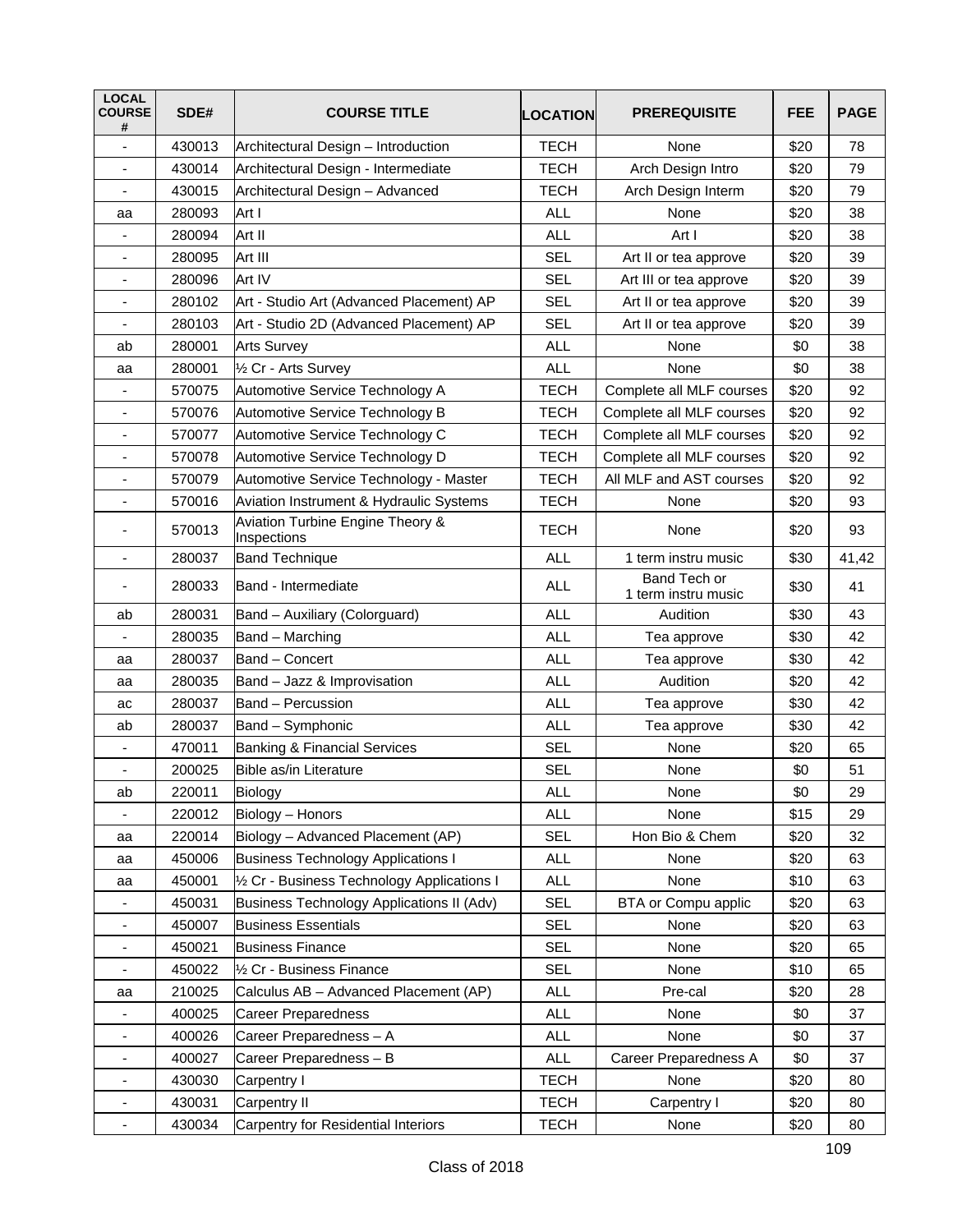| <b>LOCAL</b><br><b>COURSE</b><br># | SDE#   | <b>COURSE TITLE</b>                                  | <b>LOCATION</b>    | <b>PREREQUISITE</b>        | FEE   | <b>PAGE</b> |
|------------------------------------|--------|------------------------------------------------------|--------------------|----------------------------|-------|-------------|
|                                    | 430035 | <b>Carpentry for Residential Exteriors</b>           | <b>TECH</b>        | None                       | \$20  | 80          |
| ٠                                  | 510062 | Chemical Services                                    | <b>TECH</b>        | None                       | \$20  | 90          |
| aa                                 | 220061 | Chemistry I                                          | <b>ALL</b>         | Bio & Alg II               | \$15  | 30          |
|                                    | 220063 | Chemistry II                                         | <b>SEL</b>         | Chem I                     | \$15  | 30          |
| aa                                 | 220064 | Chemistry - Advanced Placement (AP)                  | <b>SEL</b>         | Chem I & Alg II recom      | \$20  | 33          |
|                                    | 280051 | Chorus I                                             | <b>SEL</b>         | None                       | \$20  | 43          |
| Aa                                 | 280051 | 1/ <sub>2</sub> Cr - Chorus I                        | <b>SEL</b>         | None                       | \$10  | 43          |
| ٠                                  | 280053 | Chorus II                                            | <b>SEL</b>         | Chorus I                   | \$20  | 43          |
| ٠                                  | 280055 | Chorus III (Concert)                                 | <b>SEL</b>         | Chorus II or Aud           | \$20  | 43          |
|                                    | 280057 | Chorus IV (Ensemble)                                 | <b>SEL</b>         | Audition                   | \$20  | 44          |
| au                                 | 600001 | College & Career Prep - Gifted                       | <b>SEL</b>         | Tea approve                | \$0   | 106         |
| bl                                 | 802200 | 1/2 Cr - College & Career Ready Sr. Project          | <b>SEL</b>         | None                       | \$0   | 58          |
| $\overline{\phantom{a}}$           | 410026 | <b>Commerce Communication</b>                        | <b>TECH</b>        | <b>BTA or Business Ess</b> | \$20  | 65          |
| $\frac{1}{2}$                      | 430127 | <b>Commercial Refrigeration</b>                      | <b>TECH</b>        | None                       | \$20  | 83          |
| ao                                 | 802111 | Community and Workforce Dev. I AM                    | <b>ALL</b>         | None                       | \$0   | 94          |
| af                                 | 802111 | Community and Workforce Dev. I PM                    | <b>ALL</b>         | None                       | \$0   | 94          |
| aq                                 | 802211 | Community and Workforce Dev. II AM                   | <b>ALL</b>         | None                       | \$0   | 94          |
| ag                                 | 802111 | Community and Workforce Dev. II PM                   | <b>ALL</b>         | None                       | \$0   | 94          |
| ٠                                  | 230091 | Comparative Religion                                 | <b>SEL</b>         | None                       | \$0   | 54          |
| $\blacksquare$                     | 410019 | Computer Management & Support                        | <b>SEL</b>         | None                       | \$20  | 63          |
| ٠                                  | 520008 | <b>Computer Science Principles</b>                   | <b>SEL</b>         | None                       | \$0   | 28          |
| ä,                                 | 410008 | <b>Construction Finishing &amp; Interior Systems</b> | <b>TECH</b>        | None                       | \$20  | 81          |
|                                    | 410007 | <b>Construction Framing</b>                          | <b>TECH</b>        | None                       | \$20  | 61          |
| $\overline{\phantom{a}}$           | 410006 | Construction Site Preparation & Foundations          | <b>TECH</b>        | None                       | \$20  | 80          |
|                                    | 230201 | Contemporary World Issues                            | <b>SEL</b>         | None                       | \$10  | 54          |
| aa                                 | 230201 | 1/2 Cr - Contemporary World Issues                   | <b>SEL</b>         | None                       | \$5   | 54          |
|                                    | 400031 | Cooperative Education (Co-op) Seminar I              | <b>SEL</b>         | 2 or more CTE courses      | \$10  | 73          |
| ٠                                  | 400032 | Cooperative Education (Co-op) Seminar II             | <b>SEL</b>         | 2 or more CTE courses      | \$10  | 73          |
| $\overline{\phantom{a}}$           | 510060 | Cosmetology - Introduction                           | <b>TECH</b>        | None                       | \$20  | 90          |
| ao                                 | 600001 | Creative Leadership/Gifted                           | <b>SEL</b>         | Tea approve                | \$0   | 105         |
| ac                                 | 200033 | <b>Creative Writing</b>                              | <b>SEL</b>         | None                       | \$0   | 51          |
| -                                  | 500012 | <b>Culinary Arts I</b>                               | <b>SEL</b>         | Hospitality & Tour         | \$35  | 67          |
| -                                  | 500013 | <b>Culinary Arts II</b>                              | <b>SEL</b>         | Culinary I                 | \$35  | 67          |
|                                    | 280011 | Dance I                                              | <b>ALL</b>         | None                       | \$20  | 40          |
| aa                                 | 280011 | 1/2 Cr - Dance I                                     | <b>ALL</b>         | None                       | \$10  | 40          |
|                                    | 280012 | Dance II                                             | <b>SEL</b>         | Dance I or Tea approve     | \$20  | 40          |
| $\qquad \qquad \blacksquare$       | 490017 | Diagnostic Services                                  | <b>TECH</b>        | None                       | \$20  | 88          |
|                                    | 510014 | <b>Dietetics</b>                                     | <b>TECH</b>        | None                       | \$20  | 69          |
|                                    | 430058 | <b>Direct Current</b>                                | <b>FHP Airport</b> | None                       | \$20. | 73          |
| $\overline{a}$                     | 210018 | Discrete Math                                        | <b>SEL</b>         | Alg II w/Trig              | \$20  | 27          |
|                                    | 290001 | Driver's Education                                   | ALL                | AL learner's permit        | \$25  | 46          |
|                                    | 410005 | Drafting Design - Introduction CAD I                 | <b>TECH</b>        | None                       | \$20  | 78          |
|                                    | 430010 | Drafting Design - Intermediate CAD II                | <b>TECH</b>        | CAD I                      | \$20  | 78          |
|                                    | 430011 | Drafting Design - Advanced CAD III                   | <b>TECH</b>        | CAD II                     | \$20  | 78          |
| $\qquad \qquad \blacksquare$       | 430012 | Drafting - Structural                                | <b>TECH</b>        | None                       | \$20  | 79          |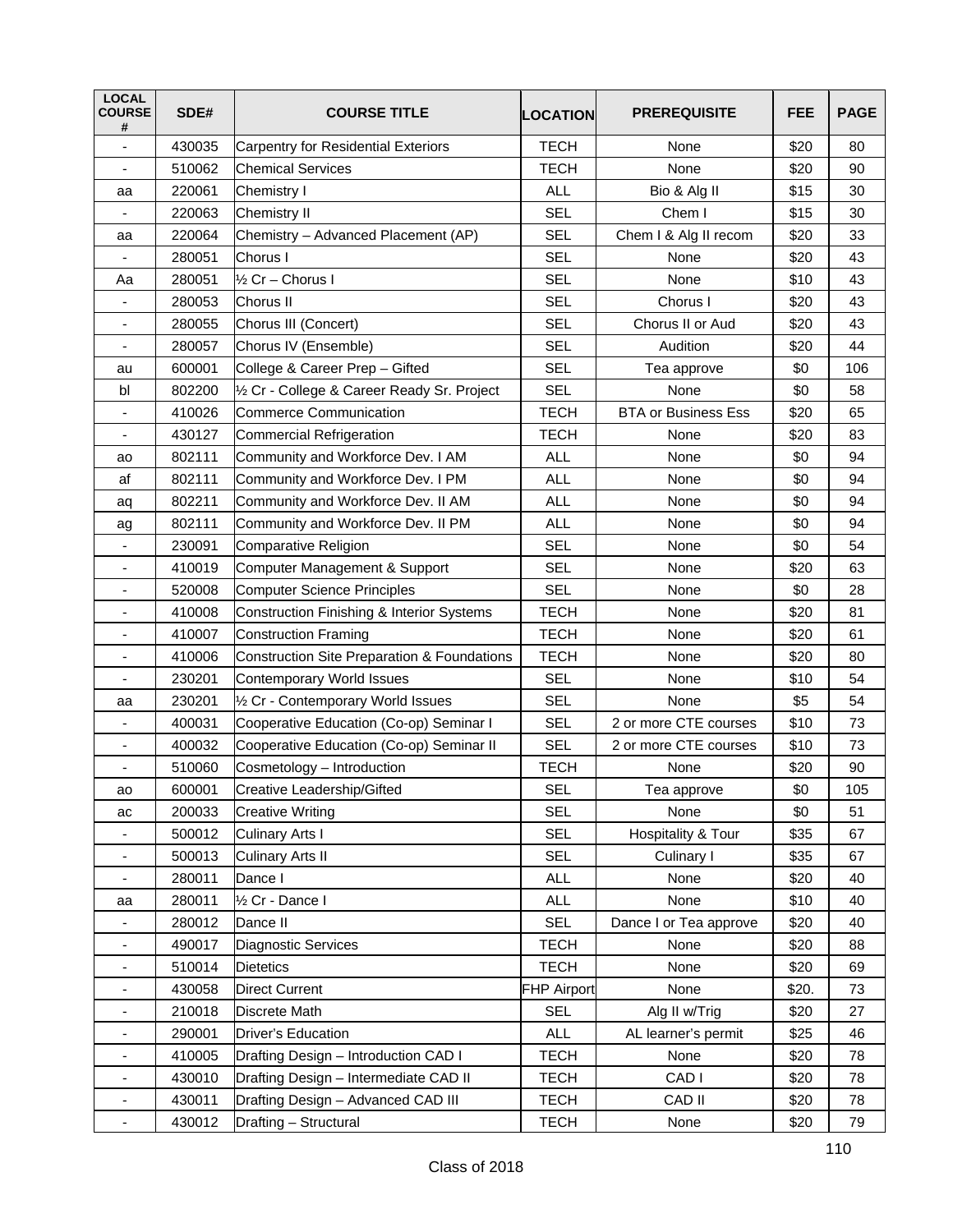| <b>LOCAL</b><br><b>COURSE</b><br># | SDE#   | <b>COURSE TITLE</b>                                | <b>LOCATION</b> | <b>PREREQUISITE</b>     | <b>FEE</b> | <b>PAGE</b> |
|------------------------------------|--------|----------------------------------------------------|-----------------|-------------------------|------------|-------------|
| ä,                                 | 460013 | Early Childhood Education I                        | <b>TECH</b>     | Ed & Training           | \$20       | 86          |
| ÷                                  | 460014 | Early Childhood Education II                       | <b>TECH</b>     | Early Child I           | \$20       | 86          |
| $\blacksquare$                     | 220081 | Earth & Space Science                              | <b>ALL</b>      | Physical Sci or Chem    | \$0        | 30          |
| ab                                 | 230051 | Economics                                          | <b>ALL</b>      | None                    | \$0        | 35          |
| $\overline{\phantom{a}}$           | 230052 | Economics, Honors                                  | <b>ALL</b>      | None                    | \$0        | 35          |
| ÷                                  | 460009 | Education & Training                               | <b>TECH</b>     | None                    | \$20       | 85          |
| ٠                                  | 460015 | Education & Training Internship                    | <b>TECH</b>     | 2 CTE courses in teach  | \$20       | 86          |
| ab                                 | 260003 | Emerging Technologies I                            | <b>SEL</b>      | None                    | \$0        | 53          |
| ac                                 | 260003 | Emerging Technologies II                           | <b>SEL</b>      | <b>Emerging Tech I</b>  | \$0        | 53          |
| ٠                                  | 430125 | Electrical Components & Controls for HVACR         | <b>TECH</b>     | None                    | \$20       | 83          |
| $\overline{\phantom{a}}$           | 430124 | Electricity - Introduction for HVACR               | <b>TECH</b>     | <b>HVACR Controls</b>   | \$20       | 83          |
| $\overline{a}$                     | 410024 | <b>Emergency Services</b>                          | <b>TECH</b>     | <b>Health Sci Found</b> | \$20       | 88          |
| $\overline{\phantom{a}}$           | 560011 | Engineering - Foundations                          | <b>TECH</b>     | None                    | \$20       | 71          |
| ٠                                  | 560012 | Engineering - Applications                         | <b>TECH</b>     | None                    | \$20       | 71          |
| ٠                                  | 560014 | Engineering Research & Design                      | <b>TECH</b>     | None                    | \$20       | 72          |
| $\overline{\phantom{a}}$           | 560013 | <b>Engineering Systems</b>                         | <b>TECH</b>     | Alg II                  | \$20       | 72          |
| ab                                 | 200005 | English 9                                          | <b>ALL</b>      | None                    | \$0        | 20          |
|                                    | 200006 | English 9 Honors                                   | <b>ALL</b>      | None                    | \$0        | 20          |
| ab                                 | 200009 | English 10                                         | <b>ALL</b>      | Eng 9                   | \$0        | 21          |
|                                    | 200010 | English 10 Honors                                  | <b>ALL</b>      | Eng <sub>9</sub>        | \$0        | 21          |
| ab                                 | 200013 | English 11                                         | <b>ALL</b>      | Eng 10                  | \$0        | 21          |
|                                    | 200014 | English 11 Honors                                  | <b>ALL</b>      | <b>Eng 10</b>           | \$0        | 21          |
| aa                                 | 200016 | English Lang & Comp (AP) 11                        | <b>ALL</b>      | <b>Eng 10</b>           | \$20       | 22          |
| ab                                 | 200017 | English 12                                         | <b>ALL</b>      | Eng 11                  | \$0        | 22          |
|                                    | 200018 | English 12 Honors                                  | <b>ALL</b>      | Eng 11                  | \$0        | 22          |
| аа                                 | 200020 | English Literature & Comp (AP) 12                  | <b>ALL</b>      | Eng 11                  | \$20       | 23          |
|                                    | 400017 | Entrepreneurship                                   | <b>SEL</b>      | None                    | \$20       | 64          |
| ab                                 | 220029 | <b>Environmental Science</b>                       | <b>ALL</b>      | Bio                     | \$0        | 30          |
|                                    | 220032 | Environmental Science - Advanced<br>Placement (AP) | <b>SEL</b>      | Hon Bio & Chem I        | \$20       | 32          |
| ÷                                  | 420026 | Environmental Management                           | <b>SEL</b>      | None                    | \$20       | 60          |
| ak                                 | 300001 | <b>ESL Elective A</b>                              | <b>SEL</b>      | Tea approve             | \$0        | 103         |
| am                                 | 300001 | <b>ESL Elective B</b>                              | <b>SEL</b>      | Tea approve             | \$0        | 104         |
| ah                                 | 300001 | <b>ESL Elective I</b>                              | <b>SEL</b>      | Tea approve             | \$0        | 103         |
| ai                                 | 300001 | <b>ESL Elective II</b>                             | <b>SEL</b>      | Tea approve             | \$0        | 103         |
| aj                                 | 300001 | <b>ESL Elective III</b>                            | <b>SEL</b>      | Tea approve             | \$0        | 103         |
| ap                                 | 300001 | <b>ESL Elective IV</b>                             | <b>SEL</b>      | Tea approve             | \$0        | 103         |
| al                                 | 300001 | <b>ESL English A</b>                               | <b>SEL</b>      | Tea approve             | \$0        | 104         |
| an                                 | 300001 | <b>ESL English B</b>                               | <b>SEL</b>      | Tea approve             | \$0        | 104         |
| aq                                 | 300001 | <b>ESL Elective C</b>                              | <b>SEL</b>      | Tea approve             | \$0        | 104         |
| ar                                 | 300001 | <b>ESL Elective D</b>                              | <b>SEL</b>      | Tea approve             | \$0        | 104         |
| ao                                 | 300001 | <b>ESL Reading</b>                                 | <b>SEL</b>      | Tea approve             | \$0        | 104         |
| ac                                 | 300001 | <b>ESL Prep Assist /Language</b>                   | <b>SEL</b>      | Tea approve             | \$0        | 105         |
| ad                                 | 300001 | <b>ESL Prep Assist /Reading</b>                    | <b>SEL</b>      | Tea approve             | \$0        | 105         |
| ae                                 | 300001 | <b>ESL Prep Assist /Math</b>                       | <b>SEL</b>      | Tea approve             | \$0        | 105         |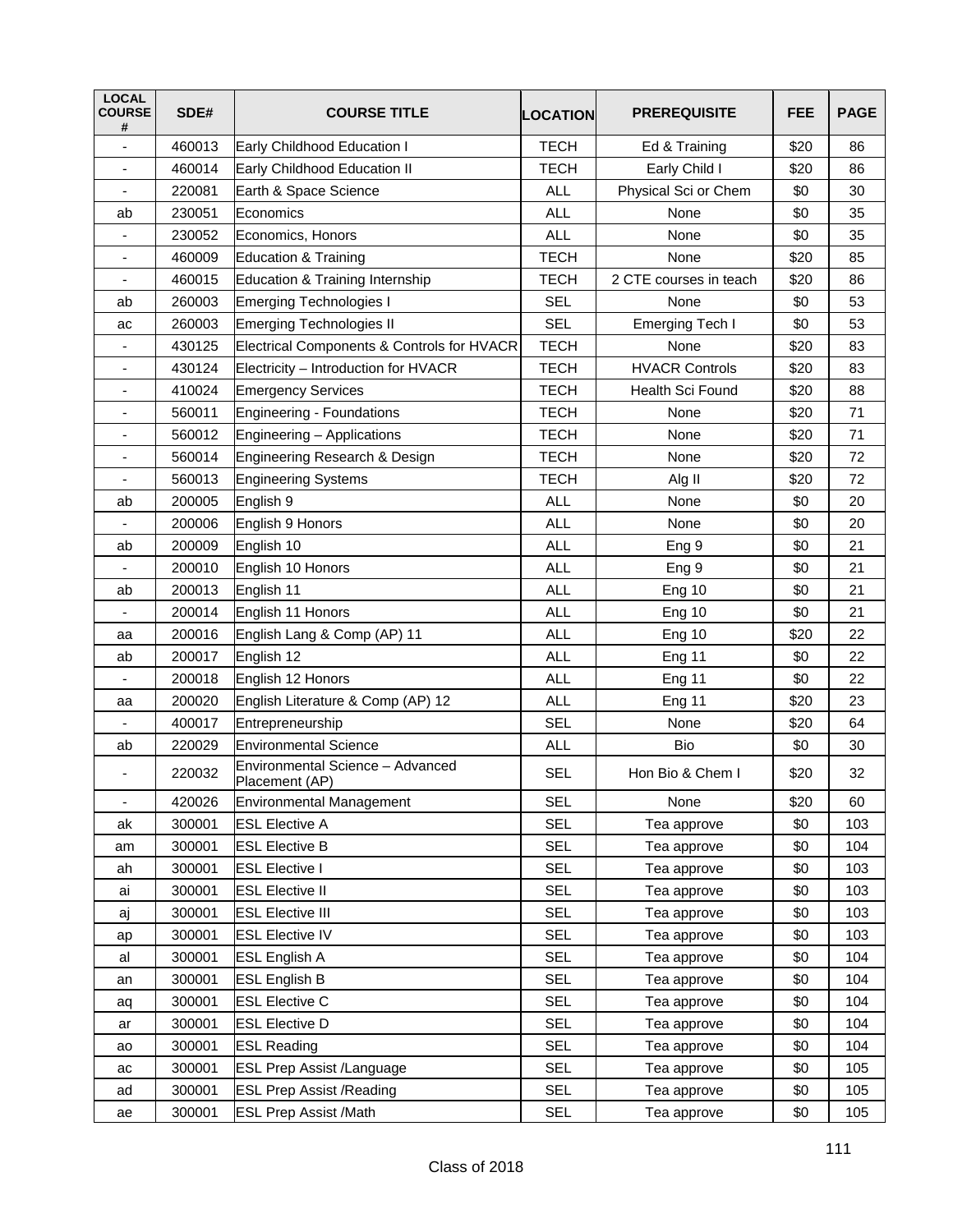| <b>LOCAL</b><br><b>COURSE</b><br># | SDE#   | <b>COURSE TITLE</b>                           | <b>LOCATION</b> | <b>PREREQUISITE</b>                        | FEE    | <b>PAGE</b> |
|------------------------------------|--------|-----------------------------------------------|-----------------|--------------------------------------------|--------|-------------|
| af                                 | 300001 | <b>ESL Prep Assist /Social Studies</b>        | <b>SEL</b>      | Tea approve                                | \$0    | 105         |
| ag                                 | 300001 | <b>ESL Prep Assist /Biology</b>               | <b>SEL</b>      | Tea approve                                | \$0    | 105         |
| $\overline{\phantom{a}}$           | 230029 | European History - Advanced Placement (AP)    | <b>SEL</b>      | None                                       | \$20   | 36          |
|                                    | 510004 | Family & Consumer Science                     | <b>SEL</b>      | None                                       | \$20   | 68          |
| $\overline{\phantom{a}}$           | 510033 | Family Studies & Community Services I         | <b>SEL</b>      | None                                       | \$20   | 70          |
| ٠                                  | 510034 | Family Studies & Community Services II        | <b>SEL</b>      | Fam Study I                                | \$20   | 70          |
| ٠                                  | 410012 | 1/2 Cr - Family Wellness                      | <b>SEL</b>      | None                                       | \$10   | 68          |
| ٠                                  | 510041 | Fashion                                       | <b>SEL</b>      | None                                       | \$20   | 68          |
| ä,                                 | 510042 | 1/ <sub>2</sub> Cr - Fashion                  | <b>SEL</b>      | None                                       | \$10   | 68          |
|                                    | 510044 | <b>Fashion Design</b>                         | <b>SEL</b>      | None                                       | \$20   | 70          |
| $\blacksquare$                     | 410015 | <b>Fashion Merchandising</b>                  | <b>SEL</b>      | None                                       | \$20   | 70          |
| ac                                 | 200036 | <b>Film and Literature</b>                    | <b>SEL</b>      | None                                       | \$0    | 51          |
| $\overline{\phantom{a}}$           | 470021 | <b>Financial Management</b>                   | <b>SEL</b>      | None                                       | \$20   | 65          |
| ٠                                  | 420024 | Fish and Wildlife Management                  | <b>SEL</b>      | None                                       | \$20   | 60,76       |
|                                    | 510011 | Food & Nutrition                              | <b>SEL</b>      | None                                       | \$20   | 67,69       |
| -                                  | 510013 | Food - Chemistry                              | <b>SEL</b>      | None                                       | \$20   | 66,69       |
| aa                                 | 220034 | <b>Forensic Science</b>                       | <b>SEL</b>      | Hon Bio & Chem I recom                     | \$25   | 30          |
| аа                                 | 420020 | Forestry                                      | <b>SEL</b>      | None                                       | \$20   | 60,76       |
| ad                                 | 210033 | Foundations                                   | <b>SEL</b>      | None                                       | \$0    | 25          |
| ab                                 | 270023 | French I                                      | <b>SEL</b>      | None                                       | \$7.50 | 44          |
| aa                                 | 270024 | French II                                     | <b>SEL</b>      | French I                                   | \$7.50 | 44          |
| аа                                 | 270025 | French III                                    | <b>SEL</b>      | French II                                  | \$7.50 | 44          |
|                                    | 270026 | French IV                                     | <b>SEL</b>      | French III                                 | \$7.50 | 45          |
| an                                 | 600001 | Future Problem Solving/Gifted                 | <b>SEL</b>      | Tea approve                                | \$0    | 105         |
| ٠                                  | 220017 | Genetics                                      | <b>SEL</b>      | Hon Bio & Chem I recom                     | \$15   | 30          |
|                                    | 700018 | <b>Geometry Essentials A</b>                  | <b>SEL</b>      | <b>IEP Placement only</b>                  | \$0    | 99          |
| -                                  | 700019 | <b>Geometry Essentials B</b>                  | <b>SEL</b>      | <b>IEP Placement only</b>                  | \$0    | 99          |
| aa                                 | 210010 | Geometry                                      | <b>ALL</b>      | Any Alg I                                  | \$0    | 26          |
| aa                                 | 210013 | Geometry A                                    | <b>ALL</b>      | Any Alg I                                  | \$0    | 27          |
| aa                                 | 210014 | <b>Geometry B</b>                             | <b>ALL</b>      | Geo A                                      | \$0    | 27          |
| ab                                 | 210011 | Geometry, Honors                              | ALL             | Alg I                                      | \$0    | 26          |
| ah                                 | 230212 | <b>Global Perspectives</b>                    | <b>ALL</b>      | None                                       | \$0    | 54          |
| ab                                 | 230041 | Government-US                                 | ALL             | None                                       | \$0    | 35          |
| -                                  | 230047 | Government & Politics (AP)                    | <b>ALL</b>      | None                                       | \$20   | 36          |
| $\overline{\phantom{a}}$           | 420054 | <b>Greenhouse Production &amp; Management</b> | <b>TECH</b>     | None                                       | \$20   | 60,76       |
| -                                  | 280031 | Guitar I                                      | <b>SEL</b>      | Audition                                   | \$25   | 41          |
| aa                                 | 280033 | Guitar II                                     | <b>SEL</b>      | Guitar I & Aud                             | \$25   | 42          |
|                                    | 510061 | <b>Hair Coloring</b>                          | <b>TECH</b>     | Intro to Cosmetology                       | \$20   | 90          |
| aa                                 | 250002 | Health                                        | <b>ALL</b>      | None                                       | \$0    | 46          |
|                                    | 490007 | Health Science - Foundation                   | <b>TECH</b>     | None                                       | \$20   | 87          |
| ÷,                                 | 490021 | <b>Health Promotion &amp; Wellness</b>        | <b>TECH</b>     | None                                       | \$20   | 87          |
|                                    | 490013 | Health Science Internship I                   | <b>TECH</b>     | Health Sci Found                           | \$20   | 88          |
| $\overline{\phantom{a}}$           | 490014 | Health Science Internship II                  | <b>TECH</b>     | Health Sci Found                           | \$20   | 89          |
| -                                  | 490016 | Health Seminar - Advanced                     | <b>TECH</b>     | 2 or more CTE in<br><b>Health Services</b> | \$20   | 88          |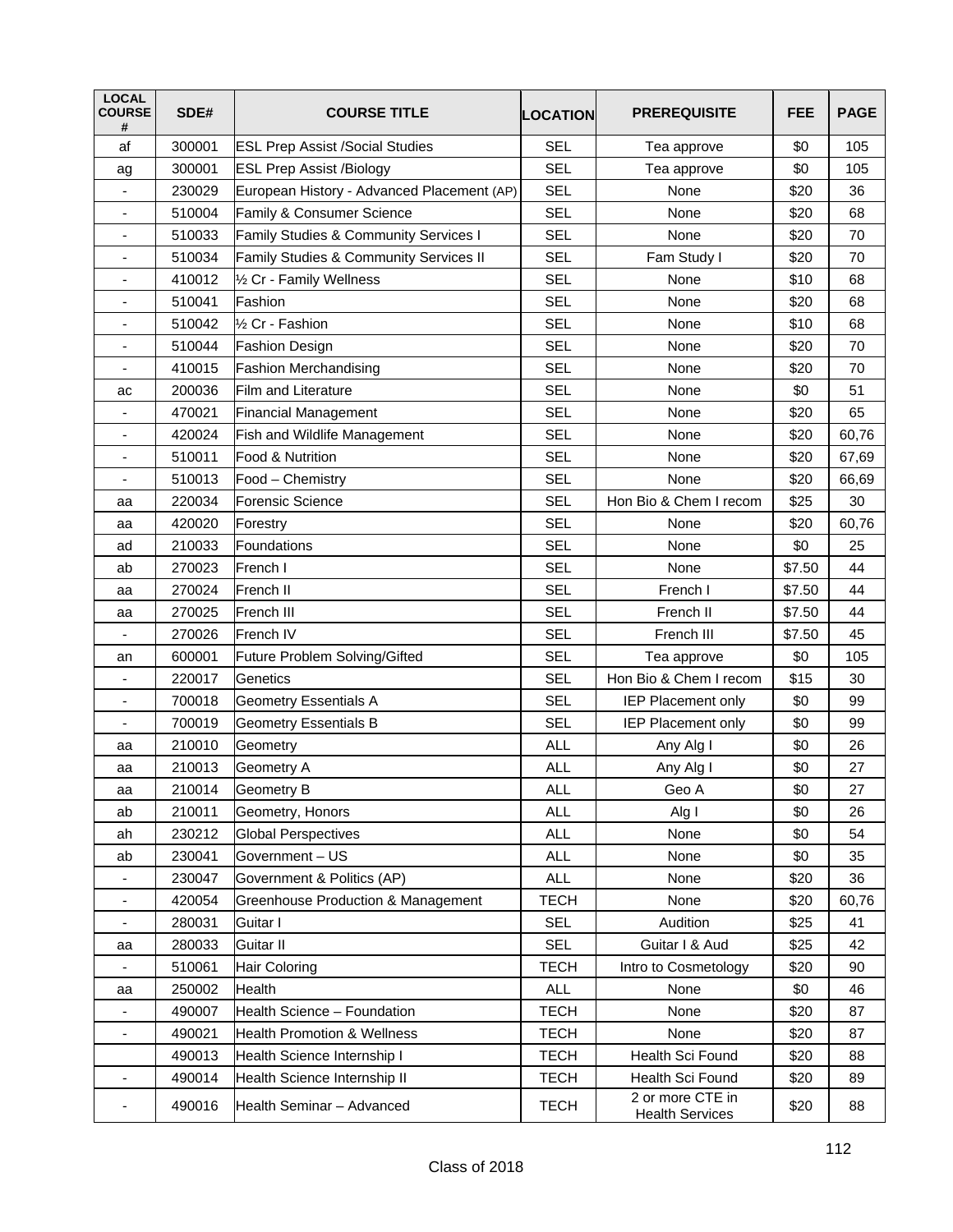| <b>LOCAL</b><br><b>COURSE</b><br># | SDE#   | <b>COURSE TITLE</b>                                         | <b>LOCATION</b> | <b>PREREQUISITE</b>     | <b>FEE</b> | <b>PAGE</b> |
|------------------------------------|--------|-------------------------------------------------------------|-----------------|-------------------------|------------|-------------|
|                                    | 430128 | Heating & Pump Systems                                      | <b>TECH</b>     | None                    | \$20       | 84          |
|                                    | 430121 | Heating, Ventilation, AC & Refrigeration<br>HVACR I         | <b>TECH</b>     | None                    | \$20       | 82          |
|                                    | 430123 | Heating, Ventilation, AC & Refrigeration<br><b>HVACR II</b> | <b>TECH</b>     | <b>HVACR I</b>          | \$20       | 83          |
|                                    | 420051 | <b>Horticulture Science</b>                                 | <b>SEL</b>      | None                    | \$20       | 61,76       |
|                                    | 500011 | <b>Hospitality &amp; Tourism</b>                            | <b>SEL</b>      | None                    | \$35       | 66          |
| $\overline{\phantom{a}}$           | 510051 | Housing                                                     | <b>SEL</b>      | None                    | \$20       | 69          |
|                                    | 510052 | 1/2 Cr - Housing                                            | <b>SEL</b>      | None                    | \$10       | 69          |
|                                    | 220026 | Human Anatomy and Physiology                                | <b>ALL</b>      | Hon Bio recom           | \$15       | 31          |
| ٠                                  | 490015 | Human Body Structures & Functions                           | <b>TECH</b>     | None                    | \$20       | 87          |
|                                    | 220015 | <b>IB Biology SL</b>                                        | <b>SEL</b>      | IB Coord approve        | \$20       | 95          |
|                                    | 220016 | <b>IB Biology HL 11</b>                                     | <b>SEL</b>      | IB Coord approve        | \$20       | 95          |
| aa                                 | 220016 | <b>IB Biology HL 12</b>                                     | <b>SEL</b>      | <b>IB Coord approve</b> | \$20       | 95          |
|                                    | 220066 | <b>IB Chemistry SL</b>                                      | <b>SEL</b>      | <b>IB Coord approve</b> | \$20       | 95          |
| $\overline{\phantom{a}}$           | 220065 | <b>IB Chemistry HL 11</b>                                   | <b>SEL</b>      | IB Coord approve        | \$20       | 95          |
| aa                                 | 220065 | <b>IB Chemistry HL 12</b>                                   | <b>SEL</b>      | IB Coord approve        | \$20       | 95          |
|                                    | 200022 | IB English HL 11                                            | <b>SEL</b>      | <b>IB Coord approve</b> | \$0        | 95          |
| aa                                 | 200022 | IB English HL 12                                            | <b>SEL</b>      | IB Coord approve        | \$0        | 95          |
|                                    | 280083 | <b>IB Film SL</b>                                           | <b>SEL</b>      | IB Coord approve        | \$30       | 96          |
|                                    | 280084 | <b>IB Film HL 11</b>                                        | <b>SEL</b>      | <b>IB Coord approve</b> | \$30       | 96          |
| aa                                 | 280084 | <b>IB Film HL 12</b>                                        | <b>SEL</b>      | IB Coord approve        | \$30       | 96          |
|                                    | 230024 | IB History of the Americas HL 11                            | <b>SEL</b>      | <b>IB Coord approve</b> | \$0        | 97          |
| aa                                 | 230024 | IB History of the Americas HL 12                            | <b>SEL</b>      | IB Coord approve        | \$0        | 97          |
|                                    | 220077 | <b>IB Physics SL</b>                                        | <b>SEL</b>      | <b>IB Coord approve</b> | \$20       | 96          |
|                                    | 220076 | <b>IB Physics HL 11</b>                                     | <b>SEL</b>      | <b>IB Coord approve</b> | \$20       | 96          |
| aa                                 | 220076 | <b>IB Physics HL 12</b>                                     | <b>SEL</b>      | IB Coord approve        | \$20       | 96          |
|                                    | 210029 | <b>IB Precalculus SL 11</b>                                 | <b>SEL</b>      | IB Coord approve        | \$0        | 97          |
| ÷                                  | 210031 | IB Calculus AB SL 12                                        | SEL             | IB Coord approve        | \$0        | 97          |
| $\overline{\phantom{a}}$           | 210028 | <b>IB Math Analysis SL 11</b>                               | <b>SEL</b>      | IB Coord approve        | \$0        | 96          |
| aa                                 | 210031 | IB Statistics & Intro to Calculus SL 12                     | <b>SEL</b>      | IB Coord approve        | \$0        | 96          |
| $\overline{\phantom{0}}$           | 280025 | <b>IB Music SL</b>                                          | <b>SEL</b>      | IB Coord approve        | \$0        | 97          |
| $\overline{\phantom{0}}$           | 280026 | <b>IB Music HL 11</b>                                       | <b>SEL</b>      | IB Coord approve        | \$0        | 97          |
| aa                                 | 280026 | IB Music HL 12                                              | <b>SEL</b>      | IB Coord approve        | \$0        | 97          |
|                                    | 270159 | <b>IB Spanish SL 11</b>                                     | <b>SEL</b>      | IB Coord approve        | \$0        | 96          |
| -                                  | 270160 | <b>IB Spanish SL 12</b>                                     | <b>SEL</b>      | IB Coord approve        | \$0        | 96          |
| -                                  | 280081 | <b>IB Theatre SL</b>                                        | <b>SEL</b>      | IB Coord approve        | \$20       | 97          |
| ۰                                  | 280082 | IB Theatre HL 11                                            | <b>SEL</b>      | IB Coord approve        | \$20       | 97          |
| aa                                 | 280082 | <b>IB Theatre HL 12</b>                                     | <b>SEL</b>      | IB Coord approve        | \$20       | 97          |
| ۰                                  | 230095 | IB Theory of Knowledge/Indep Projects 11                    | <b>SEL</b>      | IB Coord approve        | \$0        | 98          |
| аа                                 | 230095 | IB Theory of Knowledge 12                                   | <b>SEL</b>      | IB Coord approve        | \$0        | 98          |
| ۰                                  | 280105 | <b>IB Visual Art SL</b>                                     | <b>SEL</b>      | IB Coord approve        | \$0        | 98          |
| $\overline{\phantom{a}}$           | 280106 | IB Visual Art HL 11                                         | <b>SEL</b>      | IB Coord approve        | \$0        | 98          |
| aa                                 | 280106 | <b>IB Visual Art HL 12</b>                                  | <b>SEL</b>      | IB Coord approve        | \$0        | 98          |
|                                    | 802200 | Independent Research                                        | <b>ALL</b>      | Tea approve             | \$0        | 47          |
| al                                 | 600001 | Independent Studies - Gifted                                | <b>SEL</b>      | Tea approve             | \$0        | 106         |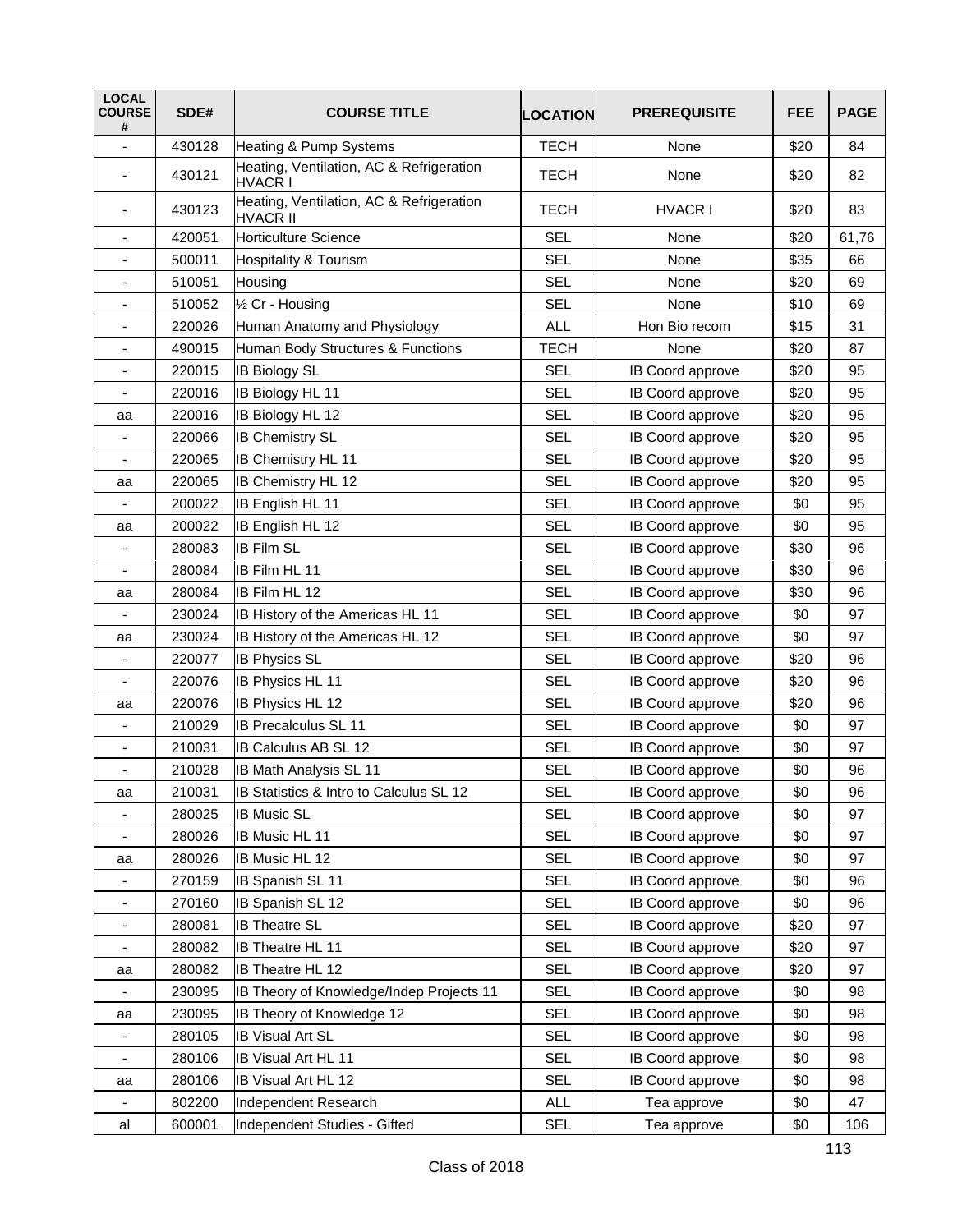| <b>LOCAL</b><br><b>COURSE</b><br># | SDE#   | <b>COURSE TITLE</b>                                          | <b>LOCATION</b>    | <b>PREREQUISITE</b>       | FEE  | <b>PAGE</b> |
|------------------------------------|--------|--------------------------------------------------------------|--------------------|---------------------------|------|-------------|
| be                                 | 802200 | Independent Study of World Languages                         | <b>SEL</b>         | None                      | \$0  | 47          |
| bf                                 | 802200 | 1/2 Cr - Independent Study/World Languages                   | <b>SEL</b>         | None                      | \$0  | 47          |
| bi                                 | 802200 | Independent Study/Computer Based                             | <b>SEL</b>         | None                      | \$0  | 47          |
| bj                                 | 802200 | 1/2 Cr - Independent Study/Computer Based                    | <b>SEL</b>         | None                      | \$0  | 47          |
| $\overline{\phantom{a}}$           | 540011 | Industrial Systems and Maintenance I                         | <b>FHP Airport</b> | Direct & Alt Current      | \$20 | 74          |
| $\overline{\phantom{a}}$           | 540012 | Industrial Systems and Maintenance II                        | <b>FHP Airport</b> | Indust Systems & Maint I  | \$20 | 74          |
| ٠                                  | 520005 | Information Tech Fundamentals                                | <b>SEL</b>         | None                      | \$20 | 63          |
| $\overline{\phantom{a}}$           | 410018 | Information Tech Support & Service                           | <b>SEL</b>         | None                      | \$20 | 64          |
| ÷,                                 | 510053 | Interior Design I                                            | <b>SEL</b>         | None                      | \$20 | 70          |
| ٠                                  | 510054 | Interior Design II                                           | <b>SEL</b>         | Interior Des I            | \$20 | 70          |
| aa                                 | 280023 | <b>International Music</b>                                   | <b>SEL</b>         | None                      | \$0  | 41          |
| ah                                 | 600001 | IInternational Studies I                                     | <b>SEL</b>         | None                      | \$0  | 106         |
| ai                                 | 600001 | International Studies II                                     | <b>SEL</b>         | International I           | \$0  | 106         |
| aj                                 | 600001 | International Studies III                                    | <b>SEL</b>         | International II          | \$0  | 106         |
| ak                                 | 600001 | <b>International Studies IV</b>                              | <b>SEL</b>         | International III         | \$0  | 106         |
| $\overline{\phantom{a}}$           | 200051 | Journalism                                                   | <b>SLE</b>         | Tea approve               | \$0  | 51          |
| $\overline{\phantom{a}}$           | 420057 | Landscape Design and Management                              | <b>SEL</b>         | None                      | \$20 | 61,77       |
| aa                                 | 230212 | Law Academy I: Philosophy and Ethics                         | <b>SEL</b>         | None                      | \$20 | 54          |
| ab                                 | 230212 | Law Academy II: Historical Examination of<br>Legal Documents | <b>SEL</b>         | Law Academy I             | \$20 | 55          |
| ac                                 | 230212 | Law Academy III: Practical Law                               | <b>SEL</b>         | Law Academy II            | \$20 | 55          |
| ad                                 | 230212 | Law Academy IV: Mock Trial Team                              | <b>SEL</b>         | Law Academy III           | \$20 | 55          |
|                                    | 410023 | Law In Society                                               | <b>SEL</b>         | None                      | \$20 | 64          |
| $\overline{\phantom{a}}$           | 450011 | 1/2 Cr - Law In Society                                      | <b>SEL</b>         | None                      | \$10 | 64          |
| ah                                 | 802206 | Library Science I                                            | <b>SEL</b>         | Tea approve               | \$0  | 53          |
| ai                                 | 802206 | Library Science II                                           | <b>SEL</b>         | Tea approve               | \$0  | 54          |
| $\overline{\phantom{a}}$           | 700001 | LS EI: English 9                                             | <b>SEL</b>         | <b>IEP Placement only</b> | \$0  | 98          |
| $\blacksquare$                     | 700002 | LS EII : English 10                                          | <b>SEL</b>         | <b>IEP Placement only</b> | \$0  | 98          |
| $\overline{\phantom{a}}$           | 700003 | LS EIII: English 11                                          | <b>SEL</b>         | <b>IEP Placement only</b> | \$0  | 98          |
| $\blacksquare$                     | 700004 | LS EIV: English 12                                           | <b>SEL</b>         | <b>IEP Placement only</b> | \$0  | 98          |
| ٠                                  | 700021 | LS SI: Physical Science                                      | <b>SEL</b>         | <b>IEP Placement only</b> | \$0  | 98          |
| $\overline{\phantom{a}}$           | 700022 | LS SII: Biology                                              | <b>SEL</b>         | <b>IEP Placement only</b> | \$0  | 98          |
| $\overline{\phantom{a}}$           | 700023 | LS SIII: Earth & Space Science                               | <b>SEL</b>         | <b>IEP Placement only</b> | \$0  | 98          |
| $\qquad \qquad \blacksquare$       | 700024 | LS SIV: Environmental Science                                | <b>SEL</b>         | IEP Placement only        | \$0  | 98          |
| $\overline{\phantom{a}}$           | 700031 | LS SSI: World History                                        | <b>SEL</b>         | IEP Placement only        | \$0  | 99          |
| $\overline{\phantom{a}}$           | 700032 | LS SSII: US History I                                        | <b>SEL</b>         | <b>IEP Placement only</b> | \$0  | 99          |
| $\qquad \qquad \blacksquare$       | 700033 | LS SSIII: US History II                                      | <b>SEL</b>         | IEP Placement only        | \$0  | 99          |
| $\overline{\phantom{a}}$           | 700034 | LS SSIV: Economics                                           | <b>SEL</b>         | <b>IEP Placement only</b> | \$0  | 99          |
| $\qquad \qquad \blacksquare$       | 700035 | LS SSIV: U.S. Government                                     | <b>SEL</b>         | IEP Placement only        | \$0  | 99          |
| $\overline{\phantom{a}}$           | 570071 | Maintenance and Light Repair A                               | <b>TECH</b>        | None                      | \$20 | 91          |
| $\overline{\phantom{a}}$           | 570072 | Maintenance and Light Repair B                               | <b>TECH</b>        | None                      | \$20 | 91          |
| $\overline{\phantom{a}}$           | 570073 | Maintenance and Light Repair C                               | <b>TECH</b>        | None                      | \$20 | 91          |
| $\overline{\phantom{a}}$           | 570074 | Maintenance and Light Repair D                               | <b>TECH</b>        | None                      | \$20 | 92          |
| $\overline{\phantom{a}}$           | 220041 | Marine Science - Honors                                      | ALL                | Hon Bio & Phy Sci recom   | \$15 | 31          |
| aa                                 | 220040 | <b>Marine Science</b>                                        | ALL                | Bio & Phy Sci recom       | \$15 | 31          |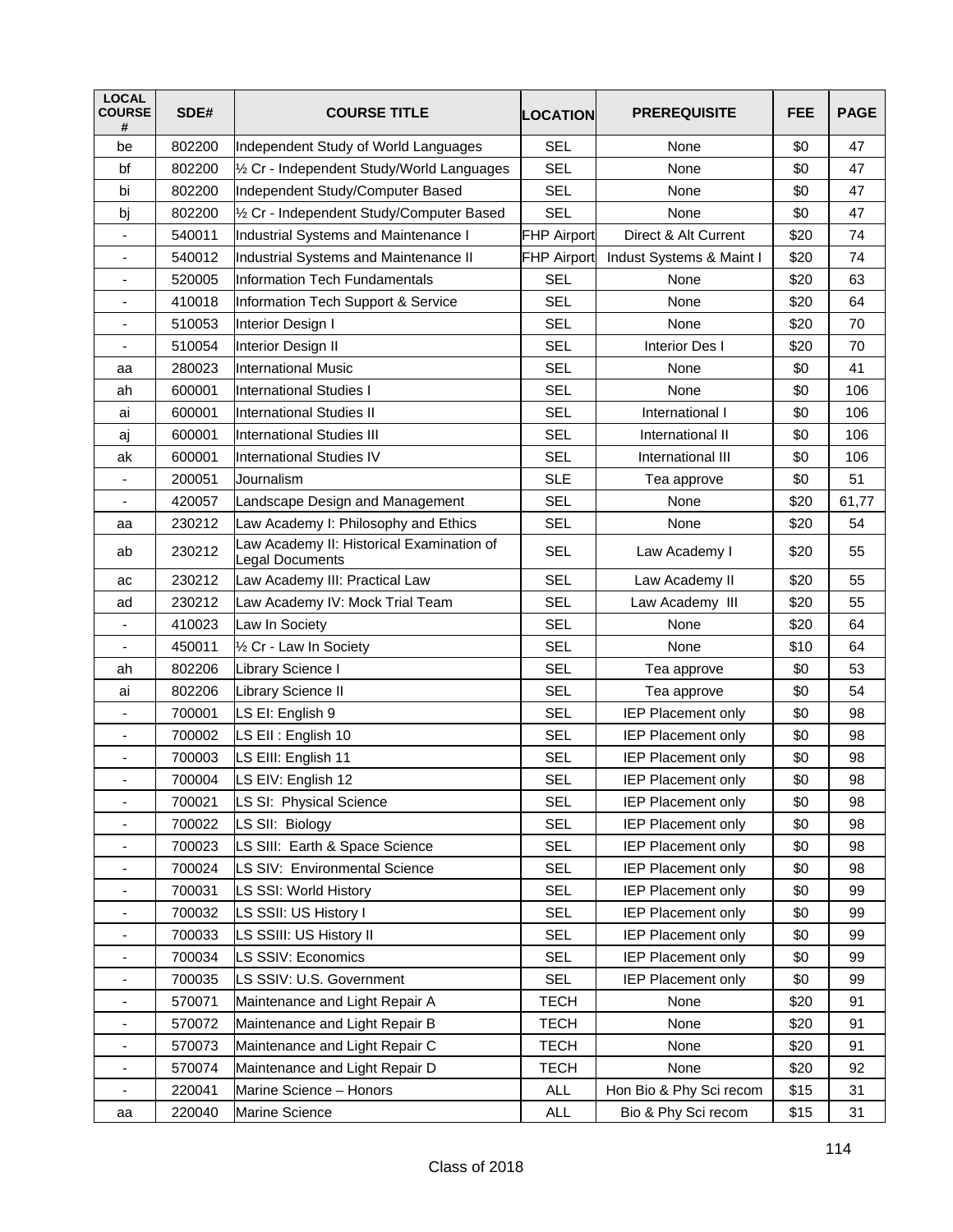| <b>LOCAL</b><br><b>COURSE</b><br># | SDE#   | <b>COURSE TITLE</b>                       | <b>LOCATION</b> | <b>PREREQUISITE</b>                                                 | FEE  | <b>PAGE</b> |
|------------------------------------|--------|-------------------------------------------|-----------------|---------------------------------------------------------------------|------|-------------|
|                                    | 210019 | Mathematical Investigations               | <b>SEL</b>      | Alg II w/Trig                                                       | \$0  | 28          |
| $\overline{\phantom{a}}$           | 550011 | <b>Marketing Principles</b>               | <b>ALL</b>      | None                                                                | \$20 | 64          |
| ٠                                  | 200035 | Media/TV I                                | <b>SEL</b>      | None                                                                | \$30 | 52          |
| aa                                 | 200035 | Media/TV II                               | <b>SEL</b>      | Media/TV I                                                          | \$30 | 52          |
| ab                                 | 200035 | Media/TV III                              | <b>SEL</b>      | Media/TV II                                                         | \$30 | 52          |
|                                    | 490033 | <b>Medical Terminology</b>                | <b>TECH</b>     |                                                                     | \$20 | 89          |
| $\overline{\phantom{a}}$           | 420012 | Metal Fabrication - Introduction          | <b>SEL</b>      | None                                                                | \$20 | 62          |
| $\overline{\phantom{a}}$           | 410016 | Multimedia Design                         | <b>SEL</b>      | None                                                                | \$20 | 64          |
|                                    | 410017 | Multimedia Publications                   | <b>SEL</b>      | None                                                                | \$20 | 65          |
| ab                                 | 280023 | Music Technology                          | <b>SEL</b>      | None                                                                | \$20 | 44          |
|                                    | 280024 | Music Theory - Advanced Placement (AP)    | <b>SEL</b>      | Tea approve or symp band                                            | \$20 | 43          |
| ٠                                  | 510066 | Nail Care and Applications - Introduction | <b>TECH</b>     | None                                                                | \$20 | 90          |
| $\overline{\phantom{a}}$           | 200029 | Novel, The                                | <b>SEL</b>      | None                                                                | \$0  | 52          |
|                                    | 420055 | Nursery Production & Management           | <b>TECH</b>     | None                                                                | \$20 | 61,77       |
| aa                                 | 200041 | Oral Communication I                      | <b>SEL</b>      | None                                                                | \$0  | 52          |
| sb                                 | 200041 | <b>Oral Communication II</b>              | <b>SEL</b>      | Oral Com I                                                          | \$0  | 52          |
| $\overline{\phantom{0}}$           | 510023 | Parenting                                 | <b>SEL</b>      | None                                                                | \$20 | 68          |
| $\overline{\phantom{a}}$           | 510024 | 1/ <sub>2</sub> Cr - Parenting            | <b>SEL</b>      | None                                                                | \$10 | 68          |
| ä,                                 | 400021 | <b>Personal Finance</b>                   | <b>SEL</b>      | None                                                                | \$20 | 69          |
|                                    | 400022 | 1/2 Cr - Personal Finance                 | <b>SEL</b>      | None                                                                | \$10 | 69          |
| -                                  | 490022 | Pharmacy - Introduction to                | <b>TECH</b>     | None                                                                | \$20 | 87          |
|                                    | 240002 | Physical Education - L.I.F.E.             | <b>ALL</b>      | None                                                                | \$0  | 46          |
| cb                                 | 240003 | <b>Physical Education - Elective</b>      | <b>ALL</b>      | PE LIFE                                                             | \$0  | 46          |
| ca                                 | 240003 | 1/2 Cr - Physical Education - Elective    | <b>ALL</b>      | PE LIFE                                                             | \$0  | 46          |
| CZ                                 | 240003 | Physical Education - Athletics            | ALL             | PE LIFE & tea approve                                               | \$0  | 47          |
| ab                                 | 240003 | Physical Education - Girls                | <b>ALL</b>      | PE LIFE                                                             | \$0  | 47          |
| aa                                 | 240003 | Physical Education - Boys                 | <b>ALL</b>      | PE LIFE                                                             | \$0  | 47          |
| ab                                 | 220051 | <b>Physical Science</b>                   | <b>ALL</b>      | None                                                                | \$0  | 31          |
| aa                                 | 220071 | Physics                                   | <b>ALL</b>      | Alg II w/Trig                                                       | \$15 | 31          |
| -                                  | 220057 | Physics 1 - Advanced Placement (AP)       | <b>SEL</b>      | Geometry & completed or<br>concurrently taking Alg II               | \$0  | 33          |
|                                    | 220058 | Physics 2 - Advanced Placement (AP)       | <b>SEL</b>      | AP Physics 1 and<br>completed or concurrently<br>taking precalculus | \$0  | 33          |
|                                    | 410002 | Power Equipment Technology                | <b>SEL</b>      | None                                                                | \$20 | 62          |
| aa                                 | 210020 | Precalculus                               | <b>ALL</b>      | Alg II w/Trig                                                       | \$0  | 28          |
| ac                                 | 200037 | Prep Assistance - Language                | <b>SEL</b>      | Fail state test                                                     | \$0  | 58          |
| af                                 | 210033 | Prep Assistance - Math                    | <b>SEL</b>      | Fail state test                                                     | \$0  | 58          |
| ac                                 | 220090 | Prep Assistance - Biology                 | <b>SEL</b>      | Fail state test                                                     | \$0  | 58          |
| ab                                 | 230211 | Prep Assistance - Social Studies          | <b>SEL</b>      | Fail state test                                                     | \$0  | 59          |
| ad                                 | 200061 | Prep Assistance - Reading                 | <b>SEL</b>      | Fail state test                                                     | \$0  | 59          |
| aa                                 | 802207 | Prep Peer Tutor                           | <b>SEL</b>      | Pass state test & tea appr                                          | \$0  | 59          |
| ac                                 | 802207 | Prep Peer Tutor - English                 | <b>SEL</b>      | Pass state test & tea appr                                          | \$0  | 59          |
| ad                                 | 802207 | Prep Peer Tutor - Math                    | <b>SEL</b>      | Pass state test & tea appr                                          | \$0  | 59          |
| ab                                 | 802207 | Prep Peer Tutor - Biology                 | <b>SEL</b>      | Pass state test & tea appr                                          | \$0  | 59          |
| af                                 | 802207 | Prep Peer Tutor - Social Studies          | <b>SEL</b>      | Pass state test & tea appr                                          | \$0  | 59          |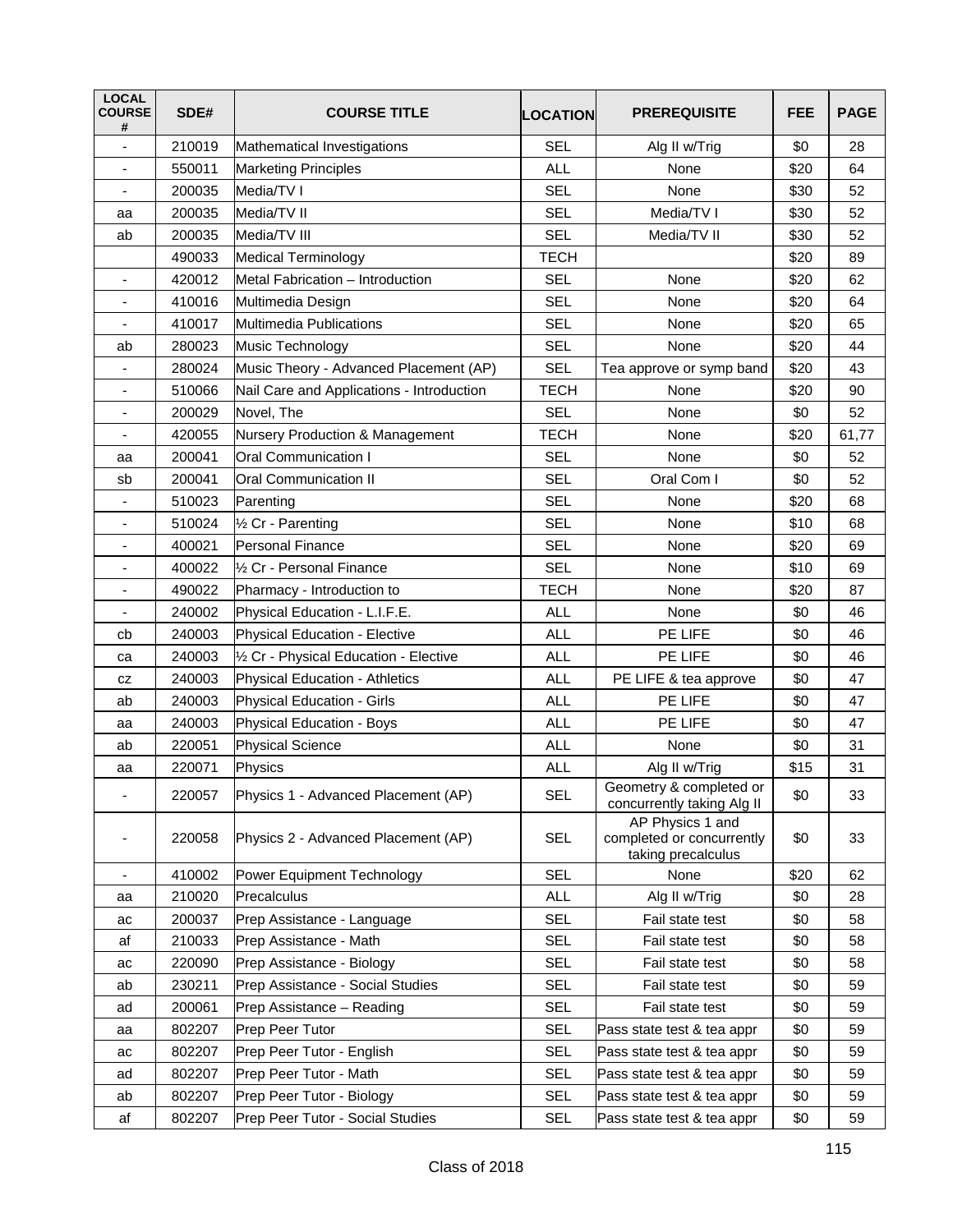| <b>LOCAL</b><br><b>COURSE</b><br># | SDE#   | <b>COURSE TITLE</b>                                                                                         | LOCATION    | <b>PREREQUISITE</b>                | <b>FEE</b> | <b>PAGE</b> |
|------------------------------------|--------|-------------------------------------------------------------------------------------------------------------|-------------|------------------------------------|------------|-------------|
| ae                                 | 802207 | Prep Peer Tutor - Reading                                                                                   | <b>SEL</b>  | Pass state test & tea appr         | \$0        | 59          |
| ab                                 | 230071 | Psychology                                                                                                  | <b>SEL</b>  | None                               | \$0        | 55          |
| aa                                 | 230072 | Psychology - Advanced Placement (AP)                                                                        | <b>SEL</b>  | None                               | \$20       | 55          |
|                                    | 430126 | Refrigerants                                                                                                | <b>TECH</b> | None                               | \$20       | 84          |
| $\overline{\phantom{a}}$           | 410022 | Residential & Commercial Power Equipment                                                                    | <b>TECH</b> | None                               | \$20       | 62          |
| $\overline{\phantom{a}}$           | 420059 | Residential Landscape Establishment &<br>Management                                                         | <b>TECH</b> | None                               | \$20       | 61,77       |
| $\overline{\phantom{a}}$           | 480021 | ROTC I - Junior Air Force Leadership I                                                                      | <b>SEL</b>  | Tea approve                        | \$7.50     | 48          |
|                                    | 480022 | ROTC 2 - Junior Air Force Leadership II                                                                     | <b>SEL</b>  | Tea approve                        | \$7.50     | 48          |
|                                    | 480023 | ROTC 3 - Junior Air Force Leadership III                                                                    | <b>SEL</b>  | Tea approve                        | \$7.50     | 48          |
| $\overline{\phantom{a}}$           | 480024 | ROTC 4- Junior Air Force Leadership IV                                                                      | <b>SEL</b>  | Tea approve                        | \$7.50     | 48          |
|                                    | 480032 | ROTC 5 - Junior Air Force Leadership and<br>Survival                                                        | <b>SEL</b>  | Tea approve                        | \$15       | 50          |
|                                    | 480030 | ROTC 6 - Junior Air Force Leadership and<br>Management of the Cadet Corps and<br><b>Financial Education</b> | <b>SEL</b>  | Tea approve                        | \$15       | 48          |
|                                    | 480001 | ROTC 7 - Junior Air Force                                                                                   | <b>SEL</b>  | Tea approve                        | \$15       | 48          |
| $\overline{\phantom{a}}$           | 480002 | <b>IROTC 8 - Junior Air Force</b>                                                                           | <b>SEL</b>  | Tea approve                        | \$15       | 49          |
|                                    | 480029 | <b>IROTC 9 - Junior Air Force</b>                                                                           | <b>SEL</b>  | Tea approve                        | \$15       | 49          |
|                                    | 480031 | <b>IROTC 10 - Junior Air Force</b>                                                                          | <b>SEL</b>  | Tea approve                        | \$15       | 49          |
| $\overline{\phantom{a}}$           | 480025 | ROTC 11- Junior Air Force Aviation History                                                                  | <b>SEL</b>  | Tea approve                        | \$7.50     | 49          |
|                                    | 480026 | ROTC 12 – Junior Air Force Science of Flight                                                                | <b>SEL</b>  | Tea approve                        | \$7.50     | 49          |
| $\blacksquare$                     | 480027 | ROTC 13 - Junior Air Force Global and<br><b>Cultural Studies</b>                                            | <b>SEL</b>  | Tea approve                        | \$7.50     | 49          |
|                                    | 480028 | ROTC 14 - Junior Air Force Astronomy                                                                        | <b>SEL</b>  | Tea approve                        | \$7.50     | 49          |
|                                    | 480033 | ROTC 15 - Junior Air Force Honors Ground<br>School                                                          | <b>SEL</b>  | Tea approve                        | \$15       | 50          |
|                                    | 480061 | ROTC I - Junior Naval                                                                                       | <b>SEL</b>  | Tea approve                        | \$15       | 50          |
| $\overline{\phantom{a}}$           | 480062 | <b>IROTC II - Junior Naval</b>                                                                              | <b>SEL</b>  | Tea approve                        | \$15       | 50          |
| $\overline{\phantom{0}}$           | 480063 | ROTC III - Junior Naval                                                                                     | <b>SEL</b>  | Tea approve                        | \$15       | 50          |
|                                    | 480064 | ROTC IV - Junior Naval                                                                                      | SEL         | Tea approve                        | \$15       | 50          |
| aa                                 | 290001 | Safety                                                                                                      | <b>SEL</b>  | None                               | \$0        | 46          |
|                                    | 410011 | Safety & Health Regulations                                                                                 | <b>TECH</b> | None                               | \$20       | 94          |
| $\overline{\phantom{a}}$           | 510065 | Salon Practices and Management                                                                              | <b>TECH</b> | Intro to Cosmetology               | \$20       | 90          |
| $\blacksquare$                     | 510069 | Senior Career Pathway Project - FACS                                                                        | <b>SEL</b>  | 2 or more CTE courses              | \$20       | 71          |
| bz                                 | 600001 | Senior Project - Gifted                                                                                     | <b>SEL</b>  | Tea approve                        | \$0        | 107         |
| aa                                 | 230081 | Sociology                                                                                                   | <b>SEL</b>  | None                               | \$0        | 54          |
| ab                                 | 270153 | Spanish I                                                                                                   | <b>ALL</b>  | None                               | \$7.50     | 45          |
| aa                                 | 270154 | Spanish II                                                                                                  | <b>ALL</b>  | Spanish I                          | \$7.50     | 45          |
| aa                                 | 270155 | Spanish III                                                                                                 | <b>ALL</b>  | Spanish II                         | \$7.50     | 45          |
| aa                                 | 270156 | Spanish IV                                                                                                  | <b>ALL</b>  | Spanish III                        | \$7.50     | 45          |
| $\qquad \qquad \blacksquare$       | 490011 | Sports Medicine                                                                                             | <b>TECH</b> | None                               | \$20       | 87          |
| $\blacksquare$                     | 420056 | Sports Turfgrass Production & Management                                                                    | <b>TECH</b> | None                               | \$20       | 61,76       |
| ٠                                  | 510068 | State Board Practicum                                                                                       | <b>TECH</b> | 2 or more CTE in<br>Human Services | \$20       | 91          |
| aa                                 | 210027 | Statistics - Advanced Placement (AP)                                                                        | <b>SEL</b>  | Alg II w/Trig                      | \$20       | 29          |
|                                    | 460011 | Teaching I                                                                                                  | <b>TECH</b> | Ed & Training                      | \$20       | 85          |
| $\qquad \qquad \blacksquare$       | 460012 | <b>Teaching II</b>                                                                                          | <b>TECH</b> | Teaching I                         | \$20       | 85          |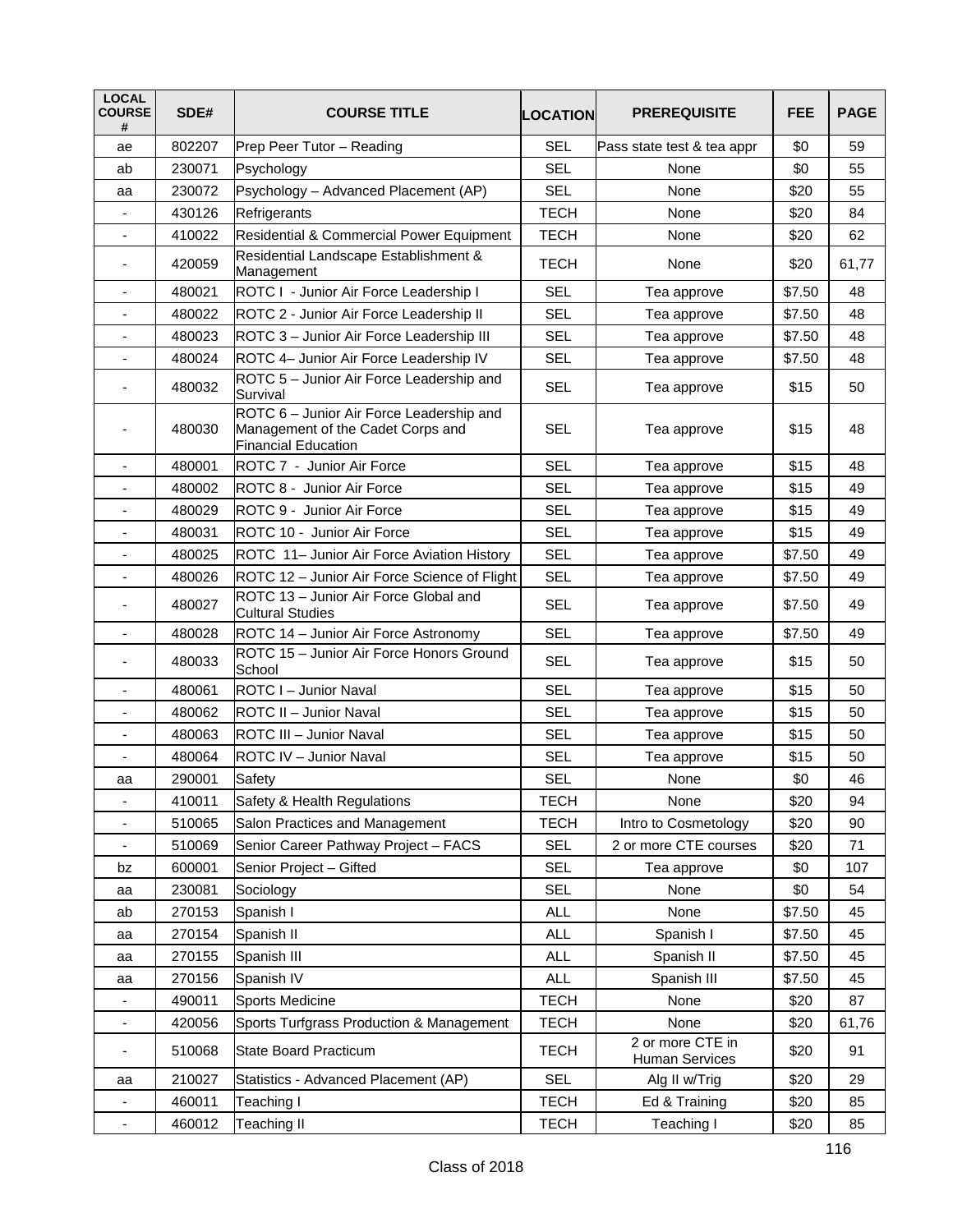| <b>LOCAL</b><br><b>COURSE</b><br># | SDE#   | <b>COURSE TITLE</b>                         | LOCATION    | <b>PREREQUISITE</b>                  | <b>FEE</b> | <b>PAGE</b> |
|------------------------------------|--------|---------------------------------------------|-------------|--------------------------------------|------------|-------------|
| ae                                 | 802206 | <b>Technology Assistant</b>                 | <b>SEL</b>  | Tea approve                          | \$5        | 53          |
| ad                                 | 802206 | <b>Technology Manager</b>                   | <b>SEL</b>  | Tea approve                          | \$5        | 53          |
| ac                                 | 802206 | <b>Technology Specialist I</b>              | <b>SEL</b>  | Tech Assist & Tea approve            | \$5        | 53          |
| af                                 | 802206 | <b>Technology Specialist II</b>             | SEL         | Tech Assist & Tea approve            | \$5        | 53          |
| ag                                 | 802206 | <b>Technology Specialist III</b>            | <b>SEL</b>  | Tech Assist & Tea approve            | \$5        | 53          |
| $\blacksquare$                     | 280071 | Theatre I                                   | <b>SEL</b>  | None                                 | \$15       | 40          |
| aa                                 | 280071 | 1/2 Cr - Theatre I                          | <b>SEL</b>  | None                                 | \$7.50     | 40          |
|                                    | 280072 | Theatre II                                  | SEL         | Theatre I                            | \$15       | 40          |
| $\overline{\phantom{a}}$           | 280073 | <b>Theatre III</b>                          | <b>SEL</b>  | Theatre II                           | \$15       | 40          |
| $\overline{\phantom{a}}$           | 280074 | Theatre IV                                  | <b>SEL</b>  | Theatre III                          | \$15       | 40          |
| $\qquad \qquad \blacksquare$       | 280076 | <b>Theatre Production</b>                   | <b>SEL</b>  | Theatre I & II                       | \$15       | 41          |
| $\overline{\phantom{a}}$           | 490023 | <b>Therapeutic Services</b>                 | <b>TECH</b> | None                                 | \$20       | 88          |
| $\overline{\phantom{a}}$           | 700041 | <b>Transition II</b>                        | <b>ALL</b>  | Central Office IEP<br>Placement only | \$0        | 99          |
| $\blacksquare$                     | 600301 | <b>Transition Services I</b>                | <b>ALL</b>  | None                                 | \$0        | 99          |
|                                    | 600304 | <b>Transition Services 9</b>                | <b>ALL</b>  | None                                 | \$0        | 99          |
| $\overline{\phantom{a}}$           | 600305 | Transition Services 10                      | <b>ALL</b>  | None                                 | \$0        | 99          |
| $\blacksquare$                     | 600306 | <b>Transition Services 11</b>               | <b>ALL</b>  | None                                 | \$0        | 99          |
| ٠                                  | 600307 | <b>Transition Services 12</b>               | <b>ALL</b>  | None                                 | \$0        | 99          |
| $\overline{\phantom{a}}$           | 600302 | <b>Transition Services Elective</b>         | <b>ALL</b>  | None                                 | \$0        | 100         |
| $\overline{\phantom{a}}$           | 410001 | Two and Four-Stroke Engines                 | <b>TECH</b> | None                                 | \$20       | 62          |
| aa                                 | 230022 | U.S. History - Advanced Placement (AP)      | <b>ALL</b>  | Hon US Hist I recom                  | \$20       | 35          |
|                                    | 230017 | United Stated History I - Honors            | <b>ALL</b>  | None                                 | \$0        | 34          |
| ab                                 | 230016 | <b>United States History I</b>              | <b>ALL</b>  | None                                 | \$0        | 34          |
| $\blacksquare$                     | 230020 | United States History II - Honors           | <b>ALL</b>  | Hon US Hist I recom                  | \$0        | 35          |
| ab                                 | 230019 | United States History II                    | <b>ALL</b>  | None                                 | \$0        | 34          |
|                                    | 410004 | <b>Veterinary Science</b>                   | <b>SEL</b>  | None                                 | \$20       | 60          |
| $\overline{\phantom{a}}$           | 430071 | Welding - Applied I w/Plasma Arc            | <b>TECH</b> | None                                 | \$20       | 74,81       |
| $\overline{\phantom{a}}$           | 430072 | Welding - Applied II w/Carbon Arc           | <b>TECH</b> | App Welding I                        | \$20       | 74,81       |
| ٠                                  | 430073 | Welding - Applied III w/Groove & Inspection | <b>TECH</b> | App Welding II                       | \$20       | 75,82       |
| ä,                                 | 430076 | Welding - Flux Core Arc                     | <b>TECH</b> | App Welding I                        | \$20       | 82          |
|                                    | 430075 | Welding - Gas Metal Arc                     | <b>TECH</b> | None                                 | \$20       | 82          |
| ٠                                  | 430077 | Welding - Gas Tungsten Arc I                | <b>TECH</b> | Gas Metal &<br>Flux Core Welding     | \$20       | 82          |
| $\qquad \qquad \blacksquare$       | 430070 | Welding-Introduction                        | <b>TECH</b> | None                                 | \$20       | 74,81       |
| ag                                 | 230212 | <b>Western Civilization</b>                 | <b>SEL</b>  | None                                 | \$0        | 56          |
|                                    | 430051 | Wiring - Basic                              | <b>TECH</b> | None                                 | \$20       | 84          |
| $\qquad \qquad \blacksquare$       | 430053 | Wiring - Commercial                         | <b>TECH</b> | None                                 | \$20       | 84          |
| $\blacksquare$                     | 410009 | Wiring - Residential                        | <b>TECH</b> | None                                 | \$20       | 81          |
| aa                                 | 400016 | <b>Workforce Essentials</b>                 | <b>TECH</b> | None                                 | \$20       | 72          |
| $\qquad \qquad \blacksquare$       | 230061 | <b>World Geography</b>                      | <b>SEL</b>  | None                                 | \$20       | 56          |
| $\overline{\phantom{a}}$           | 230014 | World History - Honors                      | <b>SEL</b>  | None                                 | \$0        | 34          |
| $\overline{\phantom{a}}$           | 230027 | World History - Advanced Placement (AP)     | <b>SEL</b>  | None                                 | \$20       | 36          |
| ab                                 | 230013 | World History: 1500 to the Present          | <b>ALL</b>  | None                                 | \$0        | 34          |
| ab                                 | 802202 | Yearbook Production I                       | <b>SEL</b>  | Tea approv                           | \$0        | 52          |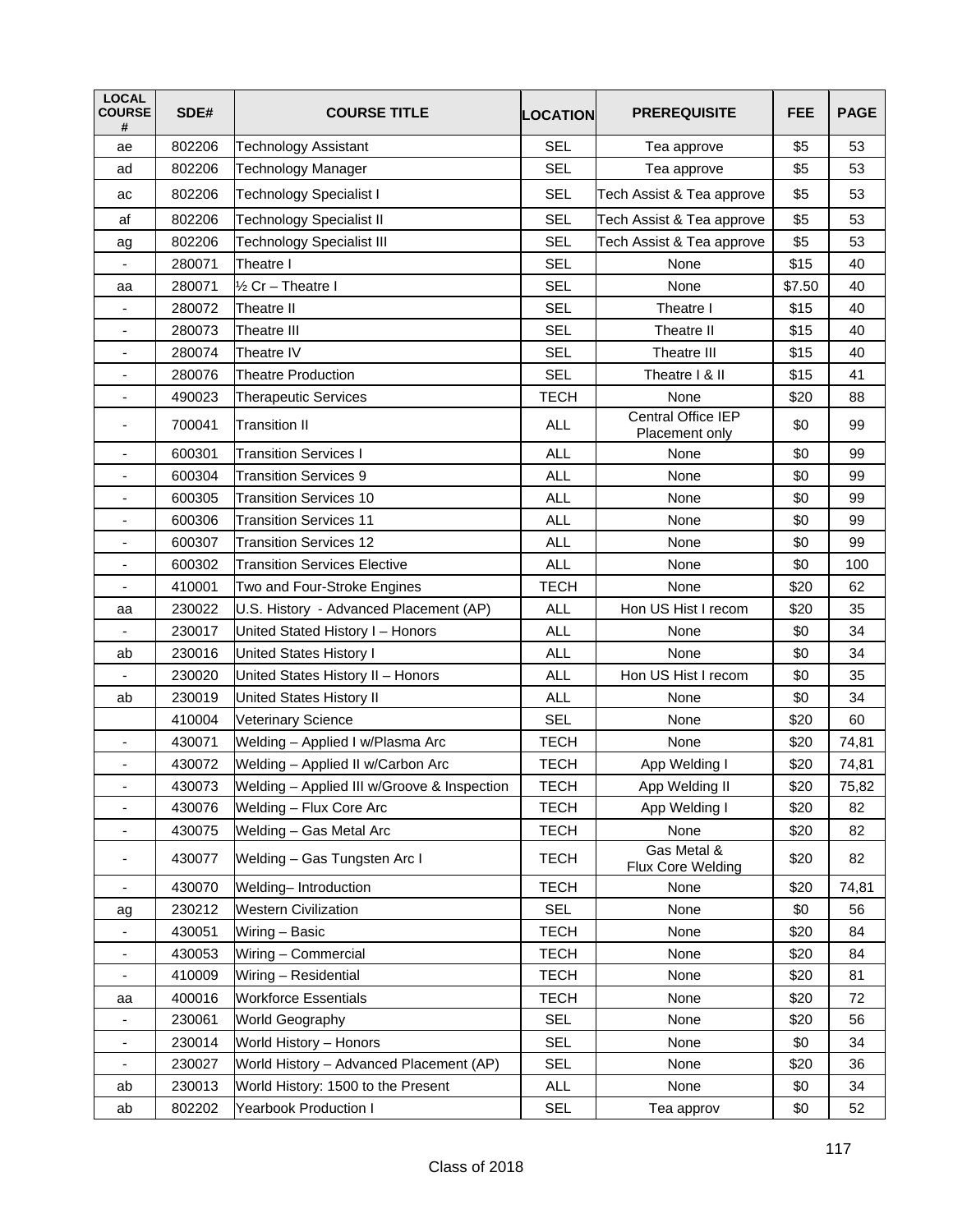| <b>LOCAL</b><br><b>COURSE</b> | SDE#   | <b>COURSE TITLE</b>             | <b>LOCATION</b> | <b>PREREQUISITE</b> | <b>FEE</b> | <b>PAGE</b> |
|-------------------------------|--------|---------------------------------|-----------------|---------------------|------------|-------------|
| ac                            | 802202 | <b>T</b> Yearbook Production II | SEL             | Tea approv          | \$0        | 52          |
| -                             | 220023 | <b>Zoology</b>                  | SEL             | Hon Bio             | \$15       | 32          |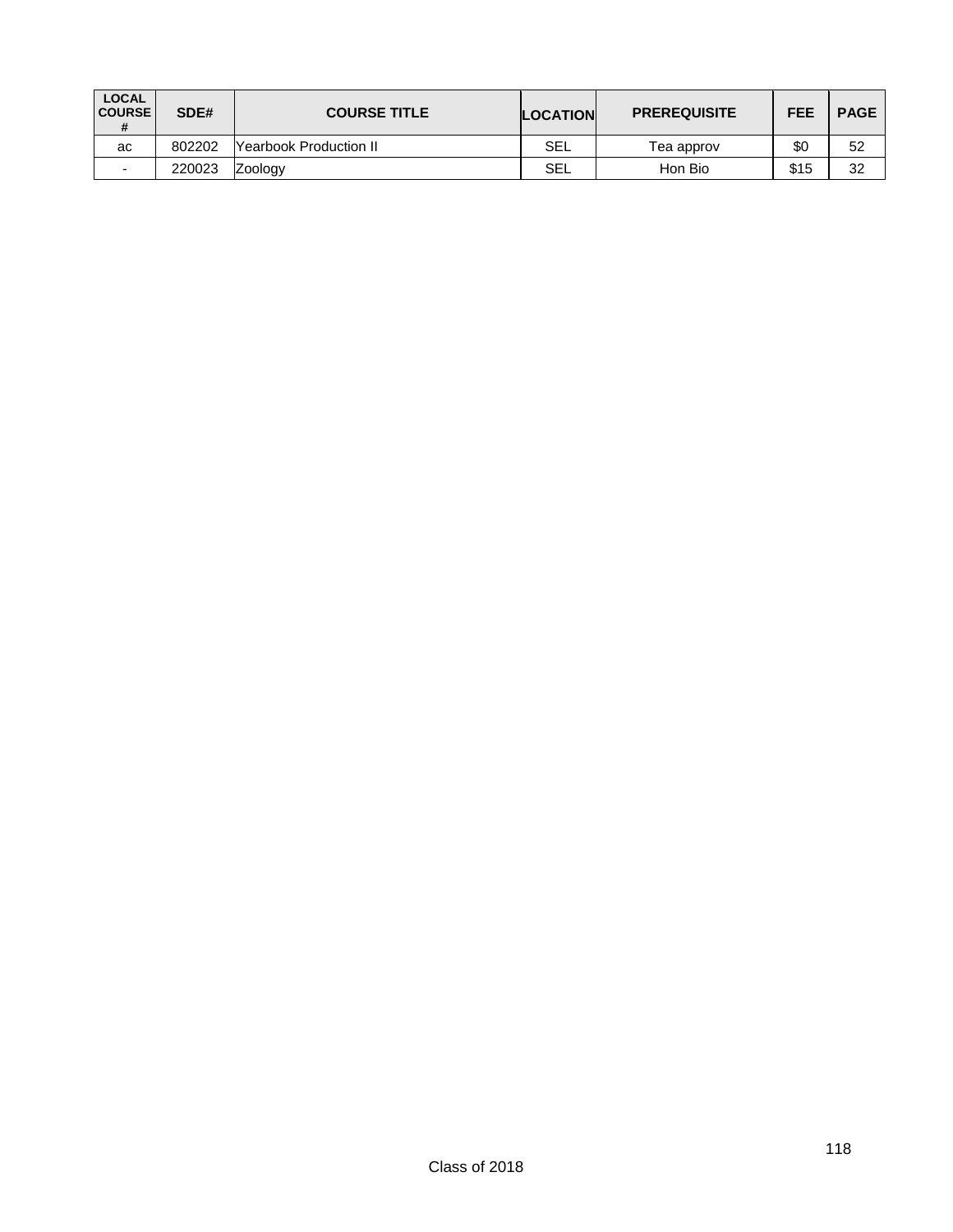| Abbreviation       |                                         | Abbreviation |                                       |
|--------------------|-----------------------------------------|--------------|---------------------------------------|
| ALL                | Available at all area high schools      | TECH         | Available at North Baldwin or South   |
| SEL                | Available at selected area high schools |              | <b>Baldwin Centers for Technology</b> |
| <b>FHP Airport</b> | <b>Fairhope Airport</b>                 | <b>NDA</b>   | No description available              |

| <b>LOCAL</b><br><b>COURSE</b><br># | SDE#   | <b>COURSE TITLE</b>                 | LOCATION   | <b>PREREQUISITE</b>          | <b>FEE</b> | <b>PAGE</b> |
|------------------------------------|--------|-------------------------------------|------------|------------------------------|------------|-------------|
| ab                                 | 200005 | English 9                           | <b>ALL</b> | None                         | \$0        | 20          |
|                                    | 200006 | English 9 Honors                    | <b>ALL</b> | None                         | \$0        | 20          |
| ab                                 | 200009 | English 10                          | <b>ALL</b> | Eng <sub>9</sub>             | \$0        | 21          |
|                                    | 200010 | English 10 Honors                   | <b>ALL</b> | Eng <sub>9</sub>             | \$0        | 21          |
| ab                                 | 200013 | English 11                          | <b>ALL</b> | Eng 10                       | \$0        | 21          |
| $\blacksquare$                     | 200014 | English 11 Honors                   | <b>ALL</b> | <b>Eng 10</b>                | \$0        | 21          |
| aa                                 | 200016 | English Lang & Comp (AP) 11         | <b>ALL</b> | <b>Eng 10</b>                | \$20       | 22          |
| ab                                 | 200017 | English 12                          | <b>ALL</b> | Eng 11                       | \$0        | 22          |
| $\blacksquare$                     | 200018 | English 12 Honors                   | <b>ALL</b> | Eng 11                       | \$0        | 22          |
| aa                                 | 200020 | English Literature & Comp (AP) 12   | <b>ALL</b> | Eng 11                       | \$20       | 23          |
| ٠                                  | 200022 | IB English HL 11                    | <b>SEL</b> | IB Coord approve             | \$0        | 95          |
| aa                                 | 200022 | IB English HL 12                    | <b>SEL</b> | IB Coord approve             | \$0        | 95          |
|                                    | 200025 | Bible as/in Literature              | <b>SEL</b> | None                         | \$0        | 51          |
| $\overline{\phantom{a}}$           | 200029 | Novel, The                          | <b>SEL</b> | None                         | \$0        | 52          |
|                                    | 200032 | 1/2 Cr - AP/IB History 11 Test Prep | <b>SEL</b> | Enrollment in AP/IB Hist. 11 | \$0        | 57          |
| aa                                 | 200032 | 1/2 Cr - AP/IB History 12 Test Prep | <b>SEL</b> | Enrollment in AP/IB Hist. 12 | \$0        | 57          |
| ac                                 | 200033 | <b>Creative Writing</b>             | <b>SEL</b> | None                         | \$0        | 51          |
|                                    | 200035 | Media/TV I                          | <b>SEL</b> | None                         | \$30       | 52          |
| aa                                 | 200035 | Media/TV II                         | <b>SEL</b> | Media/TV I                   | \$30       | 52          |
| ab                                 | 200035 | Media/TV III                        | <b>SEL</b> | Media/TV II                  | \$30       | 52          |
| aa                                 | 200036 | 1/2 Cr - AP/IB English 11 Test Prep | <b>SEL</b> | Enrollment in AP/IB Eng. 11  | \$0        | 56          |
| ab                                 | 200036 | 1/2 Cr - AP/IB English 12 Test Prep | <b>SEL</b> | Enrollment in AP/IB Eng. 12  | \$0        | 56          |
| Aс                                 | 200036 | <b>Film and Literature</b>          | <b>SEL</b> | None                         | \$0        | 51          |
| ac                                 | 200037 | Prep Assistance - Language          | <b>SEL</b> | Fail state test              | \$0        | 58          |
| aa                                 | 200041 | <b>Oral Communication I</b>         | <b>SEL</b> | None                         | \$0        | 52          |
| sb                                 | 200041 | <b>Oral Communication II</b>        | <b>SEL</b> | Oral Com I                   | \$0        | 52          |
| ٠                                  | 200051 | Journalism                          | <b>SLE</b> | Tea approve                  | \$0        | 51          |
| ad                                 | 200061 | Prep Assistance - Reading           | <b>SEL</b> | Fail state test              | \$0        | 59          |
| aa                                 | 210005 | Algebra for Mastery                 | <b>SEL</b> | 9 <sup>th</sup> Grade Only   | \$0        | 25          |
| ae                                 | 210005 | Algebra I                           | <b>ALL</b> | None                         | \$0        | 26          |
| ab                                 | 210008 | Algebra IA                          | <b>ALL</b> | None                         | \$0        | 26          |
| ab                                 | 210009 | Algebra IB                          | <b>ALL</b> | Alg IA                       | \$0        | 26          |
| aa                                 | 210010 | Geometry                            | <b>ALL</b> | Any Alg I                    | \$0        | 26          |
| ab                                 | 210011 | Geometry, Honors                    | <b>ALL</b> | Alg I                        | \$0        | 26          |
| aa                                 | 210013 | Geometry A                          | <b>ALL</b> | Any Alg I                    | \$0        | 27          |
| aa                                 | 210014 | <b>Geometry B</b>                   | <b>ALL</b> | Geo A                        | \$0        | 27          |
|                                    | 210015 | <b>Algebraic Connections</b>        | <b>ALL</b> | Any Geometry                 | \$0        | 27          |
| ab                                 | 210016 | Algebra II                          | <b>ALL</b> | Any Geometry                 | \$0        | 27          |
| ab                                 | 210017 | Algebra II with Trigonometry        | <b>ALL</b> | Geometry                     | \$0        | 27          |
| ٠                                  | 210018 | Discrete Math                       | <b>SEL</b> | Alg II w/Trig                | \$20       | 27          |

## **(Numerical) Index of Courses**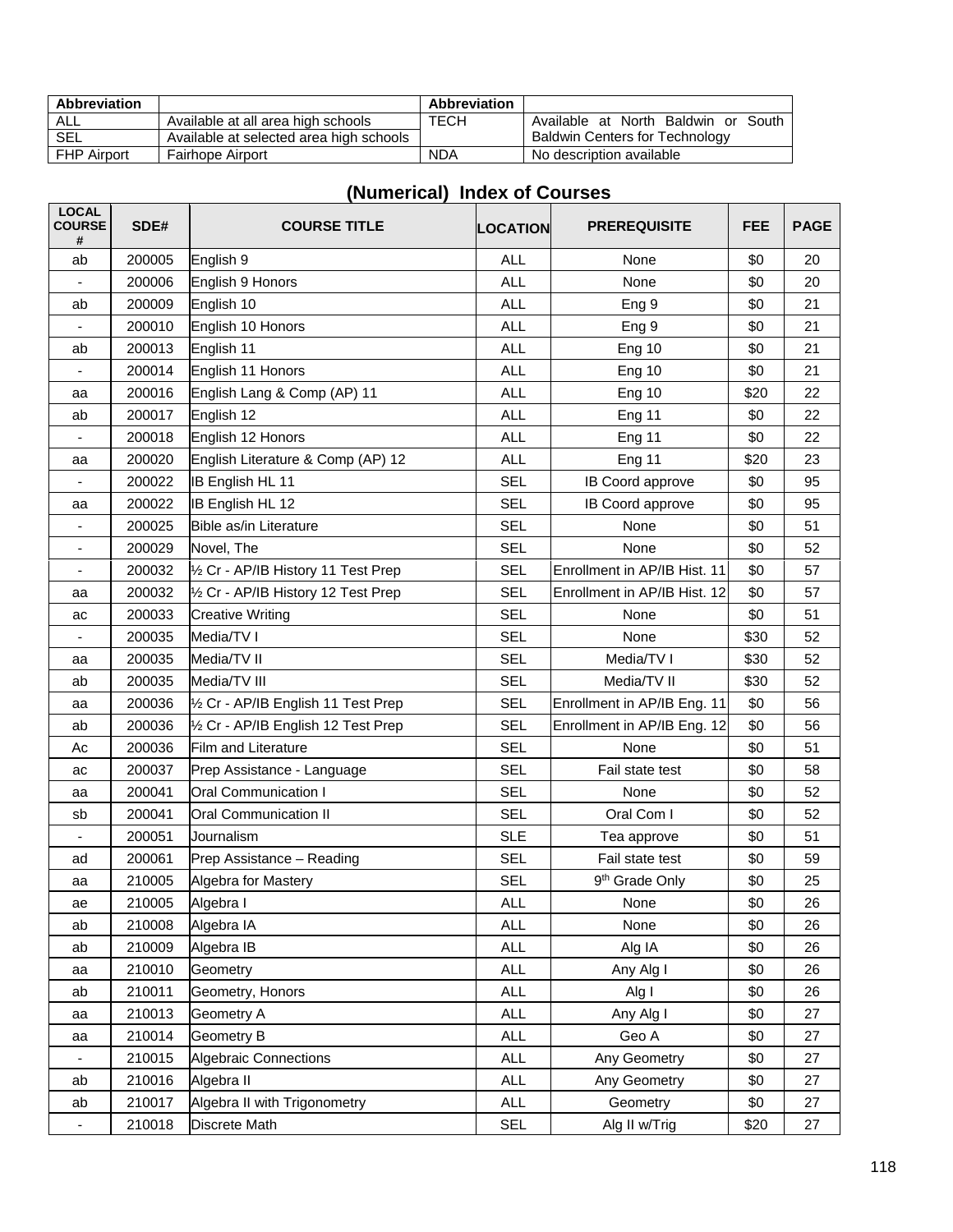| <b>LOCAL</b><br><b>COURSE</b><br># | SDE#   | <b>COURSE TITLE</b>                                | <b>LOCATION</b> | <b>PREREQUISITE</b>                                                 | <b>FEE</b> | <b>PAGE</b> |
|------------------------------------|--------|----------------------------------------------------|-----------------|---------------------------------------------------------------------|------------|-------------|
| $\overline{a}$                     | 210019 | Mathematical Investigations                        | <b>SEL</b>      | Alg II w/Trig                                                       | \$0        | 28          |
| aa                                 | 210020 | lPrecalculus                                       | <b>ALL</b>      | Alg II w/Trig                                                       | \$0        | 28          |
| aa                                 | 210025 | Calculus AB - Advanced Placement (AP)              | <b>ALL</b>      | Pre-cal                                                             | \$20       | 28          |
| aa                                 | 210027 | Statistics - Advanced Placement (AP)               | <b>SEL</b>      | Alg II w/Trig                                                       | \$20       | 29          |
| $\overline{\phantom{m}}$           | 210028 | <b>IB Math Analysis SL 11</b>                      | <b>SEL</b>      | IB Coord approve                                                    | \$0        | 96          |
| $\qquad \qquad \blacksquare$       | 210029 | <b>IB Precalculus SL 11</b>                        | <b>SEL</b>      | IB Coord approve                                                    | \$0        | 97          |
| $\blacksquare$                     | 210031 | <b>IB Calculus AB SL 12</b>                        | <b>SEL</b>      | IB Coord approve                                                    | \$0        | 97          |
| aa                                 | 210031 | <b>IB Statistics &amp; Intro to Calculus SL 12</b> | <b>SEL</b>      | IB Coord approve                                                    | \$0        | 96          |
| ac                                 | 210032 | <b>AP/IB Mathematics 11 Test Prep</b>              | <b>SEL</b>      | Enrollment in AP/IB Mth.11                                          | \$0        | 57          |
| aa                                 | 210032 | 1/2 Cr - AP/IB Mathematics 11 Test Prep            | <b>SEL</b>      | Enrollment in AP/IB Mth.11                                          | \$0        | 57          |
| ab                                 | 210032 | 1/2 Cr - AP/IB Mathematics 12 Test Prep            | <b>SEL</b>      | Enrollment in AP/IB Mth 12                                          | \$0        | 57          |
| ad                                 | 210033 | <b>Foundations</b>                                 | <b>SEL</b>      | None                                                                | \$0        | 25          |
| af                                 | 210033 | Prep Assistance - Math                             | <b>SEL</b>      | Fail state test                                                     | \$0        | 58          |
| $\overline{\phantom{0}}$           | 210034 | <b>Analytical Mathematics</b>                      | <b>SEL</b>      | Alg II w/Trig                                                       | \$0        | 28          |
|                                    | 210036 | Algebra with Finance                               | <b>ALL</b>      | None                                                                | \$0        | 28          |
| ab                                 | 220011 | <b>Biology</b>                                     | <b>ALL</b>      | None                                                                | \$0        | 29          |
| $\blacksquare$                     | 220012 | Biology - Honors                                   | <b>ALL</b>      | None                                                                | \$15       | 29          |
| aa                                 | 220014 | Biology - Advanced Placement (AP)                  | <b>SEL</b>      | Hon Bio & Chem                                                      | \$20       | 32          |
|                                    | 220015 | <b>IB Biology SL</b>                               | <b>SEL</b>      | IB Coord approve                                                    | \$20       | 95          |
| $\overline{\phantom{a}}$           | 220016 | <b>IB Biology HL 11</b>                            | <b>SEL</b>      | IB Coord approve                                                    | \$20       | 95          |
| aa                                 | 220016 | <b>IB Biology HL 12</b>                            | <b>SEL</b>      | IB Coord approve                                                    | \$20       | 95          |
| $\overline{\phantom{0}}$           | 220017 | Genetics                                           | <b>SEL</b>      | Hon Bio & Chem I recom                                              | \$15       | 30          |
| $\qquad \qquad \blacksquare$       | 220023 | Zoology                                            | <b>SEL</b>      | Hon Bio                                                             | \$15       | 32          |
|                                    | 220026 | Human Anatomy and Physiology                       | <b>ALL</b>      | Hon Bio recom                                                       | \$15       | 31          |
| ab                                 | 220029 | <b>Environmental Science</b>                       | <b>ALL</b>      | Bio                                                                 | \$0        | 30          |
|                                    | 220032 | Environmental Science - Advanced<br>Placement (AP) | <b>SEL</b>      | Hon Bio & Chem I                                                    | \$20       | 32          |
| aa                                 | 220034 | Forensic Science                                   | <b>SEL</b>      | Hon Bio & Chem I recom                                              | \$25       | 30          |
|                                    | 220037 | Aquascience                                        | <b>SEL</b>      | Honors Bio recom                                                    | \$15       | 29          |
| aa                                 | 220040 | <b>Marine Science</b>                              | <b>ALL</b>      | Bio & Phy Sci recom                                                 | \$15       | 31          |
| $\qquad \qquad \blacksquare$       | 220041 | Marine Science - Honors                            | ALL             | Hon Bio & Phy Sci recom                                             | \$15       | 31          |
|                                    | 220044 | 1/2 Cr - AP/IB Life Sciences 11 Test Prep          | <b>SEL</b>      | Enrollment in AP/IB L.S. 11                                         | \$0        | 57          |
| aa                                 | 220044 | 1/2 Cr - AP/IB Life Sciences 12 Test Prep          | <b>SEL</b>      | Enrollment in AP/IB L.S. 12                                         | \$0        | 57          |
| ab                                 | 220051 | <b>Physical Science</b>                            | <b>ALL</b>      | None                                                                | \$0        | 31          |
|                                    | 220057 | Physics 1 - Advanced Placement (AP)                | <b>SEL</b>      | Geometry & completed or<br>concurrently taking Alg II               | \$0        | 33          |
|                                    | 220058 | Physics 2 - Advanced Placement (AP)                | <b>SEL</b>      | AP Physics 1 and<br>completed or concurrently<br>taking precalculus | \$0        | 33          |
| aa                                 | 220061 | Chemistry I                                        | <b>ALL</b>      | Bio & Alg II                                                        | \$15       | 30          |
|                                    | 220063 | Chemistry II                                       | <b>SEL</b>      | Chem I                                                              | \$15       | 30          |
| aa                                 | 220064 | Chemistry - Advanced Placement (AP)                | SEL             | Chem I & Alg II recom                                               | \$20       | 33          |
| ۰                                  | 220065 | <b>IB Chemistry HL 11</b>                          | <b>SEL</b>      | IB Coord approve                                                    | \$20       | 95          |
| аа                                 | 220065 | <b>IB Chemistry HL 12</b>                          | <b>SEL</b>      | <b>IB Coord approve</b>                                             | \$20       | 95          |
| -                                  | 220066 | <b>IB Chemistry SL</b>                             | <b>SEL</b>      | IB Coord approve                                                    | \$20       | 95          |
| $\blacksquare$                     | 220068 | 1/2 Cr - AP/IB Physical Sciences 11 Test Prep      | <b>SEL</b>      | Enrollment in AP/IB P.S. 11                                         | \$0        | 57          |
| ab                                 | 220068 | AP/IB Physical Sciences 12 Test Prep               | <b>SEL</b>      | Enrollment in AP/IB P.S. 12                                         | \$0        | 58          |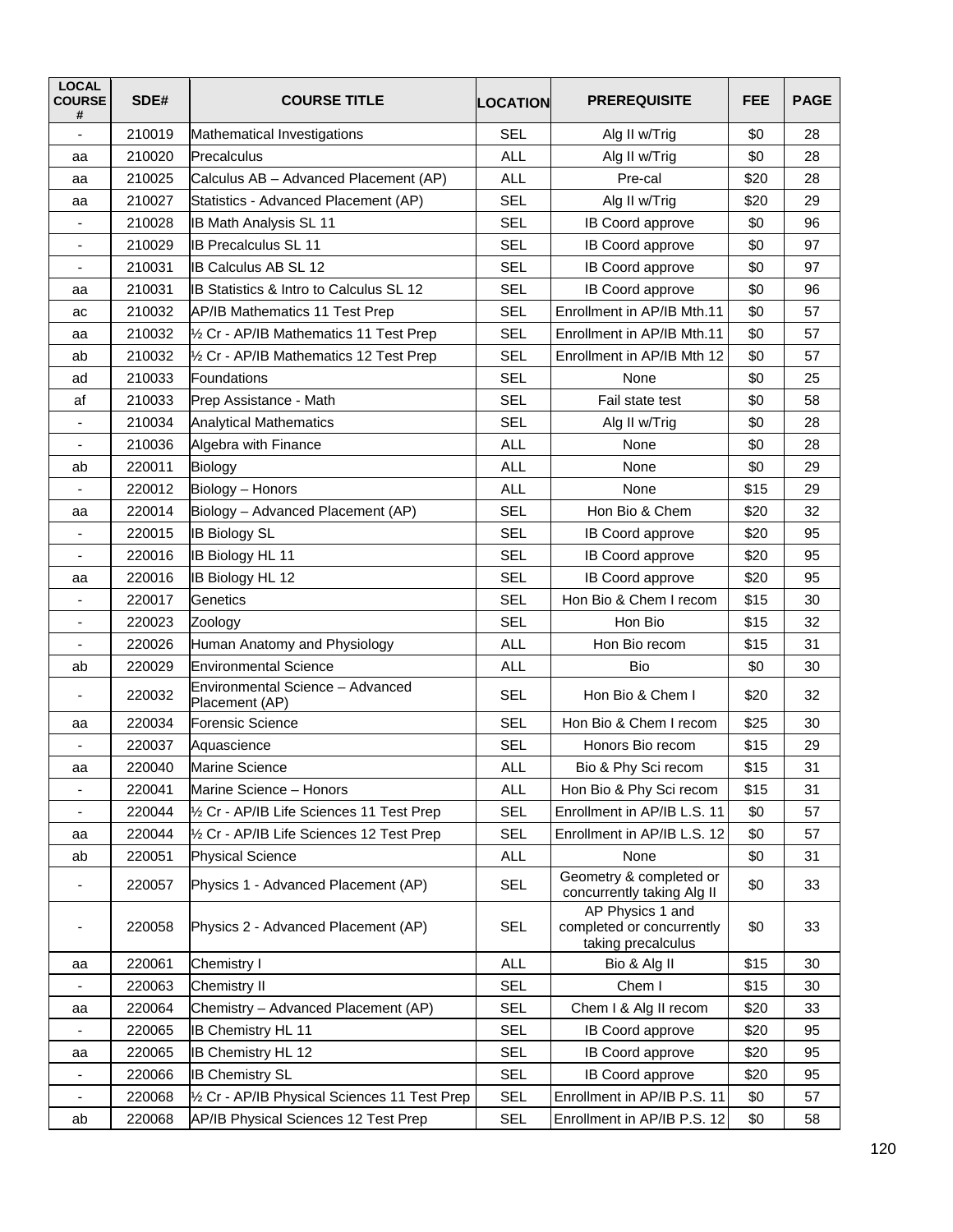| <b>LOCAL</b><br><b>COURSE</b><br># | SDE#   | <b>COURSE TITLE</b>                                                 | <b>LOCATION</b> | <b>PREREQUISITE</b>         | <b>FEE</b> | <b>PAGE</b> |
|------------------------------------|--------|---------------------------------------------------------------------|-----------------|-----------------------------|------------|-------------|
| aa                                 | 220068 | 1/2 Cr - AP/IB Physical Sciences 12 Test Prep                       | <b>SEL</b>      | Enrollment in AP/IB P.S. 12 | \$0        | 58          |
| аа                                 | 220071 | Physics                                                             | <b>ALL</b>      | Alg II w/Trig               | \$15       | 31          |
|                                    | 220076 | <b>IB Physics HL 11</b>                                             | <b>SEL</b>      | IB Coord approve            | \$20       | 96          |
| аа                                 | 220076 | <b>IB Physics HL 12</b>                                             | <b>SEL</b>      | IB Coord approve            | \$20       | 96          |
| ٠                                  | 220077 | <b>IB Physics SL</b>                                                | <b>SEL</b>      | IB Coord approve            | \$20       | 96          |
| $\overline{a}$                     | 220081 | Earth & Space Science                                               | <b>ALL</b>      | Physical Sci or Chem        | \$0        | 30          |
| ac                                 | 220090 | Prep Assistance - Biology                                           | <b>SEL</b>      | Fail state test             | \$0        | 58          |
| ab                                 | 230013 | World History: 1500 to the Present                                  | <b>ALL</b>      | None                        | \$0        | 34          |
|                                    | 230014 | World History - Honors                                              | <b>SEL</b>      | None                        | \$0        | 34          |
| ab                                 | 230016 | <b>United States History I</b>                                      | <b>ALL</b>      | None                        | \$0        | 34          |
|                                    | 230017 | United Stated History I - Honors                                    | <b>ALL</b>      | None                        | \$0        | 34          |
| ab                                 | 230019 | <b>United States History II</b>                                     | <b>ALL</b>      | None                        | \$0        | 34          |
|                                    | 230020 | United States History II - Honors                                   | <b>ALL</b>      | Hon US Hist I recom         | \$0        | 35          |
| аа                                 | 230022 | U.S. History - Advanced Placement (AP)                              | <b>ALL</b>      | Hon US Hist I recom         | \$20       | 35          |
|                                    | 230024 | IB History of the Americas HL 11                                    | <b>SEL</b>      | IB Coord approve            | \$0        | 97          |
| аа                                 | 230024 | IB History of the Americas HL 12                                    | <b>SEL</b>      | IB Coord approve            | \$0        | 97          |
| $\qquad \qquad \blacksquare$       | 230027 | World History - Advanced Placement (AP)                             | <b>SEL</b>      | None                        | \$20       | 36          |
| $\blacksquare$                     | 230029 | European History - Advanced Placement (AP)                          | <b>SEL</b>      | None                        | \$20       | 36          |
| ab                                 | 230041 | Government - US                                                     | <b>ALL</b>      | None                        | \$0        | 35          |
|                                    | 230047 | Government & Politics (AP)                                          | <b>ALL</b>      | None                        | \$20       | 36          |
| ab                                 | 230051 | Economics                                                           | <b>ALL</b>      | None                        | \$0        | 35          |
| -                                  | 230052 | Economics, Honors                                                   | <b>ALL</b>      | None                        | \$0        | 35          |
| $\blacksquare$                     | 230061 | World Geography                                                     | <b>SEL</b>      | None                        | \$20       | 56          |
| ab                                 | 230071 | Psychology                                                          | <b>SEL</b>      | None                        | \$0        | 55          |
| аа                                 | 230072 | Psychology - Advanced Placement (AP)                                | <b>SEL</b>      | None                        | \$20       | 55          |
| аа                                 | 230081 | Sociology                                                           | <b>SEL</b>      | None                        | \$0        | 54          |
| ٠                                  | 230091 | Comparative Religion                                                | <b>SEL</b>      | None                        | \$0        | 54          |
| $\blacksquare$                     | 230095 | IB Theory of Knowledge/Indep Projects 11                            | <b>SEL</b>      | IB Coord approve            | \$0        | 98          |
| аа                                 | 230095 | IB Theory of Knowledge 12                                           | <b>SEL</b>      | IB Coord approve            | \$0        | 98          |
| $\overline{\phantom{0}}$           | 230201 | Contemporary World Issues                                           | <b>SEL</b>      | None                        | \$10       | 54          |
| аа                                 | 230201 | 1/2 Cr - Contemporary World Issues                                  | <b>SEL</b>      | None                        | \$5        | 54          |
| ab                                 | 230211 | Prep Assistance - Social Studies                                    | <b>SEL</b>      | Fail state test             | \$0        | 59          |
| ae                                 | 230212 | 1/2 Cr - AP/IB Social Studies 11 Test Prep                          | <b>SEL</b>      | Enrollment in AP/IB S.S. 11 | \$0        | 58          |
| af                                 | 230212 | 1/2 Cr - AP/IB Social Studies 12 Test Prep                          | <b>SEL</b>      | Enrollment in AP/IB S.S. 12 | \$0        | 58          |
| ah                                 | 230212 | <b>Global Perspectives</b>                                          | <b>ALL</b>      | None                        | \$0        | 54          |
| aa                                 | 230212 | Law Academy I: Philosophy and Ethics                                | <b>SEL</b>      | None                        | \$20       | 54          |
| ab                                 | 230212 | Law Academy II: Historical Examination of<br><b>Legal Documents</b> | <b>SEL</b>      | Law Academy I               | \$20       | 55          |
| ac                                 | 230212 | Law Academy III: Practical Law                                      | <b>SEL</b>      | Law Academy II              | \$20       | 55          |
| ad                                 | 230212 | Law Academy IV: Mock Trial Team                                     | <b>SEL</b>      | Law Academy III             | \$20       | 55          |
| ag                                 | 230212 | <b>Western Civilization</b>                                         | <b>SEL</b>      | None                        | \$0        | 56          |
| $\overline{\phantom{a}}$           | 240002 | Physical Education - L.I.F.E.                                       | <b>ALL</b>      | None                        | \$0        | 46          |
| cb                                 | 240003 | <b>Physical Education - Elective</b>                                | <b>ALL</b>      | PE LIFE                     | \$0        | 46          |
| ca                                 | 240003 | 1/2 Cr - Physical Education - Elective                              | <b>ALL</b>      | PE LIFE                     | \$0        | 46          |
| CZ                                 | 240003 | Physical Education - Athletics                                      | <b>ALL</b>      | PE LIFE & tea approve       | \$0        | 47          |
| ab                                 | 240003 | Physical Education - Girls                                          | <b>ALL</b>      | PE LIFE                     | \$0        | 47          |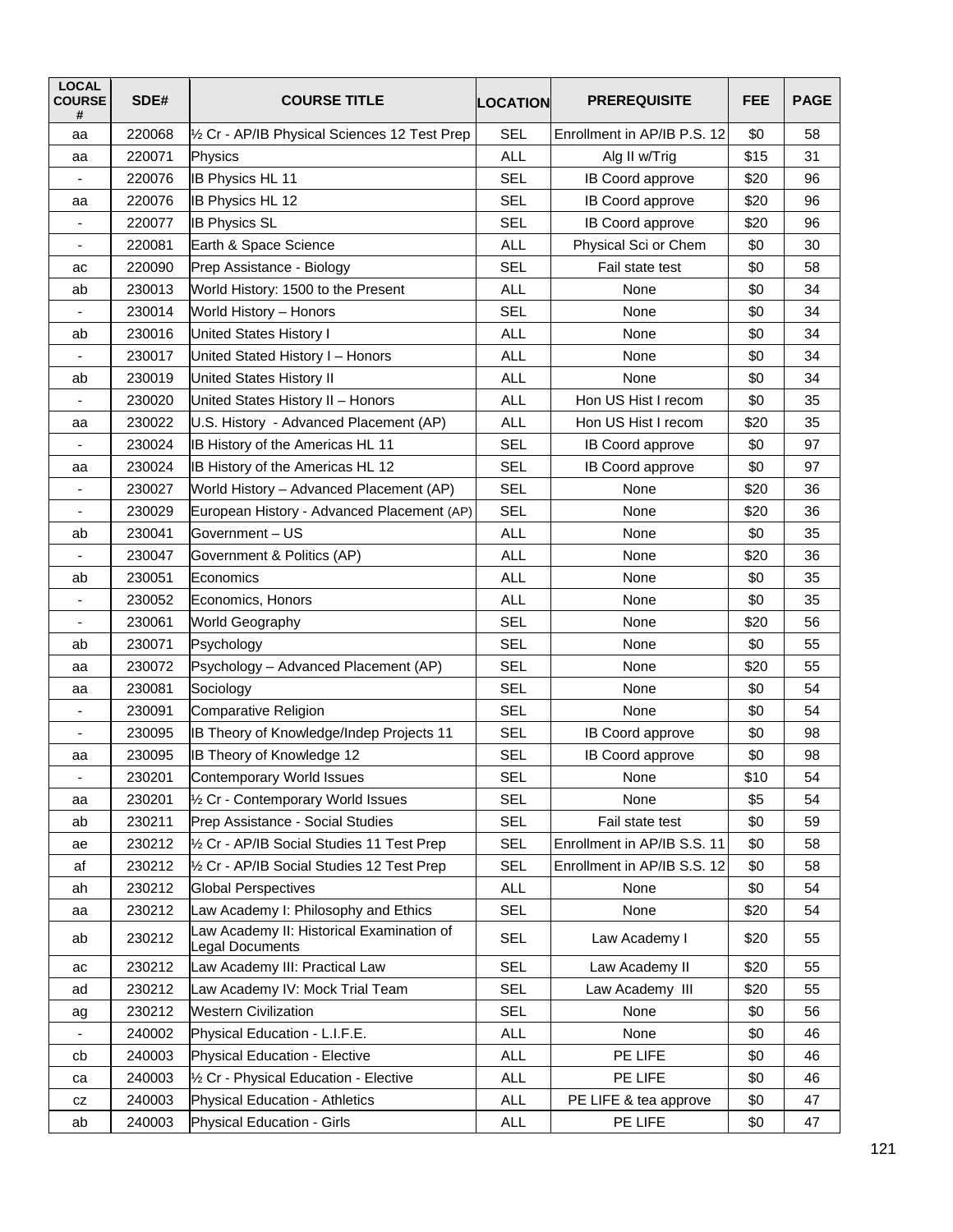| <b>LOCAL</b><br><b>COURSE</b><br># | SDE#   | <b>COURSE TITLE</b>                    | <b>LOCATION</b> | <b>PREREQUISITE</b>                 | <b>FEE</b> | <b>PAGE</b> |
|------------------------------------|--------|----------------------------------------|-----------------|-------------------------------------|------------|-------------|
| aa                                 | 240003 | <b>Physical Education - Boys</b>       | <b>ALL</b>      | PE LIFE                             | \$0        | 47          |
| aa                                 | 250002 | <b>Health</b>                          | <b>ALL</b>      | None                                | \$0        | 46          |
| ab                                 | 260003 | <b>Emerging Technologies I</b>         | <b>SEL</b>      | None                                | \$0        | 53          |
| ac                                 | 260003 | <b>Emerging Technologies II</b>        | <b>SEL</b>      | Emerging Tech I                     | \$0        | 53          |
| ab                                 | 270023 | French I                               | <b>SEL</b>      | None                                | \$7.50     | 44          |
| аа                                 | 270024 | French II                              | <b>SEL</b>      | French I                            | \$7.50     | 44          |
| аа                                 | 270025 | French III                             | <b>SEL</b>      | French II                           | \$7.50     | 44          |
|                                    | 270026 | French IV                              | <b>SEL</b>      | French III                          | \$7.50     | 45          |
| ab                                 | 270153 | Spanish I                              | <b>ALL</b>      | None                                | \$7.50     | 45          |
| аа                                 | 270154 | Spanish II                             | <b>ALL</b>      | Spanish I                           | \$7.50     | 45          |
| аа                                 | 270155 | Spanish III                            | <b>ALL</b>      | Spanish II                          | \$7.50     | 45          |
| аа                                 | 270156 | Spanish IV                             | <b>ALL</b>      | Spanish III                         | \$7.50     | 45          |
|                                    | 270159 | <b>IB Spanish SL 11</b>                | <b>SEL</b>      | IB Coord approve                    | \$0        | 96          |
|                                    | 270160 | IB Spanish SL 12                       | <b>SEL</b>      | IB Coord approve                    | \$0        | 96          |
| ab                                 | 280001 | <b>Arts Survey</b>                     | <b>ALL</b>      | None                                | \$0        | 38          |
| аа                                 | 280001 | 1/2 Cr - Arts Survey                   | <b>ALL</b>      | None                                | \$0        | 38          |
| $\overline{\phantom{0}}$           | 280011 | Dance I                                | <b>ALL</b>      | None                                | \$20       | 40          |
| аа                                 | 280011 | 1/2 Cr - Dance I                       | <b>ALL</b>      | None                                | \$10       | 40          |
|                                    | 280012 | Dance II                               | <b>SEL</b>      | Dance I or Tea approve              | \$20       | 40          |
| аа                                 | 280023 | <b>International Music</b>             | <b>SEL</b>      | None                                | \$0        | 41          |
| ab                                 | 280023 | Music Technology                       | <b>SEL</b>      | None                                | \$20       | 44          |
| ۰                                  | 280024 | Music Theory - Advanced Placement (AP) | <b>SEL</b>      | Tea approve or symp band            | \$20       | 43          |
| $\blacksquare$                     | 280025 | <b>IB Music SL</b>                     | <b>SEL</b>      | IB Coord approve                    | \$0        | 97          |
|                                    | 280026 | IB Music HL 11                         | <b>SEL</b>      | IB Coord approve                    | \$0        | 97          |
| аа                                 | 280026 | IB Music HL 12                         | <b>SEL</b>      | IB Coord approve                    | \$0        | 97          |
| ab                                 | 280031 | Band - Auxiliary (Colorguard)          | <b>ALL</b>      | Audition                            | \$30       | 43          |
|                                    | 280031 | Guitar I                               | <b>SEL</b>      | Audition                            | \$25       | 41          |
|                                    | 280033 | Band - Intermediate                    | <b>ALL</b>      | Band Tech or<br>1 term instru music | \$30       | 41          |
| аа                                 | 280033 | Guitar II                              | <b>SEL</b>      | Guitar I & Aud                      | \$25       | 42          |
| $\overline{\phantom{a}}$           | 280035 | Band - Marching                        | <b>ALL</b>      | Tea approve                         | \$30       | 42          |
| aa                                 | 280035 | Band - Jazz & Improvisation            | <b>ALL</b>      | Audition                            | \$20       | 42          |
| $\overline{\phantom{a}}$           | 280037 | <b>Band Technique</b>                  | <b>ALL</b>      | 1 term instru music                 | \$30       | 41,42       |
| aa                                 | 280037 | Band - Concert                         | <b>ALL</b>      | Tea approve                         | \$30       | 42          |
| ac                                 | 280037 | Band - Percussion                      | <b>ALL</b>      | Tea approve                         | \$30       | 42          |
| ab                                 | 280037 | Band - Symphonic                       | <b>ALL</b>      | Tea approve                         | \$30       | 42          |
|                                    | 280051 | Chorus I                               | <b>SEL</b>      | None                                | \$20       | 43          |
| Aa                                 | 280051 | 1/2 Cr - Chorus I                      | <b>SEL</b>      | None                                | \$10       | 43          |
| $\overline{\phantom{0}}$           | 280053 | Chorus II                              | <b>SEL</b>      | Chorus I                            | \$20       | 43          |
| $\overline{\phantom{a}}$           | 280055 | Chorus III (Concert)                   | <b>SEL</b>      | Chorus II or Aud                    | \$20       | 43          |
| ٠                                  | 280057 | Chorus IV (Ensemble)                   | <b>SEL</b>      | Audition                            | \$20       | 44          |
|                                    | 280071 | Theatre I                              | <b>SEL</b>      | None                                | \$15       | 40          |
| аа                                 | 280071 | 1/2 Cr - Theatre I                     | <b>SEL</b>      | None                                | \$7.50     | 40          |
| $\qquad \qquad \blacksquare$       | 280072 | Theatre II                             | <b>SEL</b>      | Theatre I                           | \$15       | 40          |
| $\blacksquare$                     | 280073 | Theatre III                            | <b>SEL</b>      | Theatre II                          | \$15       | 40          |
| $\qquad \qquad \blacksquare$       | 280074 | Theatre IV                             | <b>SEL</b>      | Theatre III                         | \$15       | 40          |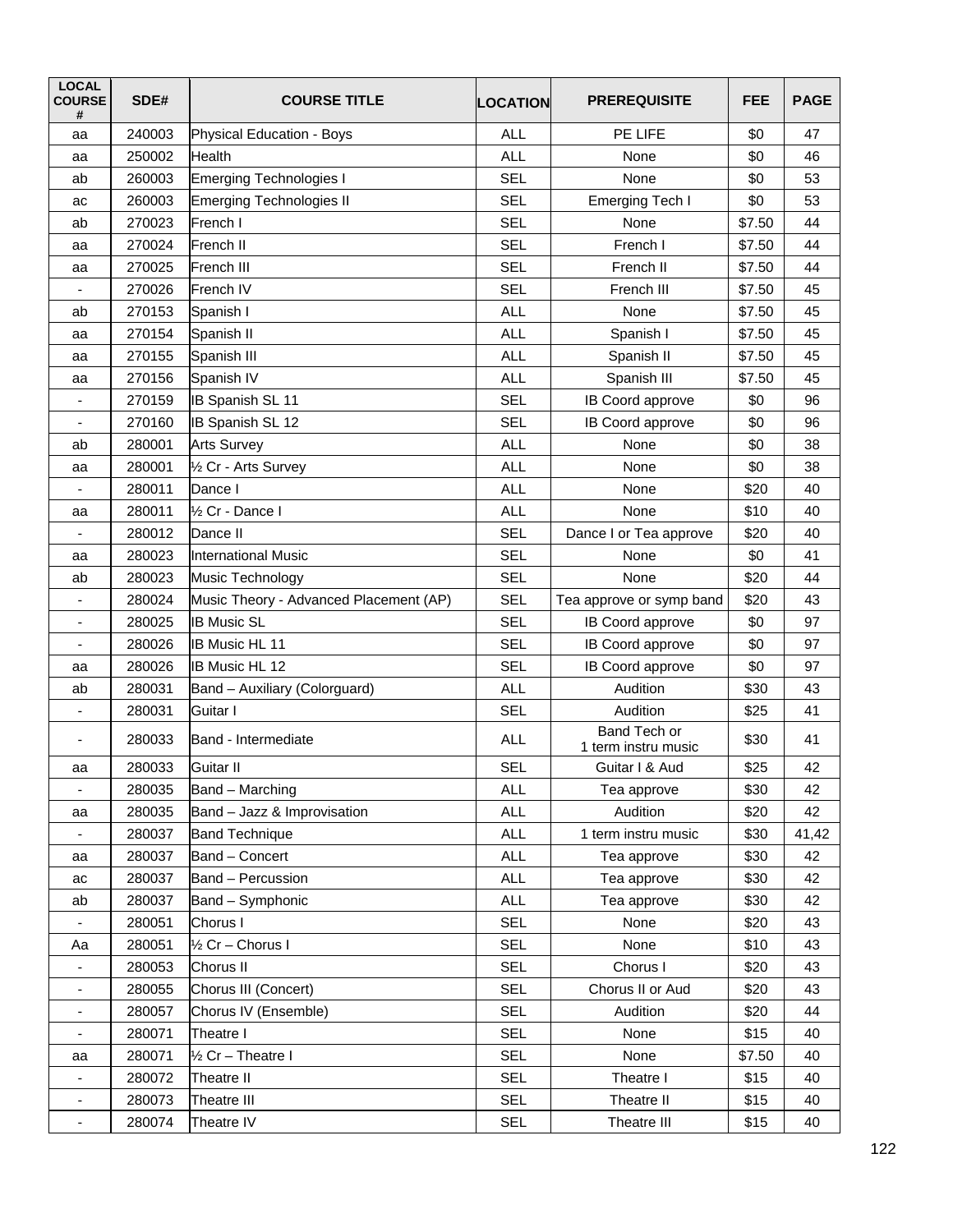| <b>LOCAL</b><br><b>COURSE</b><br># | SDE#   | <b>COURSE TITLE</b>                      | <b>LOCATION</b> | <b>PREREQUISITE</b>    | <b>FEE</b> | <b>PAGE</b> |
|------------------------------------|--------|------------------------------------------|-----------------|------------------------|------------|-------------|
| ÷,                                 | 280076 | <b>Theatre Production</b>                | <b>SEL</b>      | Theatre   & II         | \$15       | 41          |
| $\overline{\phantom{a}}$           | 280081 | <b>IB Theatre SL</b>                     | <b>SEL</b>      | IB Coord approve       | \$20       | 97          |
|                                    | 280082 | <b>IB Theatre HL 11</b>                  | <b>SEL</b>      | IB Coord approve       | \$20       | 97          |
| аа                                 | 280082 | IB Theatre HL 12                         | <b>SEL</b>      | IB Coord approve       | \$20       | 97          |
| ä,                                 | 280083 | <b>IB Film SL</b>                        | <b>SEL</b>      | IB Coord approve       | \$30       | 96          |
|                                    | 280084 | IB Film HL 11                            | <b>SEL</b>      | IB Coord approve       | \$30       | 96          |
| aa                                 | 280084 | <b>IB Film HL 12</b>                     | <b>SEL</b>      | IB Coord approve       | \$30       | 96          |
| aa                                 | 280093 | Art I                                    | <b>ALL</b>      | None                   | \$20       | 38          |
| $\overline{\phantom{0}}$           | 280094 | Art II                                   | <b>ALL</b>      | Art I                  | \$20       | 38          |
| $\overline{\phantom{m}}$           | 280095 | Art III                                  | <b>SEL</b>      | Art II or tea approve  | \$20       | 39          |
| ٠                                  | 280096 | Art IV                                   | <b>SEL</b>      | Art III or tea approve | \$20       | 39          |
| $\blacksquare$                     | 280102 | Art - Studio Art (Advanced Placement) AP | <b>SEL</b>      | Art II or tea approve  | \$20       | 39          |
|                                    | 280103 | Art - Studio 2D (Advanced Placement) AP  | <b>SEL</b>      | Art II or tea approve  | \$20       | 39          |
|                                    | 280105 | <b>IB Visual Art SL</b>                  | <b>SEL</b>      | IB Coord approve       | \$0        | 98          |
| $\overline{\phantom{a}}$           | 280106 | <b>IB Visual Art HL 11</b>               | <b>SEL</b>      | IB Coord approve       | \$0        | 98          |
| аа                                 | 280106 | <b>IB Visual Art HL 12</b>               | <b>SEL</b>      | IB Coord approve       | \$0        | 98          |
| ٠                                  | 290001 | <b>Driver's Education</b>                | <b>ALL</b>      | AL learner's permit    | \$25       | 46          |
| аа                                 | 290001 | Safety                                   | <b>SEL</b>      | None                   | \$0        | 46          |
| ak                                 | 300001 | <b>ESL Elective A</b>                    | <b>SEL</b>      | Tea approve            | \$0        | 103         |
| am                                 | 300001 | <b>ESL Elective B</b>                    | <b>SEL</b>      | Tea approve            | \$0        | 104         |
| ah                                 | 300001 | <b>ESL Elective I</b>                    | <b>SEL</b>      | Tea approve            | \$0        | 103         |
| ai                                 | 300001 | <b>ESL Elective II</b>                   | <b>SEL</b>      | Tea approve            | \$0        | 103         |
| aj                                 | 300001 | <b>ESL Elective III</b>                  | <b>SEL</b>      | Tea approve            | \$0        | 103         |
| ap                                 | 300001 | <b>ESL Elective IV</b>                   | <b>SEL</b>      | Tea approve            | \$0        | 103         |
| al                                 | 300001 | <b>ESL English A</b>                     | <b>SEL</b>      | Tea approve            | \$0        | 104         |
| an                                 | 300001 | <b>ESL English B</b>                     | <b>SEL</b>      | Tea approve            | \$0        | 104         |
| aq                                 | 300001 | <b>ESL Elective C</b>                    | <b>SEL</b>      | Tea approve            | \$0        | 104         |
| ar                                 | 300001 | <b>ESL Elective D</b>                    | <b>SEL</b>      | Tea approve            | \$0        | 104         |
| ao                                 | 300001 | <b>ESL Reading</b>                       | <b>SEL</b>      | Tea approve            | \$0        | 104         |
| ac                                 | 300001 | <b>ESL Prep Assist /Language</b>         | <b>SEL</b>      | Tea approve            | \$0        | 105         |
| ad                                 | 300001 | <b>ESL Prep Assist /Reading</b>          | <b>SEL</b>      | Tea approve            | \$0        | 105         |
| ae                                 | 300001 | <b>ESL Prep Assist /Math</b>             | <b>SEL</b>      | Tea approve            | \$0        | 105         |
| af                                 | 300001 | <b>ESL Prep Assist /Social Studies</b>   | <b>SEL</b>      | Tea approve            | \$0        | 105         |
| ag                                 | 300001 | <b>ESL Prep Assist /Biology</b>          | <b>SEL</b>      | Tea approve            | \$0        | 105         |
| аа                                 | 400016 | <b>Workforce Essentials</b>              | <b>TECH</b>     | None                   | \$20       | 72          |
| $\overline{\phantom{0}}$           | 400017 | Entrepreneurship                         | <b>SEL</b>      | None                   | \$20       | 64          |
| ٠                                  | 400021 | Personal Finance                         | <b>SEL</b>      | None                   | \$20       | 69          |
| -                                  | 400022 | 1/2 Cr - Personal Finance                | <b>SEL</b>      | None                   | \$10       | 69          |
| $\overline{\phantom{a}}$           | 400025 | <b>Career Preparedness</b>               | <b>ALL</b>      | None                   | \$0        | 37          |
| $\overline{\phantom{a}}$           | 400026 | Career Preparedness - A                  | <b>ALL</b>      | None                   | \$0        | 37          |
| $\qquad \qquad \blacksquare$       | 400027 | Career Preparedness - B                  | <b>ALL</b>      | Career Preparedness A  | \$0        | 37          |
| $\overline{\phantom{a}}$           | 400031 | Cooperative Education (Co-op) Seminar I  | <b>SEL</b>      | 2 or more CTE courses  | \$10       | 73          |
| ٠                                  | 400032 | Cooperative Education (Co-op) Seminar II | <b>SEL</b>      | 2 or more CTE courses  | \$10       | 73          |
| $\overline{\phantom{a}}$           | 410001 | Two and Four-Stroke Engines              | <b>TECH</b>     | None                   | \$20       | 62          |
| -                                  | 410002 | Power Equipment Technology               | <b>SEL</b>      | None                   | \$20       | 62          |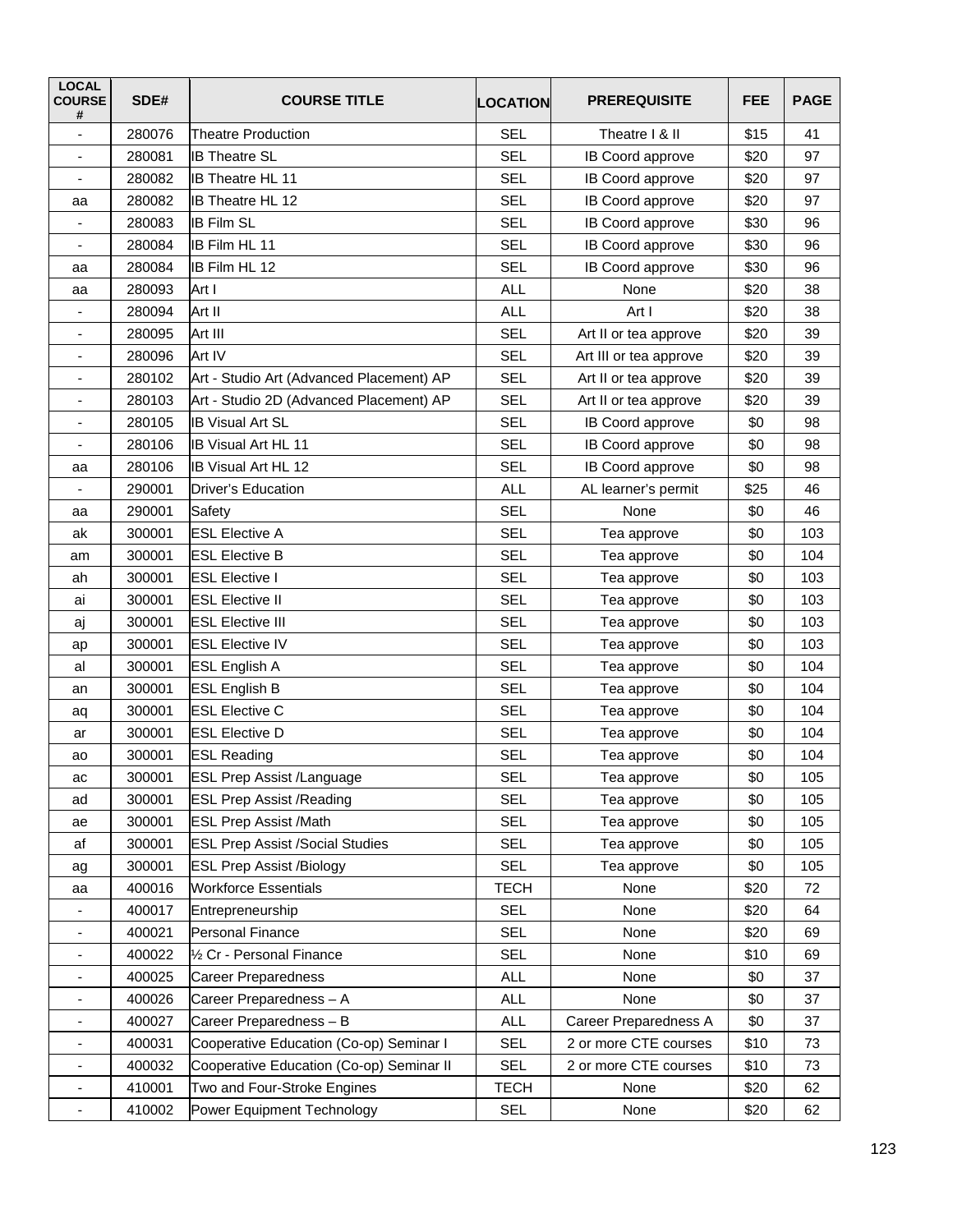| <b>LOCAL</b><br><b>COURSE</b><br># | SDE#   | <b>COURSE TITLE</b>                                    | <b>LOCATION</b>    | <b>PREREQUISITE</b>        | <b>FEE</b> | <b>PAGE</b> |
|------------------------------------|--------|--------------------------------------------------------|--------------------|----------------------------|------------|-------------|
|                                    | 410004 | Veterinary Science                                     | <b>SEL</b>         | None                       | \$20       | 60          |
| ä,                                 | 410005 | Drafting Design - Introduction CAD I                   | <b>TECH</b>        | None                       | \$20       | 78          |
|                                    | 410006 | <b>Construction Site Preparation &amp; Foundations</b> | <b>TECH</b>        | None                       | \$20       | 80          |
| $\overline{\phantom{a}}$           | 410007 | <b>Construction Framing</b>                            | <b>TECH</b>        | None                       | \$20       | 61          |
| $\overline{\phantom{a}}$           | 410008 | Construction Finishing & Interior Systems              | <b>TECH</b>        | None                       | \$20       | 81          |
| ٠                                  | 410009 | Wiring - Residential                                   | <b>TECH</b>        | None                       | \$20       | 81          |
| ٠                                  | 410011 | Safety & Health Regulations                            | <b>TECH</b>        | None                       | \$20       | 94          |
|                                    | 410012 | 1/2 Cr - Family Wellness                               | <b>SEL</b>         | None                       | \$10       | 68          |
| ۰                                  | 410015 | <b>Fashion Merchandising</b>                           | <b>SEL</b>         | None                       | \$20       | 70          |
| $\overline{\phantom{m}}$           | 410016 | Multimedia Design                                      | <b>SEL</b>         | None                       | \$20       | 64          |
|                                    | 410017 | Multimedia Publications                                | <b>SEL</b>         | None                       | \$20       | 65          |
| $\blacksquare$                     | 410018 | Information Tech Support & Service                     | <b>SEL</b>         | None                       | \$20       | 64          |
| ٠                                  | 410019 | Computer Management & Support                          | <b>SEL</b>         | None                       | \$20       | 63          |
| ٠                                  | 410022 | Residential & Commercial Power Equipment               | <b>TECH</b>        | None                       | \$20       | 62          |
| ٠                                  | 410023 | Law In Society                                         | <b>SEL</b>         | None                       | \$20       | 64          |
| $\blacksquare$                     | 410024 | <b>Emergency Services</b>                              | <b>TECH</b>        | Health Sci Found           | \$20       | 88          |
| $\overline{\phantom{a}}$           | 410026 | <b>Commerce Communication</b>                          | <b>TECH</b>        | <b>BTA or Business Ess</b> | \$20       | 65          |
| -                                  | 420009 | Agriscience                                            | <b>SEL</b>         | None                       | \$20       | 60,76       |
|                                    | 420012 | Metal Fabrication - Introduction                       | <b>SEL</b>         | None                       | \$20       | 62          |
| аа                                 | 420020 | Forestry                                               | <b>SEL</b>         | None                       | \$20       | 60,76       |
| ٠                                  | 420024 | Fish and Wildlife Management                           | <b>SEL</b>         | None                       | \$20       | 60,76       |
| ٠                                  | 420026 | <b>Environmental Management</b>                        | <b>SEL</b>         | None                       | \$20       | 60          |
| ٠                                  | 420051 | <b>Horticulture Science</b>                            | <b>SEL</b>         | None                       | \$20       | 61,76       |
|                                    | 420054 | Greenhouse Production & Management                     | <b>TECH</b>        | None                       | \$20       | 60,76       |
| ۰                                  | 420055 | Nursery Production & Management                        | <b>TECH</b>        | None                       | \$20       | 61,77       |
| ä,                                 | 420056 | Sports Turfgrass Production & Management               | <b>TECH</b>        | None                       | \$20       | 61,76       |
|                                    | 420057 | Landscape Design and Management                        | <b>SEL</b>         | None                       | \$20       | 61,77       |
|                                    | 420059 | Residential Landscape Establishment &<br>Management    | <b>TECH</b>        | None                       | \$20       | 61,77       |
|                                    | 430004 | Architecture, Construction, & Manufacturing            | <b>TECH</b>        | None                       | \$20       | 80          |
| $\overline{\phantom{a}}$           | 430010 | Drafting Design - Intermediate CAD II                  | <b>TECH</b>        | CAD I                      | \$20       | 78          |
| $\overline{\phantom{0}}$           | 430011 | Drafting Design - Advanced CAD III                     | <b>TECH</b>        | CAD II                     | \$20       | 78          |
| $\qquad \qquad \blacksquare$       | 430012 | Drafting - Structural                                  | <b>TECH</b>        | None                       | \$20       | 79          |
|                                    | 430013 | Architectural Design - Introduction                    | <b>TECH</b>        | None                       | \$20       | 78          |
| ٠                                  | 430014 | Architectural Design - Intermediate                    | <b>TECH</b>        | Arch Design Intro          | \$20       | 79          |
| $\qquad \qquad \blacksquare$       | 430015 | Architectural Design - Advanced                        | <b>TECH</b>        | Arch Design Interm         | \$20       | 79          |
| $\blacksquare$                     | 430016 | 3D Solid Model Design I                                | <b>TECH</b>        | CAD II                     | \$20       | 79          |
| -                                  | 430017 | 3D Solid Model Design II                               | <b>TECH</b>        | 3D Design I                | \$20       | 79          |
| $\overline{\phantom{a}}$           | 430030 | Carpentry I                                            | <b>TECH</b>        | None                       | \$20       | 80          |
| $\overline{\phantom{0}}$           | 430031 | Carpentry II                                           | <b>TECH</b>        | Carpentry I                | \$20       | 80          |
| -                                  | 430034 | <b>Carpentry for Residential Interiors</b>             | <b>TECH</b>        | None                       | \$20       | 80          |
| -                                  | 430035 | <b>Carpentry for Residential Exteriors</b>             | <b>TECH</b>        | None                       | \$20       | 80          |
| -                                  | 430051 | Wiring - Basic                                         | <b>TECH</b>        | None                       | \$20       | 84          |
| $\overline{\phantom{a}}$           | 430053 | Wiring - Commercial                                    | <b>TECH</b>        | None                       | \$20       | 84          |
|                                    | 430058 | <b>Direct Current</b>                                  | <b>FHP Airport</b> | None                       | \$20.      | 73          |
| $\overline{\phantom{0}}$           | 430059 | <b>Alternating Current</b>                             | FHP Airport        | None                       | \$20       | 74          |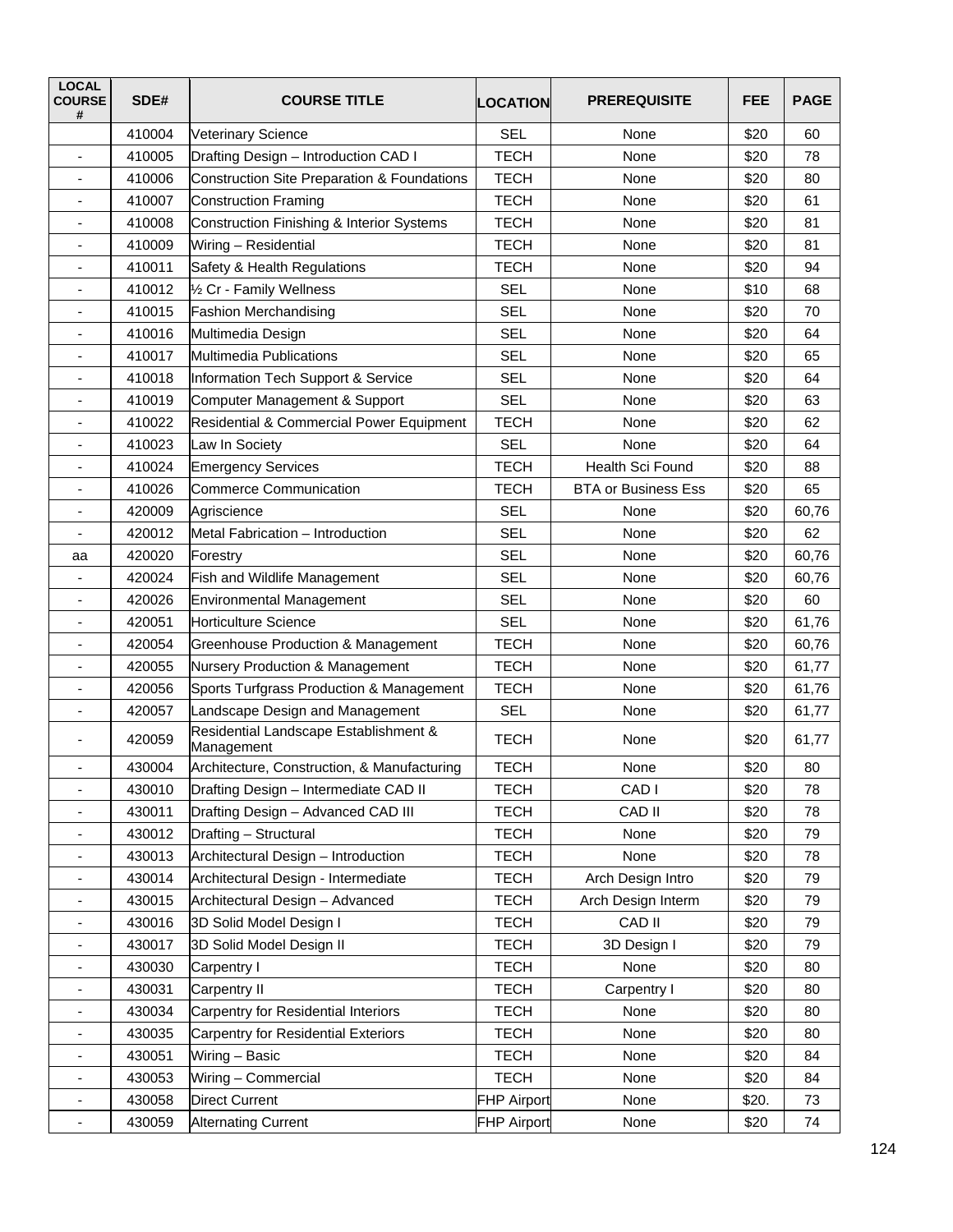| <b>LOCAL</b><br><b>COURSE</b><br># | SDE#   | <b>COURSE TITLE</b>                                                           | <b>LOCATION</b> | <b>PREREQUISITE</b>              | <b>FEE</b> | <b>PAGE</b> |
|------------------------------------|--------|-------------------------------------------------------------------------------|-----------------|----------------------------------|------------|-------------|
|                                    | 430070 | Welding-Introduction                                                          | <b>TECH</b>     | None                             | \$20       | 74,81       |
|                                    | 430071 | Welding - Applied I w/Plasma Arc                                              | TECH            | None                             | \$20       | 74,81       |
|                                    | 430072 | Welding - Applied II w/Carbon Arc                                             | <b>TECH</b>     | App Welding I                    | \$20       | 74,81       |
|                                    | 430073 | Welding - Applied III w/Groove & Inspection                                   | <b>TECH</b>     | App Welding II                   | \$20       | 75,82       |
|                                    | 430075 | Welding - Gas Metal Arc                                                       | <b>TECH</b>     | None                             | \$20       | 82          |
| $\overline{\phantom{a}}$           | 430076 | Welding - Flux Core Arc                                                       | <b>TECH</b>     | App Welding I                    | \$20       | 82          |
|                                    | 430077 | Welding - Gas Tungsten Arc I                                                  | <b>TECH</b>     | Gas Metal &<br>Flux Core Welding | \$20       | 82          |
| $\blacksquare$                     | 430121 | Heating, Ventilation, AC & Refrigeration<br><b>HVACR I</b>                    | <b>TECH</b>     | None                             | \$20       | 82          |
| ٠                                  | 430123 | Heating, Ventilation, AC & Refrigeration<br>HVACR II                          | <b>TECH</b>     | <b>HVACR I</b>                   | \$20       | 83          |
|                                    | 430124 | Electricity - Introduction for HVACR                                          | <b>TECH</b>     | <b>HVACR Controls</b>            | \$20       | 83          |
|                                    | 430125 | Electrical Components & Controls for HVACR                                    | <b>TECH</b>     | None                             | \$20       | 83          |
| $\blacksquare$                     | 430126 | Refrigerants                                                                  | <b>TECH</b>     | None                             | \$20       | 84          |
|                                    | 430127 | <b>Commercial Refrigeration</b>                                               | <b>TECH</b>     | None                             | \$20       | 83          |
| $\overline{\phantom{a}}$           | 430128 | Heating & Pump Systems                                                        | TECH            | None                             | \$20       | 84          |
| аа                                 | 450001 | 1/2 Cr - Business Technology Applications I                                   | <b>ALL</b>      | None                             | \$10       | 63          |
| аа                                 | 450006 | <b>Business Technology Applications I</b>                                     | <b>ALL</b>      | None                             | \$20       | 63          |
| $\overline{\phantom{a}}$           | 450007 | <b>Business Essentials</b>                                                    | <b>SEL</b>      | None                             | \$20       | 63          |
| $\overline{\phantom{a}}$           | 450011 | 1/2 Cr - Law In Society                                                       | <b>SEL</b>      | None                             | \$10       | 64          |
|                                    | 450021 | <b>Business Finance</b>                                                       | <b>SEL</b>      | None                             | \$20       | 65          |
|                                    | 450022 | 1/2 Cr - Business Finance                                                     | <b>SEL</b>      | None                             | \$10       | 65          |
| $\blacksquare$                     | 450031 | <b>Business Technology Applications II (Adv)</b>                              | <b>SEL</b>      | BTA or Compu applic              | \$20       | 63          |
| ۰                                  | 460009 | <b>Education &amp; Training</b>                                               | <b>TECH</b>     | None                             | \$20       | 85          |
|                                    | 460011 | Teaching I                                                                    | <b>TECH</b>     | Ed & Training                    | \$20       | 85          |
|                                    | 460012 | Teaching II                                                                   | <b>TECH</b>     | Teaching I                       | \$20       | 85          |
| $\overline{\phantom{a}}$           | 460013 | Early Childhood Education I                                                   | <b>TECH</b>     | Ed & Training                    | \$20       | 86          |
|                                    | 460014 | Early Childhood Education II                                                  | <b>TECH</b>     | Early Child I                    | \$20       | 86          |
|                                    | 460015 | Education & Training Internship                                               | TECH            | 2 CTE courses in teach           | \$20       | 86          |
|                                    | 470011 | <b>Banking &amp; Financial Services</b>                                       | <b>SEL</b>      | None                             | \$20       | 65          |
| аа                                 | 470012 | Accounting                                                                    | SEL             | None                             | \$20       | 64          |
| $\qquad \qquad \blacksquare$       | 470013 | Accounting - Advanced                                                         | <b>SEL</b>      | Accounting                       | \$20       | 65          |
|                                    | 470021 | Financial Management                                                          | <b>SEL</b>      | None                             | \$20       | 65          |
| ٠                                  | 480001 | ROTC 7 - Junior Air Force                                                     | <b>SEL</b>      | Tea approve                      | \$15       | 48          |
| $\overline{\phantom{a}}$           | 480002 | ROTC 8 - Junior Air Force                                                     | <b>SEL</b>      | Tea approve                      | \$15       | 49          |
| -                                  | 480021 | ROTC I - Junior Air Force Leadership I                                        | SEL             | Tea approve                      | \$7.50     | 48          |
| -                                  | 480022 | ROTC 2 - Junior Air Force Leadership II                                       | <b>SEL</b>      | Tea approve                      | \$7.50     | 48          |
| -                                  | 480023 | ROTC 3 - Junior Air Force Leadership III                                      | <b>SEL</b>      | Tea approve                      | \$7.50     | 48          |
| ٠                                  | 480024 | ROTC 4- Junior Air Force Leadership IV                                        | SEL             | Tea approve                      | \$7.50     | 48          |
| -                                  | 480025 | ROTC 11- Junior Air Force Aviation History                                    | <b>SEL</b>      | Tea approve                      | \$7.50     | 49          |
| $\overline{\phantom{a}}$           | 480026 | ROTC 12 - Junior Air Force Science of Flight                                  | <b>SEL</b>      | Tea approve                      | \$7.50     | 49          |
| -                                  | 480027 | ROTC 13 - Junior Air Force Global and<br><b>Cultural Studies</b>              | <b>SEL</b>      | Tea approve                      | \$7.50     | 49          |
|                                    | 480028 | ROTC 14 - Junior Air Force Astronomy                                          | <b>SEL</b>      | Tea approve                      | \$7.50     | 49          |
|                                    | 480029 | ROTC 9 - Junior Air Force                                                     | <b>SEL</b>      | Tea approve                      | \$15       | 49          |
| ۰                                  | 480030 | ROTC 6 - Junior Air Force Leadership and<br>Management of the Cadet Corps and | <b>SEL</b>      | Tea approve                      | \$15       | 48          |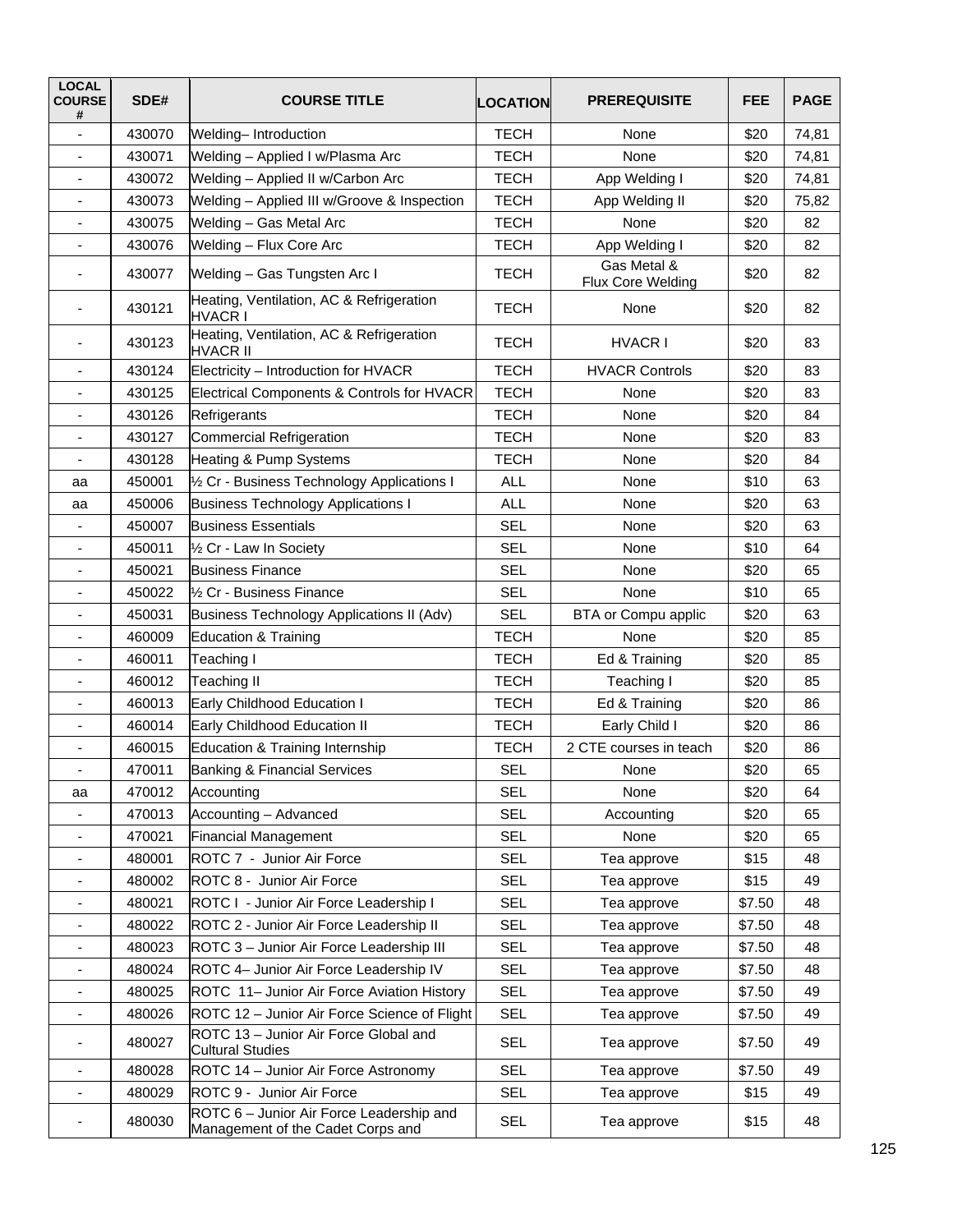| <b>LOCAL</b><br><b>COURSE</b><br># | SDE#   | <b>COURSE TITLE</b>                                  | <b>LOCATION</b> | <b>PREREQUISITE</b>                        | <b>FEE</b> | <b>PAGE</b> |
|------------------------------------|--------|------------------------------------------------------|-----------------|--------------------------------------------|------------|-------------|
|                                    |        | <b>Financial Education</b>                           |                 |                                            |            |             |
| $\blacksquare$                     | 480031 | ROTC 10 - Junior Air Force                           | <b>SEL</b>      | Tea approve                                | \$15       | 49          |
| ÷,                                 | 480032 | ROTC 5 - Junior Air Force Leadership and<br>Survival | <b>SEL</b>      | Tea approve                                | \$15       | 50          |
| $\overline{\phantom{a}}$           | 480033 | ROTC 15 - Junior Air Force Honors Ground<br>School   | <b>SEL</b>      | Tea approve                                | \$15       | 50          |
| $\overline{\phantom{a}}$           | 480061 | <b>ROTC I - Junior Naval</b>                         | <b>SEL</b>      | Tea approve                                | \$15       | 50          |
|                                    | 480062 | ROTC II - Junior Naval                               | <b>SEL</b>      | Tea approve                                | \$15       | 50          |
|                                    | 480063 | ROTC III - Junior Naval                              | <b>SEL</b>      | Tea approve                                | \$15       | 50          |
| $\qquad \qquad \blacksquare$       | 480064 | ROTC IV - Junior Naval                               | <b>SEL</b>      | Tea approve                                | \$15       | 50          |
| $\overline{\phantom{m}}$           | 490007 | Health Science - Foundation                          | <b>TECH</b>     | None                                       | \$20       | 87          |
| $\overline{\phantom{a}}$           | 490011 | Sports Medicine                                      | <b>TECH</b>     | None                                       | \$20       | 87          |
|                                    | 490013 | Health Science Internship I                          | <b>TECH</b>     | Health Sci Found                           | \$20       | 88          |
| $\overline{\phantom{a}}$           | 490014 | Health Science Internship II                         | <b>TECH</b>     | Health Sci Found                           | \$20       | 89          |
| $\overline{\phantom{a}}$           | 490015 | Human Body Structures & Functions                    | <b>TECH</b>     | None                                       | \$20       | 87          |
| $\blacksquare$                     | 490016 | Health Seminar - Advanced                            | <b>TECH</b>     | 2 or more CTE in<br><b>Health Services</b> | \$20       | 88          |
| $\qquad \qquad \blacksquare$       | 490017 | Diagnostic Services                                  | <b>TECH</b>     | None                                       | \$20       | 88          |
| $\blacksquare$                     | 490021 | <b>Health Promotion &amp; Wellness</b>               | <b>TECH</b>     | None                                       | \$20       | 87          |
| ٠                                  | 490022 | Pharmacy - Introduction to                           | <b>TECH</b>     | None                                       | \$20       | 87          |
| $\qquad \qquad \blacksquare$       | 490023 | <b>Therapeutic Services</b>                          | <b>TECH</b>     | None                                       | \$20       | 88          |
|                                    | 490033 | <b>Medical Terminology</b>                           | <b>TECH</b>     |                                            | \$20       | 89          |
| $\overline{\phantom{a}}$           | 500011 | Hospitality & Tourism                                | <b>SEL</b>      | None                                       | \$35       | 66          |
|                                    | 500012 | Culinary Arts I                                      | <b>SEL</b>      | Hospitality & Tour                         | \$35       | 67          |
| ÷,                                 | 500013 | <b>Culinary Arts II</b>                              | <b>SEL</b>      | Culinary I                                 | \$35       | 67          |
| $\overline{\phantom{a}}$           | 510004 | Family & Consumer Science                            | <b>SEL</b>      | None                                       | \$20       | 68          |
| $\blacksquare$                     | 510011 | Food & Nutrition                                     | <b>SEL</b>      | None                                       | \$20       | 67,69       |
| ٠                                  | 510013 | Food - Chemistry                                     | <b>SEL</b>      | None                                       | \$20       | 66,69       |
|                                    | 510014 | <b>Dietetics</b>                                     | <b>TECH</b>     | None                                       | \$20       | 69          |
| $\overline{\phantom{m}}$           | 510023 | Parenting                                            | <b>SEL</b>      | None                                       | \$20       | 68          |
|                                    | 510024 | 1/2 Cr - Parenting                                   | <b>SEL</b>      | None                                       | \$10       | 68          |
| ÷,                                 | 510033 | Family Studies & Community Services I                | <b>SEL</b>      | None                                       | \$20       | 70          |
|                                    | 510034 | <b>Family Studies &amp; Community Services II</b>    | <b>SEL</b>      | Fam Study I                                | \$20       | 70          |
| $\overline{\phantom{a}}$           | 510041 | Fashion                                              | <b>SEL</b>      | None                                       | \$20       | 68          |
| $\overline{\phantom{m}}$           | 510042 | 1/2 Cr - Fashion                                     | <b>SEL</b>      | None                                       | \$10       | 68          |
| -                                  | 510044 | <b>Fashion Design</b>                                | <b>SEL</b>      | None                                       | \$20       | 70          |
| $\overline{\phantom{a}}$           | 510051 | Housing                                              | <b>SEL</b>      | None                                       | \$20       | 69          |
| $\overline{\phantom{a}}$           | 510052 | 1/2 Cr - Housing                                     | <b>SEL</b>      | None                                       | \$10       | 69          |
| ٠                                  | 510053 | Interior Design I                                    | <b>SEL</b>      | None                                       | \$20       | 70          |
| $\overline{\phantom{0}}$           | 510054 | Interior Design II                                   | <b>SEL</b>      | Interior Des I                             | \$20       | 70          |
|                                    | 510060 | Cosmetology - Introduction                           | <b>TECH</b>     | None                                       | \$20       | 90          |
| $\overline{\phantom{a}}$           | 510061 | Hair Coloring                                        | <b>TECH</b>     | Intro to Cosmetology                       | \$20       | 90          |
| $\overline{\phantom{a}}$           | 510062 | <b>Chemical Services</b>                             | <b>TECH</b>     | None                                       | \$20       | 90          |
| -                                  | 510065 | Salon Practices and Management                       | <b>TECH</b>     | Intro to Cosmetology                       | \$20       | 90          |
| $\overline{\phantom{a}}$           | 510066 | Nail Care and Applications - Introduction            | <b>TECH</b>     | None                                       | \$20       | 90          |
| $\overline{\phantom{a}}$           | 510068 | State Board Practicum                                | <b>TECH</b>     | 2 or more CTE in<br><b>Human Services</b>  | \$20       | 91          |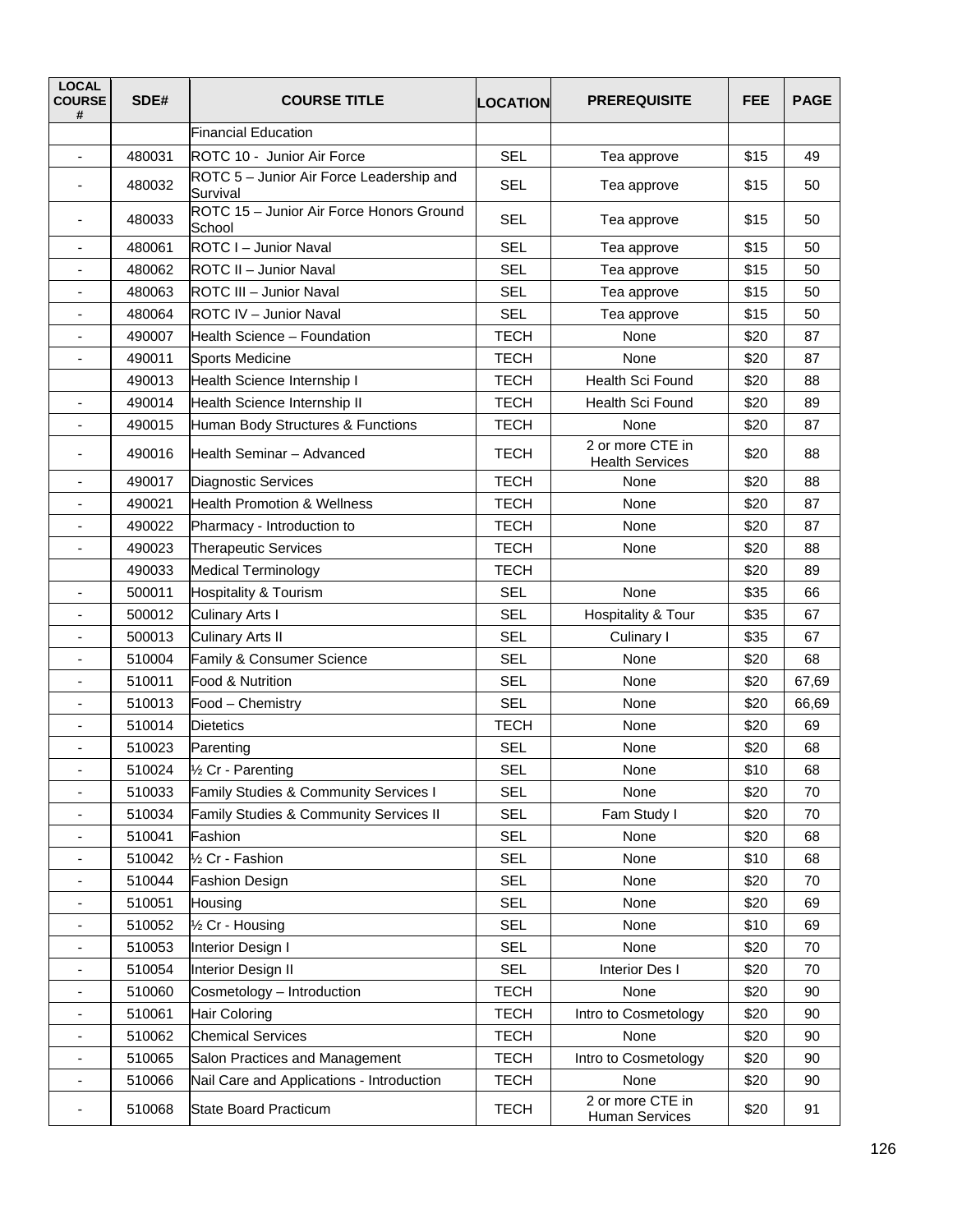| <b>LOCAL</b><br><b>COURSE</b><br># | SDE#   | <b>COURSE TITLE</b>                             | <b>LOCATION</b>              | <b>PREREQUISITE</b>       | <b>FEE</b> | <b>PAGE</b> |
|------------------------------------|--------|-------------------------------------------------|------------------------------|---------------------------|------------|-------------|
| ÷,                                 | 510069 | Senior Career Pathway Project - FACS            | <b>SEL</b>                   | 2 or more CTE courses     | \$20       | 71          |
|                                    | 520005 | <b>Information Tech Fundamentals</b>            | <b>SEL</b>                   | None                      | \$20       | 63          |
|                                    | 520008 | <b>Computer Science Principles</b>              | <b>SEL</b>                   | None                      | \$0        | 28          |
| $\overline{\phantom{a}}$           | 540011 | Industrial Systems and Maintenance I            | <b>FHP Airport</b>           | Direct & Alt Current      | \$20       | 74          |
| ٠                                  | 540012 | Industrial Systems and Maintenance II           | <b>FHP Airport</b>           | Indust Systems & Maint I  | \$20       | 74          |
| $\overline{\phantom{0}}$           | 550011 | <b>Marketing Principles</b>                     | <b>ALL</b>                   | None                      | \$20       | 64          |
| ٠                                  | 560011 | <b>Engineering - Foundations</b>                | <b>TECH</b>                  | None                      | \$20       | 71          |
|                                    | 560012 | Engineering - Applications                      | <b>TECH</b>                  | None                      | \$20       | 71          |
| $\qquad \qquad \blacksquare$       | 560013 | <b>Engineering Systems</b>                      | <b>TECH</b>                  | Alg II                    | \$20       | 72          |
| ä,                                 | 560014 | Engineering Research & Design                   | <b>TECH</b>                  | None                      | \$20       | 72          |
|                                    | 570011 | <b>Aircraft Nonmetallic Structures</b>          | <b>TECH</b>                  | None                      | \$20       | 93          |
|                                    | 570012 | Aircraft Theory of Flight & Operation           | TECH &<br><b>FHP Airport</b> | None                      | \$20       | 73,93       |
|                                    | 570013 | Aviation Turbine Engine Theory &<br>Inspections | <b>TECH</b>                  | None                      | \$20       | 93          |
| -                                  | 570014 | Aircraft Eng & Prop Theory & Operation          | <b>TECH</b>                  | None                      | \$20       | 92          |
| $\overline{\phantom{a}}$           | 570015 | <b>Aircraft Sheet Metal Structures</b>          | <b>TECH</b>                  | None                      | \$20       | 93          |
|                                    | 570016 | Aviation Instrument & Hydraulic Systems         | <b>TECH</b>                  | None                      | \$20       | 93          |
|                                    | 570071 | <b>TECH</b><br>Maintenance and Light Repair A   |                              | None                      | \$20       | 91          |
| $\overline{\phantom{a}}$           | 570072 | Maintenance and Light Repair B                  | <b>TECH</b>                  | None                      | \$20       | 91          |
| -                                  | 570073 | Maintenance and Light Repair C                  | <b>TECH</b>                  | None                      | \$20       | 91          |
| -                                  | 570074 | Maintenance and Light Repair D                  | <b>TECH</b>                  | None                      | \$20       | 92          |
| ٠                                  | 570075 | Automotive Service Technology A                 | <b>TECH</b>                  | Complete all MLF courses  | \$20       | 92          |
| $\blacksquare$                     | 570076 | Automotive Service Technology B                 | <b>TECH</b>                  | Complete all MLF courses  | \$20       | 92          |
| ۰                                  | 570077 | Automotive Service Technology C                 | <b>TECH</b>                  | Complete all MLF courses  | \$20       | 92          |
| ÷,                                 | 570078 | Automotive Service Technology D                 | <b>TECH</b>                  | Complete all MLF courses  | \$20       | 92          |
|                                    | 570079 | Automotive Service Technology - Master          | <b>TECH</b>                  | All MLF and AST courses   | \$20       | 92          |
| au                                 | 600001 | College & Career Prep - Gifted                  | <b>SEL</b>                   | Tea approve               | \$0        | 106         |
| ao                                 | 600001 | Creative Leadership/Gifted                      | <b>SEL</b>                   | Tea approve               | \$0        | 105         |
| an                                 | 600001 | Future Problem Solving/Gifted                   | <b>SEL</b>                   | Tea approve               | \$0        | 105         |
| al                                 | 600001 | Independent Studies - Gifted                    | <b>SEL</b>                   | Tea approve               | \$0        | 106         |
| ah                                 | 600001 | <b>International Studies I</b>                  | <b>SEL</b>                   | None                      | \$0        | 106         |
| ai                                 | 600001 | <b>International Studies II</b>                 | <b>SEL</b>                   | International I           | \$0        | 106         |
| aj                                 | 600001 | <b>International Studies III</b>                | <b>SEL</b>                   | International II          | \$0        | 106         |
| ak                                 | 600001 | <b>International Studies IV</b>                 | <b>SEL</b>                   | International III         | \$0        | 106         |
| bz                                 | 600001 | Senior Project - Gifted                         | <b>SEL</b>                   | Tea approve               | \$0        | 107         |
| $\overline{\phantom{a}}$           | 600301 | <b>Transition Services I</b>                    | <b>ALL</b>                   | None                      | \$0        | 99          |
| -                                  | 600302 | <b>Transition Services Elective</b>             | <b>ALL</b>                   | None                      | \$0        | 100         |
| $\overline{\phantom{a}}$           | 600304 | <b>Transition Services 9</b>                    | <b>ALL</b>                   | None                      | \$0        | 99          |
| $\overline{\phantom{a}}$           | 600305 | <b>Transition Services 10</b>                   | <b>ALL</b>                   | None                      | \$0        | 99          |
| ۰                                  | 600306 | <b>Transition Services 11</b>                   | <b>ALL</b>                   | None                      | \$0        | 99          |
| $\overline{\phantom{0}}$           | 600307 | <b>Transition Services 12</b>                   | <b>ALL</b>                   | None                      | \$0        | 99          |
| ٠                                  | 700001 | LS El: English 9                                | <b>SEL</b>                   | <b>IEP Placement only</b> | \$0        | 98          |
| $\overline{\phantom{a}}$           | 700002 | LS Ell: English 10                              | <b>SEL</b>                   | <b>IEP Placement only</b> | \$0        | 98          |
|                                    | 700003 | LS EIII: English 11                             | <b>SEL</b>                   | <b>IEP Placement only</b> | \$0        | 98          |
| -                                  | 700004 | LS EIV: English 12                              | <b>SEL</b>                   | <b>IEP Placement only</b> | \$0        | 98          |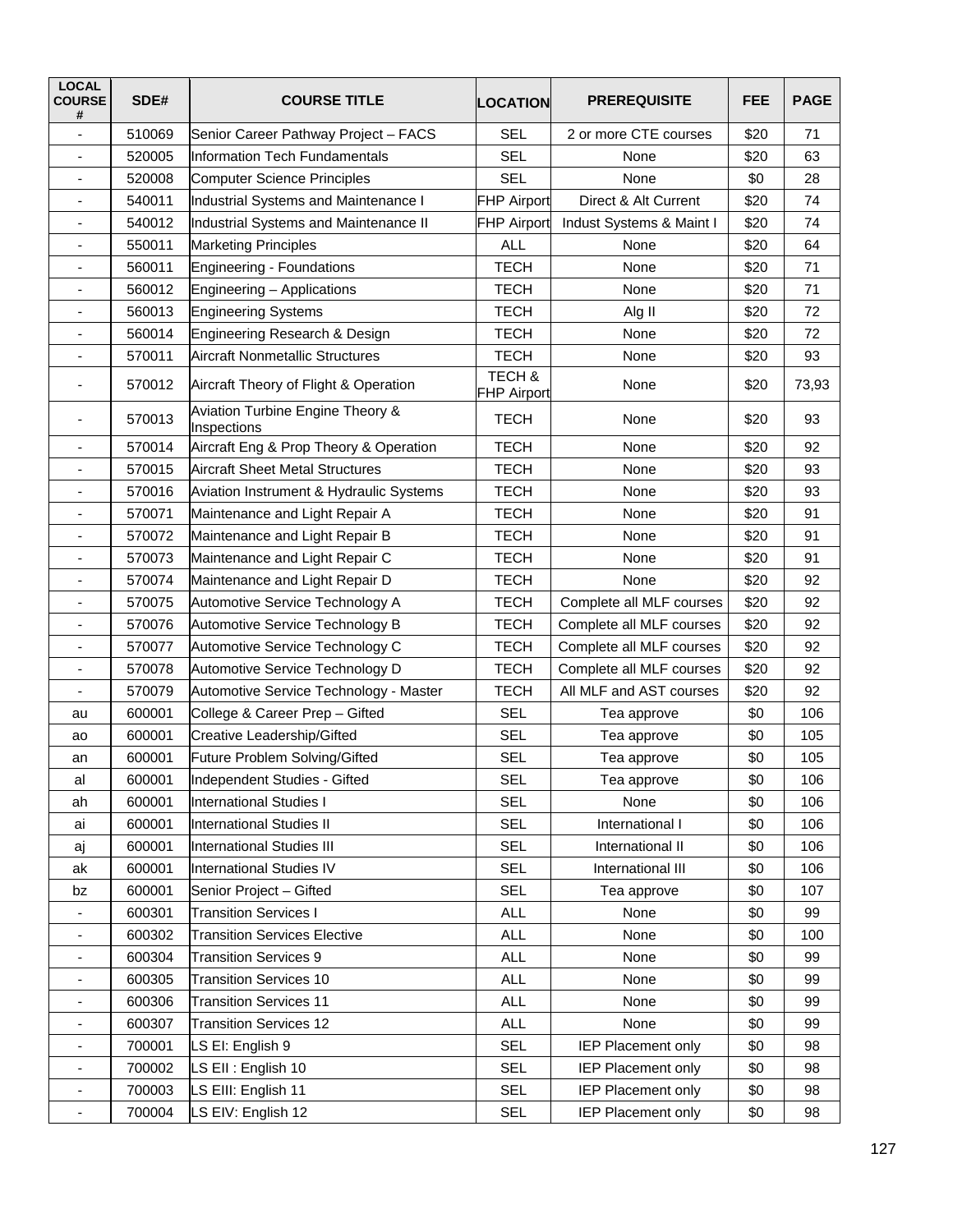| <b>LOCAL</b><br><b>COURSE</b><br># | SDE#   | <b>COURSE TITLE</b>                            | <b>LOCATION</b>    | <b>PREREQUISITE</b>                  | <b>FEE</b> | <b>PAGE</b> |
|------------------------------------|--------|------------------------------------------------|--------------------|--------------------------------------|------------|-------------|
| ÷,                                 | 700012 | Algebraic Essentials A                         | <b>SEL</b>         | <b>IEP Placement only</b>            | \$0        | 99          |
| $\blacksquare$                     | 700013 | Algebraic Essentials B                         | <b>SEL</b>         | <b>IEP Placement only</b>            | \$0        | 99          |
| ä,                                 | 700018 | <b>Geometry Essentials A</b>                   | <b>SEL</b>         | <b>IEP Placement only</b>            | \$0        | 99          |
| $\overline{\phantom{a}}$           | 700019 | <b>Geometry Essentials B</b>                   | <b>SEL</b>         | <b>IEP Placement only</b>            | \$0        | 99          |
| ÷,                                 | 700021 | LS SI: Physical Science                        | <b>SEL</b>         | <b>IEP Placement only</b>            | \$0        | 98          |
| $\qquad \qquad \blacksquare$       | 700022 | LS SII: Biology                                | <b>SEL</b>         | <b>IEP Placement only</b>            | \$0        | 98          |
| $\blacksquare$                     | 700023 | LS SIII: Earth & Space Science                 | <b>SEL</b>         | <b>IEP Placement only</b>            | \$0        | 98          |
| $\overline{\phantom{m}}$           | 700024 | LS SIV: Environmental Science                  | <b>SEL</b>         | <b>IEP Placement only</b>            | \$0        | 98          |
| $\overline{\phantom{0}}$           | 700031 | LS SSI: World History                          | <b>SEL</b>         | <b>IEP Placement only</b>            | \$0        | 99          |
| $\blacksquare$                     | 700032 | LS SSII: US History I                          | <b>SEL</b>         | <b>IEP Placement only</b>            | \$0        | 99          |
| ٠                                  | 700033 | LS SSIII: US History II                        | <b>SEL</b>         | <b>IEP Placement only</b>            | \$0        | 99          |
| $\overline{\phantom{a}}$           | 700034 | LS SSIV: Economics                             | <b>SEL</b>         | IEP Placement only                   | \$0        | 99          |
| ٠                                  | 700035 | LS SSIV: U.S. Government                       | <b>SEL</b>         | IEP Placement only                   | \$0        | 99          |
|                                    | 700041 | <b>Transition II</b>                           | <b>ALL</b>         | Central Office IEP<br>Placement only | \$0        | 99          |
| ao                                 | 802111 | Community and Workforce Dev I AM               | <b>ALL</b><br>None |                                      | \$0        | 94          |
| af                                 | 802111 | <b>ALL</b><br>Community and Workforce Dev I PM |                    | None                                 | \$0        | 94          |
| aq                                 | 802111 | Community and Workforce Dev II AM              | <b>ALL</b>         | None                                 | \$0        | 94          |
| ag                                 | 802111 | Community and Workforce Dev II PM              | <b>ALL</b>         | None                                 | \$0        | 94          |
| aj                                 | 802200 | <b>ACT/SAT Prep</b>                            | <b>SEL</b>         | None                                 | \$0        | 56          |
| as                                 | 802200 | 1/2 Cr - ACT Prep                              | <b>SEL</b>         | None                                 | \$0        | 56          |
| bl                                 | 802200 | 1/2 Cr - College & Career Ready Sr. Project    | <b>SEL</b>         | None                                 | \$0        | 58          |
|                                    | 802200 | Independent Research                           | <b>ALL</b>         | Tea approve                          | \$0        | 47          |
| be                                 | 802200 | Independent Study of World Languages           | <b>SEL</b>         | None                                 | \$0        | 47          |
| bf                                 | 802200 | 1/2 Cr - Independent Study/World Languages     | <b>SEL</b>         | None                                 | \$0        | 47          |
| bi                                 | 802200 | Independent Study/Computer Based               | <b>SEL</b>         | None                                 | \$0        | 47          |
| bj                                 | 802200 | 1/2 Cr - Independent Study/Computer Based      | <b>SEL</b>         | None                                 | \$0        | 47          |
| ab                                 | 802202 | <b>Yearbook Production I</b>                   | <b>SEL</b>         | Tea approv                           | \$0        | 52          |
| ac                                 | 802202 | <b>Yearbook Production II</b>                  | <b>SEL</b>         | Tea approv                           | \$0        | 52          |
| ah                                 | 802206 | Library Science I                              | <b>SEL</b>         | Tea approve                          | \$0        | 53          |
| ai                                 | 802206 | Library Science II                             | <b>SEL</b>         | Tea approve                          | \$0        | 54          |
| ae                                 | 802206 | Technology Assistant                           | <b>SEL</b>         | Tea approve                          | \$5        | 53          |
| ad                                 | 802206 | Technology Manager                             | <b>SEL</b>         | Tea approve                          | \$5        | 53          |
| ac                                 | 802206 | <b>Technology Specialist I</b>                 | <b>SEL</b>         | Tech Assist & Tea approve            | \$5        | 53          |
| af                                 | 802206 | <b>Technology Specialist II</b>                | <b>SEL</b>         | Tech Assist & Tea approve            | \$5        | 53          |
| ag                                 | 802206 | <b>Technology Specialist III</b>               | <b>SEL</b>         | Tech Assist & Tea approve            | \$5        | 53          |
| aa                                 | 802207 | Prep Peer Tutor                                | <b>SEL</b>         | Pass state test & tea appr           | \$0        | 59          |
| ac                                 | 802207 | Prep Peer Tutor - English                      | <b>SEL</b>         | Pass state test & tea appr           | \$0        | 59          |
| ad                                 | 802207 | Prep Peer Tutor - Math                         | <b>SEL</b>         | Pass state test & tea appr           | \$0        | 59          |
| ab                                 | 802207 | Prep Peer Tutor - Biology                      | <b>SEL</b>         | Pass state test & tea appr           | \$0        | 59          |
| af                                 | 802207 | Prep Peer Tutor - Social Studies               | <b>SEL</b>         | Pass state test & tea appr           | \$0        | 59          |
| ae                                 | 802207 | Prep Peer Tutor - Reading                      | <b>SEL</b>         | Pass state test & tea appr           | \$0        | 59          |